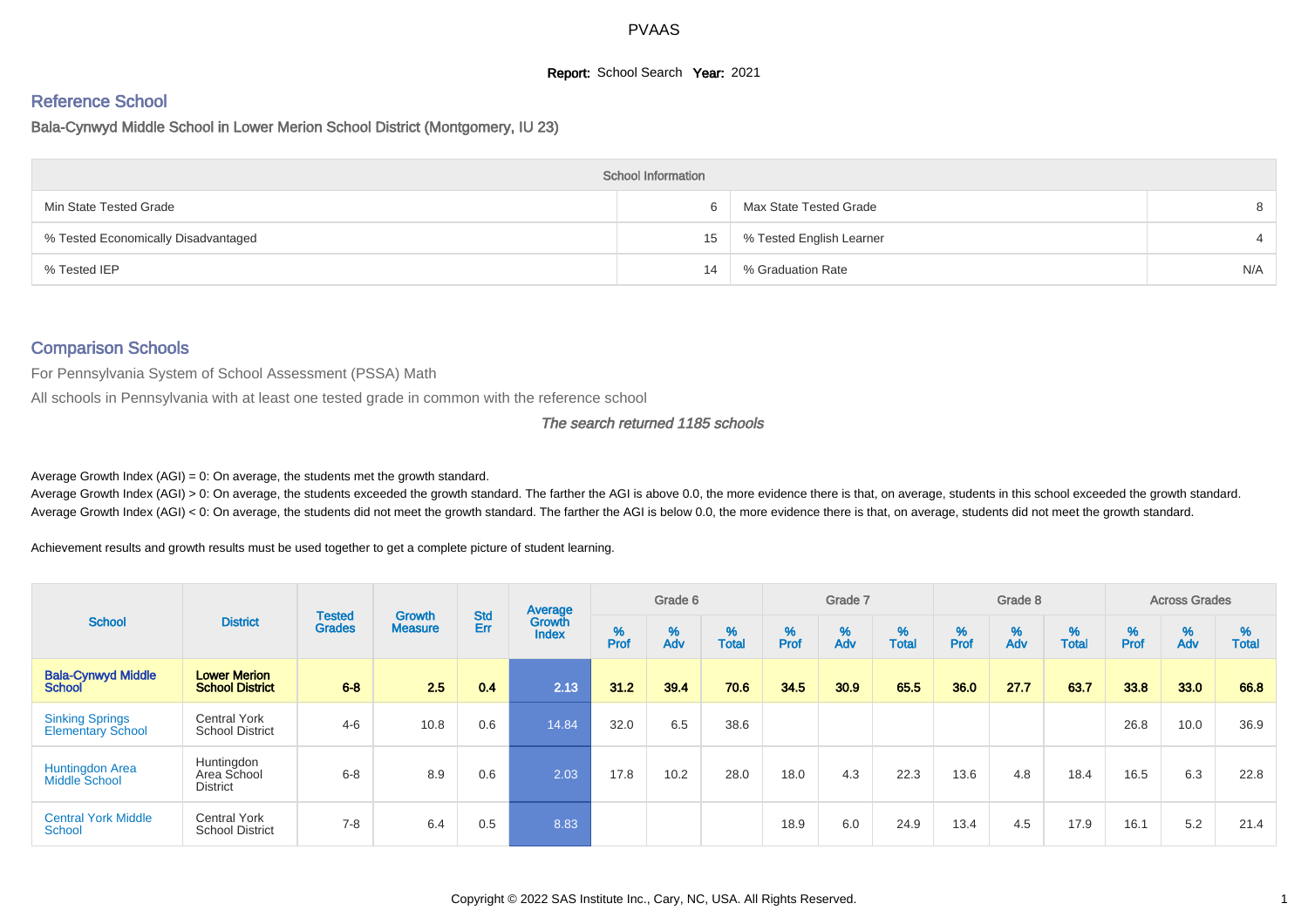|                                                                                 |                                                       |                                | <b>Growth</b>  | <b>Std</b> |                                          |                  | Grade 6  |                   |           | Grade 7  |                   |           | Grade 8     |                   |           | <b>Across Grades</b> |                   |
|---------------------------------------------------------------------------------|-------------------------------------------------------|--------------------------------|----------------|------------|------------------------------------------|------------------|----------|-------------------|-----------|----------|-------------------|-----------|-------------|-------------------|-----------|----------------------|-------------------|
| <b>School</b>                                                                   | <b>District</b>                                       | <b>Tested</b><br><b>Grades</b> | <b>Measure</b> | Err        | <b>Average</b><br>Growth<br><b>Index</b> | %<br><b>Prof</b> | %<br>Adv | %<br><b>Total</b> | %<br>Prof | %<br>Adv | %<br><b>Total</b> | %<br>Prof | $\%$<br>Adv | %<br><b>Total</b> | %<br>Prof | $\%$<br>Adv          | %<br><b>Total</b> |
| <b>Bala-Cynwyd Middle</b><br><b>School</b>                                      | <b>Lower Merion</b><br><b>School District</b>         | $6 - 8$                        | 2.5            | 0.4        | 2.13                                     | 31.2             | 39.4     | 70.6              | 34.5      | 30.9     | 65.5              | 36.0      | 27.7        | 63.7              | 33.8      | 33.0                 | 66.8              |
| <b>Selinsgrove Area</b><br><b>Middle School</b>                                 | Selinsgrove<br>Area School<br><b>District</b>         | $6-9$                          | 7.3            | 0.5        | 1.48                                     | 32.0             | 17.0     | 49.0              | 26.6      | 18.8     | 45.4              | 25.6      | 10.5        | 36.1              | 27.9      | 15.1                 | 43.0              |
| <b>Penns Valley Area</b><br><b>Elementary and</b><br><b>Intermediate School</b> | Penns Valley<br>Area School<br><b>District</b>        | $3-6$                          | 11.0           | 0.8        | 10.66                                    | 38.8             | 17.5     | 56.3              |           |          |                   |           |             |                   | 37.8      | 16.0                 | 53.8              |
| <b>Saucon Valley Middle</b><br>School                                           | Saucon Valley<br>School District                      | $5-8$                          | 6.7            | 0.5        | 3.15                                     | 33.6             | 11.0     | 44.5              | 31.1      | 12.1     | 43.2              | 32.8      | 16.0        | 48.8              | 32.4      | 15.8                 | 48.2              |
| <b>Hickory Grove</b><br><b>Elementary School</b>                                | <b>Brookville Area</b><br><b>School District</b>      | $3-6$                          | 9.0            | 0.9        | 10.46                                    | 28.1             | 16.8     | 44.9              |           |          |                   |           |             |                   | 24.6      | 11.6                 | 36.1              |
| <b>Hopewell Elementary</b><br>School                                            | Oxford Area<br><b>School District</b>                 | $5-6$                          | 7.0            | 0.6        | 10.63                                    | 28.3             | 7.3      | 35.6              |           |          |                   |           |             |                   | 26.2      | 7.6                  | 33.8              |
| <b>David E Williams</b><br><b>Middle School</b>                                 | Montour School<br><b>District</b>                     | $5-8$                          | 5.0            | 0.4        | 6.18                                     | 31.1             | 24.9     | 56.0              | 26.1      | 30.4     | 56.5              | 26.9      | 31.6        | 58.6              | 29.0      | 28.2                 | 57.1              |
| <b>Homer-Center</b><br><b>Junior/Senior High</b><br><b>School</b>               | Homer-Center<br><b>School District</b>                | $7 - 11$                       | 11.2           | 1.0        | 4.77                                     |                  |          |                   | 20.3      | 0.0      | 20.3              | 26.9      | 13.4        | 40.3              | 23.4      | 6.4                  | 29.8              |
| <b>Butler Middle School</b>                                                     | <b>Butler Area</b><br><b>School District</b>          | $5-6$                          | 4.6            | 0.4        | 5.25                                     | 23.2             | 5.4      | 28.6              |           |          |                   |           |             |                   | 29.7      | 9.5                  | 39.2              |
| <b>Mountain View Middle</b><br>School                                           | Cumberland<br><b>Valley School</b><br><b>District</b> | $6 - 8$                        | 3.7            | 0.3        | 2.21                                     | 34.9             | 15.5     | 50.4              | 27.7      | 21.3     | 49.0              | 26.5      | 14.3        | 40.8              | 29.8      | 17.0                 | 46.9              |
| Landisville<br><b>Intermediate Center</b>                                       | Hempfield<br>School District                          | $4 - 6$                        | 8.1            | 0.8        | 8.58                                     | 32.5             | 26.5     | 59.0              |           |          |                   |           |             |                   | 30.0      | 22.0                 | 51.9              |
| <b>Williamsport Area</b><br><b>Middle School</b>                                | Williamsport<br>Area School<br><b>District</b>        | $7 - 8$                        | 4.7            | 0.5        | 3.58                                     |                  |          |                   | 21.8      | 8.4      | 30.2              | 16.4      | 5.2         | 21.6              | 19.2      | 6.8                  | 26.0              |
| S S Palmer<br><b>Elementary School</b>                                          | Palmerton Area<br><b>School District</b>              | $3-6$                          | 7.5            | 1.0        | 7.18                                     | 34.8             | 1.4      | 36.2              |           |          |                   |           |             |                   | 30.8      | 4.7                  | 35.6              |
| <b>Gerald G Huesken</b><br><b>Middle School</b>                                 | Conestoga<br>Valley School<br><b>District</b>         | $7 - 8$                        | 5.6            | 0.5        | 6.60                                     |                  |          |                   | 20.4      | 14.0     | 34.4              | 23.1      | 13.6        | 36.8              | 21.8      | 13.8                 | 35.6              |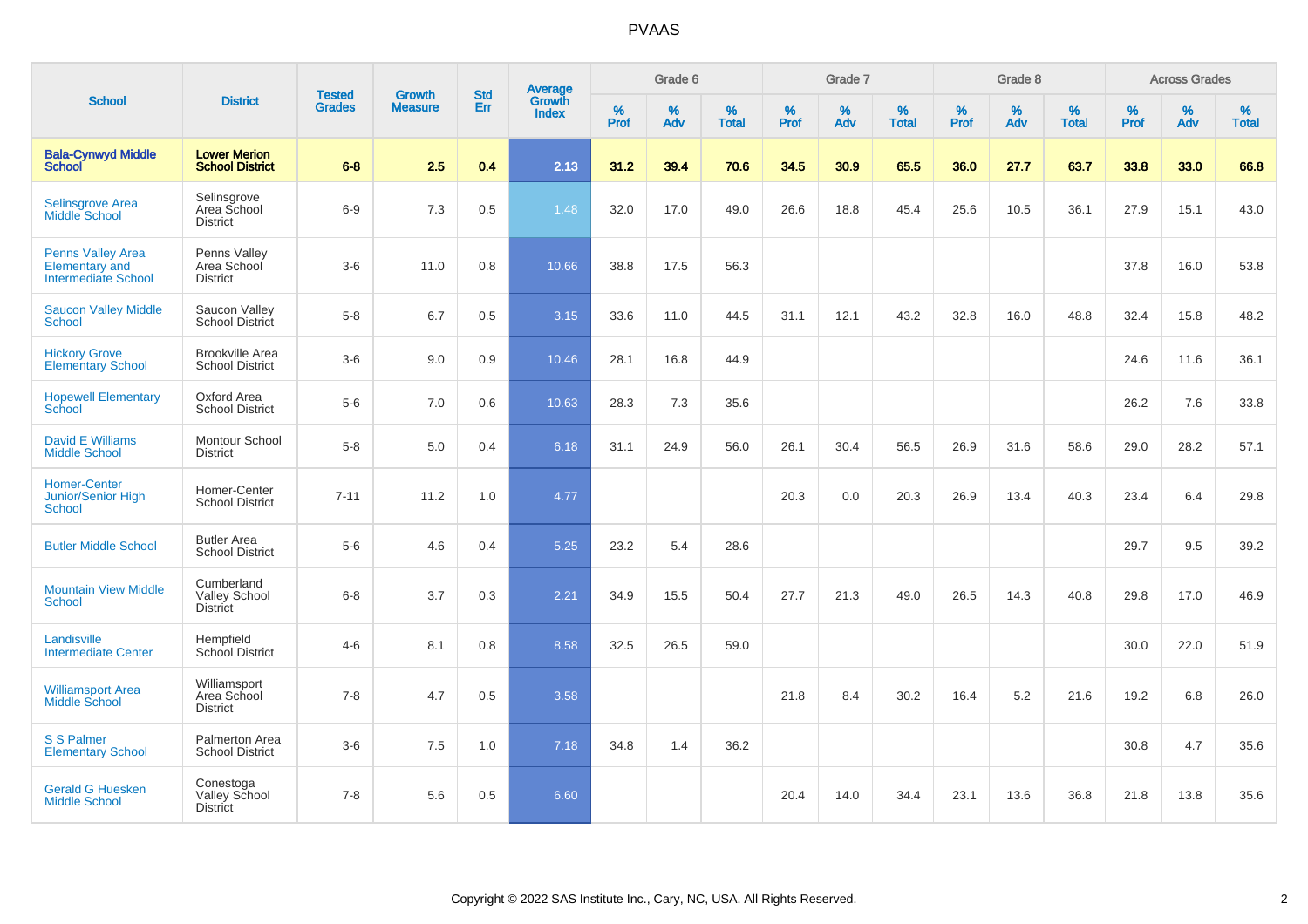|                                                         |                                                |                                |                                 | <b>Std</b> |                                          |           | Grade 6  |                   |           | Grade 7  |                   |           | Grade 8  |                   |              | <b>Across Grades</b> |                   |
|---------------------------------------------------------|------------------------------------------------|--------------------------------|---------------------------------|------------|------------------------------------------|-----------|----------|-------------------|-----------|----------|-------------------|-----------|----------|-------------------|--------------|----------------------|-------------------|
| <b>School</b>                                           | <b>District</b>                                | <b>Tested</b><br><b>Grades</b> | <b>Growth</b><br><b>Measure</b> | Err        | <b>Average</b><br>Growth<br><b>Index</b> | %<br>Prof | %<br>Adv | %<br><b>Total</b> | %<br>Prof | %<br>Adv | %<br><b>Total</b> | %<br>Prof | %<br>Adv | %<br><b>Total</b> | $\%$<br>Prof | %<br>Adv             | %<br><b>Total</b> |
| <b>Bala-Cynwyd Middle</b><br><b>School</b>              | <b>Lower Merion</b><br><b>School District</b>  | $6 - 8$                        | 2.5                             | 0.4        | 2.13                                     | 31.2      | 39.4     | 70.6              | 34.5      | 30.9     | 65.5              | 36.0      | 27.7     | 63.7              | 33.8         | 33.0                 | 66.8              |
| <b>Floyd C Fretz Middle</b><br>School                   | <b>Bradford Area</b><br><b>School District</b> | $6 - 8$                        | 5.6                             | 0.5        | 2.37                                     | 23.4      | 8.8      | 32.2              | 18.9      | 13.9     | 32.8              | 28.0      | 7.7      | 35.7              | 23.1         | 10.3                 | 33.4              |
| <b>Circle Of Seasons</b><br><b>Charter School</b>       | Circle Of<br>Seasons<br><b>Charter School</b>  | $3-8$                          | 12.3                            | 1.2        | 5.55                                     | 16.7      | 6.7      | 23.3              | 25.0      | 11.1     | 36.1              |           |          |                   | 20.9         | 7.9                  | 28.8              |
| <b>Russell B Walter</b><br><b>Elementary School</b>     | Northern Tioga<br>School District              | $3-6$                          | 5.6                             | 1.1        | 5.09                                     | 32.3      | 4.8      | 37.1              |           |          |                   |           |          |                   | 31.2         | 11.7                 | 42.9              |
| <b>Donald H Eichhorn</b><br><b>Middle School</b>        | Lewisburg Area<br>School District              | $6 - 8$                        | 6.0                             | 0.6        | 4.46                                     | 40.0      | 24.2     | 64.2              | 33.1      | 29.4     | 62.5              | 18.0      | 31.6     | 49.6              | 30.1         | 28.5                 | 58.6              |
| <b>Spring-Ford Middle</b><br>School 7th Grade<br>Center | Spring-Ford<br>Area School<br><b>District</b>  | $7 - 7$                        | 4.9                             | 0.5        | 9.86                                     |           |          |                   | 34.3      | 16.3     | 50.6              |           |          |                   | 34.3         | 16.3                 | 50.6              |
| John R Bonfield<br><b>Elementary School</b>             | <b>Warwick School</b><br><b>District</b>       | $3-6$                          | 9.5                             | 1.0        | 6.89                                     | 23.7      | 5.1      | 28.8              |           |          |                   |           |          |                   | 27.4         | 9.9                  | 37.3              |
| <b>Walton Farm</b><br><b>Elementary School</b>          | North Penn<br><b>School District</b>           | $3-6$                          | 3.5                             | 1.0        | 3.61                                     | 27.4      | 26.2     | 53.6              |           |          |                   |           |          |                   | 31.3         | 18.7                 | 50.0              |
| <b>Eshleman Elementary</b><br><b>School</b>             | Penn Manor<br><b>School District</b>           | $3-6$                          | 13.0                            | 1.4        | 7.96                                     | 34.3      | 37.1     | 71.4              |           |          |                   |           |          |                   | 32.9         | 25.9                 | 58.8              |
| <b>Reiffton School</b>                                  | Exeter<br>Township<br><b>School District</b>   | $5-6$                          | 5.1                             | 0.5        | 8.16                                     | 27.3      | 9.1      | 36.4              |           |          |                   |           |          |                   | 28.0         | 9.4                  | 37.4              |
| <b>Brockway Area</b><br><b>Elementary School</b>        | <b>Brockway Area</b><br><b>School District</b> | $3-6$                          | 6.4                             | 1.0        | 6.67                                     | 29.4      | 36.8     | 66.2              |           |          |                   |           |          |                   | 32.5         | 25.1                 | 57.6              |
| <b>West Hills</b><br><b>Intermediate School</b>         | Armstrong<br><b>School District</b>            | $4 - 6$                        | 3.3                             | 0.7        | 4.80                                     | 25.0      | 16.2     | 41.2              |           |          |                   |           |          |                   | 26.3         | 11.5                 | 37.8              |
| <b>Central Elementary</b><br>School                     | Franklin Area<br><b>School District</b>        | $3-6$                          | 6.2                             | 1.1        | 5.47                                     | 25.0      | 3.8      | 28.8              |           |          |                   |           |          |                   | 15.0         | 2.4                  | 17.4              |
| <b>Letort Elementary</b><br>School                      | Penn Manor<br><b>School District</b>           | $3-6$                          | 6.8                             | 1.4        | 4.82                                     | 27.3      | 31.8     | 59.1              |           |          |                   |           |          |                   | 33.6         | 29.0                 | 62.5              |
| <b>Greater Latrobe Junior</b><br><b>High School</b>     | Greater Latrobe<br><b>School District</b>      | $7 - 8$                        | 4.1                             | 0.6        | 1.32                                     |           |          |                   | 32.2      | 18.5     | 50.7              | 23.4      | 8.0      | 31.4              | 27.6         | 13.0                 | 40.6              |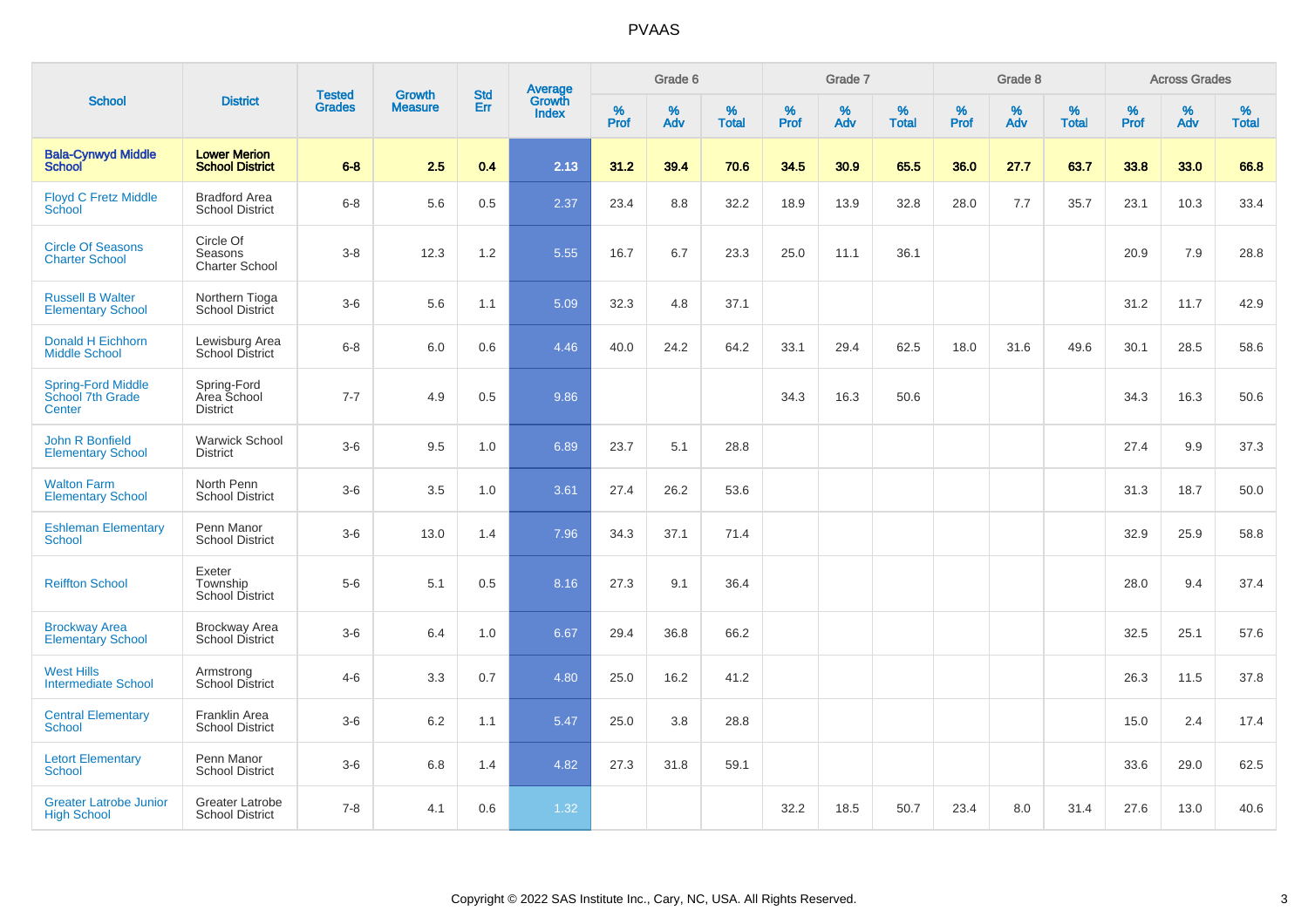|                                                         |                                                 |                                | <b>Growth</b>  | <b>Std</b> |                                          |                  | Grade 6     |                   |              | Grade 7     |                   |           | Grade 8  |                   |           | <b>Across Grades</b> |                   |
|---------------------------------------------------------|-------------------------------------------------|--------------------------------|----------------|------------|------------------------------------------|------------------|-------------|-------------------|--------------|-------------|-------------------|-----------|----------|-------------------|-----------|----------------------|-------------------|
| <b>School</b>                                           | <b>District</b>                                 | <b>Tested</b><br><b>Grades</b> | <b>Measure</b> | Err        | <b>Average</b><br>Growth<br><b>Index</b> | %<br><b>Prof</b> | $\%$<br>Adv | %<br><b>Total</b> | $\%$<br>Prof | $\%$<br>Adv | %<br><b>Total</b> | %<br>Prof | %<br>Adv | %<br><b>Total</b> | %<br>Prof | $\%$<br>Adv          | %<br><b>Total</b> |
| <b>Bala-Cynwyd Middle</b><br><b>School</b>              | <b>Lower Merion</b><br><b>School District</b>   | $6 - 8$                        | 2.5            | 0.4        | 2.13                                     | 31.2             | 39.4        | 70.6              | 34.5         | 30.9        | 65.5              | 36.0      | 27.7     | 63.7              | 33.8      | 33.0                 | 66.8              |
| <b>Bear Creek School</b>                                | Elizabethtown<br>Area School<br><b>District</b> | $4 - 6$                        | 4.7            | 0.5        | 0.91                                     | 22.4             | 11.0        | 33.5              |              |             |                   |           |          |                   | 27.5      | 16.8                 | 44.3              |
| <b>Conewago Valley</b><br>Intermediate School           | Conewago<br>Valley School<br><b>District</b>    | $4-6$                          | 4.5            | 0.5        | 7.18                                     | 30.2             | 10.7        | 40.8              |              |             |                   |           |          |                   | 28.1      | 10.1                 | 38.2              |
| <b>Gwynedd Square</b><br><b>Elementary School</b>       | North Penn<br><b>School District</b>            | $3-6$                          | 5.6            | 1.1        | 5.21                                     | 38.3             | 36.7        | 75.0              |              |             |                   |           |          |                   | 37.3      | 24.6                 | 61.9              |
| <b>Elk Lake Elementary</b><br><b>School</b>             | Elk Lake School<br><b>District</b>              | $3-6$                          | 7.5            | 0.9        | 8.24                                     | 35.8             | 12.6        | 48.4              |              |             |                   |           |          |                   | 27.7      | 8.9                  | 36.6              |
| <b>James W Parker</b><br><b>Middle School</b>           | <b>General Mclane</b><br><b>School District</b> | $5-8$                          | 3.9            | 0.5        | 2.14                                     | 27.5             | 12.5        | 40.0              | 25.8         | 23.1        | 49.0              | 26.9      | 7.7      | 34.6              | 29.2      | 14.5                 | 43.8              |
| Foot Of Ten<br><b>Elementary School</b>                 | Hollidaysburg<br>Area School<br><b>District</b> | $3-6$                          | 7.3            | 1.0        | 7.60                                     | 26.2             | 22.5        | 48.8              |              |             |                   |           |          |                   | 28.0      | 13.2                 | 41.2              |
| <b>Homer-Center</b><br><b>Elementary School</b>         | Homer-Center<br><b>School District</b>          | $3-6$                          | 9.3            | 1.1        | 6.20                                     | 36.4             | 4.6         | 40.9              |              |             |                   |           |          |                   | 30.2      | 8.1                  | 38.3              |
| <b>North Hills Elementary</b><br><b>School</b>          | <b>Central York</b><br><b>School District</b>   | $3-6$                          | 5.2            | 0.6        | 8.02                                     | 16.4             | 5.1         | 21.5              |              |             |                   |           |          |                   | 18.0      | 5.2                  | 23.2              |
| <b>Midd-West Middle</b><br><b>School</b>                | Midd-West<br><b>School District</b>             | $6 - 7$                        | 5.2            | 0.8        | 1.96                                     | 35.1             | 9.9         | 45.0              | 18.2         | 14.1        | 32.3              |           |          |                   | 27.8      | 11.7                 | 39.6              |
| <b>Towanda Area</b><br><b>Elementary School</b>         | Towanda Area<br><b>School District</b>          | $3-6$                          | 6.0            | 0.8        | 7.76                                     | 22.6             | 11.3        | 34.0              |              |             |                   |           |          |                   | 21.0      | 11.6                 | 32.6              |
| <b>Wyalusing Valley</b><br>Junior/Senior High<br>School | Wyalusing Area<br>School District               | $7 - 12$                       | 1.3            | 0.9        | $-6.06$                                  |                  |             |                   | 14.6         | 7.9         | 22.5              | 9.6       | 1.0      | 10.6              | 11.9      | 4.2                  | 16.1              |
| <b>Lenape Elementary</b><br><b>School</b>               | Armstrong<br>School District                    | $3-6$                          | 6.7            | 0.9        | 6.85                                     | 30.3             | 12.1        | 42.4              |              |             |                   |           |          |                   | 25.1      | 9.0                  | 34.1              |
| <b>Deer Lakes Middle</b><br>School                      | Deer Lakes<br><b>School District</b>            | $6 - 8$                        | 3.2            | 0.6        | $-0.32$                                  | 24.4             | 10.6        | 35.0              | 25.4         | 19.2        | 44.6              | 24.8      | 4.0      | 28.7              | 24.9      | 11.9                 | 36.7              |
| <b>Chestnut Ridge Middle</b><br><b>School</b>           | <b>Chestnut Ridge</b><br>School District        | $3 - 7$                        | 3.3            | 0.7        | 1.31                                     | 22.2             | 3.7         | 25.9              | 36.8         | 4.2         | 41.0              |           |          |                   | 28.6      | 9.5                  | 38.1              |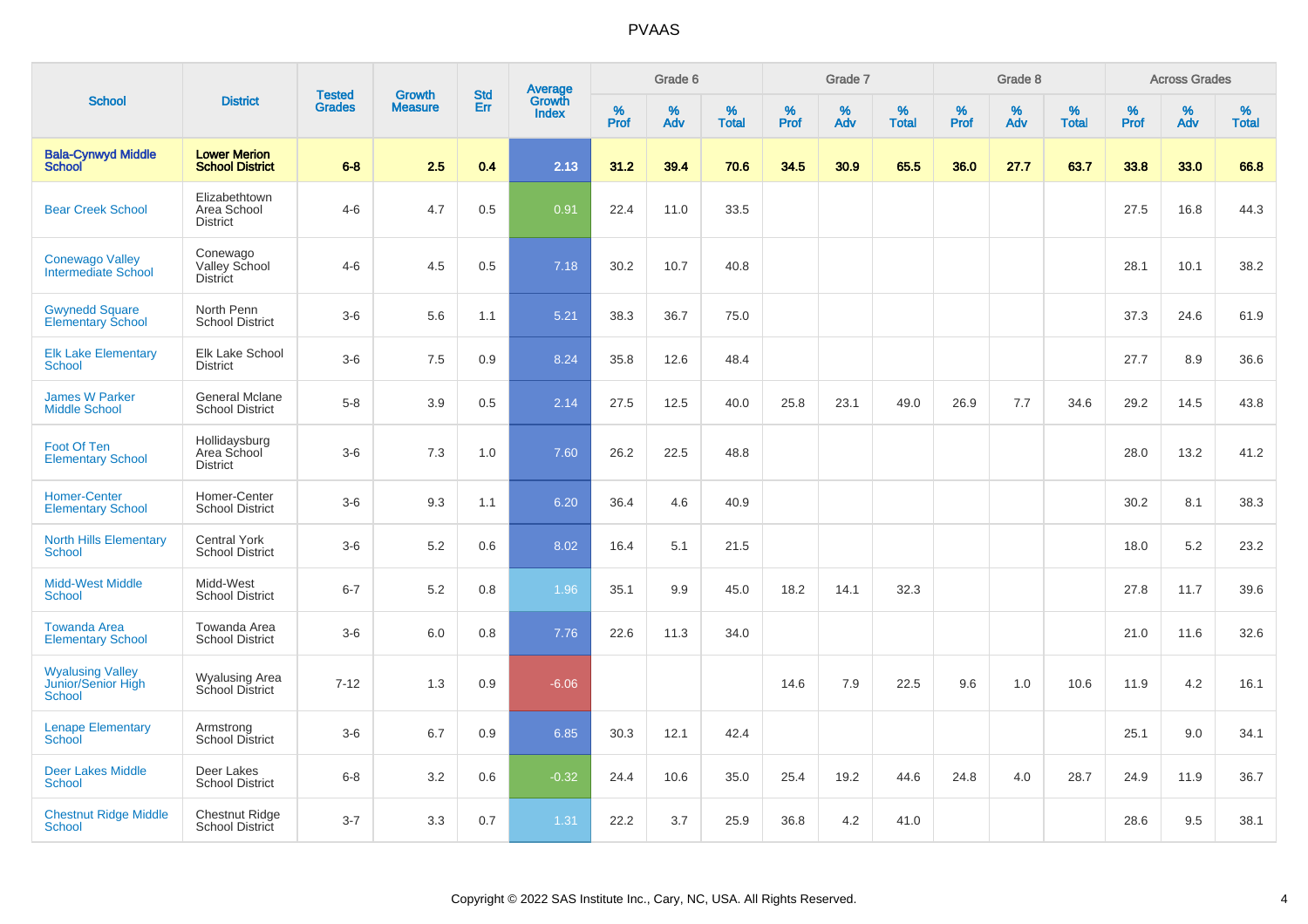|                                                  |                                                        |                                |                                 | <b>Std</b> |                                          |                  | Grade 6  |                   |           | Grade 7  |                   |           | Grade 8  |                   |           | <b>Across Grades</b> |                   |
|--------------------------------------------------|--------------------------------------------------------|--------------------------------|---------------------------------|------------|------------------------------------------|------------------|----------|-------------------|-----------|----------|-------------------|-----------|----------|-------------------|-----------|----------------------|-------------------|
| <b>School</b>                                    | <b>District</b>                                        | <b>Tested</b><br><b>Grades</b> | <b>Growth</b><br><b>Measure</b> | Err        | <b>Average</b><br>Growth<br><b>Index</b> | %<br><b>Prof</b> | %<br>Adv | %<br><b>Total</b> | %<br>Prof | %<br>Adv | %<br><b>Total</b> | %<br>Prof | %<br>Adv | %<br><b>Total</b> | %<br>Prof | %<br>Adv             | %<br><b>Total</b> |
| <b>Bala-Cynwyd Middle</b><br><b>School</b>       | <b>Lower Merion</b><br><b>School District</b>          | $6 - 8$                        | 2.5                             | 0.4        | 2.13                                     | 31.2             | 39.4     | 70.6              | 34.5      | 30.9     | 65.5              | 36.0      | 27.7     | 63.7              | 33.8      | 33.0                 | 66.8              |
| <b>Wallenpaupack Area</b><br>Middle School       | Wallenpaupack<br>Area School<br><b>District</b>        | $6 - 8$                        | 2.2                             | 0.6        | $-2.83$                                  | 11.2             | 3.7      | 14.9              | 30.6      | 8.2      | 38.8              | 13.2      | 3.5      | 16.7              | 18.1      | 5.1                  | 23.2              |
| <b>James S Wilson</b><br><b>Middle School</b>    | <b>Millcreek</b><br>Township<br><b>School District</b> | $6 - 8$                        | 1.6                             | 0.6        | $-4.16$                                  | 20.7             | 5.3      | 26.0              | 20.8      | 14.3     | 35.1              | 23.5      | 12.4     | 36.0              | 21.7      | 10.8                 | 32.5              |
| Joseph C Ashkar<br><b>Elementary School</b>      | East Lycoming<br>School District                       | $3-6$                          | 5.1                             | 1.0        | 4.91                                     | 23.0             | 31.2     | 54.1              |           |          |                   |           |          |                   | 31.0      | 20.9                 | 51.9              |
| Frankstown<br><b>Elementary School</b>           | Hollidaysburg<br>Area School<br><b>District</b>        | $3-6$                          | 6.5                             | 0.8        | 3.91                                     | 31.4             | 7.0      | 38.4              |           |          |                   |           |          |                   | 32.4      | 15.6                 | 47.9              |
| <b>Union High School</b>                         | <b>Union School</b><br><b>District</b>                 | $6 - 12$                       | 4.4                             | 1.1        | $-1.57$                                  | 22.0             | 14.6     | 36.6              | 10.5      | 0.0      | 10.5              | 18.2      | 11.4     | 29.6              | 17.1      | 8.9                  | 26.0              |
| <b>Eisenhower M/Hs</b>                           | <b>Warren County</b><br>School District                | $6 - 11$                       | 4.9                             | 0.9        | $-1.30$                                  | 22.2             | 8.3      | 30.6              | 16.4      | 3.6      | 20.0              | 25.9      | 5.6      | 31.5              | 21.6      | 6.1                  | 27.6              |
| <b>Central Columbia</b><br><b>Middle School</b>  | Central<br>Columbia<br><b>School District</b>          | $5-8$                          | 3.8                             | 0.5        | 2.65                                     | 28.2             | 25.2     | 53.3              | 32.6      | 14.9     | 47.5              | 30.6      | 20.1     | 50.7              | 30.5      | 21.4                 | 51.8              |
| <b>Clark Wood</b><br><b>Elementary School</b>    | Northern Tioga<br>School District                      | $3-6$                          | 10.9                            | 1.4        | 5.75                                     | 42.1             | 2.6      | 44.7              |           |          |                   |           |          |                   | 30.6      | 6.4                  | 36.9              |
| <b>Bedford Middle School</b>                     | <b>Bedford Area</b><br><b>School District</b>          | $6 - 8$                        | 3.8                             | 0.6        | 1.26                                     | 32.2             | 7.8      | 40.0              | 25.4      | 8.8      | 34.2              | 24.2      | 7.8      | 32.0              | 27.2      | 8.1                  | 35.3              |
| <b>Lititz Elementary</b><br><b>School</b>        | <b>Warwick School</b><br><b>District</b>               | $3-6$                          | 4.8                             | 1.1        | 4.42                                     | 36.5             | 9.5      | 46.0              |           |          |                   |           |          |                   | 29.2      | 9.9                  | 39.1              |
| <b>Mid Valley Elementary</b><br>Center           | Mid Valley<br>School District                          | $3-6$                          | 5.9                             | 0.8        | 5.42                                     | 15.0             | 2.4      | 17.3              |           |          |                   |           |          |                   | 21.8      | 7.2                  | 29.0              |
| <b>Universal Daroff</b><br><b>Charter School</b> | <b>Universal Daroff</b><br><b>Charter School</b>       | $3-8$                          | 6.1                             | 0.8        | 3.26                                     | 0.0              | 0.0      | 0.0               | 2.2       | 0.0      | 2.2               | 3.6       | 0.0      | 3.6               | 2.2       | 0.3                  | 2.5               |
| Southern Columbia<br><b>Middle School</b>        | Southern<br>Columbia Area<br><b>School District</b>    | $5-8$                          | 1.8                             | 0.6        | $-0.63$                                  | 18.8             | 5.2      | 24.0              | 29.0      | 14.0     | 43.0              | 15.4      | 2.2      | 17.6              | 24.0      | 7.8                  | 31.8              |
| <b>Cold Spring</b><br><b>Elementary School</b>   | <b>Central Bucks</b><br><b>School District</b>         | $3-6$                          | 7.9                             | 1.1        | 3.40                                     | 33.3             | 11.1     | 44.4              |           |          |                   |           |          |                   | 37.9      | 21.0                 | 58.9              |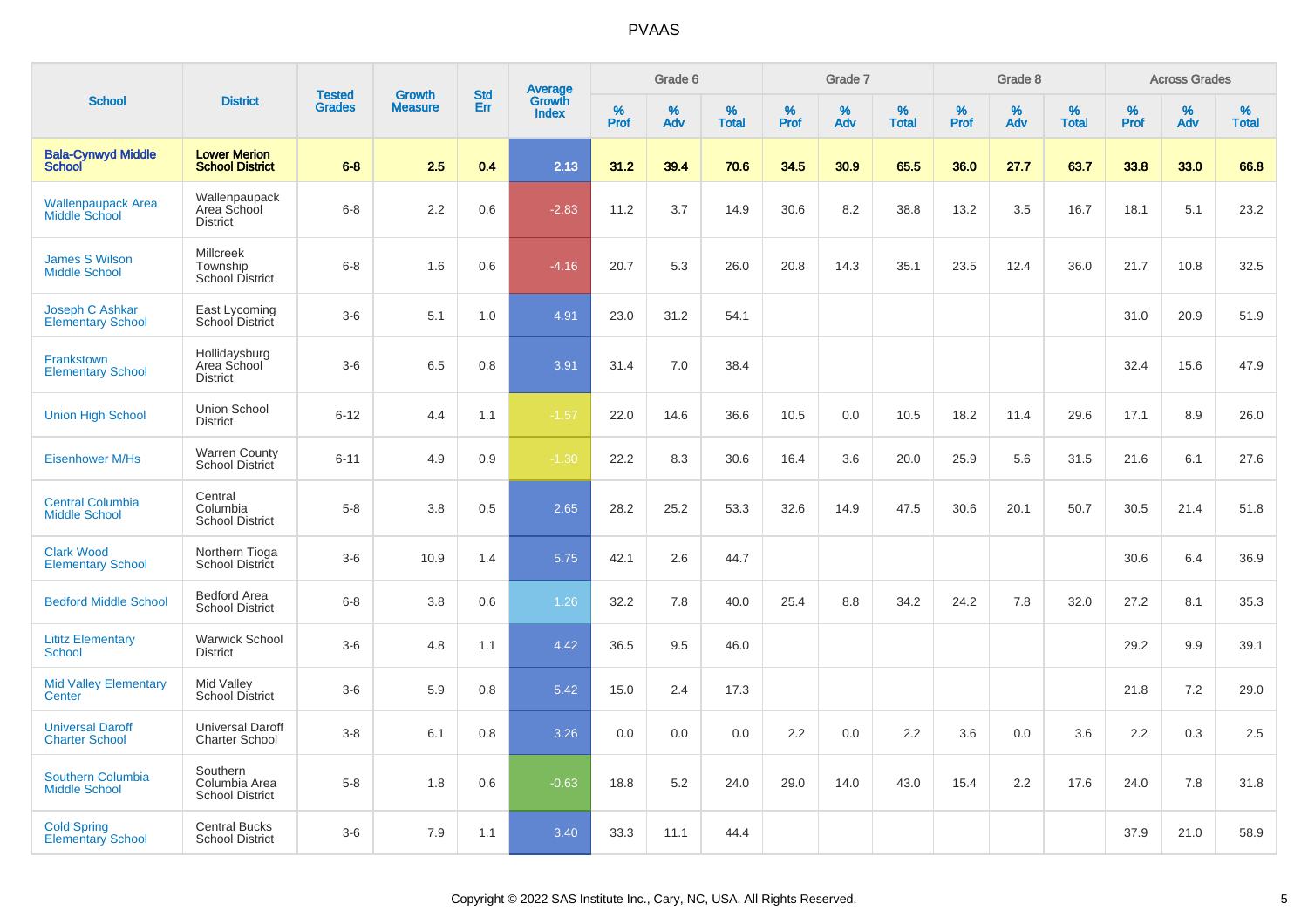|                                                      |                                                        |                                |                                 | <b>Std</b> |                                   |           | Grade 6     |                   |           | Grade 7     |                      |              | Grade 8  |                   |              | <b>Across Grades</b> |                   |
|------------------------------------------------------|--------------------------------------------------------|--------------------------------|---------------------------------|------------|-----------------------------------|-----------|-------------|-------------------|-----------|-------------|----------------------|--------------|----------|-------------------|--------------|----------------------|-------------------|
| <b>School</b>                                        | <b>District</b>                                        | <b>Tested</b><br><b>Grades</b> | <b>Growth</b><br><b>Measure</b> | <b>Err</b> | Average<br>Growth<br><b>Index</b> | %<br>Prof | $\%$<br>Adv | %<br><b>Total</b> | %<br>Prof | $\%$<br>Adv | $\%$<br><b>Total</b> | $\%$<br>Prof | %<br>Adv | %<br><b>Total</b> | $\%$<br>Prof | $\%$<br>Adv          | %<br><b>Total</b> |
| <b>Bala-Cynwyd Middle</b><br><b>School</b>           | <b>Lower Merion</b><br><b>School District</b>          | $6 - 8$                        | 2.5                             | 0.4        | 2.13                              | 31.2      | 39.4        | 70.6              | 34.5      | 30.9        | 65.5                 | 36.0         | 27.7     | 63.7              | 33.8         | 33.0                 | 66.8              |
| <b>Fort Couch Middle</b><br><b>School</b>            | <b>Upper Saint</b><br>Clair School<br><b>District</b>  | $7 - 8$                        | 3.6                             | 0.5        | 2.51                              |           |             |                   | 33.3      | 35.5        | 68.8                 | 31.2         | 30.5     | 61.8              | 32.2         | 32.8                 | 65.0              |
| <b>Loyalsock Township</b><br><b>Middle School</b>    | Loyalsock<br>Township<br><b>School District</b>        | $6 - 8$                        | 3.0                             | 0.7        | $-1.66$                           | 32.6      | 10.2        | 42.9              | 23.6      | 9.4         | 33.1                 | 27.0         | 9.0      | 36.0              | 27.4         | 9.5                  | 36.9              |
| <b>John Beck Elementary</b><br>School                | <b>Warwick School</b><br><b>District</b>               | $3-6$                          | 7.9                             | 1.1        | 5.15                              | 37.3      | 5.1         | 42.4              |           |             |                      |              |          |                   | 36.8         | 17.8                 | 54.6              |
| <b>Punxsutawney Area</b><br><b>Elementary School</b> | Punxsutawney<br>Area School<br><b>District</b>         | $3-6$                          | 4.0                             | 0.8        | 5.18                              | 36.3      | 10.6        | 46.9              |           |             |                      |              |          |                   | 30.8         | 13.6                 | 44.4              |
| Indiana Area Junior<br><b>High School</b>            | Indiana Area<br><b>School District</b>                 | $6 - 8$                        | 2.1                             | 0.5        | $-3.44$                           | 23.9      | 11.7        | 35.5              | 36.0      | 10.3        | 46.3                 | 23.2         | 14.2     | 37.4              | 27.4         | 12.1                 | 39.5              |
| <b>Farrell Area Es/Lms</b>                           | Farrell Area<br><b>School District</b>                 | $3-6$                          | 7.7                             | 1.3        | 6.02                              | 17.5      | 0.0         | 17.5              |           |             |                      |              |          |                   | 16.4         | 2.3                  | 18.6              |
| <b>Punxsutawney Area</b><br><b>High School</b>       | Punxsutawney<br>Area School<br><b>District</b>         | $7 - 11$                       | 5.2                             | 0.8        | 2.41                              |           |             |                   | 23.0      | 4.9         | 27.9                 | 20.5         | 7.1      | 27.6              | 21.7         | 6.0                  | 27.7              |
| <b>Radnor Middle School</b>                          | Radnor<br>Township<br><b>School District</b>           | $6 - 8$                        | 2.9                             | 0.5        | $-0.58$                           | 41.7      | 25.4        | 67.1              | 34.3      | 31.8        | 66.2                 | 35.0         | 21.5     | 56.5              | 37.4         | 26.3                 | 63.7              |
| South Fayette Middle<br><b>School</b>                | South Fayette<br>Township<br>School District           | $6 - 8$                        | $-0.1$                          | 0.4        | $-5.54$                           | 40.8      | 18.4        | 59.2              | 35.5      | 24.3        | 59.8                 | 30.9         | 20.9     | 51.8              | 35.6         | 21.2                 | 56.8              |
| <b>York Suburban Middle</b><br><b>School</b>         | York Suburban<br><b>School District</b>                | $6 - 8$                        | $-0.3$                          | 0.5        | $-9.85$                           | 17.9      | 7.4         | 25.3              | 26.1      | 18.0        | 44.1                 | 22.5         | 10.6     | 33.1              | 22.2         | 12.0                 | 34.2              |
| <b>Smethport Area</b><br><b>Elementary School</b>    | Smethport Area<br>School District                      | $3-6$                          | 7.1                             | 1.1        | 6.19                              | 24.6      | 8.8         | 33.3              |           |             |                      |              |          |                   | 23.6         | 11.8                 | 35.5              |
| <b>Upper Perkiomen</b><br>Middle School              | Upper<br>Perkiomen<br><b>School District</b>           | $6 - 8$                        | 1.7                             | 0.5        | $-2.65$                           | 23.0      | 6.1         | 29.1              | 28.0      | 11.6        | 39.6                 | 22.9         | 10.0     | 32.8              | 24.7         | 9.2                  | 34.0              |
| <b>Rayne Elementary</b><br><b>School</b>             | <b>Marion Center</b><br>Area School<br><b>District</b> | $3-6$                          | 4.6                             | 1.3        | 3.45                              | 51.1      | 10.6        | 61.7              |           |             |                      |              |          |                   | 37.9         | 9.2                  | 47.1              |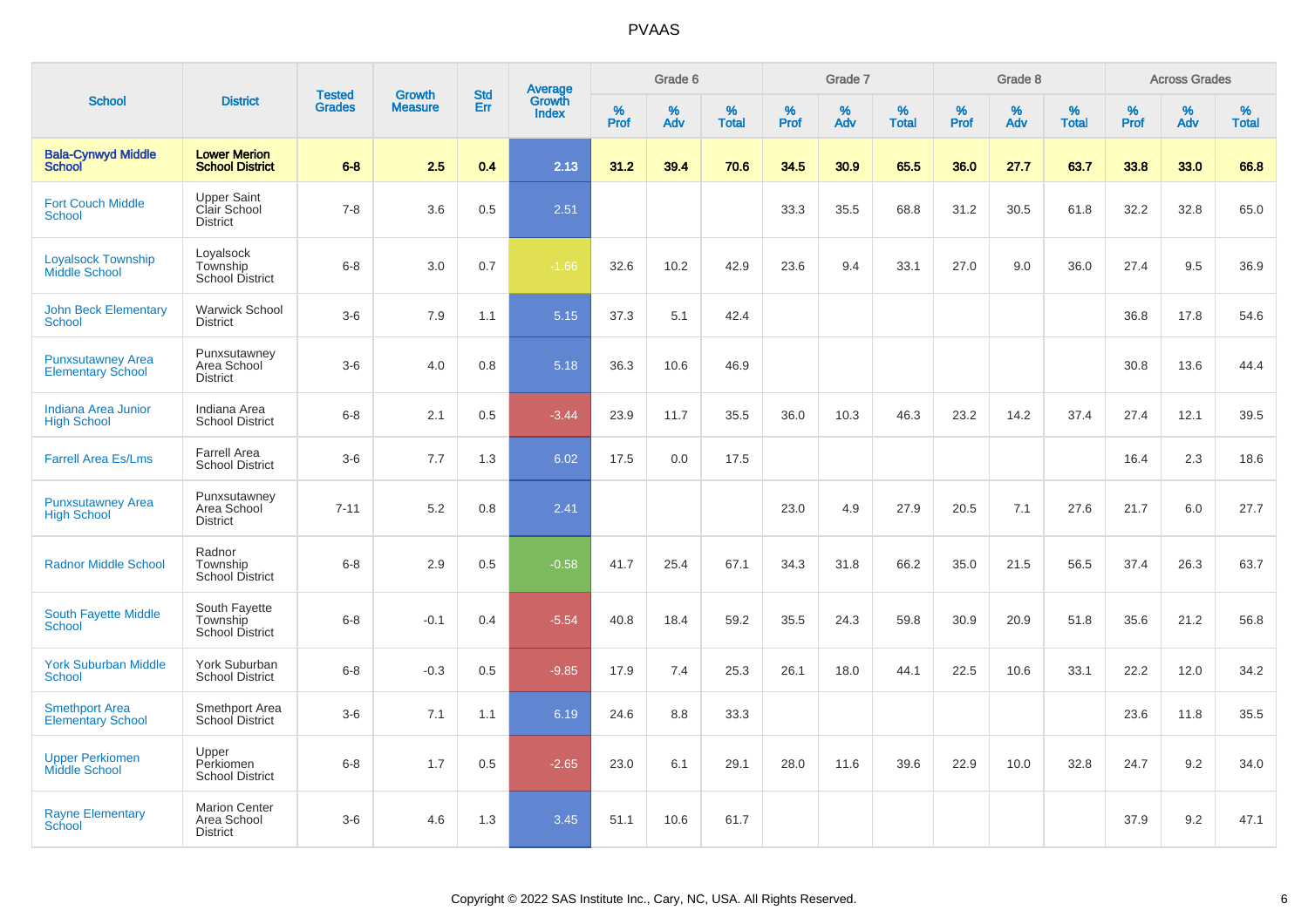|                                                                      |                                                        |                                | <b>Growth</b>  | <b>Std</b> |                                          |                  | Grade 6  |                   |           | Grade 7     |                   |           | Grade 8  |                   |              | <b>Across Grades</b> |                   |
|----------------------------------------------------------------------|--------------------------------------------------------|--------------------------------|----------------|------------|------------------------------------------|------------------|----------|-------------------|-----------|-------------|-------------------|-----------|----------|-------------------|--------------|----------------------|-------------------|
| <b>School</b>                                                        | <b>District</b>                                        | <b>Tested</b><br><b>Grades</b> | <b>Measure</b> | Err        | <b>Average</b><br>Growth<br><b>Index</b> | %<br><b>Prof</b> | %<br>Adv | %<br><b>Total</b> | %<br>Prof | $\%$<br>Adv | %<br><b>Total</b> | %<br>Prof | %<br>Adv | %<br><b>Total</b> | $\%$<br>Prof | $\%$<br>Adv          | %<br><b>Total</b> |
| <b>Bala-Cynwyd Middle</b><br><b>School</b>                           | <b>Lower Merion</b><br><b>School District</b>          | $6 - 8$                        | 2.5            | 0.4        | 2.13                                     | 31.2             | 39.4     | 70.6              | 34.5      | 30.9        | 65.5              | 36.0      | 27.7     | 63.7              | 33.8         | 33.0                 | 66.8              |
| <b>Blacklick Vallev</b><br><b>Elementary Center</b>                  | <b>Blacklick Valley</b><br>School District             | $3-6$                          | 10.2           | 1.5        | 6.14                                     | 34.2             | 10.5     | 44.7              |           |             |                   |           |          |                   | 26.8         | 13.7                 | 40.5              |
| <b>Saegertown</b><br><b>Elementary School</b>                        | Penncrest<br><b>School District</b>                    | $3-6$                          | 7.6            | 1.1        | 4.92                                     | 29.3             | 1.7      | 31.0              |           |             |                   |           |          |                   | 26.6         | 8.9                  | 35.4              |
| <b>Rock L Butler Middle</b><br><b>School</b>                         | Wellsboro Area<br><b>School District</b>               | $5-8$                          | 3.0            | 0.6        | 0.15                                     | 16.2             | 5.0      | 21.2              | 20.5      | 13.7        | 34.2              | 24.5      | 13.3     | 37.8              | 23.1         | 9.8                  | 32.9              |
| <b>George A Ferrell</b><br><b>Elementary School</b>                  | East Lycoming<br>School District                       | $3-6$                          | 12.8           | 1.9        | 4.06                                     | 31.8             | 22.7     | 54.6              |           |             |                   |           |          |                   | 38.7         | 22.7                 | 61.3              |
| <b>Wattsburg Area Middle</b><br>School                               | Wattsburg Area<br><b>School District</b>               | $5-9$                          | 4.1            | 0.6        | 0.94                                     | 27.5             | 17.6     | 45.0              | 19.6      | 7.6         | 27.2              | 31.7      | 12.9     | 44.6              | 26.1         | 14.0                 | 40.0              |
| <b>Upper Dauphin Area</b><br><b>Middle School</b>                    | <b>Upper Dauphin</b><br>Area School<br><b>District</b> | $5-8$                          | 1.0            | 0.7        | $-1.45$                                  | 18.3             | 8.4      | 26.8              | 18.9      | 6.8         | 25.7              | 24.3      | 7.1      | 31.4              | 18.0         | 6.9                  | 24.9              |
| <b>Avon Grove</b><br><b>Intermediate School</b>                      | Avon Grove<br><b>School District</b>                   | $3-6$                          | 3.3            | 0.5        | 4.11                                     | 30.5             | 19.3     | 49.8              |           |             |                   |           |          |                   | 30.3         | 18.6                 | 48.9              |
| <b>Mars Area Centennial</b><br><b>School</b>                         | Mars Area<br><b>School District</b>                    | $5-6$                          | 1.9            | 0.6        | 3.05                                     | 32.6             | 24.5     | 57.1              |           |             |                   |           |          |                   | 32.0         | 22.7                 | 54.6              |
| <b>Conneaut Valley</b><br><b>Middle School</b>                       | Conneaut<br><b>School District</b>                     | $5-8$                          | 2.5            | 0.7        | $-3.17$                                  | 22.4             | 3.4      | 25.9              | 25.8      | 4.6         | 30.3              | 21.1      | 5.6      | 26.8              | 23.9         | 5.6                  | 29.5              |
| <b>Smethport Area</b><br>Junior/Senior High<br><b>School</b>         | Smethport Area<br>School District                      | $7 - 12$                       | 7.1            | 1.1        | 3.77                                     |                  |          |                   | 16.9      | 6.2         | 23.1              | 22.6      | 4.8      | 27.4              | 19.7         | 5.5                  | 25.2              |
| <b>Carbondale Area</b><br><b>Junior/Senior High</b><br><b>School</b> | Carbondale<br>Area School<br><b>District</b>           | $7 - 10$                       | 5.8            | 0.9        | 3.43                                     |                  |          |                   | 4.8       | 3.6         | 8.4               | 14.0      | 0.0      | 14.0              | 10.0         | 1.6                  | 11.6              |
| <b>Wendover Middle</b><br><b>School</b>                              | Hempfield Area<br>School District                      | $6-8$                          | 1.2            | 0.6        | $-4.45$                                  | 27.2             | 26.5     | 53.7              | 32.9      | 15.1        | 48.0              | 30.7      | 14.3     | 45.0              | 30.2         | 18.7                 | 49.0              |
| <b>Eagle View Middle</b><br>School                                   | Cumberland<br><b>Valley School</b><br><b>District</b>  | $5 - 8$                        | 2.8            | 0.4        | 1.72                                     | 26.3             | 11.5     | 37.8              | 30.8      | 15.0        | 45.8              | 27.0      | 9.5      | 36.5              | 28.0         | 12.1                 | 40.1              |
| <b>Indian Crest Middle</b><br><b>School</b>                          | Souderton Area<br><b>School District</b>               | $6 - 8$                        | $-0.4$         | 0.5        | $-7.91$                                  | 25.9             | 4.7      | 30.6              | 26.1      | 6.4         | 32.4              | 25.1      | 3.4      | 28.6              | 25.7         | 4.8                  | 30.5              |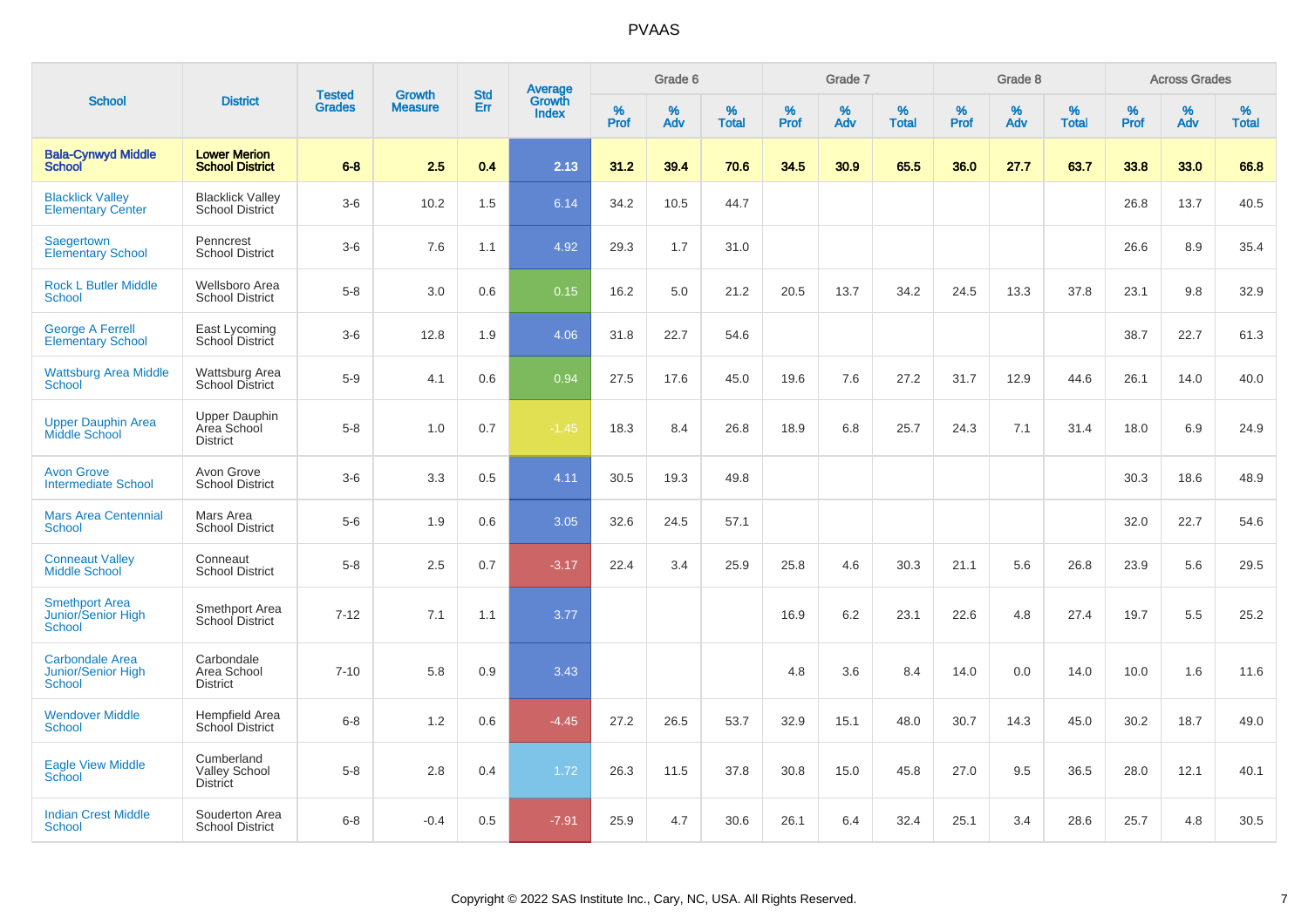|                                                       |                                                      |                                |                                 | <b>Std</b> |                                          |                     | Grade 6     |                   |                     | Grade 7  |                   |                     | Grade 8  |                   |              | <b>Across Grades</b> |                   |
|-------------------------------------------------------|------------------------------------------------------|--------------------------------|---------------------------------|------------|------------------------------------------|---------------------|-------------|-------------------|---------------------|----------|-------------------|---------------------|----------|-------------------|--------------|----------------------|-------------------|
| <b>School</b>                                         | <b>District</b>                                      | <b>Tested</b><br><b>Grades</b> | <b>Growth</b><br><b>Measure</b> | Err        | <b>Average</b><br>Growth<br><b>Index</b> | $\%$<br><b>Prof</b> | $\%$<br>Adv | %<br><b>Total</b> | $\%$<br><b>Prof</b> | %<br>Adv | %<br><b>Total</b> | $\%$<br><b>Prof</b> | %<br>Adv | %<br><b>Total</b> | $\%$<br>Prof | $\%$<br>Adv          | %<br><b>Total</b> |
| <b>Bala-Cynwyd Middle</b><br><b>School</b>            | <b>Lower Merion</b><br><b>School District</b>        | $6 - 8$                        | 2.5                             | 0.4        | 2.13                                     | 31.2                | 39.4        | 70.6              | 34.5                | 30.9     | 65.5              | 36.0                | 27.7     | 63.7              | 33.8         | 33.0                 | 66.8              |
| Williamsburg<br>Community<br><b>Elementary School</b> | Williamsburg<br>Community<br><b>School District</b>  | $3-6$                          | 5.0                             | 1.4        | 3.46                                     | 34.3                | 8.6         | 42.9              |                     |          |                   |                     |          |                   | 25.6         | 11.6                 | 37.2              |
| <b>Curtin Intermediate</b><br><b>School</b>           | Williamsport<br>Area School<br><b>District</b>       | $4-6$                          | 0.8                             | 0.7        | 1.19                                     | 19.8                | 15.3        | 35.0              |                     |          |                   |                     |          |                   | 20.3         | 11.1                 | 31.3              |
| <b>Brownstown</b><br><b>Elementary School</b>         | Conestoga<br><b>Valley School</b><br><b>District</b> | $3-6$                          | 3.8                             | 1.0        | 3.91                                     | 46.2                | 14.1        | 60.3              |                     |          |                   |                     |          |                   | 33.1         | 22.8                 | 55.9              |
| <b>Landis Run</b><br><b>Intermediate School</b>       | Manheim<br>Township<br><b>School District</b>        | $5-6$                          | $-0.9$                          | 0.4        | $-2.02$                                  | 33.2                | 23.2        | 56.5              |                     |          |                   |                     |          |                   | 31.5         | 20.2                 | 51.7              |
| <b>South Eastern</b><br><b>Intermediate School</b>    | South Eastern<br><b>School District</b>              | $5-6$                          | 4.2                             | 0.6        | 5.90                                     | 25.9                | 14.7        | 40.6              |                     |          |                   |                     |          |                   | 23.7         | 15.3                 | 39.0              |
| <b>Kane Area Middle</b><br><b>School</b>              | Kane Area<br><b>School District</b>                  | $6 - 10$                       | 5.0                             | 0.8        | 0.86                                     | 14.1                | 3.1         | 17.2              | 29.8                | 17.9     | 47.8              | 6.1                 | 1.2      | 7.3               | 16.0         | 7.0                  | 23.0              |
| <b>Jamison Elementary</b><br><b>School</b>            | <b>Central Bucks</b><br><b>School District</b>       | $3-6$                          | 6.5                             | 1.0        | 2.10                                     | 40.8                | 21.0        | 61.8              |                     |          |                   |                     |          |                   | 35.7         | 27.4                 | 63.1              |
| <b>Manheim Central</b><br><b>Middle School</b>        | Manheim<br>Central School<br><b>District</b>         | $5-8$                          | 2.8                             | 0.4        | $-3.41$                                  | 23.6                | 5.8         | 29.3              | 15.0                | 5.2      | 20.2              | 20.9                | 6.2      | 27.1              | 21.2         | 6.2                  | 27.4              |
| <b>Freeport Area Middle</b><br><b>School</b>          | <b>Freeport Area</b><br>School District              | $6 - 8$                        | 2.8                             | 0.6        | $-4.11$                                  | 26.6                | 15.3        | 41.9              | 34.3                | 12.7     | 47.0              | 19.1                | 9.9      | 29.0              | 26.7         | 12.6                 | 39.3              |
| <b>Manor Middle School</b>                            | Penn Manor<br><b>School District</b>                 | $7 - 8$                        | $4.2\,$                         | 0.7        | 2.56                                     |                     |             |                   | 18.4                | 15.8     | 34.2              | 30.6                | 14.4     | 45.0              | 24.7         | 15.1                 | 39.7              |
| <b>Conneaut Lake Middle</b><br><b>School</b>          | Conneaut<br><b>School District</b>                   | $5-8$                          | 4.6                             | 0.7        | 1.95                                     | 25.4                | 15.9        | 41.3              | 13.4                | 9.0      | 22.4              | 14.9                | 1.4      | 16.2              | 18.0         | 7.9                  | 25.9              |
| <b>Pequea Valley</b><br>Intermediate School           | Pequea Valley<br>School District                     | $7 - 8$                        | 4.6                             | 0.8        | 2.22                                     |                     |             |                   | 12.0                | 2.4      | 14.4              | 13.4                | 2.1      | 15.5              | 12.6         | 2.2                  | 14.9              |
| Rohrerstown<br><b>Elementary School</b>               | Hempfield<br><b>School District</b>                  | $3-6$                          | 7.3                             | 1.1        | 6.04                                     | 28.0                | 14.0        | 42.0              |                     |          |                   |                     |          |                   | 31.2         | 17.2                 | 48.4              |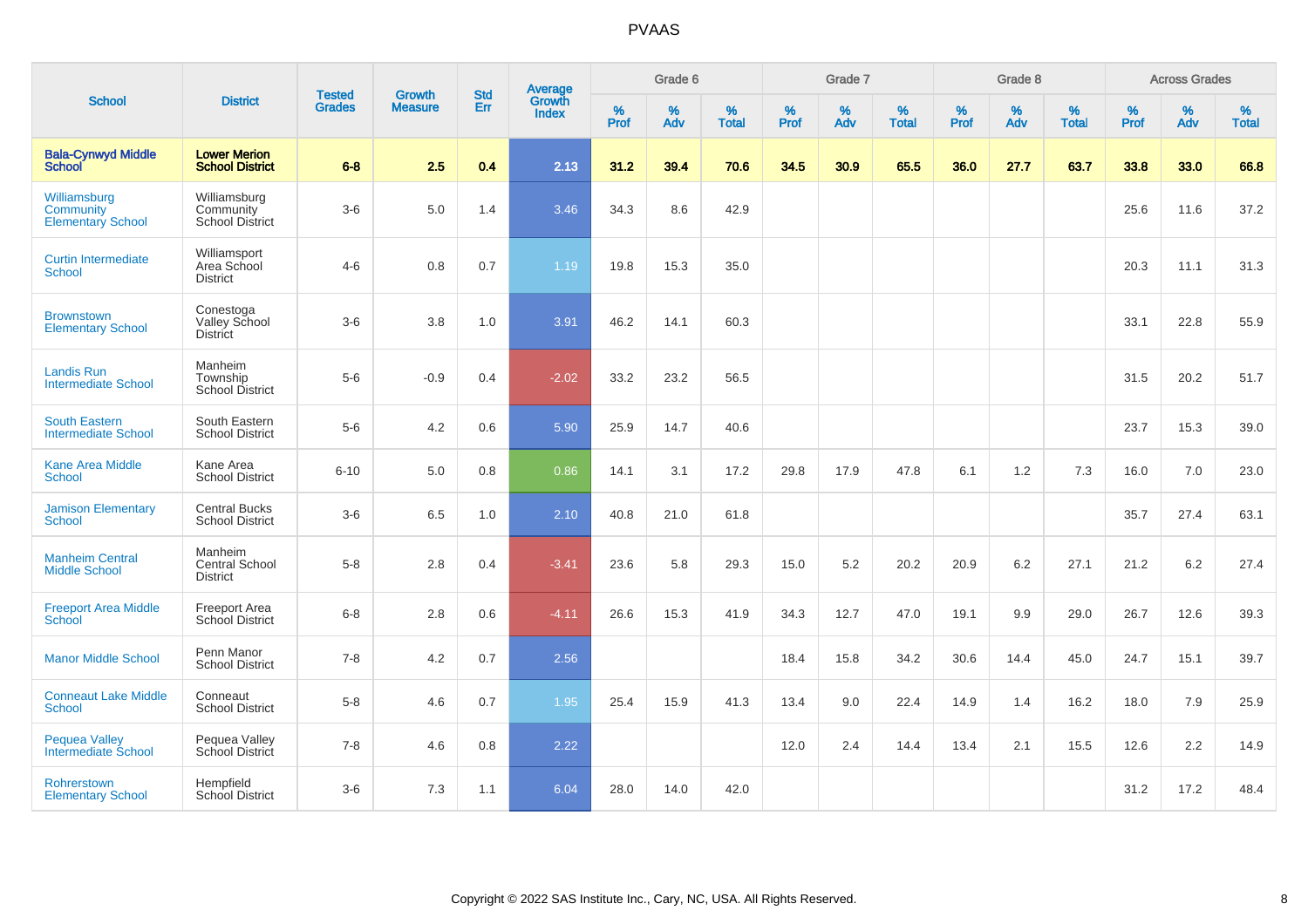|                                                                |                                                          |                                | <b>Growth</b>  | <b>Std</b> |                                          |           | Grade 6     |                   |           | Grade 7  |                   |           | Grade 8  |                   |              | <b>Across Grades</b> |                   |
|----------------------------------------------------------------|----------------------------------------------------------|--------------------------------|----------------|------------|------------------------------------------|-----------|-------------|-------------------|-----------|----------|-------------------|-----------|----------|-------------------|--------------|----------------------|-------------------|
| <b>School</b>                                                  | <b>District</b>                                          | <b>Tested</b><br><b>Grades</b> | <b>Measure</b> | Err        | <b>Average</b><br>Growth<br><b>Index</b> | %<br>Prof | $\%$<br>Adv | %<br><b>Total</b> | %<br>Prof | %<br>Adv | %<br><b>Total</b> | %<br>Prof | %<br>Adv | %<br><b>Total</b> | $\%$<br>Prof | $\%$<br>Adv          | %<br><b>Total</b> |
| <b>Bala-Cynwyd Middle</b><br><b>School</b>                     | <b>Lower Merion</b><br><b>School District</b>            | $6 - 8$                        | 2.5            | 0.4        | 2.13                                     | 31.2      | 39.4        | 70.6              | 34.5      | 30.9     | 65.5              | 36.0      | 27.7     | 63.7              | 33.8         | 33.0                 | 66.8              |
| Roy A. Hunt<br><b>Elementary School</b>                        | New<br>Kensington-<br>Arnold School<br><b>District</b>   | $3-6$                          | 1.6            | 0.8        | 1.92                                     | 12.9      | 5.9         | 18.8              |           |          |                   |           |          |                   | 14.8         | 3.5                  | 18.3              |
| <b>Tamaqua Area Middle</b><br>School                           | Tamagua Area<br>School District                          | $6 - 8$                        | 1.6            | 0.6        | $-2.35$                                  | 18.6      | 1.6         | 20.2              | 19.7      | 7.2      | 27.0              | 11.4      | 2.1      | 13.5              | 16.6         | 3.8                  | 20.4              |
| <b>Bangor Area Middle</b><br>School                            | Bangor Area<br>School District                           | $7 - 8$                        | 4.3            | 0.7        | 3.67                                     |           |             |                   | 20.4      | 13.6     | 34.0              | 23.2      | 6.0      | 29.1              | 21.8         | 9.7                  | 31.5              |
| <b>Welsh Valley Middle</b><br>School                           | <b>Lower Merion</b><br><b>School District</b>            | $6 - 10$                       | 2.6            | 0.4        | 2.71                                     | 31.6      | 34.9        | 66.5              | 33.3      | 31.6     | 64.9              | 29.8      | 29.1     | 59.0              | 31.6         | 31.9                 | 63.5              |
| <b>East Petersburg</b><br><b>Elementary School</b>             | Hempfield<br>School District                             | $3-6$                          | 5.5            | 1.0        | 5.49                                     | 21.7      | 15.9        | 37.7              |           |          |                   |           |          |                   | 28.4         | 14.4                 | 42.8              |
| <b>Westlake Middle</b><br><b>School</b>                        | <b>Millcreek</b><br>Township<br><b>School District</b>   | $6 - 8$                        | 0.7            | 0.6        | $-1.92$                                  | 19.0      | 6.4         | 25.4              | 20.7      | 11.8     | 32.6              | 15.8      | 12.7     | 28.5              | 18.4         | 10.5                 | 28.9              |
| <b>Otto-Eldred</b><br><b>Elementary School</b>                 | Otto-Eldred<br><b>School District</b>                    | $3-6$                          | 8.4            | 1.3        | 5.13                                     | 45.0      | 12.5        | 57.5              |           |          |                   |           |          |                   | 31.8         | 15.9                 | 47.7              |
| <b>Riverside Elementary</b><br><b>School East</b>              | Riverside<br><b>School District</b>                      | $3-6$                          | 5.2            | 0.8        | 3.33                                     | 13.1      | 7.1         | 20.2              |           |          |                   |           |          |                   | 20.8         | 7.1                  | 27.9              |
| <b>Karns City High</b><br><b>School</b>                        | Karns City Area<br>School District                       | $7 - 11$                       | 4.9            | 0.8        | 4.17                                     |           |             |                   | 22.6      | 3.5      | 26.1              | 17.0      | 3.8      | 20.8              | 19.9         | 3.6                  | 23.5              |
| <b>Iroquois Elementary</b><br><b>School</b>                    | Iroquois School<br><b>District</b>                       | $3-6$                          | 3.2            | 1.0        | 3.29                                     | 21.0      | 16.0        | 37.0              |           |          |                   |           |          |                   | 28.3         | 13.2                 | 41.4              |
| Pennsylvania Virtual<br><b>Charter School</b>                  | Pennsylvania<br>Virtual Charter<br>School                | $3 - 11$                       | 3.5            | 0.6        | 2.58                                     | 17.6      | 3.3         | 20.9              | 10.1      | 6.1      | 16.2              | 14.8      | 5.7      | 20.4              | 18.4         | 5.2                  | 23.5              |
| <b>Westmont Hilltop</b><br>Junior/Senior High<br><b>School</b> | Westmont<br><b>Hilltop School</b><br><b>District</b>     | $7 - 11$                       | 3.4            | 0.9        | $-0.70$                                  |           |             |                   | 22.2      | 6.2      | 28.4              | 26.4      | 8.8      | 35.2              | 24.4         | 7.6                  | 32.0              |
| <b>Forest City Regional</b><br><b>High School</b>              | <b>Forest City</b><br>Regional<br><b>School District</b> | $7 - 12$                       | 8.0            | 1.3        | 3.91                                     |           |             |                   | 18.9      | 10.8     | 29.7              | 31.9      | 10.6     | 42.6              | 26.2         | 10.7                 | 36.9              |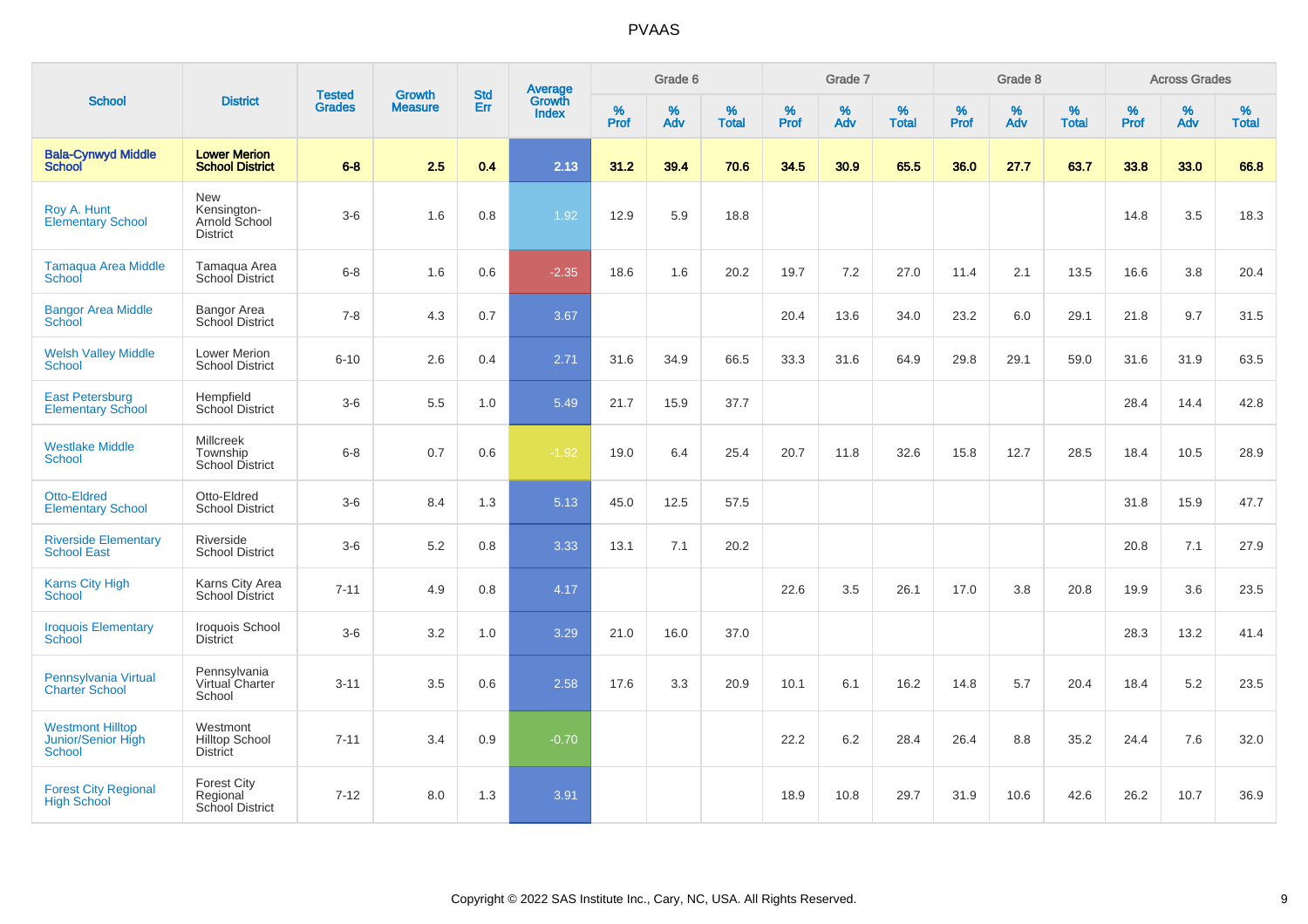|                                                                            |                                                           |                                | <b>Growth</b>  | <b>Std</b> | <b>Average</b><br>Growth |                  | Grade 6  |                   |           | Grade 7  |                   |           | Grade 8     |                   |           | <b>Across Grades</b> |                   |
|----------------------------------------------------------------------------|-----------------------------------------------------------|--------------------------------|----------------|------------|--------------------------|------------------|----------|-------------------|-----------|----------|-------------------|-----------|-------------|-------------------|-----------|----------------------|-------------------|
| <b>School</b>                                                              | <b>District</b>                                           | <b>Tested</b><br><b>Grades</b> | <b>Measure</b> | <b>Err</b> | <b>Index</b>             | %<br><b>Prof</b> | %<br>Adv | %<br><b>Total</b> | %<br>Prof | %<br>Adv | %<br><b>Total</b> | %<br>Prof | $\%$<br>Adv | %<br><b>Total</b> | %<br>Prof | $\%$<br>Adv          | %<br><b>Total</b> |
| <b>Bala-Cynwyd Middle</b><br><b>School</b>                                 | <b>Lower Merion</b><br><b>School District</b>             | $6 - 8$                        | 2.5            | 0.4        | 2.13                     | 31.2             | 39.4     | 70.6              | 34.5      | 30.9     | 65.5              | 36.0      | 27.7        | 63.7              | 33.8      | 33.0                 | 66.8              |
| <b>North Clarion County</b><br><b>Elementary School</b>                    | North Clarion<br><b>County School</b><br><b>District</b>  | $3-6$                          | 7.7            | 1.3        | 4.63                     | 31.7             | 12.2     | 43.9              |           |          |                   |           |             |                   | 30.8      | 11.3                 | 42.1              |
| <b>Smoketown</b><br><b>Elementary School</b>                               | Conestoga<br>Valley School<br><b>District</b>             | $3-6$                          | 5.9            | 1.0        | 6.07                     | 30.0             | 8.8      | 38.8              |           |          |                   |           |             |                   | 30.7      | 13.1                 | 43.8              |
| <b>Penn Wood Middle</b><br><b>School</b>                                   | <b>William Penn</b><br><b>School District</b>             | $7 - 8$                        | 2.2            | 0.7        | $-1.23$                  |                  |          |                   | 3.0       | 0.6      | 3.6               | 5.7       | 1.3         | 6.9               | 4.3       | 0.9                  | 5.2               |
| <b>Western Beaver</b><br><b>County Junior/Senior</b><br><b>High School</b> | Western Beaver<br><b>County School</b><br><b>District</b> | $6 - 11$                       | 6.6            | 1.1        | 0.57                     | 32.6             | 11.6     | 44.2              | 29.2      | 4.2      | 33.3              | 27.8      | 2.8         | 30.6              | 29.9      | 6.3                  | 36.2              |
| <b>Millville Area</b><br>Junior/Senior High<br>School                      | Millville Area<br><b>School District</b>                  | $7 - 12$                       | 8.2            | 1.3        | 3.39                     |                  |          |                   | 15.9      | 9.1      | 25.0              | 18.4      | 2.6         | 21.0              | 17.1      | 6.1                  | 23.2              |
| <b>Twin Valley Middle</b><br>School                                        | <b>Twin Valley</b><br><b>School District</b>              | $5-8$                          | 1.9            | 0.4        | $-0.27$                  | 29.4             | 8.5      | 37.8              | 30.5      | 14.7     | 45.3              | 25.4      | 10.9        | 36.3              | 30.9      | 11.7                 | 42.5              |
| Donegal Junior High<br>School                                              | Donegal School<br><b>District</b>                         | $7 - 8$                        | 3.9            | 0.6        | 4.13                     |                  |          |                   | 12.4      | 14.8     | 27.2              | 16.6      | 9.5         | 26.0              | 14.5      | 12.1                 | 26.6              |
| <b>Spring Cove Middle</b><br>School                                        | <b>Spring Cove</b><br>School District                     | $6 - 8$                        | 0.8            | 0.6        | $-2.78$                  | 15.1             | 4.8      | 19.8              | 11.0      | 3.9      | 15.0              | 12.7      | 4.0         | 16.7              | 12.9      | 4.2                  | 17.2              |
| <b>Mcmurray Elementary</b><br>School                                       | Peters<br>Township<br><b>School District</b>              | $4 - 6$                        | $-0.2$         | 0.5        | $-0.42$                  | 35.7             | 24.9     | 60.6              |           |          |                   |           |             |                   | 38.5      | 29.2                 | 67.8              |
| <b>Chester Community</b><br><b>Charter School</b>                          | Chester<br>Community<br>Charter School                    | $3-8$                          | 3.5            | 0.6        | 2.79                     | 3.6              | 0.0      | 3.6               | 3.2       | 1.1      | 4.3               | 2.6       | 0.0         | 2.6               | 2.1       | 0.4                  | 2.5               |
| <b>Bala-Cynwyd Middle</b><br><b>School</b>                                 | <b>Lower Merion</b><br><b>School District</b>             | $6 - 8$                        | 2.5            | 0.4        | 2.13                     | 31.2             | 39.4     | 70.6              | 34.5      | 30.9     | 65.5              | 36.0      | 27.7        | 63.7              | 33.8      | 33.0                 | 66.8              |
| <b>Chestnut Ridge Senior</b><br><b>High School</b>                         | Chestnut Ridge<br>School District                         | $8 - 12$                       | 7.1            | 1.2        | 6.03                     |                  |          |                   |           |          |                   | 18.4      | 10.2        | 28.6              | 18.4      | 10.2                 | 28.6              |
| <b>Ward L Myers</b><br><b>Elementary School</b>                            | Muncy School<br><b>District</b>                           | $3-6$                          | 4.3            | 1.0        | 4.31                     | 32.5             | 14.3     | 46.8              |           |          |                   |           |             |                   | 34.8      | 14.5                 | 49.3              |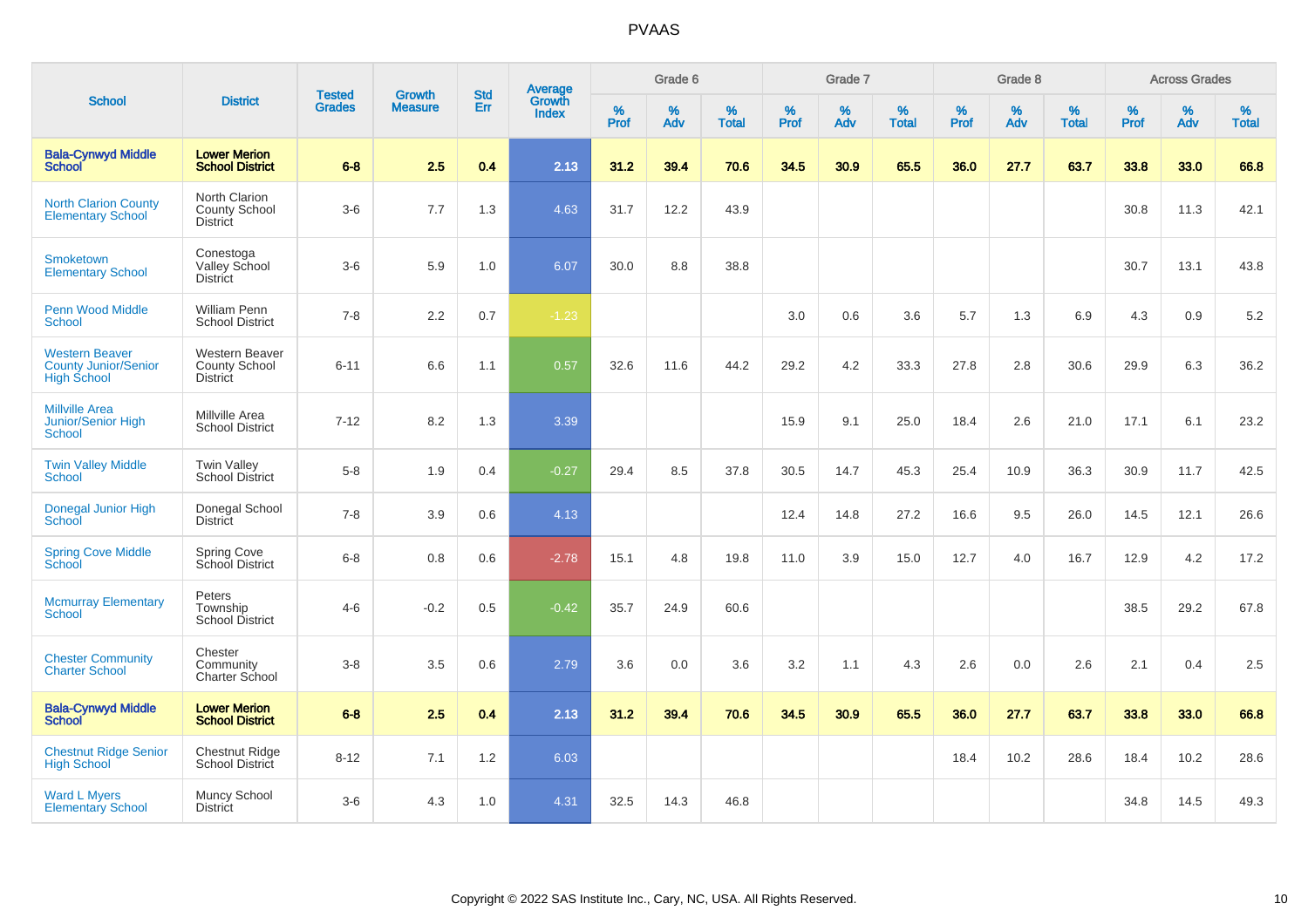|                                                           |                                                   |                                | <b>Growth</b>  | <b>Std</b> |                                          |                  | Grade 6  |                   |           | Grade 7     |                   |           | Grade 8  |                   |           | <b>Across Grades</b> |                   |
|-----------------------------------------------------------|---------------------------------------------------|--------------------------------|----------------|------------|------------------------------------------|------------------|----------|-------------------|-----------|-------------|-------------------|-----------|----------|-------------------|-----------|----------------------|-------------------|
| <b>School</b>                                             | <b>District</b>                                   | <b>Tested</b><br><b>Grades</b> | <b>Measure</b> | Err        | <b>Average</b><br>Growth<br><b>Index</b> | %<br><b>Prof</b> | %<br>Adv | %<br><b>Total</b> | %<br>Prof | $\%$<br>Adv | %<br><b>Total</b> | %<br>Prof | %<br>Adv | %<br><b>Total</b> | %<br>Prof | $\%$<br>Adv          | %<br><b>Total</b> |
| <b>Bala-Cynwyd Middle</b><br><b>School</b>                | <b>Lower Merion</b><br><b>School District</b>     | $6 - 8$                        | 2.5            | 0.4        | 2.13                                     | 31.2             | 39.4     | 70.6              | 34.5      | 30.9        | 65.5              | 36.0      | 27.7     | 63.7              | 33.8      | 33.0                 | 66.8              |
| <b>Austin Area</b><br><b>Elementary School</b>            | Austin Area<br><b>School District</b>             | $3-6$                          | 13.5           | 2.3        | 5.86                                     | 30.8             | 7.7      | 38.5              |           |             |                   |           |          |                   | 19.0      | 11.9                 | 31.0              |
| <b>Dorseyville Middle</b><br>School                       | Fox Chapel<br>Area School<br><b>District</b>      | $4 - 8$                        | 1.4            | 0.4        | $-1.93$                                  | 31.9             | 28.4     | 60.2              | 32.7      | 30.2        | 62.9              | 28.3      | 27.6     | 55.8              | 30.9      | 28.7                 | 59.6              |
| <b>Shrewsbury</b><br>Elementary School                    | Southern York<br>County School<br><b>District</b> | $3-6$                          | 3.0            | 1.1        | 2.77                                     | 29.5             | 14.8     | 44.3              |           |             |                   |           |          |                   | 26.5      | 11.0                 | 37.6              |
| <b>Harlan Rowe Middle</b><br><b>School</b>                | Athens Area<br><b>School District</b>             | $6 - 8$                        | 3.5            | 0.6        | 0.76                                     | 28.2             | 5.9      | 34.1              | 22.2      | 5.2         | 27.4              | 19.3      | 10.7     | 30.0              | 23.2      | 7.3                  | 30.5              |
| <b>Mountain View</b><br><b>Elementary School</b>          | <b>Mountain View</b><br><b>School District</b>    | $3-6$                          | 6.8            | 1.1        | 1.24                                     | 16.3             | 2.0      | 18.4              |           |             |                   |           |          |                   | 18.8      | 2.2                  | 21.1              |
| <b>Lehighton Area Middle</b><br>School                    | Lehighton Area<br>School District                 | $6 - 8$                        | 3.3            | 0.6        | 2.17                                     | 26.0             | 4.1      | 30.1              | 12.1      | 5.8         | 17.8              | 14.7      | 1.8      | 16.6              | 16.7      | 3.9                  | 20.6              |
| <b>Springfield Township</b><br>Middle School              | Springfield<br>Township<br><b>School District</b> | $6 - 8$                        | 2.5            | 0.5        | $-0.14$                                  | 26.9             | 11.1     | 38.0              | 28.4      | 21.9        | 50.3              | 31.7      | 17.2     | 49.0              | 28.9      | 16.7                 | 45.6              |
| <b>Newtown Middle</b><br>School                           | Council Rock<br><b>School District</b>            | $7 - 8$                        | 2.7            | 0.4        | 3.56                                     |                  |          |                   | 29.4      | 20.0        | 49.4              | 26.6      | 22.0     | 48.6              | 28.1      | 21.0                 | 49.1              |
| <b>Defranco Elementary</b><br><b>School (8450)</b>        | Bangor Area<br>School District                    | $5-6$                          | 4.0            | 0.7        | 5.75                                     | 26.7             | 14.0     | 40.7              |           |             |                   |           |          |                   | 23.4      | 19.5                 | 42.9              |
| <b>Independence Charter</b><br>School                     | Independence<br>Charter School                    | $3 - 8$                        | 1.4            | 0.7        | 1.36                                     | 26.8             | 4.9      | 31.7              | 21.0      | 4.9         | 25.9              | 24.1      | 8.6      | 32.8              | 19.7      | 7.2                  | 26.9              |
| <b>Elderton Elementary</b><br><b>School</b>               | Armstrong<br>School District                      | $3-6$                          | 9.4            | 1.6        | 4.97                                     | 23.1             | 15.4     | 38.5              |           |             |                   |           |          |                   | 26.0      | 15.0                 | 41.0              |
| <b>Mifflin County Junior</b><br><b>High School</b>        | <b>Mifflin County</b><br><b>School District</b>   | $8 - 9$                        | 3.9            | 0.7        | 5.91                                     |                  |          |                   |           |             |                   | 10.7      | 1.5      | 12.2              | 10.7      | 1.5                  | 12.2              |
| <b>Otto-Eldred</b><br>Junior/Senior High<br><b>School</b> | Otto-Eldred<br><b>School District</b>             | $7 - 11$                       | 7.2            | 1.2        | 3.89                                     |                  |          |                   | 20.0      | 15.6        | 35.6              | 25.0      | 6.2      | 31.2              | 22.6      | 10.8                 | 33.3              |
| <b>Cocalico Middle</b><br><b>School</b>                   | Cocalico School<br><b>District</b>                | $6 - 8$                        | 1.5            | 0.5        | $-2.75$                                  | 25.4             | 17.7     | 43.1              | 27.4      | 4.0         | 31.4              | 22.2      | 6.2      | 28.4              | 25.2      | 9.5                  | 34.7              |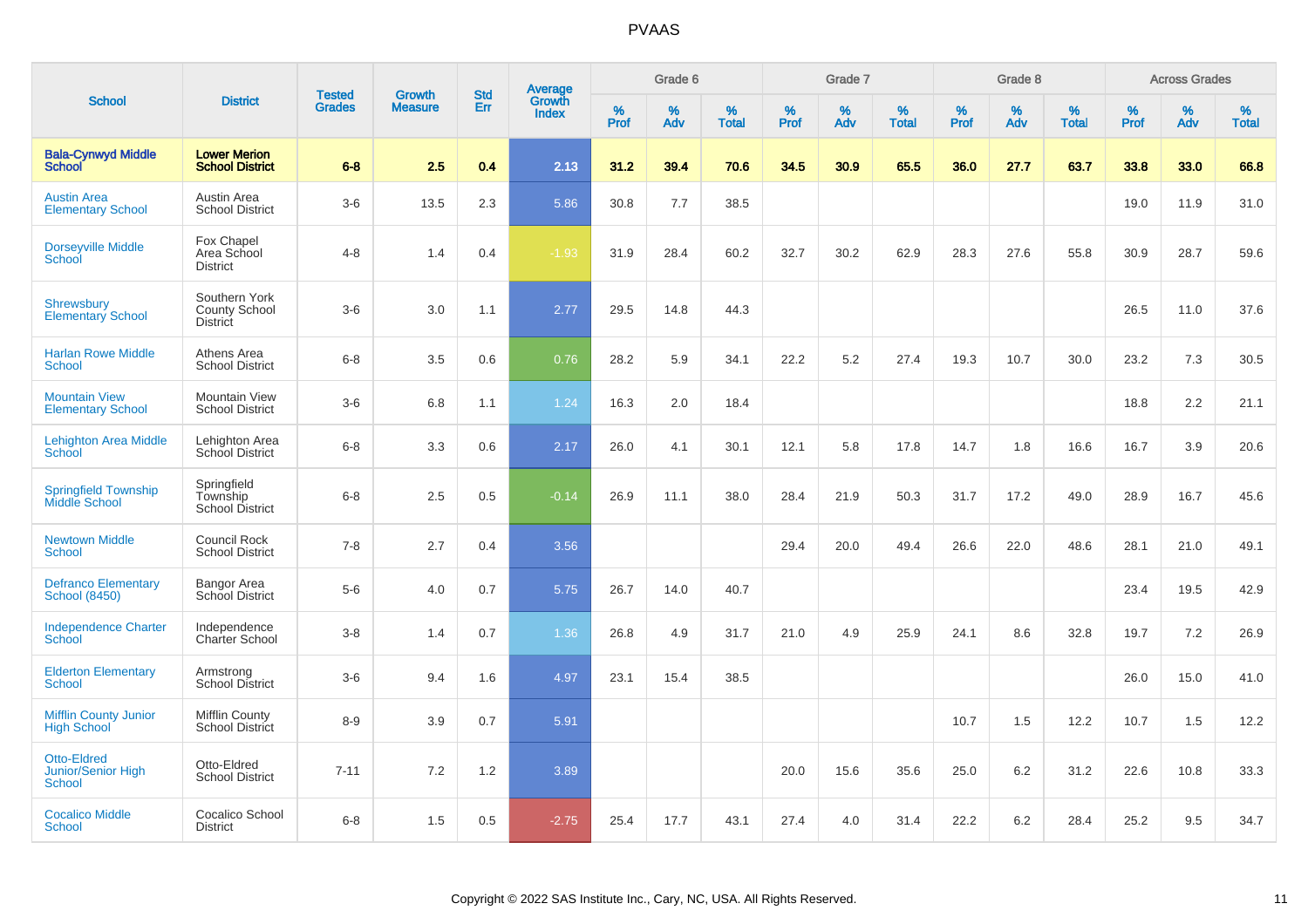|                                                                |                                                     |                                |                                 | <b>Std</b> |                                          |                  | Grade 6  |                   |           | Grade 7  |                   |           | Grade 8  |                   |           | <b>Across Grades</b> |                   |
|----------------------------------------------------------------|-----------------------------------------------------|--------------------------------|---------------------------------|------------|------------------------------------------|------------------|----------|-------------------|-----------|----------|-------------------|-----------|----------|-------------------|-----------|----------------------|-------------------|
| <b>School</b>                                                  | <b>District</b>                                     | <b>Tested</b><br><b>Grades</b> | <b>Growth</b><br><b>Measure</b> | Err        | <b>Average</b><br>Growth<br><b>Index</b> | %<br><b>Prof</b> | %<br>Adv | %<br><b>Total</b> | %<br>Prof | %<br>Adv | %<br><b>Total</b> | %<br>Prof | %<br>Adv | %<br><b>Total</b> | %<br>Prof | %<br>Adv             | %<br><b>Total</b> |
| <b>Bala-Cynwyd Middle</b><br><b>School</b>                     | <b>Lower Merion</b><br><b>School District</b>       | $6 - 8$                        | 2.5                             | 0.4        | 2.13                                     | 31.2             | 39.4     | 70.6              | 34.5      | 30.9     | 65.5              | 36.0      | 27.7     | 63.7              | 33.8      | 33.0                 | 66.8              |
| Esperanza Academy<br><b>Charter School</b>                     | Esperanza<br>Academy<br>Charter School              | 4-11                           | 2.8                             | 0.5        | 2.75                                     | 1.5              | 0.0      | 1.5               | 4.2       | 0.0      | 4.2               | 0.5       | 0.0      | 0.5               | 1.8       | 0.0                  | 1.8               |
| <b>Upper Adams</b><br><b>Intermediate School</b>               | <b>Upper Adams</b><br>School District               | $4-6$                          | 4.0                             | 0.8        | 5.30                                     | 18.0             | 7.7      | 25.6              |           |          |                   |           |          |                   | 23.4      | 7.3                  | 30.7              |
| <b>Spring-Ford</b><br><b>Intermediate School</b><br>5th/6th    | Spring-Ford<br>Area School<br><b>District</b>       | $5-6$                          | 2.1                             | 0.4        | 5.60                                     | 33.2             | 16.5     | 49.7              |           |          |                   |           |          |                   | 34.9      | 14.8                 | 49.7              |
| <b>Bellwood Antis Middle</b><br><b>School</b>                  | Bellwood-Antis<br><b>School District</b>            | $5-8$                          | 2.2                             | 0.6        | $-0.86$                                  | 12.4             | 9.0      | 21.4              | 29.4      | 15.3     | 44.7              | 14.1      | 6.5      | 20.6              | 18.4      | 8.8                  | 27.1              |
| <b>North Schuylkill</b><br>Junior/Senior High<br><b>School</b> | North Schuylkill<br><b>School District</b>          | $7 - 11$                       | 4.0                             | $0.7\,$    | 3.79                                     |                  |          |                   | 5.8       | 3.9      | 9.7               | 11.8      | 6.7      | 18.5              | 8.6       | 5.2                  | 13.8              |
| <b>Butler Elementary</b><br>School                             | <b>Central Bucks</b><br><b>School District</b>      | $3-6$                          | 2.2                             | 0.9        | 2.59                                     | 35.4             | 27.1     | 62.5              |           |          |                   |           |          |                   | 35.5      | 20.8                 | 56.3              |
| <b>Marshall Middle</b><br>School                               | North Allegheny<br>School District                  | $6 - 8$                        | 0.3                             | 0.5        | $-4.19$                                  | 39.2             | 14.6     | 53.8              | 32.5      | 29.0     | 61.4              | 32.6      | 19.1     | 51.7              | 34.6      | 21.0                 | 55.7              |
| <b>Chambersburg Area</b><br>Middle School - South              | Chambersburg<br>Area School<br><b>District</b>      | $6 - 8$                        | $-0.2$                          | 0.4        | $-3.93$                                  | 13.3             | 2.5      | 15.8              | 16.5      | 7.5      | 24.0              | 9.2       | 4.3      | 13.5              | 12.9      | 4.8                  | 17.6              |
| <b>Devers School</b>                                           | York City<br>School District                        | $3 - 8$                        | 2.8                             | 0.8        | $-0.20$                                  | 2.7              | 0.0      | 2.7               | 0.0       | 0.0      | 0.0               | 3.6       | 0.0      | 3.6               | 3.1       | 0.3                  | 3.4               |
| <b>Maple Avenue Middle</b><br>School                           | Littlestown Area<br><b>School District</b>          | $6 - 8$                        | 2.8                             | 0.6        | $-0.14$                                  | 16.3             | 1.6      | 17.9              | 14.0      | 4.7      | 18.7              | 21.0      | 4.0      | 25.0              | 17.2      | 3.4                  | 20.6              |
| <b>Innovative Arts</b><br><b>Academy Charter</b><br>School     | <b>Innovative Arts</b><br>Academy<br>Charter School | $6 - 11$                       | $-1.5$                          | 0.8        | $-4.99$                                  | 0.0              | 0.0      | 0.0               | 0.0       | 0.0      | 0.0               | 3.4       | 0.0      | 3.4               | 1.4       | 0.0                  | 1.4               |
| Palmyra Area Middle<br>School                                  | Palmyra Area<br>School District                     | $6 - 8$                        | 0.3                             | 0.4        | $-3.44$                                  | 27.2             | 8.3      | 35.4              | 25.5      | 12.2     | 37.6              | 29.8      | 12.2     | 42.0              | 27.5      | 10.8                 | 38.3              |
| <b>Mckinley School</b>                                         | <b>York City</b><br>School District                 | $3 - 8$                        | 2.8                             | 0.8        | $-0.65$                                  | 1.4              | 0.0      | 1.4               | 3.9       | 0.0      | 3.9               | 0.0       | 0.0      | 0.0               | 3.2       | 1.7                  | 4.9               |
| <b>Montgomery</b><br><b>Elementary School</b>                  | North Penn<br><b>School District</b>                | $3-6$                          | 5.0                             | 0.9        | 5.28                                     | 26.4             | 19.5     | 46.0              |           |          |                   |           |          |                   | 33.7      | 24.5                 | 58.2              |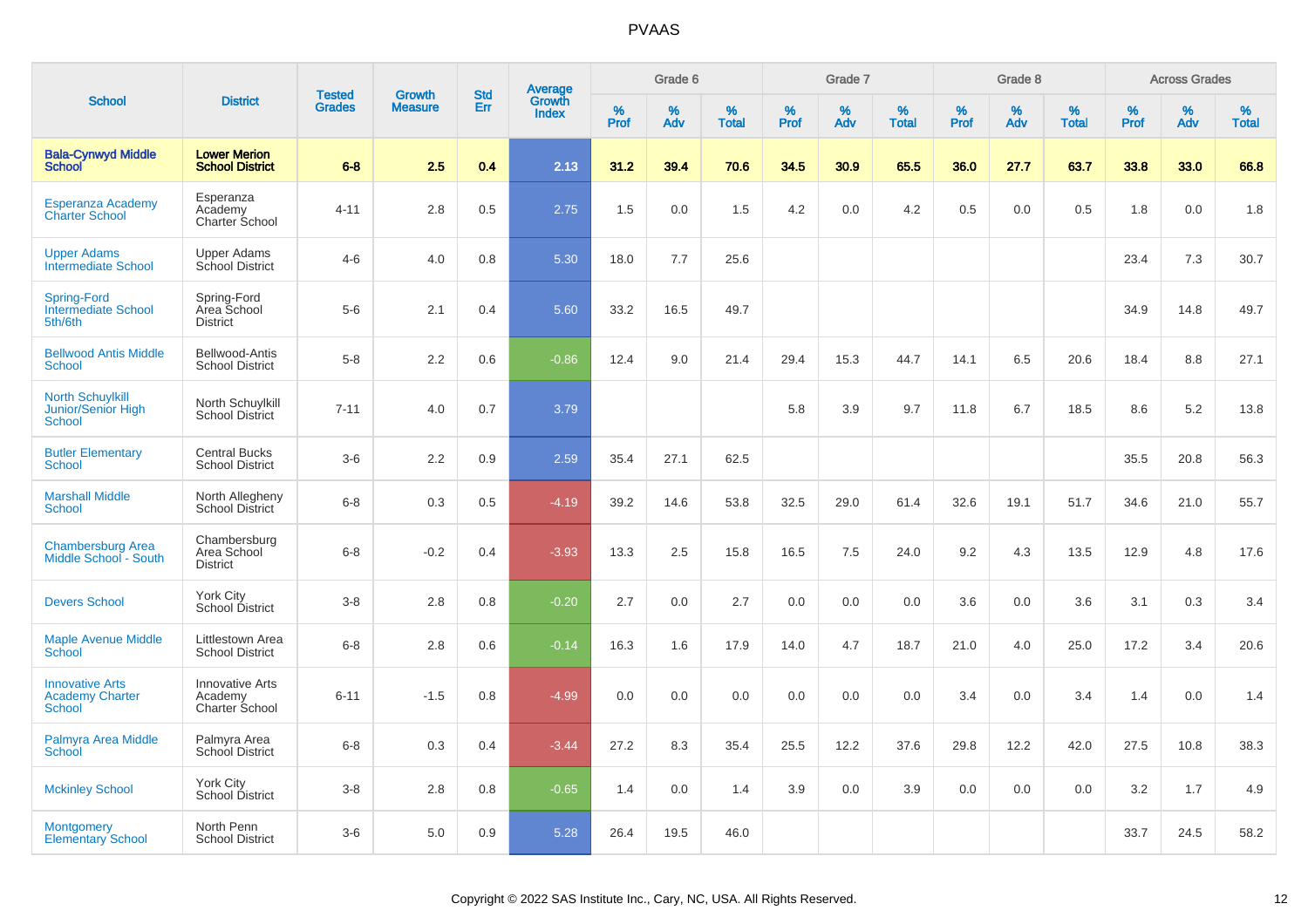|                                                                |                                                      | <b>Tested</b> | <b>Growth</b>  | <b>Std</b> |                                          |           | Grade 6  |                      |                  | Grade 7  |                   |                  | Grade 8     |                   |              | <b>Across Grades</b> |                   |
|----------------------------------------------------------------|------------------------------------------------------|---------------|----------------|------------|------------------------------------------|-----------|----------|----------------------|------------------|----------|-------------------|------------------|-------------|-------------------|--------------|----------------------|-------------------|
| <b>School</b>                                                  | <b>District</b>                                      | <b>Grades</b> | <b>Measure</b> | Err        | <b>Average</b><br>Growth<br><b>Index</b> | %<br>Prof | %<br>Adv | $\%$<br><b>Total</b> | %<br><b>Prof</b> | %<br>Adv | %<br><b>Total</b> | %<br><b>Prof</b> | $\%$<br>Adv | %<br><b>Total</b> | $\%$<br>Prof | $\%$<br>Adv          | %<br><b>Total</b> |
| <b>Bala-Cynwyd Middle</b><br><b>School</b>                     | <b>Lower Merion</b><br><b>School District</b>        | $6 - 8$       | 2.5            | 0.4        | 2.13                                     | 31.2      | 39.4     | 70.6                 | 34.5             | 30.9     | 65.5              | 36.0             | 27.7        | 63.7              | 33.8         | 33.0                 | 66.8              |
| <b>South Park Middle</b><br><b>School</b>                      | South Park<br><b>School District</b>                 | $5-8$         | 3.3            | 0.6        | 0.05                                     | 28.1      | 11.5     | 39.6                 | 22.0             | 17.0     | 39.0              | 24.0             | 8.6         | 32.7              | 26.4         | 12.4                 | 38.8              |
| <b>Emory H Markle</b><br>Middle School                         | South Western<br><b>School District</b>              | $6 - 8$       | 2.2            | 0.4        | 0.97                                     | 15.9      | 11.8     | 27.7                 | 18.0             | 6.1      | 24.1              | 19.5             | 10.3        | 29.8              | 17.8         | 9.4                  | 27.2              |
| <b>Snyder Elementary</b><br>School                             | Sayre Area<br>School District                        | $3-6$         | 5.9            | 1.1        | 1.06                                     | 36.2      | 5.0      | 41.2                 |                  |          |                   |                  |             |                   | 31.0         | 8.8                  | 39.8              |
| <b>Vida Charter School</b>                                     | Vida Charter<br>School                               | $3-6$         | 10.1           | 1.8        | 3.95                                     | 16.7      | 11.1     | 27.8                 |                  |          |                   |                  |             |                   | 20.4         | 7.8                  | 28.2              |
| <b>Wayne Highlands</b><br>Middle School                        | Wayne<br>Highlands<br>School District                | $6 - 8$       | 3.5            | 0.6        | 1.90                                     | 30.6      | 11.7     | 42.3                 | 27.0             | 15.6     | 42.6              | 26.2             | 3.3         | 29.5              | 27.9         | 10.1                 | 37.9              |
| <b>Bear Creek</b><br><b>Community Charter</b><br><b>School</b> | <b>Bear Creek</b><br>Community<br>Charter School     | $3-8$         | 4.4            | 0.8        | 1.78                                     | 19.6      | 13.7     | 33.3                 | 23.1             | 5.8      | 28.8              | 18.4             | 0.0         | 18.4              | 27.2         | 7.9                  | 35.1              |
| <b>Dubois Area Middle</b><br><b>School</b>                     | Dubois Area<br><b>School District</b>                | $5-8$         | 2.1            | 0.4        | 1.65                                     | 21.7      | 8.3      | 30.0                 | 18.8             | 5.9      | 24.6              | 14.2             | 5.3         | 19.5              | 19.2         | 7.6                  | 26.8              |
| <b>Bellefonte Area Middle</b><br>School                        | <b>Bellefonte Area</b><br><b>School District</b>     | $6 - 8$       | 1.8            | 0.5        | $-0.06$                                  | 31.6      | 7.3      | 39.0                 | 23.4             | 5.5      | 29.0              | 14.8             | 9.9         | 24.8              | 22.9         | 7.8                  | 30.7              |
| <b>First District</b><br><b>Elementary School</b>              | Crawford<br><b>Central School</b><br><b>District</b> | $3-6$         | 7.6            | 1.4        | 3.67                                     | 17.8      | 2.2      | 20.0                 |                  |          |                   |                  |             |                   | 24.9         | 8.1                  | 33.0              |
| <b>Maureen M Welch</b><br><b>Elementary School</b>             | <b>Council Rock</b><br><b>School District</b>        | $3-6$         | 2.5            | 1.0        | 2.67                                     | 35.1      | 14.3     | 49.4                 |                  |          |                   |                  |             |                   | 33.4         | 15.5                 | 49.0              |
| <b>Richland Elementary</b><br><b>School</b>                    | Richland<br><b>School District</b>                   | $3-6$         | 4.7            | 0.8        | 3.92                                     | 40.4      | 10.6     | 51.1                 |                  |          |                   |                  |             |                   | 38.5         | 19.1                 | 57.7              |
| <b>Mount Union Area</b><br><b>Junior High School</b>           | <b>Mount Union</b><br>Area School<br><b>District</b> | $6 - 8$       | 4.1            | 0.8        | 1.60                                     | 12.4      | 0.0      | 12.4                 | 13.4             | 2.4      | 15.8              | 0.0              | 1.2         | 1.2               | 8.5          | 1.2                  | 9.8               |
| <b>Delahunty Middle</b><br><b>School</b>                       | Hermitage<br>School District                         | $6 - 7$       | 3.7            | 0.7        | 3.34                                     | 34.3      | 21.7     | 55.9                 | 30.8             | 19.6     | 50.4              |                  |             |                   | 32.5         | 20.6                 | 53.2              |
| Sheffield M/Hs                                                 | <b>Warren County</b><br>School District              | $6 - 11$      | 5.2            | 1.2        | 0.95                                     | 10.8      | 2.7      | 13.5                 | 12.1             | 0.0      | 12.1              | 6.4              | 6.4         | 12.9              | 9.9          | 3.0                  | 12.9              |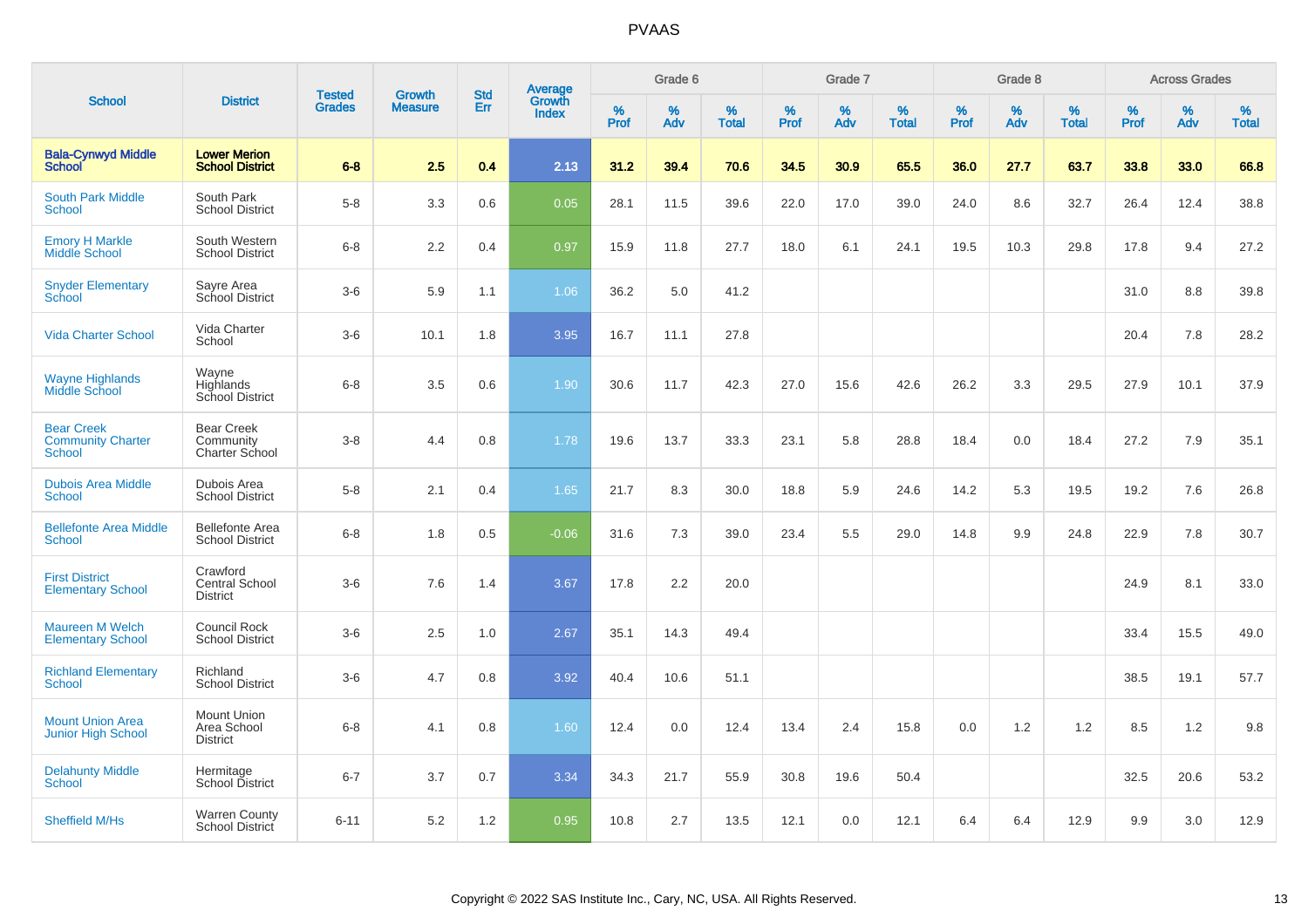|                                                                   |                                                            |                                |                          |                          |                                          |           | Grade 6  |                   |           | Grade 7  |                   |           | Grade 8  |                   |           | <b>Across Grades</b> |                   |
|-------------------------------------------------------------------|------------------------------------------------------------|--------------------------------|--------------------------|--------------------------|------------------------------------------|-----------|----------|-------------------|-----------|----------|-------------------|-----------|----------|-------------------|-----------|----------------------|-------------------|
| <b>School</b>                                                     | <b>District</b>                                            | <b>Tested</b><br><b>Grades</b> | Growth<br><b>Measure</b> | <b>Std</b><br><b>Err</b> | <b>Average</b><br>Growth<br><b>Index</b> | %<br>Prof | %<br>Adv | %<br><b>Total</b> | %<br>Prof | %<br>Adv | %<br><b>Total</b> | %<br>Prof | %<br>Adv | %<br><b>Total</b> | %<br>Prof | $\%$<br>Adv          | %<br><b>Total</b> |
| <b>Bala-Cynwyd Middle</b><br><b>School</b>                        | <b>Lower Merion</b><br><b>School District</b>              | $6 - 8$                        | 2.5                      | 0.4                      | 2.13                                     | 31.2      | 39.4     | 70.6              | 34.5      | 30.9     | 65.5              | 36.0      | 27.7     | 63.7              | 33.8      | 33.0                 | 66.8              |
| <b>Mohawk Elementary</b><br>School                                | Mohawk Area<br><b>School District</b>                      | $3-6$                          | 4.4                      | 0.8                      | 3.42                                     | 19.2      | 13.8     | 33.0              |           |          |                   |           |          |                   | 27.8      | 10.4                 | 38.2              |
| <b>Marticville Middle</b><br><b>School</b>                        | Penn Manor<br><b>School District</b>                       | $7 - 8$                        | 3.9                      | 0.7                      | 3.14                                     |           |          |                   | 32.9      | 10.7     | 43.6              | 29.5      | 6.2      | 35.7              | 31.4      | 8.8                  | 40.2              |
| Maplewood<br>Junior/Senior High<br><b>School</b>                  | Penncrest<br><b>School District</b>                        | $7 - 11$                       | 3.2                      | 1.0                      | $-0.64$                                  |           |          |                   | 12.1      | 7.6      | 19.7              | 11.8      | 0.0      | 11.8              | 12.0      | 3.5                  | 15.5              |
| <b>Curwensville Area</b><br><b>Elementary School</b>              | Curwensville<br>Area School<br><b>District</b>             | $3-6$                          | 6.0                      | 1.1                      | 1.93                                     | 21.7      | 7.2      | 29.0              |           |          |                   |           |          |                   | 36.9      | 16.0                 | 52.9              |
| <b>Johnsonburg Area</b><br><b>High School</b>                     | Johnsonburg<br>Area School<br><b>District</b>              | $7 - 11$                       | 4.4                      | 1.2                      | $-0.13$                                  |           |          |                   | 18.6      | 7.0      | 25.6              | 15.6      | 2.2      | 17.8              | 17.0      | 4.6                  | 21.6              |
| <b>Hatfield Elementary</b><br>School                              | North Penn<br><b>School District</b>                       | $3-6$                          | 5.8                      | 1.1                      | 4.11                                     | 26.5      | 7.4      | 33.8              |           |          |                   |           |          |                   | 27.4      | 11.1                 | 38.5              |
| <b>Bridle Path Elementary</b><br>School                           | North Penn<br><b>School District</b>                       | $3-6$                          | 4.5                      | 1.0                      | 4.65                                     | 32.1      | 14.8     | 46.9              |           |          |                   |           |          |                   | 36.3      | 14.3                 | 50.6              |
| <b>Southern Elementary</b><br><b>School</b>                       | Southern York<br>County School<br><b>District</b>          | $3-6$                          | 3.9                      | 1.1                      | 3.69                                     | 47.5      | 6.2      | 53.8              |           |          |                   |           |          |                   | 42.0      | 9.9                  | 51.9              |
| <b>Panther Valley</b><br>Intermediate School                      | Panther Valley<br><b>School District</b>                   | $4 - 6$                        | 2.4                      | 0.8                      | 2.95                                     | 10.2      | 1.7      | 11.9              |           |          |                   |           |          |                   | 10.1      | 1.3                  | 11.4              |
| <b>Bucks County</b><br><b>Montessori Charter</b><br><b>School</b> | <b>Bucks County</b><br>Montessori<br><b>Charter School</b> | $3-6$                          | 9.5                      | 1.8                      | 3.32                                     | 42.9      | 28.6     | 71.4              |           |          |                   |           |          |                   | 33.0      | 29.8                 | 62.8              |
| Steelton-Highspire<br><b>High School</b>                          | Steelton-<br>Highspire<br>School District                  | $7 - 11$                       | 4.5                      | 0.9                      | 2.70                                     |           |          |                   | 0.0       | 0.0      | 0.0               | 0.0       | 0.0      | 0.0               | 0.0       | 0.0                  | 0.0               |
| <b>Cameron County</b><br>Junior/Senior High<br>School             | Cameron<br>County School<br><b>District</b>                | $7 - 12$                       | 6.7                      | 1.3                      | 2.95                                     |           |          |                   | 7.3       | 2.4      | 9.8               | 13.5      | 0.0      | 13.5              | 10.3      | 1.3                  | 11.5              |
| <b>Gayman Elementary</b><br>School                                | <b>Central Bucks</b><br><b>School District</b>             | $3-6$                          | 5.6                      | 1.1                      | 2.93                                     | 46.4      | 16.1     | 62.5              |           |          |                   |           |          |                   | 44.0      | 19.6                 | 63.6              |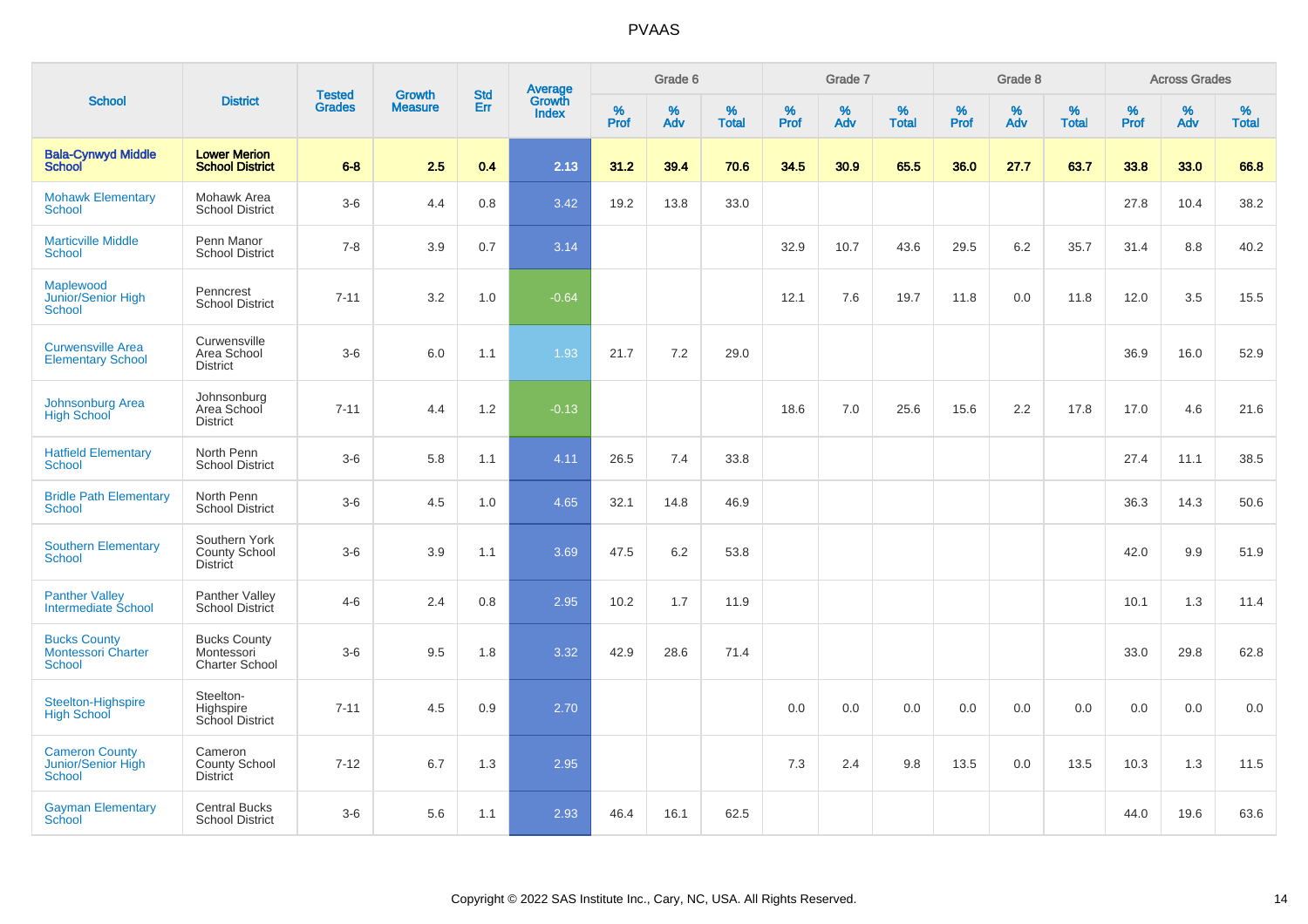|                                                                |                                               |                                | <b>Growth</b>  | <b>Std</b> |                                          |                  | Grade 6     |                      |           | Grade 7  |                   |           | Grade 8     |                   |              | <b>Across Grades</b> |                   |
|----------------------------------------------------------------|-----------------------------------------------|--------------------------------|----------------|------------|------------------------------------------|------------------|-------------|----------------------|-----------|----------|-------------------|-----------|-------------|-------------------|--------------|----------------------|-------------------|
| <b>School</b>                                                  | <b>District</b>                               | <b>Tested</b><br><b>Grades</b> | <b>Measure</b> | Err        | <b>Average</b><br>Growth<br><b>Index</b> | %<br><b>Prof</b> | $\%$<br>Adv | $\%$<br><b>Total</b> | %<br>Prof | %<br>Adv | %<br><b>Total</b> | %<br>Prof | $\%$<br>Adv | %<br><b>Total</b> | $\%$<br>Prof | $\%$<br>Adv          | %<br><b>Total</b> |
| <b>Bala-Cynwyd Middle</b><br><b>School</b>                     | <b>Lower Merion</b><br><b>School District</b> | $6-8$                          | 2.5            | 0.4        | 2.13                                     | 31.2             | 39.4        | 70.6                 | 34.5      | 30.9     | 65.5              | 36.0      | 27.7        | 63.7              | 33.8         | 33.0                 | 66.8              |
| <b>Klinger Middle School</b>                                   | Centennial<br><b>School District</b>          | $6 - 8$                        | 1.5            | 0.5        | $-1.69$                                  | 19.3             | 3.0         | 22.3                 | 21.2      | 4.2      | 25.4              | 13.3      | 5.6         | 18.9              | 17.9         | 4.3                  | 22.2              |
| <b>Riverside</b><br>Junior/Senior High<br><b>School</b>        | Riverside<br><b>School District</b>           | $7 - 11$                       | 3.4            | 0.8        | 0.77                                     |                  |             |                      | 17.0      | 14.0     | 31.0              | 16.5      | 4.6         | 21.1              | 16.8         | 9.1                  | 25.8              |
| <b>Minersville Area</b><br><b>Elementary Center</b>            | Minersville Area<br><b>School District</b>    | $3-6$                          | 0.2            | 1.0        | 0.20                                     | 20.8             | 2.6         | 23.4                 |           |          |                   |           |             |                   | 19.8         | 4.6                  | 24.4              |
| <b>Russell Byers Charter</b><br><b>School</b>                  | <b>Russell Byers</b><br>Charter School        | $3-8$                          | 1.5            | 0.8        | $-2.64$                                  | 0.0              | 0.0         | 0.0                  | 0.0       | 0.0      | 0.0               | 0.0       | 0.0         | 0.0               | 3.2          | 1.9                  | 5.2               |
| <b>Locust Grove</b><br><b>Elementary School</b>                | Red Lion Area<br><b>School District</b>       | $3-6$                          | 5.5            | 1.2        | 4.59                                     | 27.3             | 11.4        | 38.6                 |           |          |                   |           |             |                   | 27.3         | 14.6                 | 41.9              |
| <b>Greenwood Middle</b><br><b>School</b>                       | Greenwood<br><b>School District</b>           | $6 - 10$                       | 4.6            | 0.9        | $-0.14$                                  | 32.1             | 7.6         | 39.6                 | 9.1       | 1.8      | 10.9              | 25.9      | 14.8        | 40.7              | 22.2         | 8.0                  | 30.2              |
| <b>Blacklick Valley</b><br>Junior/Senior High<br><b>School</b> | <b>Blacklick Valley</b><br>School District    | $7 - 11$                       | 6.3            | 1.3        | 3.08                                     |                  |             |                      | 17.0      | 0.0      | 17.0              | 14.3      | 4.8         | 19.0              | 15.7         | 2.2                  | 18.0              |
| Somerset Area Jr-Sr<br><b>High School</b>                      | Somerset Area<br><b>School District</b>       | $6 - 11$                       | $-0.2$         | 0.6        | $-3.87$                                  | 28.2             | 9.2         | 37.4                 | 20.4      | 9.5      | 29.9              | 24.5      | 4.9         | 29.4              | 24.3         | 7.8                  | 32.1              |
| <b>Galeton Area School</b>                                     | Galeton Area<br><b>School District</b>        | $3 - 11$                       | 2.7            | 1.3        | $-1.76$                                  | 23.8             | 4.8         | 28.6                 | 16.0      | 0.0      | 16.0              | 0.0       | 0.0         | 0.0               | 19.4         | 7.0                  | 26.4              |
| <b>Ridgway Area Middle</b><br><b>School</b>                    | Ridgway Area<br>School District               | $6 - 8$                        | 3.6            | 0.9        | $-2.46$                                  | 42.6             | 18.0        | 60.7                 | 25.0      | 13.3     | 38.3              | 28.3      | 5.0         | 33.3              | 32.0         | 12.2                 | 44.2              |
| <b>Centerville Middle</b><br><b>School</b>                     | Hempfield<br><b>School District</b>           | $7 - 8$                        | 2.8            | 0.6        | 2.73                                     |                  |             |                      | 22.0      | 21.6     | 43.6              | 24.7      | 20.1        | 44.8              | 23.3         | 20.9                 | 44.2              |
| <b>Cornell Elementary</b><br><b>School</b>                     | Cornell School<br><b>District</b>             | $3-6$                          | 1.4            | 1.5        | 0.94                                     | 14.0             | 0.0         | 14.0                 |           |          |                   |           |             |                   | 16.8         | 4.4                  | 21.2              |
| <b>Central Mountain</b><br><b>Middle School</b>                | Keystone<br>Central School<br><b>District</b> | $5-8$                          | 1.9            | 0.4        | $-1.56$                                  | 21.3             | 8.2         | 29.5                 | 12.4      | 3.7      | 16.0              | 10.4      | 2.4         | 12.8              | 15.4         | 5.7                  | 21.1              |
| <b>Camp Curtin Academy</b>                                     | Harrisburg City<br>School District            | $5 - 8$                        | 2.4            | 0.6        | 0.65                                     | 0.0              | 0.0         | 0.0                  | 0.8       | 0.0      | 0.8               | 0.0       | 0.0         | 0.0               | 0.4          | 0.0                  | 0.4               |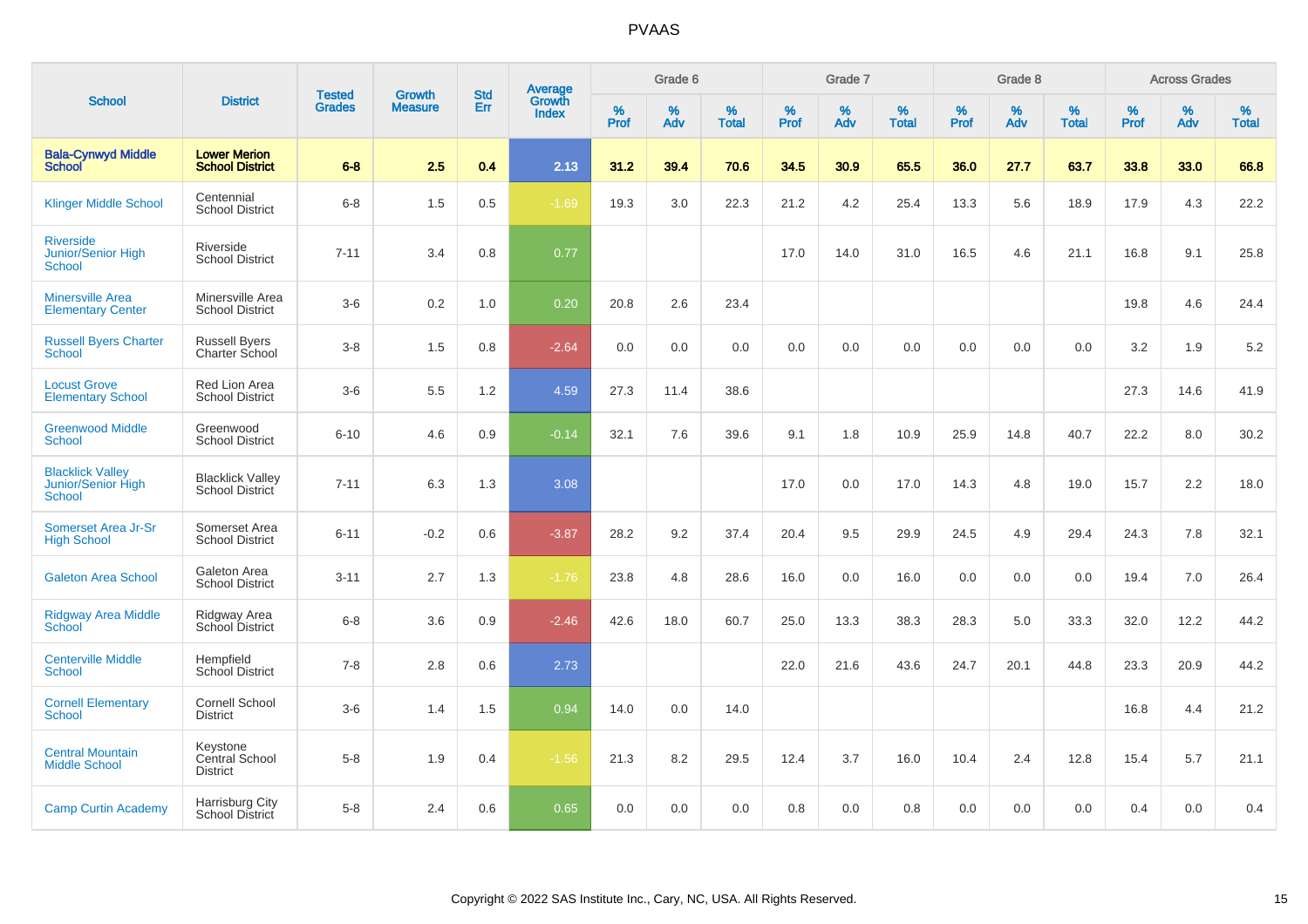|                                                       |                                                |                                |                                 | <b>Std</b> |                                          |                  | Grade 6     |                   |                  | Grade 7     |                   |                     | Grade 8     |                   |                     | <b>Across Grades</b> |                   |
|-------------------------------------------------------|------------------------------------------------|--------------------------------|---------------------------------|------------|------------------------------------------|------------------|-------------|-------------------|------------------|-------------|-------------------|---------------------|-------------|-------------------|---------------------|----------------------|-------------------|
| <b>School</b>                                         | <b>District</b>                                | <b>Tested</b><br><b>Grades</b> | <b>Growth</b><br><b>Measure</b> | Err        | <b>Average</b><br>Growth<br><b>Index</b> | %<br><b>Prof</b> | $\%$<br>Adv | %<br><b>Total</b> | %<br><b>Prof</b> | $\%$<br>Adv | %<br><b>Total</b> | $\%$<br><b>Prof</b> | $\%$<br>Adv | %<br><b>Total</b> | $\%$<br><b>Prof</b> | $\%$<br>Adv          | %<br><b>Total</b> |
| <b>Bala-Cynwyd Middle</b><br><b>School</b>            | <b>Lower Merion</b><br><b>School District</b>  | $6 - 8$                        | 2.5                             | 0.4        | 2.13                                     | 31.2             | 39.4        | 70.6              | 34.5             | 30.9        | 65.5              | 36.0                | 27.7        | 63.7              | 33.8                | 33.0                 | 66.8              |
| <b>Infinity Charter School</b>                        | <b>Infinity Charter</b><br>School              | $3-8$                          | 5.9                             | 1.2        | 2.44                                     | 46.2             | 11.5        | 57.7              | 41.7             | 45.8        | 87.5              | 38.1                | 19.0        | 57.1              | 38.7                | 29.6                 | 68.3              |
| <b>Newport Middle</b><br>School                       | <b>Newport School</b><br><b>District</b>       | $6 - 8$                        | 3.7                             | 0.8        | $-0.63$                                  | 25.0             | 6.9         | 31.9              | 15.9             | 0.0         | 15.9              | 27.4                | 4.8         | 32.3              | 22.8                | 4.1                  | 26.9              |
| John B. Stetson<br><b>Charter School</b>              | John B. Stetson<br><b>Charter School</b>       | $5-8$                          | 0.5                             | 0.6        | $-4.43$                                  | 0.8              | 0.0         | 0.8               | 0.0              | 0.0         | 0.0               | 0.0                 | 0.0         | 0.0               | 0.4                 | 0.0                  | 0.4               |
| Pennsylvania Cyber<br><b>Charter School</b>           | Pennsylvania<br>Cyber Charter<br>School        | $3 - 11$                       | 1.9                             | 0.5        | 0.11                                     | 10.8             | 3.4         | 14.2              | 11.7             | 3.5         | 15.2              | 6.5                 | 1.6         | 8.1               | 12.6                | 4.4                  | 17.1              |
| <b>South Side Middle</b><br><b>School</b>             | South Side<br>Area School<br><b>District</b>   | $6 - 8$                        | $-0.6$                          | 0.8        | $-3.48$                                  | 17.7             | 0.0         | 17.7              | 26.6             | 7.8         | 34.4              | 12.7                | 2.8         | 15.5              | 18.8                | 3.6                  | 22.3              |
| <b>Murray Avenue School</b>                           | Lower Moreland<br>Township<br>School District  | $6 - 8$                        | 2.0                             | 0.5        | $-2.71$                                  | 38.8             | 19.4        | 58.2              | 30.7             | 17.2        | 47.8              | 25.4                | 15.1        | 40.5              | 31.2                | 17.1                 | 48.3              |
| <b>Juniata Valley</b><br>Junior/Senior High<br>School | Juniata Valley<br>School District              | $6 - 11$                       | 2.4                             | 0.9        | $-1.14$                                  | 5.4              | 3.6         | 8.9               | 21.0             | 5.3         | 26.3              | 12.5                | 2.1         | 14.6              | 13.0                | 3.7                  | 16.8              |
| Jefferson-Morgan<br><b>Middle/High School</b>         | Jefferson-<br>Morgan School<br><b>District</b> | $7 - 10$                       | 5.6                             | 1.2        | 2.45                                     |                  |             |                   | 10.9             | 3.6         | 14.6              | 24.4                | 2.2         | 26.7              | 17.0                | 3.0                  | 20.0              |
| <b>Ad Prima Charter</b><br><b>School</b>              | Ad Prima<br><b>Charter School</b>              | $3-8$                          | 1.5                             | 0.8        | 1.75                                     | 15.7             | 0.0         | 15.7              | 8.2              | 1.6         | 9.8               | 9.8                 | 1.6         | 11.5              | 10.9                | 0.7                  | 11.6              |
| <b>Maple Point Middle</b><br>School                   | Neshaminy<br>School District                   | $5-8$                          | $-0.5$                          | 0.4        | $-5.78$                                  | 19.7             | 4.4         | 24.1              | 23.3             | 5.1         | 28.4              | 19.1                | 6.2         | 25.3              | 22.6                | 5.8                  | 28.4              |
| <b>Palisades Middle</b><br><b>School</b>              | Palisades<br><b>School District</b>            | $6 - 8$                        | $-0.3$                          | 0.7        | $-6.15$                                  | 27.6             | 4.1         | 31.6              | 32.4             | 6.9         | 39.2              | 19.3                | 1.1         | 20.4              | 26.7                | 4.2                  | 30.9              |
| <b>Highland Middle</b><br>School                      | <b>Blackhawk</b><br><b>School District</b>     | $5-8$                          | $-1.6$                          | 0.5        | $-8.94$                                  | 28.3             | 8.8         | 37.1              | 27.5             | 7.5         | 35.0              | 13.5                | 1.7         | 15.2              | 26.0                | 6.5                  | 32.5              |
| <b>Klein Elementary</b><br>School                     | <b>Harbor Creek</b><br><b>School District</b>  | $3-6$                          | 3.3                             | 1.1        | 2.98                                     | 47.5             | 25.4        | 72.9              |                  |             |                   |                     |             |                   | 41.5                | 24.6                 | 66.2              |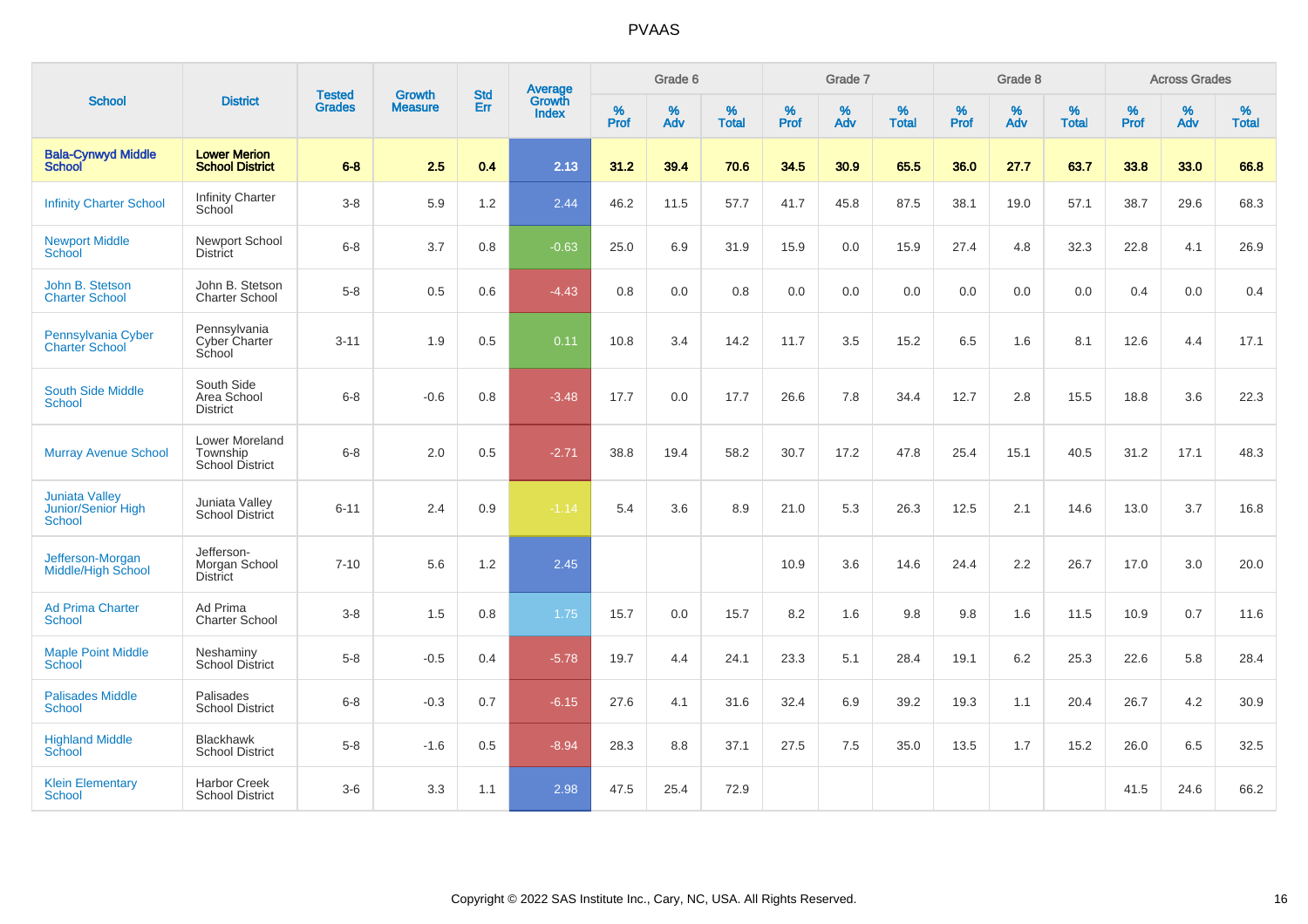|                                                    |                                                       |                                |                                 | <b>Std</b> |                                          |                  | Grade 6  |                   |                  | Grade 7  |                   |                     | Grade 8  |                   |              | <b>Across Grades</b> |                   |
|----------------------------------------------------|-------------------------------------------------------|--------------------------------|---------------------------------|------------|------------------------------------------|------------------|----------|-------------------|------------------|----------|-------------------|---------------------|----------|-------------------|--------------|----------------------|-------------------|
| <b>School</b>                                      | <b>District</b>                                       | <b>Tested</b><br><b>Grades</b> | <b>Growth</b><br><b>Measure</b> | Err        | <b>Average</b><br>Growth<br><b>Index</b> | %<br><b>Prof</b> | %<br>Adv | %<br><b>Total</b> | %<br><b>Prof</b> | %<br>Adv | %<br><b>Total</b> | $\%$<br><b>Prof</b> | %<br>Adv | %<br><b>Total</b> | $\%$<br>Prof | %<br>Adv             | %<br><b>Total</b> |
| <b>Bala-Cynwyd Middle</b><br><b>School</b>         | <b>Lower Merion</b><br><b>School District</b>         | $6 - 8$                        | 2.5                             | 0.4        | 2.13                                     | 31.2             | 39.4     | 70.6              | 34.5             | 30.9     | 65.5              | 36.0                | 27.7     | 63.7              | 33.8         | 33.0                 | 66.8              |
| <b>Peters Township</b><br><b>Middle School</b>     | Peters<br>Township<br><b>School District</b>          | $6 - 8$                        | 1.3                             | 0.5        | $-1.25$                                  |                  |          |                   | 33.1             | 29.1     | 62.2              | 35.1                | 13.0     | 48.2              | 34.2         | 20.7                 | 54.8              |
| Shanksville-<br><b>Stonycreek Middle</b><br>School | Shanksville-<br>Stonycreek<br>School District         | $6 - 8$                        | 6.9                             | 1.5        | 1.88                                     | 25.0             | 4.2      | 29.2              | 20.0             | 5.0      | 25.0              | 22.2                | 0.0      | 22.2              | 22.6         | 3.2                  | 25.8              |
| <b>Rowland Academy</b>                             | Harrisburg City<br>School District                    | $5-8$                          | 1.4                             | 0.6        | $-0.71$                                  | 3.1              | 3.1      | 6.2               | 0.9              | 1.8      | 2.6               | 0.9                 | 0.0      | 0.9               | 1.5          | 1.3                  | 2.9               |
| <b>Jersey Shore Middle</b><br>School               | Jersey Shore<br>Area School<br><b>District</b>        | $6 - 8$                        | 1.5                             | 0.5        | $-1.98$                                  | 32.5             | 7.1      | 39.7              | 22.6             | 6.9      | 29.6              | 18.1                | 1.6      | 19.8              | 23.6         | 4.9                  | 28.5              |
| <b>Upper Moreland</b><br>Middle School             | <b>Upper Moreland</b><br>Township<br>School District  | $6 - 8$                        | $-0.2$                          | 0.5        | $-5.22$                                  | 16.1             | 10.8     | 26.9              | 21.7             | 10.6     | 32.3              | 18.9                | 12.1     | 31.1              | 18.8         | 11.2                 | 29.9              |
| <b>Holicong Middle</b><br><b>School</b>            | <b>Central Bucks</b><br><b>School District</b>        | $7-9$                          | $-0.1$                          | 0.5        | $-4.77$                                  |                  |          |                   | 34.5             | 13.3     | 47.8              | 23.8                | 8.1      | 31.8              | 29.2         | 10.7                 | 40.0              |
| <b>Boyce Middle School</b>                         | <b>Upper Saint</b><br>Clair School<br><b>District</b> | $5-6$                          | 2.4                             | 0.5        | 4.05                                     | 41.1             | 27.5     | 68.6              |                  |          |                   |                     |          |                   | 38.9         | 31.2                 | 70.1              |
| <b>Steel Valley Middle</b><br><b>School</b>        | Steel Valley<br><b>School District</b>                | $5-8$                          | $-2.9$                          | 0.7        | $-5.80$                                  | 11.9             | 6.8      | 18.6              | 18.3             | 4.9      | 23.2              | 9.5                 | 4.0      | 13.5              | 13.1         | 4.4                  | 17.4              |
| <b>Farmdale Elementary</b><br><b>School</b>        | Hempfield<br><b>School District</b>                   | $3-6$                          | 4.8                             | 1.0        | 2.60                                     | 35.8             | 13.2     | 49.1              |                  |          |                   |                     |          |                   | 34.0         | 18.6                 | 52.6              |
| <b>New Hope-Solebury</b><br>Middle School          | New Hope-<br>Solebury<br><b>School District</b>       | $6 - 8$                        | 3.0                             | 0.7        | 1.17                                     | 41.2             | 11.8     | 52.9              | 25.5             | 17.0     | 42.6              | 37.6                | 19.3     | 56.9              | 35.1         | 16.1                 | 51.2              |
| <b>West End Elementary</b><br><b>School</b>        | Crawford<br><b>Central School</b><br><b>District</b>  | $3-6$                          | 5.4                             | 1.2        | 3.08                                     | 19.6             | 7.8      | 27.4              |                  |          |                   |                     |          |                   | 26.9         | 10.9                 | 37.7              |
| <b>Pequea Elementary</b><br><b>School</b>          | Penn Manor<br><b>School District</b>                  | $3-6$                          | 4.4                             | 1.4        | 3.27                                     | 41.9             | 9.7      | 51.6              |                  |          |                   |                     |          |                   | 35.8         | 19.9                 | 55.7              |
| <b>Delcroft School</b>                             | Southeast<br>Delco School<br><b>District</b>          | $3-8$                          | $-0.7$                          | 1.1        | $-2.86$                                  | 0.0              | 0.0      | 0.0               | 5.0              | 0.0      | 5.0               | 2.5                 | 0.0      | 2.5               | 4.1          | 0.5                  | 4.6               |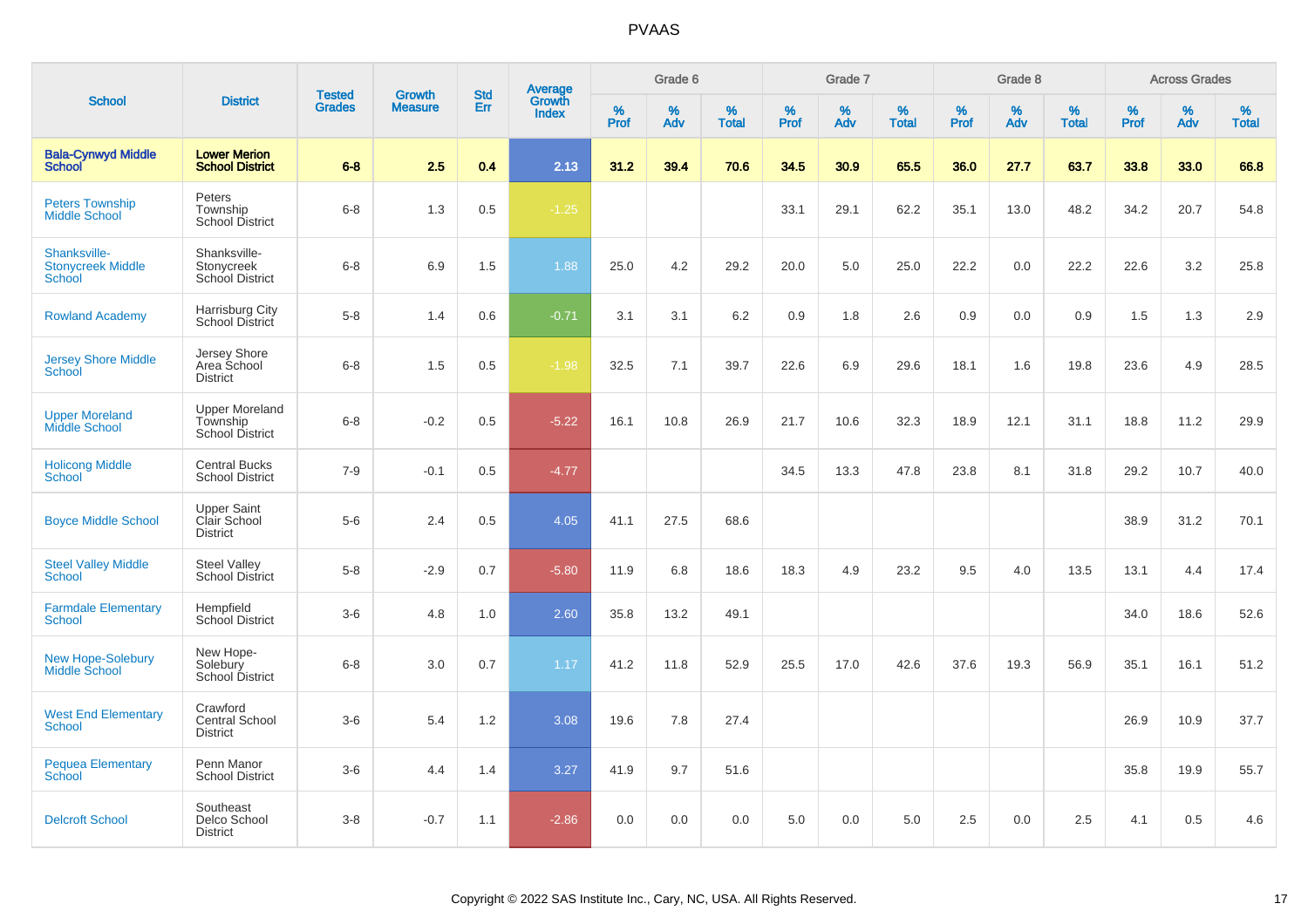|                                                               |                                                          | <b>Tested</b> | Growth         | <b>Std</b> |                                          |                  | Grade 6  |                   |           | Grade 7  |                   |           | Grade 8  |                   |           | <b>Across Grades</b> |                   |
|---------------------------------------------------------------|----------------------------------------------------------|---------------|----------------|------------|------------------------------------------|------------------|----------|-------------------|-----------|----------|-------------------|-----------|----------|-------------------|-----------|----------------------|-------------------|
| <b>School</b>                                                 | <b>District</b>                                          | <b>Grades</b> | <b>Measure</b> | Err        | <b>Average</b><br>Growth<br><b>Index</b> | %<br><b>Prof</b> | %<br>Adv | %<br><b>Total</b> | %<br>Prof | %<br>Adv | %<br><b>Total</b> | %<br>Prof | %<br>Adv | %<br><b>Total</b> | %<br>Prof | %<br>Adv             | %<br><b>Total</b> |
| <b>Bala-Cynwyd Middle</b><br><b>School</b>                    | <b>Lower Merion</b><br><b>School District</b>            | $6 - 8$       | 2.5            | 0.4        | 2.13                                     | 31.2             | 39.4     | 70.6              | 34.5      | 30.9     | 65.5              | 36.0      | 27.7     | 63.7              | 33.8      | 33.0                 | 66.8              |
| <b>Avonworth Middle</b><br><b>School</b>                      | Avonworth<br><b>School District</b>                      | $6 - 8$       | 3.4            | 0.7        | 2.87                                     |                  |          |                   | 31.5      | 13.8     | 45.4              | 35.8      | 14.2     | 50.0              | 33.6      | 14.0                 | 47.6              |
| <b>Shikellamy Middle</b><br>School (8372)                     | Shikellamy<br><b>School District</b>                     | $6 - 8$       | 2.2            | 0.5        | 2.03                                     | 18.3             | 8.4      | 26.7              | 18.0      | 7.7      | 25.8              | 11.5      | 7.8      | 19.3              | 16.0      | 8.0                  | 24.0              |
| <b>Log College Middle</b><br>School                           | Centennial<br><b>School District</b>                     | $6 - 8$       | 2.3            | 0.5        | 0.69                                     | 17.4             | 3.0      | 20.4              | 23.5      | 6.2      | 29.6              | 12.7      | 11.0     | 23.7              | 17.7      | 6.8                  | 24.5              |
| <b>Wissahickon Charter</b><br><b>School</b>                   | Wissahickon<br><b>Charter School</b>                     | $3 - 8$       | $-0.8$         | 0.7        | $-1.27$                                  | 2.4              | 0.0      | 2.4               | 3.7       | 0.0      | 3.7               | 1.5       | 0.0      | 1.5               | 4.0       | 0.2                  | 4.2               |
| <b>Lycoming Valley</b><br>Intermediate School                 | Williamsport<br>Area School<br><b>District</b>           | $4 - 6$       | 1.4            | 0.7        | 2.06                                     | 21.3             | 9.2      | 30.5              |           |          |                   |           |          |                   | 26.5      | 13.4                 | 39.9              |
| <b>Garden Spot Middle</b><br>School                           | Eastern<br>Lancaster<br>County School<br><b>District</b> | $7 - 8$       | 2.4            | 0.6        | 1.19                                     |                  |          |                   | 15.8      | 3.6      | 19.4              | 16.8      | 6.0      | 22.7              | 16.3      | 4.7                  | 21.0              |
| Towamensing<br><b>Elementary School</b>                       | Palmerton Area<br><b>School District</b>                 | $3-6$         | 7.0            | 1.6        | 1.65                                     | 24.3             | 21.6     | 46.0              |           |          |                   |           |          |                   | 23.3      | 16.5                 | 39.8              |
| Dingman-Delaware<br><b>Middle School</b>                      | Delaware<br><b>Valley School</b><br><b>District</b>      | $6 - 8$       | 1.2            | 0.6        | $-1.09$                                  | 15.6             | 5.9      | 21.5              | 19.7      | 4.6      | 24.2              | 13.7      | 2.5      | 16.2              | 16.1      | 4.2                  | 20.3              |
| <b>Central Cambria</b><br><b>Middle School</b>                | Central<br>Cambria School<br><b>District</b>             | $6 - 8$       | 2.8            | 0.6        | 0.28                                     | 19.5             | 8.0      | 27.4              | 20.2      | 8.8      | 29.0              | 16.5      | 10.2     | 26.8              | 18.6      | 9.0                  | 27.7              |
| <b>Quaker Valley Middle</b><br><b>School</b>                  | Quaker Valley<br>School District                         | $6 - 8$       | 1.1            | 0.6        | $-1.55$                                  | 32.5             | 20.8     | 53.3              | 36.4      | 11.2     | 47.6              | 26.5      | 7.6      | 34.1              | 31.9      | 12.9                 | 44.8              |
| <b>Greater Nanticoke</b><br><b>Area Educational</b><br>Center | Greater<br>Nanticoke Area<br><b>School District</b>      | $6 - 8$       | $-0.7$         | $0.6\,$    | $-3.27$                                  | 2.6              | 0.0      | 2.6               | 3.6       | 0.0      | 3.6               | 4.2       | 1.7      | 5.9               | 3.5       | 0.6                  | 4.0               |
| <b>Tyrone Area Middle</b><br>School                           | <b>Tyrone Area</b><br>School District                    | $5 - 8$       | $-0.7$         | 0.5        | $-1.32$                                  | 12.4             | 4.6      | 17.0              | 18.0      | 2.5      | 20.5              | 12.4      | 5.3      | 17.7              | 15.3      | 4.0                  | 19.3              |
| <b>Walnut Creek Middle</b><br>School                          | <b>Millcreek</b><br>Township<br>School District          | $6 - 8$       | 2.3            | 0.6        | 0.91                                     | 29.7             | 16.7     | 46.4              | 26.4      | 17.6     | 43.9              | 25.9      | 14.4     | 40.3              | 27.3      | 16.2                 | 43.5              |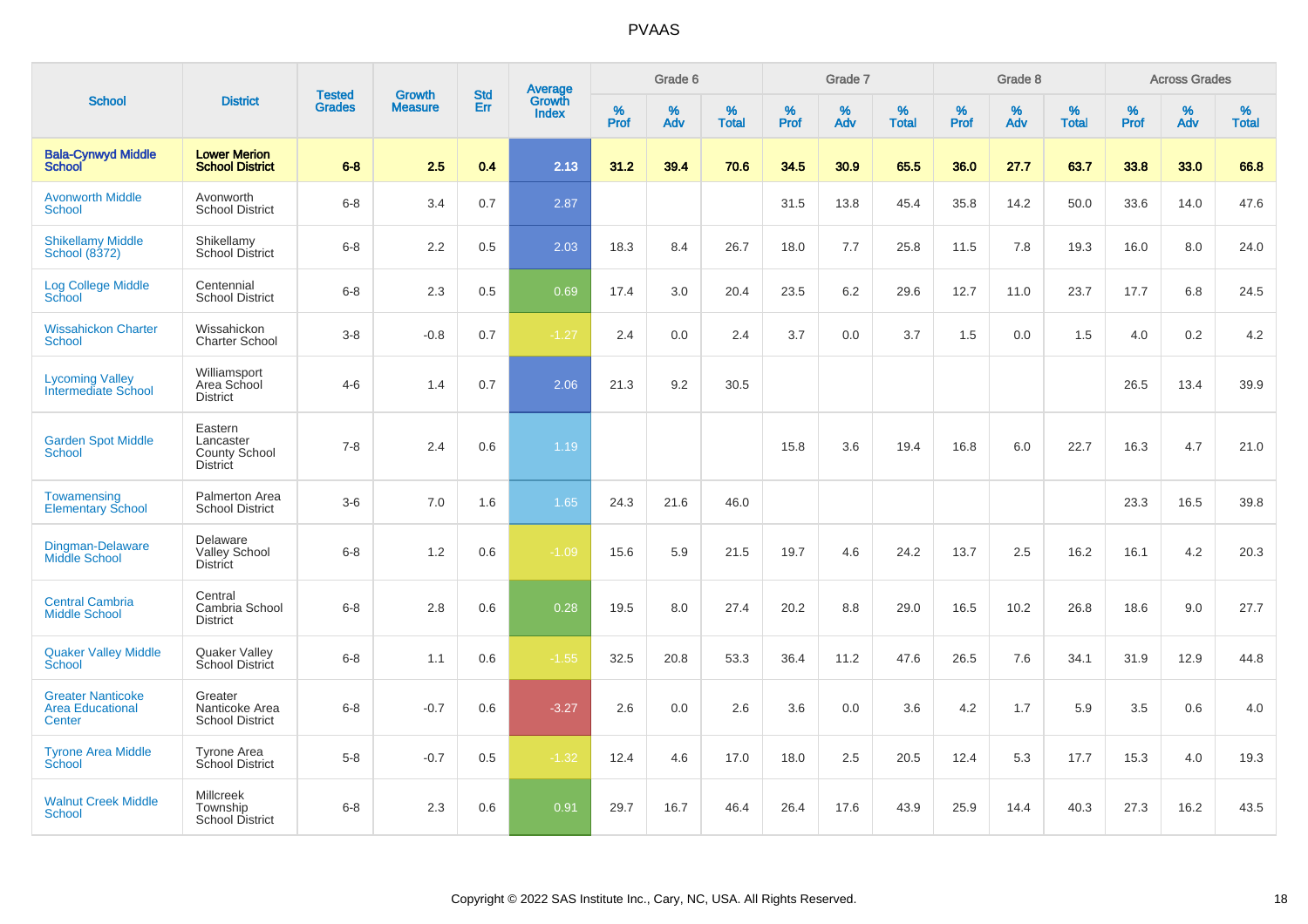|                                                                  |                                                     |                                |                                 | <b>Std</b> |                                          |                     | Grade 6     |                      |              | Grade 7     |                   |           | Grade 8     |                   |              | <b>Across Grades</b> |                   |
|------------------------------------------------------------------|-----------------------------------------------------|--------------------------------|---------------------------------|------------|------------------------------------------|---------------------|-------------|----------------------|--------------|-------------|-------------------|-----------|-------------|-------------------|--------------|----------------------|-------------------|
| <b>School</b>                                                    | <b>District</b>                                     | <b>Tested</b><br><b>Grades</b> | <b>Growth</b><br><b>Measure</b> | Err        | <b>Average</b><br>Growth<br><b>Index</b> | $\%$<br><b>Prof</b> | $\%$<br>Adv | $\%$<br><b>Total</b> | $\%$<br>Prof | $\%$<br>Adv | %<br><b>Total</b> | %<br>Prof | $\%$<br>Adv | %<br><b>Total</b> | $\%$<br>Prof | $\%$<br>Adv          | %<br><b>Total</b> |
| <b>Bala-Cynwyd Middle</b><br><b>School</b>                       | <b>Lower Merion</b><br><b>School District</b>       | $6-8$                          | 2.5                             | 0.4        | 2.13                                     | 31.2                | 39.4        | 70.6                 | 34.5         | 30.9        | 65.5              | 36.0      | 27.7        | 63.7              | 33.8         | 33.0                 | 66.8              |
| <b>Hampton Middle</b><br><b>School</b>                           | Hampton<br>Township<br><b>School District</b>       | $6 - 8$                        | $-1.1$                          | 0.5        | $-7.49$                                  | 30.8                | 13.0        | 43.8                 | 33.5         | 27.0        | 60.5              | 33.0      | 21.4        | 54.3              | 32.4         | 20.6                 | 53.0              |
| <b>Meyersdale Area</b><br>Middle School                          | Meyersdale<br>Area School<br><b>District</b>        | $6 - 8$                        | 1.4                             | 0.9        | $-3.63$                                  | 26.6                | 15.6        | 42.2                 | 18.9         | 0.0         | 18.9              | 11.9      | 8.5         | 20.3              | 19.3         | 8.5                  | 27.8              |
| <b>Smith Middle School</b>                                       | Solanco School<br><b>District</b>                   | $6 - 8$                        | 2.2                             | 0.6        | $-2.18$                                  | 7.4                 | 3.3         | 10.7                 | 16.6         | 7.6         | 24.1              | 14.4      | 4.1         | 18.6              | 13.0         | 5.2                  | 18.2              |
| <b>Tunkhannock Area</b><br><b>Intermediate School</b>            | Tunkhannock<br>Area School<br><b>District</b>       | $3-6$                          | 3.1                             | 0.7        | 3.29                                     | 22.7                | 2.3         | 25.0                 |              |             |                   |           |             |                   | 20.4         | 6.2                  | 26.6              |
| <b>Grandview Elementary</b><br><b>School</b>                     | Derry Area<br>School District                       | $3-6$                          | 4.8                             | 1.1        | 4.34                                     |                     |             |                      |              |             |                   |           |             |                   | 27.4         | 17.2                 | 44.6              |
| <b>Montgomery</b><br><b>Elementary School</b>                    | Montgomery<br>Area School<br><b>District</b>        | $3-6$                          | 4.2                             | 1.0        | 4.14                                     | 29.0                | 30.6        | 59.7                 |              |             |                   |           |             |                   | 29.6         | 17.4                 | 47.0              |
| <b>Shenango Elementary</b><br><b>School</b>                      | Shenango Area<br>School District                    | $3-6$                          | 2.5                             | 1.0        | 2.46                                     | 40.4                | 8.8         | 49.1                 |              |             |                   |           |             |                   | 27.1         | 11.8                 | 38.9              |
| <b>Avon Grove Charter</b><br><b>School</b>                       | Avon Grove<br><b>Charter School</b>                 | $3 - 11$                       | 1.8                             | 0.6        | $-1.97$                                  | 29.9                | 11.7        | 41.6                 | 27.2         | 9.8         | 37.0              | 13.9      | 2.0         | 15.8              | 24.3         | 10.2                 | 34.6              |
| <b>Bridge Valley</b><br><b>Elementary School</b>                 | <b>Central Bucks</b><br><b>School District</b>      | $3-6$                          | 3.8                             | 0.9        | 4.00                                     | 37.6                | 15.8        | 53.5                 |              |             |                   |           |             |                   | 35.3         | 24.4                 | 59.7              |
| Williamsburg<br>Community<br>Junior/Senior High<br><b>School</b> | Williamsburg<br>Community<br><b>School District</b> | $7 - 11$                       | 4.6                             | 1.4        | 0.72                                     |                     |             |                      | 26.2         | 4.8         | 31.0              | 40.6      | 0.0         | 40.6              | 32.4         | 2.7                  | 35.1              |
| <b>Souderton Charter</b><br><b>School Collaborative</b>          | Souderton<br>Charter School<br>Collaborative        | $3 - 8$                        | 4.0                             | 1.3        | 0.24                                     | 44.0                | 24.0        | 68.0                 | 28.6         | 38.1        | 66.7              | 41.2      | 11.8        | 52.9              | 40.1         | 26.8                 | 66.9              |
| <b>Hannah Penn</b>                                               | York City<br>School District                        | $3 - 8$                        | 3.8                             | 0.9        | 0.25                                     | 0.0                 | 2.0         | 2.0                  | 0.0          | 0.0         | 0.0               | 0.0       | 2.3         | 2.3               | 0.6          | 1.0                  | 1.6               |
| <b>Oakview Elementary</b><br><b>School</b>                       | West Middlesex<br>Area School<br><b>District</b>    | $4 - 6$                        | 3.9                             | 1.1        | 3.46                                     | 39.3                | 4.9         | 44.3                 |              |             |                   |           |             |                   | 34.5         | 8.2                  | 42.7              |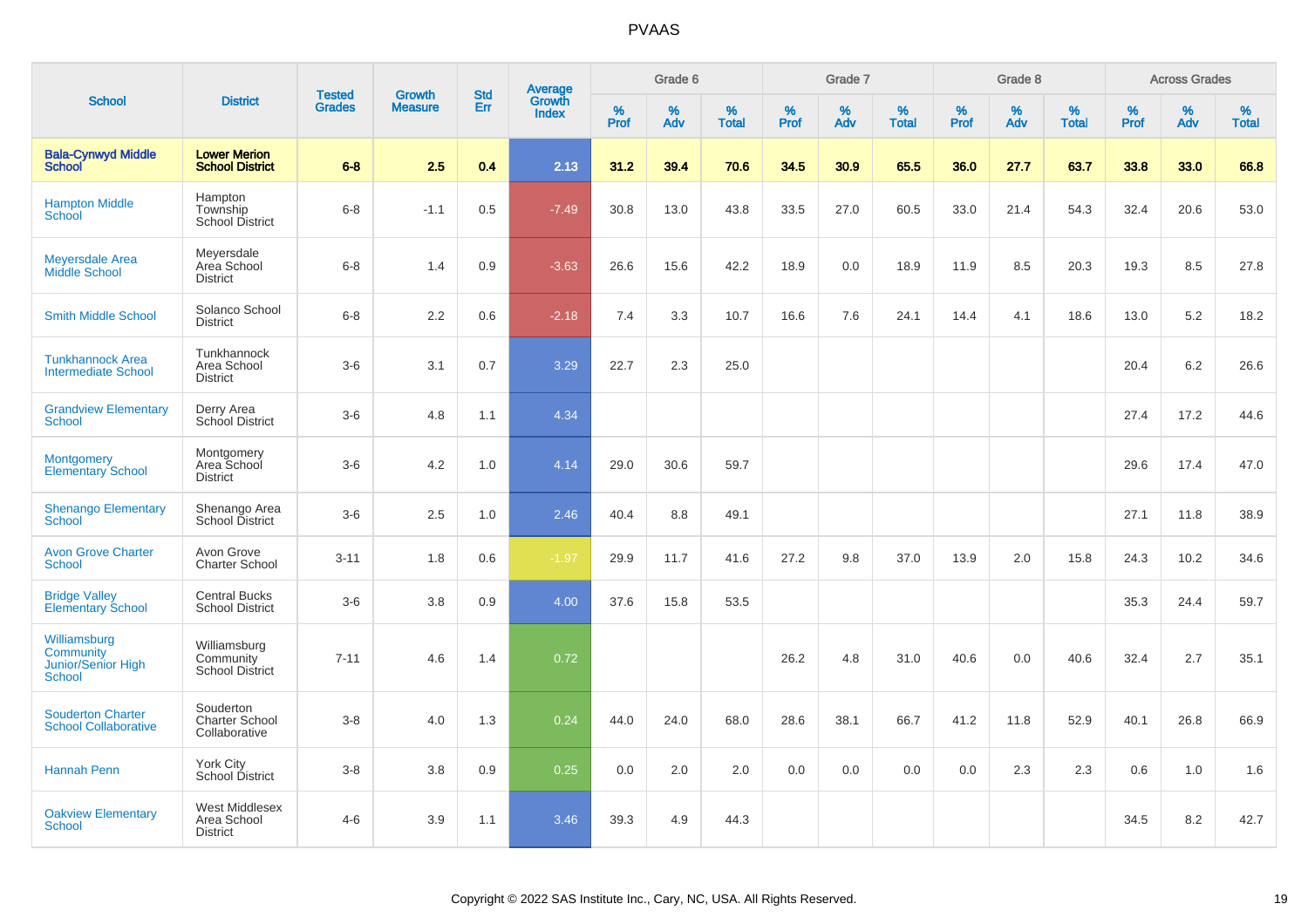|                                                        |                                                        |                                |                                 |                   |                                          |                  | Grade 6     |                   |              | Grade 7     |                      |              | Grade 8  |                   |              | <b>Across Grades</b> |                   |
|--------------------------------------------------------|--------------------------------------------------------|--------------------------------|---------------------------------|-------------------|------------------------------------------|------------------|-------------|-------------------|--------------|-------------|----------------------|--------------|----------|-------------------|--------------|----------------------|-------------------|
| <b>School</b>                                          | <b>District</b>                                        | <b>Tested</b><br><b>Grades</b> | <b>Growth</b><br><b>Measure</b> | <b>Std</b><br>Err | <b>Average</b><br>Growth<br><b>Index</b> | %<br><b>Prof</b> | $\%$<br>Adv | %<br><b>Total</b> | $\%$<br>Prof | $\%$<br>Adv | $\%$<br><b>Total</b> | $\%$<br>Prof | %<br>Adv | %<br><b>Total</b> | $\%$<br>Prof | $\%$<br>Adv          | %<br><b>Total</b> |
| <b>Bala-Cynwyd Middle</b><br><b>School</b>             | <b>Lower Merion</b><br><b>School District</b>          | $6 - 8$                        | 2.5                             | 0.4               | 2.13                                     | 31.2             | 39.4        | 70.6              | 34.5         | 30.9        | 65.5                 | 36.0         | 27.7     | 63.7              | 33.8         | 33.0                 | 66.8              |
| <b>Bald Eagle Area</b><br>Junior/Senior High<br>School | <b>Bald Eagle</b><br>Area School<br><b>District</b>    | $6 - 11$                       | 2.7                             | 0.6               | 0.59                                     | 25.7             | 8.9         | 34.6              | 17.0         | 6.8         | 23.7                 | 15.0         | 10.6     | 25.7              | 19.0         | 8.7                  | 27.7              |
| <b>Hopewell Junior High</b><br>School                  | <b>Hopewell Area</b><br>School District                | $5 - 8$                        | $-1.7$                          | 0.5               | $-8.98$                                  | 28.8             | 11.9        | 40.7              | 19.2         | 4.6         | 23.8                 | 12.8         | 2.6      | 15.4              | 23.2         | 6.8                  | 30.1              |
| <b>Forrest Edwin School</b>                            | Philadelphia<br>City School<br><b>District</b>         | $3-6$                          | 7.7                             | 1.8               | 4.03                                     | 0.0              | 0.0         | 0.0               |              |             |                      |              |          |                   | 1.0          | 0.0                  | 1.0               |
| <b>Harrold Middle School</b>                           | Hempfield Area<br>School District                      | $6 - 8$                        | 2.4                             | 0.6               | 1.22                                     | 24.0             | 5.8         | 29.8              | 29.2         | 15.0        | 44.2                 | 22.2         | 8.6      | 30.8              | 25.1         | 9.8                  | 34.9              |
| <b>Richland High School</b>                            | Richland<br><b>School District</b>                     | $7 - 11$                       | 3.0                             | 0.8               | 1.42                                     |                  |             |                   | 39.8         | 10.9        | 50.8                 | 25.5         | 13.2     | 38.7              | 33.3         | 12.0                 | 45.3              |
| Claysburg-Kimmel<br><b>High School</b>                 | Claysburg-<br>Kimmel School<br><b>District</b>         | $7 - 11$                       | 4.6                             | 1.1               | 2.62                                     |                  |             |                   | 21.8         | 1.8         | 23.6                 | 10.5         | 1.8      | 12.3              | 16.1         | 1.8                  | 17.9              |
| <b>Northeast Bradford</b><br><b>Elementary School</b>  | Northeast<br><b>Bradford School</b><br><b>District</b> | $3-6$                          | 5.3                             | 1.3               | 0.65                                     | 34.8             | 2.2         | 37.0              |              |             |                      |              |          |                   | 36.6         | 7.4                  | 44.0              |
| <b>Boyertown Area</b><br><b>Middle School-East</b>     | Boyertown Area<br>School District                      | $6 - 8$                        | $-2.3$                          | 0.5               | $-8.55$                                  | 27.0             | 5.2         | 32.2              | 27.1         | 20.1        | 47.2                 | 26.2         | 7.9      | 34.1              | 26.8         | 11.8                 | 38.7              |
| Ephrata Intermediate<br>School                         | Ephrata Area<br>School District                        | $5-6$                          | 2.1                             | 0.5               | 0.49                                     | 25.8             | 8.3         | 34.1              |              |             |                      |              |          |                   | 30.5         | 10.8                 | 41.3              |
| <b>Universal Bluford</b><br><b>Charter School</b>      | Universal<br><b>Bluford Charter</b><br>School          | $3-6$                          | 4.8                             | 1.4               | 3.52                                     | 2.7              | 0.0         | 2.7               |              |             |                      |              |          |                   | 4.3          | 0.0                  | 4.3               |
| <b>Mastery Charter</b><br>School - Mann<br>Campus      | Mastery Charter<br>School-Mann<br>Campus               | $3-6$                          | 1.8                             | 1.6               | 1.13                                     | 5.4              | 2.7         | 8.1               |              |             |                      |              |          |                   | 2.2          | 1.4                  | 3.6               |
| <b>Mastery Charter</b><br>School - Thomas<br>Campus    | <b>Mastery Charter</b><br>School -<br>Thomas<br>Campus | $3 - 10$                       | 1.5                             | 0.9               | $-1.26$                                  | 7.1              | 2.4         | 9.5               | 7.0          | 0.0         | 7.0                  | 2.2          | 0.0      | 2.2               | 8.6          | 0.8                  | 9.4               |
| <b>Broughal Middle</b><br>School                       | Bethlehem Area<br><b>School District</b>               | $6 - 8$                        | 3.6                             | 0.9               | 2.03                                     | 8.1              | 1.4         | 9.5               | 4.8          | 0.0         | 4.8                  | 3.4          | 3.4      | 6.8               | 5.6          | 1.5                  | 7.1               |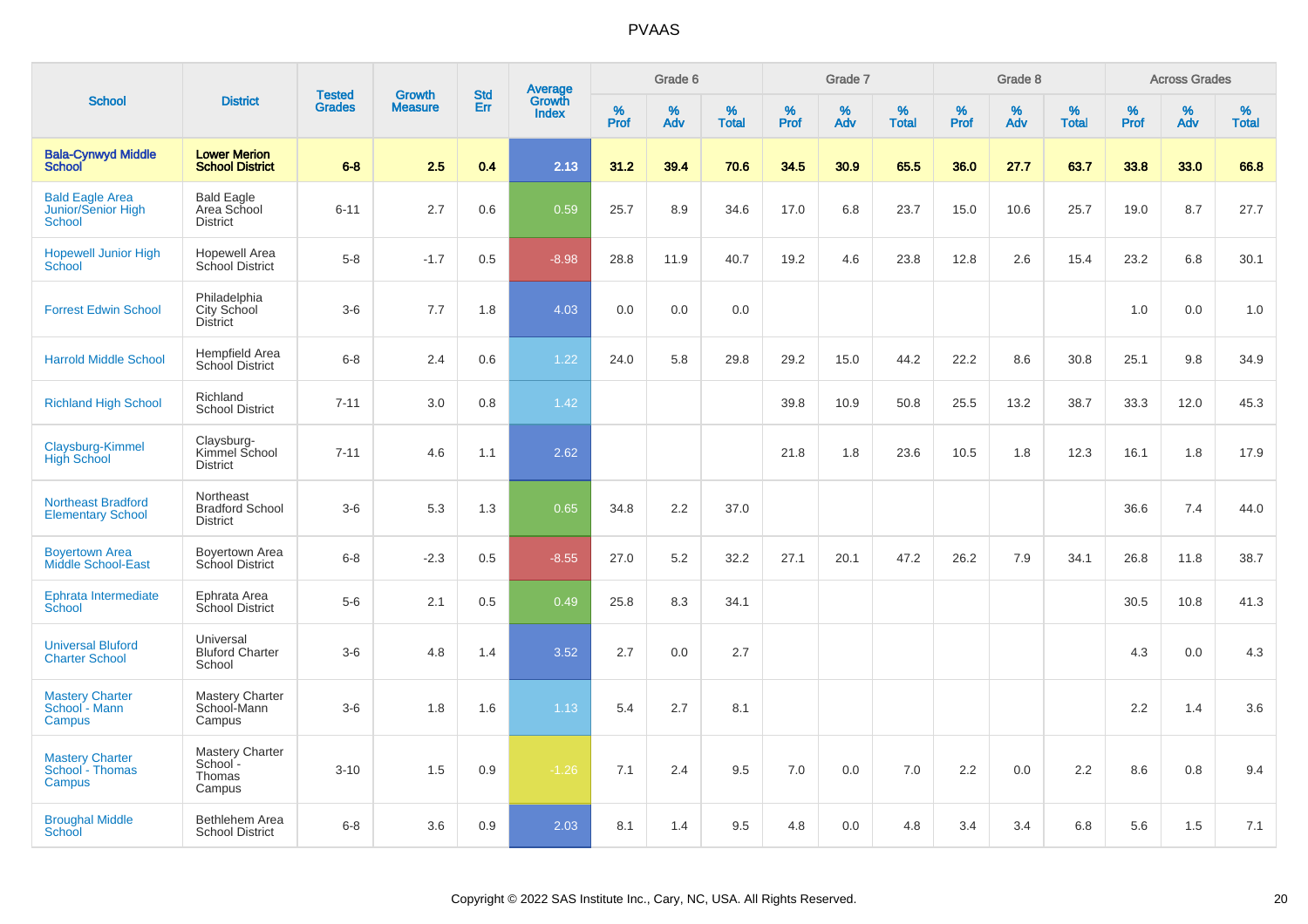|                                                                                            |                                                                                    |                                |                          | <b>Std</b> |                                          |                  | Grade 6     |                   |           | Grade 7     |                   |           | Grade 8  |                   |              | <b>Across Grades</b> |                   |
|--------------------------------------------------------------------------------------------|------------------------------------------------------------------------------------|--------------------------------|--------------------------|------------|------------------------------------------|------------------|-------------|-------------------|-----------|-------------|-------------------|-----------|----------|-------------------|--------------|----------------------|-------------------|
| <b>School</b>                                                                              | <b>District</b>                                                                    | <b>Tested</b><br><b>Grades</b> | Growth<br><b>Measure</b> | Err        | <b>Average</b><br>Growth<br><b>Index</b> | %<br><b>Prof</b> | $\%$<br>Adv | %<br><b>Total</b> | %<br>Prof | $\%$<br>Adv | %<br><b>Total</b> | %<br>Prof | %<br>Adv | %<br><b>Total</b> | $\%$<br>Prof | $\%$<br>Adv          | %<br><b>Total</b> |
| <b>Bala-Cynwyd Middle</b><br><b>School</b>                                                 | <b>Lower Merion</b><br><b>School District</b>                                      | $6 - 8$                        | 2.5                      | 0.4        | 2.13                                     | 31.2             | 39.4        | 70.6              | 34.5      | 30.9        | 65.5              | 36.0      | 27.7     | 63.7              | 33.8         | 33.0                 | 66.8              |
| Lackawanna Trail<br><b>Elementary Center</b>                                               | Lackawanna<br><b>Trail School</b><br><b>District</b>                               | $3-6$                          | 2.4                      | 1.1        | 2.27                                     | 34.3             | 10.4        | 44.8              |           |             |                   |           |          |                   | 31.4         | 13.1                 | 44.4              |
| <b>United Elementary</b><br><b>School</b>                                                  | <b>United School</b><br><b>District</b>                                            | $3-6$                          | 4.1                      | 1.0        | 3.90                                     | 31.8             | 12.7        | 44.4              |           |             |                   |           |          |                   | 29.8         | 9.3                  | 39.1              |
| <b>Beaty-Warren Middle</b><br>School                                                       | Warren County<br>School District                                                   | $5-8$                          | 1.9                      | 0.5        | $-1.28$                                  | 15.0             | 3.0         | 18.0              | 12.4      | 0.0         | 12.4              | 11.5      | 1.4      | 12.8              | 13.9         | 3.0                  | 16.8              |
| The Philadelphia<br><b>Charter School for Arts</b><br>and Sciences at HR<br><b>Edmunds</b> | The<br>Philadelphia<br>Charter School<br>for Arts and<br>Sciences at HR<br>Edmunds | $3-8$                          | 1.7                      | 0.6        | $-3.09$                                  | 0.0              | 0.0         | 0.0               | 2.1       | 0.0         | 2.1               | 2.2       | 0.0      | 2.2               | 2.1          | 0.2                  | 2.3               |
| <b>Stroudsburg Middle</b><br><b>School</b>                                                 | Stroudsburg<br>Area School<br><b>District</b>                                      | $5 - 7$                        | 0.3                      | 0.5        | $-1.60$                                  | 18.8             | 4.9         | 23.8              | 21.7      | 2.7         | 24.4              |           |          |                   | 19.4         | 5.6                  | 25.0              |
| <b>Glendale Elementary</b><br><b>School</b>                                                | Glendale<br><b>School District</b>                                                 | $3-6$                          | 4.9                      | 1.2        | 2.35                                     | 26.4             | 5.7         | 32.1              |           |             |                   |           |          |                   | 33.7         | 6.8                  | 40.5              |
| <b>Neason Hill</b><br><b>Elementary School</b>                                             | Crawford<br><b>Central School</b><br><b>District</b>                               | $3-6$                          | 5.7                      | 1.4        | 3.85                                     | 15.0             | 5.0         | 20.0              |           |             |                   |           |          |                   | 18.0         | 3.6                  | 21.6              |
| <b>Northeastern Middle</b><br><b>School</b>                                                | Northeastern<br>York School<br><b>District</b>                                     | $7 - 9$                        | 1.4                      | 0.5        | $-0.42$                                  |                  |             |                   | 21.6      | 6.0         | 27.6              | 29.3      | 15.0     | 44.3              | 25.5         | 10.7                 | 36.2              |
| <b>Childs George W</b><br><b>School</b>                                                    | Philadelphia<br>City School<br><b>District</b>                                     | $3-8$                          | 3.1                      | 1.8        | $-1.29$                                  |                  |             |                   | 0.0       | 10.0        | 10.0              | 5.6       | 0.0      | 5.6               | 8.8          | 2.6                  | 11.5              |
| <b>Mount Carmel Area</b><br><b>Elementary School</b>                                       | Mount Carmel<br>Area School<br><b>District</b>                                     | $3-6$                          | 0.4                      | 0.8        | 0.55                                     | 11.8             | 7.3         | 19.1              |           |             |                   |           |          |                   | 12.6         | 5.2                  | 17.8              |
| <b>Brentwood Middle</b><br><b>School</b>                                                   | <b>Brentwood</b><br><b>Borough School</b><br><b>District</b>                       | $6 - 8$                        | 0.1                      | 0.8        | $-3.93$                                  | 8.5              | 2.4         | 11.0              | 9.2       | 0.0         | 9.2               | 19.7      | 1.4      | 21.1              | 12.4         | 1.4                  | 13.8              |
| Philadelphia<br><b>Performing Arts</b><br><b>Charter School</b>                            | Philadelphia<br>Performing Arts<br><b>Charter School</b>                           | $3-9$                          | $-0.4$                   | 0.7        | $-2.63$                                  | 19.6             | 3.6         | 23.2              | 23.0      | 14.9        | 37.9              | 18.0      | 8.0      | 26.0              | 25.2         | 9.7                  | 34.9              |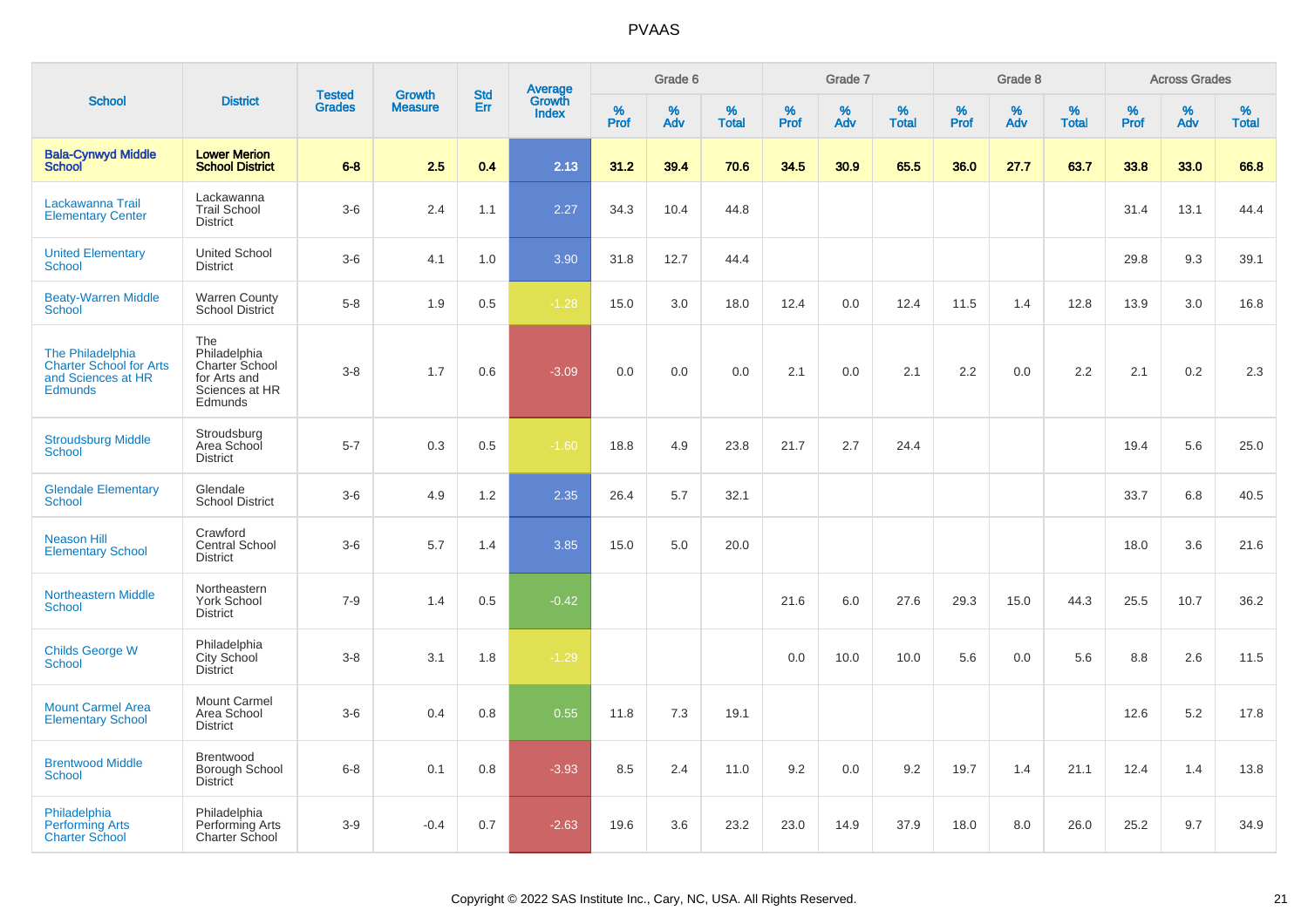|                                                                    |                                                         |                                | <b>Growth</b>  | <b>Std</b> | <b>Average</b><br>Growth |                  | Grade 6  |                   |           | Grade 7  |                   |           | Grade 8  |                   |           | <b>Across Grades</b> |                   |
|--------------------------------------------------------------------|---------------------------------------------------------|--------------------------------|----------------|------------|--------------------------|------------------|----------|-------------------|-----------|----------|-------------------|-----------|----------|-------------------|-----------|----------------------|-------------------|
| <b>School</b>                                                      | <b>District</b>                                         | <b>Tested</b><br><b>Grades</b> | <b>Measure</b> | Err        | <b>Index</b>             | %<br><b>Prof</b> | %<br>Adv | %<br><b>Total</b> | %<br>Prof | %<br>Adv | %<br><b>Total</b> | %<br>Prof | %<br>Adv | %<br><b>Total</b> | %<br>Prof | $\%$<br>Adv          | %<br><b>Total</b> |
| <b>Bala-Cynwyd Middle</b><br><b>School</b>                         | <b>Lower Merion</b><br><b>School District</b>           | $6 - 8$                        | 2.5            | 0.4        | 2.13                     | 31.2             | 39.4     | 70.6              | 34.5      | 30.9     | 65.5              | 36.0      | 27.7     | 63.7              | 33.8      | 33.0                 | 66.8              |
| <b>North Penn-Mansfield</b><br>Junior/Senior High<br><b>School</b> | Southern Tioga<br>School District                       | $7 - 10$                       | 2.1            | 0.9        | $-0.91$                  |                  |          |                   | 7.5       | 2.2      | 9.7               | 8.6       | 2.5      | 11.1              | 8.0       | 2.3                  | 10.3              |
| <b>Greenfield Albert M</b><br><b>School</b>                        | Philadelphia<br>City School<br><b>District</b>          | $3-8$                          | 4.7            | 1.2        | 0.83                     | 27.3             | 18.2     | 45.4              | 47.8      | 17.4     | 65.2              | 18.8      | 43.8     | 62.5              | 34.6      | 26.1                 | 60.6              |
| <b>Slippery Rock Area</b><br><b>Middle School</b>                  | <b>Slippery Rock</b><br>Area School<br><b>District</b>  | $6 - 8$                        | 2.4            | 0.6        | 1.21                     | 28.6             | 26.3     | 54.9              | 26.4      | 13.2     | 39.7              | 26.2      | 10.3     | 36.5              | 27.1      | 16.8                 | 44.0              |
| <b>Provident Charter</b><br>School                                 | Provident<br><b>Charter School</b>                      | $3 - 8$                        | 3.6            | 1.0        | 1.06                     | 10.5             | 0.0      | 10.5              | 9.1       | 0.0      | 9.1               | 0.0       | 3.3      | 3.3               | 9.2       | 2.5                  | 11.7              |
| <b>Hollidaysburg Area</b><br>Junior High School                    | Hollidaysburg<br>Area School<br><b>District</b>         | $7 - 9$                        | $-0.1$         | 0.5        | $-3.92$                  |                  |          |                   | 27.4      | 14.8     | 42.2              | 23.2      | 8.2      | 31.4              | 25.3      | 11.6                 | 36.9              |
| <b>Mountain View</b><br><b>Junior/Senior High</b><br><b>School</b> | <b>Mountain View</b><br><b>School District</b>          | $7 - 11$                       | 4.4            | 1.1        | 1.75                     |                  |          |                   | 25.9      | 7.4      | 33.3              | 27.1      | 8.5      | 35.6              | 26.6      | 8.0                  | 34.5              |
| <b>Clarion-Limestone</b><br><b>Elementary School</b>               | Clarion-<br>Limestone Area<br><b>School District</b>    | $3-6$                          | 4.5            | 1.1        | 1.44                     | 36.5             | 5.8      | 42.3              |           |          |                   |           |          |                   | 33.5      | 15.8                 | 49.3              |
| <b>Exeter Township</b><br>Junior High School                       | Exeter<br>Township<br><b>School District</b>            | $7 - 8$                        | 0.7            | 0.6        | $-1.83$                  |                  |          |                   | 24.1      | 6.9      | 31.0              | 20.2      | 8.6      | 28.8              | 22.3      | 7.7                  | 30.0              |
| <b>Hillcrest Intermediate</b><br>School                            | Norwin School<br><b>District</b>                        | $5-6$                          | 0.7            | 0.4        | 1.55                     | 37.3             | 20.8     | 58.1              |           |          |                   |           |          |                   | 34.6      | 22.9                 | 57.5              |
| <b>Robert Benjamin Wiley</b><br><b>Community Charter</b><br>School | Robert<br>Benjamin Wiley<br>Community<br>Charter School | $3-8$                          | 2.8            | 0.8        | 0.88                     | 0.0              | 0.0      | 0.0               | 7.3       | 0.0      | 7.3               | 4.4       | 0.0      | 4.4               | 5.7       | 1.7                  | 7.4               |
| <b>Daniel Boone Area</b><br><b>Middle School</b>                   | Daniel Boone<br>Area School<br><b>District</b>          | $6 - 8$                        | $-1.2$         | 0.5        | $-6.73$                  | 28.7             | 6.6      | 35.4              | 18.6      | 7.8      | 26.4              | 13.8      | 2.4      | 16.2              | 20.5      | 5.7                  | 26.2              |
| <b>James Buchanan</b><br><b>Middle School</b>                      | Tuscarora<br><b>School District</b>                     | $6 - 8$                        | $-3.1$         | 0.5        | $-11.00$                 | 11.3             | 2.7      | 14.0              | 13.4      | 4.5      | 17.9              | 11.0      | 2.1      | 13.1              | 11.9      | 3.1                  | 15.0              |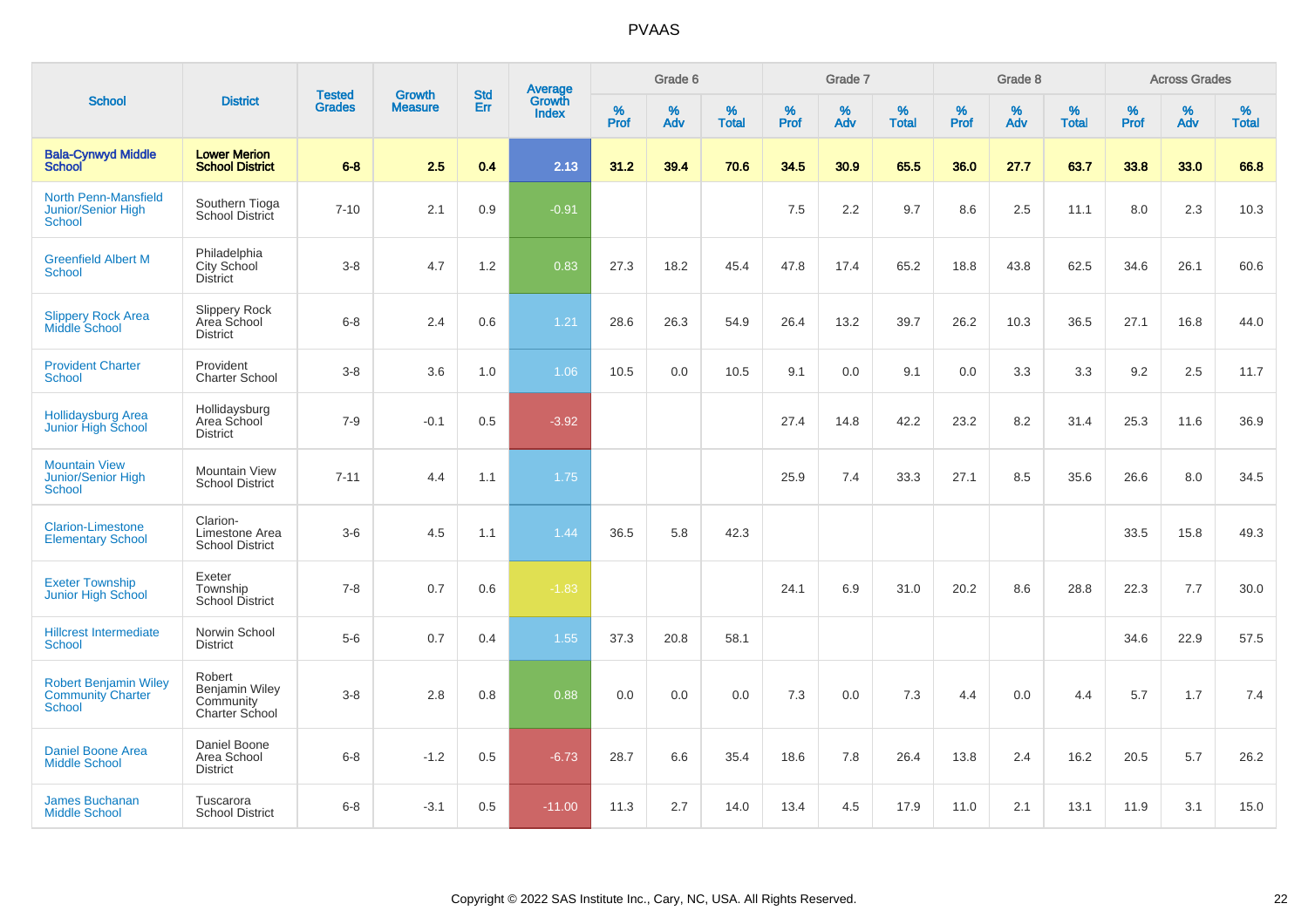|                                                                       |                                                    |                                | <b>Growth</b>  | <b>Std</b> |                                          |                  | Grade 6     |                   |              | Grade 7  |                   |           | Grade 8  |                   |              | <b>Across Grades</b> |                   |
|-----------------------------------------------------------------------|----------------------------------------------------|--------------------------------|----------------|------------|------------------------------------------|------------------|-------------|-------------------|--------------|----------|-------------------|-----------|----------|-------------------|--------------|----------------------|-------------------|
| <b>School</b>                                                         | <b>District</b>                                    | <b>Tested</b><br><b>Grades</b> | <b>Measure</b> | Err        | <b>Average</b><br>Growth<br><b>Index</b> | %<br><b>Prof</b> | $\%$<br>Adv | %<br><b>Total</b> | $\%$<br>Prof | %<br>Adv | %<br><b>Total</b> | %<br>Prof | %<br>Adv | %<br><b>Total</b> | $\%$<br>Prof | $\%$<br>Adv          | %<br><b>Total</b> |
| <b>Bala-Cynwyd Middle</b><br><b>School</b>                            | <b>Lower Merion</b><br><b>School District</b>      | $6-8$                          | 2.5            | 0.4        | 2.13                                     | 31.2             | 39.4        | 70.6              | 34.5         | 30.9     | 65.5              | 36.0      | 27.7     | 63.7              | 33.8         | 33.0                 | 66.8              |
| <b>Annville-Cleona Middle</b><br><b>School</b>                        | Annville-Cleona<br><b>School District</b>          | $6 - 8$                        | 2.3            | 0.8        | 0.14                                     |                  |             |                   | 29.4         | 11.9     | 41.3              | 27.8      | 9.3      | 37.0              | 28.6         | 10.6                 | 39.2              |
| <b>Penn Middle School</b>                                             | Penn-Trafford<br><b>School District</b>            | $6 - 8$                        | $-3.6$         | 0.5        | $-10.09$                                 | 35.6             | 23.1        | 58.8              | 32.2         | 21.1     | 53.3              | 14.0      | 4.6      | 18.6              | 27.2         | 16.2                 | 43.4              |
| <b>Fritz Elementary</b><br><b>School</b>                              | Conestoga<br>Valley School<br><b>District</b>      | $3-6$                          | 3.5            | 0.9        | 0.01                                     | 11.5             | 3.4         | 14.9              |              |          |                   |           |          |                   | 19.9         | 10.1                 | 30.1              |
| <b>Aspira Bilingual Cyber</b><br><b>Charter School</b>                | Aspira Bilingual<br><b>Cyber Charter</b><br>School | $3 - 11$                       | 4.2            | 1.5        | 0.16                                     | 0.0              | 0.0         | 0.0               | 0.0          | 0.0      | 0.0               | 0.0       | 0.0      | 0.0               | 1.6          | 0.0                  | 1.6               |
| <b>Penns Manor Area</b><br><b>Junior/Senior High</b><br><b>School</b> | Penns Manor<br>Area School<br><b>District</b>      | $6 - 12$                       | 1.6            | 0.9        | $-3.79$                                  | 14.6             | 0.0         | 14.6              | 18.9         | 1.9      | 20.8              | 17.0      | 8.5      | 25.4              | 16.8         | 3.6                  | 20.4              |
| <b>Case Avenue</b><br><b>Elementary School</b>                        | Sharon City<br><b>School District</b>              | $3-6$                          | 3.8            | 1.0        | 3.38                                     | 16.4             | 4.9         | 21.3              |              |          |                   |           |          |                   | 17.4         | 5.4                  | 22.7              |
| <b>West York Area Middle</b><br><b>School</b>                         | West York Area<br><b>School District</b>           | $6 - 8$                        | 1.8            | 0.5        | 1.19                                     | 15.0             | 4.8         | 19.9              | 15.1         | 5.8      | 21.0              | 16.1      | 4.3      | 20.4              | 15.4         | 5.0                  | 20.4              |
| <b>Hambright Elementary</b><br>School                                 | Penn Manor<br><b>School District</b>               | $3-6$                          | 3.5            | 0.9        | 2.74                                     | 23.5             | 8.2         | 31.8              |              |          |                   |           |          |                   | 32.8         | 8.5                  | 41.3              |
| <b>Canton Area</b><br><b>Elementary School</b>                        | Canton Area<br><b>School District</b>              | $3-6$                          | 2.3            | 1.1        | 2.07                                     | 32.3             | 3.2         | 35.5              |              |          |                   |           |          |                   | 31.6         | 8.9                  | 40.5              |
| <b>Warwick Middle</b><br><b>School</b>                                | <b>Warwick School</b><br><b>District</b>           | $7 - 8$                        | 1.8            | 0.5        | 2.37                                     |                  |             |                   | 22.6         | 7.3      | 29.8              | 13.3      | 3.6      | 16.8              | 17.6         | 5.3                  | 23.0              |
| <b>Ross Elementary</b><br><b>School</b>                               | Lake-Lehman<br><b>School District</b>              | $3-6$                          | 6.0            | 1.6        | 3.15                                     | 13.6             | 0.0         | 13.6              |              |          |                   |           |          |                   | 27.8         | 4.6                  | 32.4              |
| Lehman-Jackson<br><b>Elementary School</b>                            | Lake-Lehman<br><b>School District</b>              | $3-6$                          | 2.3            | 1.2        | 1.87                                     | 25.5             | 9.8         | 35.3              |              |          |                   |           |          |                   | 32.4         | 9.9                  | 42.3              |
| <b>Knapp Elementary</b><br><b>School</b>                              | North Penn<br><b>School District</b>               | $3-6$                          | 4.2            | 1.1        | $-0.46$                                  | 28.6             | 6.4         | 34.9              |              |          |                   |           |          |                   | 30.1         | 8.8                  | 38.9              |
| <b>Tacony Academy</b><br><b>Charter School</b>                        | Tacony<br>Academy<br>Charter School                | $3 - 11$                       | $-3.3$         | 0.8        | $-7.04$                                  | 2.9              | 0.0         | 2.9               | 6.8          | 0.0      | 6.8               | 5.7       | 2.9      | 8.6               | 5.0          | 1.0                  | 6.0               |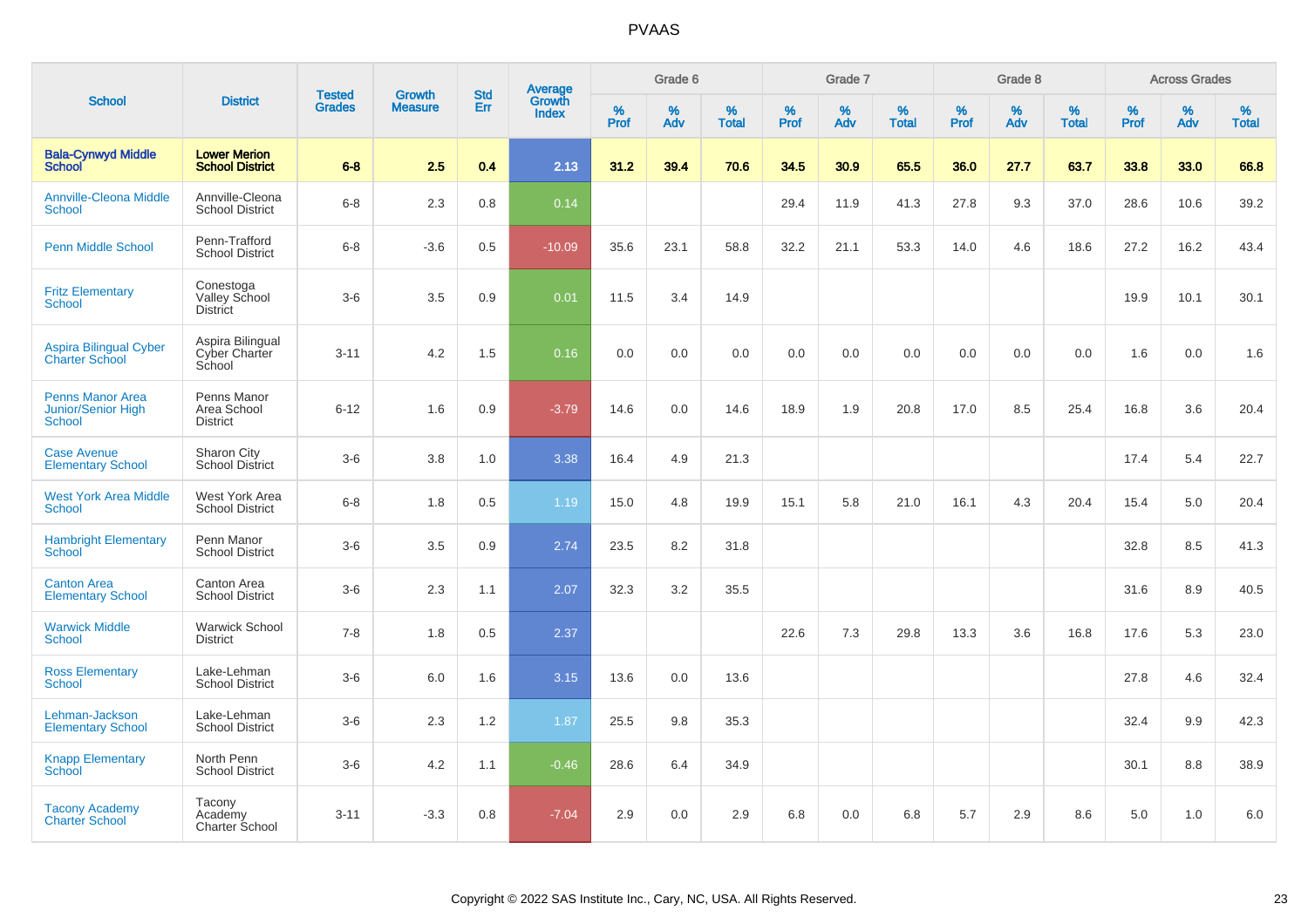|                                                             |                                                         |                                | <b>Growth</b>  | <b>Std</b> |                                          |                  | Grade 6  |                   |           | Grade 7  |                   |           | Grade 8  |                   |           | <b>Across Grades</b> |                   |
|-------------------------------------------------------------|---------------------------------------------------------|--------------------------------|----------------|------------|------------------------------------------|------------------|----------|-------------------|-----------|----------|-------------------|-----------|----------|-------------------|-----------|----------------------|-------------------|
| <b>School</b>                                               | <b>District</b>                                         | <b>Tested</b><br><b>Grades</b> | <b>Measure</b> | Err        | <b>Average</b><br>Growth<br><b>Index</b> | %<br><b>Prof</b> | %<br>Adv | %<br><b>Total</b> | %<br>Prof | %<br>Adv | %<br><b>Total</b> | %<br>Prof | %<br>Adv | %<br><b>Total</b> | %<br>Prof | %<br>Adv             | %<br><b>Total</b> |
| <b>Bala-Cynwyd Middle</b><br><b>School</b>                  | <b>Lower Merion</b><br><b>School District</b>           | $6 - 8$                        | 2.5            | 0.4        | 2.13                                     | 31.2             | 39.4     | 70.6              | 34.5      | 30.9     | 65.5              | 36.0      | 27.7     | 63.7              | 33.8      | 33.0                 | 66.8              |
| <b>KIPP Philadelphia</b><br><b>Charter School</b>           | <b>KIPP</b><br>Philadelphia<br><b>Charter School</b>    | $3-8$                          | 0.0            | 0.9        | $-1.89$                                  | 0.0              | 0.0      | 0.0               | 2.6       | 0.0      | 2.6               | 6.8       | 0.0      | 6.8               | 3.6       | 0.0                  | 3.6               |
| <b>Vision Academy</b><br>Charter School                     | Vision Academy<br>Charter School                        | $3-8$                          | 1.7            | 1.1        | $-2.66$                                  | 0.0              | 0.0      | 0.0               | 2.9       | 2.9      | 5.9               | 9.5       | 4.8      | 14.3              | 6.4       | 1.6                  | 8.0               |
| Jeannette High School                                       | Jeannette City<br>School District                       | $7 - 11$                       | 4.2            | 1.1        | 1.63                                     |                  |          |                   | 13.3      | 5.0      | 18.3              | 15.4      | 3.8      | 19.2              | 14.3      | 4.5                  | 18.8              |
| <b>Mountville Elementary</b><br><b>School</b>               | Hempfield<br>School District                            | $3-6$                          | 4.1            | 1.1        | 2.43                                     | 16.3             | 10.2     | 26.5              |           |          |                   |           |          |                   | 24.7      | 10.5                 | 35.2              |
| <b>Cougar Academy</b>                                       | Harrisburg City<br>School District                      | $3 - 10$                       | 3.8            | 1.2        | 0.81                                     | 0.0              | 0.0      | 0.0               | 4.0       | 0.0      | 4.0               | 0.0       | 0.0      | 0.0               | 2.2       | 0.0                  | 2.2               |
| <b>Environmental Charter</b><br><b>School At Frick Park</b> | Environmental<br><b>Charter School</b><br>At Frick Park | $3-9$                          | $-0.2$         | 0.7        | $-0.50$                                  | 17.0             | 4.3      | 21.3              | 16.3      | 10.9     | 27.2              | 10.0      | 4.3      | 14.3              | 22.6      | 13.4                 | 36.0              |
| <b>Fairview Middle</b><br><b>School</b>                     | <b>Fairview School</b><br><b>District</b>               | $5-8$                          | $-0.6$         | 0.5        | $-1.94$                                  | 24.8             | 11.3     | 36.1              | 29.4      | 11.6     | 41.1              | 30.8      | 12.0     | 42.9              | 29.2      | 11.9                 | 41.1              |
| Donegal Intermediate<br>School                              | Donegal School<br><b>District</b>                       | $3-6$                          | 2.1            | 0.6        | 3.36                                     | 22.5             | 3.2      | 25.7              |           |          |                   |           |          |                   | 22.0      | 9.9                  | 32.0              |
| <b>Lathrop Street</b><br><b>Elementary School</b>           | Montrose Area<br><b>School District</b>                 | $3-6$                          | 4.6            | 1.3        | 3.21                                     | 24.5             | 6.1      | 30.6              |           |          |                   |           |          |                   | 21.5      | 9.1                  | 30.6              |
| <b>Dallastown Area</b><br><b>Intermediate School</b>        | Dallastown<br>Area School<br><b>District</b>            | $4 - 6$                        | 0.8            | 0.4        | 1.72                                     | 31.2             | 11.7     | 42.9              |           |          |                   |           |          |                   | 29.8      | 14.7                 | 44.4              |
| Nebinger George W<br>School                                 | Philadelphia<br>City School<br><b>District</b>          | $3-8$                          | 0.6            | 2.2        | $-3.15$                                  |                  |          |                   | 12.5      | 18.8     | 31.2              | 7.1       | 0.0      | 7.1               | 18.4      | 10.2                 | 28.6              |
| <b>Colwyn Elementary</b><br><b>School</b>                   | William Penn<br><b>School District</b>                  | $3-6$                          | 4.9            | 2.0        | 2.46                                     | 5.9              | 0.0      | 5.9               |           |          |                   |           |          |                   | 10.4      | 1.5                  | 11.9              |
| <b>Middle Years</b><br><b>Alternative</b>                   | Philadelphia<br>City School<br><b>District</b>          | $5-8$                          | 4.9            | 2.3        | $-0.32$                                  | 0.0              | 0.0      | 0.0               | 6.7       | 0.0      | 6.7               |           |          |                   | 2.4       | 0.0                  | 2.4               |
| <b>Agora Cyber Charter</b><br>School                        | Agora Cyber<br>Charter School                           | $3 - 11$                       | $-0.3$         | 0.6        | $-3.11$                                  | 7.8              | 0.7      | 8.5               | 6.2       | 2.1      | 8.3               | 3.3       | 1.3      | 4.6               | 9.7       | 2.4                  | 12.1              |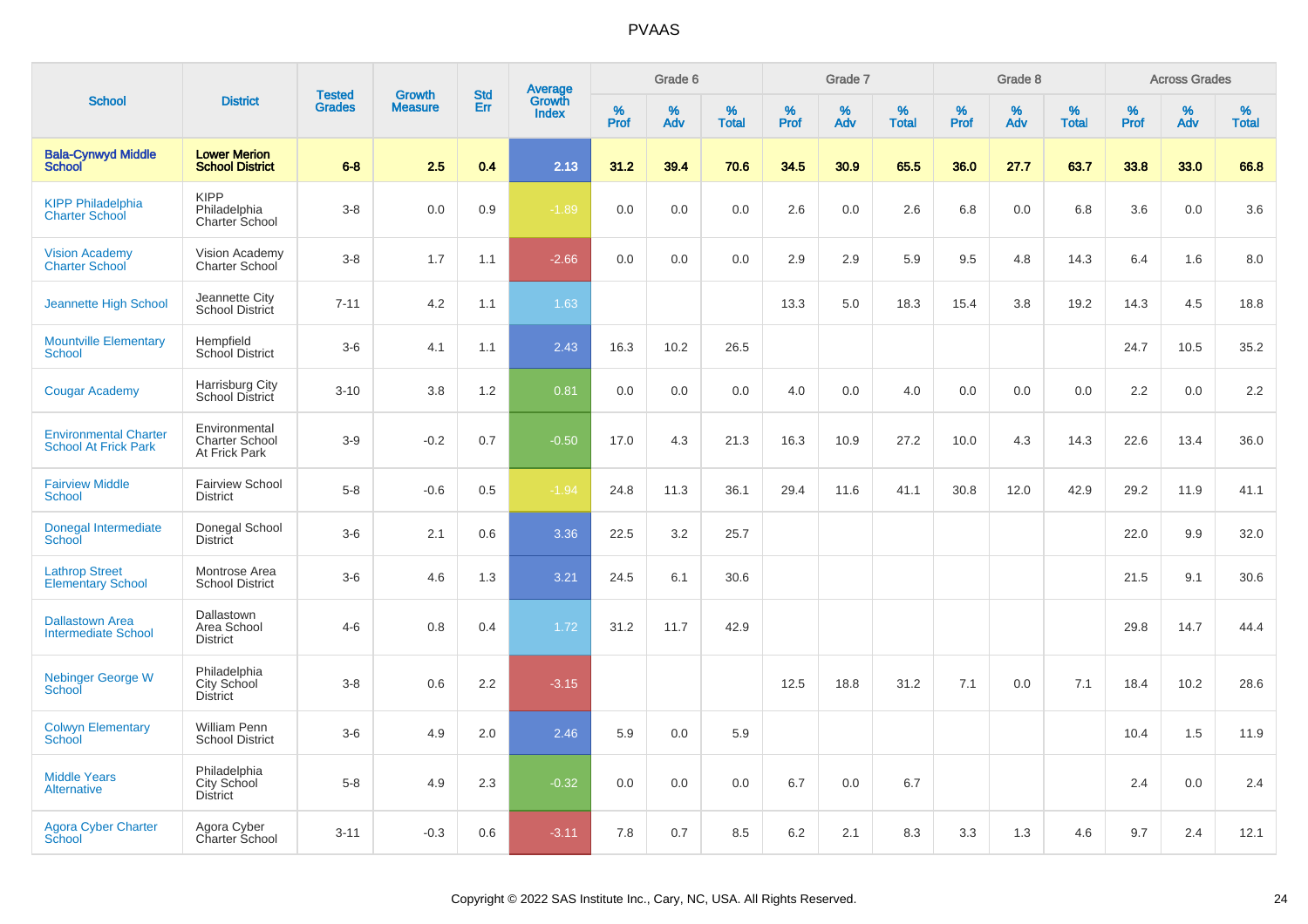|                                                |                                                 |                                | <b>Growth</b>  | <b>Std</b> |                                          |                  | Grade 6  |                   |                  | Grade 7     |                   |              | Grade 8  |                   |                  | <b>Across Grades</b> |                   |
|------------------------------------------------|-------------------------------------------------|--------------------------------|----------------|------------|------------------------------------------|------------------|----------|-------------------|------------------|-------------|-------------------|--------------|----------|-------------------|------------------|----------------------|-------------------|
| <b>School</b>                                  | <b>District</b>                                 | <b>Tested</b><br><b>Grades</b> | <b>Measure</b> | Err        | <b>Average</b><br>Growth<br><b>Index</b> | %<br><b>Prof</b> | %<br>Adv | %<br><b>Total</b> | %<br><b>Prof</b> | $\%$<br>Adv | %<br><b>Total</b> | $\%$<br>Prof | %<br>Adv | %<br><b>Total</b> | %<br><b>Prof</b> | $\%$<br>Adv          | %<br><b>Total</b> |
| <b>Bala-Cynwyd Middle</b><br><b>School</b>     | <b>Lower Merion</b><br><b>School District</b>   | $6 - 8$                        | 2.5            | 0.4        | 2.13                                     | 31.2             | 39.4     | 70.6              | 34.5             | 30.9        | 65.5              | 36.0         | 27.7     | 63.7              | 33.8             | 33.0                 | 66.8              |
| <b>Wilson Woodrow</b><br><b>Middle School</b>  | Philadelphia<br>City School<br><b>District</b>  | $6 - 8$                        | 3.1            | 1.3        | 0.23                                     | 4.4              | 4.4      | 8.7               | 5.6              | 2.8         | 8.3               | 0.0          | 2.8      | 2.8               | 3.2              | 3.2                  | 6.3               |
| <b>Ferguson School</b>                         | York City<br>School District                    | $3 - 8$                        | 2.9            | 0.8        | 1.35                                     | 1.7              | 0.0      | 1.7               | 0.0              | 0.0         | 0.0               | 0.0          | 0.0      | 0.0               | 0.6              | 0.0                  | 0.6               |
| <b>Young Scholars</b><br><b>Charter School</b> | Young Scholars<br>Charter School                | $6 - 8$                        | 2.6            | 0.8        | 0.61                                     | 1.8              | 0.0      | 1.8               | 4.6              | 0.0         | 4.6               | 0.0          | 0.0      | 0.0               | 2.0              | 0.0                  | 2.0               |
| <b>Mcconnellsburg Middle</b><br><b>School</b>  | <b>Central Fulton</b><br><b>School District</b> | $6 - 8$                        | 0.9            | 0.9        | $-3.25$                                  | 15.9             | 1.4      | 17.4              | 13.2             | 14.7        | 27.9              | 12.7         | 14.6     | 27.3              | 14.1             | 9.9                  | 24.0              |
| <b>West Perry Middle</b><br>School             | <b>West Perry</b><br><b>School District</b>     | $6 - 8$                        | 1.5            | 0.5        | $-0.40$                                  | 20.9             | 5.7      | 26.6              | 14.0             | 6.7         | 20.7              | 15.2         | 8.5      | 23.6              | 16.6             | 7.0                  | 23.6              |
| <b>Avonworth Elementary</b><br><b>School</b>   | Avonworth<br><b>School District</b>             | $3-6$                          | 2.1            | 0.7        | 2.97                                     | 37.7             | 12.3     | 50.0              |                  |             |                   |              |          |                   | 36.0             | 22.8                 | 58.8              |
| <b>Valley Elementary</b><br><b>School</b>      | Bensalem<br>Township<br><b>School District</b>  | $3-6$                          | 2.3            | 0.9        | 2.47                                     | 15.4             | 1.3      | 16.7              |                  |             |                   |              |          |                   | 13.4             | 3.8                  | 17.2              |
| <b>Freire Charter School</b>                   | <b>Freire Charter</b><br>School                 | $5 - 11$                       | 1.2            | 0.6        | 1.92                                     | 1.5              | 0.0      | 1.5               | 3.0              | 0.0         | 3.0               | 7.6          | 0.0      | 7.6               | 3.3              | 0.0                  | 3.3               |
| <b>Linden Elementary</b><br>School             | <b>Central Bucks</b><br><b>School District</b>  | $3-6$                          | 3.2            | 1.3        | 2.47                                     | 22.7             | 36.4     | 59.1              |                  |             |                   |              |          |                   | 38.6             | 28.5                 | 67.0              |
| <b>Southmoreland Middle</b><br><b>School</b>   | Southmoreland<br><b>School District</b>         | $6 - 8$                        | $-2.2$         | 0.7        | $-6.84$                                  | 15.6             | 3.7      | 19.3              | 11.1             | 2.8         | 13.9              | 10.5         | 1.0      | 11.4              | 12.4             | 2.5                  | 14.9              |
| <b>Halifax Area Middle</b><br><b>School</b>    | Halifax Area<br><b>School District</b>          | $6 - 8$                        | $-0.0$         | 0.8        | $-1.74$                                  | 18.5             | 3.7      | 22.2              | 9.1              | 3.9         | 13.0              | 5.3          | 1.3      | 6.6               | 10.1             | 2.9                  | 13.0              |
| <b>Lionville Middle School</b>                 | Downingtown<br>Area School<br><b>District</b>   | $7 - 8$                        | $-0.7$         | 0.6        | $-6.41$                                  |                  |          |                   | 31.5             | 25.7        | 57.2              | 28.2         | 33.6     | 61.7              | 30.2             | 28.8                 | 59.0              |
| <b>Bloomsburg Area</b><br><b>Middle School</b> | Bloomsburg<br>Area School<br><b>District</b>    | $6 - 8$                        | 1.3            | 0.7        | $-0.95$                                  | 16.7             | 3.3      | 20.0              | 14.8             | 4.0         | 18.8              | 16.8         | 9.9      | 26.7              | 16.1             | 5.8                  | 21.9              |
| <b>Kutz Elementary</b><br><b>School</b>        | <b>Central Bucks</b><br><b>School District</b>  | $3-6$                          | 2.6            | 1.0        | 2.53                                     | 35.7             | 24.3     | 60.0              |                  |             |                   |              |          |                   | 38.0             | 25.1                 | 63.1              |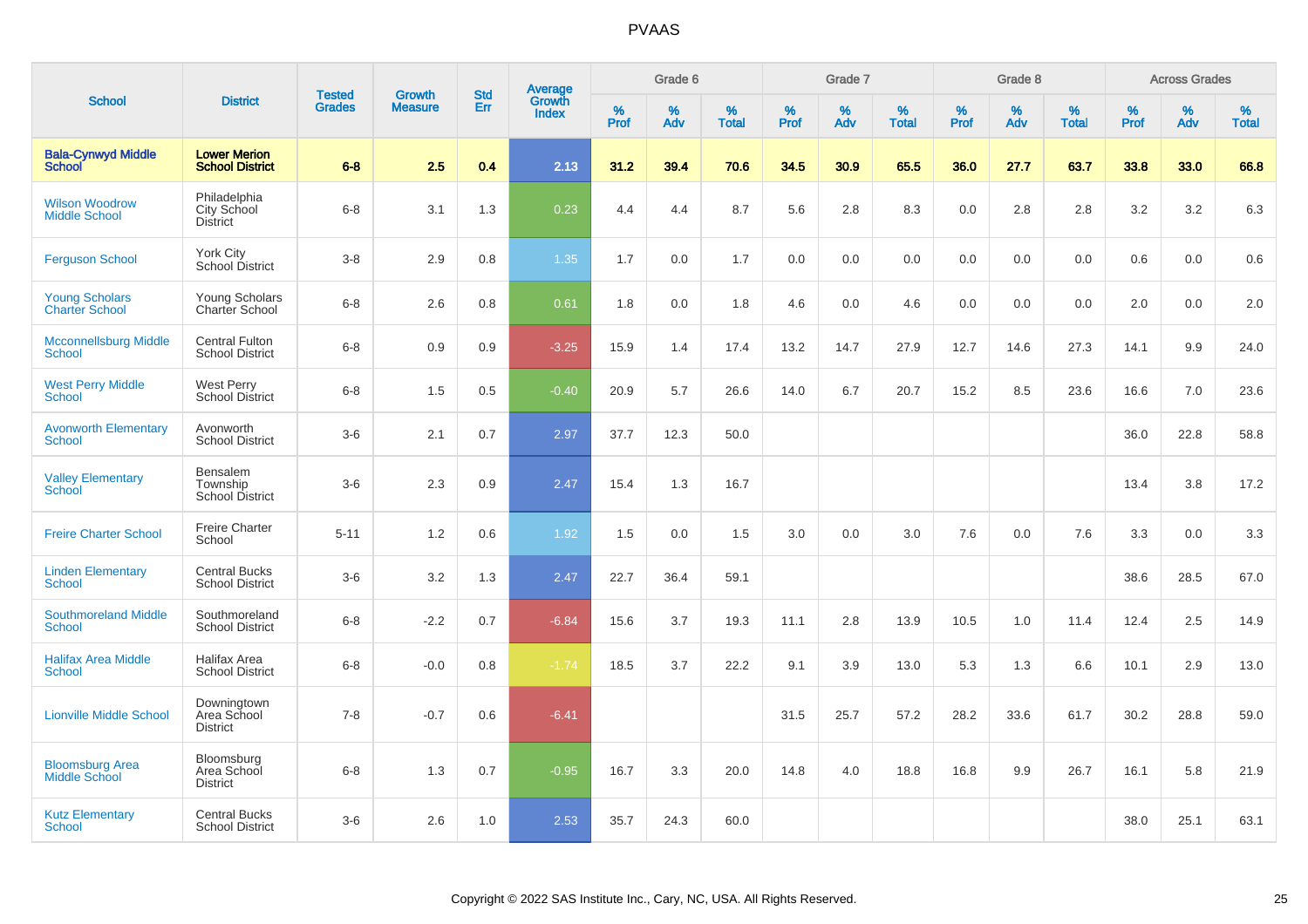|                                                              |                                                              | <b>Tested</b> | <b>Growth</b>  | <b>Std</b> |                                          |              | Grade 6     |                      |              | Grade 7     |                   |              | Grade 8     |                   |              | <b>Across Grades</b> |                      |
|--------------------------------------------------------------|--------------------------------------------------------------|---------------|----------------|------------|------------------------------------------|--------------|-------------|----------------------|--------------|-------------|-------------------|--------------|-------------|-------------------|--------------|----------------------|----------------------|
| <b>School</b>                                                | <b>District</b>                                              | <b>Grades</b> | <b>Measure</b> | <b>Err</b> | <b>Average</b><br>Growth<br><b>Index</b> | $\%$<br>Prof | $\%$<br>Adv | $\%$<br><b>Total</b> | $\%$<br>Prof | $\%$<br>Adv | %<br><b>Total</b> | $\%$<br>Prof | $\%$<br>Adv | %<br><b>Total</b> | $\%$<br>Prof | $\%$<br>Adv          | $\%$<br><b>Total</b> |
| <b>Bala-Cynwyd Middle</b><br><b>School</b>                   | <b>Lower Merion</b><br><b>School District</b>                | $6-8$         | 2.5            | 0.4        | 2.13                                     | 31.2         | 39.4        | 70.6                 | 34.5         | 30.9        | 65.5              | 36.0         | 27.7        | 63.7              | 33.8         | 33.0                 | 66.8                 |
| <b>Northeast Middle</b><br><b>School</b>                     | <b>Reading School</b><br><b>District</b>                     | $5-8$         | 0.6            | 0.9        | $-1.20$                                  | 3.1          | 1.5         | 4.6                  | 2.0          | 0.0         | 2.0               | 8.1          | 0.0         | 8.1               | 4.5          | 0.4                  | 4.9                  |
| <b>Avalon Elementary</b><br>School                           | Northgate<br>School District                                 | $3-6$         | 2.1            | 1.7        | 1.24                                     | 17.2         | 3.4         | 20.7                 |              |             |                   |              |             |                   | 15.1         | 8.5                  | 23.6                 |
| <b>East Middle School</b>                                    | Erie City School<br><b>District</b>                          | $6 - 8$       | $-0.9$         | 0.6        | $-3.48$                                  | 0.6          | 0.6         | 1.2                  | 1.5          | 0.0         | 1.5               | 0.0          | 0.0         | 0.0               | 0.6          | 0.2                  | 0.9                  |
| <b>Martin Meylin Middle</b><br><b>School</b>                 | Lampeter-<br>Strasburg<br><b>School District</b>             | $6 - 8$       | $-0.1$         | 0.5        | $-5.97$                                  | 32.0         | 4.9         | 37.0                 | 36.2         | 7.1         | 43.4              | 22.4         | 10.7        | 33.2              | 30.2         | 7.6                  | 37.8                 |
| <b>Delaware Valley</b><br><b>Middle School</b>               | Delaware<br><b>Valley School</b><br><b>District</b>          | $6 - 8$       | $-0.1$         | 0.6        | $-5.78$                                  | 22.9         | 11.4        | 34.4                 | 24.2         | 12.1        | 36.3              | 23.3         | 4.6         | 27.9              | 23.4         | 9.4                  | 32.8                 |
| <b>Mifflinburg Area Middle</b><br><b>School</b>              | Mifflinburg Area<br>School District                          | $6-9$         | 0.8            | 0.6        | $-2.01$                                  | 29.7         | 4.5         | 34.2                 | 17.5         | 8.3         | 25.8              | 25.2         | 7.8         | 33.0              | 24.0         | 6.9                  | 30.8                 |
| <b>Mahanoy Area</b><br>Junior/Senior High<br>School          | Mahanoy Area<br>School District                              | $7 - 10$      | 1.6            | 1.1        | $-1.10$                                  |              |             |                      | 7.8          | 0.0         | 7.8               | 4.6          | 0.0         | 4.6               | 6.0          | 0.0                  | 6.0                  |
| <b>Clemente Roberto</b><br><b>Middle School</b>              | Philadelphia<br>City School<br><b>District</b>               | $6 - 8$       | 2.5            | 2.4        | $-1.65$                                  | 7.1          | 0.0         | 7.1                  |              |             |                   | 0.0          | 0.0         | 0.0               | 2.9          | 0.0                  | 2.9                  |
| <b>Westfield Area</b><br><b>Elementary School</b>            | Northern Tioga<br><b>School District</b>                     | $3-6$         | 4.0            | $1.2$      | 1.27                                     | 24.4         | 4.9         | 29.3                 |              |             |                   |              |             |                   | 24.2         | 5.9                  | 30.1                 |
| <b>Manchester Academic</b><br><b>Charter School</b>          | Manchester<br>Academic<br><b>Charter School</b>              | $3-8$         | 0.6            | 1.1        | 0.05                                     | 3.4          | 0.0         | 3.4                  | 3.6          | 0.0         | 3.6               | 0.0          | 0.0         | 0.0               | 4.9          | 0.5                  | 5.4                  |
| N Hopewell-<br>Winterstown<br><b>Elementary School</b>       | Red Lion Area<br><b>School District</b>                      | $3-6$         | 5.1            | 1.5        | 3.31                                     | 37.5         | 12.5        | 50.0                 |              |             |                   |              |             |                   | 31.6         | 14.5                 | 46.2                 |
| <b>Richard Allen</b><br><b>Preparatory Charter</b><br>School | <b>Richard Allen</b><br>Preparatory<br><b>Charter School</b> | $5-8$         | 0.8            | 0.7        | 1.20                                     | 1.0          | 0.0         | 1.0                  | 1.8          | 0.9         | 2.7               | 0.9          | 0.0         | 0.9               | 1.1          | 0.3                  | 1.4                  |
| <b>Schuylkill Valley</b><br>Middle School                    | Schuylkill Valley<br>School District                         | $5-8$         | $-1.0$         | 0.5        | $-3.47$                                  | 25.6         | 5.8         | 31.4                 | 15.3         | 9.9         | 25.2              | 8.2          | 2.7         | 10.9              | 18.7         | 6.9                  | 25.7                 |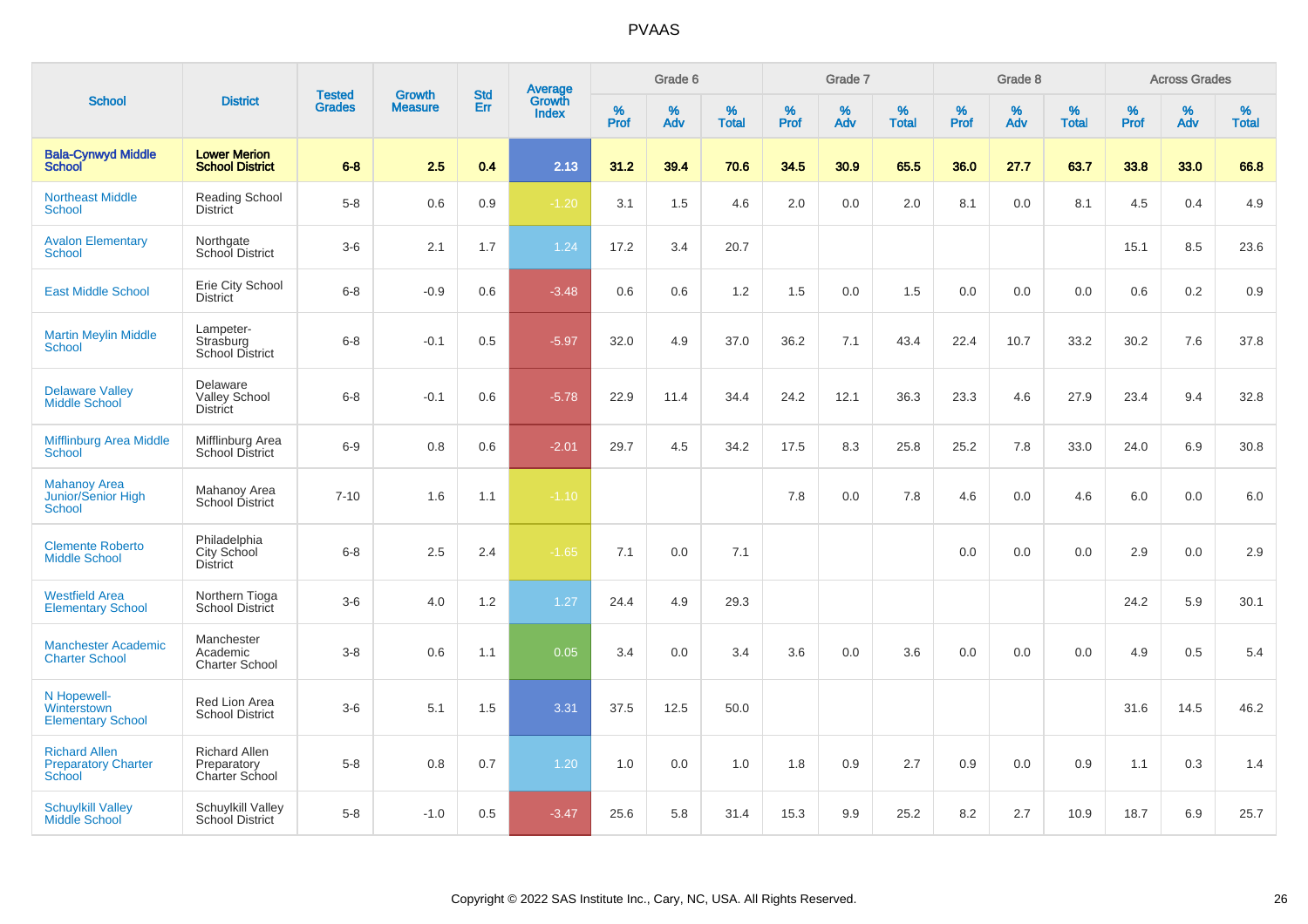|                                                                       |                                                         |                                |                                 |                   |                                          |           | Grade 6  |                   |              | Grade 7  |                   |           | Grade 8  |                   |              | <b>Across Grades</b> |            |
|-----------------------------------------------------------------------|---------------------------------------------------------|--------------------------------|---------------------------------|-------------------|------------------------------------------|-----------|----------|-------------------|--------------|----------|-------------------|-----------|----------|-------------------|--------------|----------------------|------------|
| <b>School</b>                                                         | <b>District</b>                                         | <b>Tested</b><br><b>Grades</b> | <b>Growth</b><br><b>Measure</b> | <b>Std</b><br>Err | <b>Average</b><br>Growth<br><b>Index</b> | %<br>Prof | %<br>Adv | %<br><b>Total</b> | $\%$<br>Prof | %<br>Adv | %<br><b>Total</b> | %<br>Prof | %<br>Adv | %<br><b>Total</b> | $\%$<br>Prof | $\%$<br>Adv          | %<br>Total |
| <b>Bala-Cynwyd Middle</b><br><b>School</b>                            | <b>Lower Merion</b><br><b>School District</b>           | $6-8$                          | 2.5                             | 0.4               | 2.13                                     | 31.2      | 39.4     | 70.6              | 34.5         | 30.9     | 65.5              | 36.0      | 27.7     | 63.7              | 33.8         | 33.0                 | 66.8       |
| <b>Wilson Middle School</b>                                           | Carlisle Area<br><b>School District</b>                 | $6-8$                          | 0.6                             | 0.6               | $-2.24$                                  | 16.8      | 0.0      | 16.8              | 18.4         | 7.6      | 26.0              | 11.8      | 6.2      | 18.1              | 15.7         | 4.7                  | 20.4       |
| <b>Central Dauphin</b><br>Middle School                               | Central<br>Dauphin School<br><b>District</b>            | $6 - 8$                        | $-2.1$                          | 0.5               | $-8.59$                                  | 22.4      | 3.3      | 25.7              | 21.5         | 12.0     | 33.5              | 19.6      | 4.5      | 24.1              | 21.2         | 6.6                  | 27.8       |
| <b>Jeannette Mckee</b><br><b>Elementary School</b>                    | Jeannette City<br><b>School District</b>                | $3-6$                          | 1.8                             | 1.1               | 1.63                                     | 22.6      | 1.9      | 24.5              |              |          |                   |           |          |                   | 17.1         | 3.3                  | 20.4       |
| <b>North East Middle</b><br><b>School</b>                             | North East<br><b>School District</b>                    | $6 - 8$                        | 1.9                             | 0.6               | 0.16                                     | 23.1      | 9.7      | 32.8              | 26.8         | 9.4      | 36.2              | 31.4      | 13.1     | 44.5              | 27.1         | 10.8                 | 37.9       |
| <b>Universal Vare Charter</b><br><b>School</b>                        | Universal Vare<br><b>Charter School</b>                 | $6-8$                          | 1.8                             | 1.3               | $-0.56$                                  | 0.0       | 6.2      | 6.2               | 3.6          | 0.0      | 3.6               | 6.4       | 0.0      | 6.4               | 4.7          | 0.9                  | 5.7        |
| <b>Mastery Charter</b><br><b>School-Gratz Campus</b>                  | Mastery Charter<br>School - Gratz<br>Campus             | $7 - 10$                       | 1.0                             | 1.4               | $-1.85$                                  |           |          |                   | 6.2          | 0.0      | 6.2               | 2.4       | 0.0      | 2.4               | 4.1          | 0.0                  | 4.1        |
| Lake-Noxen<br><b>Elementary School</b>                                | Lake-Lehman<br><b>School District</b>                   | $3-6$                          | 2.0                             | 1.5               | 1.33                                     | 18.8      | 6.2      | 25.0              |              |          |                   |           |          |                   | 29.6         | 6.7                  | 36.3       |
| <b>Northern Cambria</b><br><b>Middle School</b>                       | Northern<br>Cambria School<br><b>District</b>           | $5 - 11$                       | $-0.4$                          | 0.8               | $-1.66$                                  | 3.8       | 0.0      | 3.8               | 18.2         | 1.8      | 20.0              | 18.2      | 1.5      | 19.7              | 14.4         | 1.8                  | 16.2       |
| South Williamsport<br><b>Area Junior/Senior</b><br><b>High School</b> | South<br>Williamsport<br>Area School<br><b>District</b> | $7 - 10$                       | 2.0                             | 0.9               | 0.00                                     |           |          |                   | 15.5         | 2.4      | 17.9              | 15.1      | 0.0      | 15.1              | 15.3         | 1.2                  | 16.5       |
| <b>Tredyffrin-Easttown</b><br><b>Middle School</b>                    | Tredyffrin-<br>Easttown<br><b>School District</b>       | $5-8$                          | 1.9                             | 0.6               | 1.06                                     | 33.3      | 27.6     | 60.9              | 31.9         | 31.1     | 63.0              | 30.7      | 44.0     | 74.7              | 34.1         | 32.8                 | 66.8       |
| <b>Charles F Patton</b><br><b>Middle School</b>                       | Unionville-<br>Chadds Ford<br><b>School District</b>    | $6 - 8$                        | $-0.6$                          | 0.4               | $-3.98$                                  | 38.4      | 17.1     | 55.5              | 37.6         | 16.8     | 54.5              | 29.8      | 24.9     | 54.7              | 35.4         | 19.5                 | 54.9       |
| Lake-Lehman<br>Junior/Senior High<br><b>School</b>                    | Lake-Lehman<br><b>School District</b>                   | $7 - 11$                       | 2.5                             | 0.8               | 2.24                                     |           |          |                   | 23.7         | 6.1      | 29.8              | 14.2      | 4.4      | 18.6              | 18.9         | 5.3                  | 24.2       |
| People For People<br><b>Charter School</b>                            | People For<br>People Charter<br>School                  | $3 - 12$                       | $-1.1$                          | 1.0               | $-1.12$                                  | 0.0       | 0.0      | 0.0               | 2.4          | 0.0      | 2.4               | 0.0       | 0.0      | 0.0               | 1.3          | 0.0                  | 1.3        |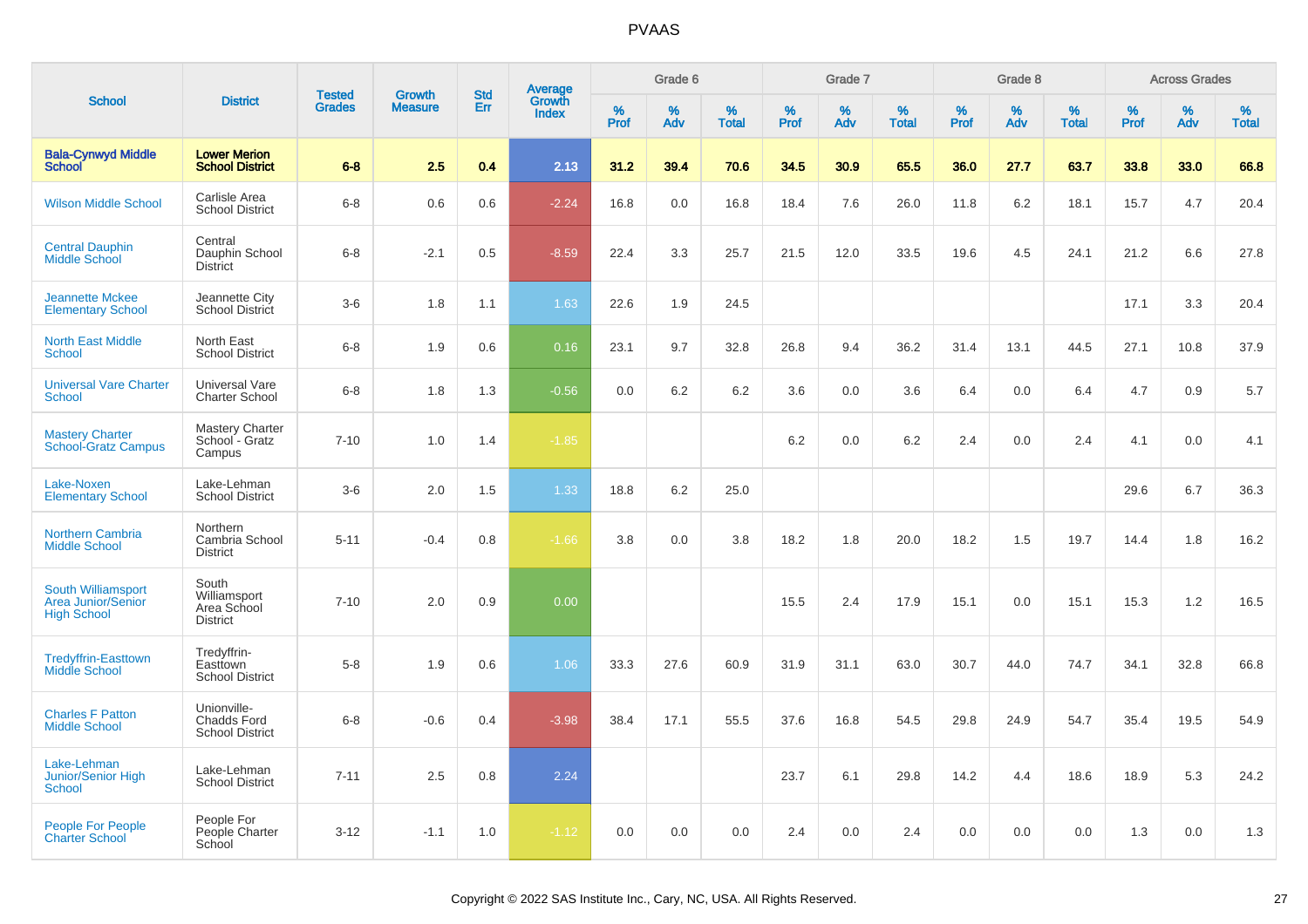|                                                               |                                                   | <b>Tested</b> | <b>Growth</b>  | <b>Std</b> |                                          |                  | Grade 6  |                   |              | Grade 7  |                   |                  | Grade 8  |                   |                     | <b>Across Grades</b> |                   |
|---------------------------------------------------------------|---------------------------------------------------|---------------|----------------|------------|------------------------------------------|------------------|----------|-------------------|--------------|----------|-------------------|------------------|----------|-------------------|---------------------|----------------------|-------------------|
| <b>School</b>                                                 | <b>District</b>                                   | <b>Grades</b> | <b>Measure</b> | Err        | <b>Average</b><br>Growth<br><b>Index</b> | %<br><b>Prof</b> | %<br>Adv | %<br><b>Total</b> | $\%$<br>Prof | %<br>Adv | %<br><b>Total</b> | %<br><b>Prof</b> | %<br>Adv | %<br><b>Total</b> | $\%$<br><b>Prof</b> | $\%$<br>Adv          | %<br><b>Total</b> |
| <b>Bala-Cynwyd Middle</b><br><b>School</b>                    | <b>Lower Merion</b><br><b>School District</b>     | $6 - 8$       | 2.5            | 0.4        | 2.13                                     | 31.2             | 39.4     | 70.6              | 34.5         | 30.9     | 65.5              | 36.0             | 27.7     | 63.7              | 33.8                | 33.0                 | 66.8              |
| <b>Pennridge Central</b><br>Middle School                     | Pennridge<br>School District                      | $6 - 8$       | $-3.8$         | 0.5        | $-9.48$                                  | 16.8             | 2.0      | 18.8              | 15.3         | 13.4     | 28.7              | 22.7             | 2.3      | 25.0              | 18.5                | 5.8                  | 24.3              |
| <b>Rochester Middle</b><br>School                             | Rochester Area<br><b>School District</b>          | $6 - 8$       | $-1.8$         | 1.0        | $-4.19$                                  | 24.5             | 3.8      | 28.3              | 2.0          | 0.0      | 2.0               | 15.4             | 0.0      | 15.4              | 14.3                | 1.3                  | 15.6              |
| <b>Cambridge Springs</b><br><b>Elementary School</b>          | Penncrest<br><b>School District</b>               | $3-6$         | 1.0            | 1.1        | 0.92                                     | 22.4             | 4.1      | 26.5              |              |          |                   |                  |          |                   | 25.2                | 4.7                  | 29.9              |
| <b>Bucktail Area Middle</b><br>School                         | Keystone<br>Central School<br><b>District</b>     | $5 - 8$       | $-2.3$         | 1.1        | $-2.04$                                  | 20.0             | 12.0     | 32.0              | 0.0          | 0.0      | 0.0               | 11.1             | 0.0      | 11.1              | 11.0                | 2.8                  | 13.8              |
| <b>Austin Area</b><br>Junior/Senior High<br>School            | Austin Area<br><b>School District</b>             | $7 - 11$      | 6.7            | 2.1        | 1.98                                     |                  |          |                   | 40.0         | 0.0      | 40.0              | 31.2             | 0.0      | 31.2              | 35.5                | 0.0                  | 35.5              |
| <b>Williams Valley</b><br><b>Elementary School</b>            | <b>Williams Valley</b><br>School District         | $3-6$         | 3.8            | 1.2        | 0.26                                     | 5.3              | 0.0      | 5.3               |              |          |                   |                  |          |                   | 15.8                | 1.8                  | 17.6              |
| <b>Valley Forge Middle</b><br>School                          | Tredyffrin-<br>Easttown<br><b>School District</b> | $5 - 8$       | 1.9            | 0.6        | 1.12                                     | 41.2             | 29.4     | 70.6              | 32.5         | 35.9     | 68.4              | 22.4             | 37.3     | 59.7              | 33.6                | 35.0                 | 68.6              |
| <b>Clairton Middle/High</b><br><b>School</b>                  | <b>Clairton City</b><br><b>School District</b>    | $6 - 11$      | $-0.7$         | 0.9        | $-4.22$                                  | 1.5              | 0.0      | 1.5               | 1.6          | 0.0      | 1.6               | 0.0              | 0.0      | 0.0               | 1.1                 | 0.0                  | 1.1               |
| <b>Holiday Park</b><br><b>Elementary School</b>               | Plum Borough<br>School District                   | $5-6$         | $-1.6$         | 0.6        | $-2.91$                                  | 32.3             | 19.5     | 51.8              |              |          |                   |                  |          |                   | 33.1                | 14.7                 | 47.8              |
| <b>Gwyn-Nor Elementary</b><br>School                          | North Penn<br><b>School District</b>              | $3-6$         | 3.5            | 1.1        | 2.46                                     | 28.8             | 6.8      | 35.6              |              |          |                   |                  |          |                   | 30.2                | 14.5                 | 44.7              |
| <b>Clearview Elementary</b><br><b>School</b>                  | Red Lion Area<br><b>School District</b>           | $3-6$         | 3.3            | 1.4        | 2.38                                     | 16.2             | 13.5     | 29.7              |              |          |                   |                  |          |                   | 22.1                | 10.7                 | 32.9              |
| <b>Nazareth Area</b><br><b>Intermediate School</b>            | Nazareth Area<br><b>School District</b>           | $4 - 6$       | $-0.6$         | 0.5        | $-1.11$                                  | 27.8             | 13.7     | 41.6              |              |          |                   |                  |          |                   | 30.5                | 11.6                 | 42.1              |
| <b>Penn Cambria Middle</b><br><b>School</b>                   | Penn Cambria<br><b>School District</b>            | $5 - 8$       | $-1.7$         | 0.6        | $-3.15$                                  | 20.8             | 2.0      | 22.8              | 12.3         | 0.0      | 12.3              | 12.1             | 1.6      | 13.7              | 16.8                | 1.4                  | 18.2              |
| <b>Northern Potter</b><br><b>Junior/Senior High</b><br>School | Northern Potter<br><b>School District</b>         | $7 - 12$      | 4.9            | 1.6        | 2.01                                     |                  |          |                   | 29.0         | 12.9     | 41.9              | 11.5             | 0.0      | 11.5              | 21.0                | 7.0                  | 28.1              |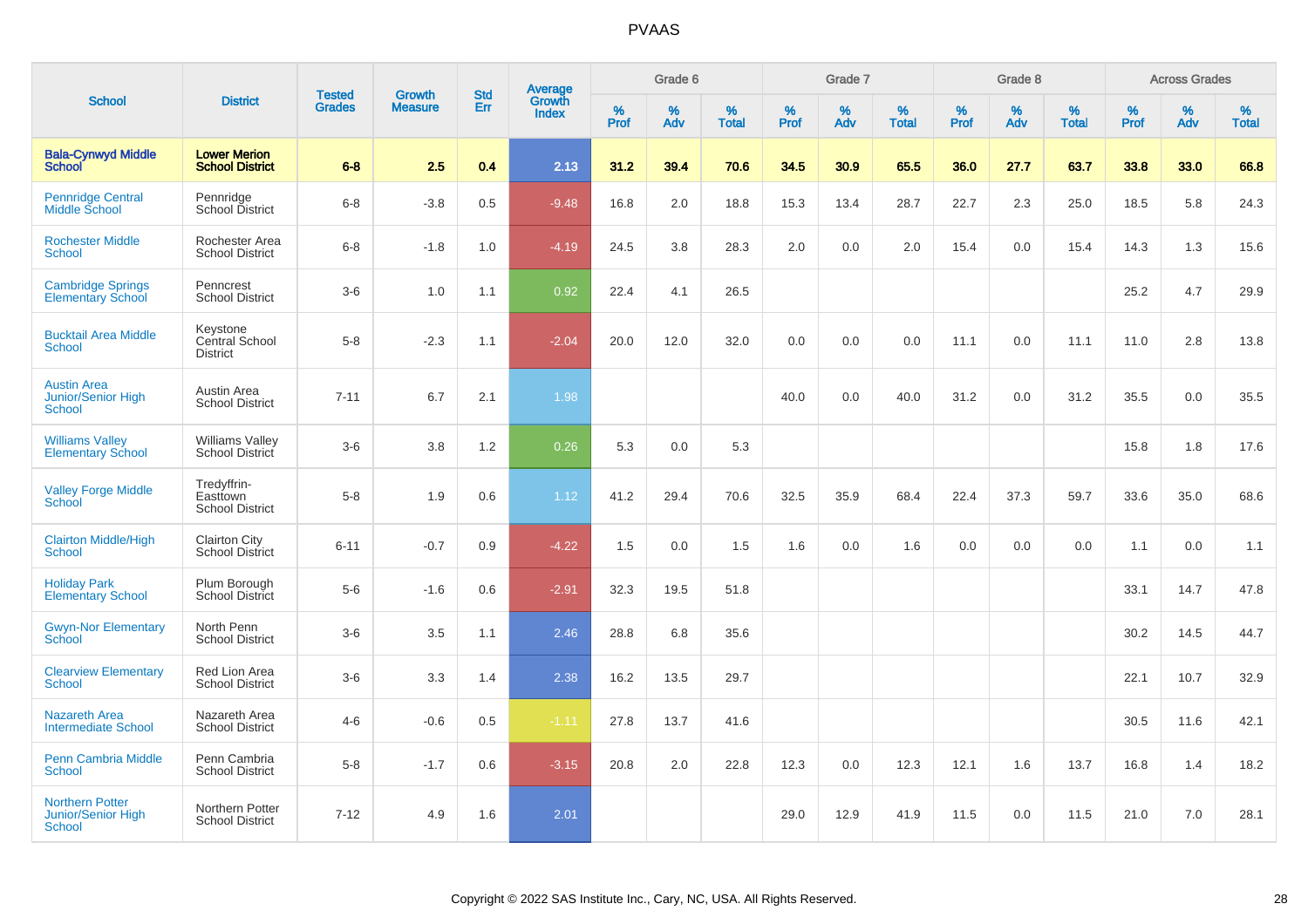|                                                                  |                                                     |                                |                                 |                   |                                          |                  | Grade 6  |                   |           | Grade 7  |                   |           | Grade 8  |                   |              | <b>Across Grades</b> |                   |
|------------------------------------------------------------------|-----------------------------------------------------|--------------------------------|---------------------------------|-------------------|------------------------------------------|------------------|----------|-------------------|-----------|----------|-------------------|-----------|----------|-------------------|--------------|----------------------|-------------------|
| <b>School</b>                                                    | <b>District</b>                                     | <b>Tested</b><br><b>Grades</b> | <b>Growth</b><br><b>Measure</b> | <b>Std</b><br>Err | <b>Average</b><br>Growth<br><b>Index</b> | %<br><b>Prof</b> | %<br>Adv | %<br><b>Total</b> | %<br>Prof | %<br>Adv | %<br><b>Total</b> | %<br>Prof | %<br>Adv | %<br><b>Total</b> | $\%$<br>Prof | %<br>Adv             | %<br><b>Total</b> |
| <b>Bala-Cynwyd Middle</b><br><b>School</b>                       | <b>Lower Merion</b><br><b>School District</b>       | $6-8$                          | 2.5                             | 0.4               | 2.13                                     | 31.2             | 39.4     | 70.6              | 34.5      | 30.9     | 65.5              | 36.0      | 27.7     | 63.7              | 33.8         | 33.0                 | 66.8              |
| <b>Susquenita Middle</b><br>School                               | Susquenita<br>School District                       | $5-8$                          | 1.6                             | 0.6               | $-2.37$                                  | 15.4             | 5.8      | 21.2              | 19.2      | 5.0      | 24.2              | 12.3      | 5.7      | 17.9              | 18.0         | 8.2                  | 26.2              |
| <b>West Greene</b><br><b>Junior/Senior High</b><br><b>School</b> | <b>West Greene</b><br><b>School District</b>        | $7 - 11$                       | 3.7                             | 1.2               | 2.08                                     |                  |          |                   | 9.3       | 11.1     | 20.4              | 12.0      | 0.0      | 12.0              | 10.6         | 5.8                  | 16.4              |
| <b>Moshannon Valley</b><br>Junior/Senior High<br><b>School</b>   | Moshannon<br><b>Valley School</b><br>District       | $7 - 10$                       | 3.3                             | 1.1               | 1.96                                     |                  |          |                   | 21.0      | 4.8      | 25.8              | 16.9      | 6.2      | 23.1              | 18.9         | 5.5                  | 24.4              |
| <b>General Nash</b><br><b>Elementary School</b>                  | North Penn<br><b>School District</b>                | $3-6$                          | 3.4                             | 1.1               | $-1.61$                                  | 31.8             | 9.5      | 41.3              |           |          |                   |           |          |                   | 36.3         | 17.5                 | 53.8              |
| <b>Hope For Hyndman</b><br><b>Charter School</b>                 | Hope For<br>Hyndman<br>Charter School               | $3 - 11$                       | 4.1                             | 1.8               | $-0.16$                                  | 6.2              | 0.0      | 6.2               | 8.3       | 8.3      | 16.7              | 0.0       | 0.0      | 0.0               | 9.9          | 1.2                  | 11.1              |
| Northwestern Lehigh<br><b>Middle School</b>                      | Northwestern<br>Lehigh School<br><b>District</b>    | $6 - 8$                        | 0.1                             | 0.5               | $-1.79$                                  | 28.7             | 9.3      | 38.0              | 25.2      | 8.4      | 33.6              | 20.4      | 15.9     | 36.3              | 24.7         | 11.3                 | 35.9              |
| <b>Rice Avenue Middle</b><br><b>School</b>                       | <b>Girard School</b><br><b>District</b>             | $5-8$                          | 0.0                             | 0.6               | $-1.21$                                  | 27.4             | 13.7     | 41.0              | 23.2      | 21.3     | 44.4              | 15.6      | 5.5      | 21.1              | 25.1         | 13.9                 | 39.0              |
| <b>Darby Township</b><br><b>School</b>                           | Southeast<br>Delco School<br><b>District</b>        | $3 - 8$                        | $-2.6$                          | 1.0               | $-2.81$                                  | 0.0              | 0.0      | 0.0               | 3.3       | 0.0      | 3.3               | 6.4       | 0.0      | 6.4               | 6.6          | 0.9                  | 7.5               |
| Comegys Benjamin B<br>School                                     | Philadelphia<br>City School<br><b>District</b>      | $3 - 8$                        | 2.6                             | 2.4               | 1.09                                     |                  |          |                   | 0.0       | 0.0      | 0.0               |           |          |                   | 0.0          | 0.0                  | 0.0               |
| Claysburg-Kimmel<br><b>Elementary School</b>                     | Claysburg-<br>Kimmel School<br><b>District</b>      | $3-6$                          | 1.3                             | 1.1               | 1.18                                     | 30.6             | 2.0      | 32.6              |           |          |                   |           |          |                   | 29.1         | 7.9                  | 37.0              |
| <b>Propel Charter School-</b><br><b>Braddock Hills</b>           | Propel Charter<br>School -<br><b>Braddock Hills</b> | $3 - 11$                       | $-2.4$                          | 0.8               | $-3.18$                                  | 1.7              | 0.0      | 1.7               | 0.0       | 0.0      | 0.0               | 2.9       | 0.0      | 2.9               | 1.9          | 0.6                  | 2.5               |
| <b>Cairnbrook Elementary</b><br><b>School</b>                    | Shade-Central<br>City School<br><b>District</b>     | $3-6$                          | 4.5                             | 1.9               | 2.31                                     | 26.9             | 0.0      | 26.9              |           |          |                   |           |          |                   | 29.6         | 2.3                  | 31.8              |
| <b>Ardmore Avenue</b><br>School                                  | <b>William Penn</b><br><b>School District</b>       | $3-6$                          | 3.1                             | 1.4               | 2.16                                     | 0.0              | 0.0      | 0.0               |           |          |                   |           |          |                   | 10.8         | 1.8                  | 12.6              |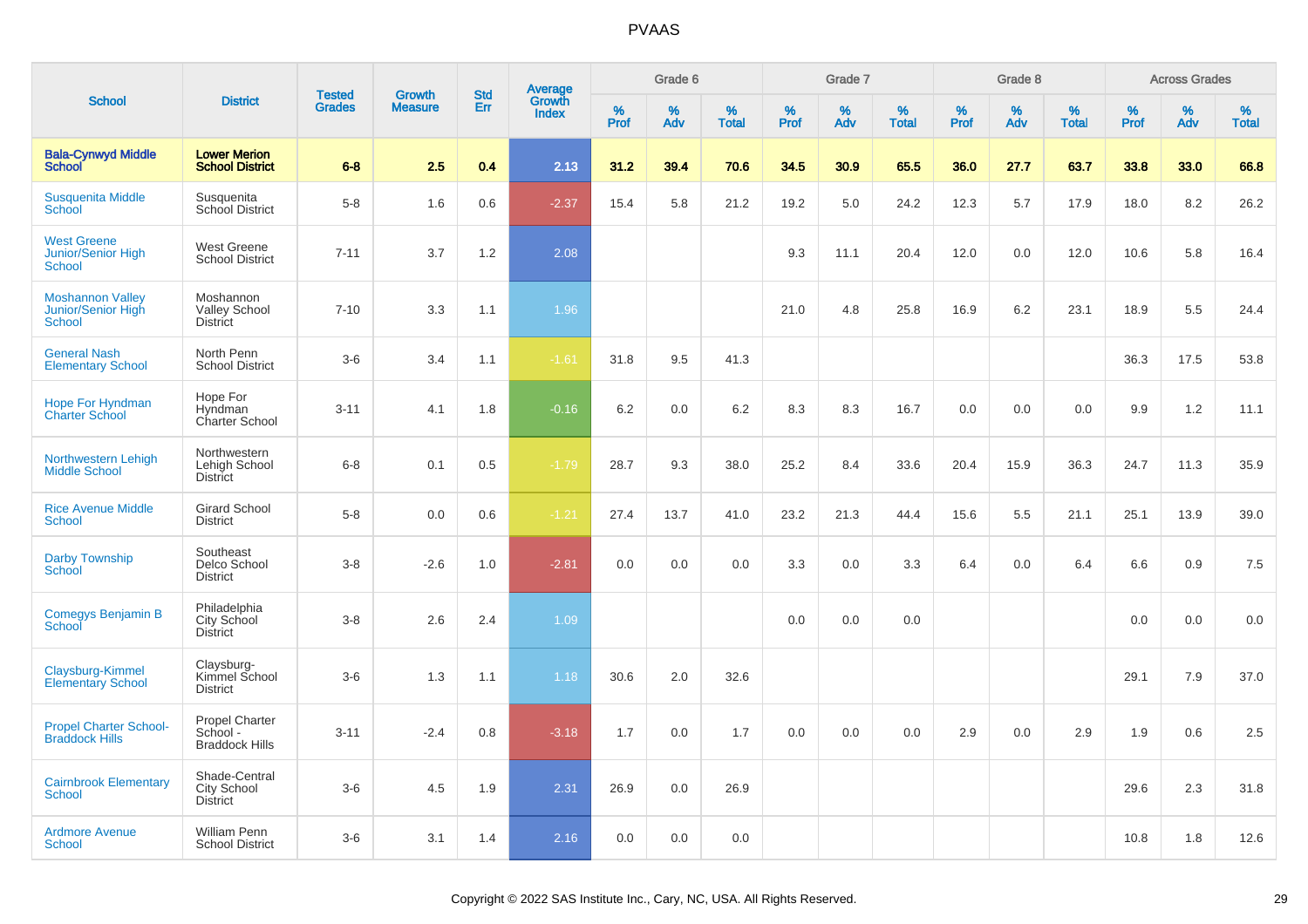|                                                                   |                                                    |                                | <b>Growth</b>  | <b>Std</b> |                                   |           | Grade 6     |                   |              | Grade 7     |                      |              | Grade 8  |                   |              | <b>Across Grades</b> |                      |
|-------------------------------------------------------------------|----------------------------------------------------|--------------------------------|----------------|------------|-----------------------------------|-----------|-------------|-------------------|--------------|-------------|----------------------|--------------|----------|-------------------|--------------|----------------------|----------------------|
| <b>School</b>                                                     | <b>District</b>                                    | <b>Tested</b><br><b>Grades</b> | <b>Measure</b> | <b>Err</b> | Average<br>Growth<br><b>Index</b> | %<br>Prof | $\%$<br>Adv | %<br><b>Total</b> | $\%$<br>Prof | $\%$<br>Adv | $\%$<br><b>Total</b> | $\%$<br>Prof | %<br>Adv | %<br><b>Total</b> | $\%$<br>Prof | $\%$<br>Adv          | $\%$<br><b>Total</b> |
| <b>Bala-Cynwyd Middle</b><br><b>School</b>                        | <b>Lower Merion</b><br><b>School District</b>      | $6 - 8$                        | 2.5            | 0.4        | 2.13                              | 31.2      | 39.4        | 70.6              | 34.5         | 30.9        | 65.5                 | 36.0         | 27.7     | 63.7              | 33.8         | 33.0                 | 66.8                 |
| <b>Sharon Hill School</b>                                         | Southeast<br>Delco School<br><b>District</b>       | $3 - 8$                        | $-1.3$         | 1.4        | $-2.39$                           | 4.4       | 0.0         | 4.4               | 0.0          | 0.0         | 0.0                  | 20.0         | 6.7      | 26.7              | 8.0          | 0.9                  | 8.9                  |
| <b>Schuylkill Haven</b><br>Middle School                          | Schuylkill<br>Haven Area<br><b>School District</b> | $5 - 7$                        | $-2.1$         | 0.7        | $-2.77$                           | 5.0       | 0.0         | 5.0               | 20.6         | 4.4         | 25.0                 |              |          |                   | 13.0         | 2.0                  | 15.0                 |
| <b>Discovery Charter</b><br><b>School</b>                         | <b>Discovery</b><br>Charter School                 | $3 - 8$                        | 2.6            | 0.9        | 1.81                              | 0.0       | 0.0         | 0.0               | 6.6          | 1.6         | 8.2                  | 5.4          | 0.0      | 5.4               | 5.2          | 1.1                  | 6.2                  |
| <b>Johnsonburg Area</b><br><b>Elementary School</b>               | Johnsonburg<br>Area School<br><b>District</b>      | $3-6$                          | $-0.0$         | 1.4        | $-0.01$                           | 21.2      | 12.1        | 33.3              |              |             |                      |              |          |                   | 30.6         | 13.6                 | 44.2                 |
| Catasauqua Middle<br><b>School</b>                                | Catasauqua<br>Area School<br><b>District</b>       | $5 - 8$                        | 1.2            | 0.6        | $-0.21$                           | 23.0      | 4.0         | 27.0              | 9.8          | 4.9         | 14.7                 | 9.1          | 3.4      | 12.5              | 13.0         | 4.5                  | 17.5                 |
| <b>Pleasant Valley Middle</b><br><b>School</b>                    | Pleasant Valley<br>School District                 | $7 - 8$                        | $-0.1$         | 0.6        | $-2.82$                           |           |             |                   | 23.2         | 3.6         | 26.8                 | 8.4          | 3.2      | 11.6              | 16.6         | 3.4                  | 20.1                 |
| <b>West Allegheny Middle</b><br><b>School</b>                     | West Allegheny<br>School District                  | $6 - 8$                        | $-1.6$         | 0.5        | $-6.11$                           | 33.6      | 21.4        | 55.0              | 27.5         | 20.6        | 48.1                 | 23.4         | 11.2     | 34.6              | 28.3         | 18.0                 | 46.3                 |
| Aliquippa<br>Junior/Senior High<br>School                         | Aliquippa<br>School District                       | $7 - 11$                       | 1.0            | 1.1        | $-1.50$                           |           |             |                   | 6.9          | 0.0         | 6.9                  | 0.0          | 0.0      | 0.0               | 3.7          | 0.0                  | 3.7                  |
| <b>Sandburg Middle</b><br>School                                  | Neshaminy<br>School District                       | $5 - 8$                        | $-0.6$         | 0.5        | $-5.00$                           | 16.0      | 3.8         | 19.8              | 13.6         | 8.8         | 22.4                 | 14.6         | 4.4      | 19.0              | 16.1         | 5.7                  | 21.8                 |
| <b>Harmony Area</b><br><b>Junior/Senior High</b><br><b>School</b> | Harmony Area<br>School District                    | $7 - 10$                       | 8.6            | 3.0        | 2.88                              |           |             |                   | 0.0          | 0.0         | 0.0                  |              |          |                   | 8.7          | 13.0                 | 21.7                 |
| <b>Wyalusing Valley</b><br><b>Elementary School</b>               | <b>Wyalusing Area</b><br>School District           | $3-6$                          | 1.9            | 0.9        | 2.21                              | 17.8      | 4.0         | 21.8              |              |             |                      |              |          |                   | 18.9         | 5.6                  | 24.4                 |
| <b>Windber Area Middle</b><br><b>School</b>                       | Windber Area<br><b>School District</b>             | $6 - 8$                        | $-2.0$         | 0.8        | $-3.71$                           | 20.9      | 9.0         | 29.8              | 14.9         | 9.5         | 24.3                 | 28.6         | 13.1     | 41.7              | 21.8         | 10.7                 | 32.4                 |
| Valley<br><b>Elementary/Middle</b><br>School                      | <b>Hazleton Area</b><br><b>School District</b>     | $3-8$                          | 2.7            | 1.1        | 0.31                              | 21.9      | 6.2         | 28.1              | 6.9          | 0.0         | 6.9                  | 15.2         | 0.0      | 15.2              | 13.3         | 2.6                  | 15.9                 |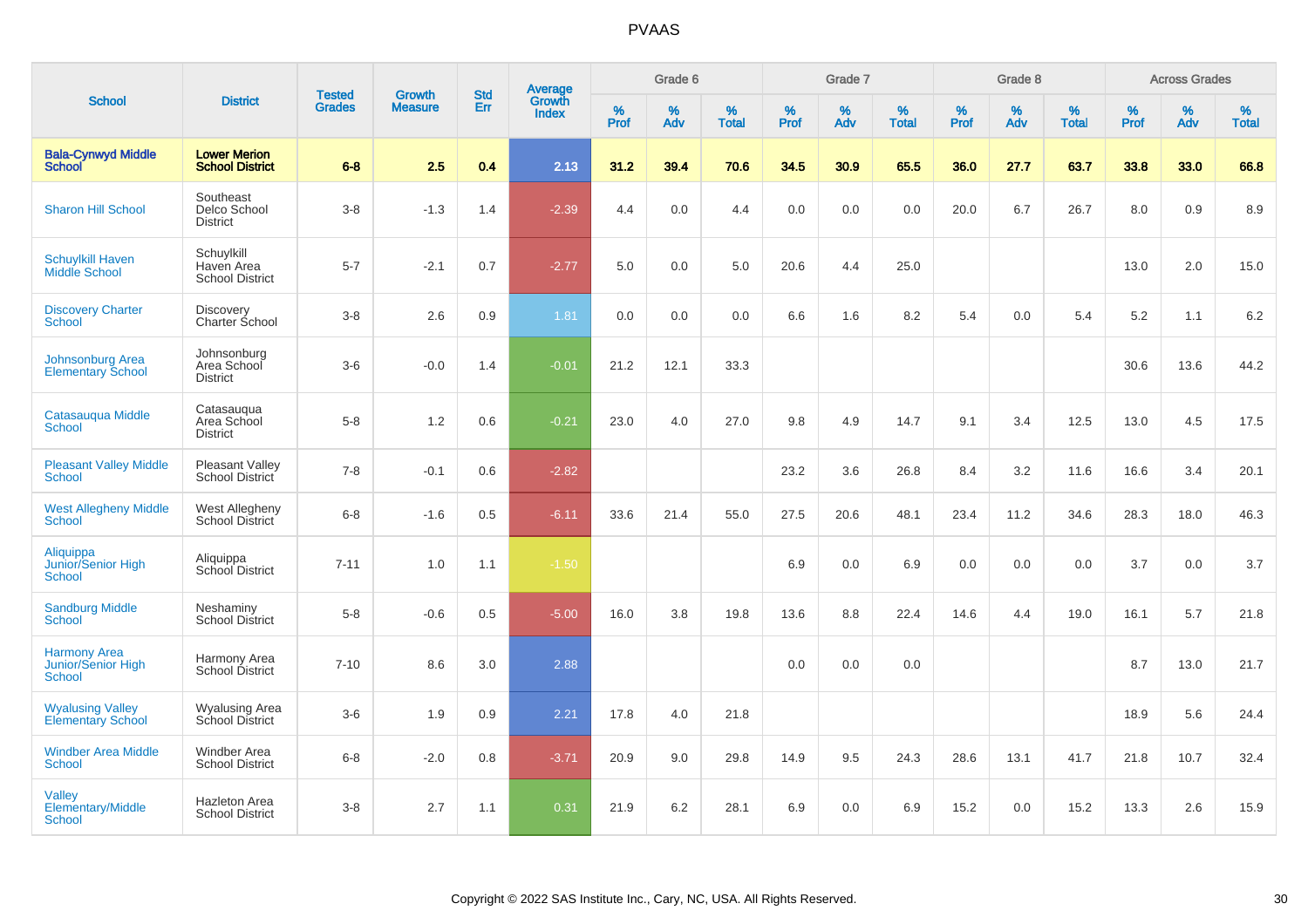|                                                      |                                                       |                                |                                 |                   |                                          |                  | Grade 6  |                   |                  | Grade 7  |                   |                  | Grade 8  |                   |                  | <b>Across Grades</b> |                   |
|------------------------------------------------------|-------------------------------------------------------|--------------------------------|---------------------------------|-------------------|------------------------------------------|------------------|----------|-------------------|------------------|----------|-------------------|------------------|----------|-------------------|------------------|----------------------|-------------------|
| <b>School</b>                                        | <b>District</b>                                       | <b>Tested</b><br><b>Grades</b> | <b>Growth</b><br><b>Measure</b> | <b>Std</b><br>Err | <b>Average</b><br>Growth<br><b>Index</b> | %<br><b>Prof</b> | %<br>Adv | %<br><b>Total</b> | %<br><b>Prof</b> | %<br>Adv | %<br><b>Total</b> | %<br><b>Prof</b> | %<br>Adv | %<br><b>Total</b> | %<br><b>Prof</b> | %<br>Adv             | %<br><b>Total</b> |
| <b>Bala-Cynwyd Middle</b><br><b>School</b>           | <b>Lower Merion</b><br><b>School District</b>         | $6 - 8$                        | 2.5                             | 0.4               | 2.13                                     | 31.2             | 39.4     | 70.6              | 34.5             | 30.9     | 65.5              | 36.0             | 27.7     | 63.7              | 33.8             | 33.0                 | 66.8              |
| <b>Toby Farms</b><br><b>Intermediate School</b>      | Chester-Upland<br><b>School District</b>              | $5-8$                          | 0.1                             | 1.0               | $-2.37$                                  | 3.5              | 1.8      | 5.3               | 0.0              | 0.0      | 0.0               | 0.0              | 0.0      | 0.0               | 1.1              | 0.6                  | 1.7               |
| <b>Northwest Area</b><br><b>Intermediate School</b>  | Northwest Area<br><b>School District</b>              | $3-6$                          | 0.1                             | 1.1               | 0.09                                     | 19.3             | 3.5      | 22.8              |                  |          |                   |                  |          |                   | 17.0             | 1.8                  | 18.8              |
| <b>Purchase Line</b><br><b>Elementary School</b>     | Purchase Line<br><b>School District</b>               | $3-6$                          | 3.1                             | 1.1               | $-0.77$                                  | 6.1              | 3.0      | 9.1               |                  |          |                   |                  |          |                   | 21.8             | 4.3                  | 26.1              |
| <b>Elizabeth Forward</b><br><b>Middle School</b>     | Elizabeth<br><b>Forward School</b><br><b>District</b> | $6 - 8$                        | $-0.8$                          | 0.5               | $-4.39$                                  | 29.6             | 10.5     | 40.1              | 21.6             | 5.2      | 26.8              | 16.8             | 2.9      | 19.6              | 22.5             | 6.2                  | 28.7              |
| <b>Ingomar Middle School</b>                         | North Allegheny<br><b>School District</b>             | $6 - 8$                        | $-0.1$                          | 0.5               | $-2.11$                                  | 32.8             | 14.8     | 47.5              | 27.8             | 21.8     | 49.6              | 25.6             | 22.0     | 47.6              | 29.0             | 19.2                 | 48.1              |
| <b>Cranberry Elementary</b><br>School                | Cranberry Area<br>School District                     | $3-6$                          | 2.5                             | 0.9               | 2.10                                     | 26.0             | 2.1      | 28.1              |                  |          |                   |                  |          |                   | 25.6             | 4.4                  | 30.0              |
| <b>Laboratory Charter</b><br><b>School</b>           | Laboratory<br>Charter School                          | $3-8$                          | $-0.7$                          | 1.1               | $-0.61$                                  | 2.3              | 0.0      | 2.3               | 6.4              | 0.0      | 6.4               | $5.0\,$          | 0.0      | 5.0               | 5.3              | 0.0                  | 5.3               |
| <b>Central Valley Middle</b><br><b>School</b>        | <b>Central Valley</b><br>School District              | $6 - 8$                        | $-2.8$                          | 0.6               | $-8.85$                                  | 22.1             | 2.2      | 24.3              | 20.3             | 7.2      | 27.4              | 20.4             | 8.0      | 28.5              | 20.9             | 5.9                  | 26.8              |
| <b>Preston School</b>                                | Wayne<br>Highlands<br>School District                 | $3 - 8$                        | 4.2                             | 1.5               | $-0.29$                                  | 22.2             | 0.0      | 22.2              | 11.8             | 11.8     | 23.5              | 38.5             | 0.0      | 38.5              | 24.0             | 11.0                 | 35.0              |
| <b>Marshall Thurgood</b>                             | Philadelphia<br>City School<br><b>District</b>        | $3 - 8$                        | 4.5                             | 1.8               | 0.41                                     | 5.9              | 0.0      | 5.9               | 6.2              | 0.0      | 6.2               | 4.2              | 0.0      | 4.2               | 3.7              | 0.9                  | 4.6               |
| <b>Shawmont School</b>                               | Philadelphia<br>City School<br><b>District</b>        | $3-8$                          | 0.4                             | 1.6               | $-0.80$                                  | 11.1             | 0.0      | 11.1              | 15.8             | 5.3      | 21.0              |                  |          |                   | 16.1             | 2.2                  | 18.3              |
| Youngsville<br><b>Middle/High School</b>             | <b>Warren County</b><br>School District               | $6 - 11$                       | 2.1                             | 1.0               | 0.13                                     | 13.5             | 0.0      | 13.5              | 4.0              | 0.0      | 4.0               | 12.5             | 2.5      | 15.0              | 9.9              | 0.7                  | 10.6              |
| <b>Berlin Brothersvalley</b><br><b>Middle School</b> | <b>Berlin</b><br>Brothersvalley<br>School District    | $5-8$                          | 2.2                             | 0.8               | $-0.76$                                  | 21.2             | 3.0      | 24.2              | 30.8             | $3.8\,$  | 34.6              | 18.8             | 8.3      | 27.1              | 26.0             | 7.3                  | 33.3              |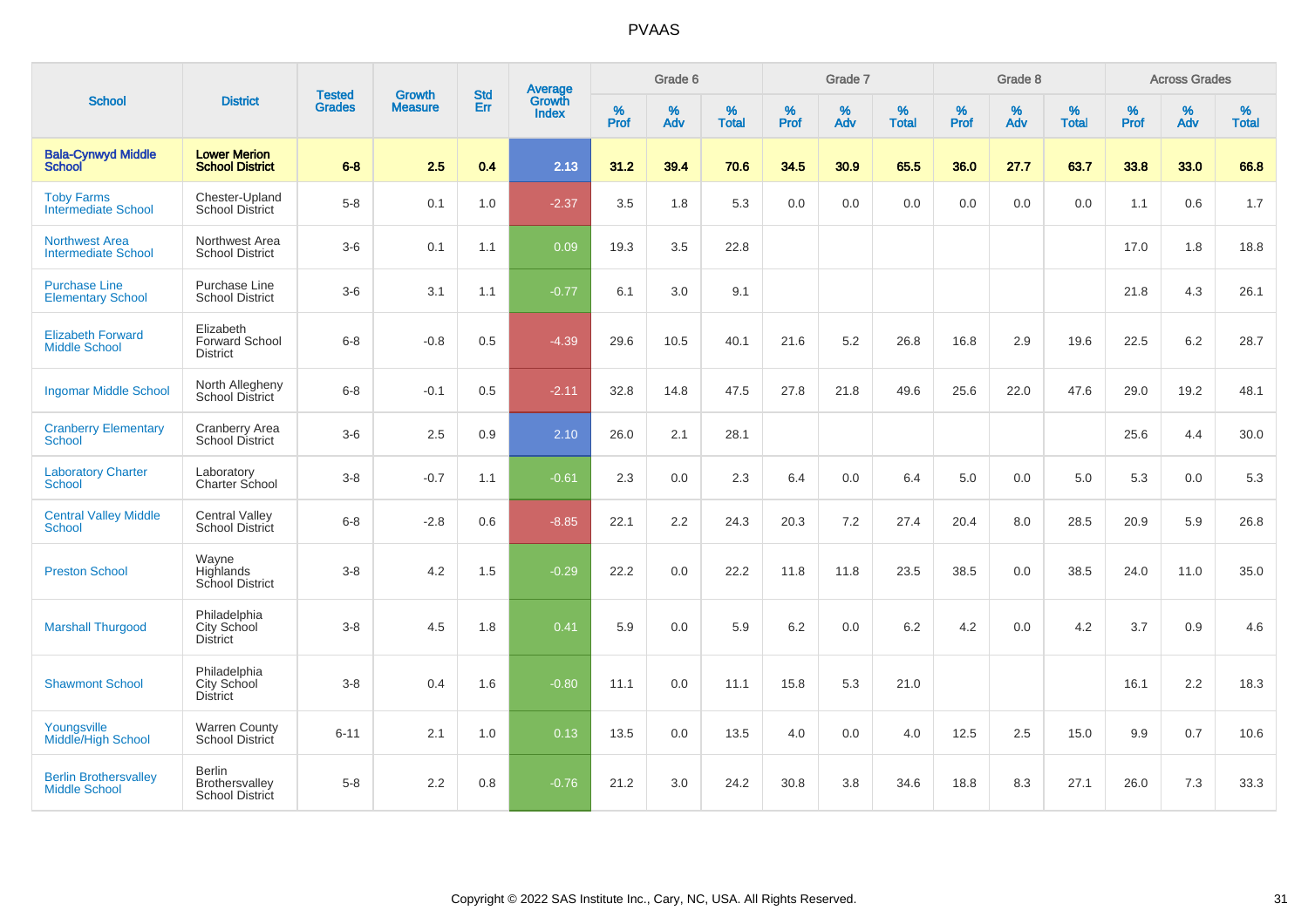|                                                             |                                                        |                                |                                 |                   |                                          |                  | Grade 6     |                   |              | Grade 7     |                   |              | Grade 8  |                   |              | <b>Across Grades</b> |                   |
|-------------------------------------------------------------|--------------------------------------------------------|--------------------------------|---------------------------------|-------------------|------------------------------------------|------------------|-------------|-------------------|--------------|-------------|-------------------|--------------|----------|-------------------|--------------|----------------------|-------------------|
| <b>School</b>                                               | <b>District</b>                                        | <b>Tested</b><br><b>Grades</b> | <b>Growth</b><br><b>Measure</b> | <b>Std</b><br>Err | <b>Average</b><br>Growth<br><b>Index</b> | %<br><b>Prof</b> | $\%$<br>Adv | %<br><b>Total</b> | $\%$<br>Prof | $\%$<br>Adv | %<br><b>Total</b> | $\%$<br>Prof | %<br>Adv | %<br><b>Total</b> | $\%$<br>Prof | %<br>Adv             | %<br><b>Total</b> |
| <b>Bala-Cynwyd Middle</b><br><b>School</b>                  | <b>Lower Merion</b><br><b>School District</b>          | $6 - 8$                        | 2.5                             | 0.4               | 2.13                                     | 31.2             | 39.4        | 70.6              | 34.5         | 30.9        | 65.5              | 36.0         | 27.7     | 63.7              | 33.8         | 33.0                 | 66.8              |
| <b>Conrad Weiser Middle</b><br><b>School</b>                | <b>Conrad Weiser</b><br>Area School<br><b>District</b> | $5-8$                          | $-1.9$                          | 0.4               | $-4.23$                                  | 18.5             | 2.6         | 21.2              | 15.6         | 1.6         | 17.2              | 9.4          | 3.0      | 12.3              | 14.4         | 2.3                  | 16.7              |
| <b>Gettysburg Montessori</b><br><b>Charter School</b>       | Gettysburg<br>Montessori<br><b>Charter School</b>      | $3-6$                          | 5.4                             | 1.9               | 1.71                                     | 11.1             | 0.0         | 11.1              |              |             |                   |              |          |                   | 19.2         | 9.6                  | 28.7              |
| <b>Midland</b><br><b>Elementary/Middle</b><br><b>School</b> | Midland<br>Borough School<br><b>District</b>           | $3-8$                          | 2.3                             | 1.2               | $-0.50$                                  | 13.6             | 0.0         | 13.6              | 14.3         | 0.0         | 14.3              | 9.5          | 4.8      | 14.3              | 15.7         | 2.9                  | 18.6              |
| <b>Fannett-Metal Middle</b><br><b>School</b>                | Fannett-Metal<br><b>School District</b>                | $6 - 8$                        | $-1.6$                          | 1.1               | $-3.34$                                  | 10.3             | 0.0         | 10.3              | 9.7          | 0.0         | 9.7               | 8.9          | 2.2      | 11.1              | 9.5          | 1.0                  | 10.5              |
| <b>Harris School</b>                                        | Southeast<br>Delco School<br><b>District</b>           | $3-8$                          | 2.7                             | 1.1               | 0.62                                     | 3.4              | 0.0         | 3.4               | 2.1          | 2.1         | 4.3               | 7.1          | 0.0      | 7.1               | 4.7          | 0.5                  | 5.3               |
| <b>Rockwood Area</b><br><b>Elementary School</b>            | Rockwood Area<br><b>School District</b>                | $3-6$                          | 3.5                             | 1.3               | 1.21                                     | 16.7             | 21.4        | 38.1              |              |             |                   |              |          |                   | 22.6         | 12.0                 | 34.6              |
| Arcola Intermediate<br>School                               | Methacton<br><b>School District</b>                    | $5-8$                          | $-0.4$                          | 0.5               | $-3.99$                                  |                  |             |                   | 27.1         | 11.2        | 38.3              | 20.1         | 12.5     | 32.6              | 23.6         | 11.9                 | 35.4              |
| <b>Alliance For Progress</b><br><b>Charter School</b>       | Alliance For<br>Progress<br>Charter School             | $3-8$                          | $-5.0$                          | 1.1               | $-4.56$                                  | 0.0              | 0.0         | 0.0               | 0.0          | 0.0         | 0.0               | 0.0          | 0.0      | 0.0               | 0.6          | 0.0                  | 0.6               |
| <b>Cecil Intermediate</b><br><b>School</b>                  | Canon-<br>Mcmillan<br><b>School District</b>           | $5-6$                          | $-0.1$                          | 0.6               | $-0.22$                                  | 36.2             | 12.4        | 48.6              |              |             |                   |              |          |                   | 34.5         | 17.8                 | 52.3              |
| <b>Widener Partnership</b><br><b>Charter School</b>         | Widener<br>Partnership<br><b>Charter School</b>        | $3 - 7$                        | 2.8                             | 1.0               | 2.27                                     | 2.5              | 0.0         | 2.5               | 0.0          | 2.3         | 2.3               |              |          |                   | 1.4          | 0.5                  | 1.9               |
| <b>Greater Johnstown</b><br><b>Middle School</b>            | Greater<br>Johnstown<br><b>School District</b>         | $5 - 7$                        | $-1.7$                          | 0.6               | $-3.96$                                  | 4.8              | 0.0         | 4.8               | 7.4          | 0.0         | 7.4               |              |          |                   | 6.1          | 0.2                  | 6.3               |
| <b>Eyer Middle School</b>                                   | East Penn<br><b>School District</b>                    | $6 - 8$                        | 0.3                             | 0.5               | $-2.28$                                  | 29.3             | 8.7         | 38.0              | 24.9         | 16.9        | 41.8              | 20.7         | 11.4     | 32.2              | 25.0         | 12.4                 | 37.4              |
| <b>Swatara Middle School</b>                                | Central<br>Dauphin School<br><b>District</b>           | $6 - 8$                        | 0.8                             | 0.5               | $-1.26$                                  | 12.0             | 1.3         | 13.3              | 9.9          | 2.9         | 12.9              | 9.3          | 2.6      | 11.9              | 10.4         | 2.3                  | 12.7              |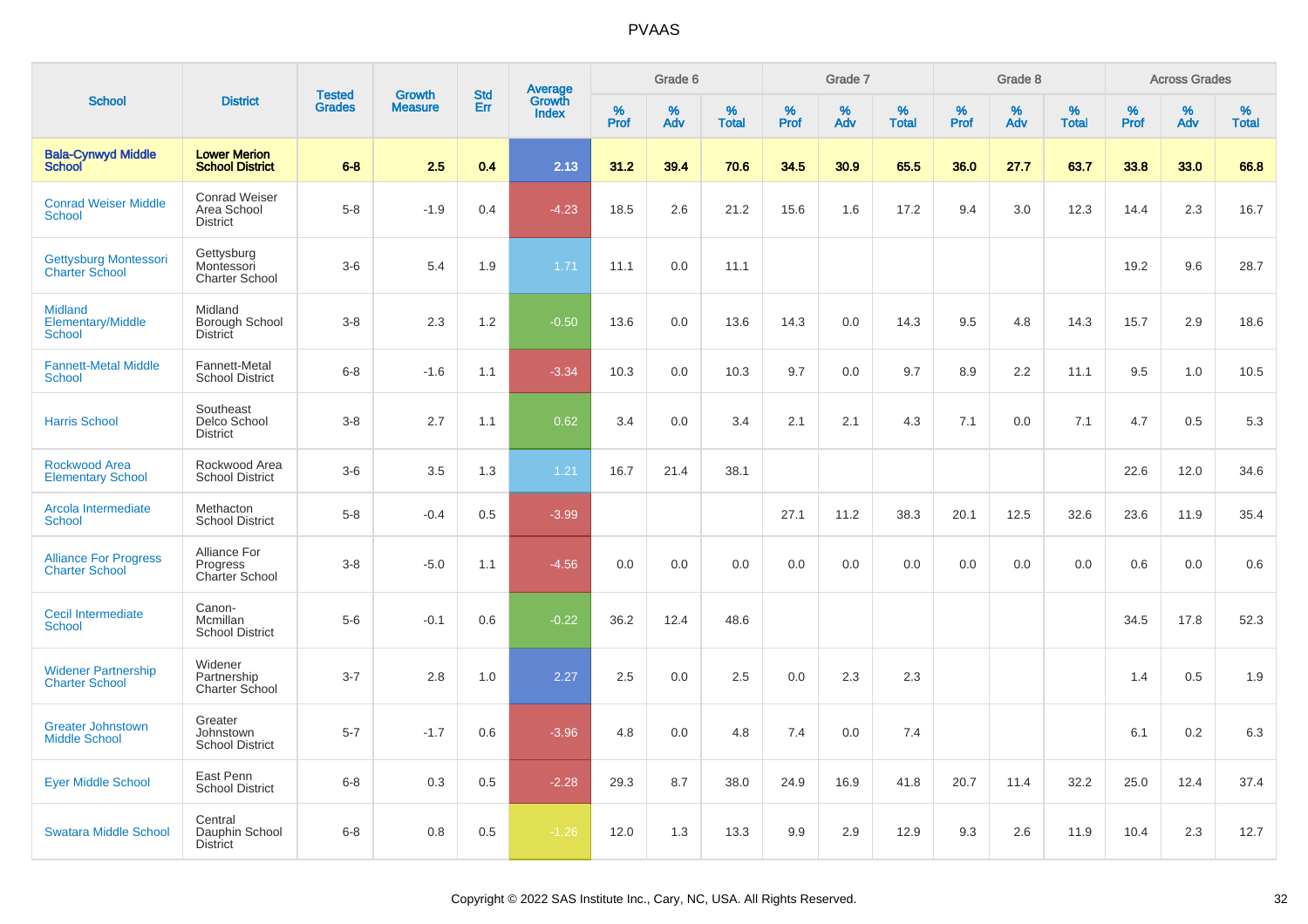|                                                           |                                                  |                                |                                 |                   |                                          |                  | Grade 6  |                   |           | Grade 7  |                   |           | Grade 8  |                   |           | <b>Across Grades</b> |                   |
|-----------------------------------------------------------|--------------------------------------------------|--------------------------------|---------------------------------|-------------------|------------------------------------------|------------------|----------|-------------------|-----------|----------|-------------------|-----------|----------|-------------------|-----------|----------------------|-------------------|
| <b>School</b>                                             | <b>District</b>                                  | <b>Tested</b><br><b>Grades</b> | <b>Growth</b><br><b>Measure</b> | <b>Std</b><br>Err | <b>Average</b><br>Growth<br><b>Index</b> | %<br><b>Prof</b> | %<br>Adv | %<br><b>Total</b> | %<br>Prof | %<br>Adv | %<br><b>Total</b> | %<br>Prof | %<br>Adv | %<br><b>Total</b> | %<br>Prof | %<br>Adv             | %<br><b>Total</b> |
| <b>Bala-Cynwyd Middle</b><br><b>School</b>                | <b>Lower Merion</b><br><b>School District</b>    | $6 - 8$                        | 2.5                             | 0.4               | 2.13                                     | 31.2             | 39.4     | 70.6              | 34.5      | 30.9     | 65.5              | 36.0      | 27.7     | 63.7              | 33.8      | 33.0                 | 66.8              |
| <b>Indian Valley Middle</b><br>School                     | Souderton Area<br><b>School District</b>         | $6 - 8$                        | $-0.6$                          | 0.5               | $-2.91$                                  | 33.5             | 12.3     | 45.8              | 34.4      | 13.7     | 48.0              | 23.3      | 5.1      | 28.4              | 30.9      | 10.7                 | 41.6              |
| <b>Rice Elementary</b><br>School                          | Crestwood<br><b>School District</b>              | $3 - 6$                        | $-4.3$                          | 0.8               | $-5.14$                                  | 23.1             | 7.7      | 30.8              |           |          |                   |           |          |                   | 26.0      | 7.7                  | 33.7              |
| <b>Miller Middle School</b>                               | <b>Central Greene</b><br><b>School District</b>  | $7 - 8$                        | $-1.6$                          | 0.8               | $-5.71$                                  |                  |          |                   | 12.3      | 6.1      | 18.4              | 9.4       | 0.9      | 10.4              | 10.9      | 3.6                  | 14.6              |
| Pittsburgh King K-8                                       | Pittsburgh<br>School District                    | $3 - 8$                        | $-1.2$                          | 1.1               | $-2.75$                                  | 0.0              | 0.0      | 0.0               | 3.1       | 0.0      | 3.1               | 0.0       | 0.0      | 0.0               | 1.7       | 0.0                  | 1.7               |
| Midd-West High<br><b>School</b>                           | Midd-West<br><b>School District</b>              | $7 - 11$                       | 2.8                             | 1.1               | 2.63                                     |                  |          |                   |           |          |                   | 21.6      | 8.0      | 29.6              | 21.6      | 8.0                  | 29.6              |
| <b>Mcguffey Middle</b><br>School                          | Mcguffey<br>School District                      | $6-9$                          | $-2.2$                          | 0.6               | $-5.20$                                  | 13.9             | 2.0      | 15.8              | 4.7       | 0.0      | 4.7               | 5.6       | 3.2      | 8.9               | 7.8       | 1.8                  | 9.7               |
| <b>Pennbrook Middle</b><br>School                         | North Penn<br><b>School District</b>             | $6 - 9$                        | $-0.8$                          | 0.6               | $-4.13$                                  |                  |          |                   | 35.4      | 9.8      | 45.1              | 32.4      | 9.6      | 42.0              | 34.0      | 9.7                  | 43.7              |
| <b>Turner Intermediate</b><br><b>School</b>               | Wilkinsburg<br>Borough School<br><b>District</b> | $3-6$                          | 3.6                             | 1.4               | $-1.51$                                  | 0.0              | 2.5      | 2.5               |           |          |                   |           |          |                   | 12.6      | 2.1                  | 14.7              |
| <b>Sugarcreek</b><br><b>Elementary School</b>             | Karns City Area<br><b>School District</b>        | $3-6$                          | 3.8                             | 1.5               | 1.21                                     | 37.1             | 0.0      | 37.1              |           |          |                   |           |          |                   | 28.2      | 4.8                  | 33.1              |
| <b>Frazier Middle School</b>                              | <b>Frazier School</b><br><b>District</b>         | $6 - 8$                        | $-1.0$                          | 0.8               | $-3.36$                                  | 17.5             | 2.5      | 20.0              | 15.1      | 10.5     | 25.6              | 4.0       | 0.0      | 4.0               | 13.4      | 5.1                  | 18.5              |
| <b>Oswayo Valley Middle</b><br>School                     | Oswayo Valley<br>School District                 | $6 - 8$                        | 1.3                             | 1.3               | $-1.05$                                  | 25.9             | 7.4      | 33.3              | 23.1      | 11.5     | 34.6              | 25.8      | 16.1     | 41.9              | 25.0      | 11.9                 | 36.9              |
| <b>Avella Area</b><br><b>Junior/Senior High</b><br>School | Avella Area<br><b>School District</b>            | $7 - 12$                       | 2.7                             | 1.5               | 0.28                                     |                  |          |                   | 17.1      | 2.9      | 20.0              | 22.2      | 11.1     | 33.3              | 19.4      | 6.4                  | 25.8              |
| <b>Heights Terrace</b><br>Elementary/Middle<br>School     | Hazleton Area<br><b>School District</b>          | $3 - 8$                        | $-1.8$                          | 1.2               | $-2.50$                                  | 0.0              | 0.0      | 0.0               | 0.0       | 0.0      | 0.0               | 0.0       | 0.0      | 0.0               | 6.2       | 0.0                  | $6.2\,$           |
| <b>Keystone Academy</b><br><b>Charter School</b>          | Keystone<br>Academy<br>Charter School            | $3 - 8$                        | 0.8                             | 0.8               | $-0.44$                                  | 9.7              | 4.8      | 14.5              | 12.3      | 1.8      | 14.0              | 6.8       | 1.7      | 8.5               | 12.4      | 2.8                  | 15.1              |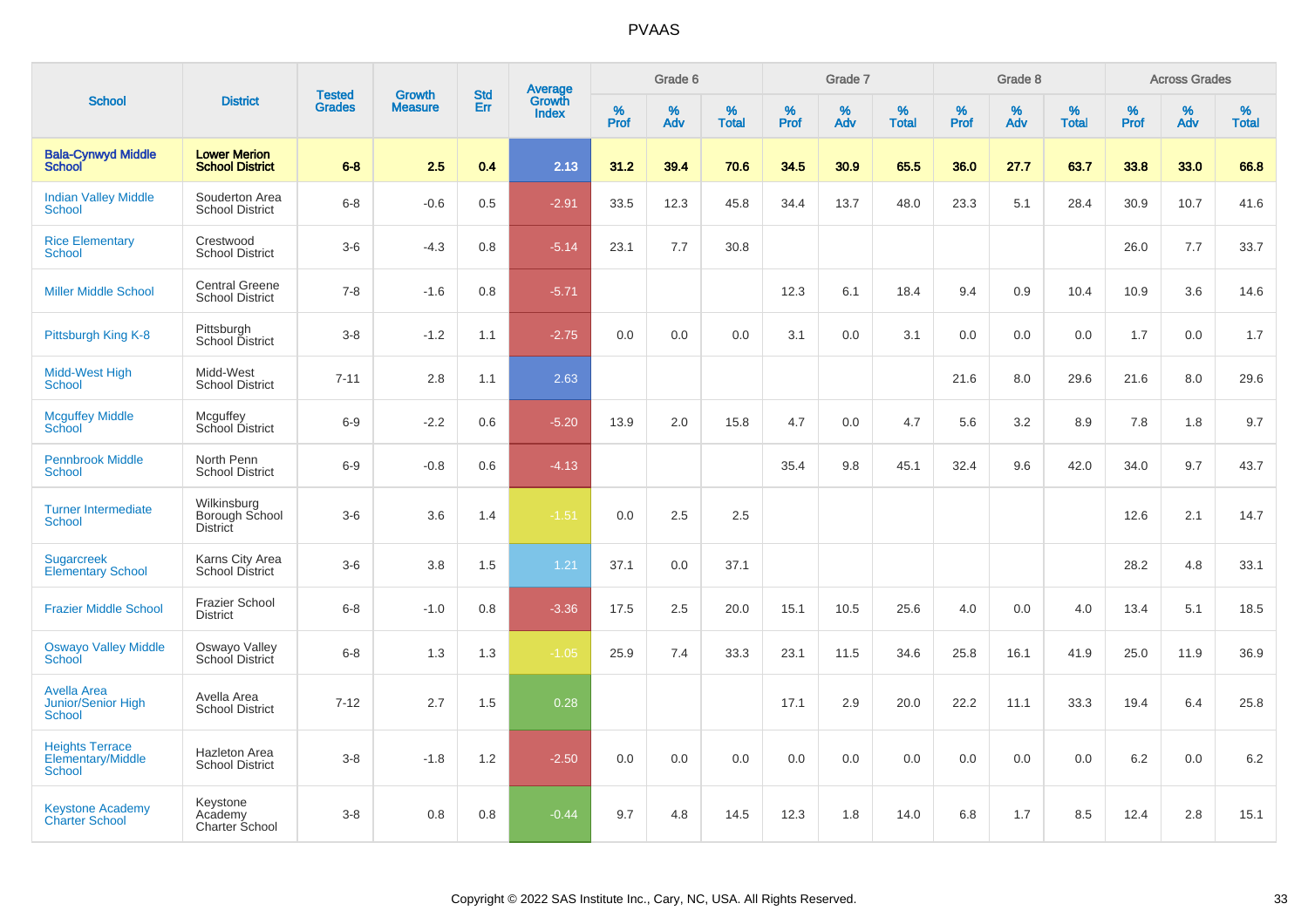|                                                                        |                                                             |                                |                                 |                   |                                          |           | Grade 6  |                   |           | Grade 7  |                   |           | Grade 8  |                   |              | <b>Across Grades</b> |                   |
|------------------------------------------------------------------------|-------------------------------------------------------------|--------------------------------|---------------------------------|-------------------|------------------------------------------|-----------|----------|-------------------|-----------|----------|-------------------|-----------|----------|-------------------|--------------|----------------------|-------------------|
| <b>School</b>                                                          | <b>District</b>                                             | <b>Tested</b><br><b>Grades</b> | <b>Growth</b><br><b>Measure</b> | <b>Std</b><br>Err | <b>Average</b><br>Growth<br><b>Index</b> | %<br>Prof | %<br>Adv | %<br><b>Total</b> | %<br>Prof | %<br>Adv | %<br><b>Total</b> | %<br>Prof | %<br>Adv | %<br><b>Total</b> | $\%$<br>Prof | $\%$<br>Adv          | %<br><b>Total</b> |
| <b>Bala-Cynwyd Middle</b><br><b>School</b>                             | <b>Lower Merion</b><br><b>School District</b>               | $6 - 8$                        | 2.5                             | 0.4               | 2.13                                     | 31.2      | 39.4     | 70.6              | 34.5      | 30.9     | 65.5              | 36.0      | 27.7     | 63.7              | 33.8         | 33.0                 | 66.8              |
| <b>Colonial Middle School</b>                                          | <b>Colonial School</b><br><b>District</b>                   | $6-8$                          | $-1.5$                          | 0.4               | $-7.33$                                  | 35.6      | 15.3     | 50.9              | 29.4      | 16.8     | 46.2              | 21.2      | 15.0     | 36.2              | 28.9         | 15.7                 | 44.6              |
| <b>Hershey Middle</b><br>School                                        | Derry Township<br>School District                           | $6 - 8$                        | 3.4                             | 1.6               | $-0.80$                                  | 51.5      | 21.2     | 72.7              | 32.0      | 36.0     | 68.0              | 14.3      | 71.4     | 85.7              | 37.5         | 36.1                 | 73.6              |
| <b>Frederick Douglass</b><br><b>Mastery Charter</b><br>School          | Frederick<br>Douglass<br>Mastery Charter<br>School          | $3-8$                          | $-1.0$                          | 1.2               | $-1.57$                                  | 0.0       | 0.0      | 0.0               | 0.0       | 0.0      | 0.0               | 3.4       | 3.4      | 6.9               | 1.5          | 0.8                  | 2.3               |
| <b>Groveland Elementary</b><br><b>School</b>                           | <b>Central Bucks</b><br><b>School District</b>              | $3-6$                          | 2.0                             | 0.8               | 1.47                                     | 37.9      | 8.9      | 46.8              |           |          |                   |           |          |                   | 33.0         | 15.0                 | 48.0              |
| <b>Carson Middle School</b>                                            | North Allegheny<br><b>School District</b>                   | $6 - 8$                        | $-1.5$                          | 0.5               | $-5.06$                                  | 33.9      | 10.9     | 44.8              | 34.4      | 19.1     | 53.6              | 18.4      | 9.2      | 27.6              | 28.6         | 13.0                 | 41.6              |
| <b>Mercer Area</b><br><b>Elementary School</b>                         | Mercer Area<br><b>School District</b>                       | $3-6$                          | 2.6                             | 1.0               | 2.50                                     | 35.3      | 8.8      | 44.1              |           |          |                   |           |          |                   | 33.2         | 15.4                 | 48.6              |
| <b>Southwest Leadership</b><br><b>Academy Charter</b><br><b>School</b> | Southwest<br>Leadership<br>Academy<br><b>Charter School</b> | $3 - 8$                        | 0.7                             | 1.0               | $-1.34$                                  | 2.9       | 0.0      | 2.9               | 5.1       | 0.0      | 5.1               | 0.0       | 0.0      | 0.0               | 5.7          | 1.5                  | 7.2               |
| <b>Charleroi Area Middle</b><br>School                                 | Charleroi<br><b>School District</b>                         | $6-8$                          | $-3.3$                          | 0.7               | $-5.61$                                  | 13.1      | 0.0      | 13.1              | 8.5       | 3.8      | 12.3              | 11.6      | 1.0      | 12.6              | 11.0         | 1.7                  | 12.7              |
| <b>Allegheny-Clarion</b><br><b>Valley High School</b>                  | Allegheny-<br><b>Clarion Vallev</b><br>School District      | $7 - 10$                       | 1.2                             | 1.3               | $-1.40$                                  |           |          |                   | 4.8       | 0.0      | 4.8               | 8.6       | 0.0      | 8.6               | 6.5          | 0.0                  | 6.5               |
| <b>Poquessing Middle</b><br>School                                     | Neshaminy<br><b>School District</b>                         | $5-8$                          | $-0.5$                          | 0.5               | $-5.92$                                  | 18.3      | 2.3      | 20.6              | 23.3      | 6.8      | 30.1              | 16.7      | 5.4      | 22.0              | 21.9         | 6.5                  | 28.4              |
| <b>Inglewood Elementary</b><br>School                                  | North Penn<br><b>School District</b>                        | $3-6$                          | 2.8                             | 1.2               | $-0.13$                                  | 32.1      | 7.1      | 39.3              |           |          |                   |           |          |                   | 29.5         | 15.5                 | 45.0              |
| Danville Area Middle<br><b>School</b>                                  | Danville Area<br><b>School District</b>                     | $6 - 8$                        | $-0.8$                          | 0.6               | $-6.79$                                  | 26.4      | 8.3      | 34.7              | 24.5      | 14.6     | 39.1              | 19.6      | 9.8      | 29.4              | 23.4         | 10.9                 | 34.4              |
| <b>Tussey Mountain</b><br><b>Middle School</b>                         | <b>Tussey</b><br>Mountain<br><b>School District</b>         | $5-8$                          | 0.2                             | 0.7               | 0.25                                     | 12.4      | 0.0      | 12.4              | 11.3      | 3.2      | 14.5              | 12.5      | 1.4      | 13.9              | 13.9         | 1.5                  | 15.4              |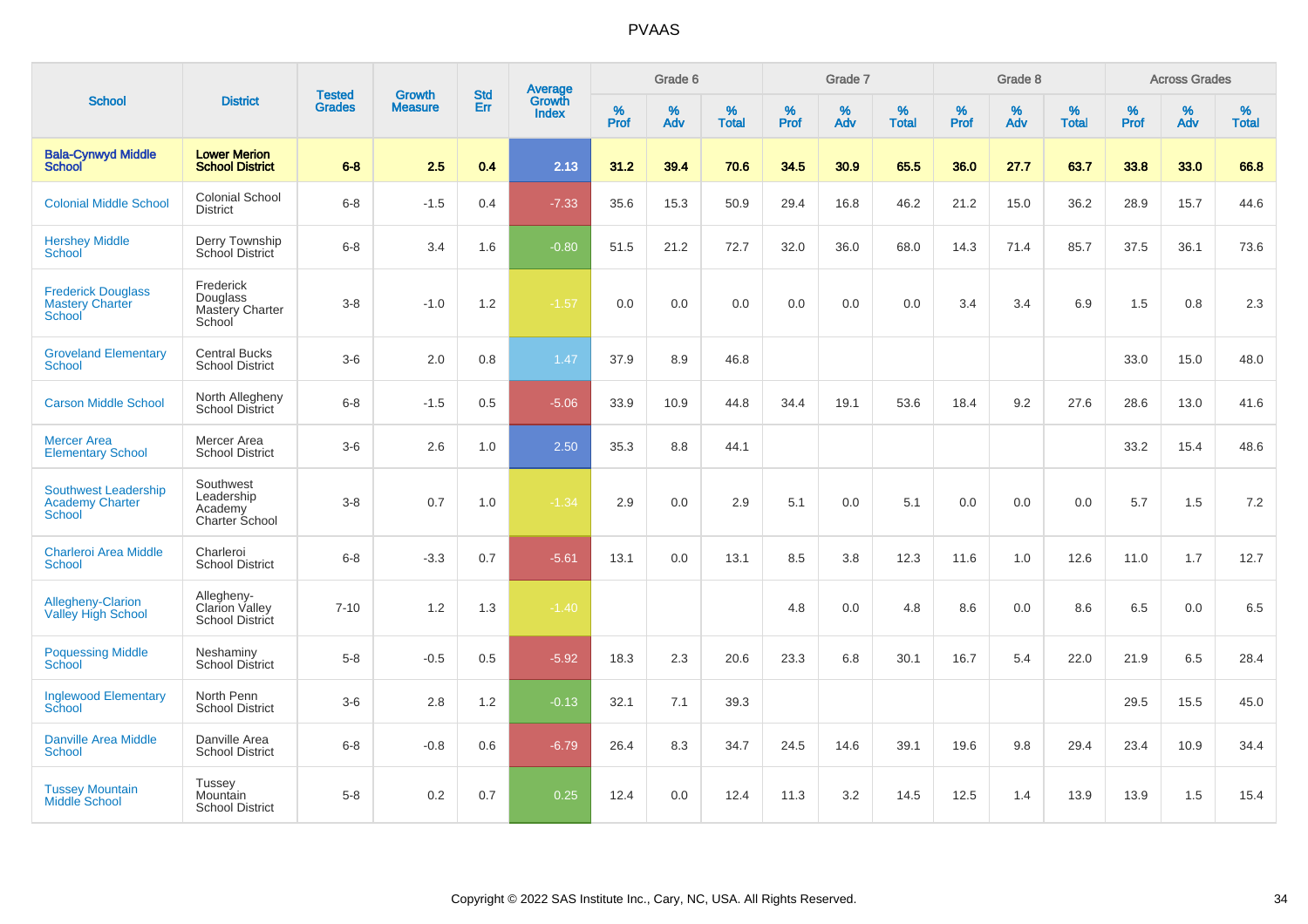|                                                                     |                                                          |                                |                                 |                          |                                          |                     | Grade 6     |                   |              | Grade 7     |                   |              | Grade 8     |                   |              | <b>Across Grades</b> |                   |
|---------------------------------------------------------------------|----------------------------------------------------------|--------------------------------|---------------------------------|--------------------------|------------------------------------------|---------------------|-------------|-------------------|--------------|-------------|-------------------|--------------|-------------|-------------------|--------------|----------------------|-------------------|
| <b>School</b>                                                       | <b>District</b>                                          | <b>Tested</b><br><b>Grades</b> | <b>Growth</b><br><b>Measure</b> | <b>Std</b><br><b>Err</b> | <b>Average</b><br>Growth<br><b>Index</b> | $\%$<br><b>Prof</b> | $\%$<br>Adv | %<br><b>Total</b> | $\%$<br>Prof | $\%$<br>Adv | %<br><b>Total</b> | $\%$<br>Prof | $\%$<br>Adv | %<br><b>Total</b> | $\%$<br>Prof | $\%$<br>Adv          | %<br><b>Total</b> |
| <b>Bala-Cynwyd Middle</b><br><b>School</b>                          | <b>Lower Merion</b><br><b>School District</b>            | $6 - 8$                        | 2.5                             | 0.4                      | 2.13                                     | 31.2                | 39.4        | 70.6              | 34.5         | 30.9        | 65.5              | 36.0         | 27.7        | 63.7              | 33.8         | 33.0                 | 66.8              |
| <b>Oley Valley Middle</b><br>School                                 | Oley Valley<br>School District                           | $6 - 8$                        | 1.0                             | 0.7                      | $-0.18$                                  | 30.8                | 11.2        | 42.1              | 19.0         | 7.8         | 26.7              | 12.8         | 2.3         | 15.1              | 21.4         | 7.4                  | 28.8              |
| <b>Iroquois Junior/Senior</b><br><b>High School</b>                 | Iroquois School<br><b>District</b>                       | $7 - 11$                       | 1.9                             | 0.8                      | 0.71                                     |                     |             |                   | 11.5         | 9.4         | 20.8              | 21.0         | 6.0         | 27.0              | 16.3         | 7.6                  | 24.0              |
| <b>Choconut Valley</b><br><b>Elementary School</b>                  | Montrose Area<br><b>School District</b>                  | $3-6$                          | 3.6                             | 1.5                      | $-1.81$                                  | 30.2                | 2.3         | 32.6              |              |             |                   |              |             |                   | 33.3         | 9.5                  | 42.9              |
| <b>Centre Learning</b><br><b>Community Charter</b><br><b>School</b> | Centre Learning<br>Community<br>Charter School           | $5-8$                          | 4.9                             | 2.0                      | 1.22                                     |                     |             |                   | 25.0         | 12.5        | 37.5              | 0.0          | 17.6        | 17.6              | 24.1         | 18.5                 | 42.6              |
| <b>Sharpsville Area</b><br><b>Middle School</b>                     | Sharpsville<br>Area School<br><b>District</b>            | $6 - 8$                        | $-0.6$                          | 0.8                      | $-2.70$                                  | 16.4                | 1.5         | 17.9              | 21.9         | 3.1         | 25.0              | 20.0         | 7.1         | 27.1              | 19.4         | 4.0                  | 23.4              |
| <b>Titus Elementary</b><br>School                                   | <b>Central Bucks</b><br><b>School District</b>           | $3-6$                          | 2.2                             | 0.9                      | 2.20                                     | 25.6                | 21.1        | 46.7              |              |             |                   |              |             |                   | 31.4         | 19.4                 | 50.8              |
| <b>Sandy Run Middle</b><br><b>School</b>                            | Upper Dublin<br><b>School District</b>                   | $6 - 8$                        | 0.1                             | 0.5                      | $-2.65$                                  | 38.5                | 24.8        | 63.3              | 30.8         | 29.7        | 60.5              | 24.1         | 14.8        | 38.9              | 31.4         | 23.1                 | 54.5              |
| <b>Mastery Charter</b><br>School-Harrity<br>Campus                  | <b>Mastery Charter</b><br>School - Harrity<br>Campus     | $3-8$                          | $-0.7$                          | 1.1                      | $-1.30$                                  | 2.3                 | 0.0         | 2.3               | 0.0          | 0.0         | 0.0               | 3.1          | 0.0         | 3.1               | 5.5          | 1.0                  | 6.5               |
| <b>Charles W Longer</b><br><b>Elementary School</b>                 | Hollidaysburg<br>Area School<br><b>District</b>          | $3-6$                          | 2.5                             | 1.1                      | $-1.47$                                  | 19.7                | 8.2         | 27.9              |              |             |                   |              |             |                   | 30.5         | 10.6                 | 41.2              |
| Young Scholars Of<br><b>Central PA Charter</b><br>School            | Young Scholars<br>Of Central PA<br><b>Charter School</b> | $3-8$                          | 1.7                             | 1.2                      | 0.12                                     | 8.0                 | 4.0         | 12.0              | 28.6         | 14.3        | 42.9              | 0.0          | 0.0         | 0.0               | 21.7         | 11.1                 | 32.8              |
| <b>East Hills Middle</b><br><b>School</b>                           | Bethlehem Area<br><b>School District</b>                 | $6 - 8$                        | $-0.7$                          | 0.8                      | $-4.51$                                  | 14.1                | 2.0         | 16.2              | 17.4         | 11.6        | 29.1              | 25.5         | 4.3         | 29.8              | 17.7         | 6.0                  | 23.7              |
| Gettysburg Area<br><b>Middle School</b>                             | Gettysburg<br>Area School<br><b>District</b>             | $6 - 8$                        | $-0.1$                          | 0.5                      | $-2.95$                                  | 22.8                | 12.2        | 35.0              | 16.1         | 6.0         | 22.0              | 21.9         | 7.9         | 29.8              | 20.2         | 8.6                  | 28.7              |
| <b>Waynesboro Area</b><br><b>Middle School</b>                      | Waynesboro<br>Area School<br><b>District</b>             | $6 - 8$                        | $-0.6$                          | 0.4                      | $-2.74$                                  | 20.4                | 10.5        | 31.0              | 19.3         | 6.0         | 25.3              | 20.1         | 4.8         | 24.8              | 19.9         | 7.1                  | 27.0              |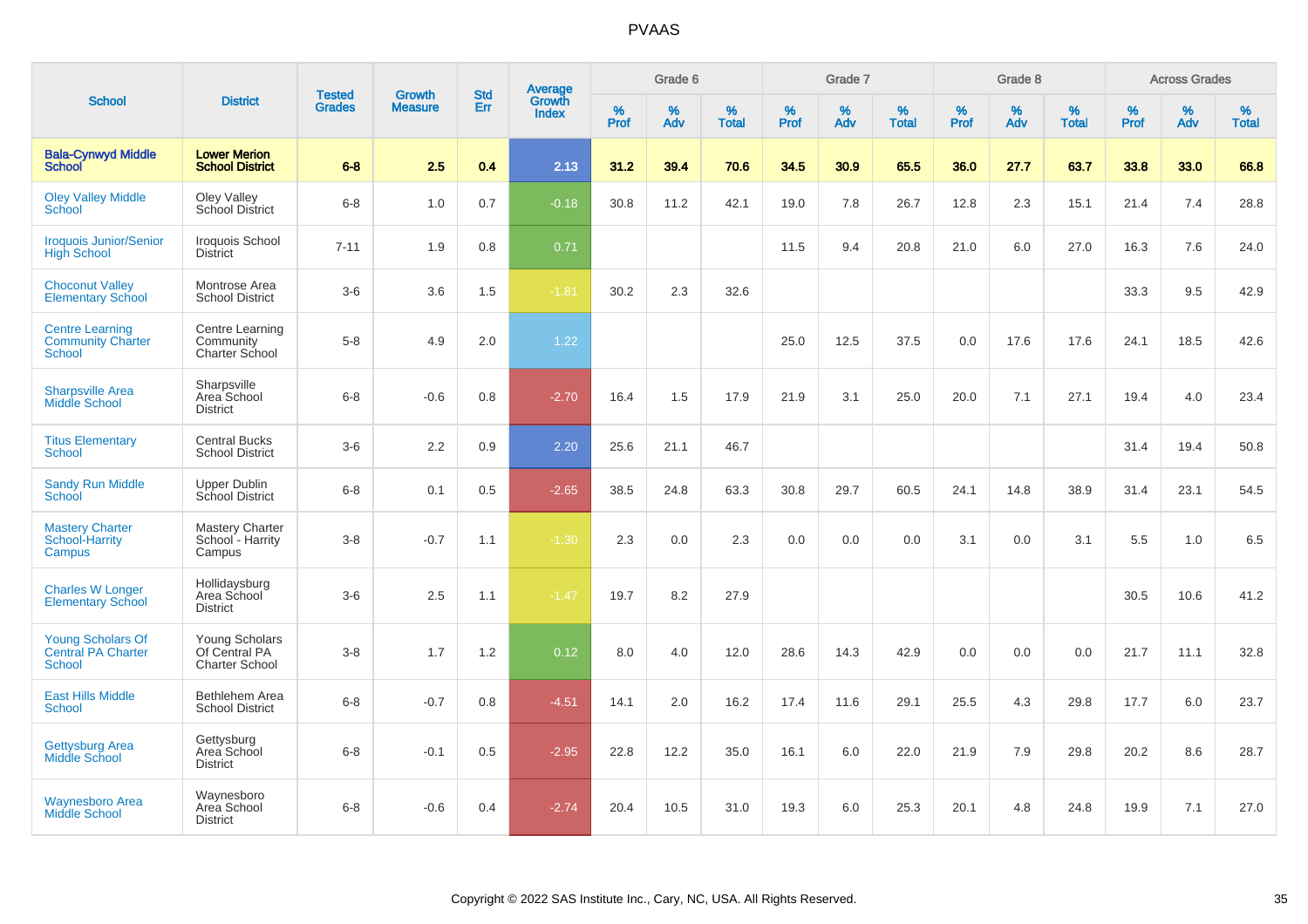| <b>School</b>                                                       | <b>District</b>                                      | <b>Tested</b><br><b>Grades</b> | <b>Growth</b><br><b>Measure</b> | <b>Std</b><br>Err | <b>Average</b><br>Growth<br><b>Index</b> | Grade 6   |          |                   | Grade 7          |          |                   | Grade 8   |          |                   | <b>Across Grades</b> |             |                   |
|---------------------------------------------------------------------|------------------------------------------------------|--------------------------------|---------------------------------|-------------------|------------------------------------------|-----------|----------|-------------------|------------------|----------|-------------------|-----------|----------|-------------------|----------------------|-------------|-------------------|
|                                                                     |                                                      |                                |                                 |                   |                                          | %<br>Prof | %<br>Adv | %<br><b>Total</b> | %<br><b>Prof</b> | %<br>Adv | %<br><b>Total</b> | %<br>Prof | %<br>Adv | %<br><b>Total</b> | $\%$<br>Prof         | $\%$<br>Adv | %<br><b>Total</b> |
| <b>Bala-Cynwyd Middle</b><br>School                                 | <b>Lower Merion</b><br><b>School District</b>        | $6 - 8$                        | 2.5                             | 0.4               | 2.13                                     | 31.2      | 39.4     | 70.6              | 34.5             | 30.9     | 65.5              | 36.0      | 27.7     | 63.7              | 33.8                 | 33.0        | 66.8              |
| <b>Penn-Kidder Campus</b>                                           | Jim Thorpe<br>Area School<br><b>District</b>         | $3-8$                          | $-0.6$                          | 0.9               | $-1.13$                                  | 12.2      | 0.0      | 12.2              | 13.3             | 5.0      | 18.3              | 4.4       | 2.2      | 6.5               | 14.2                 | 3.7         | 18.0              |
| <b>Green Woods Charter</b><br><b>School</b>                         | Green Woods<br><b>Charter School</b>                 | $3 - 8$                        | $-0.3$                          | 0.8               | $-0.38$                                  | 27.1      | 11.9     | 39.0              | 16.1             | 5.4      | 21.4              | 17.3      | 3.8      | 21.2              | 21.3                 | 8.3         | 29.6              |
| <b>New Foundations</b><br><b>Charter School</b>                     | <b>New</b><br>Foundations<br><b>Charter School</b>   | $3 - 11$                       | $-1.5$                          | 0.7               | $-2.10$                                  | 6.4       | 0.0      | 6.4               | 21.3             | 3.3      | 24.6              | 13.1      | 2.4      | 15.5              | 17.1                 | 2.9         | 20.0              |
| <b>Muncy Junior/Senior</b><br><b>High School</b>                    | Muncy School<br><b>District</b>                      | $7 - 11$                       | 0.5                             | 1.0               | $-1.76$                                  |           |          |                   | 29.0             | 15.9     | 44.9              | 23.3      | 6.7      | 30.0              | 25.8                 | 10.7        | 36.5              |
| Cochranton<br>Junior/Senior High<br>School                          | Crawford<br>Central School<br><b>District</b>        | $7 - 11$                       | 2.4                             | 1.0               | 1.35                                     |           |          |                   | 22.4             | 5.2      | 27.6              | 7.0       | 5.6      | 12.7              | 14.0                 | 5.4         | 19.4              |
| <b>Greencastle-Antrim</b><br><b>Middle School</b>                   | Greencastle-<br>Antrim School<br><b>District</b>     | $6 - 8$                        | $-0.5$                          | 0.4               | $-2.46$                                  | 31.2      | 8.1      | 39.3              | 24.8             | 7.8      | 32.6              | 18.7      | 5.6      | 24.4              | 24.9                 | 7.2         | 32.1              |
| <b>Mastery Charter</b><br>School-Pickett<br>Campus                  | <b>Mastery Charter</b><br>School - Pickett<br>Campus | $6 - 10$                       | 1.2                             | 1.1               | $-2.96$                                  | 0.0       | 0.0      | 0.0               | 0.0              | 0.0      | 0.0               | 2.8       | 0.0      | 2.8               | 0.9                  | 0.0         | 0.9               |
| <b>Intermediate School</b>                                          | Governor Mifflin<br>School District                  | $5-6$                          | 0.5                             | 0.6               | 0.96                                     | 18.9      | 4.8      | 23.7              |                  |          |                   |           |          |                   | 19.6                 | 7.0         | 26.6              |
| <b>Overlook School</b>                                              | Abington<br>School District                          | $3-6$                          | 2.5                             | 1.2               | 2.17                                     | 29.4      | 17.6     | 47.1              |                  |          |                   |           |          |                   | 27.2                 | 13.0        | 40.2              |
| <b>Jamestown Area</b><br><b>Junior/Senior High</b><br><b>School</b> | Jamestown<br>Area School<br><b>District</b>          | $7 - 11$                       | 1.0                             | 1.8               | $-1.00$                                  |           |          |                   | 24.1             | 3.4      | 27.6              | 19.0      | 0.0      | 19.0              | 22.0                 | 2.0         | 24.0              |
| <b>Highlands Middle</b><br>School                                   | Highlands<br>School District                         | $5 - 8$                        | 0.4                             | 0.5               | 0.71                                     | 16.2      | 1.4      | 17.6              | 28.5             | 4.9      | 33.3              | 13.2      | 8.6      | 21.8              | 19.5                 | 4.9         | 24.5              |
| <b>Collegium Charter</b><br>School                                  | Collegium<br>Charter School                          | $3 - 10$                       | $-1.0$                          | 0.4               | $-2.89$                                  | 10.6      | 1.1      | 11.6              | 8.0              | 2.3      | 10.3              | 7.6       | 2.8      | 10.3              | 14.4                 | 3.4         | 17.8              |
| <b>Tohickon Middle</b><br><b>School</b>                             | <b>Central Bucks</b><br><b>School District</b>       | $7 - 9$                        | 0.3                             | 0.5               | $-1.63$                                  |           |          |                   | 21.7             | 14.0     | 35.7              | 28.2      | 5.0      | 33.2              | 25.2                 | 9.3         | 34.4              |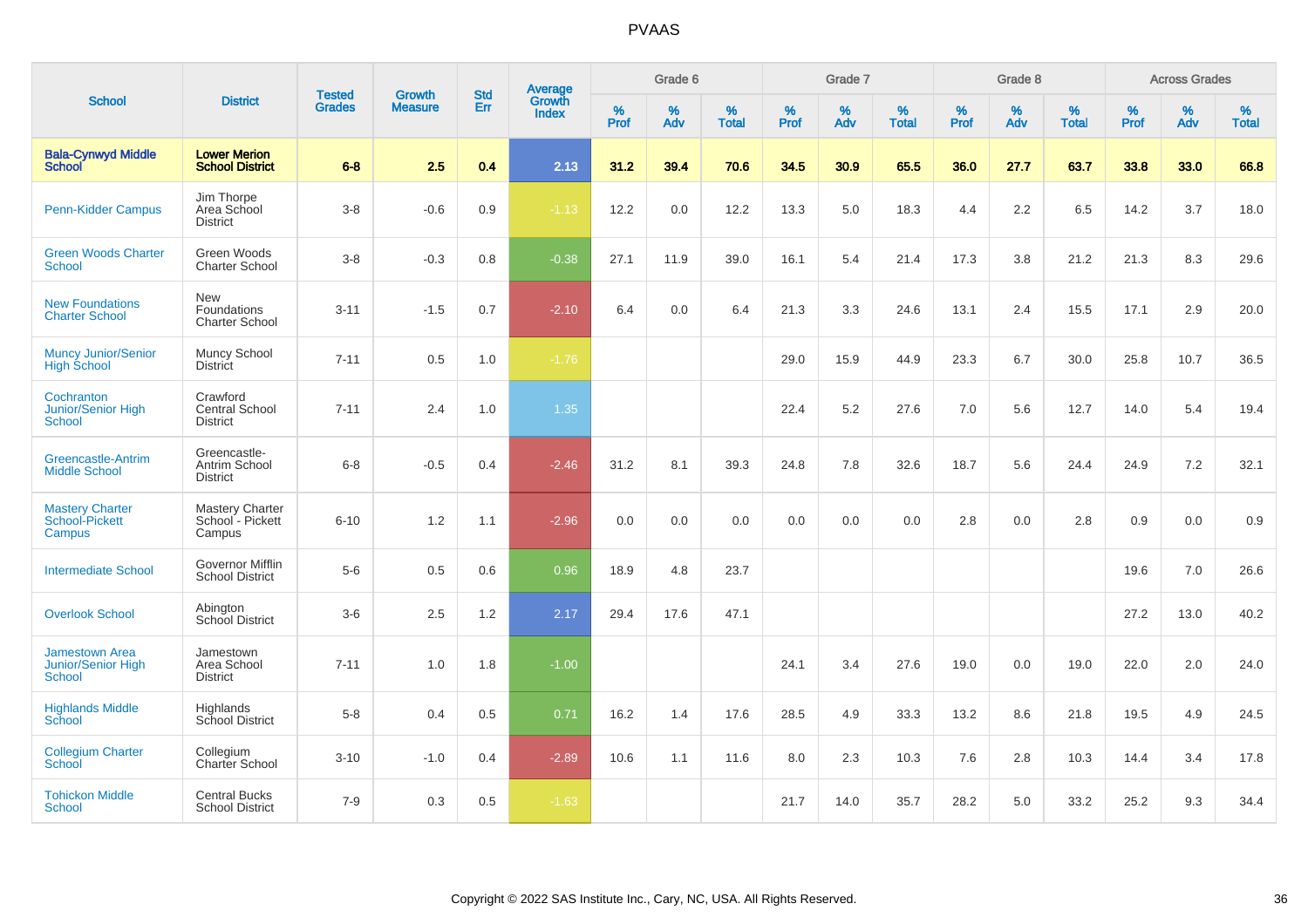|                                                                   |                                                 |                                |                          | <b>Std</b> |                                          |           | Grade 6  |                   |           | Grade 7  |                   |           | Grade 8  |                   |           | <b>Across Grades</b> |                   |
|-------------------------------------------------------------------|-------------------------------------------------|--------------------------------|--------------------------|------------|------------------------------------------|-----------|----------|-------------------|-----------|----------|-------------------|-----------|----------|-------------------|-----------|----------------------|-------------------|
| <b>School</b>                                                     | <b>District</b>                                 | <b>Tested</b><br><b>Grades</b> | Growth<br><b>Measure</b> | Err        | <b>Average</b><br>Growth<br><b>Index</b> | %<br>Prof | %<br>Adv | %<br><b>Total</b> | %<br>Prof | %<br>Adv | %<br><b>Total</b> | %<br>Prof | %<br>Adv | %<br><b>Total</b> | %<br>Prof | $\%$<br>Adv          | %<br><b>Total</b> |
| <b>Bala-Cynwyd Middle</b><br><b>School</b>                        | <b>Lower Merion</b><br><b>School District</b>   | $6 - 8$                        | 2.5                      | 0.4        | 2.13                                     | 31.2      | 39.4     | 70.6              | 34.5      | 30.9     | 65.5              | 36.0      | 27.7     | 63.7              | 33.8      | 33.0                 | 66.8              |
| <b>West Vincent</b><br><b>Elementary School</b>                   | Owen J Roberts<br><b>School District</b>        | $3-6$                          | 2.3                      | 1.0        | 1.65                                     | 38.6      | 28.6     | 67.1              |           |          |                   |           |          |                   | 39.8      | 27.6                 | 67.4              |
| <b>Boys Latin Of</b><br>Philadelphia Charter<br><b>School</b>     | Boys Latin Of<br>Philadelphia<br>Charter School | $6 - 12$                       | 0.1                      | 0.8        | $-1.69$                                  | 0.0       | 0.0      | 0.0               | 3.3       | 0.0      | 3.3               | 1.0       | 0.0      | 1.0               | 1.5       | 0.0                  | 1.5               |
| <b>Deep Roots Charter</b><br>School                               | Deep Roots<br><b>Charter School</b>             | $3-6$                          | $-0.9$                   | 1.3        | $-0.67$                                  | 0.0       | 0.0      | 0.0               |           |          |                   |           |          |                   | 1.3       | 0.0                  | 1.3               |
| <b>Canonsburg Middle</b><br>School                                | Canon-<br>Mcmillan<br><b>School District</b>    | $7 - 8$                        | 0.4                      | 0.5        | $-1.16$                                  |           |          |                   | 26.1      | 10.4     | 36.5              | 27.9      | 10.7     | 38.6              | 27.0      | 10.5                 | 37.5              |
| <b>Tuscarora Middle</b><br><b>School</b>                          | Juniata County<br>School District               | $6 - 8$                        | 1.4                      | 0.6        | 0.79                                     | 13.0      | 5.6      | 18.5              | 13.3      | 1.6      | 14.8              | 14.5      | 2.6      | 17.1              | 13.6      | 3.1                  | 16.7              |
| <b>Pan American</b><br><b>Academy Charter</b><br>School           | Pan American<br>Academy<br>Charter School       | $3 - 8$                        | 0.3                      | 0.8        | 0.43                                     | 2.3       | 0.0      | 2.3               | 3.4       | 0.0      | 3.4               | 0.0       | 0.0      | 0.0               | 2.4       | 0.3                  | 2.7               |
| <b>Clarion Area</b><br><b>Junior/Senior High</b><br><b>School</b> | <b>Clarion Area</b><br><b>School District</b>   | $7 - 11$                       | 0.1                      | 1.1        | $-2.50$                                  |           |          |                   | 17.9      | 10.4     | 28.4              | 28.1      | 3.5      | 31.6              | 22.6      | 7.3                  | 29.8              |
| <b>Southwest Middle</b><br><b>School</b>                          | Reading School<br><b>District</b>               | $5 - 8$                        | $-0.7$                   | 1.0        | $-2.03$                                  | 0.0       | 0.0      | 0.0               | 4.3       | 0.0      | 4.3               | 0.0       | 0.0      | 0.0               | 1.1       | 0.6                  | 1.7               |
| <b>Greenville</b><br><b>Junior/Senior High</b><br><b>School</b>   | Greenville Area<br><b>School District</b>       | $7 - 11$                       | $-0.1$                   | 0.9        | $-2.05$                                  |           |          |                   | 16.7      | 5.9      | 22.6              | 10.0      | 2.5      | 12.5              | 13.7      | 4.4                  | 18.1              |
| Steelton-Highspire<br><b>Elementary School</b>                    | Steelton-<br>Highspire<br>School District       | $3-6$                          | 0.6                      | 1.0        | 0.60                                     | 0.0       | 0.0      | 0.0               |           |          |                   |           |          |                   | 1.4       | 0.7                  | 2.2               |
| <b>W B Evans Magnet</b><br><b>School</b>                          | <b>William Penn</b><br><b>School District</b>   | $3-6$                          | 2.6                      | 1.9        | 1.34                                     | 5.3       | 0.0      | 5.3               |           |          |                   |           |          |                   | 5.5       | 1.1                  | 6.6               |
| <b>Crafton Elementary</b><br><b>School</b>                        | Carlynton<br>School District                    | $3-6$                          | $-1.5$                   | 1.4        | $-1.05$                                  | 29.4      | 8.8      | 38.2              |           |          |                   |           |          |                   | 29.9      | 12.2                 | 42.2              |
| <b>Tidioute Community</b><br><b>Charter School</b>                | Tidioute<br>Community<br><b>Charter School</b>  | $3 - 11$                       | $-0.3$                   | 1.4        | $-2.20$                                  | 27.8      | 0.0      | 27.8              | 10.5      | 0.0      | 10.5              | 7.4       | 0.0      | 7.4               | 16.0      | 1.6                  | 17.6              |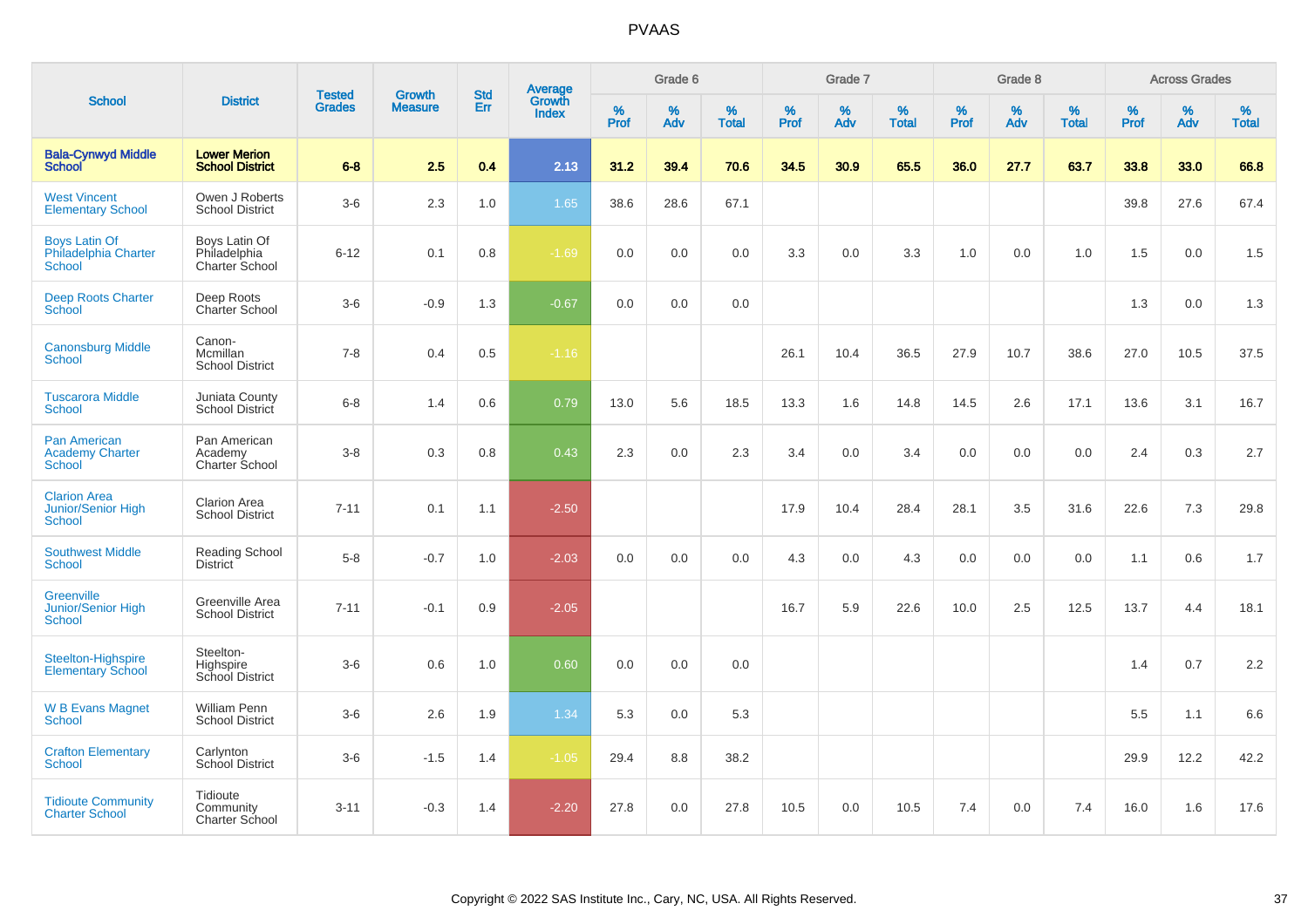| <b>School</b>                                                       |                                                         |                                | <b>Growth</b>  | <b>Std</b> |                                          |           | Grade 6  |                   |           | Grade 7  |                   |           | Grade 8  |                   |           | <b>Across Grades</b> |                   |
|---------------------------------------------------------------------|---------------------------------------------------------|--------------------------------|----------------|------------|------------------------------------------|-----------|----------|-------------------|-----------|----------|-------------------|-----------|----------|-------------------|-----------|----------------------|-------------------|
|                                                                     | <b>District</b>                                         | <b>Tested</b><br><b>Grades</b> | <b>Measure</b> | Err        | <b>Average</b><br>Growth<br><b>Index</b> | %<br>Prof | %<br>Adv | %<br><b>Total</b> | %<br>Prof | %<br>Adv | %<br><b>Total</b> | %<br>Prof | %<br>Adv | %<br><b>Total</b> | %<br>Prof | %<br>Adv             | %<br><b>Total</b> |
| <b>Bala-Cynwyd Middle</b><br><b>School</b>                          | <b>Lower Merion</b><br><b>School District</b>           | $6 - 8$                        | 2.5            | 0.4        | 2.13                                     | 31.2      | 39.4     | 70.6              | 34.5      | 30.9     | 65.5              | 36.0      | 27.7     | 63.7              | 33.8      | 33.0                 | 66.8              |
| <b>Mariana Bracetti</b><br><b>Academy Charter</b><br><b>School</b>  | Mariana<br><b>Bracetti</b><br>Academy<br>Charter School | $3 - 10$                       | $-3.1$         | 0.9        | $-3.58$                                  | 2.2       | 0.0      | 2.2               | 7.3       | 0.0      | 7.3               | 0.0       | 0.0      | 0.0               | 4.4       | 0.0                  | 4.4               |
| <b>Rostraver Elementary</b><br><b>School</b>                        | <b>Belle Vernon</b><br>Area School<br><b>District</b>   | $3-6$                          | $-1.1$         | 1.2        | $-0.97$                                  | 30.8      | 3.8      | 34.6              |           |          |                   |           |          |                   | 28.7      | 8.4                  | 37.1              |
| <b>Shallow Brook Inter</b><br><b>School</b>                         | Northeastern<br><b>York School</b><br><b>District</b>   | $4 - 6$                        | 1.8            | 0.8        | 0.51                                     | 21.8      | 5.9      | 27.7              |           |          |                   |           |          |                   | 28.1      | 12.0                 | 40.1              |
| <b>Glendale Junior/Senior</b><br><b>High School</b>                 | Glendale<br><b>School District</b>                      | $7 - 10$                       | $-2.4$         | 1.1        | $-4.61$                                  |           |          |                   | 22.7      | 15.2     | 37.9              | 7.8       | 2.0      | 9.8               | 16.2      | 9.4                  | 25.6              |
| <b>Panther Valley</b><br><b>Junior/Senior High</b><br><b>School</b> | Panther Valley<br><b>School District</b>                | $7 - 12$                       | $-0.8$         | 0.8        | $-3.47$                                  |           |          |                   | 11.2      | 1.9      | 13.1              | 4.8       | 0.0      | 4.8               | 8.0       | 0.9                  | 9.0               |
| <b>Westmont Hilltop</b><br><b>Elementary School</b>                 | Westmont<br><b>Hilltop School</b><br><b>District</b>    | $3-6$                          | 1.8            | 0.8        | $-0.94$                                  | 18.4      | 8.2      | 26.5              |           |          |                   |           |          |                   | 24.0      | 13.5                 | 37.5              |
| <b>Universal Creighton</b><br><b>Charter School</b>                 | Universal<br>Creighton<br>Charter School                | $3 - 8$                        | 1.1            | 0.7        | 0.56                                     | 3.5       | 1.2      | 4.7               | 7.7       | 6.2      | 13.8              | 4.7       | 4.7      | 9.4               | 8.6       | 4.4                  | 13.1              |
| Pennsylvania<br><b>Leadership Charter</b><br><b>School</b>          | Pennsylvania<br>Leadership<br><b>Charter School</b>     | $3 - 11$                       | $-1.4$         | 0.5        | $-4.74$                                  | 24.9      | 6.4      | 31.2              | 13.4      | 19.6     | 33.0              | 16.7      | 6.2      | 22.9              | 23.9      | 12.4                 | 36.4              |
| <b>Belmont Charter</b><br><b>School</b>                             | Belmont<br><b>Charter School</b>                        | $3 - 10$                       | $-0.8$         | 0.8        | $-1.19$                                  | 4.0       | 0.0      | 4.0               | 0.0       | 0.0      | 0.0               | 5.6       | 0.0      | 5.6               | 2.8       | 0.6                  | 3.4               |
| <b>Decatur Stephen</b><br>School                                    | Philadelphia<br>City School<br><b>District</b>          | $3 - 8$                        | 0.4            | 1.0        | $-0.43$                                  | 11.5      | 3.8      | 15.4              | 11.1      | 2.8      | 13.9              | 3.2       | 9.7      | 12.9              | 16.2      | 6.7                  | 22.9              |
| <b>Marshall Academy</b>                                             | Harrisburg City<br>School District                      | $5 - 8$                        | 2.4            | 1.7        | $-0.72$                                  | 0.0       | 0.0      | 0.0               | 0.0       | 0.0      | 0.0               | 0.0       | 0.0      | 0.0               | 0.0       | 0.0                  | 0.0               |
| <b>Port Allegany</b><br><b>Junior/Senior High</b><br><b>School</b>  | Port Allegany<br>School District                        | $7 - 11$                       | 2.2            | 1.0        | 1.19                                     |           |          |                   | 17.4      | 2.9      | 20.3              | 13.1      | 9.8      | 23.0              | 15.4      | 6.2                  | 21.5              |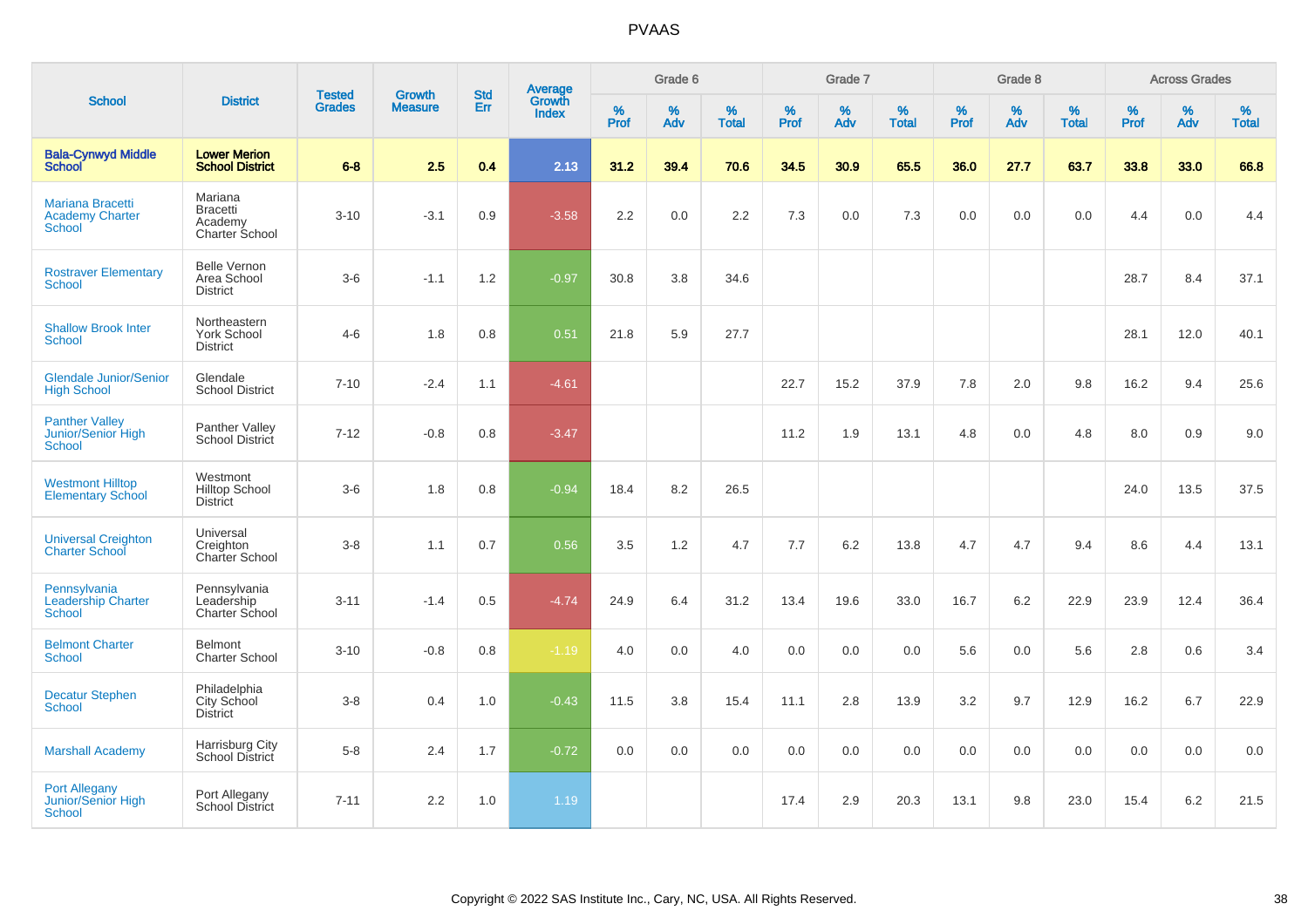| <b>School</b>                                                           |                                                                 |                                |                                 |                   |                                          |                  | Grade 6  |                   |                  | Grade 7  |                   |           | Grade 8  |                   |              | <b>Across Grades</b> |                   |
|-------------------------------------------------------------------------|-----------------------------------------------------------------|--------------------------------|---------------------------------|-------------------|------------------------------------------|------------------|----------|-------------------|------------------|----------|-------------------|-----------|----------|-------------------|--------------|----------------------|-------------------|
|                                                                         | <b>District</b>                                                 | <b>Tested</b><br><b>Grades</b> | <b>Growth</b><br><b>Measure</b> | <b>Std</b><br>Err | <b>Average</b><br>Growth<br><b>Index</b> | %<br><b>Prof</b> | %<br>Adv | %<br><b>Total</b> | %<br><b>Prof</b> | %<br>Adv | %<br><b>Total</b> | %<br>Prof | %<br>Adv | %<br><b>Total</b> | $\%$<br>Prof | $\%$<br>Adv          | %<br><b>Total</b> |
| <b>Bala-Cynwyd Middle</b><br><b>School</b>                              | <b>Lower Merion</b><br><b>School District</b>                   | $6 - 8$                        | 2.5                             | 0.4               | 2.13                                     | 31.2             | 39.4     | 70.6              | 34.5             | 30.9     | 65.5              | 36.0      | 27.7     | 63.7              | 33.8         | 33.0                 | 66.8              |
| Portage Area<br>Junior/Senior High<br>School                            | Portage Area<br>School District                                 | $7 - 10$                       | $-1.1$                          | 1.1               | $-3.25$                                  |                  |          |                   | 25.4             | 9.5      | 34.9              | 17.0      | 7.6      | 24.5              | 21.6         | 8.6                  | 30.2              |
| <b>North Clarion County</b><br>Junior/Senior High<br><b>School</b>      | North Clarion<br><b>County School</b><br><b>District</b>        | $7 - 12$                       | 2.5                             | 1.3               | 0.70                                     |                  |          |                   | 21.4             | 7.1      | 28.6              | 15.9      | 11.4     | 27.3              | 18.6         | 9.3                  | 27.9              |
| Portage Area<br><b>Elementary School</b>                                | Portage Area<br>School District                                 | $3-6$                          | 1.8                             | 1.2               | 1.44                                     | 30.0             | 10.0     | 40.0              |                  |          |                   |           |          |                   | 34.3         | 15.2                 | 49.5              |
| <b>New Holland</b><br>Elementary                                        | Eastern<br>Lancaster<br><b>County School</b><br><b>District</b> | $3-6$                          | 2.2                             | 1.1               | 1.77                                     | 26.1             | 5.8      | 31.9              |                  |          |                   |           |          |                   | 29.8         | 8.0                  | 37.8              |
| <b>Lincoln Leadership</b><br>Academy Charter<br>School                  | Lincoln<br>Leadership<br>Academy<br>Charter School              | $3 - 12$                       | $-1.2$                          | 0.9               | $-1.72$                                  | 2.0              | 0.0      | 2.0               | 4.0              | 2.0      | 6.0               | 0.0       | 0.0      | 0.0               | 3.8          | 0.7                  | 4.4               |
| <b>Farrell Area High</b><br><b>School/Upper Middle</b><br><b>School</b> | <b>Farrell Area</b><br><b>School District</b>                   | $7 - 11$                       | 2.2                             | 1.3               | 0.34                                     |                  |          |                   | 2.3              | 0.0      | 2.3               | 5.1       | 0.0      | 5.1               | 3.7          | $0.0\,$              | 3.7               |
| <b>Pennwood Middle</b><br><b>School</b>                                 | Pennsbury<br><b>School District</b>                             | $6-8$                          | $-3.1$                          | 0.5               | $-6.57$                                  | 26.1             | 10.3     | 36.4              | 18.0             | 7.2      | 25.3              | 13.0      | 8.8      | 21.9              | 19.0         | 8.8                  | 27.7              |
| <b>Lakeland Elementary</b><br>School - Mayfield<br>Campus               | Lakeland<br><b>School District</b>                              | $3-6$                          | 1.7                             | 1.4               | 1.20                                     | 21.0             | 0.0      | 21.0              |                  |          |                   |           |          |                   | 25.6         | 3.0                  | 28.6              |
| <b>North Brandywine</b><br><b>Middle School</b>                         | Coatesville<br>Area School<br><b>District</b>                   | $7 - 7$                        | 1.6                             | 0.8               | 2.07                                     |                  |          |                   | 8.6              | 1.3      | 9.8               |           |          |                   | 8.6          | 1.3                  | 9.8               |
| <b>Mazie Gable</b><br><b>Elementary School</b>                          | Red Lion Area<br><b>School District</b>                         | $3-6$                          | 1.0                             | 1.1               | 0.92                                     | 10.3             | 1.5      | 11.8              |                  |          |                   |           |          |                   | 18.3         | 4.3                  | 22.6              |
| <b>Chichester Middle</b><br>School                                      | Chichester<br><b>School District</b>                            | $5-8$                          | $-3.8$                          | 0.7               | $-5.54$                                  | 7.0              | 2.8      | 9.9               | 5.1              | 6.3      | 11.4              | 4.4       | 0.0      | 4.4               | 5.9          | 2.6                  | 8.5               |
| <b>Erie Rise Leadership</b><br><b>Academy Charter</b><br><b>School</b>  | Erie Rise<br>Leadership<br>Academy<br>Charter School            | $3-8$                          | $-0.6$                          | 1.1               | $-0.82$                                  | 0.0              | 0.0      | 0.0               | 0.0              | 0.0      | 0.0               | 0.0       | 0.0      | 0.0               | 1.6          | 1.0                  | 2.6               |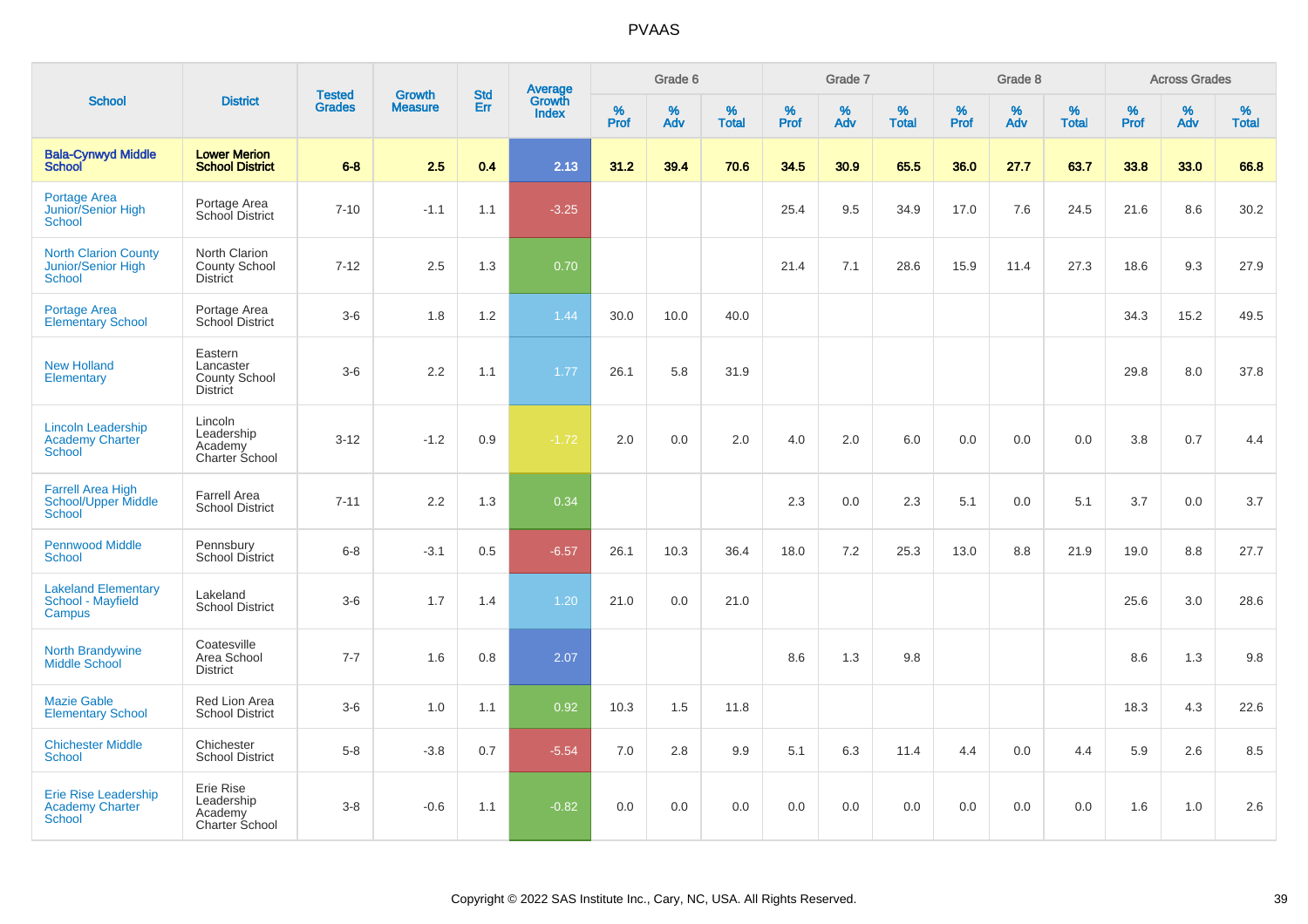| <b>School</b>                                                              |                                                                 |                                | <b>Growth</b>  | <b>Std</b> |                                          |              | Grade 6     |                      |              | Grade 7     |                   |              | Grade 8     |                   |              | <b>Across Grades</b> |                   |
|----------------------------------------------------------------------------|-----------------------------------------------------------------|--------------------------------|----------------|------------|------------------------------------------|--------------|-------------|----------------------|--------------|-------------|-------------------|--------------|-------------|-------------------|--------------|----------------------|-------------------|
|                                                                            | <b>District</b>                                                 | <b>Tested</b><br><b>Grades</b> | <b>Measure</b> | Err        | <b>Average</b><br>Growth<br><b>Index</b> | $\%$<br>Prof | $\%$<br>Adv | $\%$<br><b>Total</b> | $\%$<br>Prof | $\%$<br>Adv | %<br><b>Total</b> | $\%$<br>Prof | $\%$<br>Adv | %<br><b>Total</b> | $\%$<br>Prof | $\%$<br>Adv          | %<br><b>Total</b> |
| <b>Bala-Cynwyd Middle</b><br><b>School</b>                                 | <b>Lower Merion</b><br><b>School District</b>                   | $6 - 8$                        | 2.5            | 0.4        | 2.13                                     | 31.2         | 39.4        | 70.6                 | 34.5         | 30.9        | 65.5              | 36.0         | 27.7        | 63.7              | 33.8         | 33.0                 | 66.8              |
| <b>Shannock Valley</b><br><b>Elementary School</b>                         | Armstrong<br><b>School District</b>                             | $3-6$                          | 2.6            | 1.3        | 0.62                                     | 12.5         | 12.5        | 25.0                 |              |             |                   |              |             |                   | 26.1         | 16.5                 | 42.6              |
| <b>Sto-Rox Upper</b><br><b>Elementary School</b>                           | Sto-Rox School<br><b>District</b>                               | $4 - 6$                        | 1.7            | 0.9        | 1.85                                     | 1.2          | 0.0         | 1.2                  |              |             |                   |              |             |                   | 2.8          | 0.8                  | 3.6               |
| <b>Goode School</b>                                                        | York City<br>School District                                    | $3-8$                          | 0.3            | 0.8        | 0.40                                     | 3.0          | 0.0         | 3.0                  | 5.3          | 0.0         | 5.3               | 0.0          | 0.0         | 0.0               | 3.6          | 0.3                  | 4.0               |
| <b>Second District</b><br><b>Elementary School</b>                         | Crawford<br>Central School<br><b>District</b>                   | $3-6$                          | 2.7            | 1.3        | 1.16                                     | 11.1         | 0.0         | 11.1                 |              |             |                   |              |             |                   | 15.9         | 4.6                  | 20.5              |
| <b>Coudersport Area</b><br><b>Elementary School</b>                        | Coudersport<br>Area School<br><b>District</b>                   | $3-6$                          | 1.4            | 1.2        | 1.19                                     | 16.7         | 4.8         | 21.4                 |              |             |                   |              |             |                   | 24.6         | 6.3                  | 30.9              |
| <b>Dallastown Area</b><br><b>Middle School</b>                             | Dallastown<br>Area School<br><b>District</b>                    | $7 - 8$                        | 0.3            | 0.4        | $-1.22$                                  |              |             |                      | 24.2         | 7.7         | 31.9              | 19.2         | 9.4         | 28.6              | 21.9         | 8.5                  | 30.4              |
| <b>Fairfield Area Middle</b><br><b>School</b>                              | <b>Fairfield Area</b><br><b>School District</b>                 | $5-8$                          | $-1.2$         | 0.8        | $-1.64$                                  | 19.7         | 1.6         | 21.3                 | 18.5         | 0.0         | 18.5              | 16.7         | 3.7         | 20.4              | 21.7         | 1.7                  | 23.5              |
| <b>Franklin Regional</b><br><b>Middle School</b>                           | Franklin<br>Regional<br>School District                         | $6 - 8$                        | $-0.2$         | 0.5        | $-1.46$                                  | 33.2         | 19.3        | 52.5                 | 27.9         | 18.3        | 46.2              | 25.8         | 8.1         | 33.9              | 29.2         | 15.6                 | 44.7              |
| <b>Park Forest Middle</b><br><b>School</b>                                 | State College<br>Area School<br><b>District</b>                 | $6 - 8$                        | $-0.3$         | 0.6        | $-1.71$                                  | 26.7         | 15.2        | 41.8                 | 32.1         | 12.4        | 44.5              | 22.8         | 9.6         | 32.5              | 27.4         | 12.7                 | 40.1              |
| <b>Linton Middle School</b>                                                | Penn Hills<br><b>School District</b>                            | $6 - 8$                        | $-3.5$         | 0.5        | $-10.87$                                 | 2.7          | 0.7         | 3.4                  | 2.2          | 1.6         | 3.8               | 3.4          | 0.0         | 3.4               | 2.8          | 0.8                  | 3.6               |
| <b>Chester Charter</b><br><b>Scholars Academy</b><br><b>Charter School</b> | <b>Chester Charter</b><br>Scholars<br>Academy<br>Charter School | $3 - 12$                       | $-3.3$         | 0.8        | $-3.92$                                  | 2.1          | 0.0         | 2.1                  | 6.2          | 0.0         | 6.2               | 0.0          | 0.0         | 0.0               | 1.8          | 0.4                  | 2.2               |
| <b>Dutch Ridge</b><br><b>Elementary School</b>                             | Beaver Area<br><b>School District</b>                           | $3-6$                          | 1.2            | 0.7        | 1.57                                     | 37.6         | 29.1        | 66.7                 |              |             |                   |              |             |                   | 33.6         | 33.0                 | 66.6              |
| <b>Everett Area Middle</b><br><b>School</b>                                | Everett Area<br><b>School District</b>                          | $6 - 11$                       | $-1.4$         | 0.7        | $-2.66$                                  | 19.8         | 2.3         | 22.1                 | 13.9         | 1.0         | 14.8              | 10.7         | 6.7         | 17.3              | 14.9         | 3.0                  | 17.9              |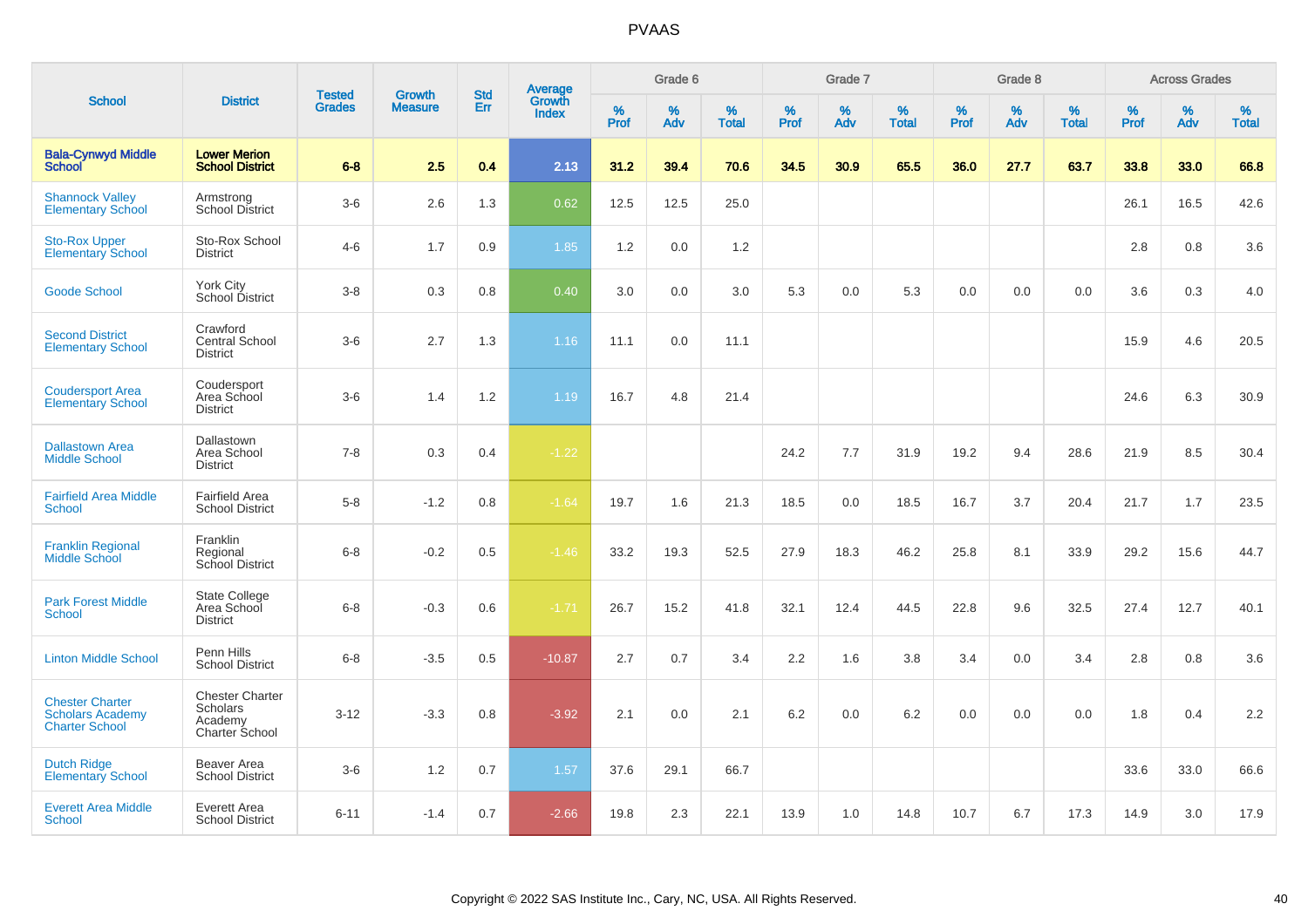|                                                            |                                                                   | <b>Tested</b> | <b>Growth</b>  | <b>Std</b> |                                   |                  | Grade 6     |                   |           | Grade 7     |                      |              | Grade 8  |                   |              | <b>Across Grades</b> |                   |
|------------------------------------------------------------|-------------------------------------------------------------------|---------------|----------------|------------|-----------------------------------|------------------|-------------|-------------------|-----------|-------------|----------------------|--------------|----------|-------------------|--------------|----------------------|-------------------|
| <b>School</b>                                              | <b>District</b>                                                   | <b>Grades</b> | <b>Measure</b> | Err        | Average<br>Growth<br><b>Index</b> | %<br><b>Prof</b> | $\%$<br>Adv | %<br><b>Total</b> | %<br>Prof | $\%$<br>Adv | $\%$<br><b>Total</b> | $\%$<br>Prof | %<br>Adv | %<br><b>Total</b> | $\%$<br>Prof | $\%$<br>Adv          | %<br><b>Total</b> |
| <b>Bala-Cynwyd Middle</b><br><b>School</b>                 | <b>Lower Merion</b><br><b>School District</b>                     | $6 - 8$       | 2.5            | 0.4        | 2.13                              | 31.2             | 39.4        | 70.6              | 34.5      | 30.9        | 65.5                 | 36.0         | 27.7     | 63.7              | 33.8         | 33.0                 | 66.8              |
| <b>Grove City Area</b><br><b>Middle School</b>             | Grove City Area<br><b>School District</b>                         | $6 - 8$       | $-0.3$         | 0.6        | $-2.73$                           | 29.0             | 12.1        | 41.1              | 28.1      | 13.2        | 41.2                 | 19.5         | 8.5      | 28.0              | 25.6         | 11.2                 | 36.8              |
| <b>Penn Hills Charter</b><br>School of<br>Entrepreneurship | Penn Hills<br><b>Charter School</b><br>of<br>Entrepreneurshi<br>p | $3 - 8$       | $-0.2$         | 0.9        | $-0.20$                           | 13.5             | 10.8        | 24.3              | 15.4      | 2.6         | 18.0                 | 5.3          | 0.0      | 5.3               | 17.0         | 3.8                  | 20.8              |
| <b>Union City Middle</b><br><b>School</b>                  | Union City Area<br><b>School District</b>                         | $6 - 11$      | 0.2            | 0.8        | $-2.12$                           | 19.4             | 11.3        | 30.6              | 23.4      | 3.9         | 27.3                 | 10.1         | 5.6      | 15.7              | 17.1         | 6.6                  | 23.7              |
| <b>Central Middle School</b>                               | <b>Reading School</b><br><b>District</b>                          | $5-8$         | $-0.6$         | 0.5        | $-3.70$                           | 1.2              | 0.0         | 1.2               | 2.4       | 0.0         | 2.4                  | 0.0          | 0.0      | 0.0               | 1.4          | 0.5                  | 2.0               |
| <b>Eisenhower Middle</b><br><b>School</b>                  | Norristown Area<br><b>School District</b>                         | $5-8$         | $-0.5$         | 0.7        | $-2.54$                           | 8.4              | 0.0         | 8.4               | 8.0       | 0.0         | 8.0                  | 2.7          | 2.7      | 5.3               | 6.9          | 0.6                  | 7.5               |
| <b>Lower Dauphin Middle</b><br><b>School</b>               | Lower Dauphin<br>School District                                  | $6 - 8$       | $-2.8$         | 0.5        | $-7.25$                           | 23.7             | 4.8         | 28.5              | 22.4      | 6.5         | 28.9                 | 18.6         | 9.6      | 28.2              | 21.6         | 6.9                  | 28.5              |
| <b>Walnut Street</b><br><b>Elementary School</b>           | <b>William Penn</b><br><b>School District</b>                     | $3-6$         | 3.3            | 2.0        | 1.66                              | 0.0              | 0.0         | 0.0               |           |             |                      |              |          |                   | 7.3          | 0.0                  | 7.3               |
| <b>Carmichaels Area</b><br><b>Middle School</b>            | Carmichaels<br>Area School<br><b>District</b>                     | $6 - 8$       | $-4.1$         | 0.8        | $-7.88$                           | 1.5              | 0.0         | 1.5               | 3.0       | 3.0         | 6.0                  | 6.8          | 0.0      | 6.8               | 3.9          | 1.0                  | 4.8               |
| <b>Founders Hall Middle</b><br><b>School</b>               | Mckeesport<br>Area School<br><b>District</b>                      | $6 - 8$       | $-0.5$         | 0.5        | $-3.65$                           | 3.9              | 0.0         | 3.9               | 1.0       | 0.0         | 1.0                  | 1.0          | 0.0      | 1.0               | 1.8          | 0.0                  | 1.8               |
| <b>Moshannon Valley</b><br><b>Elementary School</b>        | Moshannon<br><b>Valley School</b><br><b>District</b>              | $3-6$         | 1.4            | 1.2        | 1.17                              | 15.1             | 18.9        | 34.0              |           |             |                      |              |          |                   | 20.7         | 10.3                 | 31.0              |
| <b>Kulp Elementary</b><br>School                           | North Penn<br><b>School District</b>                              | $3-6$         | 1.9            | 1.0        | 1.26                              | 20.9             | 6.0         | 26.9              |           |             |                      |              |          |                   | 25.6         | 12.2                 | 37.8              |
| <b>Wyoming Valley West</b><br><b>Middle School</b>         | Wyoming Valley<br>West School<br><b>District</b>                  | $6 - 8$       | 0.7            | 0.5        | $-1.32$                           | 13.8             | 2.1         | 15.9              | 10.8      | 0.0         | 10.8                 | 10.5         | 2.9      | 13.4              | 11.8         | 1.7                  | 13.5              |
| Mcadoo-Kelayres<br>Elementary/Middle<br>School             | <b>Hazleton Area</b><br><b>School District</b>                    | $3 - 8$       | 1.7            | 1.2        | 0.04                              | 0.0              | 0.0         | 0.0               | 0.0       | 0.0         | 0.0                  | 0.0          | 0.0      | 0.0               | 1.2          | 0.0                  | 1.2               |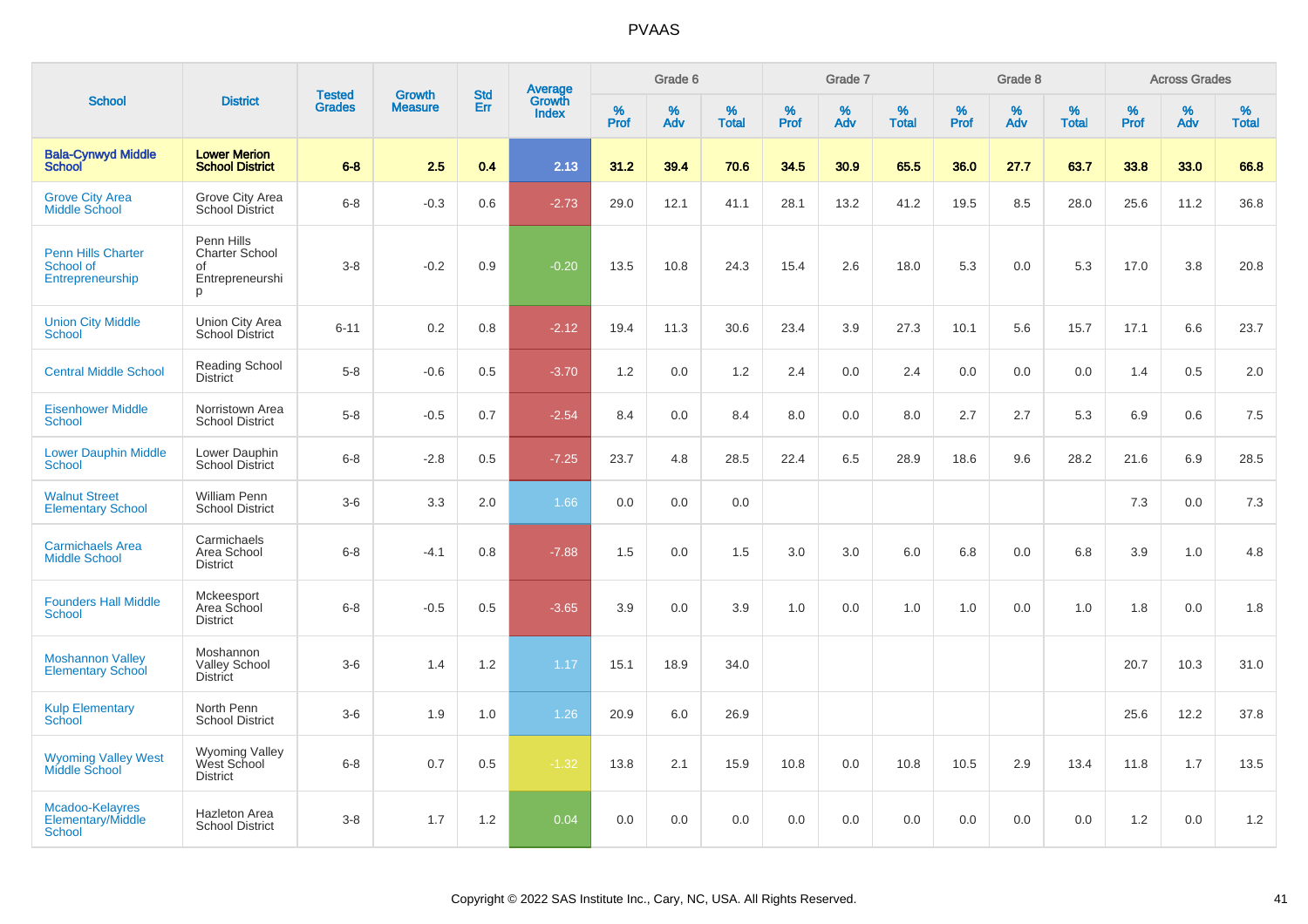|                                                                   |                                                       |                                |                                 | <b>Std</b> |                                          |                  | Grade 6  |                   |           | Grade 7  |                   |           | Grade 8  |                   |           | <b>Across Grades</b> |                   |
|-------------------------------------------------------------------|-------------------------------------------------------|--------------------------------|---------------------------------|------------|------------------------------------------|------------------|----------|-------------------|-----------|----------|-------------------|-----------|----------|-------------------|-----------|----------------------|-------------------|
| <b>School</b>                                                     | <b>District</b>                                       | <b>Tested</b><br><b>Grades</b> | <b>Growth</b><br><b>Measure</b> | Err        | <b>Average</b><br>Growth<br><b>Index</b> | %<br><b>Prof</b> | %<br>Adv | %<br><b>Total</b> | %<br>Prof | %<br>Adv | %<br><b>Total</b> | %<br>Prof | %<br>Adv | %<br><b>Total</b> | %<br>Prof | $\%$<br>Adv          | %<br><b>Total</b> |
| <b>Bala-Cynwyd Middle</b><br><b>School</b>                        | <b>Lower Merion</b><br><b>School District</b>         | $6 - 8$                        | 2.5                             | 0.4        | 2.13                                     | 31.2             | 39.4     | 70.6              | 34.5      | 30.9     | 65.5              | 36.0      | 27.7     | 63.7              | 33.8      | 33.0                 | 66.8              |
| <b>West Branch Middle</b><br>School                               | West Branch<br>Area School<br><b>District</b>         | $5-8$                          | 0.5                             | 0.7        | 0.53                                     | 7.8              | 4.7      | 12.5              | 19.7      | 14.5     | 34.2              | 18.8      | 6.2      | 25.0              | 15.8      | 7.5                  | 23.3              |
| <b>Pleasant Hills Middle</b><br>School                            | West Jefferson<br>Hills School<br><b>District</b>     | $6 - 8$                        | $-2.4$                          | 0.5        | $-6.21$                                  | 24.9             | 3.3      | 28.2              | 22.8      | 6.3      | 29.1              | 21.8      | 4.5      | 26.2              | 23.2      | 4.8                  | 27.9              |
| Pittsburgh Carmalt K-8                                            | Pittsburgh<br>School District                         | $3 - 8$                        | $-3.3$                          | 0.9        | $-5.94$                                  | 4.2              | 4.2      | 8.3               | 15.2      | 0.0      | 15.2              | 0.0       | 0.0      | 0.0               | 12.9      | 2.9                  | 15.7              |
| <b>Northern Middle</b><br>School                                  | Northern York<br>County School<br><b>District</b>     | $6 - 8$                        | 0.1                             | 0.5        | $-2.29$                                  | 24.5             | 8.2      | 32.7              | 20.5      | 5.4      | 25.8              | 10.9      | 0.9      | 11.8              | 18.5      | 4.7                  | 23.2              |
| <b>Blue Ridge Middle</b><br><b>School</b>                         | <b>Blue Ridge</b><br>School District                  | $6 - 8$                        | $-2.5$                          | 0.8        | $-3.73$                                  | 14.9             | 0.0      | 14.9              | 25.8      | 3.2      | 29.0              | 12.9      | 4.3      | 17.1              | 17.5      | 2.4                  | 19.9              |
| <b>Derry Area Middle</b><br><b>School</b>                         | Derry Area<br>School District                         | $6 - 8$                        | $-2.3$                          | 0.6        | $-7.05$                                  | 33.1             | 13.2     | 46.3              | 11.9      | 6.8      | 18.6              | 10.2      | 6.5      | 16.7              | 18.7      | 8.9                  | 27.7              |
| <b>Hamburg Area Middle</b><br>School                              | Hamburg Area<br>School District                       | $6 - 8$                        | 1.0                             | 0.6        | 0.33                                     | 28.6             | 2.4      | 31.0              | 10.1      | 3.8      | 13.8              | 9.9       | 2.1      | 12.1              | 15.5      | 2.8                  | 18.3              |
| <b>West Hazleton</b><br>Elementary/Middle<br>School               | <b>Hazleton Area</b><br><b>School District</b>        | $3 - 8$                        | $-0.8$                          | 1.2        | $-1.22$                                  | 5.9              | 0.0      | 5.9               | 4.8       | 0.0      | 4.8               | 0.0       | 0.0      | 0.0               | 4.6       | 0.6                  | 5.2               |
| <b>Hillcrest Elementary</b><br><b>School</b>                      | Council Rock<br><b>School District</b>                | $3-6$                          | 1.0                             | 1.1        | 0.96                                     | 39.0             | 15.2     | 54.2              |           |          |                   |           |          |                   | 33.8      | 26.0                 | 59.8              |
| Pittsburgh Mifflin K-8                                            | Pittsburgh<br>School District                         | $3 - 8$                        | $-1.7$                          | 1.2        | $-1.85$                                  | 0.0              | 0.0      | 0.0               | 0.0       | 4.8      | 4.8               | 3.7       | 0.0      | 3.7               | 4.4       | 0.7                  | $5.2\,$           |
| Penn Alexander<br>School                                          | Philadelphia<br><b>City School</b><br><b>District</b> | $3 - 8$                        | 1.5                             | 1.3        | 1.16                                     | 29.0             | 13.2     | 42.1              | 26.1      | 47.8     | 73.9              |           |          |                   | 28.3      | 36.7                 | 65.0              |
| <b>Towanda Area</b><br><b>Junior/Senior High</b><br><b>School</b> | Towanda Area<br><b>School District</b>                | $7 - 11$                       | $-1.6$                          | 0.8        | $-4.76$                                  |                  |          |                   | 14.5      | 7.7      | 22.2              | 17.2      | 8.6      | 25.9              | 15.9      | 8.2                  | 24.0              |
| <b>Fairview Elementary</b><br>School                              | Crestwood<br><b>School District</b>                   | $3-6$                          | $-0.5$                          | 1.1        | $-0.42$                                  | 27.0             | 8.1      | 35.1              |           |          |                   |           |          |                   | 24.0      | 10.1                 | 34.1              |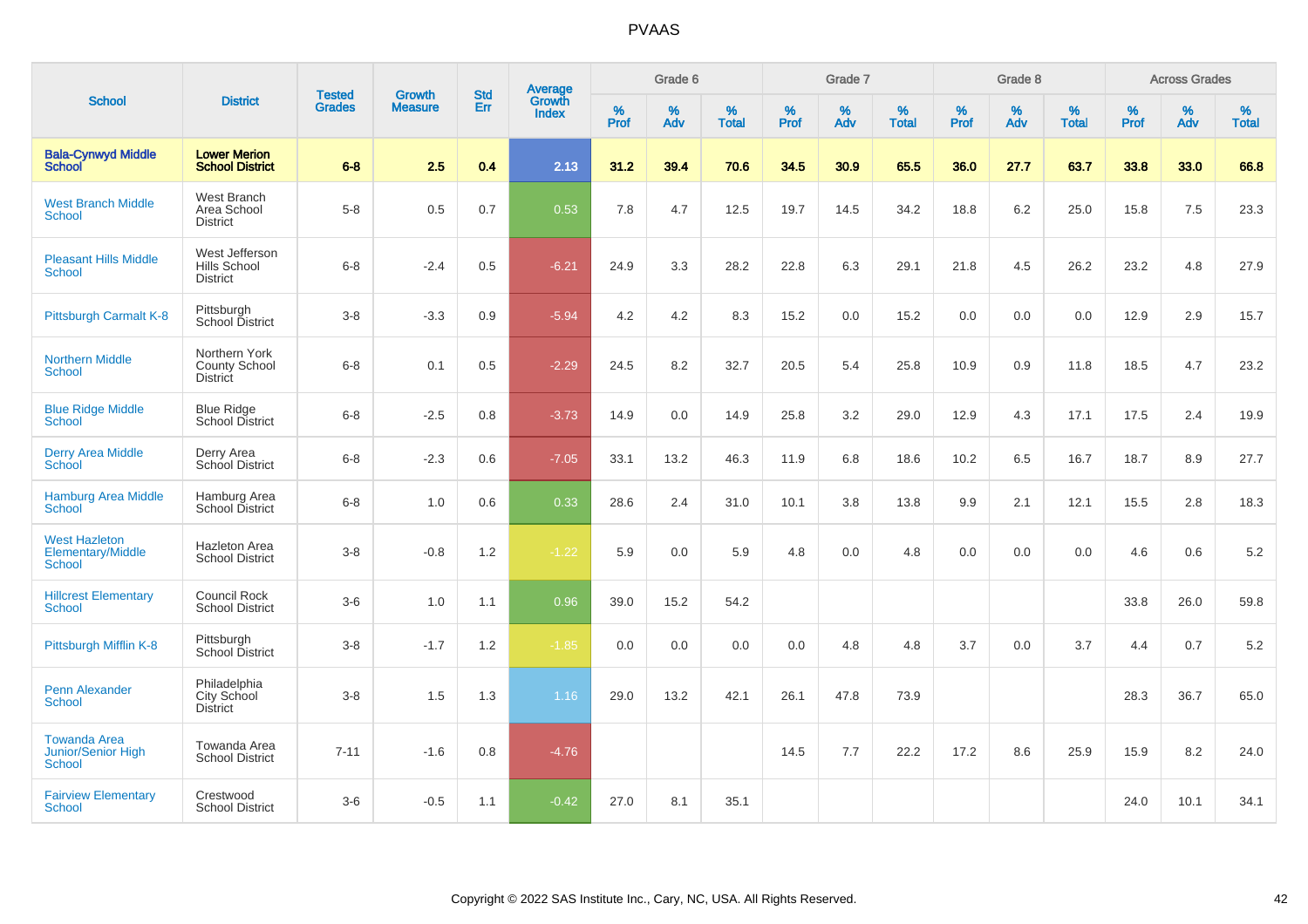|                                                           |                                                        |                                |                          | <b>Std</b> |                                          |           | Grade 6  |                   |           | Grade 7  |                   |           | Grade 8  |                   |           | <b>Across Grades</b> |                   |
|-----------------------------------------------------------|--------------------------------------------------------|--------------------------------|--------------------------|------------|------------------------------------------|-----------|----------|-------------------|-----------|----------|-------------------|-----------|----------|-------------------|-----------|----------------------|-------------------|
| <b>School</b>                                             | <b>District</b>                                        | <b>Tested</b><br><b>Grades</b> | Growth<br><b>Measure</b> | Err        | <b>Average</b><br>Growth<br><b>Index</b> | %<br>Prof | %<br>Adv | %<br><b>Total</b> | %<br>Prof | %<br>Adv | %<br><b>Total</b> | %<br>Prof | %<br>Adv | %<br><b>Total</b> | %<br>Prof | %<br>Adv             | %<br><b>Total</b> |
| <b>Bala-Cynwyd Middle</b><br><b>School</b>                | <b>Lower Merion</b><br><b>School District</b>          | $6 - 8$                        | 2.5                      | 0.4        | 2.13                                     | 31.2      | 39.4     | 70.6              | 34.5      | 30.9     | 65.5              | 36.0      | 27.7     | 63.7              | 33.8      | 33.0                 | 66.8              |
| <b>Roberto Clemente</b><br><b>Charter School</b>          | Roberto<br>Clemente<br><b>Charter School</b>           | $3 - 12$                       | $-4.0$                   | 0.9        | $-5.78$                                  | 0.0       | 0.0      | 0.0               | 0.0       | 0.0      | 0.0               | 0.0       | 0.0      | 0.0               | 3.0       | 0.0                  | 3.0               |
| Northwest Area High<br><b>School</b>                      | Northwest Area<br><b>School District</b>               | $7 - 10$                       | 1.8                      | 1.1        | 0.52                                     |           |          |                   | 7.3       | 1.8      | 9.1               | 5.4       | 0.0      | 5.4               | 6.4       | 0.9                  | 7.3               |
| <b>Riverside Middle</b><br><b>School</b>                  | Riverside<br><b>Beaver County</b><br>School District   | $6 - 8$                        | $-0.4$                   | 0.7        | $-1.61$                                  | 23.8      | 4.0      | 27.7              | 22.8      | 10.1     | 32.9              | 25.5      | 3.2      | 28.7              | 24.1      | 5.5                  | 29.6              |
| <b>West Hempfield</b><br><b>Middle School</b>             | <b>Hempfield Area</b><br><b>School District</b>        | $6 - 8$                        | 1.0                      | 0.6        | 0.53                                     | 21.2      | 10.6     | 31.8              | 27.9      | 10.7     | 38.6              | 26.4      | 8.8      | 35.2              | 25.2      | 10.1                 | 35.3              |
| <b>Mount Nittany Middle</b><br><b>School</b>              | <b>State College</b><br>Area School<br><b>District</b> | $6 - 8$                        | $-1.1$                   | 0.6        | $-3.33$                                  | 28.2      | 15.5     | 43.7              | 26.4      | 20.0     | 46.4              | 19.7      | 8.6      | 28.2              | 25.1      | 15.2                 | 40.3              |
| <b>Marshall Math Science</b><br>Academy                   | Harrisburg City<br>School District                     | $5-8$                          | $-2.3$                   | 0.7        | $-3.20$                                  | 5.4       | 0.0      | 5.4               | 12.7      | 1.6      | 14.3              | 11.8      | 1.5      | 13.2              | 9.2       | 1.8                  | 11.1              |
| <b>Northeast Middle</b><br><b>School</b>                  | Bethlehem Area<br><b>School District</b>               | $6-9$                          | 1.3                      | 1.1        | $-0.29$                                  | 13.5      | 1.9      | 15.4              | 13.9      | 2.8      | 16.7              | 2.9       | 5.7      | 8.6               | 10.6      | 3.2                  | 13.8              |
| <b>Mastery Charter</b><br>School - Shoemaker<br>Campus    | Mastery Charter<br>School-<br>Shoemaker<br>Campus      | $7 - 10$                       | 1.9                      | 1.6        | 0.13                                     |           |          |                   | 9.4       | 0.0      | 9.4               | 4.2       | 0.0      | 4.2               | 7.1       | 0.0                  | 7.1               |
| <b>Tulpehocken</b><br>Junior/Senior High<br><b>School</b> | Tulpehocken<br>Area School<br><b>District</b>          | $7 - 12$                       | $-2.6$                   | 0.8        | $-6.30$                                  |           |          |                   | 18.4      | 5.8      | 24.3              | 14.6      | 2.7      | 17.3              | 16.4      | 4.2                  | 20.7              |
| <b>Chicora Elementary</b><br><b>School</b>                | Karns City Area<br>School District                     | $3-6$                          | 1.9                      | 1.1        | 0.98                                     | 25.0      | 1.9      | 26.9              |           |          |                   |           |          |                   | 26.1      | 1.8                  | 27.9              |
| <b>Lamberton Middle</b><br><b>School</b>                  | Carlisle Area<br><b>School District</b>                | $6 - 8$                        | 0.4                      | 0.6        | $-0.63$                                  | 25.0      | 7.3      | 32.3              | 19.4      | 7.6      | 27.1              | 11.2      | 4.7      | 15.9              | 18.9      | 6.7                  | 25.6              |
| <b>Davis School</b>                                       | <b>York City</b><br>School District                    | $3 - 8$                        | 0.6                      | 1.0        | $-1.20$                                  | 0.0       | 0.0      | 0.0               | 0.0       | 0.0      | 0.0               | 2.4       | 0.0      | 2.4               | 3.4       | 0.0                  | 3.4               |
| W.A. Mccreery<br><b>Elementary School</b>                 | <b>Marion Center</b><br>Area School<br><b>District</b> | $3-6$                          | 1.6                      | 1.2        | 1.34                                     | 25.4      | 12.7     | 38.2              |           |          |                   |           |          |                   | 26.8      | 13.1                 | 39.9              |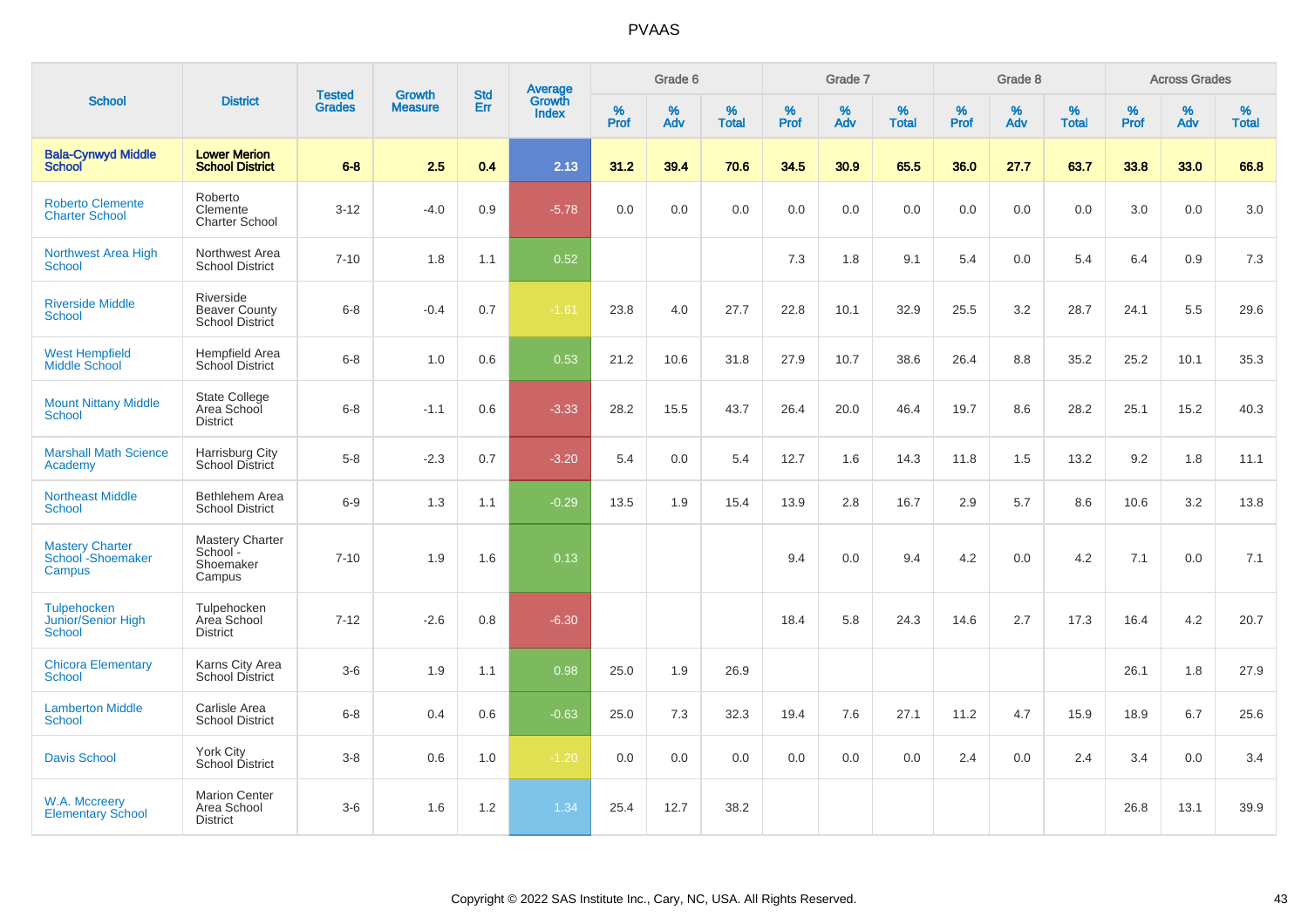|                                                                          |                                                            |                                |                                 | <b>Std</b> |                                          |                  | Grade 6  |                   |           | Grade 7  |                   |           | Grade 8  |                   |           | <b>Across Grades</b> |                   |
|--------------------------------------------------------------------------|------------------------------------------------------------|--------------------------------|---------------------------------|------------|------------------------------------------|------------------|----------|-------------------|-----------|----------|-------------------|-----------|----------|-------------------|-----------|----------------------|-------------------|
| <b>School</b>                                                            | <b>District</b>                                            | <b>Tested</b><br><b>Grades</b> | <b>Growth</b><br><b>Measure</b> | Err        | <b>Average</b><br>Growth<br><b>Index</b> | %<br><b>Prof</b> | %<br>Adv | %<br><b>Total</b> | %<br>Prof | %<br>Adv | %<br><b>Total</b> | %<br>Prof | %<br>Adv | %<br><b>Total</b> | %<br>Prof | %<br>Adv             | %<br><b>Total</b> |
| <b>Bala-Cynwyd Middle</b><br><b>School</b>                               | <b>Lower Merion</b><br><b>School District</b>              | $6 - 8$                        | 2.5                             | 0.4        | 2.13                                     | 31.2             | 39.4     | 70.6              | 34.5      | 30.9     | 65.5              | 36.0      | 27.7     | 63.7              | 33.8      | 33.0                 | 66.8              |
| <b>Turkeyfoot Valley Area</b><br>Junior/Senior High<br><b>School</b>     | Turkeyfoot<br>Valley Area<br>School District               | $7 - 12$                       | 3.1                             | 1.8        | 1.14                                     |                  |          |                   | 30.0      | 0.0      | 30.0              | 12.5      | 4.2      | 16.7              | 20.4      | 2.3                  | 22.7              |
| Solomon/Plains<br><b>Elementary School</b>                               | <b>Wilkes-Barre</b><br>Area School<br><b>District</b>      | $3-6$                          | $-1.2$                          | 1.1        | $-1.08$                                  | 19.7             | 13.6     | 33.3              |           |          |                   |           |          |                   | 19.2      | 9.2                  | 28.3              |
| Academy at<br>Westinghouse                                               | Pittsburgh<br>School District                              | $5 - 11$                       | $-1.2$                          | 1.1        | $-1.75$                                  | 0.0              | 0.0      | 0.0               | 0.0       | 0.0      | 0.0               | 0.0       | 0.0      | 0.0               | 0.0       | 0.0                  | 0.0               |
| <b>First Philadelphia</b><br><b>Preparatory Charter</b><br><b>School</b> | First<br>Philadelphia<br>Preparatory<br>Charter School     | $3 - 8$                        | $-2.3$                          | 0.6        | $-4.91$                                  | 1.1              | 0.0      | 1.1               | 1.3       | 0.0      | 1.3               | 4.0       | 0.0      | 4.0               | 2.4       | 0.0                  | 2.4               |
| <b>Baggaley Elementary</b><br><b>School</b>                              | Greater Latrobe<br><b>School District</b>                  | $3-6$                          | $-1.9$                          | 0.9        | $-1.99$                                  | 33.8             | 2.5      | 36.2              |           |          |                   |           |          |                   | 35.8      | 12.8                 | 48.6              |
| <b>Spring Forge</b><br><b>Intermediate School</b>                        | Northeastern<br>York School<br><b>District</b>             | $4 - 6$                        | 1.0                             | 0.8        | 1.19                                     | 20.6             | 10.3     | 30.9              |           |          |                   |           |          |                   | 26.7      | 11.7                 | 38.4              |
| <b>Freedom Area Middle</b><br><b>School</b>                              | Freedom Area<br><b>School District</b>                     | $5-8$                          | $-0.8$                          | 0.6        | $-3.29$                                  | 21.4             | 2.4      | 23.8              | 18.6      | 2.9      | 21.6              | 10.7      | 1.3      | 12.0              | 16.4      | 2.6                  | 19.0              |
| <b>Laurel Middle School</b>                                              | Laurel School<br><b>District</b>                           | $7 - 8$                        | 0.7                             | 1.0        | $-0.70$                                  |                  |          |                   | 29.5      | 5.1      | 34.6              | 18.8      | 8.7      | 27.5              | 24.5      | 6.8                  | 31.3              |
| <b>Executive Education</b><br><b>Academy Charter</b><br><b>School</b>    | Executive<br>Education<br>Academy<br><b>Charter School</b> | $3 - 10$                       | $-2.5$                          | 1.7        | $-1.48$                                  |                  |          |                   | 18.2      | 0.0      | 18.2              | 4.8       | 0.0      | 4.8               | 9.1       | 1.7                  | 10.9              |
| <b>Forest Hills</b><br><b>Junior/Senior High</b><br><b>School</b>        | <b>Forest Hills</b><br><b>School District</b>              | $7 - 11$                       | 1.2                             | 0.7        | 0.68                                     |                  |          |                   | 18.6      | 5.6      | 24.2              | 10.7      | 3.3      | 13.9              | 14.6      | 4.5                  | 19.1              |
| <b>Lafayette Middle</b><br>School                                        | Uniontown Area<br><b>School District</b>                   | $6 - 8$                        | $-0.4$                          | 1.3        | $-1.58$                                  | 4.6              | 0.0      | 4.6               | 0.0       | 0.0      | 0.0               | $0.0\,$   | 0.0      | 0.0               | 1.3       | 0.0                  | 1.3               |
| <b>Propel Charter School-</b><br>East                                    | <b>Propel Charter</b><br>School - East                     | $3 - 8$                        | $-4.2$                          | 1.0        | $-4.26$                                  | 11.4             | 0.0      | 11.4              | 9.4       | 3.1      | 12.5              | 0.0       | 0.0      | 0.0               | 9.4       | 0.5                  | 9.9               |
| <b>Linglestown Middle</b><br><b>School</b>                               | Central<br>Dauphin School<br><b>District</b>               | $6 - 8$                        | $-2.2$                          | 0.5        | $-8.38$                                  | 13.9             | 4.3      | 18.2              | 17.0      | 10.2     | 27.2              | 13.8      | 7.2      | 21.0              | 14.9      | 7.2                  | 22.1              |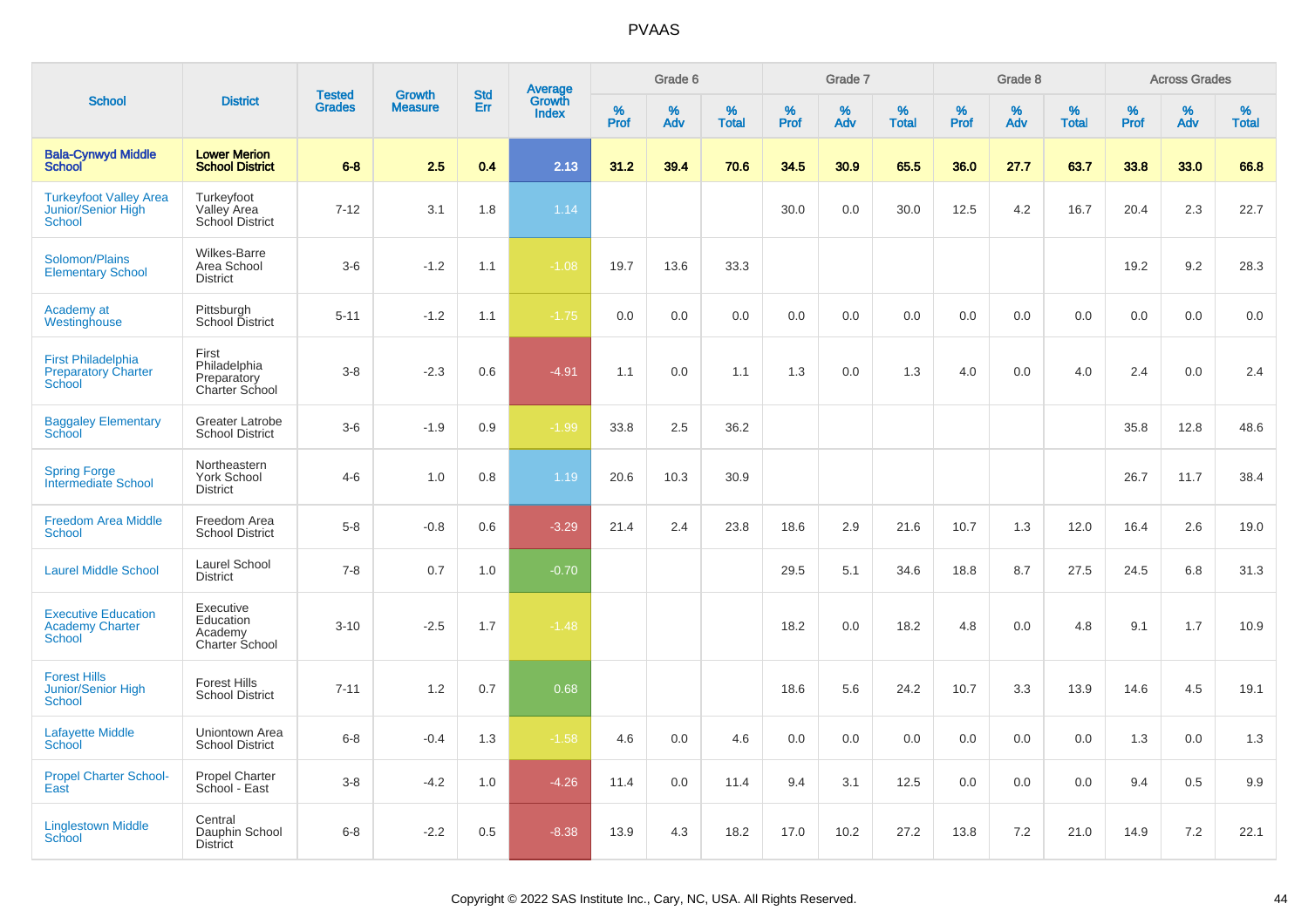|                                                             |                                                   |                                |                                 |                   |                                          |                  | Grade 6  |                   |           | Grade 7  |                   |           | Grade 8  |                   |           | <b>Across Grades</b> |                   |
|-------------------------------------------------------------|---------------------------------------------------|--------------------------------|---------------------------------|-------------------|------------------------------------------|------------------|----------|-------------------|-----------|----------|-------------------|-----------|----------|-------------------|-----------|----------------------|-------------------|
| <b>School</b>                                               | <b>District</b>                                   | <b>Tested</b><br><b>Grades</b> | <b>Growth</b><br><b>Measure</b> | <b>Std</b><br>Err | <b>Average</b><br>Growth<br><b>Index</b> | %<br><b>Prof</b> | %<br>Adv | %<br><b>Total</b> | %<br>Prof | %<br>Adv | %<br><b>Total</b> | %<br>Prof | %<br>Adv | %<br><b>Total</b> | %<br>Prof | %<br>Adv             | %<br><b>Total</b> |
| <b>Bala-Cynwyd Middle</b><br><b>School</b>                  | <b>Lower Merion</b><br><b>School District</b>     | $6 - 8$                        | 2.5                             | 0.4               | 2.13                                     | 31.2             | 39.4     | 70.6              | 34.5      | 30.9     | 65.5              | 36.0      | 27.7     | 63.7              | 33.8      | 33.0                 | 66.8              |
| <b>Manheim Township</b><br><b>Middle School</b>             | Manheim<br>Township<br><b>School District</b>     | $6 - 8$                        | $-0.6$                          | 0.4               | $-3.39$                                  |                  |          |                   | 29.2      | 9.7      | 38.9              | 18.2      | 11.3     | 29.6              | 23.7      | 10.5                 | 34.2              |
| <b>Mountain View</b><br><b>Elementary School</b>            | <b>Greater Latrobe</b><br><b>School District</b>  | $3-6$                          | $-0.5$                          | 0.9               | $-0.49$                                  | 42.7             | 8.5      | 51.2              |           |          |                   |           |          |                   | 38.9      | 17.4                 | 56.4              |
| <b>Southwark School</b>                                     | Philadelphia<br>City School<br><b>District</b>    | $3 - 8$                        | 1.7                             | 1.2               | 0.09                                     | 0.0              | 0.0      | 0.0               | 3.4       | 3.4      | 6.9               | 0.0       | 0.0      | 0.0               | 4.3       | 2.7                  | 6.9               |
| <b>Beverly Hills Middle</b><br>School                       | <b>Upper Darby</b><br>School District             | $6 - 8$                        | $-0.4$                          | 0.5               | $-3.66$                                  | 4.7              | 0.5      | 5.2               | 3.8       | 3.8      | 7.5               | 6.1       | 0.6      | 6.7               | 4.7       | 1.8                  | 6.5               |
| <b>Clark Elementary</b><br>School                           | <b>Harbor Creek</b><br><b>School District</b>     | $3-6$                          | 1.9                             | 1.2               | 0.97                                     | 39.2             | 5.9      | 45.1              |           |          |                   |           |          |                   | 40.7      | 18.0                 | 58.7              |
| <b>Kennett Middle School</b>                                | Kennett<br>Consolidated<br><b>School District</b> | $6 - 8$                        | 0.1                             | 0.4               | $-0.64$                                  | 20.2             | 8.3      | 28.5              | 20.3      | 11.6     | 32.0              | 10.9      | 6.9      | 17.8              | 17.6      | 9.2                  | 26.8              |
| <b>Pennridge South</b><br>Middle School                     | Pennridge<br>School District                      | $6 - 8$                        | $-2.8$                          | 0.7               | $-6.42$                                  | 14.6             | 4.6      | 19.1              | 12.8      | 4.9      | 17.6              | 20.2      | 2.9      | 23.1              | 15.8      | 4.1                  | 19.9              |
| <b>Keith Valley Middle</b><br>School                        | Hatboro-<br>Horsham<br><b>School District</b>     | $6 - 8$                        | 0.6                             | 0.4               | $-0.47$                                  | 30.0             | 11.1     | 41.1              | 20.8      | 5.2      | 26.0              | 19.7      | 5.7      | 25.4              | 23.3      | 7.2                  | 30.5              |
| <b>Purchase Line</b><br><b>Junior/Senior High</b><br>School | Purchase Line<br><b>School District</b>           | $7 - 12$                       | $-1.2$                          | 1.1               | $-3.36$                                  |                  |          |                   | 7.5       | 3.0      | 10.4              | 5.3       | 0.0      | 5.3               | 6.4       | 1.6                  | 8.1               |
| Altoona Area Jr High<br><b>School</b>                       | Altoona Area<br><b>School District</b>            | $6 - 8$                        | $-1.0$                          | 0.3               | $-4.95$                                  | 18.2             | 5.4      | 23.6              | 15.0      | 5.2      | 20.2              | 16.2      | 4.4      | 20.6              | 16.4      | 5.0                  | 21.4              |
| <b>Kutztown Area Middle</b><br><b>School</b>                | Kutztown Area<br><b>School District</b>           | $6-9$                          | $-3.6$                          | 0.9               | $-4.34$                                  | 24.6             | 3.3      | 27.9              | 25.6      | 10.3     | 35.9              | 10.8      | 10.8     | 21.5              | 19.4      | 7.9                  | 27.3              |
| <b>West Oak Lane</b><br><b>Charter School</b>               | West Oak Lane<br><b>Charter School</b>            | $3 - 8$                        | 0.7                             | 0.7               | 0.72                                     | 6.1              | 0.0      | 6.1               | 6.9       | 1.4      | 8.3               | 0.0       | 1.9      | 1.9               | 6.1       | 0.7                  | 6.8               |
| Norwood School                                              | Interboro<br><b>School District</b>               | $3 - 8$                        | $-0.9$                          | 0.9               | $-1.03$                                  | 8.5              | 0.0      | 8.5               | 26.4      | 7.6      | 34.0              | 10.8      | 0.0      | 10.8              | 19.7      | 3.2                  | 23.0              |
| <b>Chartiers Valley</b><br><b>Middle School</b>             | <b>Chartiers Valley</b><br><b>School District</b> | $6 - 8$                        | $-2.7$                          | 0.5               | $-8.46$                                  | 16.9             | 5.3      | 22.2              | 15.6      | 7.4      | 23.0              | 10.8      | 4.2      | 15.1              | 14.5      | 5.7                  | 20.2              |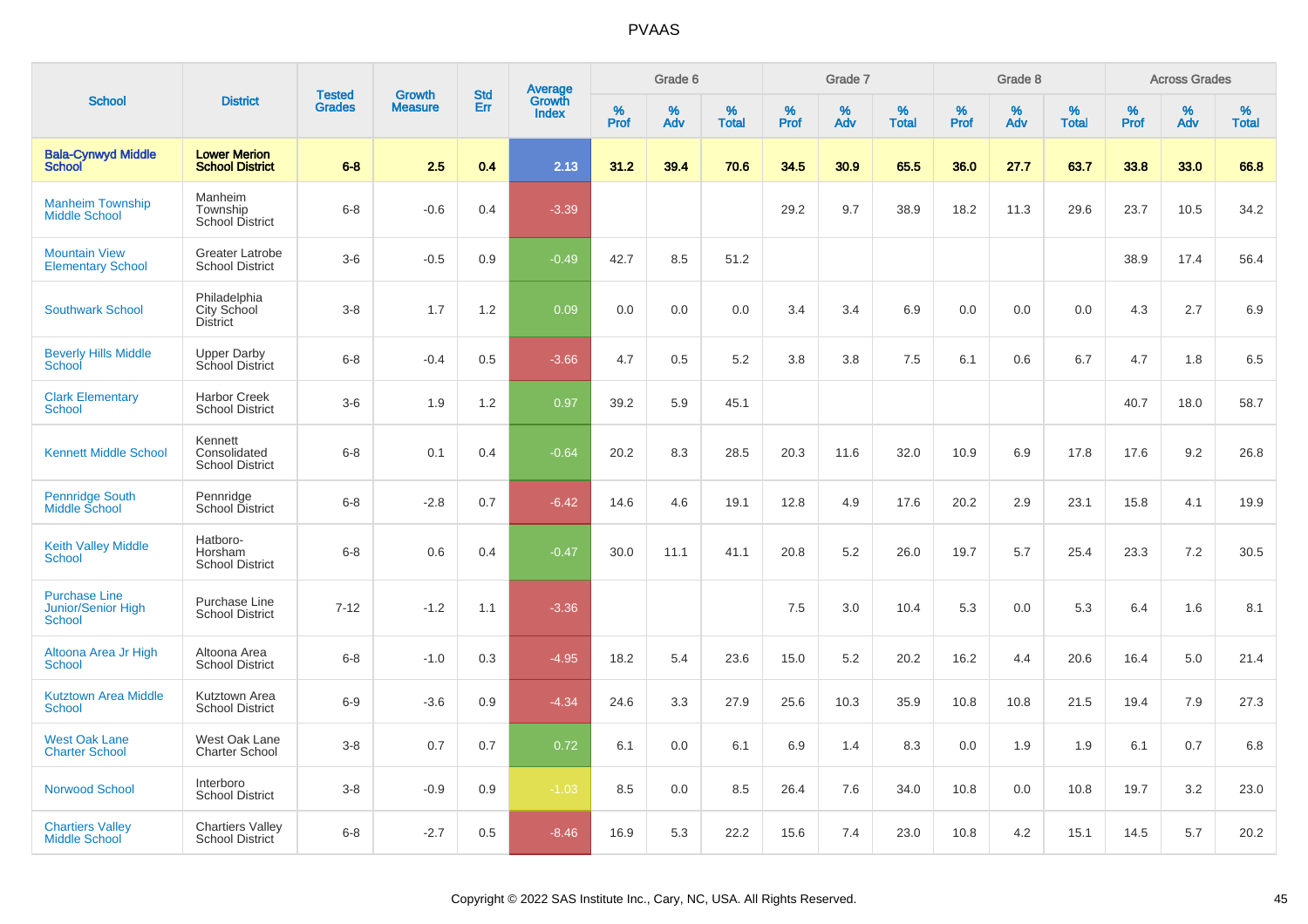| <b>School</b>                                                   |                                                           | <b>Tested</b> | <b>Growth</b>  | <b>Std</b> |                                          |           | Grade 6  |                   |           | Grade 7  |                   |           | Grade 8  |                   |           | <b>Across Grades</b> |                   |
|-----------------------------------------------------------------|-----------------------------------------------------------|---------------|----------------|------------|------------------------------------------|-----------|----------|-------------------|-----------|----------|-------------------|-----------|----------|-------------------|-----------|----------------------|-------------------|
|                                                                 | <b>District</b>                                           | <b>Grades</b> | <b>Measure</b> | Err        | <b>Average</b><br>Growth<br><b>Index</b> | %<br>Prof | %<br>Adv | %<br><b>Total</b> | %<br>Prof | %<br>Adv | %<br><b>Total</b> | %<br>Prof | %<br>Adv | %<br><b>Total</b> | %<br>Prof | %<br>Adv             | %<br><b>Total</b> |
| <b>Bala-Cynwyd Middle</b><br><b>School</b>                      | <b>Lower Merion</b><br><b>School District</b>             | $6 - 8$       | 2.5            | 0.4        | 2.13                                     | 31.2      | 39.4     | 70.6              | 34.5      | 30.9     | 65.5              | 36.0      | 27.7     | 63.7              | 33.8      | 33.0                 | 66.8              |
| <b>Neil Armstrong 5-6</b><br><b>Middle School</b>               | <b>Bethel Park</b><br><b>School District</b>              | $5-6$         | $-0.5$         | 0.6        | $-0.80$                                  | 27.1      | 17.1     | 44.3              |           |          |                   |           |          |                   | 29.4      | 17.4                 | 46.8              |
| <b>Wind Gap Middle</b><br><b>School</b>                         | Pen Argyl Area<br>School District                         | $4 - 8$       | 0.7            | 0.6        | $-0.31$                                  | 26.8      | 0.0      | 26.8              | 17.1      | 5.4      | 22.5              | 14.8      | 5.9      | 20.8              | 21.7      | 7.0                  | 28.8              |
| <b>Dunmore</b><br>Junior/Senior High<br><b>School</b>           | Dunmore<br><b>School District</b>                         | $7 - 11$      | $-0.5$         | 0.9        | $-2.67$                                  |           |          |                   | 10.4      | 0.9      | 11.3              | 9.5       | 3.6      | 13.1              | 10.0      | 2.1                  | 12.1              |
| Freeland<br><b>Elementary/Middle</b><br><b>School</b>           | <b>Hazleton Area</b><br><b>School District</b>            | $3-8$         | $-0.3$         | 1.2        | $-1.51$                                  | 3.1       | 0.0      | 3.1               | 5.3       | 5.3      | 10.5              | 14.3      | 0.0      | 14.3              | 5.4       | 0.6                  | 6.0               |
| <b>Benjamin Rush</b><br><b>Elementary School</b>                | Bensalem<br>Township<br>School District                   | $3-6$         | 1.4            | 1.2        | 1.09                                     | 5.4       | 7.1      | 12.5              |           |          |                   |           |          |                   | 5.3       | 3.7                  | 9.0               |
| <b>Spring Grove Area</b><br><b>Middle School</b>                | <b>Spring Grove</b><br>Area School<br><b>District</b>     | $7 - 8$       | $-1.7$         | 0.5        | $-5.90$                                  |           |          |                   | 23.5      | 11.3     | 34.8              | 5.2       | 3.2      | 8.4               | 14.3      | 7.3                  | 21.6              |
| Larry J. Macaluso<br><b>Elementary School</b>                   | Red Lion Area<br><b>School District</b>                   | $3-6$         | 1.5            | 1.0        | 0.91                                     | 26.0      | 0.0      | 26.0              |           |          |                   |           |          |                   | 31.9      | 7.0                  | 38.9              |
| Commonwealth<br><b>Charter Academy</b><br><b>Charter School</b> | Commonwealth<br>Charter<br>Academy<br>Charter School      | $3 - 10$      | $-2.6$         | 0.8        | $-3.07$                                  | 26.0      | 4.0      | 30.0              | 17.2      | 3.4      | 20.7              | 14.6      | 2.1      | 16.7              | 23.9      | 5.7                  | 29.6              |
| <b>Disston Hamilton</b><br>School                               | Philadelphia<br>City School<br><b>District</b>            | $3 - 8$       | 4.6            | 3.1        | 1.49                                     | 0.0       | 0.0      | 0.0               |           |          |                   |           |          |                   | 0.0       | 0.0                  | 0.0               |
| <b>Warren L Miller</b><br><b>Elementary School</b>              | Southern Tioga<br>School District                         | $3-6$         | 1.7            | 1.1        | $-0.50$                                  | 25.8      | 3.0      | 28.8              |           |          |                   |           |          |                   | 25.4      | 5.4                  | 30.8              |
| <b>Beaver Falls Middle</b><br><b>School</b>                     | <b>Big Beaver</b><br>Falls Area<br><b>School District</b> | $6 - 8$       | $-2.9$         | 0.7        | $-5.18$                                  | 5.4       | 0.9      | 6.4               | 8.3       | 1.0      | 9.4               | 1.0       | 1.0      | 2.1               | 5.0       | 1.0                  | 6.0               |
| <b>Dayton Elementary</b><br>School                              | Armstrong<br><b>School District</b>                       | $3-6$         | $-1.4$         | 1.6        | $-0.88$                                  | 50.0      | 0.0      | 50.0              |           |          |                   |           |          |                   | 41.9      | 12.4                 | 54.3              |
| Saegertown<br><b>Junior/Senior High</b><br><b>School</b>        | Penncrest<br><b>School District</b>                       | $7 - 11$      | 1.4            | 1.0        | 0.51                                     |           |          |                   | 29.4      | 5.9      | 35.3              | 20.6      | 8.8      | 29.4              | 25.0      | 7.4                  | 32.4              |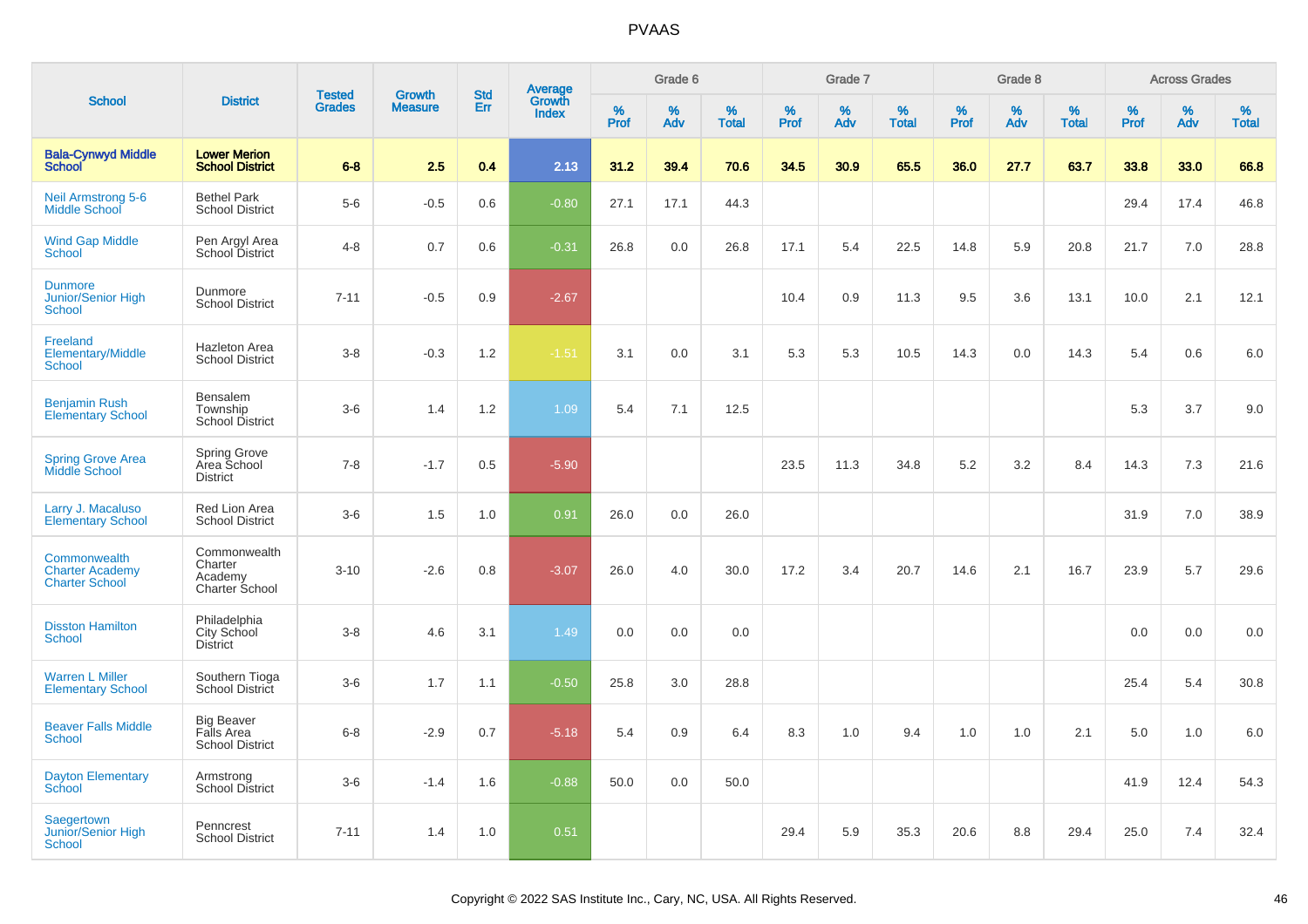|                                                                                          |                                                                           |                                |                                 |                   |                                          |                  | Grade 6  |                   |           | Grade 7  |                   |           | Grade 8  |                   |              | <b>Across Grades</b> |                   |
|------------------------------------------------------------------------------------------|---------------------------------------------------------------------------|--------------------------------|---------------------------------|-------------------|------------------------------------------|------------------|----------|-------------------|-----------|----------|-------------------|-----------|----------|-------------------|--------------|----------------------|-------------------|
| <b>School</b>                                                                            | <b>District</b>                                                           | <b>Tested</b><br><b>Grades</b> | <b>Growth</b><br><b>Measure</b> | <b>Std</b><br>Err | <b>Average</b><br>Growth<br><b>Index</b> | %<br><b>Prof</b> | %<br>Adv | %<br><b>Total</b> | %<br>Prof | %<br>Adv | %<br><b>Total</b> | %<br>Prof | %<br>Adv | %<br><b>Total</b> | $\%$<br>Prof | %<br>Adv             | %<br><b>Total</b> |
| <b>Bala-Cynwyd Middle</b><br><b>School</b>                                               | <b>Lower Merion</b><br><b>School District</b>                             | $6 - 8$                        | 2.5                             | 0.4               | 2.13                                     | 31.2             | 39.4     | 70.6              | 34.5      | 30.9     | 65.5              | 36.0      | 27.7     | 63.7              | 33.8         | 33.0                 | 66.8              |
| Octorara Intermediate<br><b>School</b>                                                   | Octorara Area<br><b>School District</b>                                   | $5-6$                          | 1.1                             | 0.8               | 0.67                                     | 17.6             | 4.2      | 21.8              |           |          |                   |           |          |                   | 21.4         | 5.4                  | 26.8              |
| <b>Rhodes E Washington</b><br><b>School</b>                                              | Philadelphia<br>City School<br><b>District</b>                            | $3 - 8$                        | 2.5                             | 1.7               | 0.61                                     |                  |          |                   | 0.0       | 0.0      | 0.0               | 0.0       | 0.0      | 0.0               | 0.0          | 0.0                  | 0.0               |
| <b>Cambridge Springs</b><br>Junior/Senior High<br><b>School</b>                          | Penncrest<br><b>School District</b>                                       | $7 - 11$                       | 1.1                             | 1.1               | $-0.06$                                  |                  |          |                   | 10.6      | 1.5      | 12.1              | 20.8      | 1.9      | 22.6              | 15.1         | 1.7                  | 16.8              |
| <b>Leola Elementary</b><br>School                                                        | Conestoga<br>Valley School<br><b>District</b>                             | $3-6$                          | 1.7                             | 1.2               | 0.12                                     | 7.8              | 3.9      | 11.8              |           |          |                   |           |          |                   | 16.4         | 6.6                  | 23.0              |
| <b>Coudersport Area</b><br>Junior/Senior High<br><b>School</b>                           | Coudersport<br>Area School<br><b>District</b>                             | $7 - 11$                       | 1.5                             | 1.1               | 0.42                                     |                  |          |                   | 18.9      | 5.7      | 24.5              | 15.1      | 3.8      | 18.9              | 17.0         | 4.7                  | 21.7              |
| East Pennsboro Area<br><b>Middle School</b>                                              | East Pennsboro<br>Area School<br><b>District</b>                          | $6 - 8$                        | $-2.6$                          | 0.5               | $-6.68$                                  | 9.9              | 3.7      | 13.7              | 11.8      | 2.4      | 14.1              | 10.3      | 4.2      | 14.6              | 10.7         | 3.4                  | 14.1              |
| <b>Southern Middle</b><br>School                                                         | Reading School<br>District                                                | $5 - 8$                        | 1.1                             | 0.8               | 0.80                                     | 1.4              | 0.0      | 1.4               | 0.0       | 0.0      | 0.0               | 0.0       | 2.0      | 2.0               | 2.1          | 0.8                  | 2.9               |
| Pittsburgh Arsenal 6-8                                                                   | Pittsburgh<br>School District                                             | $6 - 8$                        | 0.2                             | 1.1               | $-0.88$                                  | 2.4              | 0.0      | 2.4               | 16.7      | 0.0      | 16.7              | 2.6       | 0.0      | 2.6               | 7.4          | 0.0                  | 7.4               |
| <b>Bentworth Middle</b><br><b>School</b>                                                 | Bentworth<br><b>School District</b>                                       | $5-8$                          | $-1.7$                          | 0.7               | $-2.61$                                  | 9.6              | 0.0      | 9.6               | 16.9      | 7.8      | 24.7              | 21.2      | 1.5      | 22.7              | 19.1         | 4.3                  | 23.4              |
| <b>Victory Elementary</b><br>School                                                      | <b>Franklin Area</b><br><b>School District</b>                            | $3-6$                          | 1.6                             | 1.5               | 1.09                                     | 39.4             | 6.1      | 45.4              |           |          |                   |           |          |                   | 33.3         | 5.4                  | 38.8              |
| <b>Memphis Street</b><br><b>Academy Charter</b><br>School @ Jp Jones                     | <b>Memphis Street</b><br>Academy<br>Charter School<br>@ JP Jones          | $5-8$                          | 0.7                             | 0.7               | $-0.62$                                  | 0.0              | 0.0      | 0.0               | 0.0       | 0.0      | 0.0               | 0.0       | 0.0      | 0.0               | 0.0          | 0.6                  | 0.6               |
| <b>Global Leadership</b><br><b>Academy Charter</b><br>School Southwest at<br><b>Huey</b> | Global<br>Leadership<br>Academy<br>Charter School<br>Southwest at<br>Huey | $3-8$                          | 1.0                             | 1.7               | $-0.18$                                  | 0.0              | 0.0      | 0.0               |           |          |                   | 0.0       | 0.0      | 0.0               | 0.0          | 0.0                  | 0.0               |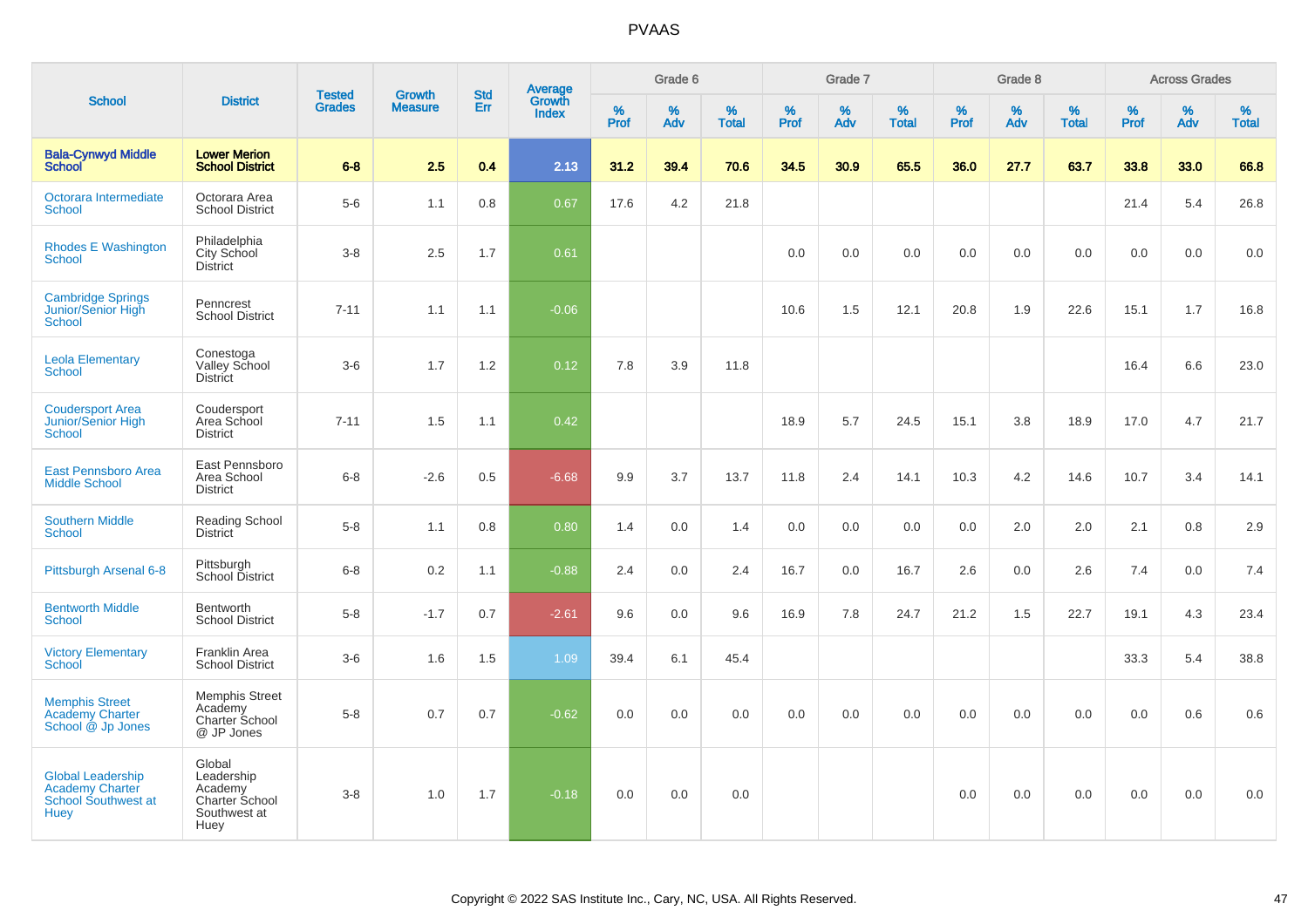|                                                                               |                                                                    |                                |                                 | <b>Std</b> |                                          |                  | Grade 6     |                   |              | Grade 7     |                   |              | Grade 8  |                   |              | <b>Across Grades</b> |                   |
|-------------------------------------------------------------------------------|--------------------------------------------------------------------|--------------------------------|---------------------------------|------------|------------------------------------------|------------------|-------------|-------------------|--------------|-------------|-------------------|--------------|----------|-------------------|--------------|----------------------|-------------------|
| <b>School</b>                                                                 | <b>District</b>                                                    | <b>Tested</b><br><b>Grades</b> | <b>Growth</b><br><b>Measure</b> | Err        | <b>Average</b><br>Growth<br><b>Index</b> | %<br><b>Prof</b> | $\%$<br>Adv | %<br><b>Total</b> | $\%$<br>Prof | $\%$<br>Adv | %<br><b>Total</b> | $\%$<br>Prof | %<br>Adv | %<br><b>Total</b> | $\%$<br>Prof | $\%$<br>Adv          | %<br><b>Total</b> |
| <b>Bala-Cynwyd Middle</b><br><b>School</b>                                    | <b>Lower Merion</b><br><b>School District</b>                      | $6 - 8$                        | 2.5                             | 0.4        | 2.13                                     | 31.2             | 39.4        | 70.6              | 34.5         | 30.9        | 65.5              | 36.0         | 27.7     | 63.7              | 33.8         | 33.0                 | 66.8              |
| <b>Ligonier Valley Middle</b><br>School                                       | <b>Ligonier Valley</b><br>School District                          | $6 - 8$                        | $-2.5$                          | 0.7        | $-7.18$                                  | 16.5             | 0.0         | 16.5              | 12.3         | 0.0         | 12.3              | 6.9          | 0.0      | 6.9               | 11.8         | 0.0                  | 11.8              |
| <b>Avella Elementary</b><br>Center                                            | Avella Area<br><b>School District</b>                              | $3-6$                          | $-0.4$                          | 1.4        | $-0.27$                                  | 36.4             | 6.1         | 42.4              |              |             |                   |              |          |                   | 23.9         | 10.9                 | 34.8              |
| <b>Mohawk Junior High</b><br><b>School</b>                                    | Mohawk Area<br><b>School District</b>                              | $7 - 8$                        | $-0.6$                          | 0.8        | $-2.18$                                  |                  |             |                   | 27.4         | 11.8        | 39.2              | 22.8         | 8.7      | 31.5              | 25.3         | 10.3                 | 35.6              |
| <b>Saint Clair Area</b><br><b>Elementary/Middle</b><br><b>School</b>          | Saint Clair Area<br><b>School District</b>                         | $3 - 8$                        | 1.1                             | 0.9        | $-2.27$                                  | 24.0             | 4.0         | 28.0              | 19.2         | 7.7         | 26.9              | 12.5         | 2.5      | 15.0              | 24.2         | 7.2                  | 31.4              |
| <b>Lehigh Valley Dual</b><br>Language Charter<br><b>School</b>                | Lehigh Valley<br>Dual Language<br><b>Charter School</b>            | $3 - 8$                        | 3.1                             | 2.3        | 1.31                                     | 7.7              | 0.0         | 7.7               |              |             |                   |              |          |                   | 4.2          | 0.0                  | 4.2               |
| <b>Propel Charter School</b><br>- Hazelwood                                   | <b>Propel Charter</b><br>School-<br>Hazelwood                      | $3 - 8$                        | $-1.6$                          | 1.2        | $-1.96$                                  | 0.0              | 0.0         | 0.0               | 0.0          | 4.8         | 4.8               | 0.0          | 0.0      | 0.0               | 0.6          | 0.6                  | 1.3               |
| <b>Kissel Hill Elementary</b><br><b>School</b>                                | <b>Warwick School</b><br><b>District</b>                           | $3-6$                          | 1.4                             | 1.0        | 1.22                                     | 25.7             | 5.7         | 31.4              |              |             |                   |              |          |                   | 29.1         | 12.7                 | 41.8              |
| <b>Haine Middle School</b>                                                    | Seneca Valley<br>School District                                   | $5-6$                          | 0.6                             | 0.5        | 1.17                                     | 35.2             | 10.5        | 45.7              |              |             |                   |              |          |                   | 32.1         | 15.8                 | 47.9              |
| <b>Independence Charter</b><br><b>School West</b>                             | Independence<br>Charter School<br>West                             | $3 - 7$                        | $-1.0$                          | 1.7        | $-0.57$                                  | 16.7             | 0.0         | 16.7              | 5.6          | 0.0         | 5.6               |              |          |                   | 6.2          | 1.8                  | 8.0               |
| New Brighton Area<br>Middle School                                            | New Brighton<br>Area School<br><b>District</b>                     | $6 - 8$                        | $-1.1$                          | 0.7        | $-2.53$                                  | 7.9              | 0.0         | 7.9               | 9.0          | 3.0         | 12.0              | 4.8          | 1.0      | 5.8               | 7.2          | 1.3                  | 8.5               |
| <b>Hazleton</b><br>Elementary/Middle<br><b>School</b>                         | <b>Hazleton Area</b><br><b>School District</b>                     | $3 - 8$                        | $-0.1$                          | 1.2        | $-2.40$                                  | 0.0              | 0.0         | 0.0               | 0.0          | 0.0         | 0.0               | 0.0          | 3.3      | 3.3               | 1.5          | 0.5                  | 2.0               |
| <b>Young Scholars of</b><br><b>Greater Allegheny</b><br><b>Charter School</b> | Young Scholars<br>of Greater<br>Allegheny<br><b>Charter School</b> | $3 - 8$                        | $-1.4$                          | 1.6        | $-0.85$                                  | 6.2              | 0.0         | 6.2               | 10.0         | 0.0         | 10.0              |              |          |                   | 6.6          | 0.0                  | 6.6               |
| <b>Taggart John H School</b>                                                  | Philadelphia<br><b>City School</b><br><b>District</b>              | $3 - 8$                        | 2.6                             | 2.0        | 0.45                                     | 5.6              | 0.0         | 5.6               |              |             |                   |              |          |                   | 5.0          | 1.0                  | 6.1               |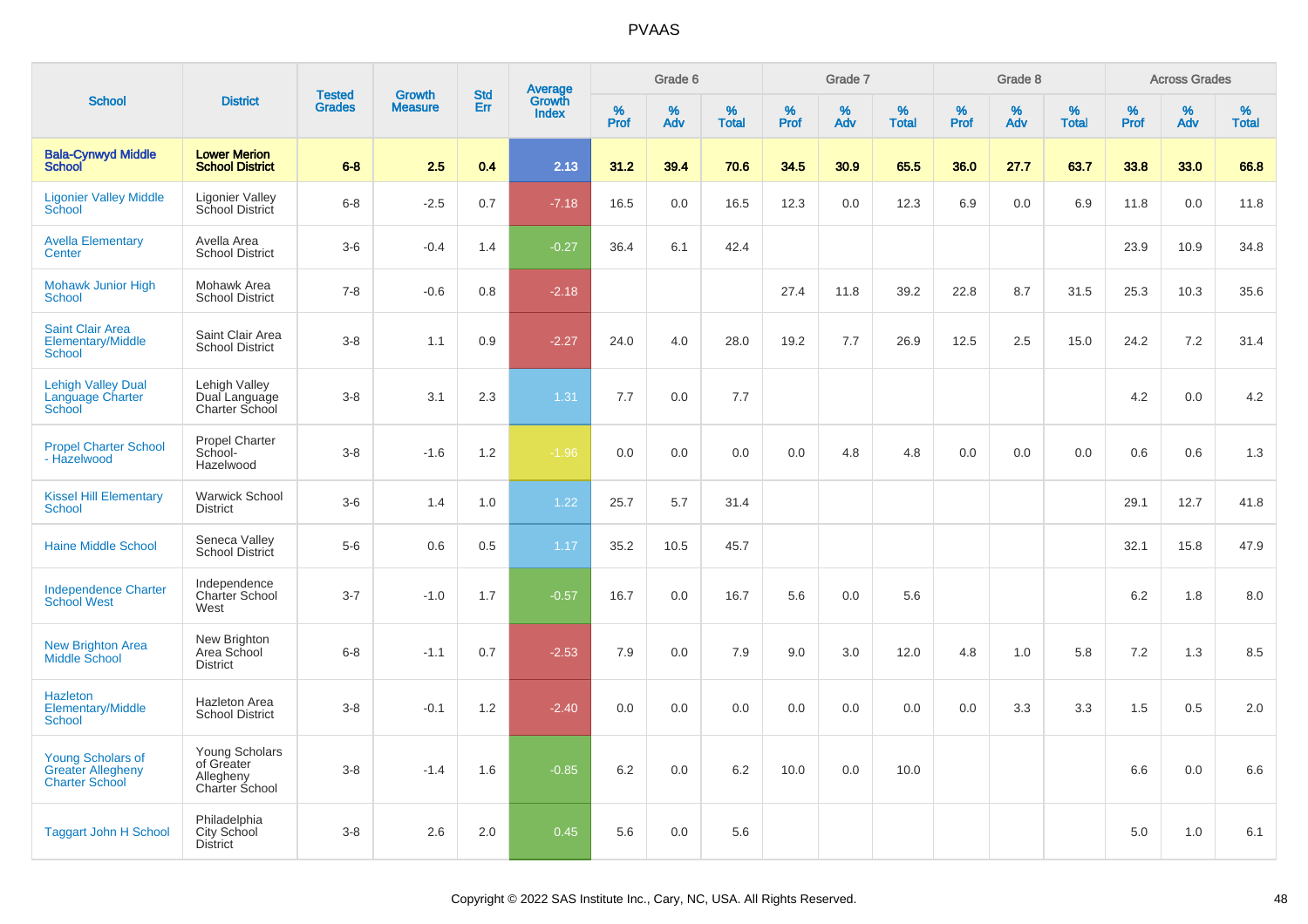|                                                                           |                                                                       | <b>Tested</b> | <b>Growth</b>  | <b>Std</b> |                                          |                  | Grade 6     |                   |           | Grade 7  |                   |              | Grade 8  |                   |              | <b>Across Grades</b> |                   |
|---------------------------------------------------------------------------|-----------------------------------------------------------------------|---------------|----------------|------------|------------------------------------------|------------------|-------------|-------------------|-----------|----------|-------------------|--------------|----------|-------------------|--------------|----------------------|-------------------|
| <b>School</b>                                                             | <b>District</b>                                                       | <b>Grades</b> | <b>Measure</b> | Err        | <b>Average</b><br>Growth<br><b>Index</b> | %<br><b>Prof</b> | $\%$<br>Adv | %<br><b>Total</b> | %<br>Prof | %<br>Adv | %<br><b>Total</b> | $\%$<br>Prof | %<br>Adv | %<br><b>Total</b> | $\%$<br>Prof | %<br>Adv             | %<br><b>Total</b> |
| <b>Bala-Cynwyd Middle</b><br><b>School</b>                                | <b>Lower Merion</b><br><b>School District</b>                         | $6 - 8$       | 2.5            | 0.4        | 2.13                                     | 31.2             | 39.4        | 70.6              | 34.5      | 30.9     | 65.5              | 36.0         | 27.7     | 63.7              | 33.8         | 33.0                 | 66.8              |
| <b>Mastery Charter</b><br>School - Hardy<br><b>Williams</b>               | <b>Mastery Charter</b><br>School - Hardy<br>Williams                  | $3 - 11$      | $-0.1$         | 1.2        | $-0.05$                                  | 11.4             | 2.9         | 14.3              | 5.6       | 0.0      | 5.6               |              |          |                   | 6.9          | 0.6                  | 7.5               |
| <b>Pollock Robert B</b><br><b>School</b>                                  | Philadelphia<br><b>City School</b><br><b>District</b>                 | $3-6$         | 2.5            | 2.2        | 1.12                                     | 26.3             | 5.3         | 31.6              |           |          |                   |              |          |                   | 11.8         | 4.7                  | 16.5              |
| <b>Deburgos Bilingual</b><br><b>Magnet Middle School</b>                  | Philadelphia<br>City School<br><b>District</b>                        | $3-8$         | 2.1            | 2.2        | 0.05                                     | 0.0              | 0.0         | 0.0               |           |          |                   | 5.9          | 0.0      | 5.9               | 3.3          | 1.7                  | 5.0               |
| <b>Pittsburgh Sunnyside</b><br>$K-8$                                      | Pittsburgh<br>School District                                         | $3 - 8$       | $-2.3$         | 1.4        | $-2.57$                                  | 0.0              | 0.0         | 0.0               | 10.0      | 0.0      | 10.0              | 5.3          | 0.0      | 5.3               | 11.1         | 0.0                  | 11.1              |
| <b>Bell Avenue School</b>                                                 | <b>William Penn</b><br><b>School District</b>                         | $3-6$         | 0.5            | 1.6        | 0.33                                     | 0.0              | 0.0         | 0.0               |           |          |                   |              |          |                   | 0.9          | 0.0                  | 0.9               |
| Lackawanna Trail<br>Junior/Senior High<br><b>School</b>                   | Lackawanna<br><b>Trail School</b><br><b>District</b>                  | $7 - 10$      | 0.4            | 1.0        | $-0.66$                                  |                  |             |                   | 12.7      | 11.3     | 23.9              | 12.0         | 6.7      | 18.7              | 12.3         | 8.9                  | 21.2              |
| <b>Northwest Middle</b><br><b>School</b>                                  | Reading School<br><b>District</b>                                     | $5 - 8$       | 0.1            | 1.0        | $-0.32$                                  | 2.4              | 0.0         | 2.4               | 0.0       | 0.0      | 0.0               | 3.8          | 0.0      | 3.8               | 4.0          | 0.0                  | 4.0               |
| <b>Young Scholars Of</b><br>Western Pennsylvania<br><b>Charter School</b> | Young Scholars<br>Of Western<br>Pennsylvania<br><b>Charter School</b> | $3 - 8$       | $-0.4$         | 1.1        | $-0.37$                                  | 5.9              | 5.9         | 11.8              | 20.7      | 3.4      | 24.1              | 8.7          | 0.0      | 8.7               | 12.3         | 4.8                  | 17.1              |
| <b>Finletter Thomas K</b><br><b>School</b>                                | Philadelphia<br><b>City School</b><br><b>District</b>                 | $3-8$         | $-1.7$         | 1.8        | $-0.90$                                  |                  |             |                   | 0.0       | 14.3     | 14.3              | 0.0          | 11.8     | 11.8              | 7.1          | 4.0                  | 11.1              |
| <b>Harmony Area</b><br><b>Elementary School</b>                           | Harmony Area<br>School District                                       | $3-6$         | $-2.9$         | 2.0        | $-1.46$                                  | 41.7             | 4.2         | 45.8              |           |          |                   |              |          |                   | 33.3         | 5.6                  | 38.9              |
| <b>Warrior Run Middle</b><br>School                                       | <b>Warrior Run</b><br><b>School District</b>                          | $4 - 8$       | $-0.7$         | 0.6        | $-1.17$                                  | 25.7             | 1.8         | 27.5              | 16.8      | 11.2     | 28.0              | 15.6         | 12.2     | 27.8              | 20.9         | 9.2                  | 30.1              |
| <b>Trafford Middle School</b>                                             | Penn-Trafford<br><b>School District</b>                               | $6 - 8$       | $-2.4$         | 0.7        | $-4.63$                                  | 36.9             | 16.7        | 53.6              | 35.9      | 14.1     | 50.0              | 28.9         | 2.1      | 30.9              | 33.7         | 10.6                 | 44.3              |
| <b>Mastery Charter</b><br>School-Clymer<br>Elementary                     | <b>Mastery Charter</b><br>School - Clymer<br>Elementary               | $3-6$         | 1.9            | 1.5        | 0.86                                     | 3.8              | 0.0         | 3.8               |           |          |                   |              |          |                   | 2.6          | 0.8                  | 3.4               |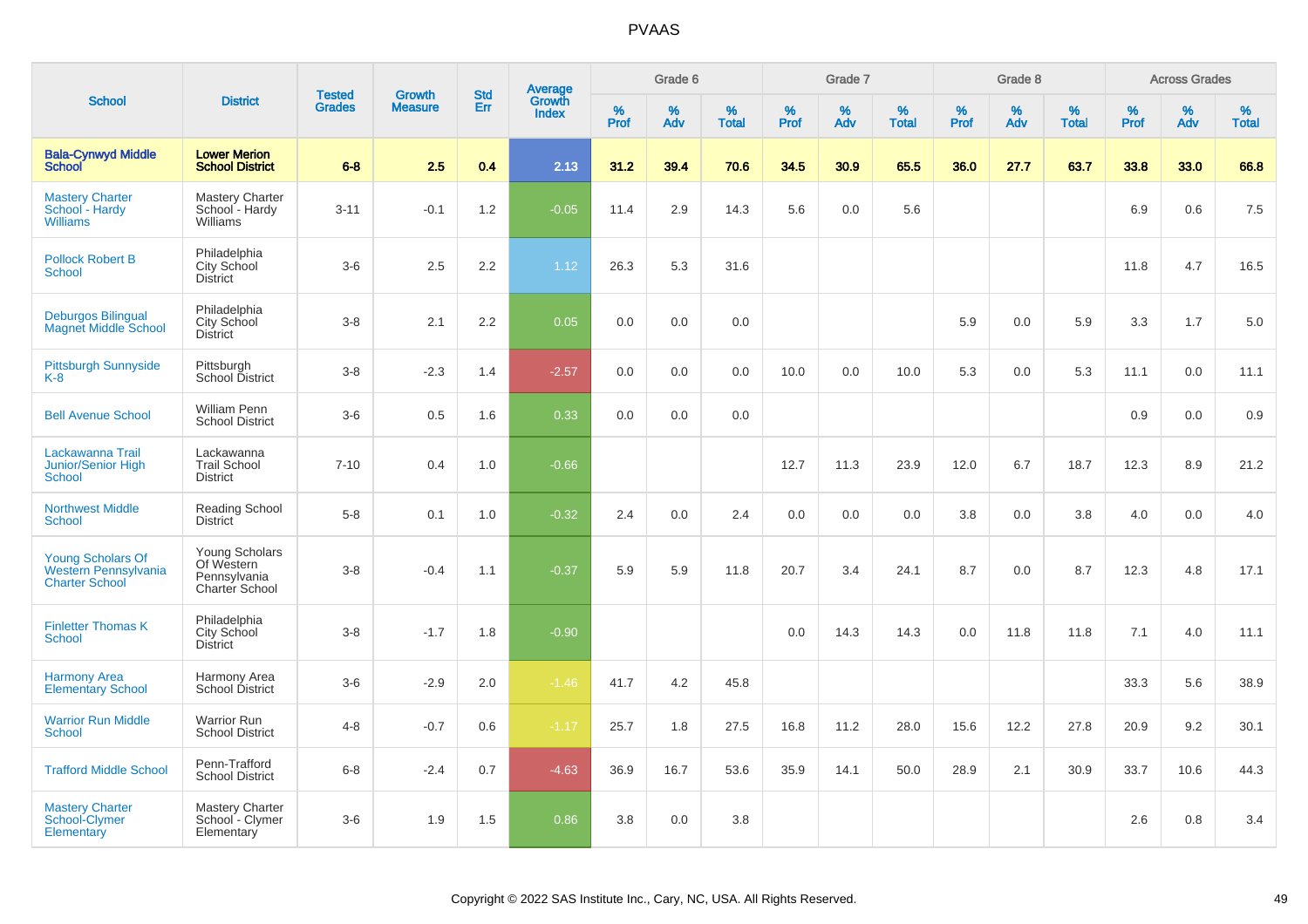|                                                                       |                                                          | <b>Tested</b> | <b>Growth</b>  | <b>Std</b> |                                          |                  | Grade 6  |                   |           | Grade 7  |                   |           | Grade 8  |                   |           | <b>Across Grades</b> |                   |
|-----------------------------------------------------------------------|----------------------------------------------------------|---------------|----------------|------------|------------------------------------------|------------------|----------|-------------------|-----------|----------|-------------------|-----------|----------|-------------------|-----------|----------------------|-------------------|
| <b>School</b>                                                         | <b>District</b>                                          | <b>Grades</b> | <b>Measure</b> | Err        | <b>Average</b><br>Growth<br><b>Index</b> | %<br><b>Prof</b> | %<br>Adv | %<br><b>Total</b> | %<br>Prof | %<br>Adv | %<br><b>Total</b> | %<br>Prof | %<br>Adv | %<br><b>Total</b> | %<br>Prof | %<br>Adv             | %<br><b>Total</b> |
| <b>Bala-Cynwyd Middle</b><br><b>School</b>                            | <b>Lower Merion</b><br><b>School District</b>            | $6 - 8$       | 2.5            | 0.4        | 2.13                                     | 31.2             | 39.4     | 70.6              | 34.5      | 30.9     | 65.5              | 36.0      | 27.7     | 63.7              | 33.8      | 33.0                 | 66.8              |
| <b>Port Allegany</b><br>Elementary School                             | Port Allegany<br>School District                         | $3-6$         | 1.2            | 1.0        | 0.96                                     | 7.4              | 1.5      | 8.8               |           |          |                   |           |          |                   | 17.5      | 5.4                  | 23.0              |
| <b>Hamilton Andrew</b><br><b>School</b>                               | Philadelphia<br>City School<br><b>District</b>           | $3-8$         | 4.1            | 3.4        | 1.22                                     | 8.3              | 0.0      | 8.3               |           |          |                   |           |          |                   | 1.9       | 0.0                  | 1.9               |
| <b>Richboro Elementary</b><br><b>School</b>                           | Council Rock<br><b>School District</b>                   | $3-6$         | 0.8            | 1.1        | 0.72                                     | 34.6             | 5.4      | 40.0              |           |          |                   |           |          |                   | 38.3      | 7.9                  | 46.3              |
| <b>Lengel Middle School</b>                                           | Pottsville Area<br><b>School District</b>                | $5-8$         | $-0.6$         | 0.5        | $-3.87$                                  | 17.6             | 4.7      | 22.3              | 14.2      | 4.3      | 18.5              | 16.2      | 2.4      | 18.6              | 17.1      | 5.6                  | 22.7              |
| <b>Carl G Renn</b><br><b>Elementary School</b>                        | East Lycoming<br>School District                         | $3-6$         | 1.8            | 1.5        | 0.24                                     | 29.2             | 16.7     | 45.8              |           |          |                   |           |          |                   | 37.5      | 17.9                 | 55.4              |
| <b>Charles A Huston</b><br><b>Middle School</b>                       | <b>Burrell School</b><br><b>District</b>                 | $6 - 8$       | $-3.1$         | 0.8        | $-4.55$                                  | 15.4             | 3.8      | 19.2              | 21.5      | 7.6      | 29.1              | 17.5      | 0.0      | 17.5              | 18.2      | 4.2                  | 22.4              |
| <b>Edgar Fahs Smith</b><br><b>Steam Academy</b>                       | <b>York City</b><br>School District                      | $3 - 8$       | $-0.8$         | 0.8        | $-1.00$                                  | 5.7              | 0.0      | 5.7               | 6.4       | 0.0      | 6.4               | 2.1       | 0.0      | 2.1               | 6.4       | 0.3                  | 6.7               |
| <b>Albert Gallatin South</b><br><b>Middle School</b>                  | <b>Albert Gallatin</b><br>Area School<br><b>District</b> | $6 - 8$       | $-0.9$         | 0.7        | $-3.46$                                  | 13.8             | 2.1      | 16.0              | 7.8       | 3.3      | 11.1              | 20.0      | 3.5      | 23.5              | 13.8      | 3.0                  | 16.7              |
| <b>Acmetonia Elementary</b><br><b>School</b>                          | Allegheny<br>Valley School<br><b>District</b>            | $3-6$         | $-0.5$         | 1.1        | $-0.43$                                  | 11.1             | 5.6      | 16.7              |           |          |                   |           |          |                   | 19.8      | 6.5                  | 26.3              |
| <b>California Area</b><br><b>Intermediate Middle</b><br><b>School</b> | California Area<br><b>School District</b>                | $5-6$         | 1.3            | 1.1        | $-1.69$                                  | 14.1             | 0.0      | 14.1              |           |          |                   |           |          |                   | 20.2      | 2.5                  | 22.7              |
| <b>Valley View Middle</b><br><b>School</b>                            | <b>Valley View</b><br>School District                    | $6 - 8$       | $-3.0$         | 0.9        | $-5.50$                                  | 5.8              | 1.2      | 6.9               | 9.8       | 2.4      | 12.2              | 7.9       | 0.0      | 7.9               | 7.3       | 1.0                  | 8.4               |
| <b>Lower Macungie</b><br>Middle School                                | East Penn<br><b>School District</b>                      | $6 - 8$       | 0.2            | 0.4        | $-0.94$                                  | 13.6             | 7.0      | 20.5              | 22.4      | 6.5      | 28.9              | 15.6      | 6.4      | 21.9              | 17.2      | 6.6                  | 23.8              |
| <b>Chartiers-Houston</b><br><b>Junior/Senior High</b><br>School       | Chartiers-<br><b>Houston School</b><br><b>District</b>   | $7 - 10$      | $-2.5$         | 1.0        | $-4.93$                                  |                  |          |                   | 21.0      | 1.3      | 22.4              | 18.8      | 5.8      | 24.6              | 20.0      | 3.4                  | 23.4              |
| <b>South Scranton</b><br><b>Intermediate School</b>                   | Scranton<br><b>School District</b>                       | $6 - 8$       | $-0.5$         | 0.8        | $-2.87$                                  | 1.0              | 1.9      | 2.9               | 2.6       | 0.0      | 2.6               | 1.8       | 5.3      | 7.0               | 1.7       | 2.1                  | 3.8               |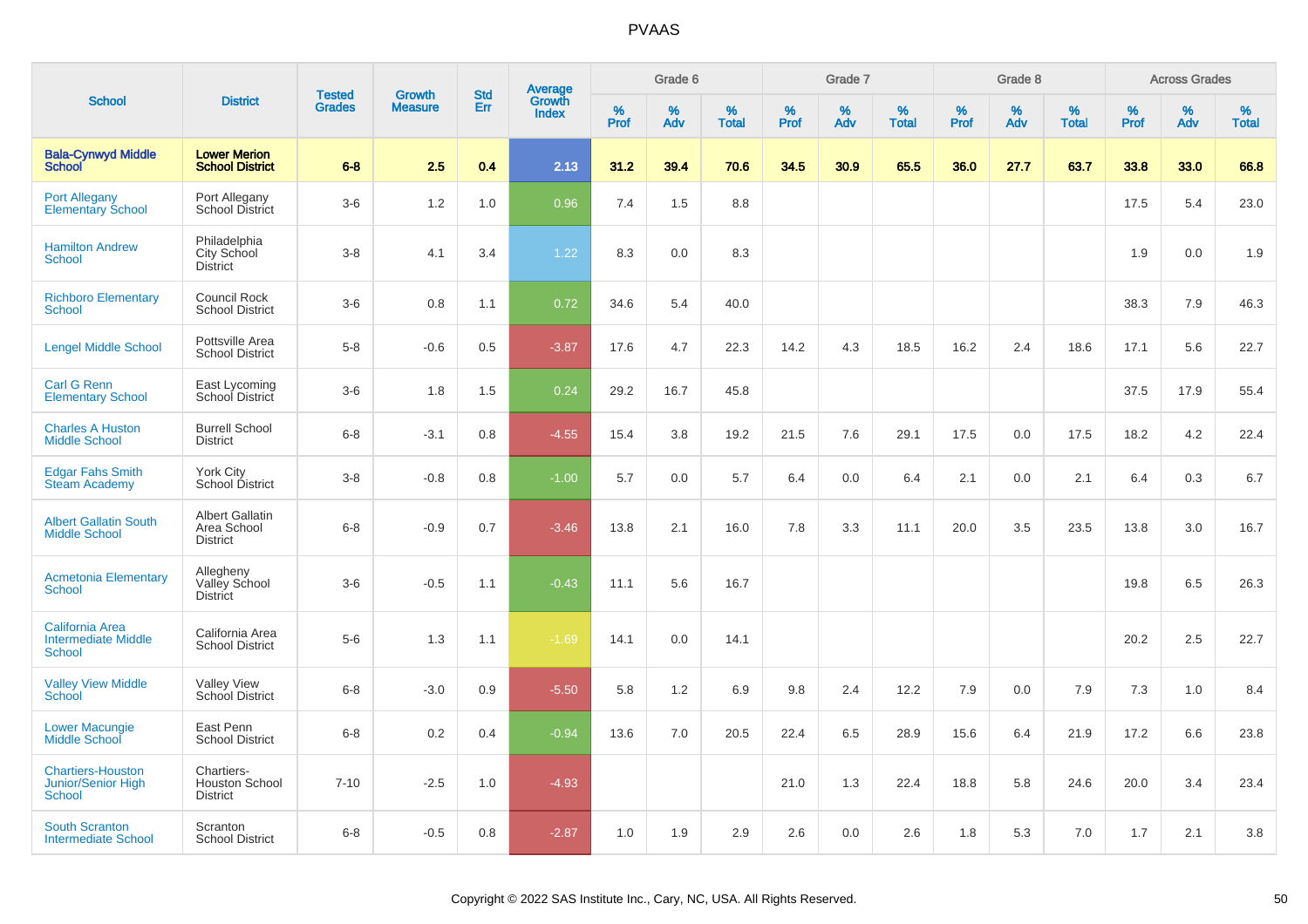|                                                                        |                                                              |                                | <b>Growth</b>  | <b>Std</b> |                                          |              | Grade 6     |                      |              | Grade 7     |                   |              | Grade 8     |                   |              | <b>Across Grades</b> |                   |
|------------------------------------------------------------------------|--------------------------------------------------------------|--------------------------------|----------------|------------|------------------------------------------|--------------|-------------|----------------------|--------------|-------------|-------------------|--------------|-------------|-------------------|--------------|----------------------|-------------------|
| <b>School</b>                                                          | <b>District</b>                                              | <b>Tested</b><br><b>Grades</b> | <b>Measure</b> | <b>Err</b> | <b>Average</b><br>Growth<br><b>Index</b> | $\%$<br>Prof | $\%$<br>Adv | $\%$<br><b>Total</b> | $\%$<br>Prof | $\%$<br>Adv | %<br><b>Total</b> | $\%$<br>Prof | $\%$<br>Adv | %<br><b>Total</b> | $\%$<br>Prof | $\%$<br>Adv          | %<br><b>Total</b> |
| <b>Bala-Cynwyd Middle</b><br><b>School</b>                             | <b>Lower Merion</b><br><b>School District</b>                | $6 - 8$                        | 2.5            | 0.4        | 2.13                                     | 31.2         | 39.4        | 70.6                 | 34.5         | 30.9        | 65.5              | 36.0         | 27.7        | 63.7              | 33.8         | 33.0                 | 66.8              |
| <b>Keystone Elementary</b><br>School                                   | Keystone<br>School District                                  | $3-6$                          | 0.7            | 1.1        | 0.64                                     | 32.1         | 1.9         | 34.0                 |              |             |                   |              |             |                   | 32.9         | 11.7                 | 44.6              |
| <b>Ferndale Elementary</b><br><b>School</b>                            | Ferndale Area<br><b>School District</b>                      | $3-6$                          | $-1.8$         | 1.3        | $-1.41$                                  | 19.5         | 7.3         | 26.8                 |              |             |                   |              |             |                   | 21.6         | 8.8                  | 30.4              |
| <b>Holland Elementary</b><br><b>School</b>                             | <b>Council Rock</b><br><b>School District</b>                | $3-6$                          | 1.2            | 1.1        | 0.97                                     | 32.7         | 16.4        | 49.1                 |              |             |                   |              |             |                   | 32.3         | 21.3                 | 53.5              |
| <b>Heights/Murray</b><br><b>Elementary School</b>                      | <b>Wilkes-Barre</b><br>Area School<br><b>District</b>        | $3-6$                          | 0.5            | 1.3        | 0.42                                     | 2.6          | 0.0         | 2.6                  |              |             |                   |              |             |                   | 8.6          | 0.6                  | 9.1               |
| <b>Rhoads James School</b>                                             | Philadelphia<br><b>City School</b><br><b>District</b>        | $3 - 8$                        | 3.8            | 3.3        | 1.14                                     | 7.7          | 0.0         | 7.7                  |              |             |                   |              |             |                   | 1.8          | 3.5                  | 5.3               |
| <b>Folk Arts-Cultural</b><br><b>Treasures Charter</b><br><b>School</b> | Folk Arts-<br>Cultural<br>Treasures<br><b>Charter School</b> | $3 - 7$                        | $-1.8$         | 1.0        | $-1.76$                                  | 28.9         | 4.4         | 33.3                 | 20.4         | 2.3         | 22.7              |              |             |                   | 28.1         | 6.2                  | 34.4              |
| <b>Cranberry Area</b><br><b>Junior/Senior High</b><br><b>School</b>    | <b>Cranberry Area</b><br>School District                     | $7 - 12$                       | $-0.8$         | 0.9        | $-2.01$                                  |              |             |                      | 14.7         | 3.2         | 17.9              | 18.7         | 2.7         | 21.3              | 16.5         | 2.9                  | 19.4              |
| Hartman Intermediate<br><b>School</b>                                  | <b>Ellwood City</b><br>Area School<br><b>District</b>        | $5-6$                          | $-0.8$         | 0.8        | $-1.07$                                  | 19.0         | 2.6         | 21.6                 |              |             |                   |              |             |                   | 19.7         | 5.0                  | 24.8              |
| <b>Allen Middle School</b>                                             | <b>West Shore</b><br><b>School District</b>                  | $6 - 8$                        | 0.6            | 0.6        | 0.11                                     | 29.9         | 4.1         | 34.0                 | 18.1         | 8.7         | 26.8              | 17.6         | 9.8         | 27.4              | 21.9         | 7.5                  | 29.4              |
| <b>East Coventry</b><br><b>Elementary School</b>                       | Owen J Roberts<br><b>School District</b>                     | $3-6$                          | 0.3            | 1.0        | 0.35                                     | 27.8         | 20.8        | 48.6                 |              |             |                   |              |             |                   | 34.2         | 16.7                 | 51.0              |
| <b>Maritime Academy</b><br><b>Charter School</b>                       | Maritime<br>Academy<br>Charter School                        | $3 - 10$                       | $-3.7$         | 0.6        | $-5.88$                                  | 1.2          | 3.6         | 4.8                  | 7.9          | 5.6         | 13.5              | 3.3          | 0.0         | 3.3               | 4.6          | 2.1                  | 6.7               |
| <b>Sandycreek</b><br><b>Elementary School</b>                          | Franklin Area<br><b>School District</b>                      | $3 - 6$                        | 1.4            | 1.3        | $-0.37$                                  | 16.3         | 0.0         | 16.3                 |              |             |                   |              |             |                   | 27.4         | 8.4                  | 35.8              |
| <b>Ephrata Middle School</b>                                           | Ephrata Area<br><b>School District</b>                       | $6-9$                          | $-0.5$         | 0.5        | $-2.55$                                  |              |             |                      | 18.0         | 4.2         | 22.3              | 19.1         | 4.3         | 23.4              | 18.2         | 4.2                  | 22.3              |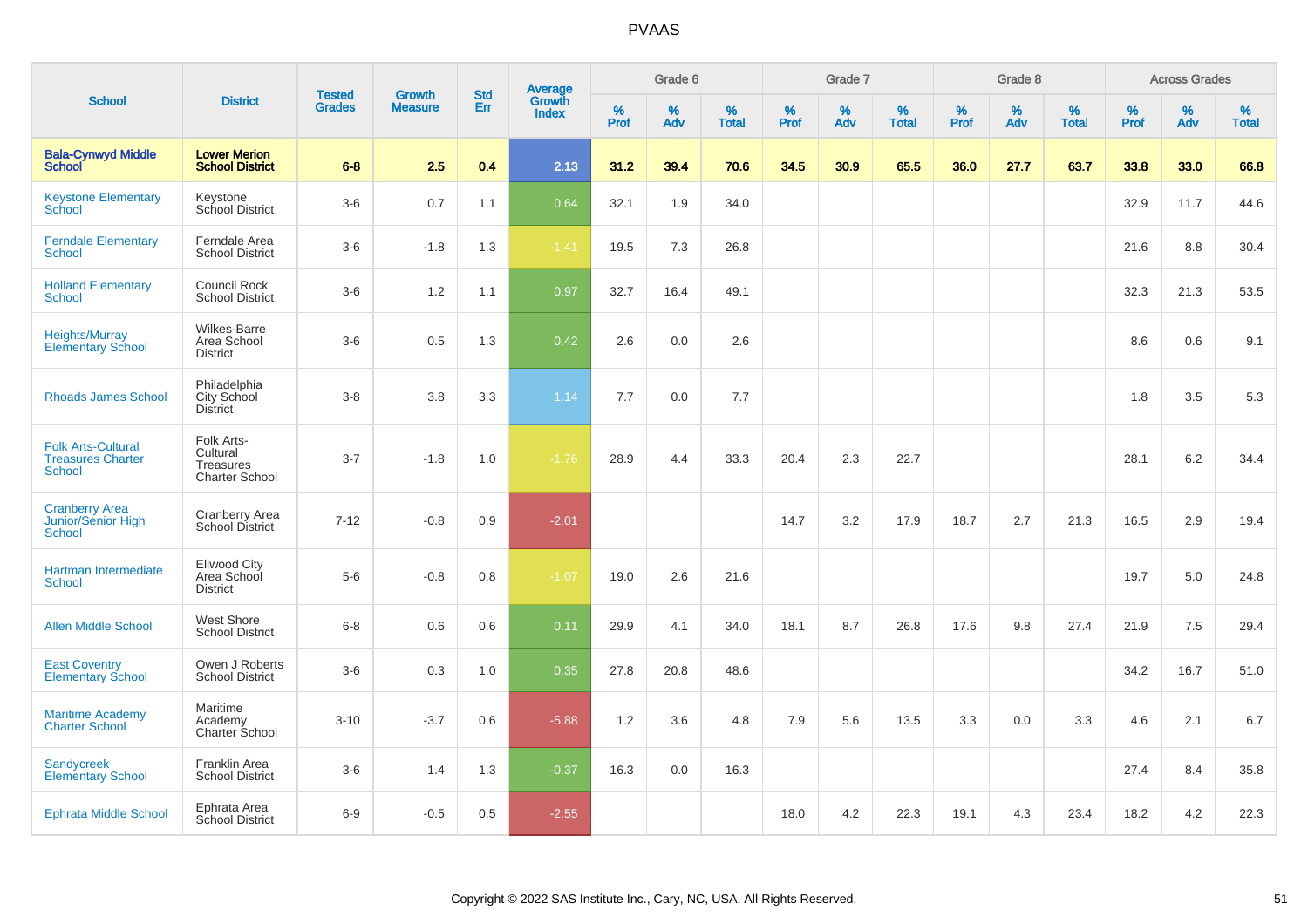| <b>School</b>                                            |                                                         |                                |                                 |                   |                                          |                  | Grade 6  |                   |                  | Grade 7  |                   |                  | Grade 8  |                   |                  | <b>Across Grades</b> |                   |
|----------------------------------------------------------|---------------------------------------------------------|--------------------------------|---------------------------------|-------------------|------------------------------------------|------------------|----------|-------------------|------------------|----------|-------------------|------------------|----------|-------------------|------------------|----------------------|-------------------|
|                                                          | <b>District</b>                                         | <b>Tested</b><br><b>Grades</b> | <b>Growth</b><br><b>Measure</b> | <b>Std</b><br>Err | <b>Average</b><br>Growth<br><b>Index</b> | %<br><b>Prof</b> | %<br>Adv | %<br><b>Total</b> | %<br><b>Prof</b> | %<br>Adv | %<br><b>Total</b> | %<br><b>Prof</b> | %<br>Adv | %<br><b>Total</b> | %<br><b>Prof</b> | %<br>Adv             | %<br><b>Total</b> |
| <b>Bala-Cynwyd Middle</b><br><b>School</b>               | <b>Lower Merion</b><br><b>School District</b>           | $6 - 8$                        | 2.5                             | 0.4               | 2.13                                     | 31.2             | 39.4     | 70.6              | 34.5             | 30.9     | 65.5              | 36.0             | 27.7     | 63.7              | 33.8             | 33.0                 | 66.8              |
| <b>Conemaugh Valley</b><br>Junior/Senior High<br>School  | Conemaugh<br>Valley School<br><b>District</b>           | $7 - 12$                       | 0.6                             | 1.1               | $-0.33$                                  |                  |          |                   | 19.2             | 7.7      | 26.9              | 9.4              | 1.9      | 11.3              | 14.3             | 4.8                  | 19.0              |
| Churchville<br><b>Elementary School</b>                  | <b>Council Rock</b><br><b>School District</b>           | $3-6$                          | 0.1                             | 1.0               | 0.14                                     | 29.9             | 10.3     | 40.2              |                  |          |                   |                  |          |                   | 31.4             | 14.2                 | 45.6              |
| <b>Charles H Boehm</b><br><b>Middle School</b>           | Pennsbury<br><b>School District</b>                     | $6 - 8$                        | $-2.4$                          | 0.5               | $-5.86$                                  | 18.1             | 9.9      | 28.1              | 20.0             | 5.8      | 25.8              | 19.5             | 10.7     | 30.2              | 19.2             | 8.9                  | 28.0              |
| <b>Prospect Park School</b>                              | Interboro<br><b>School District</b>                     | $3-8$                          | $-4.4$                          | 0.8               | $-5.48$                                  | 16.7             | 5.6      | 22.2              | 5.6              | 3.7      | 9.3               | 13.7             | 5.9      | 19.6              | 13.4             | 4.6                  | 18.0              |
| <b>York Academy</b><br><b>Regional Charter</b><br>School | York Academy<br>Regional<br><b>Charter School</b>       | $3 - 11$                       | $-4.4$                          | 0.8               | $-5.58$                                  | 13.6             | 6.8      | 20.3              | 7.3              | 5.4      | 12.7              | 19.3             | 0.0      | 19.3              | 18.4             | 9.5                  | 27.9              |
| <b>Aliquippa Elementary</b><br>School                    | Aliquippa<br>School District                            | $3-6$                          | $-0.9$                          | 1.1               | $-0.80$                                  | 0.0              | 1.6      | 1.6               |                  |          |                   |                  |          |                   | 1.2              | 0.8                  | 2.0               |
| <b>Propel Charter School-</b><br><b>Montour</b>          | <b>Propel Charter</b><br>School-Montour                 | $3 - 10$                       | $-2.8$                          | 0.7               | $-3.84$                                  | 4.6              | 0.0      | 4.6               | 3.1              | 0.0      | 3.1               | 3.2              | 0.0      | 3.2               | 4.8              | 1.6                  | 6.4               |
| <b>Holland Middle School</b><br>(8447)                   | <b>Council Rock</b><br><b>School District</b>           | $7 - 8$                        | $-1.9$                          | $0.4^{\circ}$     | $-7.03$                                  |                  |          |                   | 25.3             | 12.3     | 37.6              | 16.5             | 5.0      | 21.5              | 21.0             | 8.6                  | 29.6              |
| <b>Central Manor</b><br><b>Elementary School</b>         | Penn Manor<br><b>School District</b>                    | $3-6$                          | $-1.0$                          | 0.9               | $-1.18$                                  | 26.9             | 9.7      | 36.6              |                  |          |                   |                  |          |                   | 29.8             | 20.8                 | 50.6              |
| <b>Knoch Middle School</b>                               | South Butler<br><b>County School</b><br><b>District</b> | $6 - 8$                        | $-0.3$                          | 0.6               | $-1.53$                                  | 22.9             | 5.0      | 27.9              | 21.2             | 11.4     | 32.6              | 13.3             | 1.6      | 14.8              | 19.2             | 6.0                  | 25.2              |
| <b>Northern Bedford</b><br><b>County Middle School</b>   | Northern<br><b>Bedford County</b><br>School District    | $6 - 8$                        | $-2.4$                          | 0.9               | $-3.70$                                  | 30.5             | 1.7      | 32.2              | 19.0             | 1.7      | 20.7              | 9.4              | 3.1      | 12.5              | 19.3             | 2.2                  | 21.6              |
| <b>Baden Academy</b><br><b>Charter School</b>            | <b>Baden</b><br>Academy<br>Charter School               | $3-6$                          | 0.1                             | 1.1               | 0.05                                     | 22.4             | 8.6      | 31.0              |                  |          |                   |                  |          |                   | 20.8             | 6.4                  | 27.2              |
| <b>Shaler Area Middle</b><br>School                      | Shaler Area<br><b>School District</b>                   | $7 - 8$                        | $-0.2$                          | 0.5               | $-1.52$                                  |                  |          |                   | 22.2             | 5.6      | 27.8              | 19.7             | 5.2      | 24.9              | 21.0             | 5.4                  | 26.4              |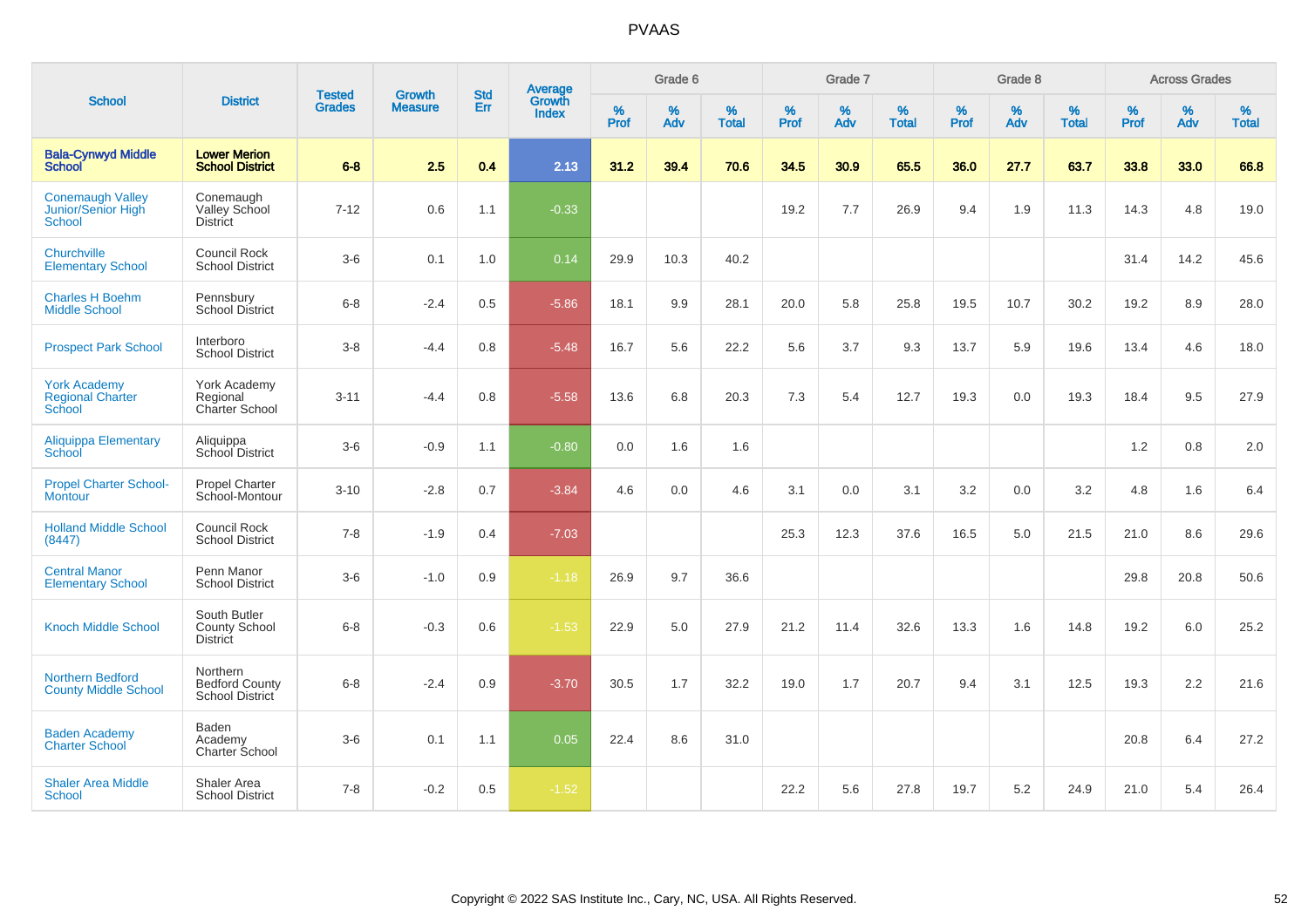|                                                                  |                                                  |                                |                          |                   |                                          |                  | Grade 6  |                   |           | Grade 7     |                   |           | Grade 8  |                   |           | <b>Across Grades</b> |                   |
|------------------------------------------------------------------|--------------------------------------------------|--------------------------------|--------------------------|-------------------|------------------------------------------|------------------|----------|-------------------|-----------|-------------|-------------------|-----------|----------|-------------------|-----------|----------------------|-------------------|
| <b>School</b>                                                    | <b>District</b>                                  | <b>Tested</b><br><b>Grades</b> | Growth<br><b>Measure</b> | <b>Std</b><br>Err | <b>Average</b><br>Growth<br><b>Index</b> | %<br><b>Prof</b> | %<br>Adv | %<br><b>Total</b> | %<br>Prof | $\%$<br>Adv | %<br><b>Total</b> | %<br>Prof | %<br>Adv | %<br><b>Total</b> | %<br>Prof | %<br>Adv             | %<br><b>Total</b> |
| <b>Bala-Cynwyd Middle</b><br><b>School</b>                       | <b>Lower Merion</b><br><b>School District</b>    | $6 - 8$                        | 2.5                      | 0.4               | 2.13                                     | 31.2             | 39.4     | 70.6              | 34.5      | 30.9        | 65.5              | 36.0      | 27.7     | 63.7              | 33.8      | 33.0                 | 66.8              |
| <b>Propel Charter School-</b><br><b>Mckeesport</b>               | <b>Propel Charter</b><br>School-<br>Mckeesport   | $3-8$                          | $-3.2$                   | 1.0               | $-4.03$                                  | 2.7              | 0.0      | 2.7               | 5.3       | 7.9         | 13.2              | 2.7       | 2.7      | 5.4               | 5.4       | 2.3                  | 7.7               |
| <b>Tinicum School</b>                                            | Interboro<br><b>School District</b>              | $3-8$                          | $-2.1$                   | 1.0               | $-2.52$                                  | 12.2             | 0.0      | 12.2              | 14.3      | 0.0         | 14.3              | 0.0       | 0.0      | 0.0               | 20.6      | 1.9                  | 22.4              |
| Pennridge North<br>Middle School                                 | Pennridge<br>School District                     | $6-8$                          | $-2.3$                   | 0.5               | $-8.80$                                  | 24.7             | 2.7      | 27.3              | 31.5      | 19.7        | 51.1              | 21.4      | 5.0      | 26.4              | 26.1      | 9.6                  | 35.7              |
| <b>Solomon/Plains Middle</b><br><b>School</b>                    | Wilkes-Barre<br>Area School<br><b>District</b>   | $7 - 8$                        | $-1.4$                   | 0.9               | $-3.01$                                  |                  |          |                   | 6.2       | 0.0         | 6.2               | 2.4       | 0.0      | 2.4               | 4.3       | 0.0                  | 4.3               |
| <b>Menallen School</b>                                           | Uniontown Area<br><b>School District</b>         | $3-6$                          | $-1.9$                   | 1.7               | $-1.07$                                  | 24.1             | 0.0      | 24.1              |           |             |                   |           |          |                   | 32.1      | 4.7                  | 36.8              |
| <b>North Penn-Liberty</b><br>Junior/Senior High<br><b>School</b> | Southern Tioga<br><b>School District</b>         | $7 - 11$                       | $-0.3$                   | 1.3               | $-1.47$                                  |                  |          |                   | 9.1       | 2.3         | 11.4              | 15.4      | 2.6      | 18.0              | 12.0      | 2.4                  | 14.5              |
| <b>Clear Run</b><br><b>Intermediate School</b>                   | Pocono<br>Mountain<br><b>School District</b>     | $3-6$                          | $-1.4$                   | 1.1               | $-1.28$                                  | 11.5             | 3.3      | 14.8              |           |             |                   |           |          |                   | 14.8      | 5.1                  | 19.9              |
| <b>Western Wayne</b><br><b>Middle School</b>                     | Western Wayne<br><b>School District</b>          | $6 - 8$                        | $-2.6$                   | 0.7               | $-5.07$                                  | 18.7             | 0.9      | 19.6              | 21.6      | 2.9         | 24.5              | 14.1      | 5.4      | 19.6              | 18.3      | 3.0                  | 21.3              |
| <b>Esperanza Cyber</b><br><b>Charter School</b>                  | Esperanza<br>Cyber Charter<br>School             | $3 - 11$                       | 0.4                      | 1.3               | $-0.72$                                  | 0.0              | 0.0      | 0.0               | 2.6       | 0.0         | 2.6               | 0.0       | 0.0      | 0.0               | 1.6       | 0.0                  | 1.6               |
| <b>Salisbury Middle</b><br><b>School</b>                         | Salisbury<br>Township<br><b>School District</b>  | $5-8$                          | $-2.3$                   | 0.6               | $-4.27$                                  | 14.3             | 2.2      | 16.5              | 13.0      | 1.1         | 14.1              | 17.2      | 3.4      | 20.7              | 14.8      | 3.8                  | 18.7              |
| <b>Williamson Senior</b><br><b>High School</b>                   | Northern Tioga<br>School District                | $7 - 10$                       | 0.3                      | 0.9               | $-0.50$                                  |                  |          |                   | 11.6      | 1.2         | 12.8              | 22.8      | 6.9      | 29.7              | 17.6      | 4.3                  | 21.9              |
| <b>Neshannock Memorial</b><br><b>Elementary School</b>           | Neshannock<br>Township<br><b>School District</b> | $3-6$                          | 0.9                      | 0.9               | 0.44                                     | 30.9             | 13.2     | 44.1              |           |             |                   |           |          |                   | 26.5      | 11.0                 | 37.5              |
| <b>Brockway Area</b><br>Junior/Senior High<br>School             | <b>Brockway Area</b><br><b>School District</b>   | $7 - 11$                       | $-1.1$                   | 0.9               | $-2.47$                                  |                  |          |                   | 22.5      | 7.5         | 30.0              | 20.8      | 5.6      | 26.4              | 21.7      | 6.6                  | 28.3              |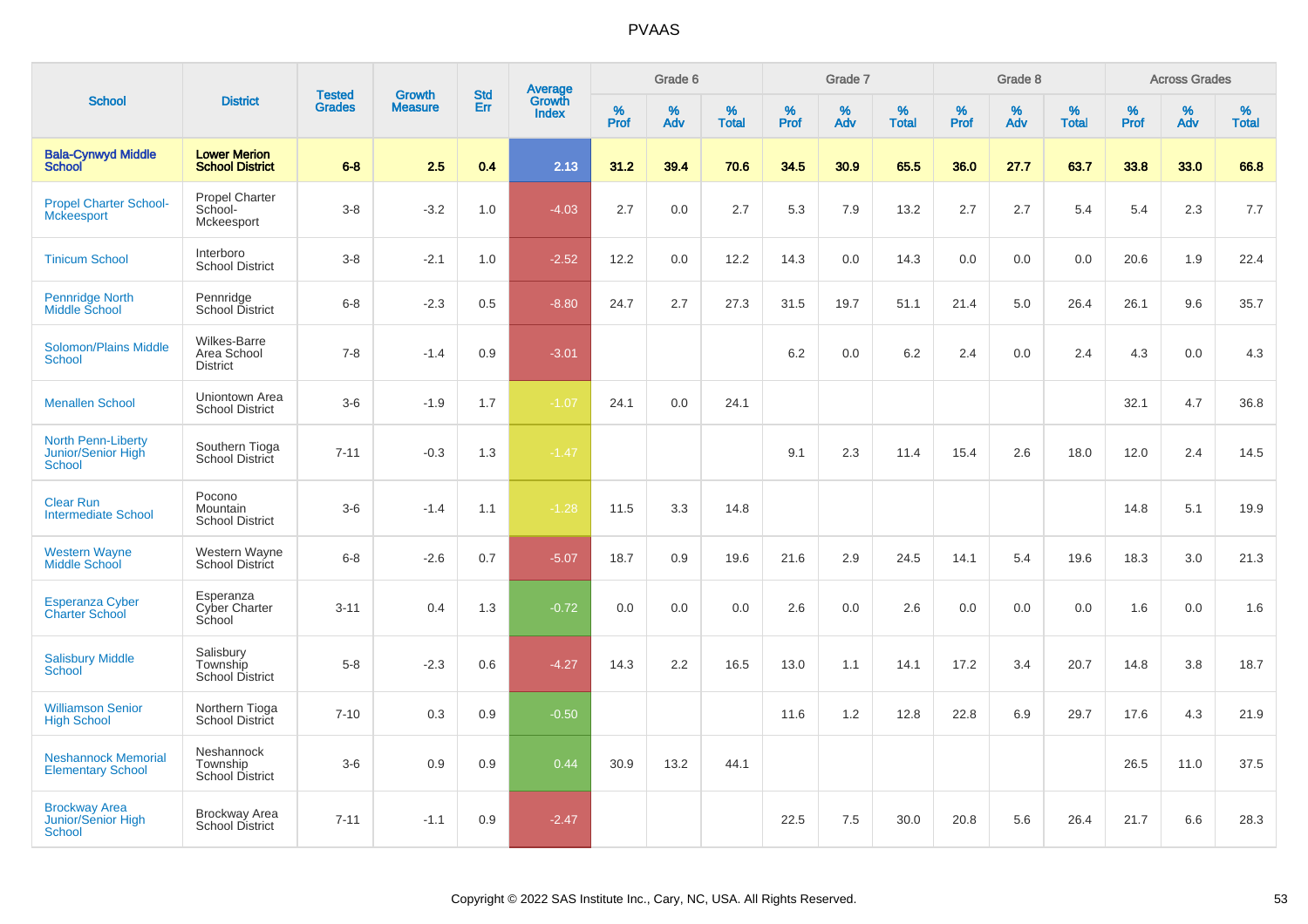|                                                          |                                                        |                                |                                 | <b>Std</b> |                                          |                  | Grade 6  |                   |           | Grade 7  |                   |           | Grade 8  |                   |           | <b>Across Grades</b> |                   |
|----------------------------------------------------------|--------------------------------------------------------|--------------------------------|---------------------------------|------------|------------------------------------------|------------------|----------|-------------------|-----------|----------|-------------------|-----------|----------|-------------------|-----------|----------------------|-------------------|
| <b>School</b>                                            | <b>District</b>                                        | <b>Tested</b><br><b>Grades</b> | <b>Growth</b><br><b>Measure</b> | Err        | <b>Average</b><br>Growth<br><b>Index</b> | %<br><b>Prof</b> | %<br>Adv | %<br><b>Total</b> | %<br>Prof | %<br>Adv | %<br><b>Total</b> | %<br>Prof | %<br>Adv | %<br><b>Total</b> | %<br>Prof | %<br>Adv             | %<br><b>Total</b> |
| <b>Bala-Cynwyd Middle</b><br><b>School</b>               | <b>Lower Merion</b><br><b>School District</b>          | $6-8$                          | 2.5                             | 0.4        | 2.13                                     | 31.2             | 39.4     | 70.6              | 34.5      | 30.9     | 65.5              | 36.0      | 27.7     | 63.7              | 33.8      | 33.0                 | 66.8              |
| <b>Jamestown Area</b><br><b>Elementary School</b>        | Jamestown<br>Area School<br><b>District</b>            | $3-6$                          | 0.5                             | 1.4        | 0.32                                     | 16.7             | 0.0      | 16.7              |           |          |                   |           |          |                   | 16.7      | 7.9                  | 24.6              |
| <b>Sullivan Co</b><br><b>Elementary School</b><br>(8180) | <b>Sullivan County</b><br>School District              | $3-6$                          | $-1.5$                          | 1.3        | $-1.16$                                  | 30.0             | 4.0      | 34.0              |           |          |                   |           |          |                   | 24.9      | 5.5                  | 30.4              |
| <b>Duquesne Elementary</b><br>School                     | <b>Duquesne City</b><br>School District                | $3-6$                          | 1.2                             | 1.3        | $-0.49$                                  | 5.6              | 0.0      | 5.6               |           |          |                   |           |          |                   | 3.5       | 1.7                  | 5.2               |
| <b>Marion Center Area</b><br>Jr/Sr High School           | <b>Marion Center</b><br>Area School<br><b>District</b> | $7 - 10$                       | $-1.3$                          | 0.9        | $-3.16$                                  |                  |          |                   | 19.0      | 10.7     | 29.8              | 22.6      | 8.6      | 31.2              | 20.9      | 9.6                  | 30.5              |
| <b>Mill Creek Elementary</b><br><b>School</b>            | <b>Central Bucks</b><br><b>School District</b>         | $3-6$                          | 0.0                             | 0.8        | 0.04                                     | 28.7             | 17.6     | 46.3              |           |          |                   |           |          |                   | 36.4      | 19.1                 | 55.6              |
| <b>Pine-Richland Middle</b><br><b>School</b>             | Pine-Richland<br><b>School District</b>                | $6-8$                          | 0.0                             | 0.5        | $-0.86$                                  |                  |          |                   | 37.1      | 18.2     | 55.4              | 30.1      | 15.8     | 45.9              | 33.5      | 17.0                 | 50.5              |
| <b>Brookville</b><br>Junior/Senior High<br><b>School</b> | <b>Brookville Area</b><br><b>School District</b>       | $7 - 11$                       | $-0.3$                          | 0.8        | $-1.37$                                  |                  |          |                   | 13.8      | 2.4      | 16.3              | 19.4      | 9.3      | 28.7              | 16.4      | 5.6                  | 22.1              |
| <b>Fort Leboeuf Middle</b><br><b>School</b>              | Fort Leboeuf<br><b>School District</b>                 | $6 - 8$                        | $-1.5$                          | 0.5        | $-4.39$                                  | 25.7             | 18.8     | 44.4              | 21.7      | 14.4     | 36.1              | 22.6      | 11.6     | 34.2              | 23.2      | 14.9                 | 38.1              |
| <b>Penns Valley Area</b><br>Junior/Senior High<br>School | Penns Valley<br>Area School<br><b>District</b>         | $6 - 12$                       | $-0.6$                          | 0.8        | $-2.00$                                  |                  |          |                   | 25.7      | 9.5      | 35.2              | 16.0      | 9.4      | 25.5              | 20.8      | 9.5                  | 30.3              |
| <b>Mifflin County Middle</b><br>School                   | Mifflin County<br><b>School District</b>               | $6 - 7$                        | $-1.6$                          | 0.4        | $-5.98$                                  | 13.8             | 4.6      | 18.4              | 10.3      | 3.8      | 14.1              |           |          |                   | 12.0      | 4.2                  | 16.2              |
| <b>West Forest</b><br><b>Elementary School</b>           | Forest Area<br><b>School District</b>                  | $3-6$                          | 2.0                             | 2.3        | $-0.06$                                  | 13.3             | 0.0      | 13.3              |           |          |                   |           |          |                   | 29.1      | 5.4                  | 34.6              |
| <b>Mitchell Elementary</b><br><b>School</b>              | Philadelphia<br>City School<br><b>District</b>         | $3-8$                          | 3.1                             | 3.5        | 0.89                                     |                  |          |                   |           |          |                   | 0.0       | 0.0      | 0.0               | 0.0       | 0.0                  | 0.0               |
| <b>Propel Charter School-</b><br><b>Northside</b>        | Propel Charter<br>School-<br>Northside                 | $3-8$                          | $-1.6$                          | 0.9        | $-1.74$                                  | 2.4              | 0.0      | 2.4               | 0.0       | 0.0      | 0.0               | 0.0       | 0.0      | 0.0               | 0.4       | 0.0                  | 0.4               |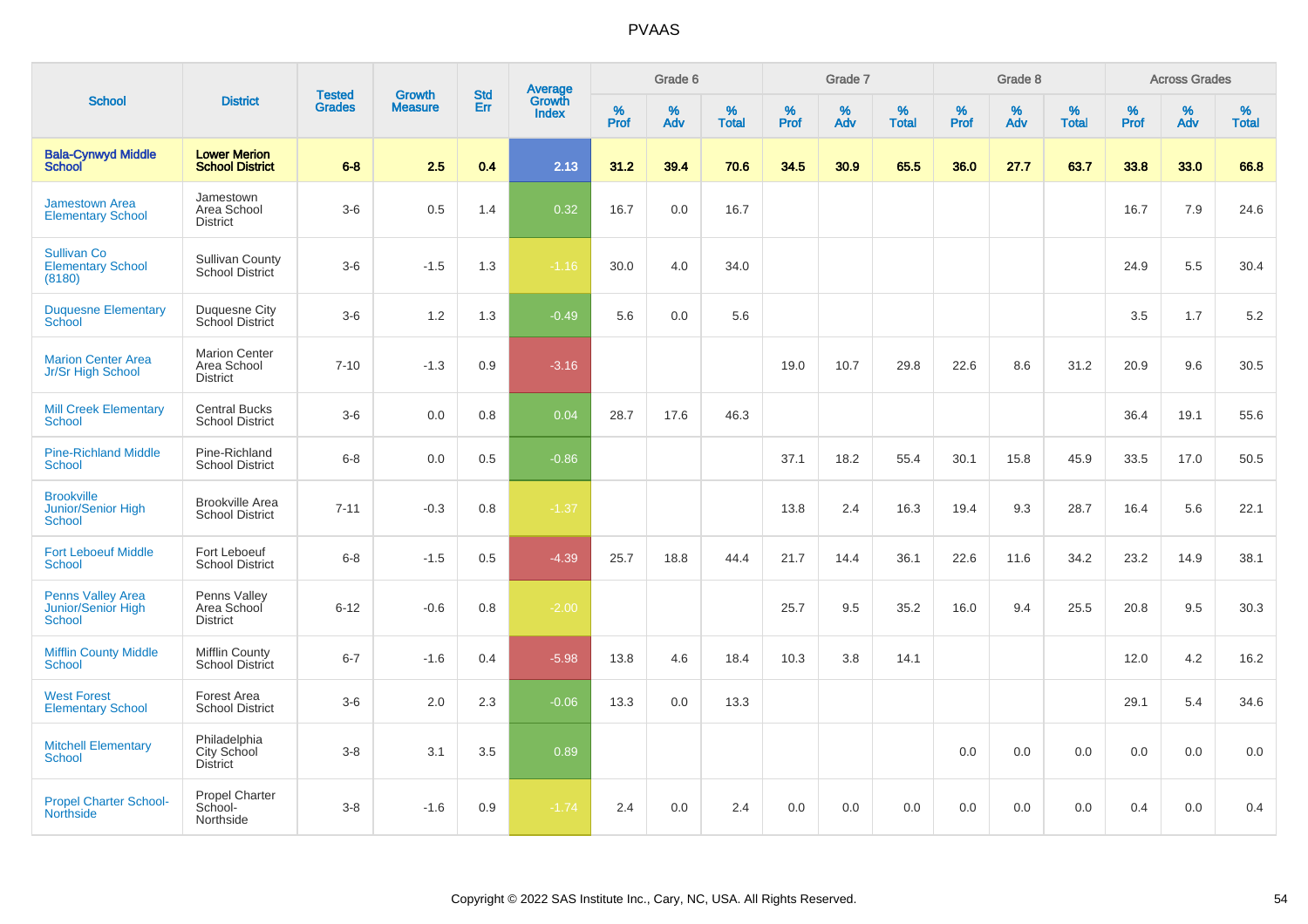|                                                                          |                                                          |                                |                                 | <b>Std</b> |                                          |           | Grade 6  |                   |           | Grade 7  |                   |                  | Grade 8  |                   |           | <b>Across Grades</b> |                   |
|--------------------------------------------------------------------------|----------------------------------------------------------|--------------------------------|---------------------------------|------------|------------------------------------------|-----------|----------|-------------------|-----------|----------|-------------------|------------------|----------|-------------------|-----------|----------------------|-------------------|
| <b>School</b>                                                            | <b>District</b>                                          | <b>Tested</b><br><b>Grades</b> | <b>Growth</b><br><b>Measure</b> | <b>Err</b> | <b>Average</b><br>Growth<br><b>Index</b> | %<br>Prof | %<br>Adv | %<br><b>Total</b> | %<br>Prof | %<br>Adv | %<br><b>Total</b> | %<br><b>Prof</b> | %<br>Adv | %<br><b>Total</b> | %<br>Prof | %<br>Adv             | %<br><b>Total</b> |
| <b>Bala-Cynwyd Middle</b><br><b>School</b>                               | <b>Lower Merion</b><br><b>School District</b>            | $6 - 8$                        | 2.5                             | 0.4        | 2.13                                     | 31.2      | 39.4     | 70.6              | 34.5      | 30.9     | 65.5              | 36.0             | 27.7     | 63.7              | 33.8      | 33.0                 | 66.8              |
| <b>Southern Fulton</b><br><b>Junior/Senior High</b><br>School            | Southern Fulton<br><b>School District</b>                | $7 - 11$                       | $-0.9$                          | 1.2        | $-1.82$                                  |           |          |                   | 12.3      | 1.8      | 14.0              | 5.9              | 3.9      | 9.8               | 9.3       | 2.8                  | 12.0              |
| <b>Stem At Showalter</b>                                                 | Chester-Upland<br><b>School District</b>                 | $7 - 10$                       | $-0.3$                          | 2.1        | $-0.89$                                  |           |          |                   | 0.0       | 0.0      | 0.0               | 0.0              | 0.0      | 0.0               | 0.0       | 0.0                  | 0.0               |
| <b>Great Valley Middle</b><br>School                                     | <b>Great Valley</b><br><b>School District</b>            | $6 - 8$                        | $-0.5$                          | 0.4        | $-3.82$                                  | 38.1      | 8.6      | 46.6              | 26.6      | 17.4     | 44.0              | 26.7             | 17.6     | 44.3              | 30.5      | 14.4                 | 45.0              |
| <b>Friendship Elementary</b><br>School                                   | Southern York<br><b>County School</b><br><b>District</b> | $3-6$                          | 0.3                             | 1.4        | 0.22                                     | 23.7      | 5.3      | 29.0              |           |          |                   |                  |          |                   | 20.9      | 9.4                  | 30.4              |
| <b>Greenville Elementary</b><br><b>School</b>                            | Greenville Area<br><b>School District</b>                | $3-6$                          | 0.8                             | 0.9        | $-0.48$                                  | 19.2      | 5.1      | 24.4              |           |          |                   |                  |          |                   | 29.3      | 6.0                  | 35.3              |
| <b>Maple Manor</b><br>Elementary/Middle<br><b>School</b>                 | Hazleton Area<br><b>School District</b>                  | $3 - 8$                        | $-0.1$                          | 1.1        | $-0.71$                                  | 8.6       | 2.9      | 11.4              | 0.0       | 0.0      | 0.0               | 0.0              | 0.0      | 0.0               | 3.1       | 0.9                  | 4.0               |
| <b>Keystone Oaks Middle</b><br>School                                    | <b>Keystone Oaks</b><br>School District                  | $6 - 8$                        | $-3.4$                          | 0.6        | $-6.71$                                  | 19.5      | 11.5     | 31.0              | 19.5      | 10.6     | 30.1              | 17.5             | 12.3     | 29.8              | 18.8      | 11.5                 | 30.3              |
| <b>New Cumberland</b><br><b>Middle School</b>                            | <b>West Shore</b><br><b>School District</b>              | $6 - 8$                        | $-0.3$                          | 0.5        | $-2.67$                                  | 19.6      | 2.4      | 22.1              | 8.6       | 4.6      | 13.2              | 12.1             | 5.4      | 17.4              | 13.4      | 4.1                  | 17.5              |
| <b>Bermudian Springs</b><br>Middle School                                | Bermudian<br>Springs School<br>District                  | $5-8$                          | 0.4                             | 0.5        | $-1.75$                                  | 17.5      | 3.9      | 21.4              | 20.5      | 5.1      | 25.6              | 11.2             | 4.3      | 15.5              | 17.8      | 6.5                  | 24.3              |
| <b>West Middlesex Area</b><br><b>Junior/Senior High</b><br><b>School</b> | <b>West Middlesex</b><br>Area School<br><b>District</b>  | $7 - 10$                       | $-2.1$                          | 1.2        | $-3.06$                                  |           |          |                   | 30.0      | 2.0      | 32.0              | 7.1              | 0.0      | 7.1               | 19.6      | 1.1                  | 20.6              |
| <b>Highland School</b>                                                   | Abington<br>School District                              | $3-6$                          | 0.9                             | 1.2        | 0.35                                     | 34.0      | 20.8     | 54.7              |           |          |                   |                  |          |                   | 28.1      | 17.1                 | 45.2              |
| <b>Achievement House</b><br><b>Charter School</b>                        | Achievement<br><b>House Charter</b><br>School            | $7 - 11$                       | $-0.3$                          | 1.5        | $-1.19$                                  |           |          |                   | 20.0      | 0.0      | 20.0              | 7.1              | 2.4      | 9.5               | 11.9      | 1.5                  | 13.4              |
| <b>Central Dauphin East</b><br><b>Middle School</b>                      | Central<br>Dauphin School<br><b>District</b>             | $6 - 8$                        | $-0.2$                          | 0.5        | $-0.86$                                  | 9.8       | 1.0      | 10.9              | 10.1      | 2.4      | 12.6              | 6.4              | 2.1      | 8.6               | 8.9       | 1.9                  | 10.7              |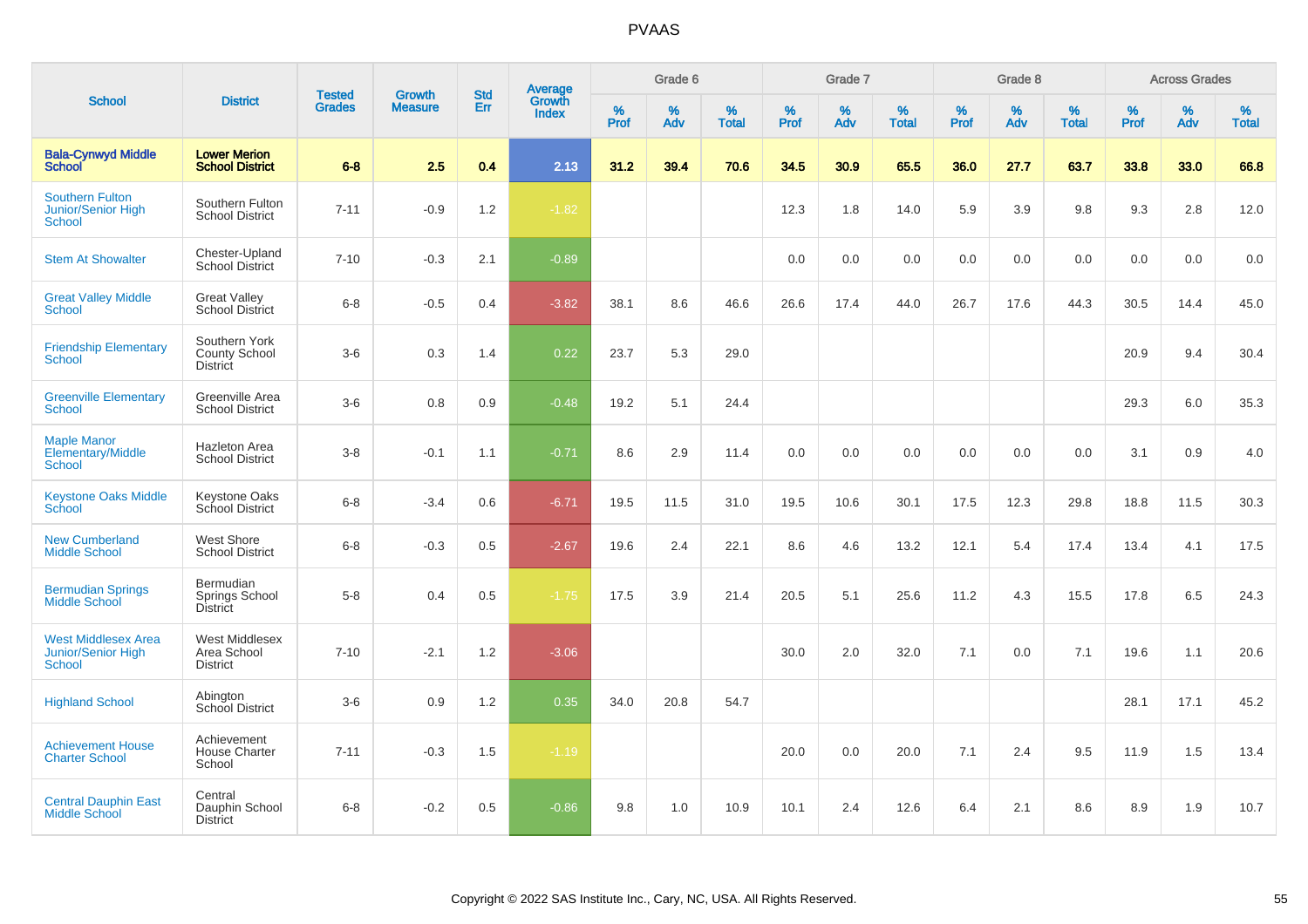|                                                    |                                                |                                |                                 | <b>Std</b> |                                          |           | Grade 6  |                   |           | Grade 7  |                   |           | Grade 8  |                   |           | <b>Across Grades</b> |                   |
|----------------------------------------------------|------------------------------------------------|--------------------------------|---------------------------------|------------|------------------------------------------|-----------|----------|-------------------|-----------|----------|-------------------|-----------|----------|-------------------|-----------|----------------------|-------------------|
| <b>School</b>                                      | <b>District</b>                                | <b>Tested</b><br><b>Grades</b> | <b>Growth</b><br><b>Measure</b> | Err        | <b>Average</b><br>Growth<br><b>Index</b> | %<br>Prof | %<br>Adv | %<br><b>Total</b> | %<br>Prof | %<br>Adv | %<br><b>Total</b> | %<br>Prof | %<br>Adv | %<br><b>Total</b> | %<br>Prof | %<br>Adv             | %<br><b>Total</b> |
| <b>Bala-Cynwyd Middle</b><br><b>School</b>         | <b>Lower Merion</b><br><b>School District</b>  | $6 - 8$                        | 2.5                             | 0.4        | 2.13                                     | 31.2      | 39.4     | 70.6              | 34.5      | 30.9     | 65.5              | 36.0      | 27.7     | 63.7              | 33.8      | 33.0                 | 66.8              |
| <b>Carnegie Elementary</b><br>School               | Carlynton<br>School District                   | $3-6$                          | 0.9                             | 1.2        | $-0.41$                                  | 40.0      | 6.0      | 46.0              |           |          |                   |           |          |                   | 24.1      | 6.8                  | 30.9              |
| Coatesville<br><b>Intermediate High</b><br>School  | Coatesville<br>Area School<br><b>District</b>  | $8 - 9$                        | 0.6                             | 0.8        | 0.77                                     |           |          |                   |           |          |                   | 7.0       | 0.5      | 7.5               | 7.0       | 0.5                  | 7.5               |
| <b>Southern Fulton</b><br><b>Elementary School</b> | Southern Fulton<br><b>School District</b>      | $3-6$                          | $-3.6$                          | 1.2        | $-3.05$                                  | 15.2      | 10.2     | 25.4              |           |          |                   |           |          |                   | 23.9      | 5.3                  | 29.2              |
| <b>Red Lion Area Junior</b><br><b>High School</b>  | Red Lion Area<br><b>School District</b>        | $7 - 8$                        | $-0.1$                          | 0.5        | $-1.25$                                  |           |          |                   | 16.8      | 9.2      | 26.0              | 14.5      | 6.6      | 21.2              | 15.8      | 8.0                  | 23.7              |
| <b>Oil City Area Middle</b><br>School              | Oil City Area<br>School District               | $5-8$                          | $-3.7$                          | 0.5        | $-7.18$                                  | 7.9       | 0.8      | 8.7               | 10.3      | 2.4      | 12.7              | 3.8       | 0.0      | 3.8               | 9.5       | 1.5                  | 11.0              |
| <b>Clarion Area</b><br><b>Elementary School</b>    | <b>Clarion Area</b><br><b>School District</b>  | $3-6$                          | $-0.3$                          | 1.2        | $-0.24$                                  | 32.1      | 7.1      | 39.3              |           |          |                   |           |          |                   | 28.8      | 12.0                 | 40.9              |
| <b>Eden Hall Upper</b><br><b>Elementary School</b> | Pine-Richland<br><b>School District</b>        | $4 - 6$                        | $-3.6$                          | 0.5        | $-7.79$                                  | 35.8      | 11.5     | 47.4              |           |          |                   |           |          |                   | 34.3      | 17.8                 | 52.1              |
| <b>Mayfair School</b>                              | Philadelphia<br>City School<br><b>District</b> | $3 - 8$                        | $-1.9$                          | 1.1        | $-1.69$                                  | 6.2       | 0.0      | 6.2               | 2.4       | 0.0      | 2.4               | 0.0       | 6.7      | 6.7               | 3.1       | 1.0                  | 4.2               |
| <b>Nitschmann Middle</b><br><b>School</b>          | Bethlehem Area<br><b>School District</b>       | $6 - 8$                        | $-2.4$                          | 0.7        | $-5.69$                                  | 16.1      | 5.4      | 21.4              | 19.2      | 4.2      | 23.3              | 10.5      | 4.0      | 14.5              | 15.9      | 4.6                  | 20.4              |
| <b>Roslyn School</b>                               | Abington<br><b>School District</b>             | $3-6$                          | 0.8                             | 1.1        | 0.64                                     | 17.9      | 10.7     | 28.6              |           |          |                   |           |          |                   | 25.9      | 12.5                 | 38.4              |
| <b>Ridley Middle School</b>                        | <b>Ridley School</b><br><b>District</b>        | $6 - 8$                        | $-2.1$                          | 0.4        | $-8.42$                                  | 16.6      | 2.2      | 18.8              | 11.2      | 6.6      | 17.8              | 12.6      | 6.5      | 19.1              | 13.4      | 5.2                  | 18.5              |
| <b>Pittsburgh Greenfield</b><br>K-8                | Pittsburgh<br>School District                  | $3 - 8$                        | $-8.7$                          | 1.1        | $-8.03$                                  | 22.0      | 9.8      | 31.7              | 26.3      | 0.0      | 26.3              | 0.0       | 0.0      | 0.0               | 22.9      | 6.5                  | 29.4              |
| <b>New Day Charter</b><br><b>School</b>            | New Day<br>Charter School                      | $7 - 11$                       | 2.2                             | 3.1        | 0.71                                     |           |          |                   |           |          |                   | 0.0       | 0.0      | 0.0               | 0.0       | 0.0                  | 0.0               |
| <b>Fleetwood Middle</b><br><b>School</b>           | Fleetwood Area<br>School District              | $5 - 8$                        | $-1.9$                          | 0.5        | $-3.85$                                  | 20.0      | 4.0      | 24.0              | 21.0      | 4.9      | 25.9              | 21.5      | 2.5      | 24.0              | 21.1      | 3.8                  | 24.8              |
| <b>Laurel Elementary</b><br>School                 | Laurel School<br><b>District</b>               | $3-6$                          | $-1.5$                          | 1.0        | $-1.53$                                  | 23.9      | 12.7     | 36.6              |           |          |                   |           |          |                   | 30.7      | 17.1                 | 47.7              |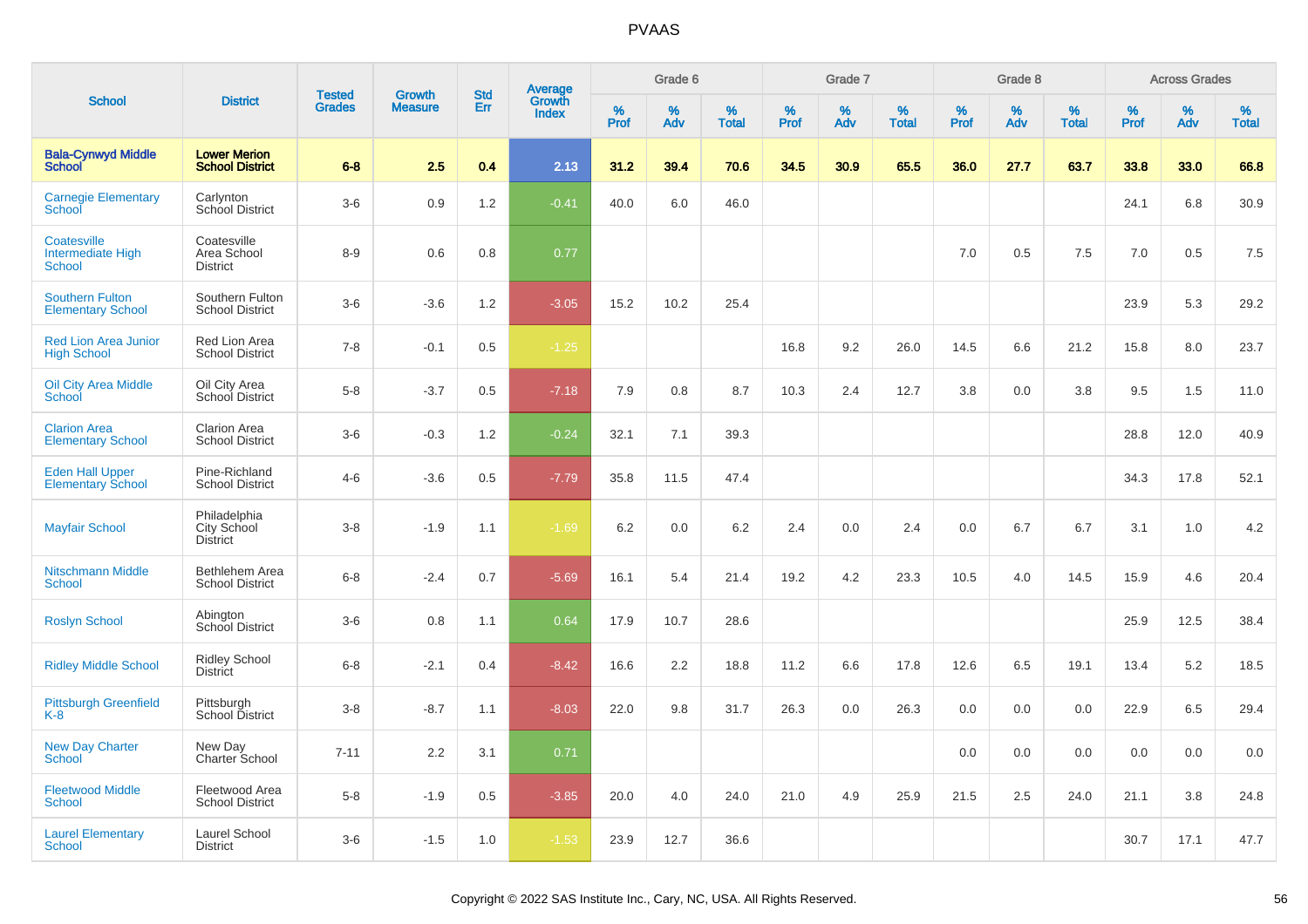| <b>School</b>                                        |                                                |                                |                                 | <b>Std</b> |                                          |                     | Grade 6     |                   |              | Grade 7     |                   |              | Grade 8  |                   |              | <b>Across Grades</b> |                   |
|------------------------------------------------------|------------------------------------------------|--------------------------------|---------------------------------|------------|------------------------------------------|---------------------|-------------|-------------------|--------------|-------------|-------------------|--------------|----------|-------------------|--------------|----------------------|-------------------|
|                                                      | <b>District</b>                                | <b>Tested</b><br><b>Grades</b> | <b>Growth</b><br><b>Measure</b> | <b>Err</b> | <b>Average</b><br>Growth<br><b>Index</b> | $\%$<br><b>Prof</b> | $\%$<br>Adv | %<br><b>Total</b> | $\%$<br>Prof | $\%$<br>Adv | %<br><b>Total</b> | $\%$<br>Prof | %<br>Adv | %<br><b>Total</b> | $\%$<br>Prof | $\%$<br>Adv          | %<br><b>Total</b> |
| <b>Bala-Cynwyd Middle</b><br>School                  | <b>Lower Merion</b><br><b>School District</b>  | $6 - 8$                        | 2.5                             | 0.4        | 2.13                                     | 31.2                | 39.4        | 70.6              | 34.5         | 30.9        | 65.5              | 36.0         | 27.7     | 63.7              | 33.8         | 33.0                 | 66.8              |
| <b>Forest Hills</b><br><b>Elementary School</b>      | <b>Forest Hills</b><br><b>School District</b>  | $3-6$                          | 0.5                             | 0.7        | $-3.52$                                  | 20.8                | 3.3         | 24.2              |              |             |                   |              |          |                   | 28.8         | 14.4                 | 43.2              |
| <b>Independence Middle</b><br>School                 | <b>Bethel Park</b><br><b>School District</b>   | $5-8$                          | 0.0                             | 0.5        | $-0.58$                                  |                     |             |                   | 29.8         | 13.1        | 42.9              | 27.1         | 8.9      | 36.0              | 28.6         | 11.2                 | 39.8              |
| Eugenio Maria De<br><b>Hostos Charter School</b>     | Eugenio Maria<br>De Hostos<br>Charter School   | $3-8$                          | $-1.0$                          | 1.4        | $-0.82$                                  | 5.6                 | 5.6         | 11.1              | 4.4          | 8.7         | 13.0              | 28.6         | 7.1      | 35.7              | 9.3          | 3.4                  | 12.7              |
| <b>Ferndale Area</b><br>Junior/Senior High<br>School | Ferndale Area<br><b>School District</b>        | $7 - 10$                       | $-0.0$                          | 1.3        | $-0.70$                                  |                     |             |                   | 31.6         | 2.6         | 34.2              | 11.1         | 8.9      | 20.0              | 20.5         | 6.0                  | 26.5              |
| <b>Yellow Breeches</b><br><b>Middle School</b>       | South<br>Middleton<br><b>School District</b>   | $6 - 8$                        | $-2.5$                          | 0.6        | $-5.91$                                  | 23.8                | 4.0         | 27.8              | 20.7         | 7.1         | 27.8              | 16.8         | 9.2      | 26.0              | 20.4         | 6.8                  | 27.2              |
| <b>Swift Middle School</b>                           | Solanco School<br><b>District</b>              | $6 - 8$                        | $-1.2$                          | 0.7        | $-2.19$                                  | 19.4                | 8.6         | 28.0              | 18.1         | 7.2         | 25.3              | 9.9          | 1.8      | 11.7              | 15.3         | 5.6                  | 20.9              |
| <b>Hughesville</b><br>Junior/Senior High<br>School   | East Lycoming<br>School District               | $7 - 11$                       | $-0.2$                          | 0.7        | $-1.10$                                  |                     |             |                   | 26.4         | 20.7        | 47.1              | 27.9         | 14.8     | 42.6              | 27.2         | 17.7                 | 44.9              |
| <b>Amy At Martin</b>                                 | Philadelphia<br>City School<br><b>District</b> | $6 - 8$                        | 0.0                             | 1.7        | $-0.38$                                  | 5.6                 | 11.1        | 16.7              | 0.0          | 0.0         | 0.0               | 0.0          | 0.0      | 0.0               | 2.0          | 4.1                  | 6.1               |
| <b>Cecelia Snyder Middle</b><br><b>School</b>        | Bensalem<br>Township<br><b>School District</b> | $7 - 8$                        | $-0.5$                          | 0.7        | $-1.51$                                  |                     |             |                   | 9.8          | 3.0         | 12.8              | 7.9          | 0.0      | 7.9               | 8.9          | 1.5                  | 10.4              |
| <b>Buckingham</b><br><b>Elementary School</b>        | <b>Central Bucks</b><br><b>School District</b> | $3-6$                          | $-0.1$                          | 1.1        | $-0.13$                                  | 29.4                | 16.2        | 45.6              |              |             |                   |              |          |                   | 38.8         | 19.1                 | 57.9              |
| <b>Landisville Middle</b><br><b>School</b>           | Hempfield<br><b>School District</b>            | $7 - 8$                        | 0.3                             | 0.6        | $-0.09$                                  |                     |             |                   | 23.3         | 14.8        | 38.1              | 23.9         | 17.0     | 40.9              | 23.6         | 15.8                 | 39.4              |
| <b>Martic Elementary</b><br><b>School</b>            | Penn Manor<br><b>School District</b>           | $3-6$                          | $-2.0$                          | 1.4        | $-1.41$                                  | 38.7                | 9.7         | 48.4              |              |             |                   |              |          |                   | 34.0         | 16.7                 | 50.6              |
| <b>Pine Grove Area</b><br><b>Middle School</b>       | Pine Grove<br>Area School<br><b>District</b>   | $5 - 8$                        | $-2.2$                          | 0.5        | $-4.03$                                  | 19.7                | 3.4         | 23.1              | 17.1         | 0.8         | 17.9              | 20.9         | 0.8      | 21.7              | 20.0         | 2.2                  | 22.2              |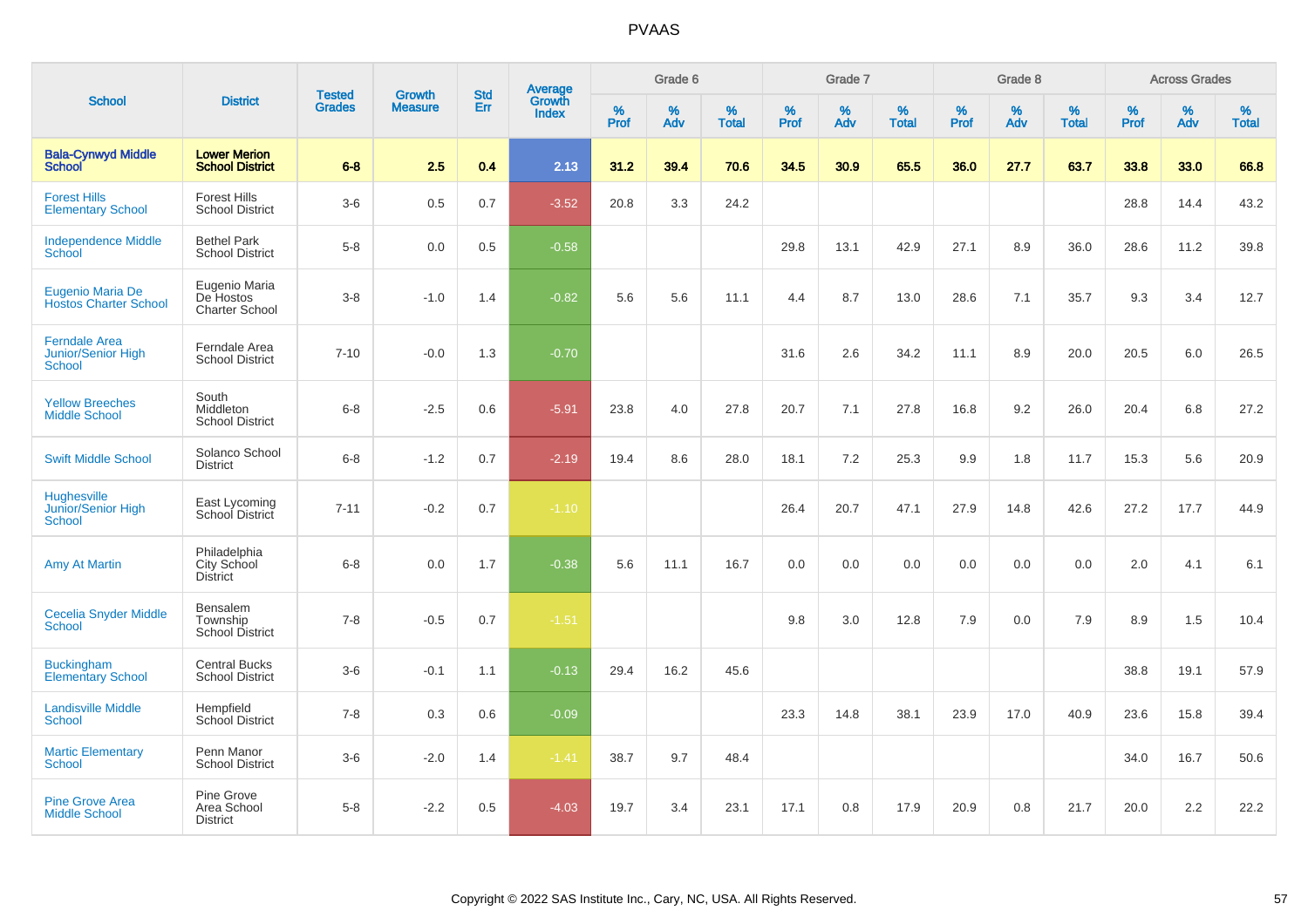| <b>School</b>                                                 |                                                       |                                |                                 | <b>Std</b> |                                          |           | Grade 6     |                   |                  | Grade 7  |                   |           | Grade 8  |                   |              | <b>Across Grades</b> |                   |
|---------------------------------------------------------------|-------------------------------------------------------|--------------------------------|---------------------------------|------------|------------------------------------------|-----------|-------------|-------------------|------------------|----------|-------------------|-----------|----------|-------------------|--------------|----------------------|-------------------|
|                                                               | <b>District</b>                                       | <b>Tested</b><br><b>Grades</b> | <b>Growth</b><br><b>Measure</b> | Err        | <b>Average</b><br>Growth<br><b>Index</b> | %<br>Prof | $\%$<br>Adv | %<br><b>Total</b> | %<br><b>Prof</b> | %<br>Adv | %<br><b>Total</b> | %<br>Prof | %<br>Adv | %<br><b>Total</b> | $\%$<br>Prof | $\%$<br>Adv          | %<br><b>Total</b> |
| <b>Bala-Cynwyd Middle</b><br>School                           | <b>Lower Merion</b><br><b>School District</b>         | $6 - 8$                        | 2.5                             | 0.4        | 2.13                                     | 31.2      | 39.4        | 70.6              | 34.5             | 30.9     | 65.5              | 36.0      | 27.7     | 63.7              | 33.8         | 33.0                 | 66.8              |
| <b>Jackson School</b>                                         | York City<br>School District                          | $3-8$                          | 0.3                             | 1.0        | $-0.44$                                  | 0.0       | 0.0         | 0.0               | 5.3              | 5.3      | 10.5              | 2.6       | 0.0      | 2.6               | 1.5          | 0.7                  | 2.2               |
| Daniel J Flood<br><b>Elementary School</b>                    | Wilkes-Barre<br>Area School<br><b>District</b>        | $3-6$                          | $0.9\,$                         | 1.5        | 0.40                                     | 6.4       | 0.0         | 6.4               |                  |          |                   |           |          |                   | 14.4         | 0.0                  | 14.4              |
| Mccall Gen George A<br><b>School</b>                          | Philadelphia<br>City School<br>District               | $3-8$                          | 1.7                             | 2.9        | 0.59                                     |           |             |                   |                  |          |                   |           |          |                   | 31.2         | 30.1                 | 61.3              |
| <b>Evans City Middle</b><br><b>School</b>                     | Seneca Valley<br>School District                      | $5-6$                          | $-1.7$                          | 0.5        | $-3.18$                                  | 32.7      | 8.9         | 41.5              |                  |          |                   |           |          |                   | 30.7         | 9.4                  | 40.1              |
| <b>Commodore Perry</b><br>Junior/Senior High<br><b>School</b> | Commodore<br>Perry School<br><b>District</b>          | $7 - 11$                       | $-0.7$                          | 1.5        | $-1.03$                                  |           |             |                   | 8.1              | 2.7      | 10.8              | 20.0      | 8.0      | 28.0              | 12.9         | 4.8                  | 17.7              |
| <b>Mars Area Middle</b><br><b>School</b>                      | Mars Area<br><b>School District</b>                   | $7 - 8$                        | $-0.9$                          | 0.6        | $-2.52$                                  |           |             |                   | 24.0             | 16.6     | 40.6              | 24.5      | 6.4      | 30.8              | 24.2         | 11.8                 | 36.0              |
| <b>Lakeland Junior/Senior</b><br><b>High School</b>           | Lakeland<br><b>School District</b>                    | $7 - 11$                       | $-3.6$                          | 0.8        | $-6.19$                                  |           |             |                   | 26.9             | 4.8      | 31.7              | 5.7       | 0.0      | 5.7               | 17.2         | 2.6                  | 19.8              |
| <b>Warwick Elementary</b><br><b>School</b>                    | <b>Central Bucks</b><br><b>School District</b>        | $3-6$                          | 0.6                             | 1.0        | $-0.19$                                  | 32.3      | 12.3        | 44.6              |                  |          |                   |           |          |                   | 39.1         | 18.0                 | 57.1              |
| Lakeview Middle-High<br><b>School</b>                         | Lakeview<br><b>School District</b>                    | $6 - 11$                       | $-4.2$                          | 0.8        | $-5.34$                                  | 30.0      | 7.1         | 37.1              | 22.2             | 1.6      | 23.8              | 21.0      | 1.6      | 22.6              | 24.6         | 3.6                  | 28.2              |
| <b>Appleman Elementary</b><br>School                          | Benton Area<br><b>School District</b>                 | $3-6$                          | $-0.8$                          | 1.2        | $-0.67$                                  | 17.4      | 4.4         | 21.7              |                  |          |                   |           |          |                   | 25.9         | 9.0                  | 34.9              |
| <b>Franklin Area</b><br>Junior/Senior High<br><b>School</b>   | Franklin Area<br><b>School District</b>               | $7 - 11$                       | $-1.3$                          | 0.7        | $-3.14$                                  |           |             |                   | 10.1             | 4.2      | 14.3              | 8.3       | 0.8      | 9.0               | 9.1          | 2.4                  | 11.5              |
| <b>Bethune Mary Mcleod</b><br><b>School</b>                   | Philadelphia<br>City School<br><b>District</b>        | $3 - 8$                        | $-4.5$                          | 2.2        | $-2.03$                                  | 0.0       | 0.0         | 0.0               |                  |          |                   |           |          |                   | 0.0          | 0.0                  | 0.0               |
| <b>Stetson Middle School</b>                                  | <b>West Chester</b><br>Area School<br><b>District</b> | $6 - 8$                        | $-3.4$                          | 0.6        | $-7.15$                                  | 34.8      | 9.1         | 43.8              | 23.9             | 6.5      | 30.4              | 17.9      | 13.7     | 31.6              | 27.0         | 9.0                  | 36.0              |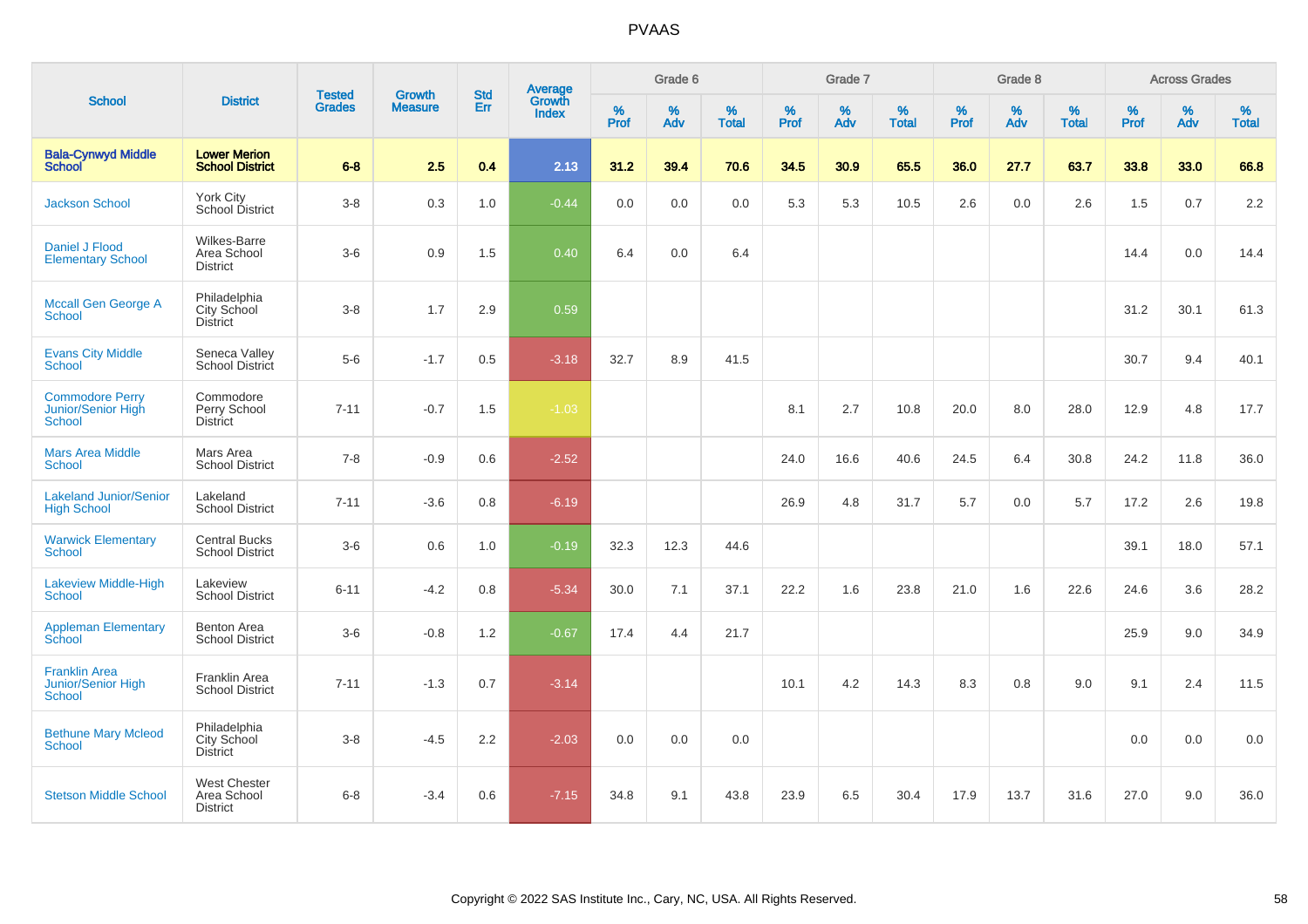|                                                            |                                                       |                                |                                 |                   |                                          |           | Grade 6     |                   |           | Grade 7  |                   |           | Grade 8  |                   |           | <b>Across Grades</b> |                   |
|------------------------------------------------------------|-------------------------------------------------------|--------------------------------|---------------------------------|-------------------|------------------------------------------|-----------|-------------|-------------------|-----------|----------|-------------------|-----------|----------|-------------------|-----------|----------------------|-------------------|
| <b>School</b>                                              | <b>District</b>                                       | <b>Tested</b><br><b>Grades</b> | <b>Growth</b><br><b>Measure</b> | <b>Std</b><br>Err | <b>Average</b><br>Growth<br><b>Index</b> | %<br>Prof | $\%$<br>Adv | %<br><b>Total</b> | %<br>Prof | %<br>Adv | %<br><b>Total</b> | %<br>Prof | %<br>Adv | %<br><b>Total</b> | %<br>Prof | $\%$<br>Adv          | %<br><b>Total</b> |
| <b>Bala-Cynwyd Middle</b><br><b>School</b>                 | <b>Lower Merion</b><br><b>School District</b>         | $6-8$                          | 2.5                             | 0.4               | 2.13                                     | 31.2      | 39.4        | 70.6              | 34.5      | 30.9     | 65.5              | 36.0      | 27.7     | 63.7              | 33.8      | 33.0                 | 66.8              |
| <b>Fell Charter School</b>                                 | <b>Fell Charter</b><br>School                         | $3-8$                          | 1.1                             | 2.2               | $-0.51$                                  | 6.7       | 0.0         | 6.7               |           |          |                   |           |          |                   | 17.1      | 4.0                  | 21.0              |
| <b>Cedar Crest Middle</b><br><b>School</b>                 | Cornwall-<br>Lebanon<br><b>School District</b>        | $6 - 8$                        | $-1.2$                          | 0.4               | $-4.33$                                  | 18.2      | 6.2         | 24.4              | 16.1      | 4.9      | 21.0              | 16.4      | 9.4      | 25.8              | 17.0      | 6.8                  | 23.8              |
| <b>Feltonville School Of</b><br><b>Arts &amp; Sciences</b> | Philadelphia<br>City School<br><b>District</b>        | $6 - 8$                        | 1.5                             | 3.1               | 0.49                                     | 0.0       | 0.0         | 0.0               |           |          |                   |           |          |                   | 2.6       | 0.0                  | 2.6               |
| <b>School Lane Charter</b><br><b>School</b>                | School Lane<br><b>Charter School</b>                  | $3 - 11$                       | $-4.8$                          | 0.7               | $-6.68$                                  | 11.9      | 1.7         | 13.6              | 7.0       | 2.8      | 9.9               | 18.8      | 3.1      | 21.9              | 21.0      | 6.5                  | 27.5              |
| <b>Pennfield Middle</b><br><b>School</b>                   | North Penn<br><b>School District</b>                  | $6-9$                          | $-1.4$                          | 0.5               | $-4.19$                                  |           |             |                   | 28.0      | 9.2      | 37.2              | 25.0      | 6.8      | 31.8              | 26.4      | 7.9                  | 34.3              |
| <b>Penndale Middle</b><br><b>School</b>                    | North Penn<br><b>School District</b>                  | $7-9$                          | $-2.6$                          | 0.5               | $-7.40$                                  |           |             |                   | 26.6      | 8.0      | 34.7              | 21.6      | 7.3      | 29.0              | 24.5      | 7.7                  | 32.2              |
| <b>Shenandoah Valley</b><br><b>Elementary School</b>       | Shenandoah<br><b>Valley School</b><br><b>District</b> | $3-6$                          | $-2.5$                          | 1.2               | $-2.16$                                  | 19.6      | 2.0         | 21.6              |           |          |                   |           |          |                   | 16.2      | 4.2                  | 20.4              |
| <b>Meehan Austin Middle</b><br><b>School</b>               | Philadelphia<br>City School<br><b>District</b>        | $7 - 8$                        | $-4.2$                          | 1.6               | $-4.02$                                  |           |             |                   | 12.9      | 0.0      | 12.9              | 3.2       | 3.2      | 6.4               | 8.1       | 1.6                  | 9.7               |
| <b>Troy Area</b><br>Junior/Senior High<br><b>School</b>    | <b>Troy Area</b><br>School District                   | $7 - 10$                       | $-1.6$                          | 0.8               | $-3.28$                                  |           |             |                   | 14.1      | 0.0      | 14.1              | 6.8       | 0.8      | 7.7               | 10.0      | 0.5                  | 10.5              |
| <b>French Creek</b><br><b>Elementary School</b>            | Owen J Roberts<br><b>School District</b>              | $3-6$                          | $0.5\,$                         | 1.1               | $-0.61$                                  | 38.7      | 17.7        | 56.4              |           |          |                   |           |          |                   | 38.2      | 16.5                 | 54.8              |
| Penn Bernville<br><b>Elementary School</b>                 | Tulpehocken<br>Area School<br><b>District</b>         | $3-6$                          | 0.1                             | 1.2               | 0.07                                     | 15.5      | 19.0        | 34.5              |           |          |                   |           |          |                   | 22.0      | 16.6                 | 38.5              |
| <b>Norwin Middle School</b>                                | Norwin School<br><b>District</b>                      | $7 - 8$                        | $-1.6$                          | 0.5               | $-5.29$                                  |           |             |                   | 42.7      | 14.9     | 57.6              | 32.5      | 5.4      | 37.8              | 37.7      | 10.2                 | 47.9              |
| Jefferson-Morgan<br><b>Elementary School</b>               | Jefferson-<br>Morgan School<br><b>District</b>        | $3-6$                          | $-6.4$                          | 1.1               | $-5.96$                                  | 23.6      | 0.0         | 23.6              |           |          |                   |           |          |                   | 17.1      | 5.6                  | 22.6              |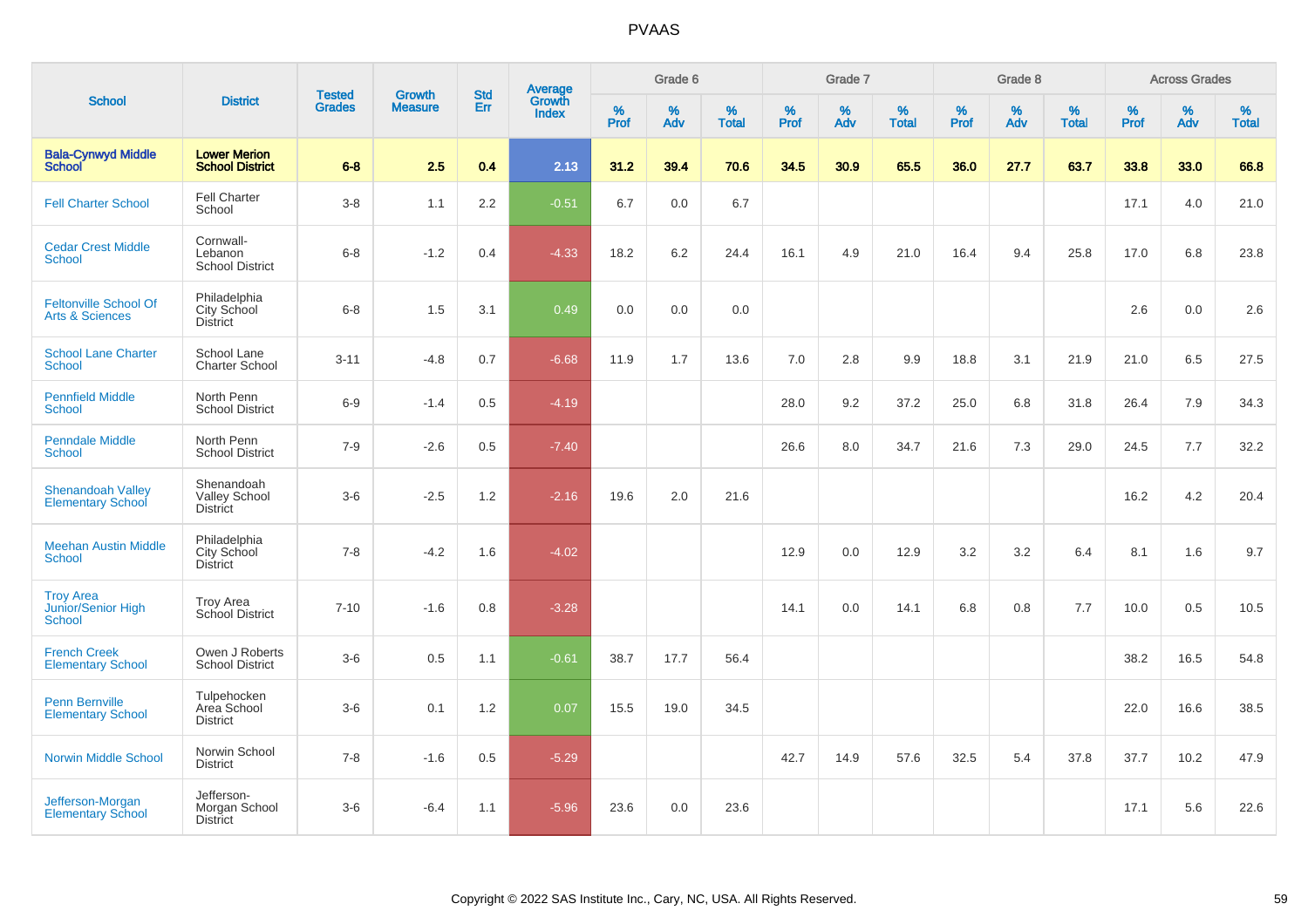| <b>School</b>                                                     |                                                               |                                |                                 | <b>Std</b> |                                          |           | Grade 6  |                   |           | Grade 7  |                   |           | Grade 8  |                   |           | <b>Across Grades</b> |                   |
|-------------------------------------------------------------------|---------------------------------------------------------------|--------------------------------|---------------------------------|------------|------------------------------------------|-----------|----------|-------------------|-----------|----------|-------------------|-----------|----------|-------------------|-----------|----------------------|-------------------|
|                                                                   | <b>District</b>                                               | <b>Tested</b><br><b>Grades</b> | <b>Growth</b><br><b>Measure</b> | Err        | <b>Average</b><br>Growth<br><b>Index</b> | %<br>Prof | %<br>Adv | %<br><b>Total</b> | %<br>Prof | %<br>Adv | %<br><b>Total</b> | %<br>Prof | %<br>Adv | %<br><b>Total</b> | %<br>Prof | %<br>Adv             | %<br><b>Total</b> |
| <b>Bala-Cynwyd Middle</b><br>School                               | <b>Lower Merion</b><br><b>School District</b>                 | $6 - 8$                        | 2.5                             | 0.4        | 2.13                                     | 31.2      | 39.4     | 70.6              | 34.5      | 30.9     | 65.5              | 36.0      | 27.7     | 63.7              | 33.8      | 33.0                 | 66.8              |
| <b>Blue Mountain Middle</b><br><b>School</b>                      | <b>Blue Mountain</b><br><b>School District</b>                | $6 - 8$                        | $-0.9$                          | 0.5        | $-3.49$                                  | 24.3      | 0.6      | 24.8              | 16.3      | 10.1     | 26.4              | 20.3      | 6.1      | 26.4              | 20.2      | 5.7                  | 25.9              |
| <b>Lindley Academy</b><br>Charter School At<br><b>Birney</b>      | Lindley<br>Academy<br>Charter School<br>At Birney             | $3-8$                          | $-3.0$                          | 0.7        | $-4.25$                                  | 2.6       | 0.0      | 2.6               | 0.0       | 0.0      | 0.0               | 0.0       | 1.6      | 1.6               | 1.0       | 0.3                  | 1.3               |
| <b>Hickory High School</b>                                        | Hermitage<br><b>School District</b>                           | $7 - 12$                       | 0.4                             | 1.0        | 0.41                                     |           |          |                   |           |          |                   | 26.2      | 4.1      | 30.3              | 26.2      | 4.1                  | 30.3              |
| <b>Perkiomen Valley</b><br><b>Middle School-West</b>              | Perkiomen<br>Valley School<br><b>District</b>                 | $6 - 8$                        | $-1.4$                          | 0.5        | $-4.26$                                  | 21.0      | 10.0     | 31.0              | 26.2      | 18.6     | 44.8              | 16.3      | 4.6      | 20.9              | 21.1      | 10.9                 | 32.0              |
| <b>Meadville Middle</b><br><b>School</b>                          | Crawford<br>Central School<br><b>District</b>                 | $7 - 8$                        | $-0.6$                          | 0.6        | $-1.79$                                  |           |          |                   | 15.1      | 3.5      | 18.6              | 10.0      | 1.6      | 11.6              | 12.4      | 2.5                  | 14.9              |
| Pennsylvania Distance<br><b>Learning Charter</b><br><b>School</b> | Pennsylvania<br><b>Distance</b><br>Learning<br>Charter School | $3 - 12$                       | $-1.7$                          | 0.7        | $-2.55$                                  | 1.3       | 0.0      | 1.3               | 4.6       | 1.2      | 5.8               | 2.3       | 0.0      | 2.3               | 5.4       | 0.4                  | 5.8               |
| <b>Nazareth Area Middle</b><br><b>School</b>                      | Nazareth Area<br><b>School District</b>                       | $7 - 8$                        | $-3.8$                          | 0.5        | $-10.49$                                 |           |          |                   | 28.1      | 6.8      | 35.0              | 17.3      | 3.5      | 20.9              | 22.8      | 5.2                  | 28.0              |
| <b>Wissahickon Middle</b><br><b>School</b>                        | Wissahickon<br><b>School District</b>                         | $6 - 8$                        | $-1.7$                          | 0.4        | $-5.84$                                  | 34.6      | 16.3     | 50.9              | 31.3      | 19.5     | 50.8              | 20.1      | 18.0     | 38.1              | 28.7      | 17.9                 | 46.6              |
| <b>Blue Ball Elementary</b><br><b>School</b>                      | Eastern<br>Lancaster<br>County School<br><b>District</b>      | $3-6$                          | $-0.2$                          | 1.1        | $-0.14$                                  | 9.7       | 1.6      | 11.3              |           |          |                   |           |          |                   | 24.4      | 7.1                  | 31.6              |
| <b>Sto-Rox Junior/Senior</b><br><b>High School</b>                | Sto-Rox School<br><b>District</b>                             | $7 - 10$                       | $-2.3$                          | 1.5        | $-2.36$                                  |           |          |                   | 0.0       | 0.0      | 0.0               | 0.0       | 0.0      | 0.0               | 0.0       | 0.0                  | 0.0               |
| <b>Old Forge</b><br>Junior/Senior High<br><b>School</b>           | Old Forge<br>School District                                  | $7 - 12$                       | $-1.6$                          | 1.1        | $-2.36$                                  |           |          |                   | 19.0      | 4.8      | 23.8              | 5.9       | 0.0      | 5.9               | 13.2      | 2.6                  | 15.8              |
| Amy NW                                                            | Philadelphia<br><b>City School</b><br><b>District</b>         | $6 - 8$                        | $-2.2$                          | 1.4        | $-1.95$                                  | 0.0       | 0.0      | 0.0               | 4.0       | 0.0      | 4.0               | 0.0       | 0.0      | 0.0               | 1.4       | 0.0                  | 1.4               |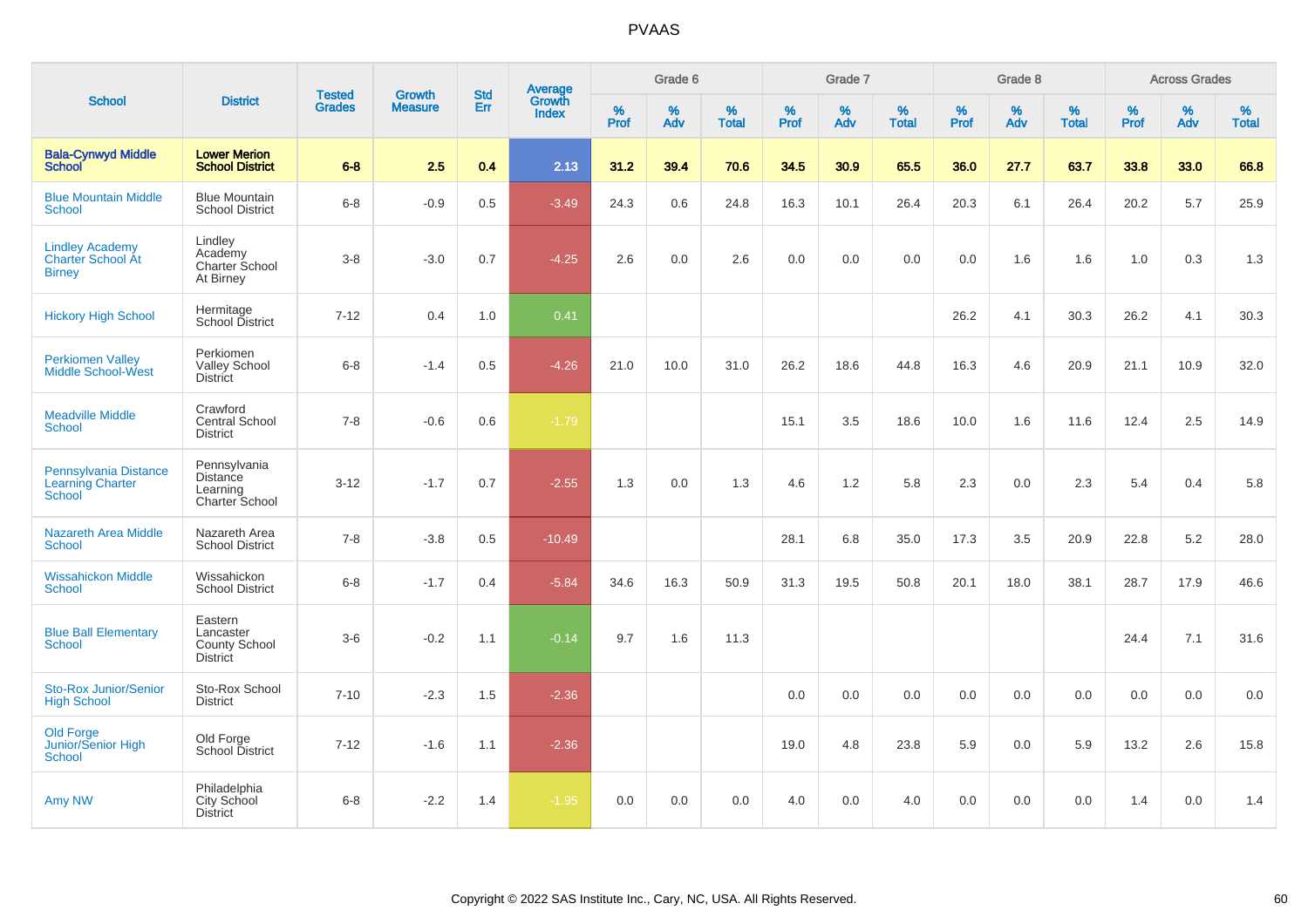|                                                                     |                                                       |                                |                                 | <b>Std</b> |                                          |           | Grade 6  |                   |           | Grade 7  |                   |           | Grade 8  |                   |           | <b>Across Grades</b> |                   |
|---------------------------------------------------------------------|-------------------------------------------------------|--------------------------------|---------------------------------|------------|------------------------------------------|-----------|----------|-------------------|-----------|----------|-------------------|-----------|----------|-------------------|-----------|----------------------|-------------------|
| <b>School</b>                                                       | <b>District</b>                                       | <b>Tested</b><br><b>Grades</b> | <b>Growth</b><br><b>Measure</b> | Err        | <b>Average</b><br>Growth<br><b>Index</b> | %<br>Prof | %<br>Adv | %<br><b>Total</b> | %<br>Prof | %<br>Adv | %<br><b>Total</b> | %<br>Prof | %<br>Adv | %<br><b>Total</b> | %<br>Prof | %<br>Adv             | %<br><b>Total</b> |
| <b>Bala-Cynwyd Middle</b><br><b>School</b>                          | <b>Lower Merion</b><br><b>School District</b>         | $6 - 8$                        | 2.5                             | 0.4        | 2.13                                     | 31.2      | 39.4     | 70.6              | 34.5      | 30.9     | 65.5              | 36.0      | 27.7     | 63.7              | 33.8      | 33.0                 | 66.8              |
| <b>Millersburg Area</b><br>Middle School                            | Millersburg<br>Area School<br><b>District</b>         | $6 - 9$                        | $-5.1$                          | 0.9        | $-6.20$                                  | 15.4      | 3.8      | 19.2              | 18.8      | 1.6      | 20.3              | 8.1       | 1.6      | 9.7               | 14.0      | 2.2                  | 16.3              |
| <b>Reynolds</b><br>Junior/Senior High<br><b>School</b>              | Reynolds<br>School District                           | $7 - 10$                       | $-1.2$                          | 1.1        | $-1.74$                                  |           |          |                   | 14.3      | 10.2     | 24.5              | 11.8      | 1.5      | 13.2              | 12.8      | 5.1                  | 18.0              |
| <b>Elmer L Meyers</b><br><b>Junior/Senior High</b><br><b>School</b> | <b>Wilkes-Barre</b><br>Area School<br><b>District</b> | $7 - 11$                       | $-0.2$                          | 1.5        | $-0.65$                                  |           |          |                   | 8.2       | 6.1      | 14.3              | 10.0      | 6.7      | 16.7              | 8.9       | 6.3                  | 15.2              |
| <b>Aldan Elementary</b><br><b>School</b>                            | <b>William Penn</b><br><b>School District</b>         | $3-6$                          | $-1.9$                          | 2.0        | $-0.97$                                  | 0.0       | 0.0      | 0.0               |           |          |                   |           |          |                   | 10.0      | 9.0                  | 19.0              |
| <b>Strath Haven Middle</b><br><b>School</b>                         | Wallingford-<br>Swarthmore<br><b>School District</b>  | $6-8$                          | $-1.6$                          | 0.5        | $-4.93$                                  | 29.9      | 20.5     | 50.4              | 27.6      | 17.6     | 45.3              | 29.4      | 14.7     | 44.2              | 29.1      | 17.8                 | 46.9              |
| <b>York Avenue</b><br><b>Elementary School</b>                      | North Penn<br><b>School District</b>                  | $3-6$                          | $-1.0$                          | 1.5        | $-0.67$                                  | 9.4       | 28.1     | 37.5              |           |          |                   |           |          |                   | 25.0      | 20.7                 | 45.7              |
| <b>West Forest</b><br>Junior/Senior High<br><b>School</b>           | Forest Area<br><b>School District</b>                 | $7 - 11$                       | $-1.3$                          | 1.8        | $-1.21$                                  |           |          |                   | 13.6      | 0.0      | 13.6              | 5.0       | 0.0      | 5.0               | 9.5       | 0.0                  | 9.5               |
| <b>Kearny Gen Philip</b><br>School                                  | Philadelphia<br>City School<br>District               | $3-8$                          | 1.0                             | 3.4        | 0.30                                     |           |          |                   | 0.0       | 0.0      | 0.0               |           |          |                   | 0.0       | 0.0                  | 0.0               |
| <b>Marion Elementary</b><br><b>School</b>                           | <b>Belle Vernon</b><br>Area School<br><b>District</b> | $3-6$                          | $-1.4$                          | 1.1        | $-1.26$                                  | 25.8      | 11.3     | 37.1              |           |          |                   |           |          |                   | 24.7      | 9.3                  | 34.0              |
| <b>KIPP West</b><br><b>Philadelphia Charter</b><br><b>School</b>    | <b>KIPP West</b><br>Philadelphia<br>Charter School    | $3-8$                          | $-2.0$                          | 1.2        | $-1.75$                                  | 0.0       | 0.0      | 0.0               | 0.0       | 0.0      | 0.0               | 0.0       | 0.0      | 0.0               | 2.6       | 0.0                  | 2.6               |
| <b>Paradise Elementary</b><br><b>School</b>                         | Pequea Valley<br>School District                      | $3-6$                          | 0.3                             | 1.0        | $-0.86$                                  | 11.1      | 3.2      | 14.3              |           |          |                   |           |          |                   | 18.0      | 3.3                  | 21.2              |
| <b>Mount Carmel Area JH</b>                                         | Mount Carmel<br>Area School<br><b>District</b>        | $7 - 8$                        | $-0.1$                          | 0.8        | $-0.44$                                  |           |          |                   | 13.6      | 3.6      | 17.3              | 8.8       | 2.6      | 11.5              | 11.2      | 3.1                  | 14.4              |
| Pittsburgh Allegheny<br>$6 - 8$                                     | Pittsburgh<br>School District                         | $6 - 8$                        | $-3.6$                          | 1.0        | $-3.85$                                  | 0.0       | 0.0      | 0.0               | 1.9       | 0.0      | 1.9               | 0.0       | 0.0      | 0.0               | 0.8       | 0.0                  | 0.8               |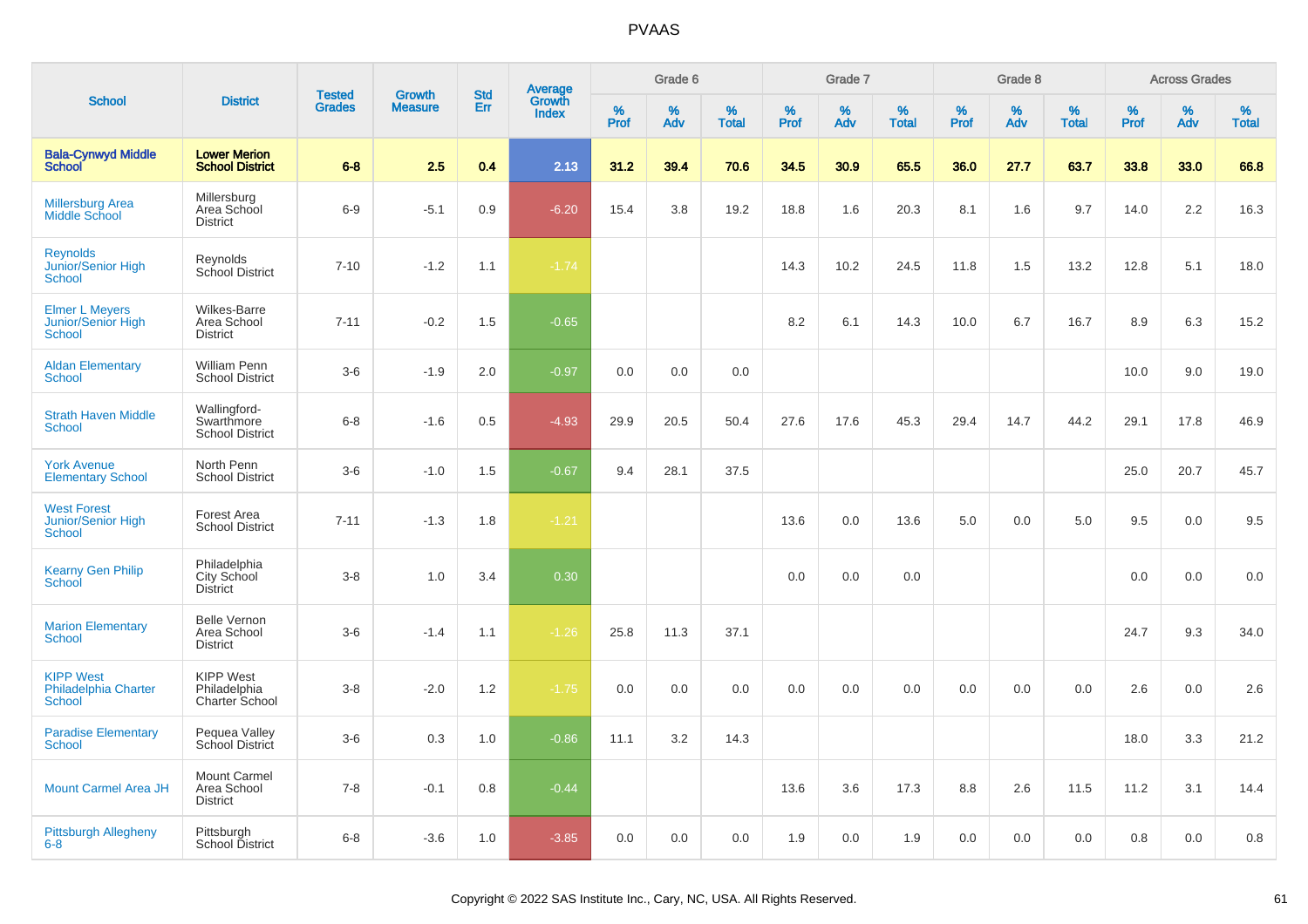|                                                                            |                                                                 |                                |                                 | <b>Std</b> |                                          |           | Grade 6  |                   |           | Grade 7  |                   |           | Grade 8  |                   |           | <b>Across Grades</b> |                   |
|----------------------------------------------------------------------------|-----------------------------------------------------------------|--------------------------------|---------------------------------|------------|------------------------------------------|-----------|----------|-------------------|-----------|----------|-------------------|-----------|----------|-------------------|-----------|----------------------|-------------------|
| <b>School</b>                                                              | <b>District</b>                                                 | <b>Tested</b><br><b>Grades</b> | <b>Growth</b><br><b>Measure</b> | Err        | <b>Average</b><br>Growth<br><b>Index</b> | %<br>Prof | %<br>Adv | %<br><b>Total</b> | %<br>Prof | %<br>Adv | %<br><b>Total</b> | %<br>Prof | %<br>Adv | %<br><b>Total</b> | %<br>Prof | %<br>Adv             | %<br><b>Total</b> |
| <b>Bala-Cynwyd Middle</b><br><b>School</b>                                 | <b>Lower Merion</b><br><b>School District</b>                   | $6 - 8$                        | 2.5                             | 0.4        | 2.13                                     | 31.2      | 39.4     | 70.6              | 34.5      | 30.9     | 65.5              | 36.0      | 27.7     | 63.7              | 33.8      | 33.0                 | 66.8              |
| <b>Universal Alcorn</b><br><b>Charter School</b>                           | Universal<br>Alcorn Charter<br>School                           | $3 - 8$                        | $-0.7$                          | 0.8        | $-2.71$                                  | 3.9       | 0.0      | 3.9               | 8.8       | 0.0      | 8.8               | 5.1       | 0.0      | 5.1               | 6.4       | 1.7                  | 8.1               |
| <b>Swiftwater</b><br><b>Intermediate School</b><br>(8281)                  | Pocono<br><b>Mountain</b><br><b>School District</b>             | $4 - 6$                        | $-0.9$                          | 0.9        | $-0.94$                                  | 13.7      | 6.8      | 20.6              |           |          |                   |           |          |                   | 21.9      | 8.9                  | 30.9              |
| <b>Meredith William M</b><br>School                                        | Philadelphia<br>City School<br>District                         | $3 - 8$                        | $-7.8$                          | 1.3        | $-5.90$                                  | 25.9      | 11.1     | 37.0              | 19.0      | 14.3     | 33.3              | 38.5      | 7.7      | 46.2              | 29.6      | 25.1                 | 54.8              |
| <b>Franklin School</b>                                                     | Uniontown Area<br><b>School District</b>                        | $3-6$                          | 0.5                             | 2.0        | 0.09                                     | 26.7      | 13.3     | 40.0              |           |          |                   |           |          |                   | 22.2      | 11.1                 | 33.3              |
| <b>Albert Gallatin North</b><br><b>Middle School</b>                       | <b>Albert Gallatin</b><br>Area School<br><b>District</b>        | $6 - 8$                        | $-2.3$                          | 0.8        | $-3.76$                                  | 23.9      | 1.1      | 25.0              | 17.8      | 2.2      | 20.0              | 7.9       | 0.0      | 7.9               | 17.6      | 1.2                  | 18.8              |
| <b>Line Mountain Middle</b><br><b>School</b>                               | Line Mountain<br><b>School District</b>                         | $5 - 8$                        | $-0.5$                          | 0.7        | $-0.65$                                  | 15.3      | 2.8      | 18.1              | 13.3      | 6.1      | 19.4              | 9.9       | 2.8      | 12.7              | 14.3      | 5.9                  | 20.2              |
| <b>Upper Merion Middle</b><br>School                                       | <b>Upper Merion</b><br>Area School<br><b>District</b>           | $5-8$                          | $-1.3$                          | 0.4        | $-5.74$                                  | 27.9      | 11.7     | 39.6              | 26.4      | 7.1      | 33.5              | 11.7      | 7.8      | 19.4              | 25.3      | 10.7                 | 36.0              |
| <b>Mastery Charter</b><br>School-Francis D.<br><b>Pastorius Elementary</b> | Mastery Charter<br>School-Francis<br>D. Pastorius<br>Elementary | $3 - 8$                        | 0.3                             | 1.3        | $-0.22$                                  | 3.7       | 0.0      | 3.7               | 0.0       | 0.0      | 0.0               | 0.0       | 0.0      | 0.0               | 3.1       | 0.0                  | 3.1               |
| <b>Bridesburg School</b>                                                   | Philadelphia<br>City School<br><b>District</b>                  | $3 - 8$                        | $-3.6$                          | 1.4        | $-2.94$                                  |           |          |                   | 8.3       | 4.2      | 12.5              | 3.2       | 3.2      | 6.4               | 7.8       | 2.3                  | 10.2              |
| <b>Cowanesque Valley</b><br>Junior/Senior High<br>School                   | Northern Tioga<br>School District                               | $7 - 12$                       | $-0.4$                          | 1.3        | $-0.55$                                  |           |          |                   | 23.2      | 4.4      | 27.5              | 27.6      | 3.4      | 31.0              | 24.5      | 4.1                  | 28.6              |
| Sayre Area High<br>School                                                  | Sayre Area<br>School District                                   | $7 - 11$                       | $-1.9$                          | 1.0        | $-2.82$                                  |           |          |                   | 21.7      | 3.6      | 25.3              | 13.4      | 0.0      | 13.4              | 17.6      | 1.8                  | 19.4              |
| Pittsburgh Schiller 6-8                                                    | Pittsburgh<br>School District                                   | $6 - 8$                        | $-4.3$                          | 0.9        | $-5.92$                                  | 11.1      | 1.4      | 12.5              | 6.4       | 6.4      | 12.8              | 7.0       | 2.3      | 9.3               | 8.3       | 3.6                  | 11.9              |
| <b>Slatington Elementary</b><br>School                                     | Northern Lehigh<br>School District                              | $3-6$                          | $-1.9$                          | 0.9        | $-2.13$                                  | 13.8      | 0.0      | 13.8              |           |          |                   |           |          |                   | 21.1      | 5.3                  | 26.4              |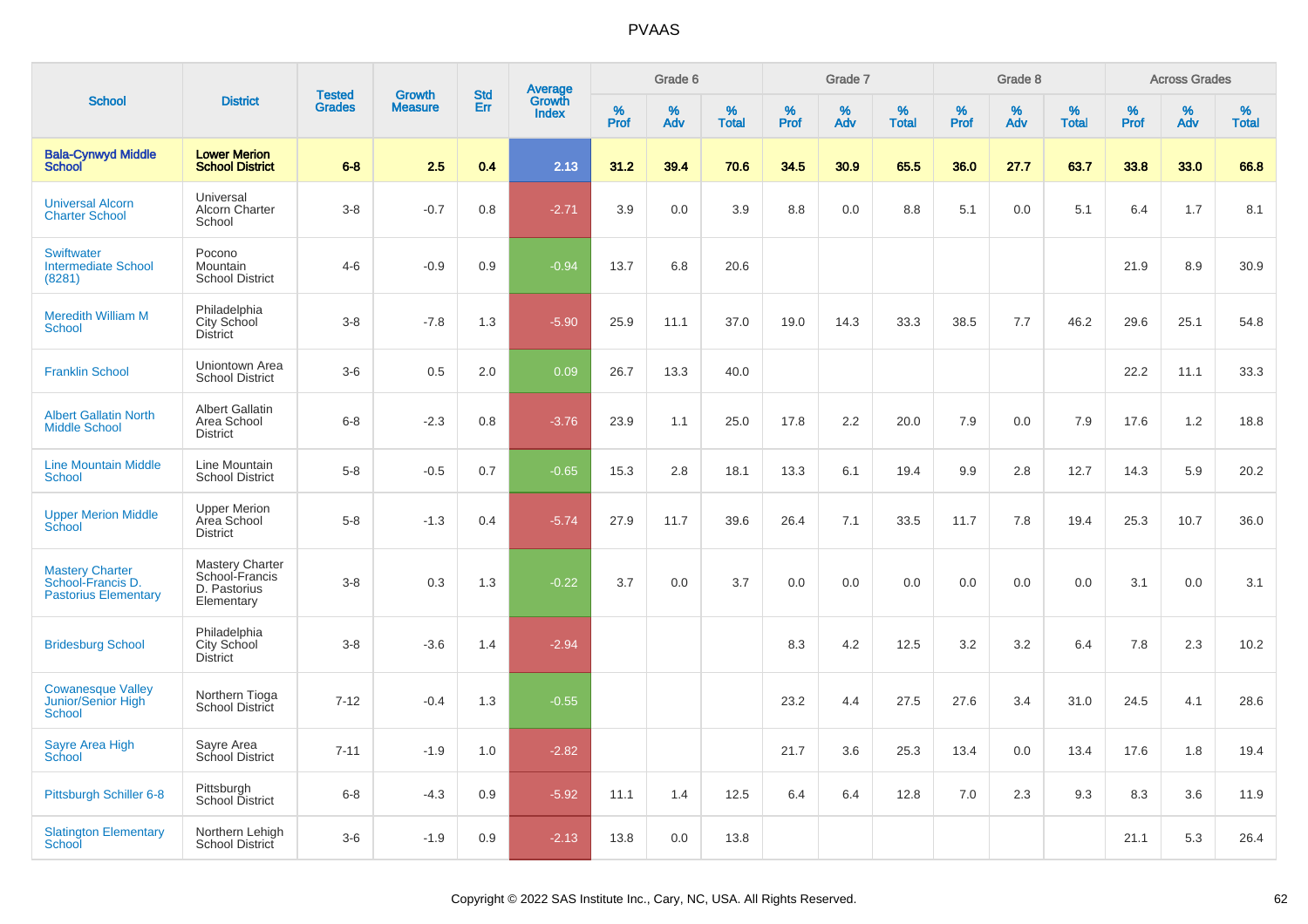|                                                            |                                                                 | <b>Tested</b> | <b>Growth</b>  | <b>Std</b> |                                          |                  | Grade 6     |                   |              | Grade 7  |                   |              | Grade 8  |                   |              | <b>Across Grades</b> |                   |
|------------------------------------------------------------|-----------------------------------------------------------------|---------------|----------------|------------|------------------------------------------|------------------|-------------|-------------------|--------------|----------|-------------------|--------------|----------|-------------------|--------------|----------------------|-------------------|
| <b>School</b>                                              | <b>District</b>                                                 | <b>Grades</b> | <b>Measure</b> | Err        | <b>Average</b><br>Growth<br><b>Index</b> | %<br><b>Prof</b> | $\%$<br>Adv | %<br><b>Total</b> | $\%$<br>Prof | %<br>Adv | %<br><b>Total</b> | $\%$<br>Prof | %<br>Adv | %<br><b>Total</b> | $\%$<br>Prof | $\%$<br>Adv          | %<br><b>Total</b> |
| <b>Bala-Cynwyd Middle</b><br><b>School</b>                 | <b>Lower Merion</b><br><b>School District</b>                   | $6 - 8$       | 2.5            | 0.4        | 2.13                                     | 31.2             | 39.4        | 70.6              | 34.5         | 30.9     | 65.5              | 36.0         | 27.7     | 63.7              | 33.8         | 33.0                 | 66.8              |
| <b>Sharon Middle School</b>                                | Sharon City<br><b>School District</b>                           | $7 - 8$       | $-1.7$         | 0.7        | $-3.41$                                  |                  |             |                   | 6.0          | 1.7      | 7.8               | 5.9          | 1.5      | 7.4               | 6.0          | 1.6                  | 7.6               |
| Philadelphia Academy<br><b>Charter School</b>              | Philadelphia<br>Academy<br><b>Charter School</b>                | $3 - 11$      | $-2.5$         | 0.7        | $-3.55$                                  | 25.0             | 7.9         | 32.9              | 13.2         | 19.1     | 32.4              | 22.2         | 16.7     | 38.9              | 24.3         | 9.8                  | 34.2              |
| <b>Mastery Charter</b><br>School - Cleveland<br>Elementary | Mastery Charter<br>School-<br>Cleveland<br>Elementary           | $3 - 8$       | $-1.3$         | 1.2        | $-1.89$                                  | 5.9              | 0.0         | 5.9               | 3.6          | 0.0      | 3.6               | 3.8          | 3.8      | 7.7               | 2.4          | 1.8                  | 4.3               |
| <b>Harding Warren G</b><br><b>Middle School</b>            | Philadelphia<br>City School<br><b>District</b>                  | $6 - 8$       | $-0.7$         | 1.5        | $-0.49$                                  | 2.9              | 5.7         | 8.6               | 10.0         | 0.0      | 10.0              | 5.6          | 2.8      | 8.3               | 6.3          | 2.7                  | 9.0               |
| <b>South Eastern Middle</b><br>School                      | South Eastern<br><b>School District</b>                         | $7 - 8$       | $-0.6$         | 0.6        | $-1.35$                                  |                  |             |                   | 21.1         | 4.0      | 25.1              | 20.6         | 5.3      | 25.9              | 20.9         | 4.6                  | 25.5              |
| <b>Salisbury Elementary</b><br><b>School</b>               | Pequea Valley<br>School District                                | $3-6$         | 0.2            | 1.4        | 0.01                                     | 20.0             | 0.0         | 20.0              |              |          |                   |              |          |                   | 22.7         | 6.7                  | 29.3              |
| <b>North Wales</b><br><b>Elementary School</b>             | North Penn<br><b>School District</b>                            | $3-6$         | 0.2            | 1.3        | $-1.66$                                  | 15.0             | 2.5         | 17.5              |              |          |                   |              |          |                   | 30.0         | 15.6                 | 45.6              |
| Salisbury-Elk Lick<br>Junior/Senior High<br>School         | Salisbury-Elk<br>Lick School<br><b>District</b>                 | $7 - 11$      | $-1.4$         | 1.8        | $-1.27$                                  |                  |             |                   | 15.8         | 0.0      | 15.8              | 14.3         | 4.8      | 19.0              | 15.0         | 2.5                  | 17.5              |
| <b>Dover Area Middle</b><br><b>School</b>                  | Dover Area<br><b>School District</b>                            | $6 - 8$       | $-1.2$         | 0.4        | $-2.74$                                  | 25.1             | 3.7         | 28.8              | 22.7         | 9.2      | 31.9              | 14.4         | 6.3      | 20.6              | 20.9         | 6.4                  | 27.3              |
| <b>Universal Institute</b><br><b>Charter School</b>        | Universal<br><b>Institute Charter</b><br>School                 | $3-8$         | $-2.3$         | 0.7        | $-3.43$                                  | 1.3              | 0.0         | 1.3               | 0.0          | 0.0      | 0.0               | 2.3          | 0.0      | 2.3               | 1.7          | 0.2                  | 2.0               |
| <b>Palmerton Area Junior</b><br><b>High School</b>         | Palmerton Area<br><b>School District</b>                        | $7 - 8$       | $-1.0$         | 0.8        | $-1.89$                                  |                  |             |                   | 20.9         | 6.2      | 27.1              | 17.9         | 4.7      | 22.6              | 19.6         | 5.5                  | 25.1              |
| <b>Brecknock Elementary</b><br>School                      | Eastern<br>Lancaster<br><b>County School</b><br><b>District</b> | $3-6$         | $-2.5$         | 1.1        | $-2.30$                                  | 6.7              | 1.7         | 8.3               |              |          |                   |              |          |                   | 16.7         | 7.9                  | 24.6              |
| <b>Pittston Area Middle</b><br><b>School</b>               | <b>Pittston Area</b><br><b>School District</b>                  | $5-8$         | $-8.4$         | 0.7        | $-11.51$                                 | 4.3              | 0.0         | 4.3               | 4.8          | 3.2      | 7.9               | 7.1          | 1.8      | 8.9               | 5.3          | 1.1                  | 6.4               |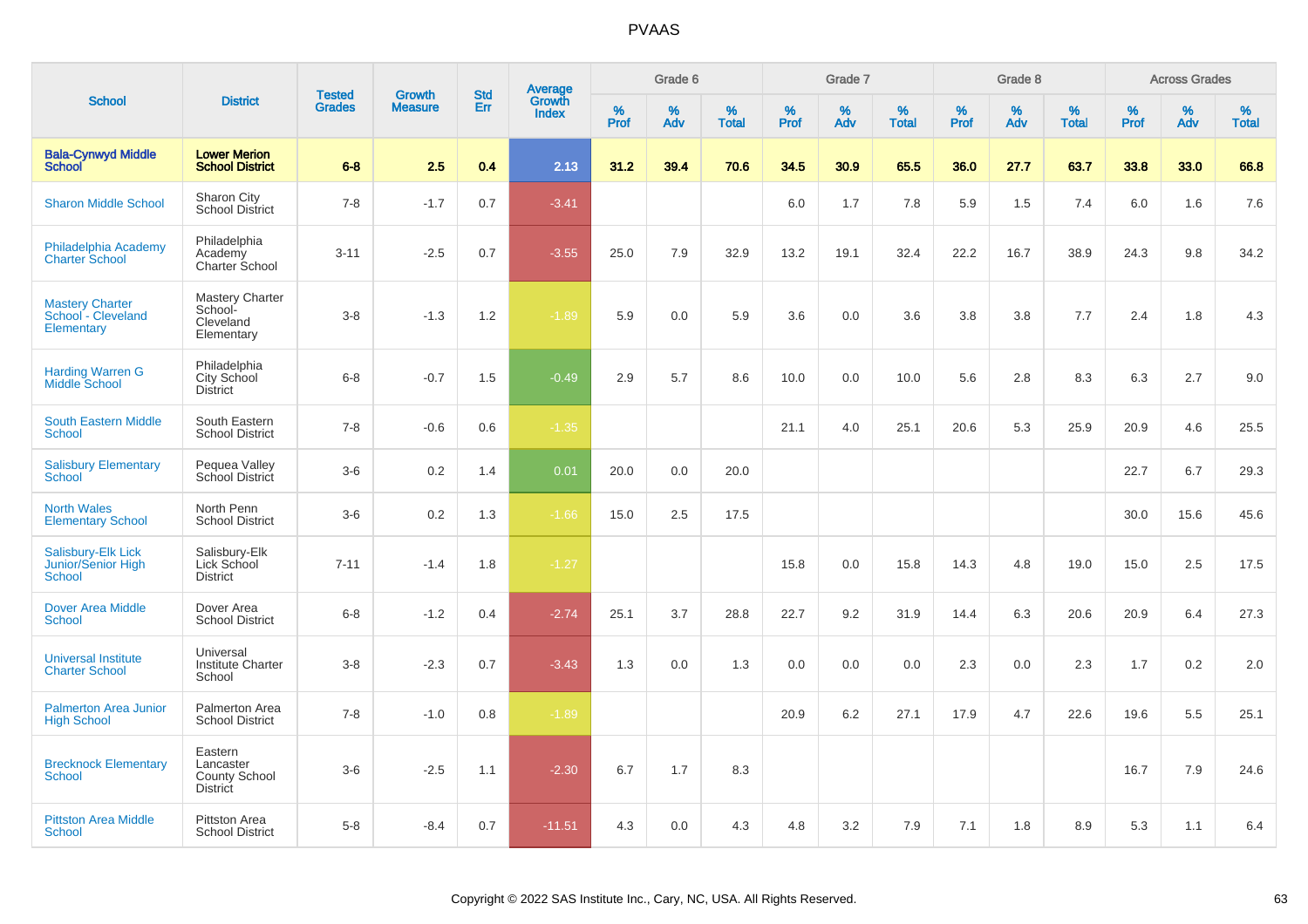|                                                    |                                                        |                                |                                 | <b>Std</b> |                                          |                  | Grade 6  |                   |                  | Grade 7  |                   |                     | Grade 8     |                   |                     | <b>Across Grades</b> |                   |
|----------------------------------------------------|--------------------------------------------------------|--------------------------------|---------------------------------|------------|------------------------------------------|------------------|----------|-------------------|------------------|----------|-------------------|---------------------|-------------|-------------------|---------------------|----------------------|-------------------|
| <b>School</b>                                      | <b>District</b>                                        | <b>Tested</b><br><b>Grades</b> | <b>Growth</b><br><b>Measure</b> | <b>Err</b> | <b>Average</b><br>Growth<br><b>Index</b> | %<br><b>Prof</b> | %<br>Adv | %<br><b>Total</b> | %<br><b>Prof</b> | %<br>Adv | %<br><b>Total</b> | $\%$<br><b>Prof</b> | $\%$<br>Adv | %<br><b>Total</b> | $\%$<br><b>Prof</b> | $\%$<br>Adv          | %<br><b>Total</b> |
| <b>Bala-Cynwyd Middle</b><br><b>School</b>         | <b>Lower Merion</b><br><b>School District</b>          | $6 - 8$                        | 2.5                             | 0.4        | 2.13                                     | 31.2             | 39.4     | 70.6              | 34.5             | 30.9     | 65.5              | 36.0                | 27.7        | 63.7              | 33.8                | 33.0                 | 66.8              |
| <b>Tunkhannock High</b><br><b>School</b>           | Tunkhannock<br>Area School<br><b>District</b>          | $8 - 11$                       | 0.1                             | 1.0        | 0.10                                     |                  |          |                   |                  |          |                   | 14.7                | 1.4         | 16.1              | 14.7                | 1.4                  | 16.1              |
| <b>Stetser Elementary</b><br><b>School</b>         | Chester-Upland<br>School District                      | $3-6$                          | 0.2                             | 2.7        | 0.09                                     | 0.0              | 0.0      | 0.0               |                  |          |                   |                     |             |                   | 10.1                | 1.0                  | 11.1              |
| <b>Milton Area Middle</b><br><b>School</b>         | <b>Milton Area</b><br><b>School District</b>           | $6 - 11$                       | $-0.6$                          | 0.6        | $-1.70$                                  | 17.3             | 3.2      | 20.5              | 20.2             | 7.5      | 27.6              | 19.8                | 12.7        | 32.5              | 19.1                | 7.8                  | 26.9              |
| <b>Middletown Area</b><br><b>Middle School</b>     | Middletown<br>Area School<br><b>District</b>           | $6 - 8$                        | $-2.0$                          | 0.6        | $-3.31$                                  | 6.1              | 0.8      | 6.9               | 16.1             | 9.8      | 25.9              | 11.8                | 2.0         | 13.7              | 11.4                | 4.5                  | 16.0              |
| <b>New Castle Junior</b><br><b>High School</b>     | New Castle<br>Area School<br><b>District</b>           | $6 - 8$                        | $-1.4$                          | 0.5        | $-3.00$                                  | 3.3              | 1.9      | 5.2               | 7.8              | 1.5      | 9.3               | 3.4                 | 1.0         | 4.4               | 4.8                 | 1.4                  | 6.3               |
| <b>Corry Area Middle</b><br>School                 | Corry Area<br>School District                          | $6 - 8$                        | $-0.7$                          | 0.6        | $-2.10$                                  | 25.2             | 3.6      | 28.8              | 17.4             | 5.1      | 22.5              | 15.8                | 1.4         | 17.1              | 19.0                | 3.3                  | 22.3              |
| <b>North Pocono Middle</b><br><b>School</b>        | North Pocono<br><b>School District</b>                 | $6 - 8$                        | $-3.4$                          | 0.6        | $-7.30$                                  | 12.8             | 1.8      | 14.7              | 24.2             | 8.3      | 32.5              | 19.5                | 8.0         | 27.4              | 19.0                | 6.1                  | 25.2              |
| <b>Barclay Elementary</b><br>School                | <b>Central Bucks</b><br><b>School District</b>         | $3-6$                          | 0.1                             | 1.0        | $-0.19$                                  | 20.9             | 6.0      | 26.9              |                  |          |                   |                     |             |                   | 29.4                | 10.5                 | 39.9              |
| <b>Sugar Valley Rural</b><br><b>Charter School</b> | <b>Sugar Valley</b><br><b>Rural Charter</b><br>School  | $3 - 11$                       | $-0.5$                          | 1.0        | $-2.23$                                  | 8.3              | 0.0      | 8.3               | 5.1              | 2.6      | 7.7               | 2.8                 | 0.0         | 2.8               | 16.0                | 2.8                  | 18.9              |
| <b>Rydal East School</b>                           | Abington<br>School District                            | $3-6$                          | $-1.2$                          | 1.0        | $-1.16$                                  | 34.8             | 8.7      | 43.5              |                  |          |                   |                     |             |                   | 36.9                | 17.9                 | 54.8              |
| <b>Martin School</b>                               | Lancaster<br><b>School District</b>                    | $3-8$                          | $-2.8$                          | 0.9        | $-3.35$                                  | 6.1              | 0.0      | 6.1               | 9.1              | 1.5      | 10.6              | 0.0                 | 2.4         | 2.4               | 8.3                 | 2.3                  | 10.6              |
| Philipsburg-Osceola<br>Area Middle School          | Philipsburg-<br>Osceola Area<br><b>School District</b> | $6 - 8$                        | $-3.4$                          | 0.7        | $-5.15$                                  | 27.8             | 7.4      | 35.2              | 23.0             | 3.2      | 26.2              | 15.8                | 5.3         | 21.0              | 22.5                | 5.2                  | 27.7              |
| <b>Goodnoe Elementary</b><br>School                | Council Rock<br><b>School District</b>                 | $3-6$                          | $-3.9$                          | 0.8        | $-4.96$                                  | 35.8             | 19.2     | 55.0              |                  |          |                   |                     |             |                   | 33.6                | 29.4                 | 63.0              |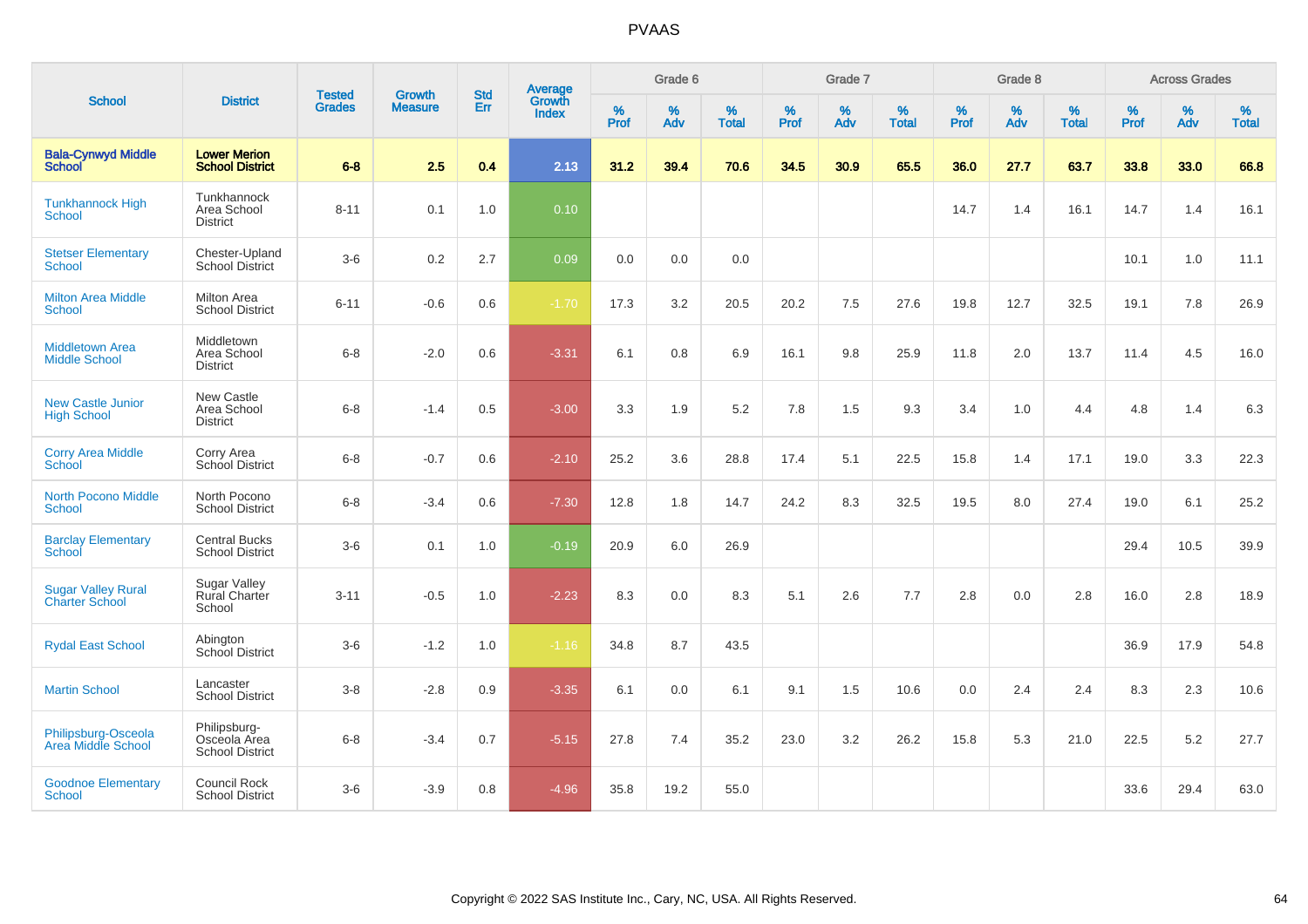|                                                                  |                                                        | <b>Tested</b> | <b>Growth</b>  | <b>Std</b> |                                          |           | Grade 6     |                   |           | Grade 7  |                   |              | Grade 8  |                   |              | <b>Across Grades</b> |                   |
|------------------------------------------------------------------|--------------------------------------------------------|---------------|----------------|------------|------------------------------------------|-----------|-------------|-------------------|-----------|----------|-------------------|--------------|----------|-------------------|--------------|----------------------|-------------------|
| <b>School</b>                                                    | <b>District</b>                                        | <b>Grades</b> | <b>Measure</b> | Err        | <b>Average</b><br>Growth<br><b>Index</b> | %<br>Prof | $\%$<br>Adv | %<br><b>Total</b> | %<br>Prof | %<br>Adv | %<br><b>Total</b> | $\%$<br>Prof | %<br>Adv | %<br><b>Total</b> | $\%$<br>Prof | %<br>Adv             | %<br><b>Total</b> |
| <b>Bala-Cynwyd Middle</b><br><b>School</b>                       | <b>Lower Merion</b><br><b>School District</b>          | $6 - 8$       | 2.5            | 0.4        | 2.13                                     | 31.2      | 39.4        | 70.6              | 34.5      | 30.9     | 65.5              | 36.0         | 27.7     | 63.7              | 33.8         | 33.0                 | 66.8              |
| <b>Fitzpatrick Aloysius L</b><br><b>School</b>                   | Philadelphia<br>City School<br><b>District</b>         | $3 - 8$       | 0.1            | 2.9        | 0.03                                     |           |             |                   |           |          |                   |              |          |                   | 13.3         | 0.0                  | 13.3              |
| <b>Verner Elementary</b><br><b>School</b>                        | Riverview<br><b>School District</b>                    | $3-6$         | $-4.4$         | 1.8        | $-2.42$                                  | 36.7      | 6.7         | 43.3              |           |          |                   |              |          |                   | 20.4         | 25.8                 | 46.2              |
| <b>Rolling Hills</b><br><b>Elementary School</b>                 | Council Rock<br><b>School District</b>                 | $3-6$         | $-0.6$         | 1.1        | $-0.50$                                  | 19.6      | 10.7        | 30.4              |           |          |                   |              |          |                   | 30.0         | 15.0                 | 45.0              |
| <b>Northeast Bradford</b><br>Junior/Senior High<br><b>School</b> | Northeast<br><b>Bradford School</b><br><b>District</b> | $7 - 10$      | $-1.6$         | 1.1        | $-2.08$                                  |           |             |                   | 24.0      | 2.0      | 26.0              | 12.3         | 5.3      | 17.5              | 17.8         | 3.7                  | 21.5              |
| Urban Pathways 6-12<br><b>Charter School</b>                     | Urban<br>Pathways 6-12<br>Charter School               | $6 - 11$      | $-1.8$         | 1.6        | $-1.26$                                  | 0.0       | 0.0         | 0.0               | 0.0       | 0.0      | 0.0               | 0.0          | 0.0      | 0.0               | 0.0          | 0.0                  | 0.0               |
| <b>Bethel Elementary</b><br><b>School</b>                        | Tulpehocken<br>Area School<br><b>District</b>          | $3-6$         | $-0.0$         | 1.3        | $-2.94$                                  | 16.3      | 2.3         | 18.6              |           |          |                   |              |          |                   | 27.9         | 12.8                 | 40.8              |
| <b>Saltsburg Middle/High</b><br><b>School</b>                    | Blairsville-<br>Saltsburg<br><b>School District</b>    | $6 - 11$      | $-2.2$         | 1.2        | $-1.88$                                  | 15.8      | 18.4        | 34.2              | 21.9      | 12.5     | 34.4              | 23.3         | 10.0     | 33.3              | 20.0         | 14.0                 | 34.0              |
| Pittsburgh Milliones 6-<br>$12 \overline{ }$                     | Pittsburgh<br>School District                          | $6 - 11$      | $-4.2$         | 1.5        | $-3.94$                                  | 0.0       | $0.0\,$     | 0.0               | 0.0       | 0.0      | 0.0               | 0.0          | $0.0\,$  | $0.0\,$           | 0.0          | 0.0                  | $0.0\,$           |
| <b>Haverford Middle</b><br><b>School</b>                         | Haverford<br>Township<br><b>School District</b>        | $6 - 8$       | $-0.7$         | 0.3        | $-3.36$                                  | 26.4      | 15.0        | 41.4              | 28.5      | 12.8     | 41.3              | 33.9         | 15.2     | 49.1              | 29.2         | 14.3                 | 43.5              |
| Vare-Washington<br><b>Elementary School</b>                      | Philadelphia<br>City School<br><b>District</b>         | $3 - 8$       | $-0.2$         | 3.1        | $-0.07$                                  |           |             |                   |           |          |                   | 11.8         | 11.8     | 23.5              | 11.9         | 11.9                 | 23.9              |
| <b>Glenolden School</b>                                          | Interboro<br><b>School District</b>                    | $3-8$         | $-3.9$         | 0.7        | $-5.29$                                  | 10.3      | 3.4         | 13.8              | 12.9      | 1.6      | 14.5              | 14.1         | 1.6      | 15.6              | 14.1         | 2.7                  | 16.8              |
| <b>Pleasant View</b><br><b>Elementary School</b>                 | Red Lion Area<br><b>School District</b>                | $3-6$         | $-0.8$         | 1.1        | $-0.71$                                  | 15.4      | 3.1         | 18.5              |           |          |                   |              |          |                   | 26.6         | 7.0                  | 33.6              |
| <b>Damascus Area</b><br><b>School</b>                            | Wayne<br>Highlands<br><b>School District</b>           | $3 - 8$       | $-0.6$         | 1.1        | $-0.50$                                  | 45.0      | 20.0        | 65.0              | 25.7      | 11.4     | 37.1              | 28.6         | 14.3     | 42.9              | 33.5         | 24.1                 | 57.6              |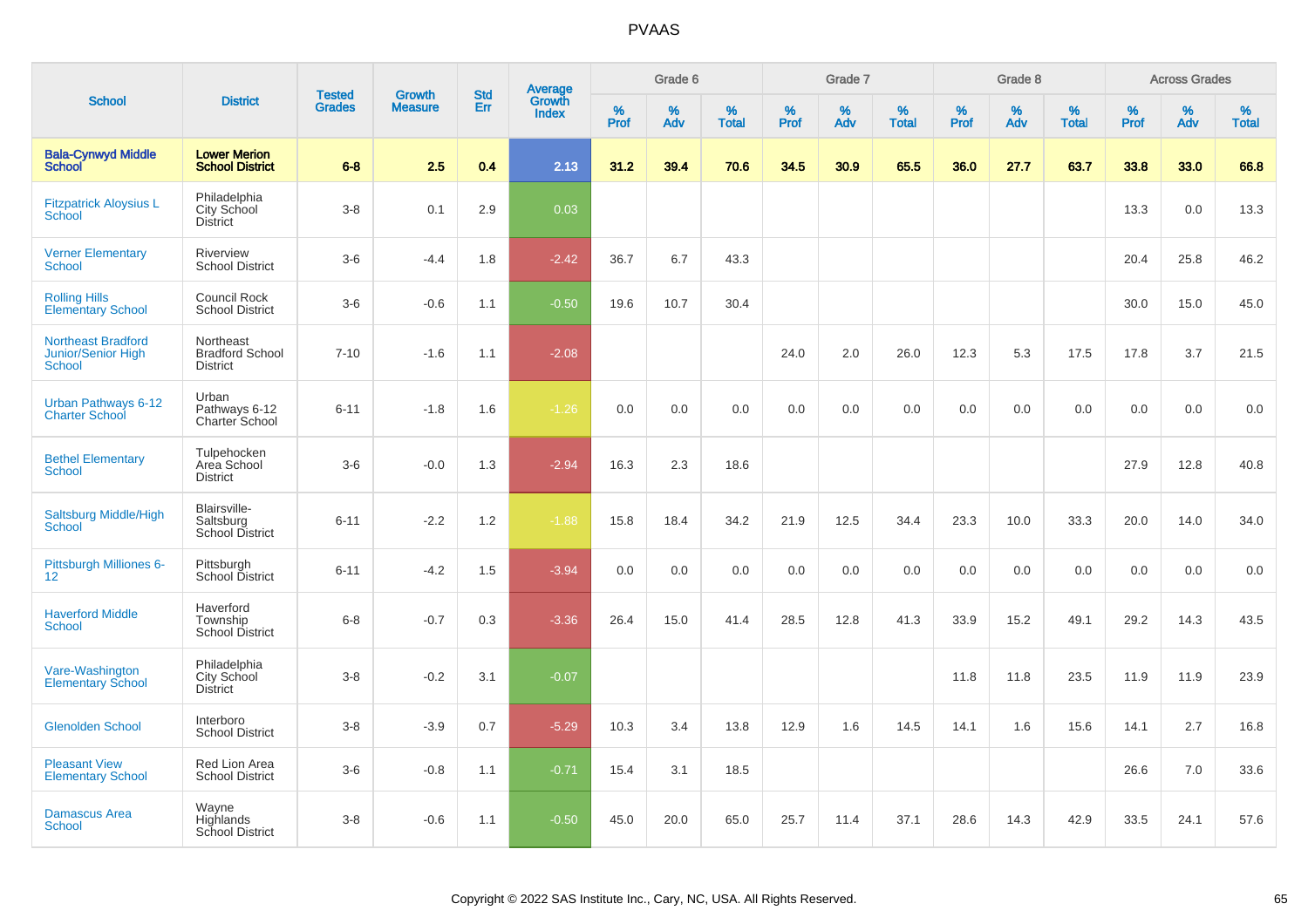|                                                 |                                                            |                                |                                 |                   |                                          |                  | Grade 6     |                   |           | Grade 7  |                   |           | Grade 8     |                   |           | <b>Across Grades</b> |                   |
|-------------------------------------------------|------------------------------------------------------------|--------------------------------|---------------------------------|-------------------|------------------------------------------|------------------|-------------|-------------------|-----------|----------|-------------------|-----------|-------------|-------------------|-----------|----------------------|-------------------|
| <b>School</b>                                   | <b>District</b>                                            | <b>Tested</b><br><b>Grades</b> | <b>Growth</b><br><b>Measure</b> | <b>Std</b><br>Err | <b>Average</b><br>Growth<br><b>Index</b> | %<br><b>Prof</b> | $\%$<br>Adv | %<br><b>Total</b> | %<br>Prof | %<br>Adv | %<br><b>Total</b> | %<br>Prof | $\%$<br>Adv | %<br><b>Total</b> | %<br>Prof | $\%$<br>Adv          | %<br><b>Total</b> |
| <b>Bala-Cynwyd Middle</b><br><b>School</b>      | <b>Lower Merion</b><br><b>School District</b>              | $6 - 8$                        | 2.5                             | 0.4               | 2.13                                     | 31.2             | 39.4        | 70.6              | 34.5      | 30.9     | 65.5              | 36.0      | 27.7        | 63.7              | 33.8      | 33.0                 | 66.8              |
| <b>Washington Junior</b><br><b>High School</b>  | Washington<br>School District                              | $7 - 8$                        | $-1.1$                          | 1.0               | $-1.41$                                  |                  |             |                   | 15.0      | 1.2      | 16.2              | 0.0       | 1.5         | 1.5               | 8.3       | 1.4                  | 9.7               |
| <b>Brownsville Area</b><br><b>Middle School</b> | <b>Brownsville</b><br>Area School<br><b>District</b>       | $6 - 8$                        | $-1.6$                          | 0.8               | $-2.03$                                  | 7.2              | 1.2         | 8.4               | 6.4       | 1.3      | 7.7               | 4.2       | 1.4         | 5.6               | 6.0       | 1.3                  | 7.3               |
| Masterman Julia R<br><b>Sec School</b>          | Philadelphia<br>City School<br><b>District</b>             | $5 - 10$                       | $-7.7$                          | 1.3               | $-5.99$                                  | 59.4             | 31.2        | 90.6              | 54.6      | 45.4     | 100.0             | 40.0      | 36.0        | 76.0              | 49.1      | 40.0                 | 89.1              |
| <b>Newtown Elementary</b><br>School             | <b>Council Rock</b><br><b>School District</b>              | $3-6$                          | $-3.7$                          | 0.9               | $-4.21$                                  | 35.2             | 19.3        | 54.6              |           |          |                   |           |             |                   | 33.9      | 23.6                 | 57.5              |
| <b>C E Mccall Middle</b><br><b>School</b>       | Montoursville<br>Area School<br><b>District</b>            | $5-8$                          | $-1.9$                          | 0.5               | $-3.70$                                  | 28.8             | 8.0         | 36.8              | 25.4      | 6.7      | 32.1              | 19.9      | 8.5         | 28.4              | 26.2      | 9.0                  | 35.2              |
| Gamp                                            | Philadelphia<br><b>City School</b><br><b>District</b>      | $5 - 10$                       | $-4.0$                          | 1.7               | $-2.36$                                  | 40.0             | 5.0         | 45.0              | 40.0      | 6.7      | 46.7              |           |             |                   | 35.3      | 11.8                 | 47.1              |
| Southern Huntingdon<br>County HS/MS             | Southern<br>Huntingdon<br>County School<br><b>District</b> | $6 - 11$                       | $-3.0$                          | 0.7               | $-4.96$                                  | 9.0              | 1.3         | 10.3              | 10.1      | 1.1      | 11.2              | 6.1       | 0.0         | 6.1               | 8.4       | 0.8                  | 9.2               |
| <b>Ben Franklin School</b>                      | Uniontown Area<br><b>School District</b>                   | $3-8$                          | $-5.5$                          | 1.1               | $-10.14$                                 | 27.3             | 9.1         | 36.4              | 12.5      | 0.0      | 12.5              | 0.0       | 0.0         | 0.0               | 14.7      | 3.8                  | 18.5              |
| <b>Propel Charter School-</b><br>Homestead      | Propel Charter<br>School-<br>Homestead                     | $3 - 11$                       | $-2.7$                          | 1.0               | $-2.78$                                  | 0.0              | 5.4         | 5.4               | 2.9       | 0.0      | 2.9               | 0.0       | 0.0         | 0.0               | 2.7       | 1.4                  | 4.1               |
| Pittsburgh Classical 6-<br>8                    | Pittsburgh<br>School District                              | $6 - 8$                        | $-3.2$                          | 0.9               | $-4.41$                                  | 0.0              | 0.0         | 0.0               | 9.2       | 0.0      | 9.2               | 0.0       | 0.0         | 0.0               | 4.0       | 0.0                  | 4.0               |
| <b>Upper Adams Middle</b><br>School             | <b>Upper Adams</b><br>School District                      | $7 - 8$                        | $-0.7$                          | 0.8               | $-0.99$                                  |                  |             |                   | 18.3      | 1.9      | 20.2              | 11.4      | 3.8         | 15.3              | 14.5      | 3.0                  | 17.4              |
| <b>North Star East Middle</b><br><b>School</b>  | North Star<br><b>School District</b>                       | $5-8$                          | $-2.8$                          | 0.7               | $-4.12$                                  | 23.4             | 4.7         | 28.1              | 11.1      | 1.4      | 12.5              | 14.1      | 2.2         | 16.3              | 15.0      | 4.6                  | 19.6              |
| <b>Lebanon Middle</b><br><b>School</b>          | Lebanon<br><b>School District</b>                          | $6 - 8$                        | $-1.0$                          | 0.4               | $-3.26$                                  | 5.4              | 1.6         | 7.0               | 3.4       | 0.6      | 4.1               | 4.5       | 0.8         | 5.4               | 4.5       | 1.0                  | 5.5               |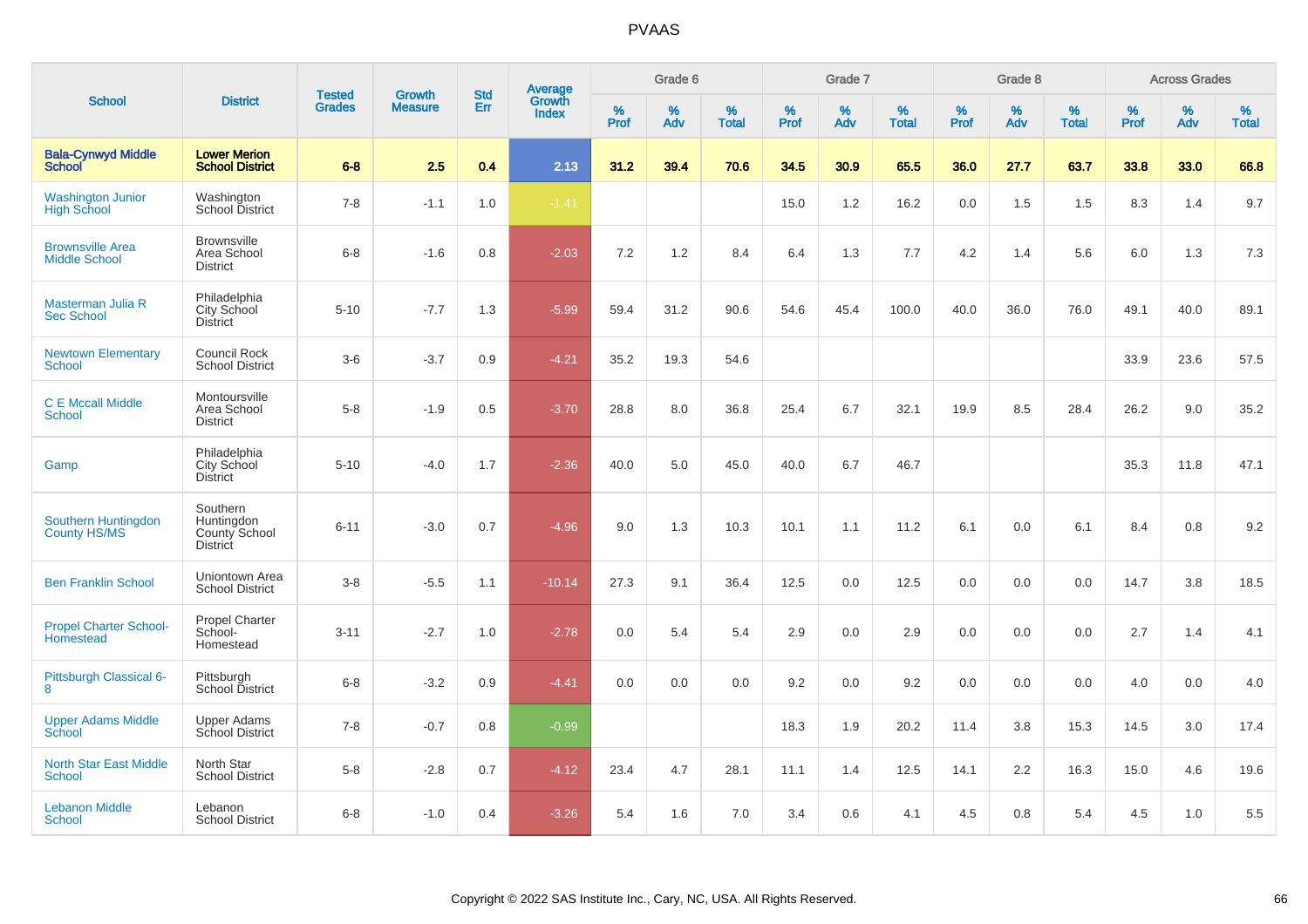|                                                                      |                                                                     |                                |                          | <b>Std</b> |                                          |                  | Grade 6  |                   |           | Grade 7  |                   |              | Grade 8  |                   |           | <b>Across Grades</b> |                   |
|----------------------------------------------------------------------|---------------------------------------------------------------------|--------------------------------|--------------------------|------------|------------------------------------------|------------------|----------|-------------------|-----------|----------|-------------------|--------------|----------|-------------------|-----------|----------------------|-------------------|
| <b>School</b>                                                        | <b>District</b>                                                     | <b>Tested</b><br><b>Grades</b> | Growth<br><b>Measure</b> | Err        | <b>Average</b><br>Growth<br><b>Index</b> | %<br><b>Prof</b> | %<br>Adv | %<br><b>Total</b> | %<br>Prof | %<br>Adv | %<br><b>Total</b> | $\%$<br>Prof | %<br>Adv | %<br><b>Total</b> | %<br>Prof | %<br>Adv             | %<br><b>Total</b> |
| <b>Bala-Cynwyd Middle</b><br><b>School</b>                           | <b>Lower Merion</b><br><b>School District</b>                       | $6 - 8$                        | 2.5                      | 0.4        | 2.13                                     | 31.2             | 39.4     | 70.6              | 34.5      | 30.9     | 65.5              | 36.0         | 27.7     | 63.7              | 33.8      | 33.0                 | 66.8              |
| <b>Science Leadership</b><br><b>Academy Middle</b><br><b>School</b>  | Philadelphia<br>City School<br><b>District</b>                      | $5-8$                          | $-7.1$                   | 1.4        | $-5.15$                                  | 0.0              | 0.0      | 0.0               | 5.6       | 0.0      | 5.6               | 0.0          | 0.0      | 0.0               | 5.0       | 1.2                  | 6.2               |
| <b>Berwick Area Middle</b><br>School                                 | <b>Berwick Area</b><br><b>School District</b>                       | $5 - 8$                        | $-3.7$                   | 0.5        | $-7.82$                                  | 19.0             | 3.4      | 22.4              | 18.5      | 3.8      | 22.3              | 12.8         | 2.3      | 15.1              | 17.1      | 4.1                  | 21.2              |
| <b>G A R Middle School</b>                                           | <b>Wilkes-Barre</b><br>Area School<br><b>District</b>               | $7 - 11$                       | $-0.4$                   | 1.3        | $-0.33$                                  |                  |          |                   | 2.9       | 0.0      | 2.9               | 0.0          | 0.0      | 0.0               | 1.2       | 0.0                  | 1.2               |
| <b>Center For Student</b><br><b>Lrng Charter School</b><br>Pennsbury | Center For<br>Student<br>Learning<br>Charter School<br>At Pennsbury | $6 - 12$                       | $-0.6$                   | 3.1        | $-0.20$                                  |                  |          |                   |           |          |                   | 0.0          | 0.0      | 0.0               | 3.4       | 0.0                  | 3.4               |
| <b>Mt Penn Elementary</b><br><b>School</b>                           | Antietam<br><b>School District</b>                                  | $3-6$                          | $-0.7$                   | 1.1        | $-0.67$                                  | 10.2             | 3.4      | 13.6              |           |          |                   |              |          |                   | 9.6       | 1.8                  | 11.4              |
| <b>Reynolds Elementary</b><br><b>School</b>                          | Reynolds<br>School District                                         | $3-6$                          | $-5.4$                   | 1.0        | $-5.50$                                  | 18.2             | 1.3      | 19.5              |           |          |                   |              |          |                   | 16.3      | 1.8                  | 18.2              |
| <b>Dodson Elementary</b><br>School                                   | <b>Wilkes-Barre</b><br>Area School<br><b>District</b>               | $3-6$                          | $-0.4$                   | 1.7        | $-0.24$                                  | 0.0              | 0.0      | 0.0               |           |          |                   |              |          |                   | 3.0       | 2.0                  | 5.0               |
| <b>East Lansdowne</b><br><b>Elementary School</b>                    | <b>William Penn</b><br><b>School District</b>                       | $3-6$                          | $-1.8$                   | 1.6        | $-1.13$                                  | 7.1              | 0.0      | 7.1               |           |          |                   |              |          |                   | 10.8      | 1.1                  | 11.8              |
| <b>Fort Cherry</b><br><b>Elementary Center</b>                       | Fort Cherry<br>School District                                      | $3-6$                          | $-2.9$                   | 1.1        | $-2.65$                                  | 29.8             | 8.8      | 38.6              |           |          |                   |              |          |                   | 28.3      | 12.4                 | 40.8              |
| <b>Park Lane Elementary</b><br>School                                | William Penn<br><b>School District</b>                              | $3-6$                          | $-0.4$                   | 1.9        | $-1.34$                                  | 0.0              | 0.0      | 0.0               |           |          |                   |              |          |                   | 1.0       | 0.0                  | 1.0               |
| <b>Munoz-Marin Luis</b>                                              | Philadelphia<br>City School<br><b>District</b>                      | $3 - 8$                        | $-0.8$                   | 3.4        | $-0.23$                                  |                  |          |                   |           |          |                   |              |          |                   | 1.6       | 1.6                  | 3.3               |
| <b>Shenango High School</b>                                          | Shenango Area<br>School District                                    | $7 - 11$                       | $-2.4$                   | 0.9        | $-3.48$                                  |                  |          |                   | 16.5      | 1.0      | 17.5              | 14.4         | 1.1      | 15.6              | 15.5      | 1.1                  | 16.6              |
| <b>Hanover Middle</b><br>School                                      | <b>Hanover Public</b><br><b>School District</b>                     | $5 - 8$                        | $-2.3$                   | 0.5        | $-4.57$                                  | 19.8             | 2.2      | 22.1              | 18.1      | 5.5      | 23.6              | 11.5         | 4.9      | 16.4              | 18.6      | 4.3                  | 22.9              |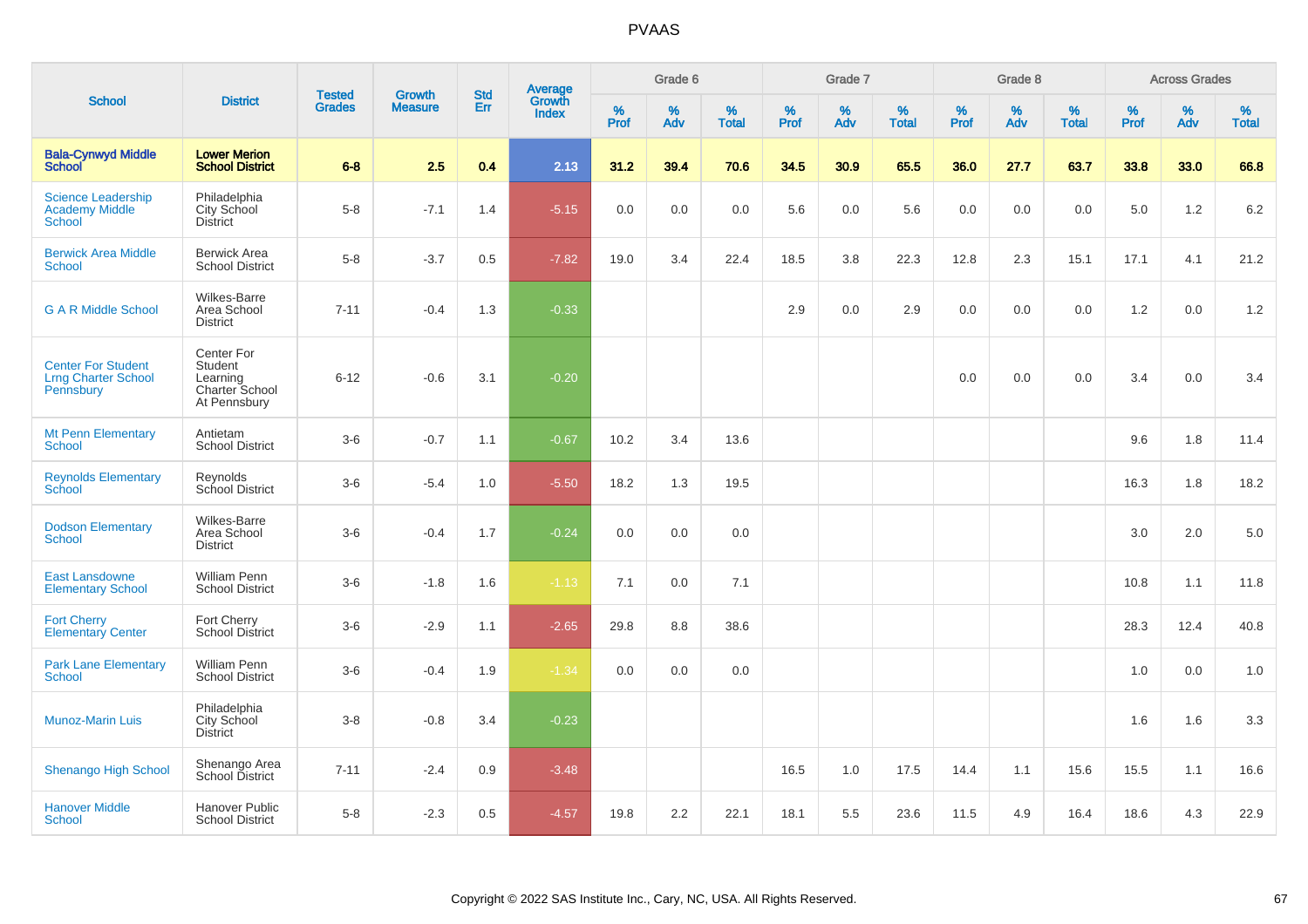|                                                    |                                                       |                                |                                 |                   |                                          |                  | Grade 6  |                   |           | Grade 7  |                   |        | Grade 8  |                   |           | <b>Across Grades</b> |            |
|----------------------------------------------------|-------------------------------------------------------|--------------------------------|---------------------------------|-------------------|------------------------------------------|------------------|----------|-------------------|-----------|----------|-------------------|--------|----------|-------------------|-----------|----------------------|------------|
| <b>School</b>                                      | <b>District</b>                                       | <b>Tested</b><br><b>Grades</b> | <b>Growth</b><br><b>Measure</b> | <b>Std</b><br>Err | <b>Average</b><br>Growth<br><b>Index</b> | %<br><b>Prof</b> | %<br>Adv | %<br><b>Total</b> | %<br>Prof | %<br>Adv | %<br><b>Total</b> | % Pref | %<br>Adv | %<br><b>Total</b> | %<br>Prof | %<br>Adv             | %<br>Total |
| <b>Bala-Cynwyd Middle</b><br><b>School</b>         | <b>Lower Merion</b><br><b>School District</b>         | $6 - 8$                        | 2.5                             | 0.4               | 2.13                                     | 31.2             | 39.4     | 70.6              | 34.5      | 30.9     | 65.5              | 36.0   | 27.7     | 63.7              | 33.8      | 33.0                 | 66.8       |
| <b>Samuel K Faust</b><br><b>Elementary School</b>  | <b>Bensalem</b><br>Township<br>School District        | $3-6$                          | $-2.4$                          | 1.0               | $-2.34$                                  | 9.1              | 0.0      | 9.1               |           |          |                   |        |          |                   | 8.6       | 0.4                  | 9.0        |
| <b>Doyle Elementary</b><br>School                  | <b>Central Bucks</b><br><b>School District</b>        | $3-6$                          | $-0.3$                          | 1.1               | $-0.30$                                  | 32.6             | 10.2     | 42.9              |           |          |                   |        |          |                   | 34.8      | 17.0                 | 51.7       |
| <b>Springton Lake Middle</b><br>School             | Rose Tree<br>Media School<br><b>District</b>          | $6 - 8$                        | $-1.2$                          | 0.4               | $-2.59$                                  | 31.4             | 15.3     | 46.7              | 31.6      | 20.9     | 52.4              | 18.4   | 13.9     | 32.3              | 27.4      | 16.6                 | 44.0       |
| <b>Drums</b><br>Elementary/Middle<br><b>School</b> | <b>Hazleton Area</b><br><b>School District</b>        | $3 - 8$                        | $-3.3$                          | 1.0               | $-3.22$                                  | 2.6              | 0.0      | 2.6               | 5.7       | 0.0      | 5.7               | 14.3   | 0.0      | 14.3              | 12.8      | 3.7                  | 16.5       |
| <b>Mechanicsburg Middle</b><br><b>School</b>       | Mechanicsburg<br>Area School<br><b>District</b>       | $6 - 8$                        | $-2.2$                          | 0.4               | $-6.61$                                  | 16.3             | 2.8      | 19.1              | 20.3      | 5.4      | 25.8              | 14.5   | 4.6      | 19.1              | 17.3      | 4.4                  | 21.7       |
| <b>Latrobe Elementary</b><br><b>School</b>         | <b>Greater Latrobe</b><br><b>School District</b>      | $3-6$                          | $-0.3$                          | 0.9               | $-0.43$                                  | 34.9             | 4.8      | 39.8              |           |          |                   |        |          |                   | 36.8      | 17.3                 | 54.1       |
| <b>Logan Elementary</b><br>School                  | East Allegheny<br>School District                     | $3-6$                          | $-3.1$                          | 0.9               | $-3.36$                                  | 8.6              | 2.5      | 11.1              |           |          |                   |        |          |                   | 8.8       | 3.0                  | 11.8       |
| Montgomery<br>Junior/Senior High<br>School         | Montgomery<br>Area School<br><b>District</b>          | $7 - 11$                       | $-2.7$                          | 1.0               | $-3.15$                                  |                  |          |                   | 33.3      | 6.9      | 40.3              | 17.2   | 1.7      | 19.0              | 26.2      | 4.6                  | 30.8       |
| <b>Pittsburgh Manchester</b><br>$K-8$              | Pittsburgh<br>School District                         | $3 - 8$                        | $-4.9$                          | 2.2               | $-3.26$                                  | 4.2              | 0.0      | 4.2               | 0.0       | 0.0      | 0.0               |        |          |                   | 4.0       | 5.9                  | 9.9        |
| <b>Stanton Edwin M</b><br><b>School</b>            | Philadelphia<br>City School<br><b>District</b>        | $3 - 7$                        | $-1.2$                          | 2.2               | $-0.52$                                  |                  |          |                   | 0.0       | 0.0      | 0.0               |        |          |                   | 3.1       | 3.1                  | $6.2\,$    |
| <b>Monessen Middle</b><br><b>School</b>            | Monessen City<br>School District                      | $6 - 8$                        | $-1.5$                          | 1.3               | $-1.54$                                  | 2.6              | 0.0      | 2.6               | 0.0       | 0.0      | 0.0               | 0.0    | 0.0      | 0.0               | 1.1       | 0.0                  | 1.1        |
| Dr David W Kistler<br><b>Elementary School</b>     | <b>Wilkes-Barre</b><br>Area School<br><b>District</b> | $3-6$                          | $-4.3$                          | 1.3               | $-3.16$                                  | 12.5             | 0.0      | 12.5              |           |          |                   |        |          |                   | 8.8       | 2.6                  | 11.4       |
| <b>Eastern York Middle</b><br>School               | Eastern York<br><b>School District</b>                | $6 - 8$                        | $-0.6$                          | 0.5               | $-1.06$                                  | 23.0             | 6.1      | 29.0              | 21.9      | 14.2     | 36.1              | 17.6   | 9.9      | 27.5              | 20.6      | 10.2                 | 30.9       |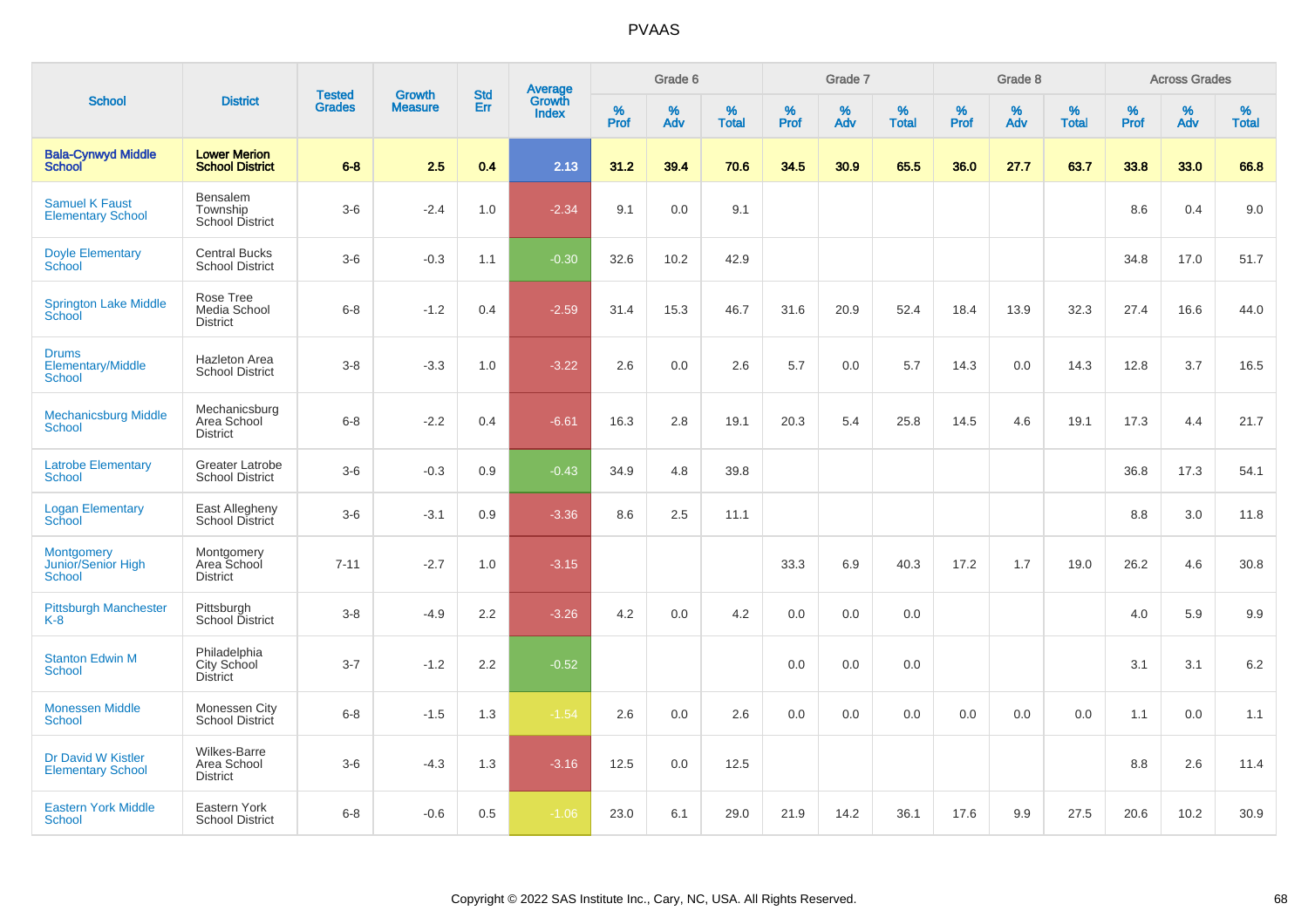|                                                                      |                                                           |                                |                                 | <b>Std</b> |                                          |                  | Grade 6     |                   |              | Grade 7     |                      |              | Grade 8  |                   |           | <b>Across Grades</b> |                   |
|----------------------------------------------------------------------|-----------------------------------------------------------|--------------------------------|---------------------------------|------------|------------------------------------------|------------------|-------------|-------------------|--------------|-------------|----------------------|--------------|----------|-------------------|-----------|----------------------|-------------------|
| <b>School</b>                                                        | <b>District</b>                                           | <b>Tested</b><br><b>Grades</b> | <b>Growth</b><br><b>Measure</b> | Err        | <b>Average</b><br>Growth<br><b>Index</b> | %<br><b>Prof</b> | $\%$<br>Adv | %<br><b>Total</b> | $\%$<br>Prof | $\%$<br>Adv | $\%$<br><b>Total</b> | $\%$<br>Prof | %<br>Adv | %<br><b>Total</b> | %<br>Prof | %<br>Adv             | %<br><b>Total</b> |
| <b>Bala-Cynwyd Middle</b><br><b>School</b>                           | <b>Lower Merion</b><br><b>School District</b>             | $6 - 8$                        | 2.5                             | 0.4        | 2.13                                     | 31.2             | 39.4        | 70.6              | 34.5         | 30.9        | 65.5                 | 36.0         | 27.7     | 63.7              | 33.8      | 33.0                 | 66.8              |
| <b>Sullivan County</b><br>Junior/Senior High<br><b>School</b>        | <b>Sullivan County</b><br>School District                 | $7 - 10$                       | $-4.4$                          | 1.5        | $-3.73$                                  |                  |             |                   | 18.8         | 0.0         | 18.8                 | 9.1          | 0.0      | 9.1               | 13.8      | 0.0                  | 13.8              |
| <b>Stewart Middle School</b>                                         | Norristown Area<br><b>School District</b>                 | $5 - 8$                        | $-3.4$                          | 0.7        | $-4.80$                                  | 4.0              | 1.4         | 5.4               | 5.4          | 0.0         | 5.4                  | 7.6          | 1.5      | 9.1               | 5.2       | 0.7                  | 5.9               |
| <b>Community Academy</b><br>Of Philadelphia<br><b>Charter School</b> | Community<br>Academy Of<br>Philadelphia<br>Charter School | $3 - 11$                       | $-5.7$                          | 0.9        | $-6.09$                                  | 0.0              | 0.0         | 0.0               | 0.0          | 0.0         | 0.0                  | 0.0          | 0.0      | 0.0               | 2.4       | 1.0                  | 3.5               |
| <b>Mastery Charter</b><br><b>School-Smedley</b><br>Campus            | <b>Mastery Charter</b><br>School -<br>Smedley<br>Campus   | $3-6$                          | $-0.6$                          | 1.2        | $-0.51$                                  | 3.5              | 0.0         | 3.5               |              |             |                      |              |          |                   | 3.5       | 0.0                  | 3.5               |
| <b>Musser Elementary</b><br>School                                   | Sharon City<br>School District                            | $3-6$                          | $-1.5$                          | 1.6        | $-0.98$                                  | 19.2             | 3.8         | 23.1              |              |             |                      |              |          |                   | 15.5      | 1.6                  | 17.0              |
| <b>Spring Grove Area</b><br>Intermediate School                      | Spring Grove<br>Area School<br><b>District</b>            | $5-6$                          | $-2.1$                          | 0.5        | $-3.89$                                  | 31.3             | 15.8        | 47.2              |              |             |                      |              |          |                   | 31.2      | 13.8                 | 45.0              |
| <b>Mid Valley Secondary</b><br>Center                                | Mid Valley<br>School District                             | $7 - 10$                       | $-2.9$                          | 0.7        | $-5.47$                                  |                  |             |                   | 15.3         | 0.0         | 15.3                 | 6.7          | 0.7      | 7.4               | 10.6      | 0.4                  | 11.0              |
| <b>Titusville Middle</b><br><b>School</b>                            | <b>Titusville Area</b><br><b>School District</b>          | $6 - 8$                        | $-2.4$                          | 0.6        | $-4.04$                                  | 19.0             | 4.2         | 23.2              | 18.0         | 3.9         | 21.9                 | 8.0          | 3.6      | 11.7              | 15.0      | 3.9                  | 18.9              |
| <b>Washington Martha</b><br><b>School</b>                            | Philadelphia<br>City School<br><b>District</b>            | $3 - 8$                        | $-1.3$                          | 3.3        | $-0.39$                                  |                  |             |                   |              |             |                      | 0.0          | 0.0      | 0.0               | 9.3       | 2.3                  | 11.6              |
| <b>Fred S Engle Middle</b><br><b>School</b>                          | Avon Grove<br><b>School District</b>                      | $7 - 8$                        | $-1.8$                          | 0.5        | $-4.41$                                  |                  |             |                   | 35.5         | 20.3        | 55.9                 | 28.1         | 14.4     | 42.6              | 32.0      | 17.6                 | 49.6              |
| <b>Williams Valley</b><br>Junior/Senior High<br><b>School</b>        | <b>Williams Valley</b><br>School District                 | $7 - 11$                       | $-3.8$                          | 1.0        | $-5.29$                                  |                  |             |                   | 8.1          | 1.4         | 9.5                  | 9.5          | 1.6      | 11.1              | 8.8       | 1.5                  | 10.2              |
| <b>Canton Junior/Senior</b><br><b>High School</b>                    | Canton Area<br><b>School District</b>                     | $7 - 11$                       | $-3.3$                          | 1.1        | $-3.86$                                  |                  |             |                   | 9.1          | 1.8         | 10.9                 | 4.8          | 0.0      | 4.8               | 6.8       | 0.8                  | 7.7               |
| Welsh John School                                                    | Philadelphia<br><b>City School</b><br><b>District</b>     | $3 - 7$                        | $-1.3$                          | 3.2        | $-0.41$                                  |                  |             |                   |              |             |                      |              |          |                   | 0.0       | 0.0                  | 0.0               |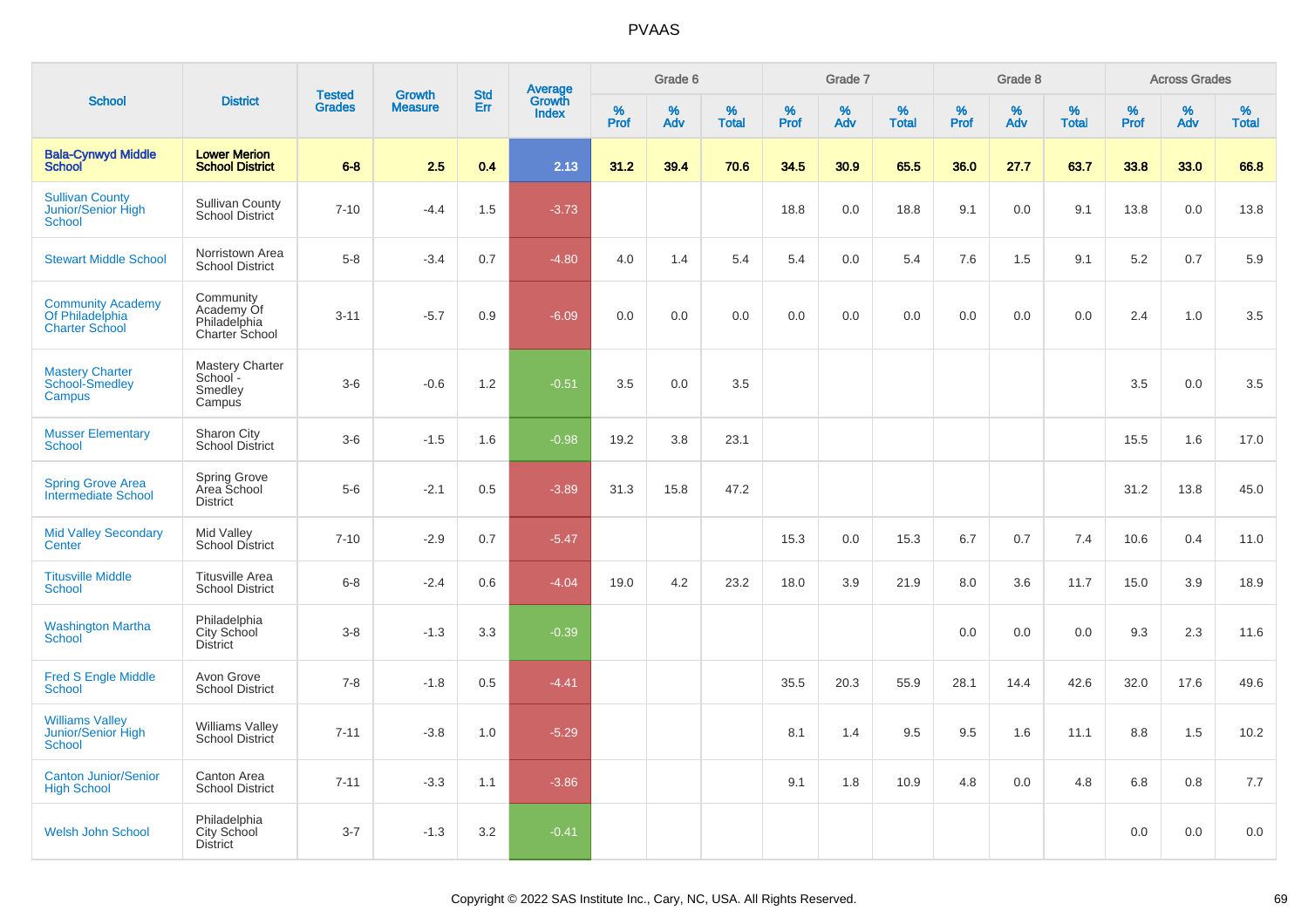|                                                                        |                                                       |                                | <b>Growth</b>  | <b>Std</b> |                                          |                  | Grade 6     |                   |           | Grade 7  |                   |           | Grade 8  |                   |              | <b>Across Grades</b> |                   |
|------------------------------------------------------------------------|-------------------------------------------------------|--------------------------------|----------------|------------|------------------------------------------|------------------|-------------|-------------------|-----------|----------|-------------------|-----------|----------|-------------------|--------------|----------------------|-------------------|
| <b>School</b>                                                          | <b>District</b>                                       | <b>Tested</b><br><b>Grades</b> | <b>Measure</b> | Err        | <b>Average</b><br>Growth<br><b>Index</b> | %<br><b>Prof</b> | $\%$<br>Adv | %<br><b>Total</b> | %<br>Prof | %<br>Adv | %<br><b>Total</b> | %<br>Prof | %<br>Adv | %<br><b>Total</b> | $\%$<br>Prof | $\%$<br>Adv          | %<br><b>Total</b> |
| <b>Bala-Cynwyd Middle</b><br><b>School</b>                             | <b>Lower Merion</b><br><b>School District</b>         | $6 - 8$                        | 2.5            | 0.4        | 2.13                                     | 31.2             | 39.4        | 70.6              | 34.5      | 30.9     | 65.5              | 36.0      | 27.7     | 63.7              | 33.8         | 33.0                 | 66.8              |
| <b>Dunmore Elementary</b><br>Center                                    | Dunmore<br><b>School District</b>                     | $3-6$                          | $-0.4$         | 0.9        | $-2.42$                                  | 20.9             | 2.2         | 23.1              |           |          |                   |           |          |                   | 23.3         | 8.1                  | 31.4              |
| <b>Montrose Area</b><br><b>Junior/Senior High</b><br>School            | Montrose Area<br><b>School District</b>               | $7 - 10$                       | $-0.9$         | 1.0        | $-0.94$                                  |                  |             |                   | 25.0      | 4.4      | 29.4              | 14.5      | 2.4      | 16.9              | 19.2         | 3.3                  | 22.5              |
| J T Lambert<br><b>Intermediate School</b>                              | East<br>Stroudsburg<br>Area School<br><b>District</b> | $6 - 8$                        | $-3.9$         | 0.7        | $-7.96$                                  | 7.8              | 1.7         | 9.5               | 11.6      | 2.9      | 14.6              | 6.6       | 1.3      | 7.9               | 8.8          | 2.0                  | 10.8              |
| <b>Wheatland Middle</b><br><b>School</b>                               | Lancaster<br><b>School District</b>                   | $6 - 8$                        | $-3.0$         | 0.6        | $-5.52$                                  | 2.6              | 0.6         | 3.2               | 6.4       | 1.4      | 7.8               | 0.0       | 1.0      | 1.0               | 3.2          | 1.0                  | 4.2               |
| <b>Pittsburgh Science</b><br><b>And Technology</b><br>Academy 6-12     | Pittsburgh<br>School District                         | $6 - 11$                       | $-3.4$         | 1.0        | $-3.92$                                  | 32.5             | 5.0         | 37.5              | 17.0      | 17.0     | 34.0              | 20.6      | 9.6      | 30.1              | 22.5         | 10.6                 | 33.1              |
| <b>Mahanoy Area</b><br><b>Elementary School</b>                        | Mahanoy Area<br>School District                       | $3 - 6$                        | $-2.2$         | 1.1        | $-2.05$                                  | 4.0              | 0.0         | 4.0               |           |          |                   |           |          |                   | 12.3         | 1.1                  | 13.4              |
| <b>Reach Cyber Charter</b><br><b>School</b>                            | Reach Cyber<br>Charter School                         | $3 - 11$                       | $-2.4$         | 0.9        | $-2.71$                                  | 9.1              | 0.0         | 9.1               | 17.0      | 3.8      | 20.8              | 17.5      | 5.3      | 22.8              | 21.3         | 4.7                  | 26.0              |
| <b>Lincoln Park</b><br><b>Performing Arts</b><br><b>Charter School</b> | Lincoln Park<br>Performing Arts<br>Charter School     | $7 - 11$                       | $-4.4$         | 1.0        | $-6.06$                                  |                  |             |                   | 33.9      | 5.4      | 39.3              | 11.5      | 3.4      | 14.9              | 20.3         | 4.2                  | 24.5              |
| <b>East Juniata</b><br><b>Elementary School</b>                        | Juniata County<br>School District                     | $3-6$                          | $-2.5$         | 1.0        | $-2.41$                                  | 7.4              | 0.0         | 7.4               |           |          |                   |           |          |                   | 23.7         | 6.4                  | 30.1              |
| A J Mcmullen School                                                    | Uniontown Area<br><b>School District</b>              | $6 - 8$                        | $-3.3$         | 1.3        | $-2.48$                                  | 12.5             | 0.0         | 12.5              | 5.9       | 2.9      | 8.8               | 0.0       | 0.0      | 0.0               | 6.7          | 1.1                  | 7.8               |
| <b>Benton Area Middle</b><br><b>School</b>                             | <b>Benton Area</b><br><b>School District</b>          | $7 - 8$                        | $-0.9$         | 1.2        | $-0.75$                                  |                  |             |                   | 13.6      | 3.4      | 17.0              | 10.3      | 2.6      | 12.8              | 12.2         | 3.1                  | 15.3              |
| Cook-Wissahickon<br>School                                             | Philadelphia<br><b>City School</b><br><b>District</b> | $3 - 8$                        | $-1.5$         | 3.0        | $-0.49$                                  | 13.3             | 0.0         | 13.3              |           |          |                   |           |          |                   | 14.9         | 5.3                  | 20.2              |
| <b>Willow Hill School</b>                                              | Abington<br><b>School District</b>                    | $3-6$                          | $-0.8$         | 1.4        | $-0.58$                                  | 23.5             | 5.9         | 29.4              |           |          |                   |           |          |                   | 29.2         | 7.4                  | 36.6              |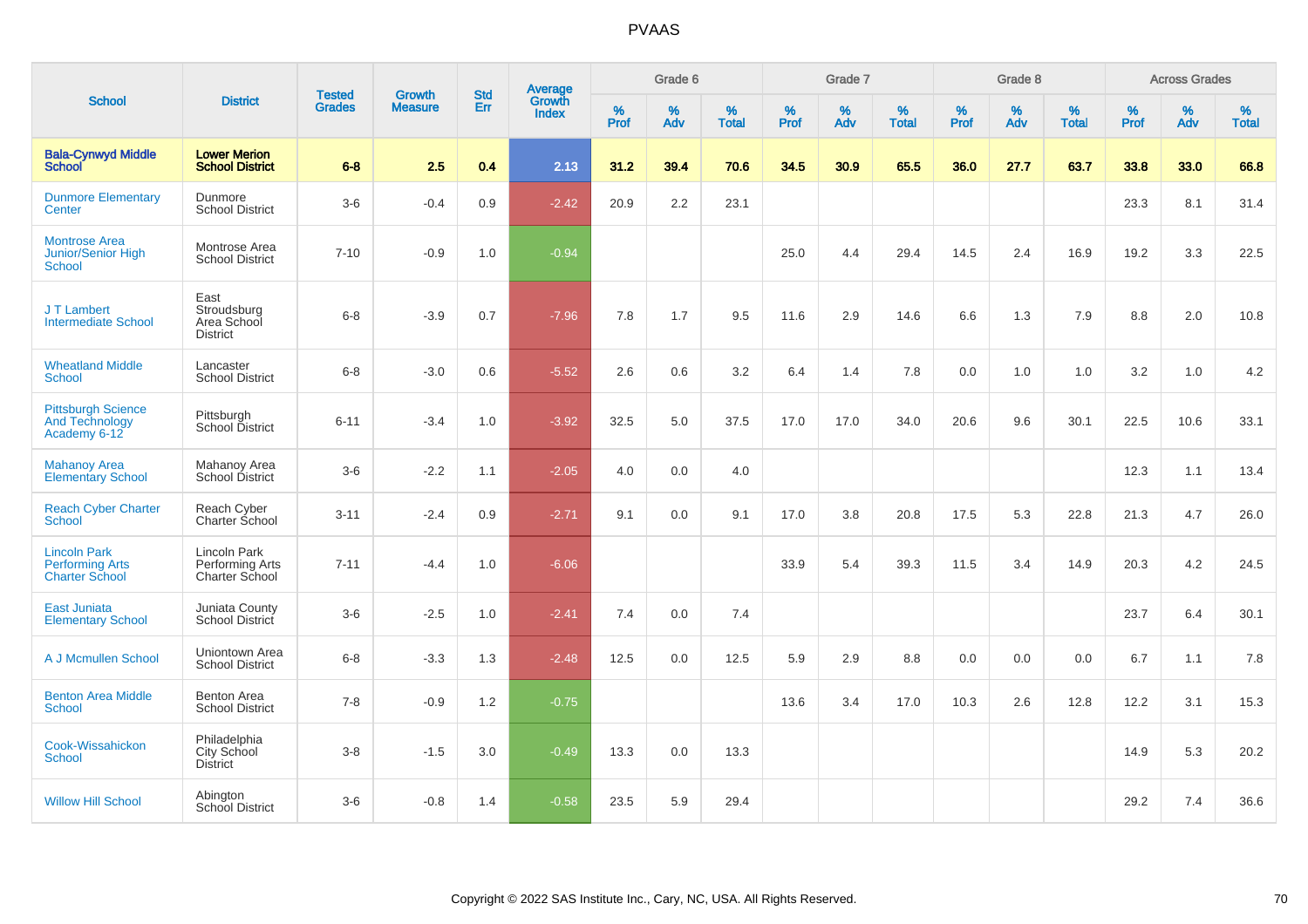| <b>School</b>                                                  |                                                        |                                | <b>Growth</b>  | <b>Std</b> |                                          |              | Grade 6     |                      |              | Grade 7     |                   |              | Grade 8     |                   |              | <b>Across Grades</b> |                   |
|----------------------------------------------------------------|--------------------------------------------------------|--------------------------------|----------------|------------|------------------------------------------|--------------|-------------|----------------------|--------------|-------------|-------------------|--------------|-------------|-------------------|--------------|----------------------|-------------------|
|                                                                | <b>District</b>                                        | <b>Tested</b><br><b>Grades</b> | <b>Measure</b> | Err        | <b>Average</b><br>Growth<br><b>Index</b> | $\%$<br>Prof | $\%$<br>Adv | $\%$<br><b>Total</b> | $\%$<br>Prof | $\%$<br>Adv | %<br><b>Total</b> | $\%$<br>Prof | $\%$<br>Adv | %<br><b>Total</b> | $\%$<br>Prof | $\%$<br>Adv          | %<br><b>Total</b> |
| <b>Bala-Cynwyd Middle</b><br><b>School</b>                     | <b>Lower Merion</b><br><b>School District</b>          | $6 - 8$                        | 2.5            | 0.4        | 2.13                                     | 31.2         | 39.4        | 70.6                 | 34.5         | 30.9        | 65.5              | 36.0         | 27.7        | 63.7              | 33.8         | 33.0                 | 66.8              |
| <b>Reynolds Middle</b><br>School                               | Lancaster<br><b>School District</b>                    | $6 - 8$                        | $-3.4$         | 0.7        | $-5.67$                                  | 6.2          | 2.3         | 8.5                  | 5.4          | 0.0         | 5.4               | 5.6          | 1.4         | 7.0               | 5.8          | 1.3                  | 7.0               |
| <b>Millville Area</b><br><b>Elementary School</b>              | Millville Area<br><b>School District</b>               | $3-6$                          | $-0.6$         | 1.2        | $-0.53$                                  | 18.9         | 1.9         | 20.8                 |              |             |                   |              |             |                   | 28.2         | 4.0                  | 32.2              |
| <b>Jackson Middle School</b>                                   | Lancaster<br><b>School District</b>                    | $6 - 8$                        | $-1.3$         | 0.6        | $-1.99$                                  | 1.7          | 0.0         | 1.7                  | 0.8          | 0.0         | 0.8               | 1.0          | 0.0         | 1.0               | 1.2          | 0.0                  | 1.2               |
| <b>New Oxford Middle</b><br><b>School</b>                      | Conewago<br>Valley School<br><b>District</b>           | $7 - 8$                        | $-2.1$         | 0.5        | $-5.26$                                  |              |             |                      | 20.1         | 3.8         | 23.9              | 17.4         | 1.1         | 18.4              | 18.7         | 2.4                  | 21.2              |
| <b>Strayer Middle School</b>                                   | Quakertown<br>Community<br>School District             | $6 - 8$                        | $-1.3$         | 0.4        | $-3.53$                                  |              |             |                      | 17.8         | 8.4         | 26.2              | 21.0         | 9.1         | 30.1              | 19.3         | 8.7                  | 28.1              |
| <b>Minersville Area</b><br>Junior/Senior High<br><b>School</b> | Minersville Area<br><b>School District</b>             | $7 - 11$                       | $-1.9$         | 1.0        | $-2.17$                                  |              |             |                      | 10.4         | 0.0         | 10.4              | 2.7          | 1.3         | 4.0               | 6.3          | 0.7                  | 7.0               |
| <b>Easton Area Middle</b><br><b>School</b>                     | Easton Area<br><b>School District</b>                  | $6 - 8$                        | $-1.0$         | 0.4        | $-2.52$                                  | 14.7         | 3.4         | 18.0                 | 11.2         | 7.0         | 18.3              | 10.3         | 2.2         | 12.4              | 12.2         | 4.3                  | 16.4              |
| <b>Northern Potter</b><br><b>Childrens School</b>              | Northern Potter<br><b>School District</b>              | $3-6$                          | $-1.0$         | 1.4        | $-0.67$                                  | 9.5          | 2.4         | 11.9                 |              |             |                   |              |             |                   | 18.1         | 7.6                  | 25.7              |
| <b>Shade Junior/Senior</b><br><b>High School</b>               | Shade-Central<br><b>City School</b><br><b>District</b> | $7 - 11$                       | $-1.8$         | 1.8        | $-0.95$                                  |              |             |                      | 20.0         | 10.0        | 30.0              | 34.8         | 0.0         | 34.8              | 27.9         | 4.6                  | 32.6              |
| <b>Big Spring Middle</b><br>School                             | <b>Big Spring</b><br>School District                   | $6 - 8$                        | $-1.9$         | 0.5        | $-3.53$                                  | 22.0         | 3.8         | 25.8                 | 20.9         | 6.7         | 27.6              | 10.9         | 3.3         | 14.1              | 17.7         | 4.4                  | 22.0              |
| <b>Chambersburg Area</b><br>Middle School - North              | Chambersburg<br>Area School<br><b>District</b>         | $6 - 8$                        | $-1.2$         | 0.4        | $-3.66$                                  | 15.4         | 5.1         | 20.5                 | 14.1         | 2.4         | 16.5              | 13.9         | 4.9         | 18.7              | 14.4         | 4.1                  | 18.5              |
| <b>Carver High School</b>                                      | Philadelphia<br>City School<br><b>District</b>         | $7 - 11$                       | $-2.0$         | 3.2        | $-0.61$                                  |              |             |                      | 35.3         | 11.8        | 47.1              |              |             |                   | 33.3         | 8.3                  | 41.7              |
| <b>Tilden William T</b><br><b>Middle School</b>                | Philadelphia<br>City School<br><b>District</b>         | $6 - 8$                        | $-2.1$         | 3.5        | $-0.61$                                  |              |             |                      |              |             |                   | 7.1          | 0.0         | 7.1               | 9.7          | 0.0                  | 9.7               |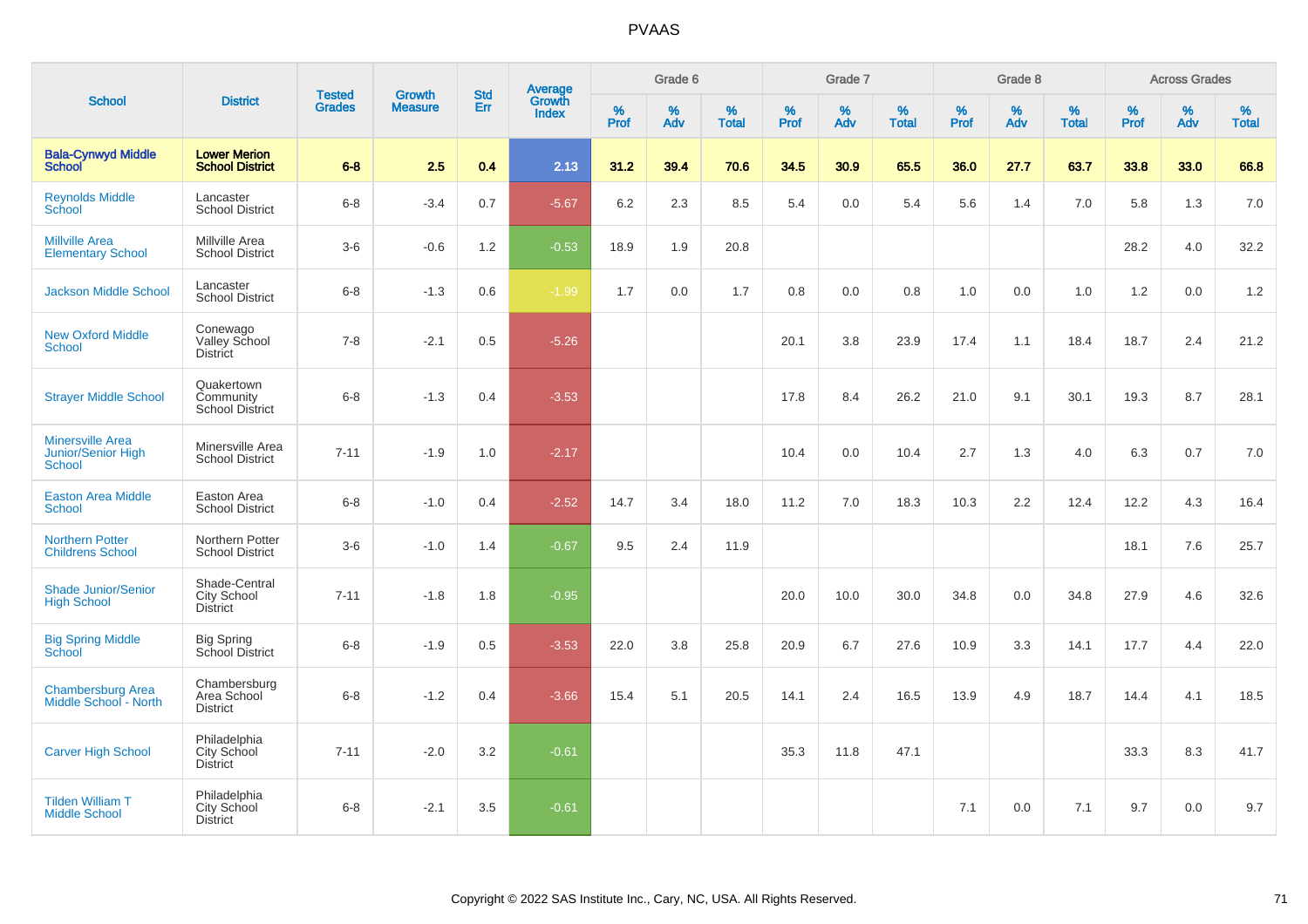|                                                                  |                                                               |                                |                                 | <b>Std</b> |                                          |              | Grade 6     |                   |                     | Grade 7     |                   |              | Grade 8     |                   |              | <b>Across Grades</b> |                   |
|------------------------------------------------------------------|---------------------------------------------------------------|--------------------------------|---------------------------------|------------|------------------------------------------|--------------|-------------|-------------------|---------------------|-------------|-------------------|--------------|-------------|-------------------|--------------|----------------------|-------------------|
| <b>School</b>                                                    | <b>District</b>                                               | <b>Tested</b><br><b>Grades</b> | <b>Growth</b><br><b>Measure</b> | Err        | <b>Average</b><br>Growth<br><b>Index</b> | $\%$<br>Prof | $\%$<br>Adv | %<br><b>Total</b> | $\%$<br><b>Prof</b> | $\%$<br>Adv | %<br><b>Total</b> | $\%$<br>Prof | $\%$<br>Adv | %<br><b>Total</b> | $\%$<br>Prof | $\%$<br>Adv          | %<br><b>Total</b> |
| <b>Bala-Cynwyd Middle</b><br><b>School</b>                       | <b>Lower Merion</b><br><b>School District</b>                 | $6-8$                          | 2.5                             | 0.4        | 2.13                                     | 31.2         | 39.4        | 70.6              | 34.5                | 30.9        | 65.5              | 36.0         | 27.7        | 63.7              | 33.8         | 33.0                 | 66.8              |
| <b>Tamanend Middle</b><br><b>School</b>                          | <b>Central Bucks</b><br><b>School District</b>                | $7 - 9$                        | $-1.2$                          | 0.6        | $-2.15$                                  |              |             |                   | 28.6                | 12.6        | 41.2              | 22.5         | 8.3         | 30.8              | 26.0         | 10.8                 | 36.9              |
| <b>L B Morris Elementary</b><br><b>School</b>                    | Jim Thorpe<br>Area School<br><b>District</b>                  | $3 - 8$                        | $-3.6$                          | 0.7        | $-4.91$                                  | 11.7         | 0.0         | 11.7              | 5.2                 | 11.7        | 16.9              | 14.1         | 1.4         | 15.5              | 15.9         | 4.3                  | 20.2              |
| <b>Union Area Middle</b><br><b>School</b>                        | Union Area<br><b>School District</b>                          | $6 - 8$                        | $-1.7$                          | 0.9        | $-1.83$                                  | 32.8         | 5.2         | 37.9              | 26.8                | 3.6         | 30.4              | 17.8         | 0.0         | 17.8              | 26.4         | 3.1                  | 29.6              |
| Warren Snyder-John<br><b>Girotti Elementary</b><br><b>School</b> | <b>Bristol Borough</b><br>School District                     | $3-6$                          | $-0.6$                          | 0.9        | $-0.64$                                  | 17.8         | 7.8         | 25.6              |                     |             |                   |              |             |                   | 18.6         | 5.6                  | 24.2              |
| <b>John Hancock</b><br><b>Demonstration School</b>               | Philadelphia<br>City School<br><b>District</b>                | $3 - 8$                        | $-5.2$                          | 1.3        | $-4.03$                                  | 6.7          | 0.0         | 6.7               | 19.4                | 3.2         | 22.6              | 3.1          | 0.0         | 3.1               | 14.5         | 4.6                  | 19.1              |
| <b>Tenth Street</b><br><b>Elementary School</b>                  | Riverview<br><b>School District</b>                           | $3-6$                          | $-6.8$                          | 1.3        | $-5.17$                                  | 26.7         | 11.1        | 37.8              |                     |             |                   |              |             |                   | 36.3         | 17.9                 | 54.2              |
| Leechburg Area<br><b>Middle School</b>                           | Leechburg Area<br><b>School District</b>                      | $6-8$                          | $-2.9$                          | 1.0        | $-3.07$                                  | 16.2         | 5.4         | 21.6              | 8.0                 | 0.0         | 8.0               | 23.8         | 7.1         | 31.0              | 15.5         | 3.9                  | 19.4              |
| Northwood Academy<br><b>Charter School</b>                       | Northwood<br>Academy<br>Charter School                        | $3 - 8$                        | $-3.7$                          | 0.7        | $-5.33$                                  | 5.2          | 0.0         | 5.2               | 8.7                 | 1.4         | 10.1              | 10.7         | 1.8         | 12.5              | 6.3          | 0.9                  | 7.2               |
| <b>Oak Park Elementary</b><br><b>School</b>                      | North Penn<br><b>School District</b>                          | $3-6$                          | $-0.8$                          | 1.1        | $-0.72$                                  | 9.3          | 5.6         | 14.8              |                     |             |                   |              |             |                   | 26.3         | 12.7                 | 39.0              |
| Pittsburgh Langley K-8                                           | Pittsburgh<br>School District                                 | $3 - 8$                        | $-1.9$                          | 1.0        | $-2.33$                                  | 0.0          | 2.3         | 2.3               | 3.8                 | 0.0         | 3.8               | 0.0          | 0.0         | 0.0               | 2.8          | 1.2                  | 4.0               |
| Armstrong<br>Junior/Senior High<br><b>School</b>                 | Armstrong<br><b>School District</b>                           | $6 - 11$                       | $-1.1$                          | 0.5        | $-2.24$                                  |              |             |                   | 21.5                | 5.2         | 26.6              | 24.3         | 4.5         | 28.8              | 23.0         | 4.8                  | 27.8              |
| <b>Cambria Heights</b><br><b>Middle School</b>                   | Cambria<br><b>Heights School</b><br><b>District</b>           | $6 - 8$                        | $-2.0$                          | 0.7        | $-2.95$                                  | 17.0         | 0.0         | 17.0              | 13.5                | 1.0         | 14.6              | 4.4          | 0.9         | 5.3               | 11.3         | 0.6                  | 12.0              |
| <b>Eastern Lebanon</b><br><b>County Middle School</b>            | Eastern<br>Lebanon<br><b>County School</b><br><b>District</b> | $6 - 8$                        | $-5.0$                          | 0.5        | $-10.24$                                 | 9.1          | 0.6         | 9.7               | 13.1                | 3.1         | 16.2              | 8.9          | 1.8         | 10.6              | 10.3         | 1.8                  | 12.1              |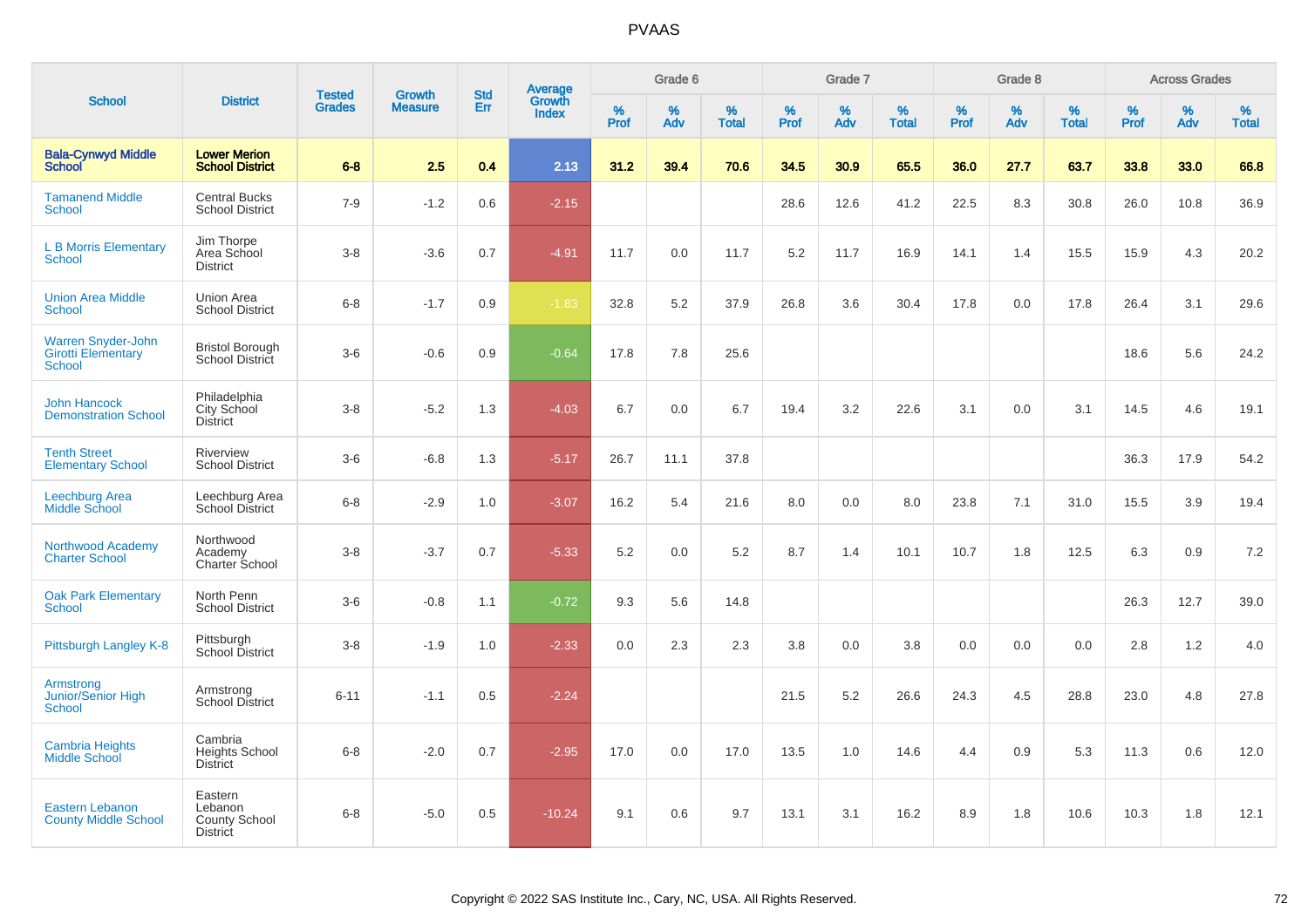| <b>School</b>                                     |                                                       |                                |                                 | <b>Std</b> |                                          |           | Grade 6  |                   |           | Grade 7  |                   |           | Grade 8  |                   |           | <b>Across Grades</b> |                   |
|---------------------------------------------------|-------------------------------------------------------|--------------------------------|---------------------------------|------------|------------------------------------------|-----------|----------|-------------------|-----------|----------|-------------------|-----------|----------|-------------------|-----------|----------------------|-------------------|
|                                                   | <b>District</b>                                       | <b>Tested</b><br><b>Grades</b> | <b>Growth</b><br><b>Measure</b> | Err        | <b>Average</b><br>Growth<br><b>Index</b> | %<br>Prof | %<br>Adv | %<br><b>Total</b> | %<br>Prof | %<br>Adv | %<br><b>Total</b> | %<br>Prof | %<br>Adv | %<br><b>Total</b> | %<br>Prof | %<br>Adv             | %<br><b>Total</b> |
| <b>Bala-Cynwyd Middle</b><br><b>School</b>        | <b>Lower Merion</b><br><b>School District</b>         | $6 - 8$                        | 2.5                             | 0.4        | 2.13                                     | 31.2      | 39.4     | 70.6              | 34.5      | 30.9     | 65.5              | 36.0      | 27.7     | 63.7              | 33.8      | 33.0                 | 66.8              |
| <b>Copper Beech School</b>                        | Abington<br>School District                           | $3-6$                          | $-1.2$                          | 0.8        | $-1.54$                                  | 32.5      | 6.5      | 39.0              |           |          |                   |           |          |                   | 29.1      | 10.5                 | 39.6              |
| Lehman Intermediate<br><b>School</b>              | East<br>Stroudsburg<br>Area School<br><b>District</b> | $5-8$                          | $-4.8$                          | 0.8        | $-5.77$                                  | 10.5      | 1.3      | 11.8              | 6.8       | 3.4      | 10.2              | 8.9       | 2.5      | 11.4              | 8.9       | 2.3                  | 11.2              |
| <b>Centerville Elementary</b><br><b>School</b>    | Hempfield<br><b>School District</b>                   | $3-6$                          | $-1.9$                          | 1.2        | $-1.63$                                  | 27.4      | 17.7     | 45.2              |           |          |                   |           |          |                   | 34.1      | 20.0                 | 54.1              |
| <b>Neil A Armstrong</b><br><b>Middle School</b>   | <b>Bristol</b><br>Township<br><b>School District</b>  | $6 - 8$                        | $-4.5$                          | 0.6        | $-7.10$                                  | 2.3       | 0.0      | 2.3               | 8.1       | 1.6      | 9.8               | 5.2       | 0.0      | 5.2               | 5.2       | 0.5                  | 5.7               |
| <b>Mckinley School</b>                            | Abington<br>School District                           | $3-6$                          | $-2.1$                          | 1.0        | $-2.17$                                  | 36.9      | 9.2      | 46.2              |           |          |                   |           |          |                   | 28.4      | 11.2                 | 39.5              |
| <b>E N Peirce Middle</b><br><b>School</b>         | <b>West Chester</b><br>Area School<br><b>District</b> | $6 - 8$                        | $-2.0$                          | 0.5        | $-4.56$                                  | 25.8      | 8.3      | 34.2              | 29.2      | 13.2     | 42.4              | 23.6      | 12.0     | 35.6              | 26.3      | 11.0                 | 37.3              |
| Carlynton<br>Junior/Senior High<br><b>School</b>  | Carlynton<br>School District                          | $7 - 11$                       | $-2.3$                          | 0.9        | $-2.62$                                  |           |          |                   | 9.5       | 3.8      | 13.3              | 11.7      | 0.0      | 11.7              | 10.4      | 2.2                  | 12.6              |
| <b>Pittsburgh South Hills</b><br>$6-8$            | Pittsburgh<br>School District                         | $6 - 8$                        | $-2.0$                          | 0.7        | $-2.87$                                  | 4.0       | 0.0      | 4.0               | 7.2       | 1.0      | 8.2               | 0.0       | 1.0      | 1.0               | 3.7       | 0.7                  | 4.4               |
| Allegheny-Clarion<br><b>Valley Elementary</b>     | Allegheny-<br>Clarion Valley<br>School District       | $3-6$                          | $-0.9$                          | $1.2$      | $-1.07$                                  | 14.6      | 1.8      | 16.4              |           |          |                   |           |          |                   | 17.5      | 11.5                 | 29.0              |
| Keystone<br>Junior/Senior High<br><b>School</b>   | Keystone<br>School District                           | $7 - 11$                       | $-2.6$                          | 1.0        | $-2.73$                                  |           |          |                   | 12.3      | 1.4      | 13.7              | 6.4       | 0.0      | 6.4               | 9.6       | 0.7                  | 10.4              |
| <b>Blaine James G</b><br><b>School</b>            | Philadelphia<br>City School<br><b>District</b>        | $3-8$                          | $-5.0$                          | 2.3        | $-2.21$                                  | 0.0       | 0.0      | 0.0               |           |          |                   |           |          |                   | 1.4       | 0.0                  | 1.4               |
| <b>Apollo-Ridge Middle</b><br>School              | Apollo-Ridge<br>School District                       | $6-8$                          | $-1.7$                          | 0.7        | $-2.33$                                  | 12.0      | 1.2      | 13.2              | 8.5       | 1.2      | 9.8               | 10.4      | 2.6      | 13.0              | 10.3      | 1.6                  | 12.0              |
| <b>Connellsville Area</b><br><b>Middle School</b> | Connellsville<br>Area School<br><b>District</b>       | $6 - 8$                        | $-3.7$                          | 0.4        | $-8.82$                                  | 10.8      | 3.6      | 14.3              | 9.5       | 2.4      | 11.9              | 9.4       | 2.2      | 11.6              | 9.9       | 2.7                  | 12.6              |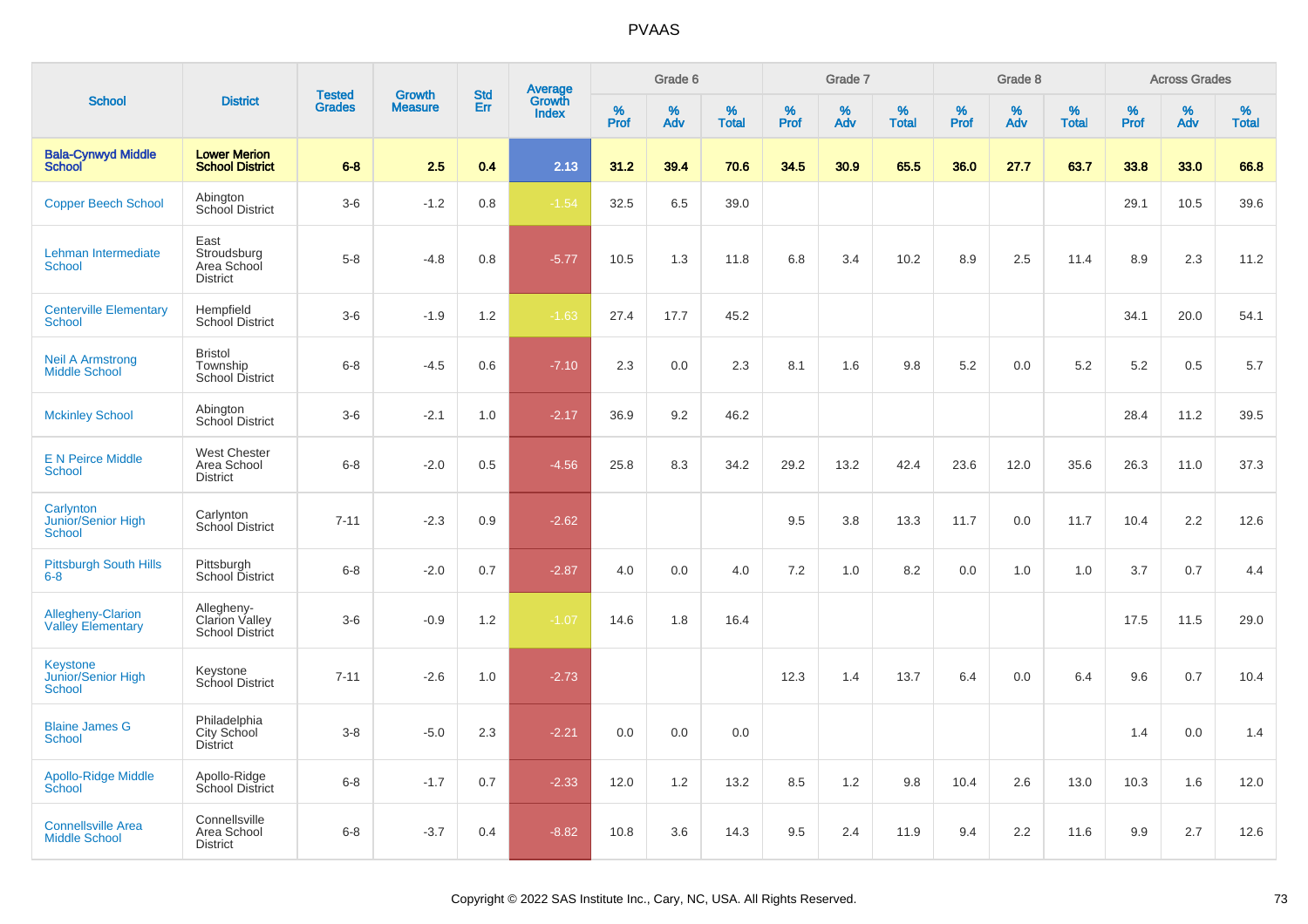| <b>School</b>                                                       |                                                        | <b>Tested</b> | <b>Growth</b>  | <b>Std</b> |                                          |                  | Grade 6     |                   |           | Grade 7  |                   |              | Grade 8  |                   |              | <b>Across Grades</b> |                   |
|---------------------------------------------------------------------|--------------------------------------------------------|---------------|----------------|------------|------------------------------------------|------------------|-------------|-------------------|-----------|----------|-------------------|--------------|----------|-------------------|--------------|----------------------|-------------------|
|                                                                     | <b>District</b>                                        | <b>Grades</b> | <b>Measure</b> | Err        | <b>Average</b><br>Growth<br><b>Index</b> | %<br><b>Prof</b> | $\%$<br>Adv | %<br><b>Total</b> | %<br>Prof | %<br>Adv | %<br><b>Total</b> | $\%$<br>Prof | %<br>Adv | %<br><b>Total</b> | $\%$<br>Prof | $\%$<br>Adv          | %<br><b>Total</b> |
| <b>Bala-Cynwyd Middle</b><br><b>School</b>                          | <b>Lower Merion</b><br><b>School District</b>          | $6 - 8$       | 2.5            | 0.4        | 2.13                                     | 31.2             | 39.4        | 70.6              | 34.5      | 30.9     | 65.5              | 36.0         | 27.7     | 63.7              | 33.8         | 33.0                 | 66.8              |
| <b>Global Leadership</b><br><b>Academy Charter</b><br><b>School</b> | Global<br>Leadership<br>Academy<br>Charter School      | $3-8$         | $-3.1$         | 1.9        | $-1.63$                                  |                  |             |                   | 0.0       | 0.0      | 0.0               | 9.1          | 0.0      | 9.1               | 2.5          | 0.0                  | 2.5               |
| <b>Forbes Road</b><br>Junior/Senior High<br><b>School</b>           | Forbes Road<br><b>School District</b>                  | $7 - 11$      | $-4.7$         | 1.9        | $-2.71$                                  |                  |             |                   | 44.4      | 0.0      | 44.4              | 15.0         | 0.0      | 15.0              | 29.0         | 0.0                  | 29.0              |
| <b>Lyndwood Elementary</b><br>School                                | Hanover Area<br><b>School District</b>                 | $6-6$         | $-1.4$         | 1.7        | $-0.83$                                  | 10.0             | 4.0         | 14.0              |           |          |                   |              |          |                   | 10.0         | 4.0                  | 14.0              |
| <b>Abington Heights</b><br>Middle School                            | Abington<br>Heights School<br><b>District</b>          | $5 - 11$      | $-1.7$         | 0.4        | $-6.09$                                  | 21.2             | 6.3         | 27.5              | 31.5      | 7.9      | 39.4              |              |          |                   | 27.4         | 9.1                  | 36.5              |
| <b>Liberty Elementary</b><br>School                                 | Southern Tioga<br>School District                      | $3-6$         | $-1.5$         | 1.8        | $-0.92$                                  | 11.1             | 0.0         | 11.1              |           |          |                   |              |          |                   | 24.4         | 4.6                  | 29.1              |
| <b>East Norriton Middle</b><br><b>School</b>                        | Norristown Area<br><b>School District</b>              | $5-8$         | $-3.1$         | 0.6        | $-5.03$                                  | 13.7             | 2.1         | 15.8              | 14.1      | 3.5      | 17.6              | 11.9         | 4.8      | 16.7              | 14.4         | 2.8                  | 17.2              |
| <b>Allison Park</b><br><b>Elementary School</b>                     | Chartiers-<br><b>Houston School</b><br><b>District</b> | $3-6$         | $-2.5$         | 0.9        | $-2.74$                                  | 35.1             | 2.6         | 37.7              |           |          |                   |              |          |                   | 32.8         | 10.2                 | 43.0              |
| <b>Pocono Mountain East</b><br><b>Junior High School</b>            | Pocono<br>Mountain<br><b>School District</b>           | $7 - 8$       | $-2.0$         | 1.3        | $-1.52$                                  |                  |             |                   | 11.1      | 5.6      | 16.7              | 17.8         | 2.2      | 20.0              | 14.1         | 4.0                  | 18.2              |
| <b>Ryan Gloyer Middle</b><br>School                                 | Seneca Valley<br>School District                       | $7 - 8$       | $-3.7$         | 0.4        | $-12.40$                                 |                  |             |                   | 26.6      | 12.0     | 38.6              | 18.7         | 6.1      | 24.8              | 22.8         | 9.2                  | 32.0              |
| <b>Bethlehem-Center</b><br><b>Middle School</b>                     | Bethlehem-<br>Center School<br><b>District</b>         | $6 - 8$       | $-5.9$         | 0.8        | $-7.12$                                  | 0.0              | 0.0         | 0.0               | 4.0       | 0.0      | 4.0               | 3.2          | 1.6      | 4.8               | 2.5          | 0.5                  | 3.0               |
| <b>Bellevue Elementary</b><br><b>School</b>                         | Northgate<br>School District                           | $3-6$         | $-1.4$         | 1.5        | $-1.52$                                  | 13.3             | 0.0         | 13.3              |           |          |                   |              |          |                   | 21.1         | 2.8                  | 23.8              |
| Dassa Mckinney<br><b>Elementary School</b>                          | Moniteau<br><b>School District</b>                     | $3-6$         | $-0.8$         | 0.9        | $-1.13$                                  | 22.9             | 8.4         | 31.3              |           |          |                   |              |          |                   | 29.5         | 12.7                 | 42.2              |
| Cochranton<br><b>Elementary School</b>                              | Crawford<br>Central School<br><b>District</b>          | $3-6$         | $-2.1$         | 1.2        | $-1.80$                                  | 16.7             | 4.2         | 20.8              |           |          |                   |              |          |                   | 24.2         | 6.8                  | 31.0              |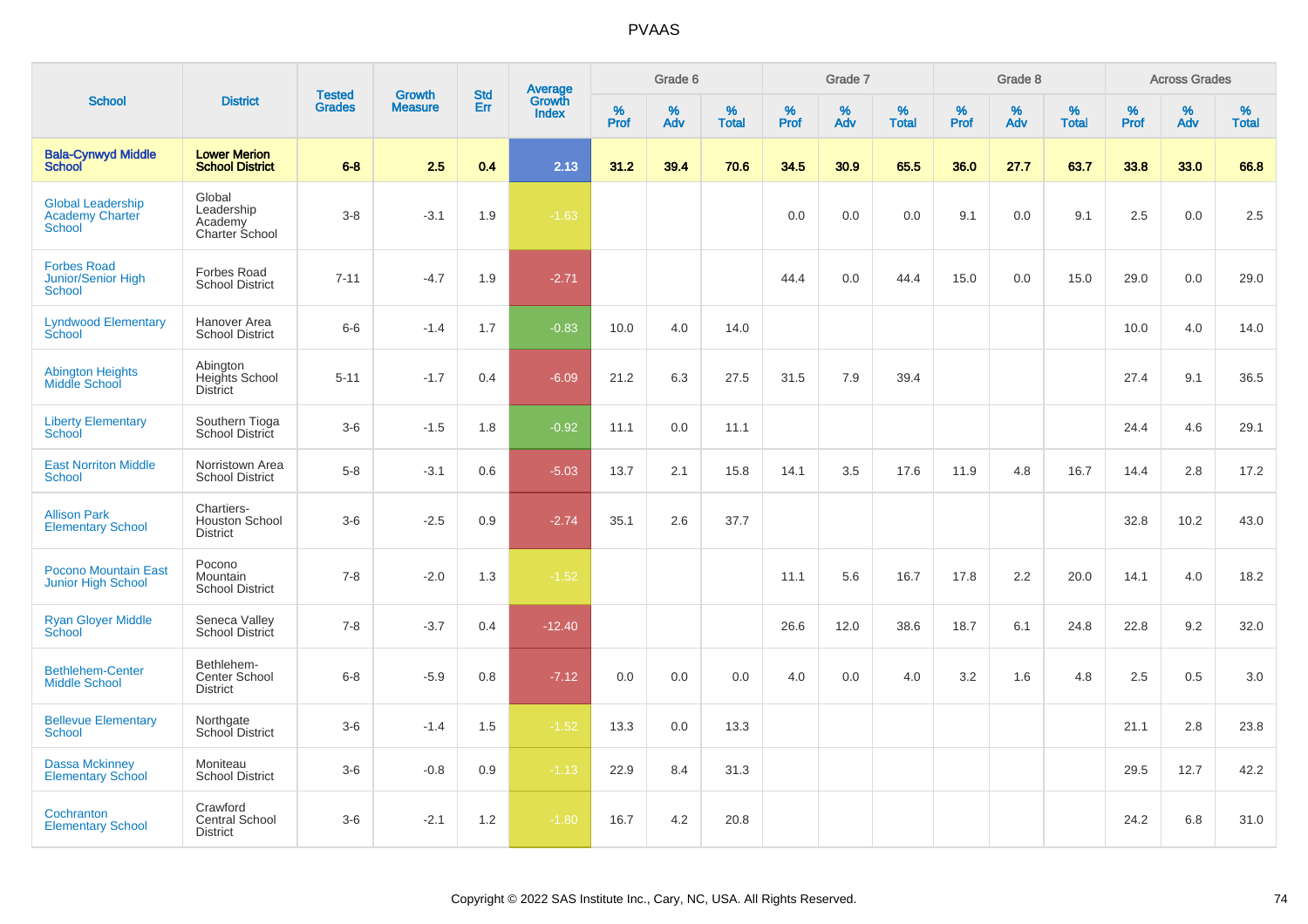| <b>School</b>                                              |                                                       | <b>Tested</b> | <b>Growth</b>  | <b>Std</b> |                                          |                  | Grade 6     |                   |              | Grade 7  |                      |              | Grade 8  |                   |              | <b>Across Grades</b> |                   |
|------------------------------------------------------------|-------------------------------------------------------|---------------|----------------|------------|------------------------------------------|------------------|-------------|-------------------|--------------|----------|----------------------|--------------|----------|-------------------|--------------|----------------------|-------------------|
|                                                            | <b>District</b>                                       | <b>Grades</b> | <b>Measure</b> | Err        | <b>Average</b><br>Growth<br><b>Index</b> | %<br><b>Prof</b> | $\%$<br>Adv | %<br><b>Total</b> | $\%$<br>Prof | %<br>Adv | $\%$<br><b>Total</b> | $\%$<br>Prof | %<br>Adv | %<br><b>Total</b> | $\%$<br>Prof | %<br>Adv             | %<br><b>Total</b> |
| <b>Bala-Cynwyd Middle</b><br><b>School</b>                 | <b>Lower Merion</b><br><b>School District</b>         | $6 - 8$       | 2.5            | 0.4        | 2.13                                     | 31.2             | 39.4        | 70.6              | 34.5         | 30.9     | 65.5                 | 36.0         | 27.7     | 63.7              | 33.8         | 33.0                 | 66.8              |
| <b>Perkiomen Valley</b><br><b>Middle School-East</b>       | Perkiomen<br><b>Valley School</b><br><b>District</b>  | $6 - 8$       | $-2.1$         | 0.5        | $-5.56$                                  | 21.9             | 12.5        | 34.4              | 28.1         | 15.7     | 43.8                 | 26.1         | 9.4      | 35.6              | 25.4         | 12.7                 | 38.1              |
| La Academia<br><b>Partnership Charter</b><br><b>School</b> | La Academia<br>Partnership<br>Charter School          | $6 - 11$      | $-5.6$         | 1.8        | $-3.97$                                  | 0.0              | 0.0         | 0.0               | 0.0          | 0.0      | 0.0                  | 0.0          | 0.0      | 0.0               | 0.0          | 0.0                  | 0.0               |
| <b>Cornwells Elementary</b><br><b>School</b>               | Bensalem<br>Township<br>School District               | $3-6$         | $-2.0$         | 1.2        | $-1.69$                                  | 10.3             | 0.0         | 10.3              |              |          |                      |              |          |                   | 16.4         | 2.8                  | 19.2              |
| <b>Lakeland Elementary</b><br><b>School - Scott Campus</b> | Lakeland<br><b>School District</b>                    | $3-6$         | $-2.2$         | 1.2        | $-1.83$                                  | 28.6             | 10.7        | 39.3              |              |          |                      |              |          |                   | 29.4         | 9.8                  | 39.2              |
| <b>Wilmington Area</b><br><b>Middle School</b>             | Wilmington<br>Area School<br><b>District</b>          | $5 - 8$       | $-0.8$         | 0.8        | $-1.87$                                  | 12.7             | 1.6         | 14.3              | 29.4         | 3.9      | 33.3                 | 13.6         | 3.4      | 17.0              | 22.6         | 4.8                  | 27.4              |
| <b>Juniata Park Academy</b>                                | Philadelphia<br>City School<br><b>District</b>        | $3 - 8$       | $-2.7$         | 2.8        | $-0.96$                                  |                  |             |                   |              |          |                      |              |          |                   | 6.2          | 1.6                  | 7.8               |
| <b>Crestwood Secondary</b><br>Campus                       | Crestwood<br><b>School District</b>                   | $7 - 11$      | $-2.6$         | 0.7        | $-4.03$                                  |                  |             |                   | 21.8         | 9.0      | 30.8                 | 19.7         | 6.8      | 26.5              | 20.8         | 7.9                  | 28.7              |
| <b>Southern Lehigh</b><br>Middle School                    | Southern<br>Lehigh School<br><b>District</b>          | $7 - 8$       | $-1.0$         | 0.6        | $-1.59$                                  |                  |             |                   | 40.4         | 12.7     | 53.0                 | 32.2         | 12.8     | 45.0              | 36.6         | 12.7                 | 49.4              |
| Pittsburgh Colfax K-8                                      | Pittsburgh<br>School District                         | $3 - 8$       | $-4.8$         | 0.7        | $-6.48$                                  | 30.5             | 15.2        | 45.8              | 17.6         | 22.1     | 39.7                 | 23.8         | 4.8      | 28.6              | 27.7         | 18.6                 | 46.3              |
| <b>Mount Pleasant Area</b><br>Junior High School           | Mount Pleasant<br>Area School<br><b>District</b>      | $7 - 8$       | $-4.1$         | 0.7        | $-6.57$                                  |                  |             |                   | 12.7         | 2.8      | 15.5                 | 7.4          | 0.8      | 8.3               | 10.3         | 1.9                  | 12.2              |
| Susquehanna<br><b>Township Middle</b><br><b>School</b>     | Susquehanna<br>Township<br><b>School District</b>     | $6 - 8$       | $-4.6$         | 0.5        | $-9.97$                                  | 3.2              | 0.5         | 3.7               | 6.4          | 2.3      | 8.7                  | 10.0         | 0.5      | 10.5              | 6.6          | 1.1                  | 7.6               |
| <b>Forbes Road</b><br><b>Elementary School</b>             | Forbes Road<br><b>School District</b>                 | $3-6$         | $-6.7$         | 1.9        | $-3.57$                                  | 26.7             | 0.0         | 26.7              |              |          |                      |              |          |                   | 33.0         | 4.0                  | 37.0              |
| <b>Baldi C C A Middle</b><br>School                        | Philadelphia<br><b>City School</b><br><b>District</b> | $6 - 8$       | $-4.3$         | 1.3        | $-3.22$                                  | 16.7             | 2.8         | 19.4              | 25.9         | 10.3     | 36.2                 |              |          |                   | 23.3         | 7.8                  | 31.1              |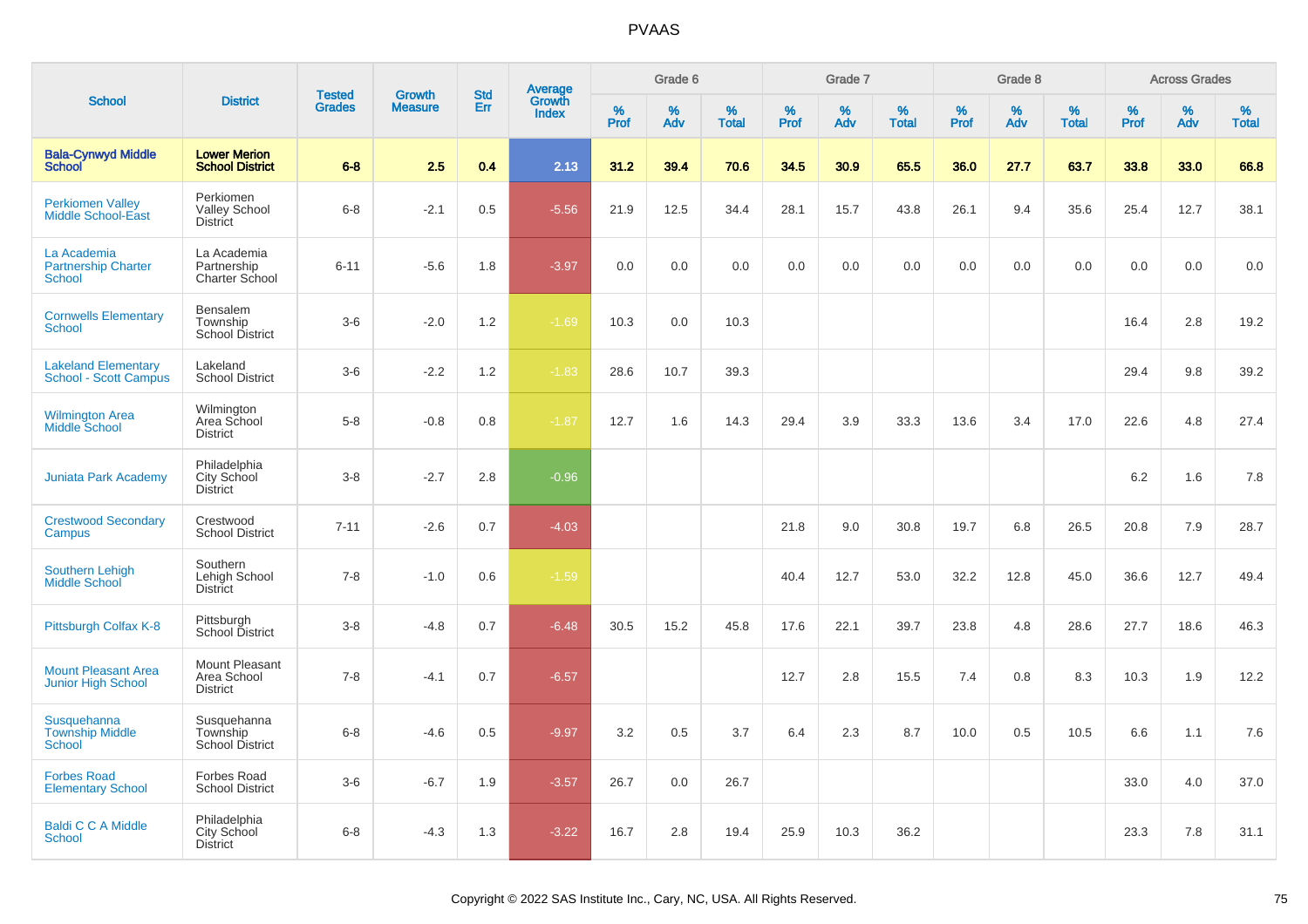| <b>School</b>                                            |                                                   |                                |                                 |                   |                                          |           | Grade 6     |                   |           | Grade 7     |                   |           | Grade 8  |                   |              | <b>Across Grades</b> |                   |
|----------------------------------------------------------|---------------------------------------------------|--------------------------------|---------------------------------|-------------------|------------------------------------------|-----------|-------------|-------------------|-----------|-------------|-------------------|-----------|----------|-------------------|--------------|----------------------|-------------------|
|                                                          | <b>District</b>                                   | <b>Tested</b><br><b>Grades</b> | <b>Growth</b><br><b>Measure</b> | <b>Std</b><br>Err | <b>Average</b><br>Growth<br><b>Index</b> | %<br>Prof | $\%$<br>Adv | %<br><b>Total</b> | %<br>Prof | $\%$<br>Adv | %<br><b>Total</b> | %<br>Prof | %<br>Adv | %<br><b>Total</b> | $\%$<br>Prof | %<br>Adv             | %<br><b>Total</b> |
| <b>Bala-Cynwyd Middle</b><br><b>School</b>               | <b>Lower Merion</b><br><b>School District</b>     | $6 - 8$                        | 2.5                             | 0.4               | 2.13                                     | 31.2      | 39.4        | 70.6              | 34.5      | 30.9        | 65.5              | 36.0      | 27.7     | 63.7              | 33.8         | 33.0                 | 66.8              |
| <b>Insight PA Cyber</b><br><b>Charter School</b>         | Insight PA<br>Cyber Charter<br>School             | $3 - 11$                       | $-6.7$                          | 1.5               | $-4.37$                                  | 0.0       | 0.0         | 0.0               | 3.7       | 3.7         | 7.4               | 11.1      | 3.7      | 14.8              | 9.0          | 3.7                  | 12.7              |
| Pittsburgh Sterrett 6-8                                  | Pittsburgh<br>School District                     | $5 - 8$                        | $-3.4$                          | 0.8               | $-4.32$                                  | 6.8       | 0.0         | 6.8               | 1.2       | 2.3         | 3.4               | 3.1       | 1.5      | 4.6               | 3.5          | 1.3                  | 4.8               |
| <b>West Reading</b><br><b>Elementary Center</b>          | Wyomissing<br>Area School<br><b>District</b>      | $5-6$                          | $-0.8$                          | 0.8               | $-2.76$                                  | 30.0      | 7.3         | 37.3              |           |             |                   |           |          |                   | 31.1         | 10.5                 | 41.7              |
| <b>Shamokin Area Middle</b><br><b>School</b>             | Shamokin Area<br><b>School District</b>           | $7 - 8$                        | $-2.3$                          | 0.7               | $-3.48$                                  |           |             |                   | 10.3      | 0.7         | 11.0              | 8.4       | 3.9      | 12.3              | 9.3          | 2.4                  | 11.7              |
| <b>Wagner Gen Louis</b><br>Middle School                 | Philadelphia<br>City School<br><b>District</b>    | $6 - 8$                        | $-3.6$                          | 3.2               | $-1.10$                                  |           |             |                   | 0.0       | 0.0         | 0.0               |           |          |                   | 0.0          | 0.0                  | 0.0               |
| <b>Northgate Middle</b><br>School High School            | Northgate<br>School District                      | $7 - 11$                       | $-4.2$                          | 1.1               | $-4.06$                                  |           |             |                   | 10.2      | 0.0         | 10.2              | 12.5      | 4.2      | 16.7              | 11.2         | 1.9                  | 13.1              |
| <b>Conestoga Elementary</b><br><b>School</b>             | Penn Manor<br><b>School District</b>              | $3-6$                          | $-4.3$                          | 1.2               | $-3.50$                                  | 23.3      | 14.0        | 37.2              |           |             |                   |           |          |                   | 33.7         | 17.7                 | 51.4              |
| <b>Kiski Area Ihs</b>                                    | Kiski Area<br><b>School District</b>              | $7 - 8$                        | $-1.1$                          | 0.6               | $-1.70$                                  |           |             |                   | 23.0      | 5.1         | 28.1              | 9.6       | 2.8      | 12.4              | 16.3         | 3.9                  | 20.3              |
| <b>Governor Mifflin</b><br><b>Middle School</b>          | <b>Governor Mifflin</b><br><b>School District</b> | $7 - 8$                        | $-3.7$                          | 0.5               | $-8.82$                                  |           |             |                   | 20.6      | 3.2         | 23.7              | 11.2      | 2.2      | 13.4              | 15.4         | 2.7                  | 18.1              |
| <b>Troy Intermediate</b><br>School                       | <b>Troy Area</b><br>School District               | $3-6$                          | $-2.1$                          | 0.8               | $-2.50$                                  | 4.0       | 4.0         | 8.0               |           |             |                   |           |          |                   | 12.8         | 2.9                  | 15.7              |
| <b>West Scranton</b><br><b>Intermediate School</b>       | Scranton<br><b>School District</b>                | $6 - 8$                        | $-4.0$                          | 0.9               | $-4.53$                                  | 2.9       | 1.4         | 4.4               | 3.6       | 0.0         | 3.6               | 3.4       | 0.0      | 3.4               | 3.3          | 0.6                  | 3.8               |
| <b>Gillingham Charter</b><br>School                      | Gillingham<br>Charter School                      | $3 - 11$                       | $-5.9$                          | 2.0               | $-3.00$                                  | 0.0       | 0.0         | 0.0               |           |             |                   | 0.0       | 0.0      | 0.0               | 4.4          | 1.4                  | 5.8               |
| <b>Tri-Valley</b><br>Junior/Senior High<br><b>School</b> | Tri-Valley<br>School District                     | $7 - 10$                       | $-4.6$                          | 1.2               | $-4.64$                                  |           |             |                   | 7.3       | 0.0         | 7.3               | 2.4       | 7.3      | 9.8               | 5.2          | 3.1                  | 8.3               |
| <b>Cedarbrook Middle</b><br><b>School</b>                | Cheltenham<br><b>School District</b>              | $7 - 8$                        | $-2.5$                          | 0.8               | $-3.70$                                  |           |             |                   | 26.9      | 11.0        | 37.9              | 12.1      | 3.3      | 15.4              | 21.1         | 8.0                  | 29.1              |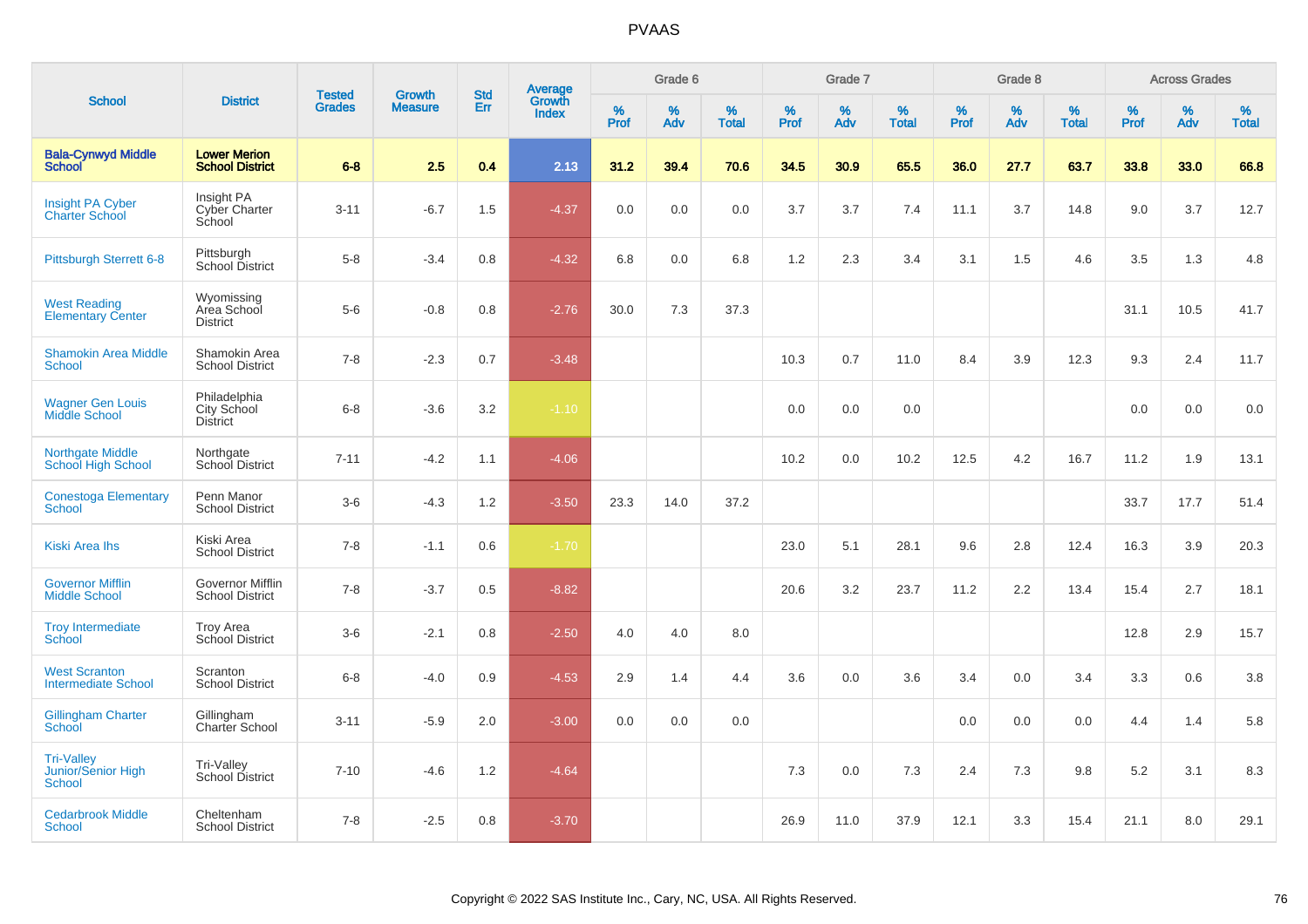| <b>School</b>                                                           |                                                                        |                                |                          | <b>Std</b> |                                          |                  | Grade 6  |                   |           | Grade 7  |                   |           | Grade 8  |                   |                  | <b>Across Grades</b> |                   |
|-------------------------------------------------------------------------|------------------------------------------------------------------------|--------------------------------|--------------------------|------------|------------------------------------------|------------------|----------|-------------------|-----------|----------|-------------------|-----------|----------|-------------------|------------------|----------------------|-------------------|
|                                                                         | <b>District</b>                                                        | <b>Tested</b><br><b>Grades</b> | Growth<br><b>Measure</b> | Err        | <b>Average</b><br>Growth<br><b>Index</b> | %<br><b>Prof</b> | %<br>Adv | %<br><b>Total</b> | %<br>Prof | %<br>Adv | %<br><b>Total</b> | %<br>Prof | %<br>Adv | %<br><b>Total</b> | %<br><b>Prof</b> | %<br>Adv             | %<br><b>Total</b> |
| <b>Bala-Cynwyd Middle</b><br><b>School</b>                              | <b>Lower Merion</b><br><b>School District</b>                          | $6 - 8$                        | 2.5                      | 0.4        | 2.13                                     | 31.2             | 39.4     | 70.6              | 34.5      | 30.9     | 65.5              | 36.0      | 27.7     | 63.7              | 33.8             | 33.0                 | 66.8              |
| <b>Olney Elementary</b><br><b>School</b>                                | Philadelphia<br>City School<br><b>District</b>                         | $3-8$                          | $-5.9$                   | 1.7        | $-3.41$                                  | 0.0              | 0.0      | 0.0               |           |          |                   | 4.6       | 0.0      | 4.6               | 2.1              | 0.0                  | 2.1               |
| <b>Elkins Park School</b>                                               | Cheltenham<br>School District                                          | $5-6$                          | $-1.0$                   | 0.8        | $-2.60$                                  | 21.9             | 4.8      | 26.7              |           |          |                   |           |          |                   | 20.8             | 11.3                 | 32.0              |
| <b>Annville Elementary</b><br><b>School</b>                             | Annville-Cleona<br><b>School District</b>                              | $3-6$                          | $-1.5$                   | 0.9        | $-1.66$                                  | 16.7             | 2.1      | 18.8              |           |          |                   |           |          |                   | 26.9             | 8.7                  | 35.6              |
| <b>Hill Freedman World</b><br>Academy                                   | Philadelphia<br>City School<br><b>District</b>                         | $6 - 10$                       | $-2.9$                   | 2.4        | $-1.21$                                  | 3.6              | 0.0      | 3.6               |           |          |                   |           |          |                   | 6.5              | 0.0                  | 6.5               |
| <b>Northampton Area</b><br>Middle School                                | Northampton<br>Area School<br><b>District</b>                          | $6 - 8$                        | $-4.2$                   | 0.8        | $-5.40$                                  | 23.9             | 5.3      | 29.2              | 17.8      | 5.5      | 23.3              | 14.0      | 1.8      | 15.8              | 19.8             | 4.5                  | 24.3              |
| Pittsburgh Morrow K-8                                                   | Pittsburgh<br>School District                                          | $3-8$                          | $-4.4$                   | 0.9        | $-4.75$                                  | 0.0              | 0.0      | 0.0               | 0.0       | 1.9      | 1.9               | 6.9       | 0.0      | 6.9               | 1.9              | 2.2                  | 4.1               |
| Susquehanna<br>Community<br><b>Junior/Senior High</b><br><b>School</b>  | Susquehanna<br>Community<br><b>School District</b>                     | $7 - 11$                       | $-2.6$                   | 1.2        | $-2.17$                                  |                  |          |                   | 13.3      | 11.1     | 24.4              | 2.0       | 2.0      | 4.1               | 7.4              | 6.4                  | 13.8              |
| <b>Oblock Junior High</b><br><b>School</b>                              | Plum Borough<br>School District                                        | $7 - 8$                        | $-4.5$                   | 0.6        | $-9.46$                                  |                  |          |                   | 22.7      | 12.7     | 35.4              | 17.7      | 4.3      | 22.0              | 20.5             | 8.9                  | 29.4              |
| <b>Howard Gardner</b><br>Multiple Intelligence<br><b>Charter School</b> | Howard<br>Gardner<br><b>Multiple</b><br>Intelligence<br>Charter School | $3 - 8$                        | $-3.7$                   | 1.1        | $-3.28$                                  | 9.4              | 0.0      | 9.4               | 9.1       | 0.0      | 9.1               | 7.4       | 11.1     | 18.5              | 14.7             | 3.5                  | 18.2              |
| <b>Curwensville Area</b><br><b>Junior/Senior High</b><br>School         | Curwensville<br>Area School<br><b>District</b>                         | $7 - 11$                       | $-2.4$                   | 1.0        | $-2.47$                                  |                  |          |                   | 27.5      | 4.4      | 31.9              | 21.7      | 2.9      | 24.6              | 24.6             | 3.6                  | 28.3              |
| Springdale<br>Junior/Senior High<br><b>School</b>                       | Allegheny<br>Valley School<br><b>District</b>                          | $7 - 11$                       | $-1.9$                   | 1.0        | $-1.82$                                  |                  |          |                   | 16.2      | 7.4      | 23.5              | 13.1      | 8.2      | 21.3              | 14.7             | 7.8                  | 22.5              |
| <b>Moniteau</b><br><b>Junior/Senior High</b><br><b>School</b>           | Moniteau<br><b>School District</b>                                     | $7 - 11$                       | $-4.5$                   | 0.9        | $-5.77$                                  |                  |          |                   | 11.0      | 2.4      | 13.4              | 11.1      | 0.0      | 11.1              | 11.0             | 1.3                  | 12.3              |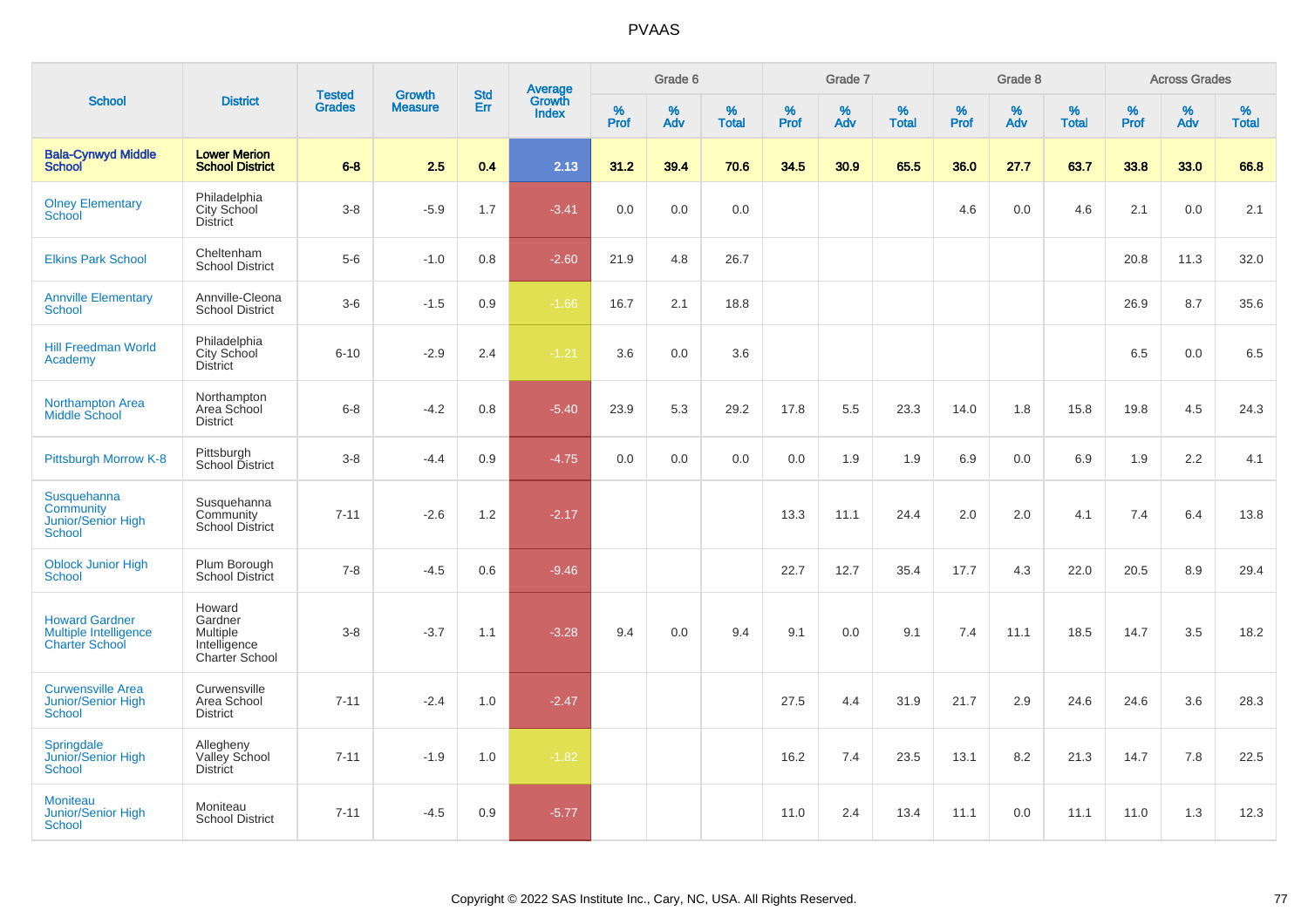| <b>School</b>                                                         |                                                         |                                |                                 |                   |                                          |           | Grade 6  |                   |           | Grade 7  |                   |           | Grade 8  |                   |              | <b>Across Grades</b> |                   |
|-----------------------------------------------------------------------|---------------------------------------------------------|--------------------------------|---------------------------------|-------------------|------------------------------------------|-----------|----------|-------------------|-----------|----------|-------------------|-----------|----------|-------------------|--------------|----------------------|-------------------|
|                                                                       | <b>District</b>                                         | <b>Tested</b><br><b>Grades</b> | <b>Growth</b><br><b>Measure</b> | <b>Std</b><br>Err | <b>Average</b><br>Growth<br><b>Index</b> | %<br>Prof | %<br>Adv | %<br><b>Total</b> | %<br>Prof | %<br>Adv | %<br><b>Total</b> | %<br>Prof | %<br>Adv | %<br><b>Total</b> | $\%$<br>Prof | %<br>Adv             | %<br><b>Total</b> |
| <b>Bala-Cynwyd Middle</b><br><b>School</b>                            | <b>Lower Merion</b><br><b>School District</b>           | $6 - 8$                        | 2.5                             | 0.4               | 2.13                                     | 31.2      | 39.4     | 70.6              | 34.5      | 30.9     | 65.5              | 36.0      | 27.7     | 63.7              | 33.8         | 33.0                 | 66.8              |
| Northeast Intermediate<br><b>School</b>                               | Scranton<br><b>School District</b>                      | $6 - 8$                        | $-3.3$                          | 0.9               | $-3.62$                                  | 3.2       | 0.0      | 3.2               | 5.6       | 3.7      | 9.3               | 5.2       | 1.7      | 6.9               | 4.6          | 1.7                  | 6.3               |
| <b>Hanover Area</b><br>Junior/Senior High<br><b>School</b>            | Hanover Area<br><b>School District</b>                  | $7 - 11$                       | $-2.5$                          | 1.3               | $-1.95$                                  |           |          |                   | 5.3       | 1.8      | 7.0               | 0.0       | 0.0      | 0.0               | 3.3          | 1.1                  | 4.4               |
| Antonia Pantoja<br><b>Community Charter</b><br>School                 | Antonia Pantoja<br>Community<br>Charter School          | $3 - 8$                        | $-3.9$                          | 0.8               | $-4.62$                                  | 0.0       | 0.0      | 0.0               | 4.6       | 2.3      | 7.0               | 5.6       | 0.0      | 5.6               | 1.8          | 0.9                  | 2.8               |
| <b>Perseus House</b><br><b>Charter School Of</b><br><b>Excellence</b> | Perseus House<br><b>Charter School</b><br>Of Excellence | $6 - 11$                       | $-4.8$                          | 1.1               | $-4.24$                                  | 0.0       | 0.0      | 0.0               | 1.8       | 0.0      | 1.8               | 1.5       | 0.0      | 1.5               | 1.4          | 0.0                  | 1.4               |
| <b>Unami Middle School</b>                                            | <b>Central Bucks</b><br><b>School District</b>          | $7 - 9$                        | $-4.3$                          | 0.6               | $-9.51$                                  |           |          |                   | 32.4      | 15.0     | 47.3              | 16.6      | 9.2      | 25.8              | 24.3         | 12.0                 | 36.3              |
| <b>Pine Run Elementary</b><br><b>School</b>                           | <b>Central Bucks</b><br><b>School District</b>          | $3-6$                          | $-2.7$                          | 1.2               | $-2.32$                                  | 16.7      | 12.5     | 29.2              |           |          |                   |           |          |                   | 31.4         | 22.3                 | 53.6              |
| <b>Wilson West Middle</b><br><b>School</b>                            | Wilson School<br><b>District</b>                        | $6 - 8$                        | $-2.8$                          | 0.8               | $-3.58$                                  | 24.6      | 4.8      | 29.4              | 19.8      | 7.6      | 27.4              | 20.0      | 17.1     | 37.1              | 22.1         | 7.5                  | 29.6              |
| <b>North Hills Middle</b><br><b>School</b>                            | North Hills<br><b>School District</b>                   | $6 - 8$                        | $-3.6$                          | $0.4^{\circ}$     | $-9.09$                                  | 30.1      | 11.4     | 41.5              | 28.2      | 11.6     | 39.7              | 21.9      | 9.6      | 31.5              | 26.8         | 10.8                 | 37.6              |
| <b>Turkeyfoot Valley Area</b><br><b>Elementary School</b>             | Turkeyfoot<br>Valley Area<br><b>School District</b>     | $3 - 11$                       | $-4.7$                          | 1.8               | $-2.62$                                  | 14.3      | 0.0      | 14.3              |           |          |                   |           |          |                   | 19.7         | 2.8                  | 22.5              |
| Tobyhanna<br><b>Elementary Center</b>                                 | Pocono<br>Mountain<br><b>School District</b>            | $3-6$                          | $-4.7$                          | 2.0               | $-2.36$                                  | 6.7       | 0.0      | 6.7               |           |          |                   |           |          |                   | 30.4         | 9.8                  | 40.2              |
| <b>Greenberg Joseph</b><br><b>School</b>                              | Philadelphia<br>City School<br><b>District</b>          | $3 - 8$                        | $-7.7$                          | 1.7               | $-4.50$                                  | 22.7      | 0.0      | 22.7              | 35.0      | 15.0     | 50.0              |           |          |                   | 30.6         | 12.4                 | 43.0              |
| Pittsburgh Arlington K-<br>8                                          | Pittsburgh<br>School District                           | $3 - 8$                        | $-5.1$                          | 1.2               | $-4.29$                                  | 0.0       | 0.0      | 0.0               | 0.0       | 0.0      | 0.0               | 0.0       | 0.0      | 0.0               | 1.7          | 0.0                  | 1.7               |
| J R Fugett Middle<br>School                                           | <b>West Chester</b><br>Area School<br><b>District</b>   | $6 - 8$                        | $-3.3$                          | 0.6               | $-5.29$                                  | 28.4      | 12.3     | 40.6              | 27.2      | 14.9     | 42.1              | 24.1      | 13.9     | 38.0              | 26.8         | 13.5                 | 40.3              |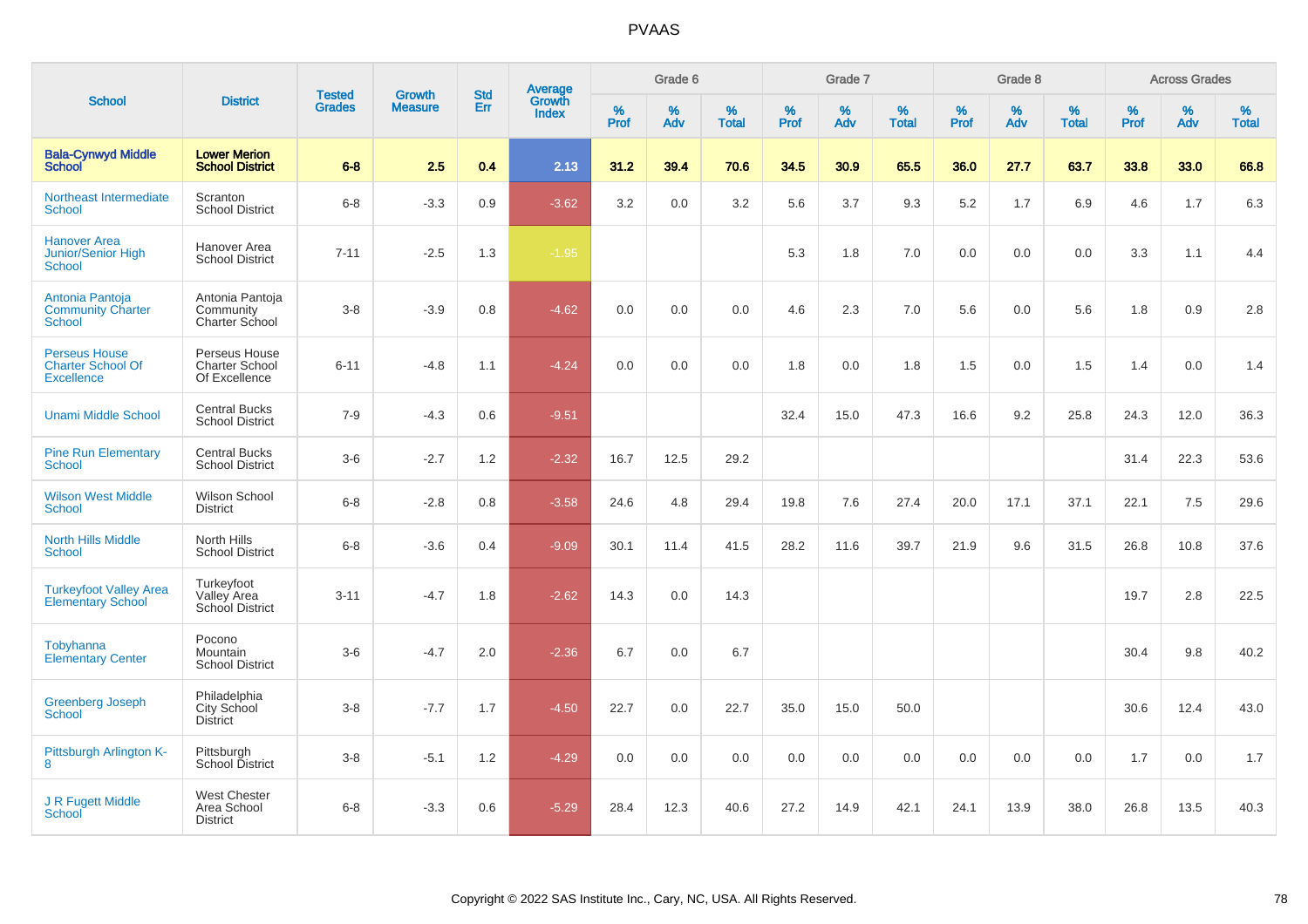| <b>School</b>                                             |                                                          |                                |                                 | <b>Std</b> |                                          |           | Grade 6  |                   |           | Grade 7  |                   |           | Grade 8  |                   |           | <b>Across Grades</b> |                   |
|-----------------------------------------------------------|----------------------------------------------------------|--------------------------------|---------------------------------|------------|------------------------------------------|-----------|----------|-------------------|-----------|----------|-------------------|-----------|----------|-------------------|-----------|----------------------|-------------------|
|                                                           | <b>District</b>                                          | <b>Tested</b><br><b>Grades</b> | <b>Growth</b><br><b>Measure</b> | Err        | <b>Average</b><br>Growth<br><b>Index</b> | %<br>Prof | %<br>Adv | %<br><b>Total</b> | %<br>Prof | %<br>Adv | %<br><b>Total</b> | %<br>Prof | %<br>Adv | %<br><b>Total</b> | %<br>Prof | %<br>Adv             | %<br><b>Total</b> |
| <b>Bala-Cynwyd Middle</b><br><b>School</b>                | <b>Lower Merion</b><br><b>School District</b>            | $6 - 8$                        | 2.5                             | 0.4        | 2.13                                     | 31.2      | 39.4     | 70.6              | 34.5      | 30.9     | 65.5              | 36.0      | 27.7     | 63.7              | 33.8      | 33.0                 | 66.8              |
| <b>Belle Vernon Area</b><br><b>Middle School</b>          | <b>Belle Vernon</b><br>Area School<br><b>District</b>    | $7 - 8$                        | $-2.0$                          | 0.9        | $-2.35$                                  |           |          |                   | 11.2      | 0.9      | 12.2              | 10.6      | 2.4      | 12.9              | 10.9      | 1.6                  | 12.5              |
| <b>Montessori Regional</b><br><b>Charter School</b>       | Montessori<br>Regional<br>Charter School                 | $3-6$                          | $-2.6$                          | 1.1        | $-2.40$                                  | 5.1       | 1.7      | 6.8               |           |          |                   |           |          |                   | 11.1      | 6.3                  | 17.3              |
| <b>Camp Hill Middle</b><br><b>School</b>                  | Camp Hill<br>School District                             | $6 - 8$                        | $-2.5$                          | 0.7        | $-3.54$                                  | 24.0      | 4.0      | 28.0              | 17.6      | 9.9      | 27.5              | 22.0      | 3.7      | 25.7              | 21.1      | 5.8                  | 26.9              |
| Morrisville High School<br>(8381)                         | Morrisville<br>Borough School<br><b>District</b>         | $6 - 11$                       | $-4.6$                          | 1.0        | $-4.62$                                  | 1.9       | 0.0      | 1.9               | 3.9       | 0.0      | 3.9               | 0.0       | 0.0      | 0.0               | 2.0       | 0.0                  | 2.0               |
| <b>West Hill Elementary</b><br><b>School</b>              | Sharon City<br><b>School District</b>                    | $3-6$                          | $-2.1$                          | 1.4        | $-1.70$                                  | 5.9       | 2.9      | 8.8               |           |          |                   |           |          |                   | 10.7      | 1.5                  | 12.2              |
| <b>Mellon Middle School</b>                               | Mt Lebanon<br><b>School District</b>                     | $6 - 8$                        | $-3.2$                          | 0.6        | $-6.22$                                  | 40.1      | 16.8     | 56.9              | 32.4      | 19.2     | 51.7              | 26.9      | 20.9     | 47.8              | 33.6      | 18.8                 | 52.4              |
| <b>Belmont Hills</b><br><b>Elementary School</b>          | <b>Bensalem</b><br>Township<br><b>School District</b>    | $3-6$                          | $-4.1$                          | 1.1        | $-3.73$                                  | 6.4       | 0.0      | 6.4               |           |          |                   |           |          |                   | 18.1      | 5.2                  | 23.3              |
| <b>Tunkhannock Stem</b><br>Academy                        | Tunkhannock<br>Area School<br><b>District</b>            | $7 - 7$                        | $-1.6$                          | 1.0        | $-1.49$                                  |           |          |                   | 12.6      | 5.5      | 18.1              |           |          |                   | 12.6      | 5.5                  | 18.1              |
| <b>Keystone Education</b><br><b>Center Charter School</b> | Keystone<br>Education<br><b>Center Charter</b><br>School | $3 - 12$                       | $-4.8$                          | 3.2        | $-1.50$                                  |           |          |                   |           |          |                   | $0.0\,$   | 0.0      | 0.0               | 0.0       | 0.0                  | 0.0               |
| <b>Jenkintown</b><br><b>Middle/High School</b>            | Jenkintown<br><b>School District</b>                     | $6 - 11$                       | $-7.5$                          | 1.6        | $-5.20$                                  |           |          |                   | 16.0      | 0.0      | 16.0              | 8.0       | 4.0      | 12.0              | 12.0      | 2.0                  | 14.0              |
| <b>Boyertown Area</b><br><b>Middle School-West</b>        | <b>Boyertown Area</b><br>School District                 | $6 - 8$                        | $-3.0$                          | 0.6        | $-5.43$                                  | 22.4      | 4.1      | 26.5              | 30.0      | 6.4      | 36.4              | 23.6      | 3.8      | 27.4              | 25.2      | 4.8                  | 30.0              |
| <b>Rocky Grove</b><br>Junior/Senior High<br>School        | <b>Valley Grove</b><br>School District                   | $7 - 10$                       | $-2.5$                          | 1.1        | $-2.23$                                  |           |          |                   | 18.5      | 5.6      | 24.1              | 15.1      | 1.9      | 17.0              | 16.8      | 3.7                  | 20.6              |
| 21st Century Cyber<br><b>Charter School</b>               | 21st Century<br>Cyber Charter<br>School                  | $6 - 12$                       | $-3.4$                          | 0.7        | $-5.20$                                  | 19.1      | 9.1      | 28.2              | 21.6      | 6.0      | 27.6              | 11.3      | 3.3      | 14.7              | 17.0      | 5.8                  | 22.8              |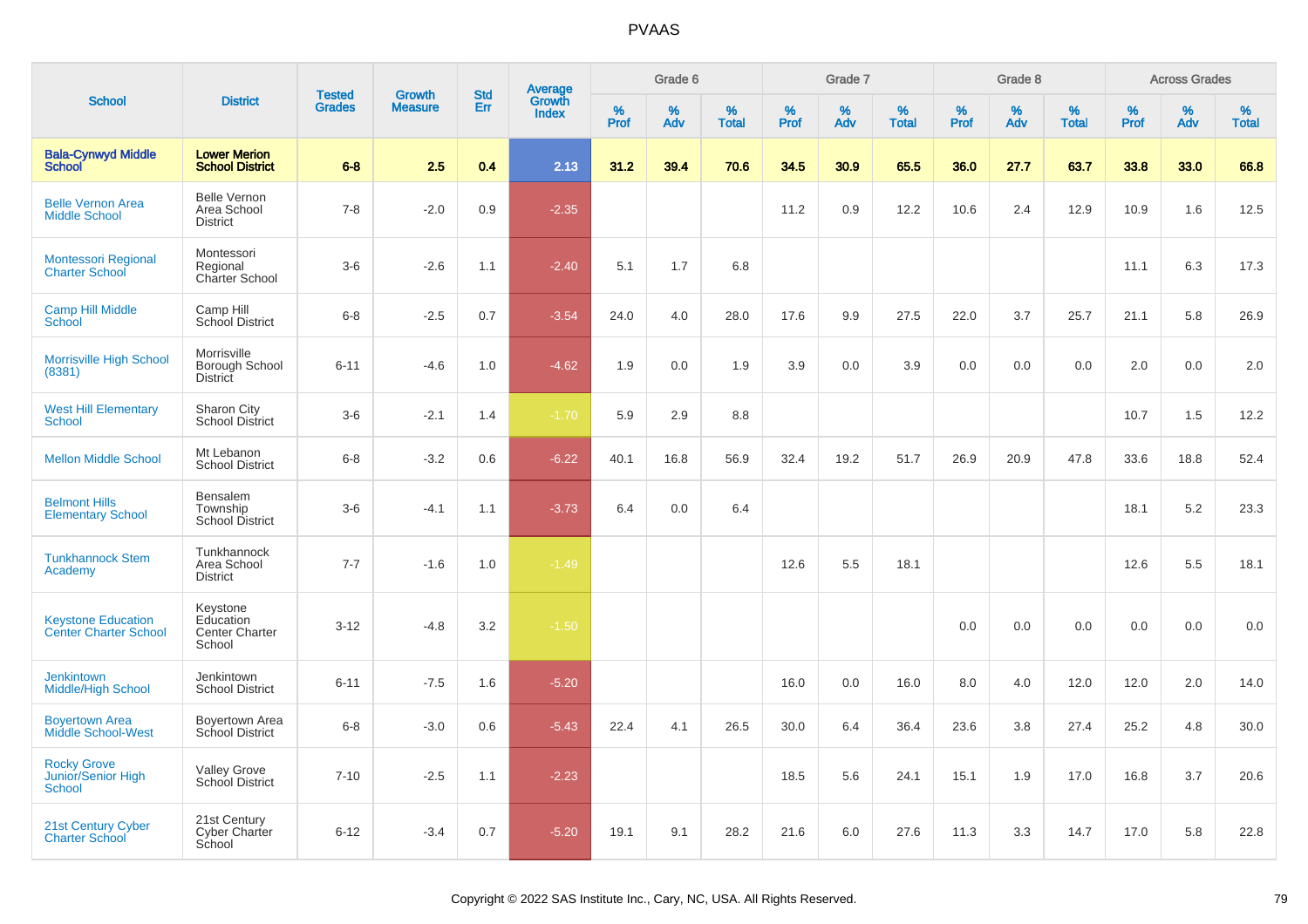| <b>School</b>                                              |                                                       |                                | <b>Growth</b>  | <b>Std</b> |                                          |                  | Grade 6  |                   |           | Grade 7  |                   |           | Grade 8     |                   |           | <b>Across Grades</b> |                   |
|------------------------------------------------------------|-------------------------------------------------------|--------------------------------|----------------|------------|------------------------------------------|------------------|----------|-------------------|-----------|----------|-------------------|-----------|-------------|-------------------|-----------|----------------------|-------------------|
|                                                            | <b>District</b>                                       | <b>Tested</b><br><b>Grades</b> | <b>Measure</b> | Err        | <b>Average</b><br>Growth<br><b>Index</b> | %<br><b>Prof</b> | %<br>Adv | %<br><b>Total</b> | %<br>Prof | %<br>Adv | %<br><b>Total</b> | %<br>Prof | $\%$<br>Adv | %<br><b>Total</b> | %<br>Prof | $\%$<br>Adv          | %<br><b>Total</b> |
| <b>Bala-Cynwyd Middle</b><br><b>School</b>                 | <b>Lower Merion</b><br><b>School District</b>         | $6 - 8$                        | 2.5            | 0.4        | 2.13                                     | 31.2             | 39.4     | 70.6              | 34.5      | 30.9     | 65.5              | 36.0      | 27.7        | 63.7              | 33.8      | 33.0                 | 66.8              |
| <b>East Juniata</b><br><b>Junior/Senior High</b><br>School | Juniata County<br>School District                     | $7 - 12$                       | $-4.6$         | 1.1        | $-4.18$                                  |                  |          |                   | 12.7      | 3.6      | 16.4              | 5.9       | 0.0         | 5.9               | 9.4       | 1.9                  | 11.3              |
| <b>Anderson Add B</b><br><b>School</b>                     | Philadelphia<br>City School<br><b>District</b>        | $3 - 8$                        | $-4.4$         | 1.7        | $-2.53$                                  | 0.0              | 0.0      | 0.0               |           |          |                   | 0.0       | 0.0         | 0.0               | 1.4       | 0.0                  | 1.4               |
| <b>Valley Grove</b><br><b>Elementary School</b>            | <b>Valley Grove</b><br>School District                | $3-6$                          | $-2.7$         | 1.1        | $-2.39$                                  | 27.6             | 1.7      | 29.3              |           |          |                   |           |             |                   | 30.4      | 8.4                  | 38.8              |
| <b>William Penn Middle</b><br><b>School</b>                | Pennsbury<br><b>School District</b>                   | $6 - 8$                        | $-3.3$         | 0.5        | $-6.97$                                  | 24.8             | 12.4     | 37.2              | 20.5      | 7.9      | 28.4              | 16.2      | 10.5        | 26.7              | 20.7      | 10.3                 | 30.9              |
| <b>Drexel Hill Middle</b><br>School                        | <b>Upper Darby</b><br>School District                 | $6 - 8$                        | $-2.5$         | 0.5        | $-5.28$                                  | 8.9              | 0.8      | 9.8               | 7.3       | 2.3      | 9.6               | 9.0       | 2.1         | 11.2              | 8.4       | 1.7                  | 10.1              |
| <b>South Allegheny</b><br>Middle School                    | South<br>Allegheny<br>School District                 | $6 - 8$                        | $-3.9$         | 1.0        | $-3.74$                                  | 2.1              | 2.1      | 4.2               | 7.9       | 2.6      | 10.5              | 12.5      | 2.5         | 15.0              | 7.1       | 2.4                  | 9.5               |
| <b>Gateway Middle</b><br>School                            | Gateway<br>School District                            | $7 - 8$                        | $-2.9$         | 0.6        | $-5.42$                                  |                  |          |                   | 14.8      | 4.3      | 19.0              | 16.3      | 7.0         | 23.3              | 15.5      | 5.6                  | 21.2              |
| <b>Pleasant Valley</b><br><b>Intermediate School</b>       | <b>Pleasant Valley</b><br>School District             | $4 - 6$                        | $-4.6$         | 0.6        | $-8.19$                                  | 17.8             | 2.3      | 20.1              |           |          |                   |           |             |                   | 18.8      | 5.1                  | 23.9              |
| <b>Blairsville Middle</b><br>School                        | Blairsville-<br>Saltsburg<br>School District          | $6 - 8$                        | $-5.6$         | 0.9        | $-6.16$                                  | 15.4             | 3.8      | 19.2              | 18.2      | 6.1      | 24.2              | 16.4      | 7.3         | 23.6              | 16.8      | 5.8                  | 22.5              |
| <b>Columbia Middle</b><br>School                           | Columbia<br>Borough School<br><b>District</b>         | $5 - 8$                        | $-4.8$         | 0.7        | $-6.66$                                  | 1.4              | 0.0      | 1.4               | 6.2       | 1.5      | 7.7               | 0.0       | 0.0         | 0.0               | 5.6       | 0.7                  | 6.4               |
| <b>Lincoln Junior/Senior</b><br><b>High School</b>         | <b>Ellwood City</b><br>Area School<br><b>District</b> | $7 - 11$                       | $-2.6$         | 0.8        | $-3.36$                                  |                  |          |                   | 21.8      | 2.5      | 24.4              | 5.5       | 2.8         | 8.3               | 14.0      | 2.6                  | 16.7              |
| <b>Cornell High School</b>                                 | <b>Cornell School</b><br><b>District</b>              | $7 - 11$                       | $-7.6$         | 1.4        | $-5.86$                                  |                  |          |                   | 7.7       | 0.0      | 7.7               | 0.0       | 0.0         | 0.0               | 4.0       | 0.0                  | 4.0               |
| <b>Pittsburgh South</b><br>Brook 6-8                       | Pittsburgh<br><b>School District</b>                  | $6 - 8$                        | $-5.3$         | 0.8        | $-6.90$                                  | 6.6              | 0.0      | 6.6               | 12.2      | 1.0      | 13.3              | 3.2       | 1.6         | 4.8               | 8.0       | 0.8                  | 8.9               |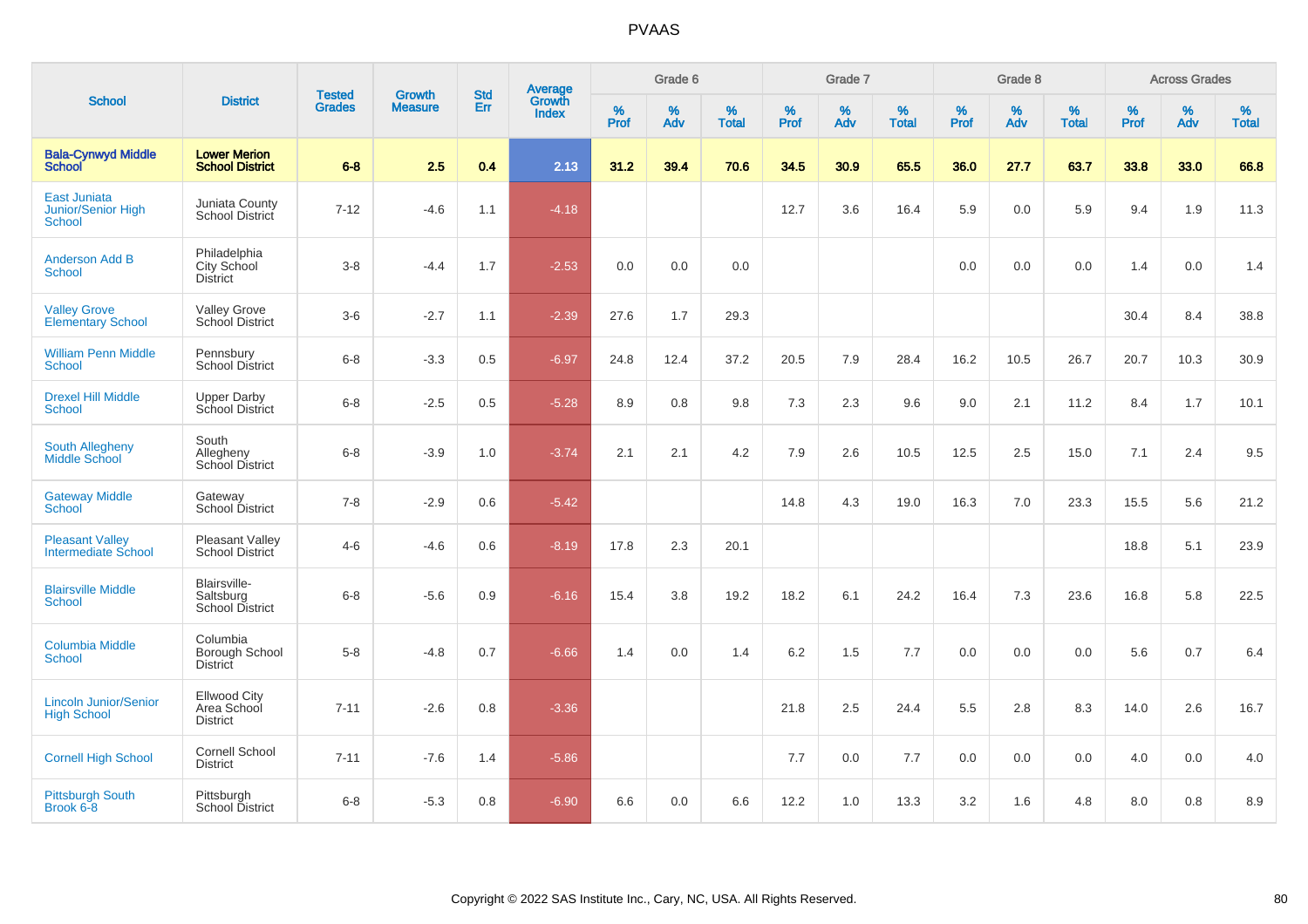| <b>School</b>                                                     |                                                         |                                | <b>Growth</b>  | <b>Std</b> |                                          |                     | Grade 6     |                      |                     | Grade 7     |                      |              | Grade 8     |                      |                     | <b>Across Grades</b> |                      |
|-------------------------------------------------------------------|---------------------------------------------------------|--------------------------------|----------------|------------|------------------------------------------|---------------------|-------------|----------------------|---------------------|-------------|----------------------|--------------|-------------|----------------------|---------------------|----------------------|----------------------|
|                                                                   | <b>District</b>                                         | <b>Tested</b><br><b>Grades</b> | <b>Measure</b> | Err        | <b>Average</b><br>Growth<br><b>Index</b> | $\%$<br><b>Prof</b> | $\%$<br>Adv | $\%$<br><b>Total</b> | $\%$<br><b>Prof</b> | $\%$<br>Adv | $\%$<br><b>Total</b> | $\%$<br>Prof | $\%$<br>Adv | $\%$<br><b>Total</b> | $\%$<br><b>Prof</b> | $\%$<br>Adv          | $\%$<br><b>Total</b> |
| <b>Bala-Cynwyd Middle</b><br><b>School</b>                        | <b>Lower Merion</b><br><b>School District</b>           | $6 - 8$                        | 2.5            | 0.4        | 2.13                                     | 31.2                | 39.4        | 70.6                 | 34.5                | 30.9        | 65.5                 | 36.0         | 27.7        | 63.7                 | 33.8                | 33.0                 | 66.8                 |
| Wrightstown<br><b>Elementary School</b>                           | <b>Council Rock</b><br><b>School District</b>           | $3-6$                          | $-3.7$         | 1.1        | $-3.26$                                  | 30.8                | 11.5        | 42.3                 |                     |             |                      |              |             |                      | 36.8                | 19.3                 | 56.0                 |
| <b>United Junior/Senior</b><br><b>High School</b>                 | <b>United School</b><br><b>District</b>                 | $7 - 11$                       | $-3.4$         | 1.0        | $-3.38$                                  |                     |             |                      | 29.2                | 10.8        | 40.0                 | 20.9         | 9.0         | 29.8                 | 25.0                | 9.8                  | 34.8                 |
| <b>Woodrow Wilson</b><br><b>Middle School</b>                     | Erie City School<br><b>District</b>                     | $6 - 8$                        | $-2.2$         | 0.5        | $-4.34$                                  | 4.3                 | 0.0         | 4.3                  | 4.4                 | 1.1         | 5.5                  | 5.4          | 1.1         | 6.5                  | 4.7                 | 0.7                  | 5.4                  |
| <b>Northern Lebanon</b><br><b>Middle School</b>                   | Northern<br>Lebanon<br><b>School District</b>           | $6 - 8$                        | $-4.4$         | 0.6        | $-8.58$                                  | 12.8                | 0.8         | 13.6                 | 8.1                 | 2.7         | 10.8                 | 7.2          | 0.7         | 7.9                  | 9.2                 | 1.4                  | 10.6                 |
| <b>Lenape Middle School</b>                                       | <b>Central Bucks</b><br><b>School District</b>          | $7 - 9$                        | $-4.0$         | 0.6        | $-8.06$                                  |                     |             |                      | 29.7                | 12.6        | 42.3                 | 23.6         | 7.1         | 30.7                 | 26.7                | 9.9                  | 36.6                 |
| <b>Southern Lehigh</b><br><b>Intermediate School</b>              | Southern<br>Lehigh School<br>District                   | $4-6$                          | $-1.2$         | 0.6        | $-4.70$                                  | 28.3                | 16.8        | 45.1                 |                     |             |                      |              |             |                      | 31.6                | 23.8                 | 55.4                 |
| <b>Lehigh Valley</b><br>Academy Regional<br><b>Charter School</b> | Lehigh Valley<br>Academy<br>Regional<br>Charter School  | $3 - 11$                       | $-3.0$         | 0.5        | $-5.67$                                  | 16.4                | 3.1         | 19.5                 | 7.4                 | 1.8         | 9.3                  | 5.5          | 0.9         | 6.4                  | 17.4                | 4.4                  | 21.8                 |
| Greensburg-Salem<br>Middle School                                 | Greensburg<br>Salem School<br><b>District</b>           | $6 - 8$                        | $-4.4$         | 0.5        | $-9.95$                                  | 12.0                | 1.2         | 13.2                 | 16.5                | 3.8         | 20.3                 | 17.6         | 4.6         | 22.2                 | 15.5                | 3.2                  | 18.7                 |
| <b>Rommelt Elementary</b><br><b>School</b>                        | South<br>Williamsport<br>Area School<br><b>District</b> | $5-6$                          | $-3.2$         | 0.9        | $-3.59$                                  | 26.1                | 4.6         | 30.7                 |                     |             |                      |              |             |                      | 23.0                | 2.8                  | 25.8                 |
| Antietam Middle/High<br><b>School</b>                             | Antietam<br><b>School District</b>                      | $7 - 10$                       | $-4.2$         | 1.2        | $-3.52$                                  |                     |             |                      | 5.6                 | 0.0         | 5.6                  | 5.8          | 0.0         | 5.8                  | 5.7                 | 0.0                  | 5.7                  |
| <b>Propel Charter School-</b><br><b>Pitcairn</b>                  | <b>Propel Charter</b><br>School-Pitcairn                | $3 - 8$                        | $-5.7$         | 1.1        | $-5.23$                                  | 7.4                 | 0.0         | 7.4                  | 0.0                 | 0.0         | 0.0                  | 0.0          | 0.0         | 0.0                  | 5.5                 | 0.0                  | 5.5                  |
| <b>Paxon Hollow Middle</b><br><b>School</b>                       | Marple<br><b>Newtown</b><br><b>School District</b>      | $6 - 8$                        | $-3.2$         | 0.5        | $-6.31$                                  | 31.7                | 20.2        | 51.9                 | 27.4                | 8.4         | 35.8                 | 21.1         | 6.2         | 27.3                 | 27.2                | 12.2                 | 39.4                 |
| <b>California Area Middle</b><br><b>School</b>                    | California Area<br><b>School District</b>               | $7 - 9$                        | $-3.2$         | 1.1        | $-2.87$                                  |                     |             |                      | 25.0                | 1.8         | 26.8                 | 20.4         | 5.6         | 25.9                 | 22.7                | 3.6                  | 26.4                 |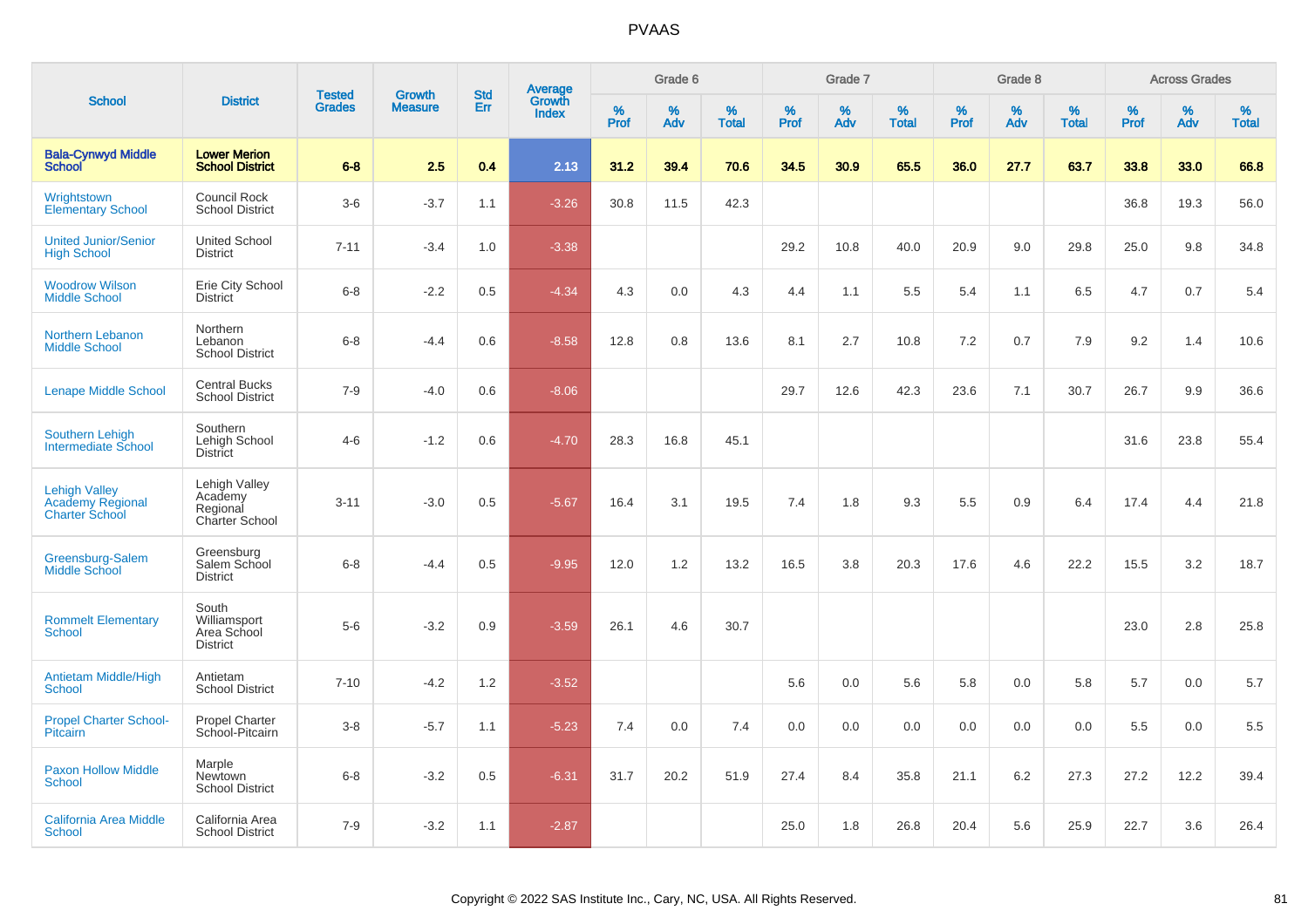| <b>School</b>                                         |                                                          |                                |                                 | <b>Std</b> |                                          |           | Grade 6  |                   |           | Grade 7  |                   |           | Grade 8  |                   |           | <b>Across Grades</b> |                   |
|-------------------------------------------------------|----------------------------------------------------------|--------------------------------|---------------------------------|------------|------------------------------------------|-----------|----------|-------------------|-----------|----------|-------------------|-----------|----------|-------------------|-----------|----------------------|-------------------|
|                                                       | <b>District</b>                                          | <b>Tested</b><br><b>Grades</b> | <b>Growth</b><br><b>Measure</b> | Err        | <b>Average</b><br>Growth<br><b>Index</b> | %<br>Prof | %<br>Adv | %<br><b>Total</b> | %<br>Prof | %<br>Adv | %<br><b>Total</b> | %<br>Prof | %<br>Adv | %<br><b>Total</b> | %<br>Prof | %<br>Adv             | %<br><b>Total</b> |
| <b>Bala-Cynwyd Middle</b><br><b>School</b>            | <b>Lower Merion</b><br><b>School District</b>            | $6 - 8$                        | 2.5                             | 0.4        | 2.13                                     | 31.2      | 39.4     | 70.6              | 34.5      | 30.9     | 65.5              | 36.0      | 27.7     | 63.7              | 33.8      | 33.0                 | 66.8              |
| <b>Blossburg Elementary</b><br>School                 | Southern Tioga<br>School District                        | $3-6$                          | $-5.8$                          | 1.8        | $-3.22$                                  | 0.0       | 0.0      | 0.0               |           |          |                   |           |          |                   | 16.0      | 4.7                  | 20.8              |
| <b>Hopkinson Francis</b><br>School                    | Philadelphia<br>City School<br><b>District</b>           | $3 - 8$                        | $-6.7$                          | 3.5        | $-1.93$                                  |           |          |                   |           |          |                   |           |          |                   | 4.4       | 0.0                  | 4.4               |
| <b>Weatherly Area Middle</b><br><b>School</b>         | <b>Weatherly Area</b><br><b>School District</b>          | $6 - 8$                        | $-8.2$                          | 1.2        | $-6.91$                                  | 12.1      | 0.0      | 12.1              | 7.1       | 0.0      | 7.1               | 5.6       | 0.0      | 5.6               | 8.2       | 0.0                  | 8.2               |
| <b>Southern Middle</b><br>School                      | Southern York<br><b>County School</b><br><b>District</b> | $7 - 8$                        | $-3.3$                          | 0.6        | $-5.75$                                  |           |          |                   | 18.8      | 5.4      | 24.3              | 11.6      | 3.0      | 14.6              | 15.2      | 4.2                  | 19.4              |
| <b>Old Forge Elementary</b><br><b>School</b>          | Old Forge<br>School District                             | $3-6$                          | $-2.7$                          | 1.1        | $-2.48$                                  | 11.3      | 0.0      | 11.3              |           |          |                   |           |          |                   | 14.4      | 3.1                  | 17.5              |
| <b>Roosevelt Middle</b><br><b>School</b>              | <b>Bristol</b><br>Township<br>School District            | $6 - 8$                        | $-4.8$                          | 0.5        | $-9.09$                                  | 3.0       | 1.2      | 4.2               | 7.0       | 0.6      | 7.6               | 2.9       | 0.6      | 3.5               | 4.3       | 0.8                  | 5.1               |
| <b>Key Francis Scott</b><br>School                    | Philadelphia<br>City School<br><b>District</b>           | $3-6$                          | $-4.8$                          | 1.7        | $-2.83$                                  | 0.0       | 0.0      | 0.0               |           |          |                   |           |          |                   | 4.0       | 0.0                  | 4.0               |
| <b>Laurel Highlands</b><br><b>Middle School</b>       | Laurel<br>Highlands<br>School District                   | $6 - 8$                        | $-4.2$                          | 0.6        | $-8.67$                                  | 9.7       | 7.1      | 16.9              | 11.1      | 4.0      | 15.1              | 12.6      | 4.8      | 17.5              | 11.2      | 5.4                  | 16.6              |
| Pittsburgh Obama 6-<br>12 <sup>2</sup>                | Pittsburgh<br>School District                            | $6 - 11$                       | $-4.6$                          | 0.7        | $-6.96$                                  | 8.9       | 2.7      | 11.6              | 4.6       | 0.9      | 5.5               | 7.3       | 0.0      | 7.3               | 6.9       | 1.3                  | 8.2               |
| <b>Dobson James School</b>                            | Philadelphia<br>City School<br><b>District</b>           | $3 - 8$                        | $-6.4$                          | 3.1        | $-2.08$                                  |           |          |                   |           |          |                   |           |          |                   | 20.5      | 15.4                 | 35.9              |
| <b>Kirkbride Eliza B</b><br><b>School</b>             | Philadelphia<br>City School<br><b>District</b>           | $3 - 8$                        | $-7.8$                          | 2.2        | $-3.53$                                  |           |          |                   | 7.7       | 0.0      | 7.7               |           |          |                   | 10.6      | 1.2                  | 11.8              |
| <b>Greater Johnstown</b><br><b>Senior High School</b> | Greater<br>Johnstown<br><b>School District</b>           | $8 - 11$                       | $-2.0$                          | 1.0        | $-2.09$                                  |           |          |                   |           |          |                   | 0.6       | 0.6      | 1.3               | 0.6       | 0.6                  | 1.3               |
| <b>Fanny Jackson Coppin</b><br>School                 | Philadelphia<br><b>City School</b><br><b>District</b>    | $3 - 8$                        | $-5.7$                          | 2.7        | $-2.10$                                  |           |          |                   |           |          |                   |           |          |                   | 20.3      | 3.1                  | 23.4              |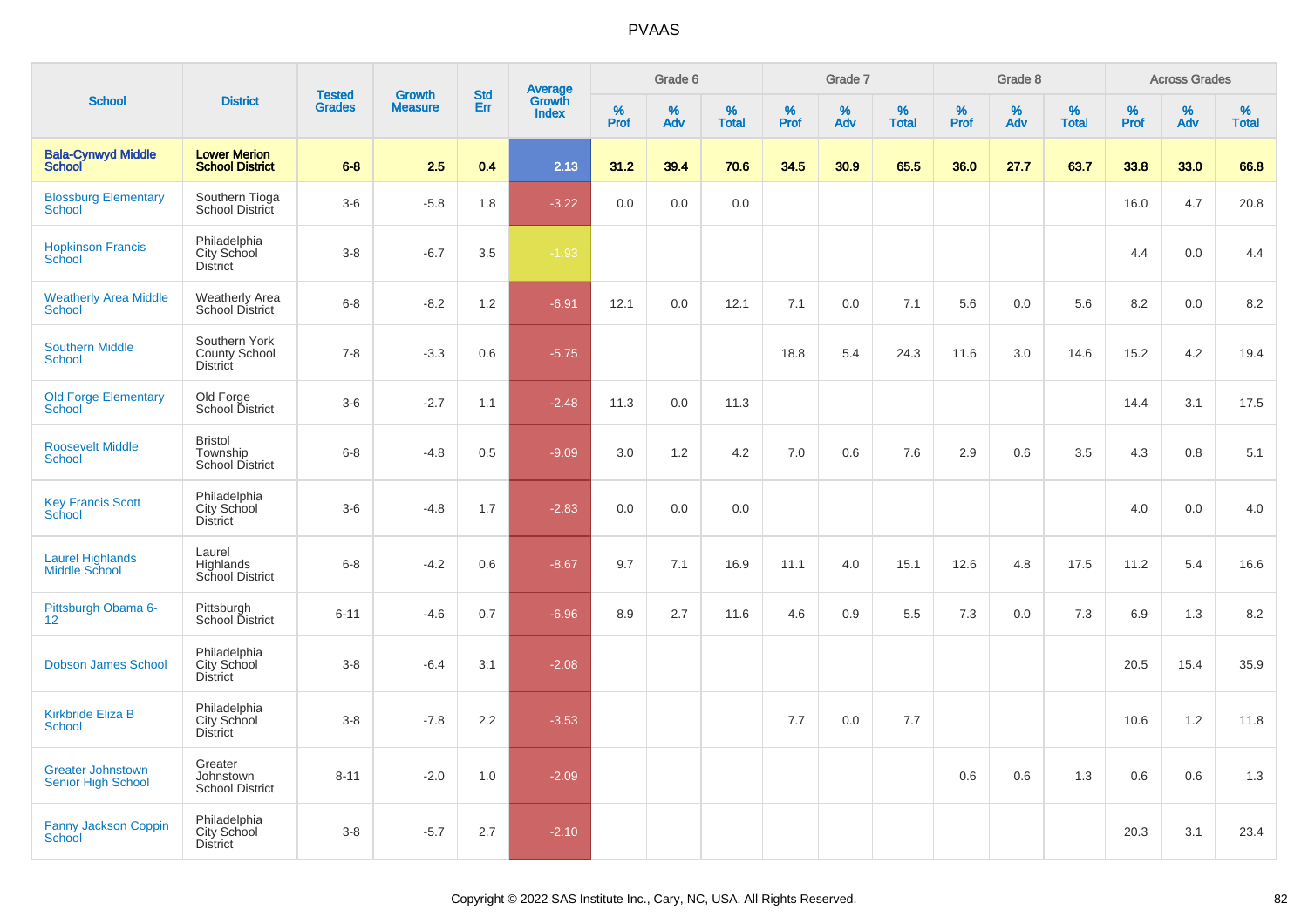| <b>School</b>                                             |                                                    | <b>Tested</b> | <b>Growth</b>  | <b>Std</b> |                                          |                  | Grade 6  |                   |           | Grade 7  |                   |              | Grade 8  |                   |              | <b>Across Grades</b> |                   |
|-----------------------------------------------------------|----------------------------------------------------|---------------|----------------|------------|------------------------------------------|------------------|----------|-------------------|-----------|----------|-------------------|--------------|----------|-------------------|--------------|----------------------|-------------------|
|                                                           | <b>District</b>                                    | <b>Grades</b> | <b>Measure</b> | Err        | <b>Average</b><br>Growth<br><b>Index</b> | %<br><b>Prof</b> | %<br>Adv | %<br><b>Total</b> | %<br>Prof | %<br>Adv | %<br><b>Total</b> | $\%$<br>Prof | %<br>Adv | %<br><b>Total</b> | $\%$<br>Prof | $\%$<br>Adv          | %<br><b>Total</b> |
| <b>Bala-Cynwyd Middle</b><br><b>School</b>                | <b>Lower Merion</b><br><b>School District</b>      | $6 - 8$       | 2.5            | 0.4        | 2.13                                     | 31.2             | 39.4     | 70.6              | 34.5      | 30.9     | 65.5              | 36.0         | 27.7     | 63.7              | 33.8         | 33.0                 | 66.8              |
| <b>North Schuylkill</b><br><b>Elementary School</b>       | North Schuylkill<br><b>School District</b>         | $3-6$         | $-2.9$         | 0.7        | $-3.90$                                  | 4.8              | 0.8      | 5.6               |           |          |                   |              |          |                   | 13.9         | 3.5                  | 17.4              |
| <b>Springhouse Middle</b><br>School                       | Parkland<br><b>School District</b>                 | $6 - 8$       | $-2.3$         | 0.4        | $-5.84$                                  | 36.0             | 19.9     | 55.8              | 28.7      | 22.8     | 51.5              | 28.2         | 15.4     | 43.6              | 31.0         | 19.6                 | 50.7              |
| <b>MaST Community</b><br><b>Charter School III</b>        | MaST<br>Community<br><b>Charter School</b><br>Ш    | $3-6$         | $-3.6$         | 0.8        | $-4.68$                                  | 6.8              | 1.5      | 8.3               |           |          |                   |              |          |                   | 8.3          | 2.2                  | 10.5              |
| <b>Russell C Struble</b><br><b>Elementary School</b>      | Bensalem<br>Township<br>School District            | $3-6$         | $-3.1$         | 1.2        | $-2.64$                                  | 31.2             | 6.6      | 37.7              |           |          |                   |              |          |                   | 18.6         | 6.4                  | 25.0              |
| Susquehanna<br>Community<br><b>Elementary School</b>      | Susquehanna<br>Community<br><b>School District</b> | $3-6$         | $-3.0$         | 1.1        | $-2.69$                                  | 15.5             | 1.7      | 17.2              |           |          |                   |              |          |                   | 24.8         | 6.3                  | 31.1              |
| Pittsburgh Capa 6-12                                      | Pittsburgh<br>School District                      | $6 - 11$      | $-5.7$         | 0.7        | $-8.34$                                  | 25.3             | 4.2      | 29.5              | 28.3      | 8.8      | 37.2              | 18.6         | 10.8     | 29.4              | 24.2         | 8.1                  | 32.3              |
| <b>Fort Cherry</b><br>Junior/Senior High<br><b>School</b> | Fort Cherry<br><b>School District</b>              | $7 - 10$      | $-4.7$         | 1.0        | $-4.70$                                  |                  |          |                   | 14.3      | 5.4      | 19.6              | 9.3          | 4.6      | 14.0              | 11.3         | 4.9                  | 16.2              |
| <b>Downingtown Middle</b><br><b>School</b>                | Downingtown<br>Area School<br><b>District</b>      | $7 - 8$       | $-5.6$         | 1.0        | $-6.89$                                  |                  |          |                   | 31.1      | 12.6     | 43.7              | 24.5         | 15.1     | 39.6              | 29.1         | 13.4                 | 42.4              |
| Carbondale<br><b>Elementary School</b>                    | Carbondale<br>Area School<br><b>District</b>       | $3-6$         | $-3.6$         | 0.9        | $-3.97$                                  | 4.3              | 0.0      | 4.3               |           |          |                   |              |          |                   | 9.1          | 0.3                  | 9.4               |
| <b>Jenkintown</b><br><b>Elementary School</b>             | Jenkintown<br><b>School District</b>               | $3-6$         | $-2.8$         | 1.3        | $-2.86$                                  | 18.9             | 8.1      | 27.0              |           |          |                   |              |          |                   | 33.7         | 20.2                 | 53.9              |
| <b>Holme Thomas School</b>                                | Philadelphia<br>City School<br><b>District</b>     | $3-6$         | $-6.2$         | 2.8        | $-2.23$                                  |                  |          |                   |           |          |                   |              |          |                   | 15.9         | 1.6                  | 17.5              |
| Northern Lehigh<br><b>Middle School</b>                   | Northern Lehigh<br>School District                 | $7 - 8$       | $-3.3$         | 0.9        | $-3.72$                                  |                  |          |                   | 15.1      | 1.7      | 16.8              | 12.9         | 0.0      | 12.9              | 14.3         | 1.1                  | 15.3              |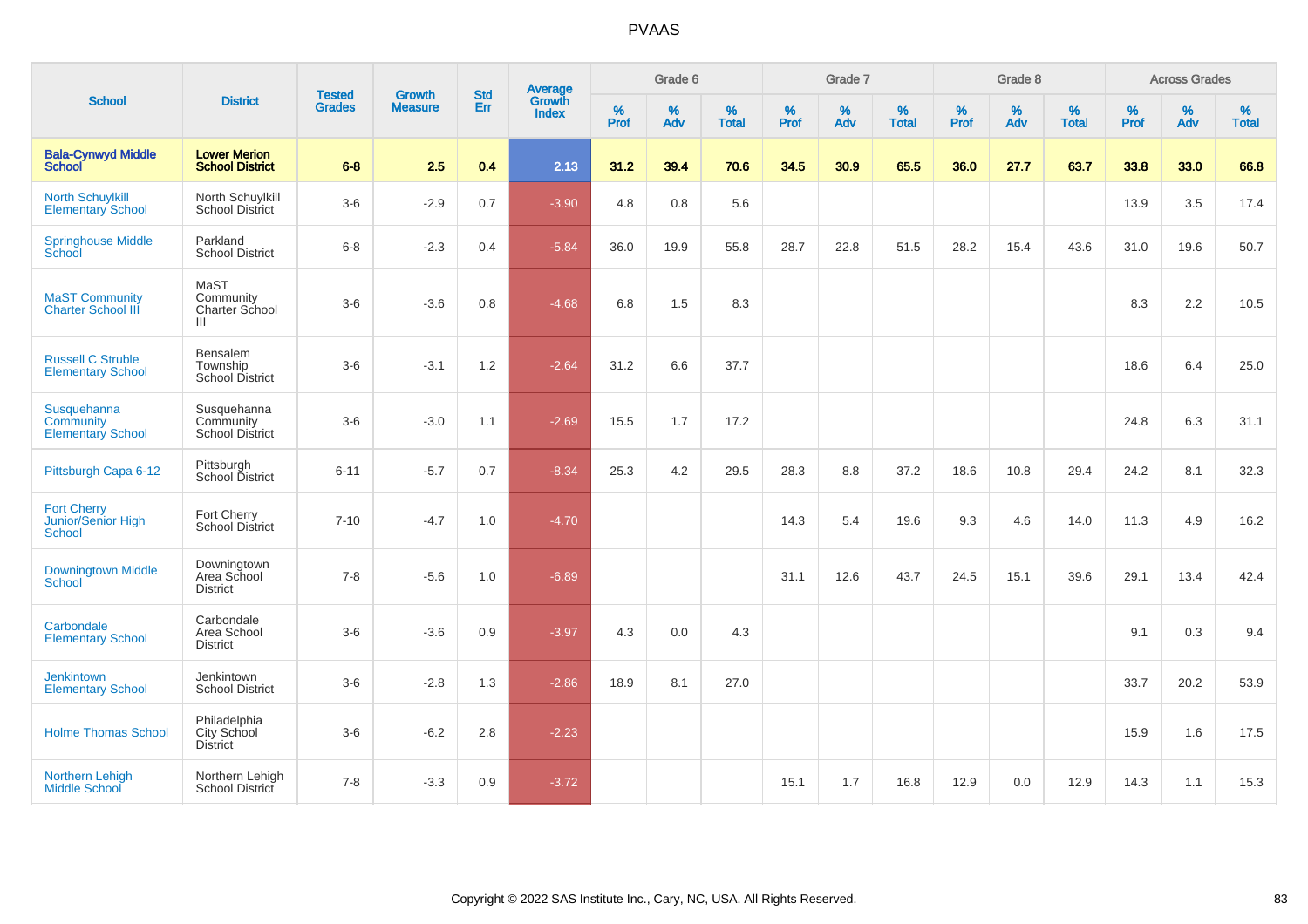| <b>School</b>                                                         |                                                          |                                |                                 | <b>Std</b> |                                          |                  | Grade 6  |                   |           | Grade 7  |                   |           | Grade 8  |                   |              | <b>Across Grades</b> |                   |
|-----------------------------------------------------------------------|----------------------------------------------------------|--------------------------------|---------------------------------|------------|------------------------------------------|------------------|----------|-------------------|-----------|----------|-------------------|-----------|----------|-------------------|--------------|----------------------|-------------------|
|                                                                       | <b>District</b>                                          | <b>Tested</b><br><b>Grades</b> | <b>Growth</b><br><b>Measure</b> | Err        | <b>Average</b><br>Growth<br><b>Index</b> | %<br><b>Prof</b> | %<br>Adv | %<br><b>Total</b> | %<br>Prof | %<br>Adv | %<br><b>Total</b> | %<br>Prof | %<br>Adv | %<br><b>Total</b> | $\%$<br>Prof | %<br>Adv             | %<br><b>Total</b> |
| <b>Bala-Cynwyd Middle</b><br><b>School</b>                            | <b>Lower Merion</b><br><b>School District</b>            | $6 - 8$                        | 2.5                             | 0.4        | 2.13                                     | 31.2             | 39.4     | 70.6              | 34.5      | 30.9     | 65.5              | 36.0      | 27.7     | 63.7              | 33.8         | 33.0                 | 66.8              |
| <b>Franklin Towne</b><br><b>Charter Elementary</b><br><b>School</b>   | <b>Franklin Towne</b><br>Charter<br>Elementary<br>School | $3-8$                          | $-6.2$                          | 1.2        | $-5.29$                                  | 18.5             | 14.8     | 33.3              | 14.3      | 3.6      | 17.9              | 4.6       | 0.0      | 4.6               | 24.3         | 9.6                  | 33.9              |
| <b>Bristol Middle School</b>                                          | <b>Bristol Borough</b><br>School District                | $7 - 8$                        | $-4.3$                          | 0.9        | $-4.50$                                  |                  |          |                   | 15.2      | 1.3      | 16.5              | 7.6       | 1.3      | 8.9               | 11.4         | 1.3                  | 12.7              |
| <b>Valley Junior/Senior</b><br><b>High School</b>                     | New<br>Kensington-<br>Arnold School<br><b>District</b>   | $7 - 11$                       | $-5.4$                          | 0.9        | $-6.05$                                  |                  |          |                   | 4.4       | 0.0      | 4.4               | 1.2       | 0.0      | 1.2               | 2.8          | 0.0                  | 2.8               |
| <b>Penn's Grove School</b>                                            | Oxford Area<br><b>School District</b>                    | $7 - 8$                        | $-3.0$                          | 0.6        | $-5.15$                                  |                  |          |                   | 20.2      | 9.9      | 30.0              | 11.5      | 5.5      | 17.0              | 16.0         | 7.8                  | 23.7              |
| <b>Pottstown Middle</b><br><b>School</b>                              | Pottstown<br><b>School District</b>                      | $5 - 8$                        | $-5.0$                          | 0.5        | $-10.19$                                 | 2.1              | 0.0      | 2.1               | 5.3       | 0.7      | 5.9               | 5.6       | 0.0      | 5.6               | 4.8          | 1.2                  | 6.0               |
| <b>Jefferson Middle</b><br><b>School</b>                              | Mt Lebanon<br><b>School District</b>                     | $6 - 8$                        | $-4.7$                          | 0.6        | $-7.87$                                  | 44.1             | 14.5     | 58.6              | 32.8      | 22.7     | 55.5              | 36.4      | 14.3     | 50.7              | 38.1         | 16.8                 | 55.0              |
| <b>Fell D Newlin School</b>                                           | Philadelphia<br>City School<br><b>District</b>           | $3-8$                          | $-7.7$                          | 3.2        | $-2.40$                                  |                  |          |                   |           |          |                   |           |          |                   | 3.4          | 3.4                  | 6.9               |
| <b>Robert K Shafer</b><br><b>Middle School</b>                        | Bensalem<br>Township<br>School District                  | $6-8$                          | $-4.3$                          | 0.6        | $-7.41$                                  |                  |          |                   | 9.8       | 5.7      | 15.5              | 8.4       | 3.1      | 11.5              | 9.1          | 4.4                  | 13.5              |
| Pittsburgh Brookline K-<br>8                                          | Pittsburgh<br>School District                            | $3 - 8$                        | $-6.4$                          | 1.0        | $-6.38$                                  | 25.0             | 0.0      | 25.0              | 9.1       | 3.0      | 12.1              | 3.4       | 0.0      | 3.4               | 16.9         | 2.7                  | 19.6              |
| <b>Conemaugh Township</b><br>Area Middle/Senior<br><b>High School</b> | Conemaugh<br>Township Area<br>School District            | $6 - 12$                       | $-3.5$                          | 0.8        | $-4.28$                                  | 23.0             | 16.4     | 39.3              | 29.2      | 20.8     | 50.0              | 28.8      | 5.5      | 34.2              | 27.2         | 14.1                 | 41.3              |
| <b>Shamokin Area</b><br><b>Intermediate School</b>                    | Shamokin Area<br><b>School District</b>                  | $5-6$                          | $-1.8$                          | 0.7        | $-4.03$                                  | 8.8              | 2.9      | 11.8              |           |          |                   |           |          |                   | 13.1         | 3.6                  | 16.7              |
| <b>St Marys Area Middle</b><br>School                                 | Saint Marys<br>Area School<br><b>District</b>            | $5-8$                          | $-3.2$                          | 0.6        | $-5.37$                                  | 21.8             | 1.6      | 23.4              | 10.0      | 5.4      | 15.4              | 13.3      | 1.3      | 14.7              | 14.8         | 2.7                  | 17.6              |
| <b>Ambridge Area Middle</b><br>School                                 | Ambridge Area<br><b>School District</b>                  | $6 - 8$                        | $-4.4$                          | 0.6        | $-6.98$                                  | 13.3             | 1.0      | 14.3              | 11.3      | 0.8      | 12.1              | 11.2      | 0.9      | 12.1              | 11.9         | 0.9                  | 12.8              |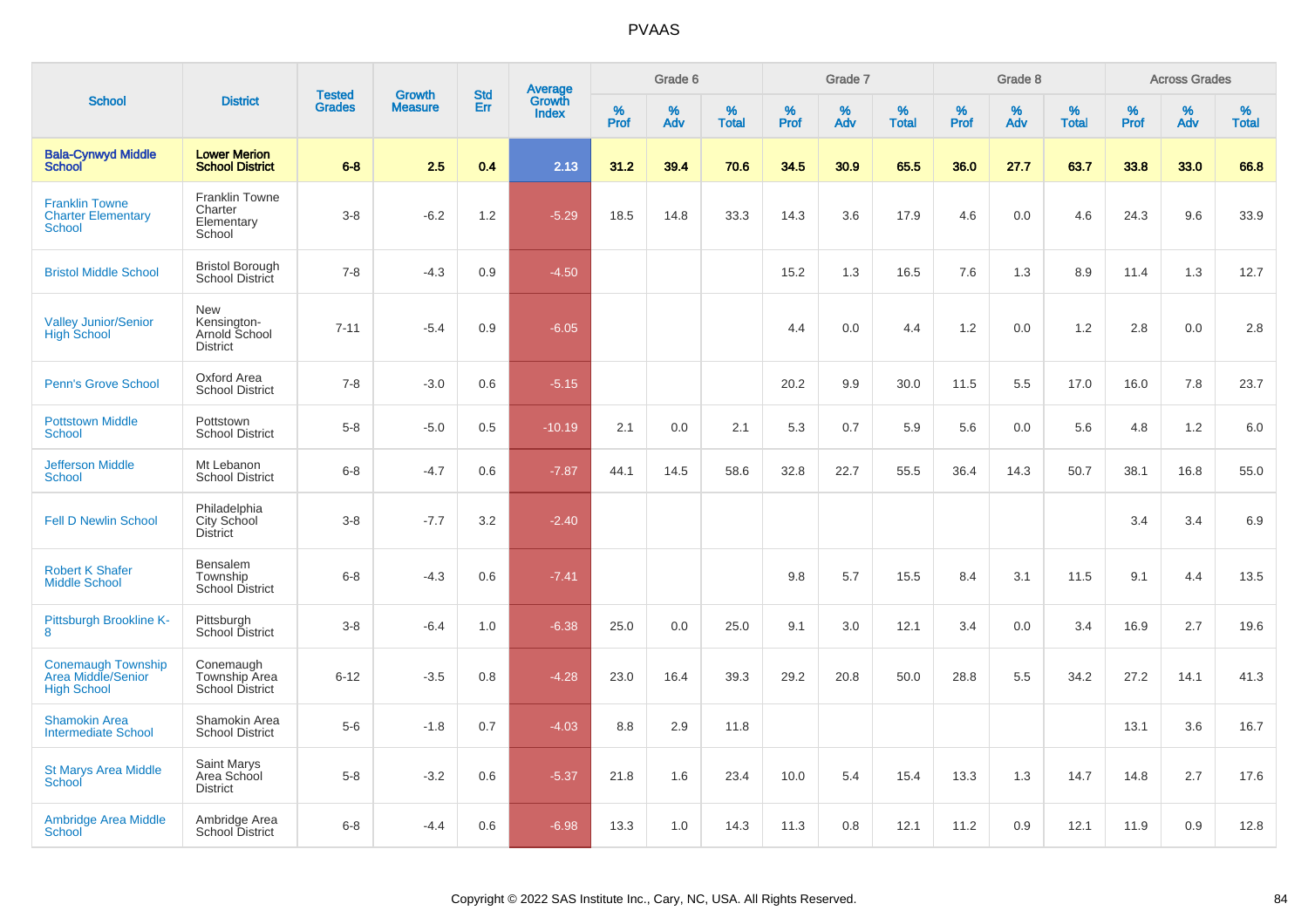|                                                               | <b>District</b>                                 | <b>Tested</b> |                                 | <b>Std</b>    |                                          |                  | Grade 6  |                   |           | Grade 7  |                   |           | Grade 8  |                   |           | <b>Across Grades</b> |                   |
|---------------------------------------------------------------|-------------------------------------------------|---------------|---------------------------------|---------------|------------------------------------------|------------------|----------|-------------------|-----------|----------|-------------------|-----------|----------|-------------------|-----------|----------------------|-------------------|
| <b>School</b>                                                 |                                                 | <b>Grades</b> | <b>Growth</b><br><b>Measure</b> | Err           | <b>Average</b><br>Growth<br><b>Index</b> | %<br><b>Prof</b> | %<br>Adv | %<br><b>Total</b> | %<br>Prof | %<br>Adv | %<br><b>Total</b> | %<br>Prof | %<br>Adv | %<br><b>Total</b> | %<br>Prof | $\%$<br>Adv          | %<br><b>Total</b> |
| <b>Bala-Cynwyd Middle</b><br><b>School</b>                    | <b>Lower Merion</b><br><b>School District</b>   | $6 - 8$       | 2.5                             | 0.4           | 2.13                                     | 31.2             | 39.4     | 70.6              | 34.5      | 30.9     | 65.5              | 36.0      | 27.7     | 63.7              | 33.8      | 33.0                 | 66.8              |
| <b>Stroudsburg Junior</b><br><b>High School</b>               | Stroudsburg<br>Area School<br><b>District</b>   | $8-9$         | $-2.0$                          | 0.8           | $-2.50$                                  |                  |          |                   |           |          |                   | 15.4      | 1.8      | 17.1              | 15.4      | 1.8                  | 17.1              |
| <b>Dickson Prep STEAM</b><br>Academy                          | <b>Woodland Hills</b><br><b>School District</b> | $6-8$         | $-5.6$                          | 0.6           | $-9.59$                                  | 4.8              | 1.4      | 6.2               | 8.9       | 3.0      | 11.8              | 2.3       | 2.3      | 4.6               | 5.4       | 2.2                  | 7.6               |
| Harrison-Morton<br><b>Middle School</b>                       | <b>Allentown City</b><br>School District        | $6-8$         | $-3.5$                          | 0.8           | $-4.63$                                  | 4.2              | 0.0      | 4.2               | 0.8       | 0.8      | 1.5               |           |          |                   | 2.7       | 0.4                  | 3.1               |
| <b>East Vincent</b><br><b>Elementary School</b>               | Owen J Roberts<br><b>School District</b>        | $3-6$         | $-2.9$                          | 1.0           | $-2.89$                                  | 25.4             | 14.3     | 39.7              |           |          |                   |           |          |                   | 34.5      | 18.0                 | 52.6              |
| <b>Bregy F Amedee</b><br>School                               | Philadelphia<br>City School<br><b>District</b>  | $3 - 8$       | $-9.1$                          | 3.6           | $-2.55$                                  |                  |          |                   |           |          |                   | 7.1       | 0.0      | 7.1               | 9.3       | 3.7                  | 13.0              |
| <b>West Mifflin Area</b><br><b>Middle School</b>              | West Mifflin<br>Area School<br><b>District</b>  | $4 - 11$      | $-8.5$                          | 0.5           | $-18.36$                                 | 6.8              | 0.7      | 7.5               | 6.8       | 0.0      | 6.8               | 5.5       | 0.0      | 5.5               | 9.5       | 2.0                  | 11.6              |
| <b>Clearfield Area</b><br><b>Junior/Senior High</b><br>School | Clearfield Area<br><b>School District</b>       | $7 - 10$      | $-2.8$                          | 0.7           | $-3.89$                                  |                  |          |                   | 9.3       | 0.8      | 10.1              | 6.3       | 3.5      | 9.8               | 7.7       | 2.2                  | 9.9               |
| Mahantongo<br><b>Elementary School</b>                        | Tri-Valley<br>School District                   | $3-6$         | $-4.8$                          | 1.8           | $-2.71$                                  | 20.0             | 0.0      | 20.0              |           |          |                   |           |          |                   | 28.2      | 3.5                  | 31.8              |
| <b>Conemaugh Valley</b><br><b>Elementary School</b>           | Conemaugh<br>Valley School<br>District          | $3-6$         | $-5.8$                          | 1.1           | $-5.02$                                  | 22.0             | 4.0      | 26.0              |           |          |                   |           |          |                   | 23.2      | 7.2                  | 30.4              |
| <b>Garnet Valley Middle</b><br>School                         | <b>Garnet Valley</b><br>School District         | $6 - 8$       | $-2.0$                          | $0.4^{\circ}$ | $-4.82$                                  | 30.8             | 18.2     | 49.0              | 28.0      | 20.7     | 48.7              | 21.5      | 10.3     | 31.8              | 26.9      | 16.7                 | 43.6              |
| <b>Washington Park</b><br><b>Elementary School</b>            | Washington<br>School District                   | $3-6$         | $-4.0$                          | 0.9           | $-4.65$                                  | 5.2              | 2.1      | 7.2               |           |          |                   |           |          |                   | 13.0      | 4.2                  | 17.2              |
| <b>Whitehall-Coplay</b><br><b>Middle School</b>               | Whitehall-<br>Coplay School<br><b>District</b>  | $6 - 8$       | $-3.6$                          | 0.4           | $-8.82$                                  | 12.8             | 1.9      | 14.7              | 11.1      | 2.5      | 13.6              | 10.5      | 3.2      | 13.7              | 11.4      | 2.6                  | 14.0              |
| <b>Richardson Middle</b><br><b>School</b>                     | Springfield<br>School District                  | $6 - 8$       | $-3.6$                          | 0.4           | $-8.92$                                  | 30.6             | 7.7      | 38.4              | 35.8      | 10.7     | 46.5              | 26.0      | 12.6     | 38.6              | 31.0      | 10.2                 | 41.2              |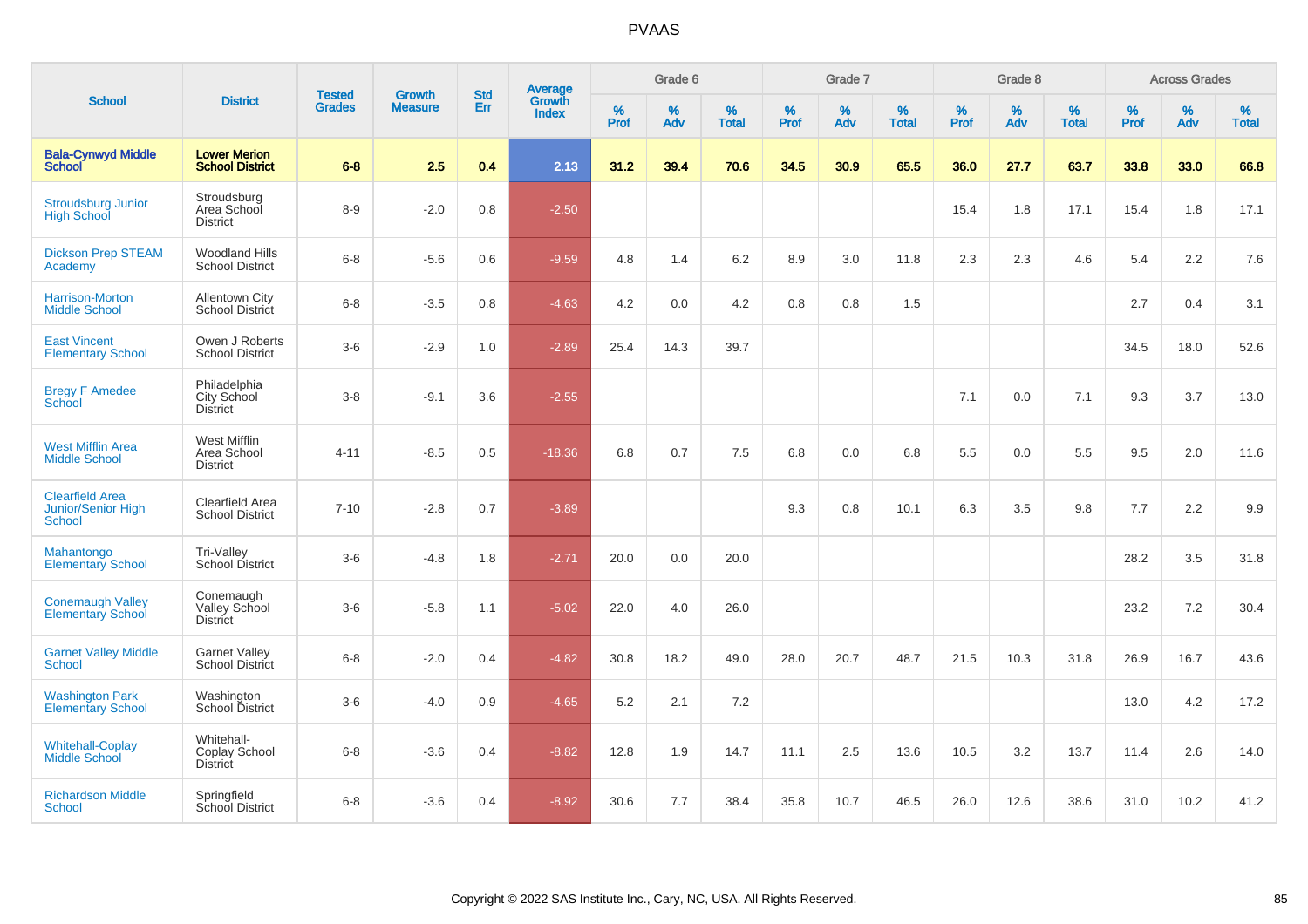| <b>School</b>                                                        | <b>District</b>                                      | <b>Tested</b> |                                 | <b>Std</b> |                                          |                  | Grade 6  |                   |           | Grade 7  |                   |           | Grade 8  |                   |           | <b>Across Grades</b> |                   |
|----------------------------------------------------------------------|------------------------------------------------------|---------------|---------------------------------|------------|------------------------------------------|------------------|----------|-------------------|-----------|----------|-------------------|-----------|----------|-------------------|-----------|----------------------|-------------------|
|                                                                      |                                                      | <b>Grades</b> | <b>Growth</b><br><b>Measure</b> | Err        | <b>Average</b><br>Growth<br><b>Index</b> | %<br><b>Prof</b> | %<br>Adv | %<br><b>Total</b> | %<br>Prof | %<br>Adv | %<br><b>Total</b> | %<br>Prof | %<br>Adv | %<br><b>Total</b> | %<br>Prof | %<br>Adv             | %<br><b>Total</b> |
| <b>Bala-Cynwyd Middle</b><br><b>School</b>                           | <b>Lower Merion</b><br><b>School District</b>        | $6 - 8$       | 2.5                             | 0.4        | 2.13                                     | 31.2             | 39.4     | 70.6              | 34.5      | 30.9     | 65.5              | 36.0      | 27.7     | 63.7              | 33.8      | 33.0                 | 66.8              |
| <b>Redbank Valley High</b><br>School                                 | <b>Redbank Valley</b><br><b>School District</b>      | $6 - 11$      | $-4.3$                          | 0.8        | $-5.43$                                  | 12.7             | 0.0      | 12.7              | 19.5      | 9.2      | 28.7              | 9.5       | 0.0      | 9.5               | 14.4      | 3.5                  | 17.9              |
| <b>Clarion-Limestone</b><br>Area Junior/Senior<br><b>High School</b> | Clarion-<br>Limestone Area<br><b>School District</b> | $7 - 12$      | $-6.7$                          | 1.3        | $-5.38$                                  |                  |          |                   | 27.9      | 11.6     | 39.5              | 7.8       | 3.9      | 11.8              | 17.0      | 7.4                  | 24.5              |
| <b>Trexler Middle School</b>                                         | <b>Allentown City</b><br>School District             | $6-8$         | $-2.7$                          | 0.7        | $-3.89$                                  | 0.7              | 1.4      | 2.1               | 2.7       | 0.0      | 2.7               |           |          |                   | 1.7       | 0.7                  | 2.4               |
| Hartranft John F<br>School                                           | Philadelphia<br>City School<br><b>District</b>       | $3 - 8$       | $-9.7$                          | 3.5        | $-2.77$                                  |                  |          |                   |           |          |                   |           |          |                   | 3.1       | 0.0                  | 3.1               |
| <b>Waynesburg Central</b><br><b>Elementary School</b>                | <b>Central Greene</b><br><b>School District</b>      | $3-6$         | $-2.3$                          | 0.8        | $-5.83$                                  | 17.3             | 0.0      | 17.3              |           |          |                   |           |          |                   | 17.4      | 3.9                  | 21.2              |
| <b>Elk Lake Junior/Senior</b><br><b>High School</b>                  | Elk Lake School<br><b>District</b>                   | $7 - 11$      | $-3.7$                          | 0.9        | $-4.15$                                  |                  |          |                   | 11.4      | 3.4      | 14.8              | 8.5       | 4.9      | 13.4              | 10.0      | 4.1                  | 14.1              |
| <b>Wilson Southern</b><br><b>Middle School</b>                       | <b>Wilson School</b><br><b>District</b>              | $6 - 8$       | $-5.6$                          | 0.8        | $-6.71$                                  | 25.0             | 3.4      | 28.4              | 21.0      | 6.4      | 27.4              | 8.9       | 5.4      | 14.3              | 19.4      | 4.8                  | 24.3              |
| <b>Sol Feinstone</b><br><b>Elementary School</b>                     | <b>Council Rock</b><br><b>School District</b>        | $3-6$         | $-4.9$                          | 0.8        | $-6.00$                                  | 37.9             | 12.6     | 50.5              |           |          |                   |           |          |                   | 39.1      | 24.5                 | 63.6              |
| <b>Forest City Regional</b><br><b>Elementary School</b>              | <b>Forest City</b><br>Regional<br>School District    | $3-6$         | $-4.9$                          | 1.2        | $-4.02$                                  | 14.3             | 2.0      | 16.3              |           |          |                   |           |          |                   | 20.3      | 10.7                 | 31.0              |
| Salisbury-Elk Lick<br><b>Elementary School</b>                       | Salisbury-Elk<br>Lick School<br><b>District</b>      | $3-6$         | $-6.9$                          | 1.7        | $-4.11$                                  | 37.5             | 0.0      | 37.5              |           |          |                   |           |          |                   | 35.8      | 7.4                  | 43.2              |
| <b>Mercer Area Middle</b><br><b>School</b>                           | Mercer Area<br><b>School District</b>                | $7 - 10$      | $-5.0$                          | 1.0        | $-5.03$                                  |                  |          |                   | 25.0      | 11.8     | 36.8              | 18.7      | 4.0      | 22.7              | 21.8      | 8.0                  | 29.8              |
| <b>Mapletown</b><br>Junior/Senior High<br><b>School</b>              | Southeastern<br>Greene School<br><b>District</b>     | $7 - 10$      | $-10.2$                         | 1.2        | $-8.85$                                  |                  |          |                   | 8.2       | 4.1      | 12.2              | 25.6      | 2.3      | 27.9              | 16.3      | 3.3                  | 19.6              |
| <b>Moon Area Upper</b><br><b>Middle School</b>                       | Moon Area<br><b>School District</b>                  | $7 - 8$       | $-3.0$                          | 0.5        | $-5.89$                                  |                  |          |                   | 28.0      | 11.5     | 39.4              | 20.6      | 10.9     | 31.5              | 24.3      | 11.2                 | 35.5              |
| <b>Arts Academy Charter</b><br>School                                | Arts Academy<br>Charter School                       | $5 - 8$       | $-7.7$                          | 1.1        | $-6.85$                                  | 2.4              | 0.0      | 2.4               | 8.3       | 0.0      | 8.3               | 0.0       | 0.0      | 0.0               | 4.4       | 0.0                  | 4.4               |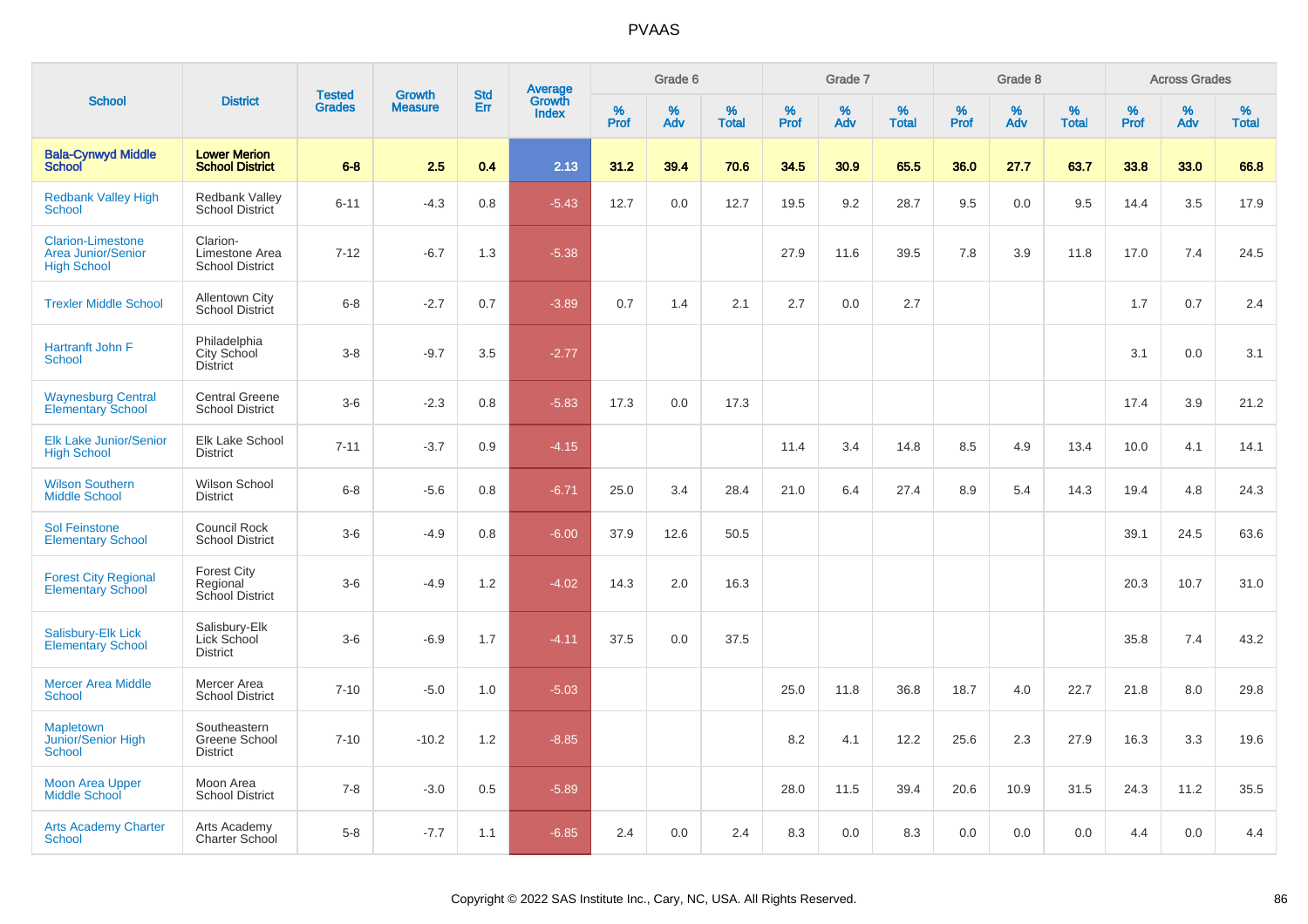| <b>School</b>                                               | <b>District</b>                                       | <b>Tested</b> | <b>Growth</b>  | <b>Std</b> |                                          |                  | Grade 6     |                   |              | Grade 7     |                   |                     | Grade 8  |                   |           | <b>Across Grades</b> |                   |
|-------------------------------------------------------------|-------------------------------------------------------|---------------|----------------|------------|------------------------------------------|------------------|-------------|-------------------|--------------|-------------|-------------------|---------------------|----------|-------------------|-----------|----------------------|-------------------|
|                                                             |                                                       | <b>Grades</b> | <b>Measure</b> | Err        | <b>Average</b><br>Growth<br><b>Index</b> | %<br><b>Prof</b> | $\%$<br>Adv | %<br><b>Total</b> | $\%$<br>Prof | $\%$<br>Adv | %<br><b>Total</b> | $\%$<br><b>Prof</b> | %<br>Adv | %<br><b>Total</b> | %<br>Prof | %<br>Adv             | %<br><b>Total</b> |
| <b>Bala-Cynwyd Middle</b><br><b>School</b>                  | <b>Lower Merion</b><br><b>School District</b>         | $6 - 8$       | 2.5            | 0.4        | 2.13                                     | 31.2             | 39.4        | 70.6              | 34.5         | 30.9        | 65.5              | 36.0                | 27.7     | 63.7              | 33.8      | 33.0                 | 66.8              |
| <b>West Greene</b><br><b>Elementary Center</b>              | West Greene<br><b>School District</b>                 | $3-6$         | $-6.8$         | 1.4        | $-4.84$                                  | 7.9              | 7.9         | 15.8              |              |             |                   |                     |          |                   | 25.1      | 13.7                 | 38.9              |
| <b>Woodland Elementary</b><br><b>School</b>                 | Cameron<br>County School<br><b>District</b>           | $3-6$         | $-4.7$         | 1.4        | $-3.32$                                  | 29.0             | 2.6         | 31.6              |              |             |                   |                     |          |                   | 40.4      | 9.6                  | 50.0              |
| Maplewood<br><b>Elementary School</b>                       | Penncrest<br><b>School District</b>                   | $3-6$         | $-3.4$         | 1.0        | $-3.63$                                  | 14.3             | 0.0         | 14.3              |              |             |                   |                     |          |                   | 22.7      | 4.0                  | 26.7              |
| Pocono Mountain<br><b>West Junior High</b><br><b>School</b> | Pocono<br>Mountain<br><b>School District</b>          | $7 - 8$       | $-6.5$         | 1.2        | $-5.61$                                  |                  |             |                   | 10.5         | 1.8         | 12.3              | 0.0                 | 3.8      | 3.8               | 5.4       | 2.7                  | 8.2               |
| <b>Moss Side Middle</b><br><b>School</b>                    | Gateway<br>School District                            | $5-6$         | $-5.8$         | 0.6        | $-10.23$                                 | 16.6             | 7.1         | 23.7              |              |             |                   |                     |          |                   | 16.1      | 7.3                  | 23.4              |
| <b>Bache-Martin School</b>                                  | Philadelphia<br>City School<br><b>District</b>        | $3 - 8$       | $-8.3$         | 2.5        | $-3.47$                                  |                  |             |                   |              |             |                   | 7.7                 | 0.0      | 7.7               | 16.7      | 19.6                 | 36.3              |
| <b>Penrose School</b>                                       | Philadelphia<br><b>City School</b><br><b>District</b> | $3-8$         | $-10.3$        | 3.1        | $-3.35$                                  |                  |             |                   |              |             |                   |                     |          |                   | 0.0       | 1.7                  | 1.7               |
| <b>Burgettstown</b><br>Middle/High School                   | Burgettstown<br>Area School<br><b>District</b>        | $6 - 11$      | $-5.3$         | 0.8        | $-6.74$                                  | 15.4             | 0.0         | 15.4              | 3.6          | 2.4         | 6.0               | 9.3                 | 4.0      | 13.3              | 8.9       | 2.2                  | 11.2              |
| <b>Rolling Ridge</b><br><b>Elementary School</b>            | <b>Harbor Creek</b><br><b>School District</b>         | $3-6$         | $-7.5$         | 1.0        | $-7.29$                                  | 25.0             | 11.2        | 36.2              |              |             |                   |                     |          |                   | 32.6      | 21.6                 | 54.2              |
| <b>Strong Vincent Middle</b><br>School                      | Erie City School<br><b>District</b>                   | $6 - 8$       | $-3.9$         | 0.5        | $-8.04$                                  | 3.9              | 1.0         | 4.9               | 9.7          | 3.2         | 13.0              | 8.9                 | 0.0      | 8.9               | 7.5       | 1.4                  | 9.0               |
| <b>Shippensburg Area</b><br><b>Middle School</b>            | Shippensburg<br>Area School<br><b>District</b>        | $6 - 8$       | $-5.1$         | 0.4        | $-11.47$                                 | 13.2             | 4.2         | 17.4              | 13.5         | 2.4         | 15.9              | 13.8                | 4.0      | 17.8              | 13.5      | 3.5                  | 17.0              |
| <b>Skyview Upper</b><br>Elementary School                   | Methacton<br><b>School District</b>                   | $5-6$         | $-2.6$         | 0.5        | $-5.56$                                  | 28.3             | 9.9         | 38.2              |              |             |                   |                     |          |                   | 29.3      | 12.0                 | 41.4              |
| <b>North Coventry</b><br><b>Elementary School</b>           | Owen J Roberts<br><b>School District</b>              | $3-6$         | $-4.2$         | 1.1        | $-3.97$                                  | 16.7             | 4.6         | 21.2              |              |             |                   |                     |          |                   | 27.1      | 22.0                 | 49.0              |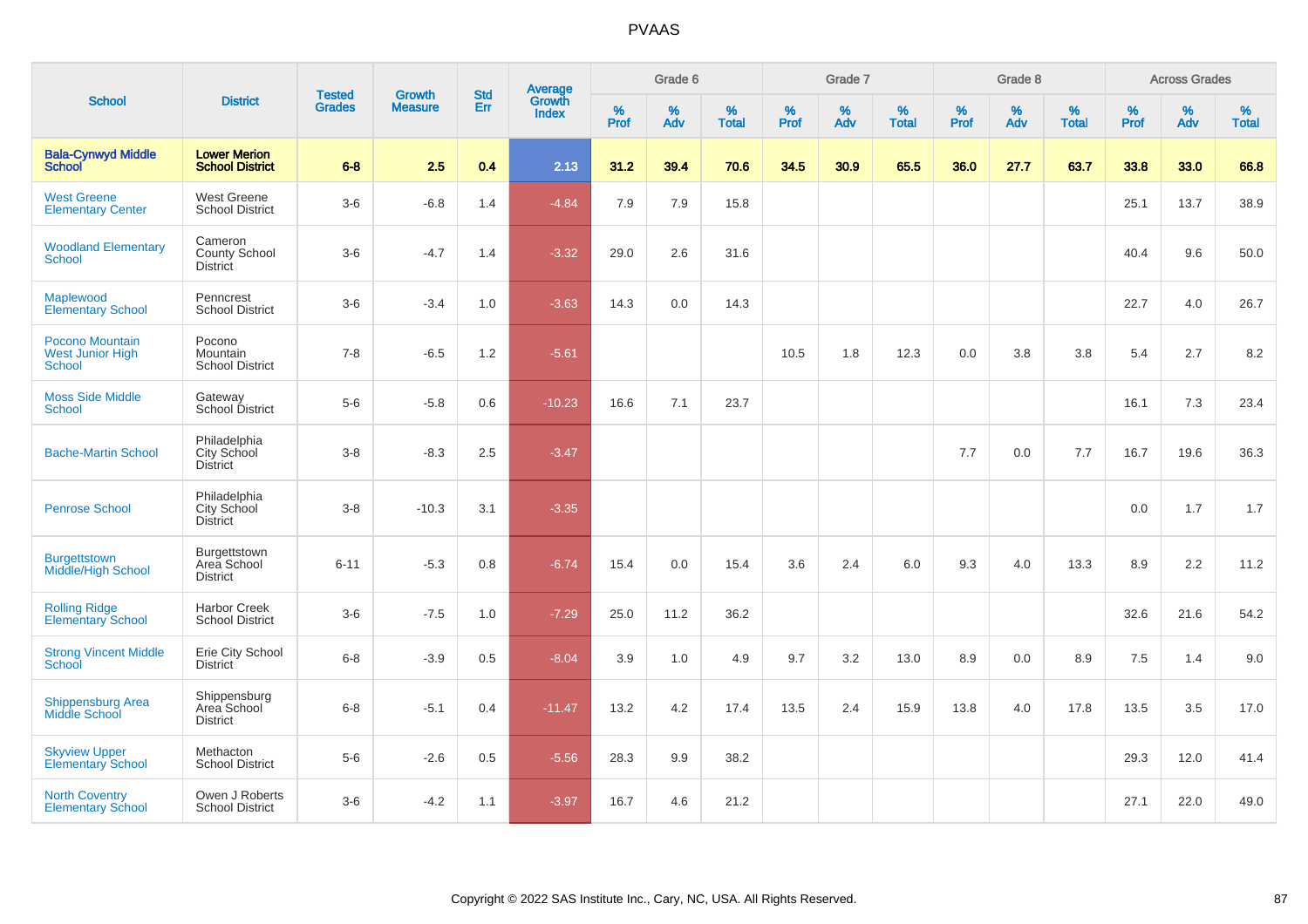| <b>School</b>                                            |                                                       |                                | <b>Growth</b>  | <b>Std</b> |                                          |                  | Grade 6     |                   |              | Grade 7     |                      |              | Grade 8  |                   |              | <b>Across Grades</b> |                      |
|----------------------------------------------------------|-------------------------------------------------------|--------------------------------|----------------|------------|------------------------------------------|------------------|-------------|-------------------|--------------|-------------|----------------------|--------------|----------|-------------------|--------------|----------------------|----------------------|
|                                                          | <b>District</b>                                       | <b>Tested</b><br><b>Grades</b> | <b>Measure</b> | Err        | <b>Average</b><br>Growth<br><b>Index</b> | %<br><b>Prof</b> | $\%$<br>Adv | %<br><b>Total</b> | $\%$<br>Prof | $\%$<br>Adv | $\%$<br><b>Total</b> | $\%$<br>Prof | %<br>Adv | %<br><b>Total</b> | $\%$<br>Prof | $\%$<br>Adv          | $\%$<br><b>Total</b> |
| <b>Bala-Cynwyd Middle</b><br><b>School</b>               | <b>Lower Merion</b><br><b>School District</b>         | $6-8$                          | 2.5            | 0.4        | 2.13                                     | 31.2             | 39.4        | 70.6              | 34.5         | 30.9        | 65.5                 | 36.0         | 27.7     | 63.7              | 33.8         | 33.0                 | 66.8                 |
| <b>East Allegheny</b><br>Junior/Senior High<br>School    | East Allegheny<br>School District                     | $7 - 11$                       | $-4.8$         | 0.9        | $-5.23$                                  |                  |             |                   | 13.8         | 0.0         | 13.8                 | 5.8          | 0.0      | 5.8               | 9.6          | 0.0                  | 9.6                  |
| <b>Shenandoah Valley</b><br>Junior/Senior High<br>School | Shenandoah<br><b>Valley School</b><br><b>District</b> | $7 - 11$                       | $-7.7$         | 1.1        | $-6.92$                                  |                  |             |                   | 1.7          | 3.4         | 5.1                  | 3.6          | 0.0      | 3.6               | 2.6          | 1.7                  | 4.4                  |
| <b>West Shamokin</b><br>Junior/Senior High<br>School     | Armstrong<br><b>School District</b>                   | $7 - 10$                       | $-7.1$         | 0.8        | $-8.81$                                  |                  |             |                   | 21.2         | 2.6         | 23.9                 | 10.7         | 1.9      | 12.6              | 16.2         | 2.3                  | 18.5                 |
| <b>MaST Community</b><br><b>Charter School</b>           | MaST<br>Community<br>Charter School                   | $3 - 10$                       | $-8.7$         | 0.6        | $-15.16$                                 | 20.0             | 3.8         | 23.8              | 24.3         | 3.9         | 28.2                 | 17.5         | 1.9      | 19.4              | 23.1         | 3.6                  | 26.7                 |
| <b>North Salem</b><br><b>Elementary School</b>           | Dover Area<br><b>School District</b>                  | $3-6$                          | $-5.6$         | 1.5        | $-3.78$                                  |                  |             |                   |              |             |                      |              |          |                   | 30.5         | 17.4                 | 47.9                 |
| <b>Renaissance Academy</b><br><b>Charter School</b>      | Renaissance<br>Academy<br>Charter School              | $3 - 11$                       | $-5.7$         | 0.7        | $-8.29$                                  | 19.2             | 4.1         | 23.3              | 20.0         | 1.3         | 21.3                 | 10.1         | 7.2      | 17.4              | 18.7         | 5.7                  | 24.4                 |
| <b>Moon Area Lower</b><br><b>Middle School</b>           | Moon Area<br><b>School District</b>                   | $5-6$                          | $-2.1$         | 0.5        | $-3.93$                                  | 26.9             | 9.1         | 36.0              |              |             |                      |              |          |                   | 29.4         | 12.4                 | 41.8                 |
| <b>Crossroads Middle</b><br><b>School</b>                | West Shore<br><b>School District</b>                  | $6 - 8$                        | $-4.2$         | 0.5        | $-8.72$                                  | 24.4             | 6.1         | 30.5              | 14.5         | 8.9         | 23.4                 | 17.9         | 6.6      | 24.5              | 18.8         | 7.2                  | 26.0                 |
| <b>Northwestern Middle</b><br><b>School</b>              | Northwestern<br><b>School District</b>                | $6 - 8$                        | $-7.2$         | 0.7        | $-10.61$                                 | 21.8             | 1.2         | 23.0              | 17.0         | 7.6         | 24.5                 | 9.1          | 1.8      | 10.9              | 15.5         | 3.6                  | 19.1                 |
| <b>Schuylkill Haven</b><br>Senior High School            | Schuylkill<br>Haven Area<br><b>School District</b>    | $8 - 11$                       | $-5.2$         | 1.3        | $-3.96$                                  |                  |             |                   |              |             |                      | 5.8          | 0.0      | 5.8               | 5.8          | 0.0                  | 5.8                  |
| <b>Harbor Creek Junior</b><br><b>High School</b>         | <b>Harbor Creek</b><br><b>School District</b>         | $7 - 8$                        | $-4.6$         | 0.7        | $-6.72$                                  |                  |             |                   | 25.9         | 13.3        | 39.2                 | 20.8         | 7.1      | 27.9              | 23.2         | 10.1                 | 33.3                 |
| <b>Spruance Gilbert</b><br>School                        | Philadelphia<br>City School<br><b>District</b>        | $3-8$                          | $-11.7$        | 2.9        | $-4.03$                                  |                  |             |                   |              |             |                      |              |          |                   | 4.5          | 0.0                  | 4.5                  |
| <b>Ringgold Middle</b><br>School                         | Ringgold<br>School District                           | $5-8$                          | $-4.9$         | 0.4        | $-10.85$                                 | 5.7              | 0.0         | 5.7               | 8.3          | 1.2         | 9.5                  | 6.4          | 0.5      | 6.9               | 8.3          | 0.9                  | 9.2                  |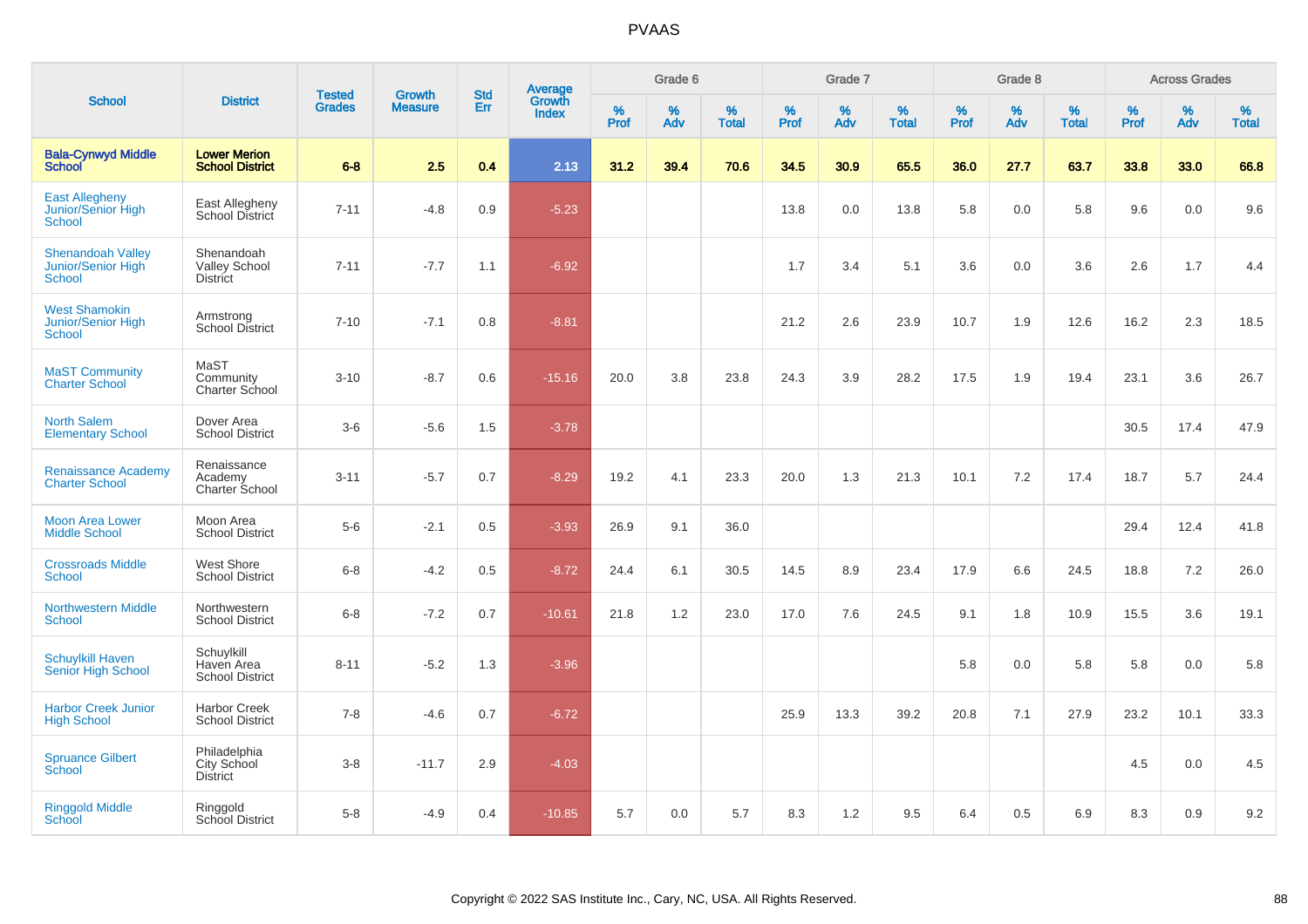|                                                                      | <b>Tested</b><br><b>District</b>                    |               | <b>Growth</b>  | <b>Std</b> |                                          |                  | Grade 6  |                   |                  | Grade 7  |                   |           | Grade 8  |                   |           | <b>Across Grades</b> |                   |
|----------------------------------------------------------------------|-----------------------------------------------------|---------------|----------------|------------|------------------------------------------|------------------|----------|-------------------|------------------|----------|-------------------|-----------|----------|-------------------|-----------|----------------------|-------------------|
| <b>School</b>                                                        |                                                     | <b>Grades</b> | <b>Measure</b> | Err        | <b>Average</b><br>Growth<br><b>Index</b> | %<br><b>Prof</b> | %<br>Adv | %<br><b>Total</b> | %<br><b>Prof</b> | %<br>Adv | %<br><b>Total</b> | %<br>Prof | %<br>Adv | %<br><b>Total</b> | %<br>Prof | %<br>Adv             | %<br><b>Total</b> |
| <b>Bala-Cynwyd Middle</b><br><b>School</b>                           | <b>Lower Merion</b><br><b>School District</b>       | $6 - 8$       | 2.5            | 0.4        | 2.13                                     | 31.2             | 39.4     | 70.6              | 34.5             | 30.9     | 65.5              | 36.0      | 27.7     | 63.7              | 33.8      | 33.0                 | 66.8              |
| <b>Francis D Raub Middle</b><br><b>School</b>                        | <b>Allentown City</b><br>School District            | $6 - 8$       | $-4.5$         | 0.6        | $-6.98$                                  | 2.1              | 0.0      | 2.1               | 2.8              | 0.0      | 2.8               |           |          |                   | 2.4       | 0.0                  | 2.4               |
| <b>Elizabethtown Area</b><br><b>Middle School</b>                    | Elizabethtown<br>Area School<br><b>District</b>     | $7 - 8$       | $-4.2$         | 0.6        | $-7.45$                                  |                  |          |                   | 20.8             | 2.8      | 23.7              | 20.8      | 3.3      | 24.1              | 20.8      | 3.1                  | 23.9              |
| Yough<br>Intermediate/Middle<br><b>School</b>                        | Yough School<br><b>District</b>                     | $5-8$         | $-4.9$         | 0.5        | $-9.11$                                  | 17.8             | 5.2      | 23.0              | 16.5             | 1.0      | 17.5              | 6.6       | 0.8      | 7.4               | 15.1      | 3.3                  | 18.4              |
| <b>Riverview</b><br><b>Junior/Senior High</b><br><b>School</b>       | Riverview<br><b>School District</b>                 | $7 - 11$      | $-7.5$         | 1.0        | $-7.34$                                  |                  |          |                   | 22.0             | 3.4      | 25.4              | 13.2      | 5.3      | 18.4              | 17.0      | 4.4                  | 21.5              |
| <b>Wyomissing Area</b><br><b>Junior/Senior High</b><br><b>School</b> | Wyomissing<br>Area School<br><b>District</b>        | $7 - 12$      | $-6.2$         | 0.8        | $-8.02$                                  |                  |          |                   | 12.3             | 6.6      | 18.8              | 13.8      | 6.4      | 20.2              | 13.0      | 6.5                  | 19.5              |
| <b>Rockwood Area</b><br><b>Junior/Senior High</b><br><b>School</b>   | Rockwood Area<br><b>School District</b>             | $7 - 11$      | $-7.6$         | 1.1        | $-6.74$                                  |                  |          |                   | 15.6             | 2.2      | 17.8              | 12.7      | 7.9      | 20.6              | 13.9      | 5.6                  | 19.4              |
| <b>Pottsgrove Middle</b><br>School                                   | Pottsgrove<br>School District                       | $6-8$         | $-4.4$         | 0.5        | $-8.78$                                  | 10.2             | 5.4      | 15.6              | 21.6             | 4.1      | 25.7              | 9.8       | 1.6      | 11.4              | 13.7      | 3.7                  | 17.4              |
| <b>6th Grade Center</b>                                              | Quakertown<br>Community<br>School District          | $6-6$         | $-3.1$         | 0.7        | $-4.57$                                  | 31.4             | 7.6      | 39.0              |                  |          |                   |           |          |                   | 31.4      | 7.6                  | 39.0              |
| <b>MaST Community</b><br><b>Charter School II</b>                    | MaST<br>Community<br>Charter School<br>$\mathbf{H}$ | $3 - 10$      | $-8.4$         | 0.7        | $-12.33$                                 | 7.2              | 1.0      | 8.2               | 8.9              | 2.0      | 10.9              |           |          |                   | 12.6      | 3.2                  | 15.8              |
| <b>Trinity Middle School</b>                                         | <b>Trinity Area</b><br><b>School District</b>       | $6 - 8$       | $-6.3$         | 0.4        | $-14.11$                                 | 21.0             | 3.2      | 24.2              | 21.6             | 8.0      | 29.7              | 15.3      | 3.2      | 18.6              | 19.2      | 4.8                  | 24.0              |
| <b>Northley Middle</b><br><b>School</b>                              | Penn-Delco<br><b>School District</b>                | $6-8$         | $-5.5$         | 0.5        | $-11.25$                                 | 20.2             | 6.6      | 26.8              | 22.0             | 6.8      | 28.8              | 11.0      | 1.6      | 12.6              | 17.8      | 5.0                  | 22.8              |
| Octorara Area<br>Junior/Senior High<br><b>School</b>                 | Octorara Area<br><b>School District</b>             | $7 - 11$      | $-6.7$         | 0.7        | $-8.89$                                  |                  |          |                   | 14.0             | 0.0      | 14.0              | 10.2      | 0.0      | 10.2              | 12.2      | 0.0                  | 12.2              |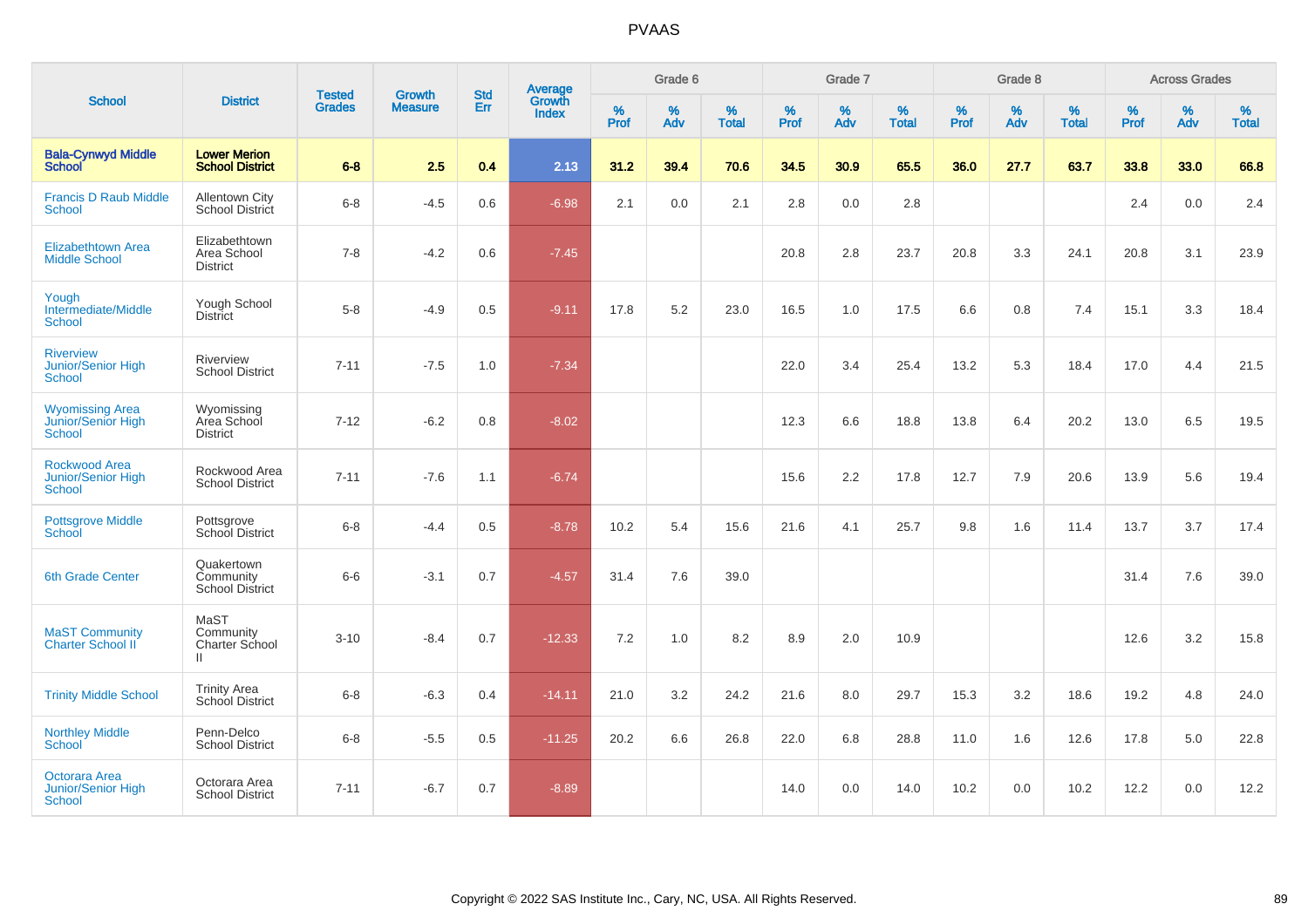| <b>School</b>                                            | <b>District</b>                                  |                                | <b>Growth</b>  | <b>Std</b> |                                          |                     | Grade 6     |                   |              | Grade 7     |                      |              | Grade 8  |                   |                     | <b>Across Grades</b> |                   |
|----------------------------------------------------------|--------------------------------------------------|--------------------------------|----------------|------------|------------------------------------------|---------------------|-------------|-------------------|--------------|-------------|----------------------|--------------|----------|-------------------|---------------------|----------------------|-------------------|
|                                                          |                                                  | <b>Tested</b><br><b>Grades</b> | <b>Measure</b> | Err        | <b>Average</b><br>Growth<br><b>Index</b> | $\%$<br><b>Prof</b> | $\%$<br>Adv | %<br><b>Total</b> | $\%$<br>Prof | $\%$<br>Adv | $\%$<br><b>Total</b> | $\%$<br>Prof | %<br>Adv | %<br><b>Total</b> | $\%$<br><b>Prof</b> | $\%$<br>Adv          | %<br><b>Total</b> |
| <b>Bala-Cynwyd Middle</b><br>School                      | <b>Lower Merion</b><br><b>School District</b>    | $6 - 8$                        | 2.5            | 0.4        | 2.13                                     | 31.2                | 39.4        | 70.6              | 34.5         | 30.9        | 65.5                 | 36.0         | 27.7     | 63.7              | 33.8                | 33.0                 | 66.8              |
| <b>Scott Middle School</b>                               | Coatesville<br>Area School<br><b>District</b>    | $6-6$                          | $-3.7$         | 0.8        | $-4.92$                                  | 8.6                 | 0.0         | 8.6               |              |             |                      |              |          |                   | 8.6                 | 0.0                  | 8.6               |
| <b>Baldwin Senior High</b><br>School                     | Baldwin-<br>Whitehall<br><b>School District</b>  | $7 - 11$                       | $-6.9$         | 0.5        | $-13.26$                                 |                     |             |                   | 16.0         | 1.6         | 17.7                 | 11.5         | 2.1      | 13.6              | 13.8                | 1.9                  | 15.7              |
| <b>Wyoming Area</b><br>Intermediate Center               | Wyoming Area<br>School District                  | $4 - 6$                        | $-4.1$         | 0.8        | $-5.97$                                  | 4.8                 | 1.0         | 5.8               |              |             |                      |              |          |                   | 12.1                | 4.8                  | 16.9              |
| <b>Marsh Creek Sixth</b><br><b>Grade Center</b>          | Downingtown<br>Area School<br><b>District</b>    | $6-6$                          | $-3.6$         | 0.7        | $-5.15$                                  | 28.9                | 24.6        | 53.5              |              |             |                      |              |          |                   | 28.9                | 24.6                 | 53.5              |
| <b>Spring-Ford Middle</b><br>School 8th Grade<br>Center  | Spring-Ford<br>Area School<br><b>District</b>    | $8 - 8$                        | $-2.9$         | 0.5        | $-5.36$                                  |                     |             |                   |              |             |                      | 23.1         | 9.8      | 32.9              | 23.1                | 9.8                  | 32.9              |
| <b>Butler Area Ihs</b>                                   | <b>Butler Area</b><br><b>School District</b>     | $7 - 9$                        | $-3.2$         | 0.4        | $-8.05$                                  |                     |             |                   | 15.4         | 9.1         | 24.6                 | 16.7         | 9.1      | 25.8              | 16.1                | 9.1                  | 25.2              |
| <b>Neshannock</b><br>Junior/Senior High<br><b>School</b> | Neshannock<br>Township<br><b>School District</b> | $7 - 10$                       | $-7.3$         | 0.9        | $-8.26$                                  |                     |             |                   | 20.0         | 7.0         | 27.0                 | 15.6         | 3.9      | 19.5              | 18.1                | 5.6                  | 23.7              |
| <b>Commodore Perry</b><br><b>School</b>                  | Commodore<br>Perry School<br><b>District</b>     | $3-6$                          | $-9.7$         | 1.5        | $-6.52$                                  | 9.7                 | 0.0         | 9.7               |              |             |                      |              |          |                   | 24.6                | 8.5                  | 33.0              |
| <b>Lincoln Middle School</b>                             | Lancaster<br><b>School District</b>              | $6 - 8$                        | $-7.6$         | 0.6        | $-11.93$                                 | 5.2                 | 0.7         | 5.9               | 4.6          | 1.6         | 6.2                  | 5.3          | 0.0      | 5.3               | 5.0                 | 0.8                  | 5.9               |
| J.E. Harrison<br><b>Education Center</b>                 | Baldwin-<br>Whitehall<br><b>School District</b>  | $3-6$                          | $-3.9$         | 0.7        | $-9.58$                                  | 18.7                | 1.2         | 19.8              |              |             |                      |              |          |                   | 21.3                | 5.0                  | 26.3              |
| <b>Owen J Roberts</b><br><b>Middle School</b>            | Owen J Roberts<br><b>School District</b>         | $7 - 8$                        | $-5.7$         | 0.5        | $-12.25$                                 |                     |             |                   | 28.3         | 12.5        | 40.8                 | 22.8         | 5.5      | 28.4              | 25.8                | 9.3                  | 35.1              |
| <b>South Mountain Middle</b><br>School                   | <b>Allentown City</b><br><b>School District</b>  | $6 - 8$                        | $-6.2$         | 0.6        | $-11.14$                                 | 1.7                 | 1.3         | 3.0               | 2.4          | 0.4         | 2.8                  |              |          |                   | 2.2                 | 0.8                  | 3.0               |
| <b>Ramsay Elementary</b><br>School                       | Mount Pleasant<br>Area School<br><b>District</b> | $4 - 6$                        | $-7.4$         | 0.7        | $-9.86$                                  | 12.8                | 2.4         | 15.2              |              |             |                      |              |          |                   | 17.2                | 1.7                  | 18.9              |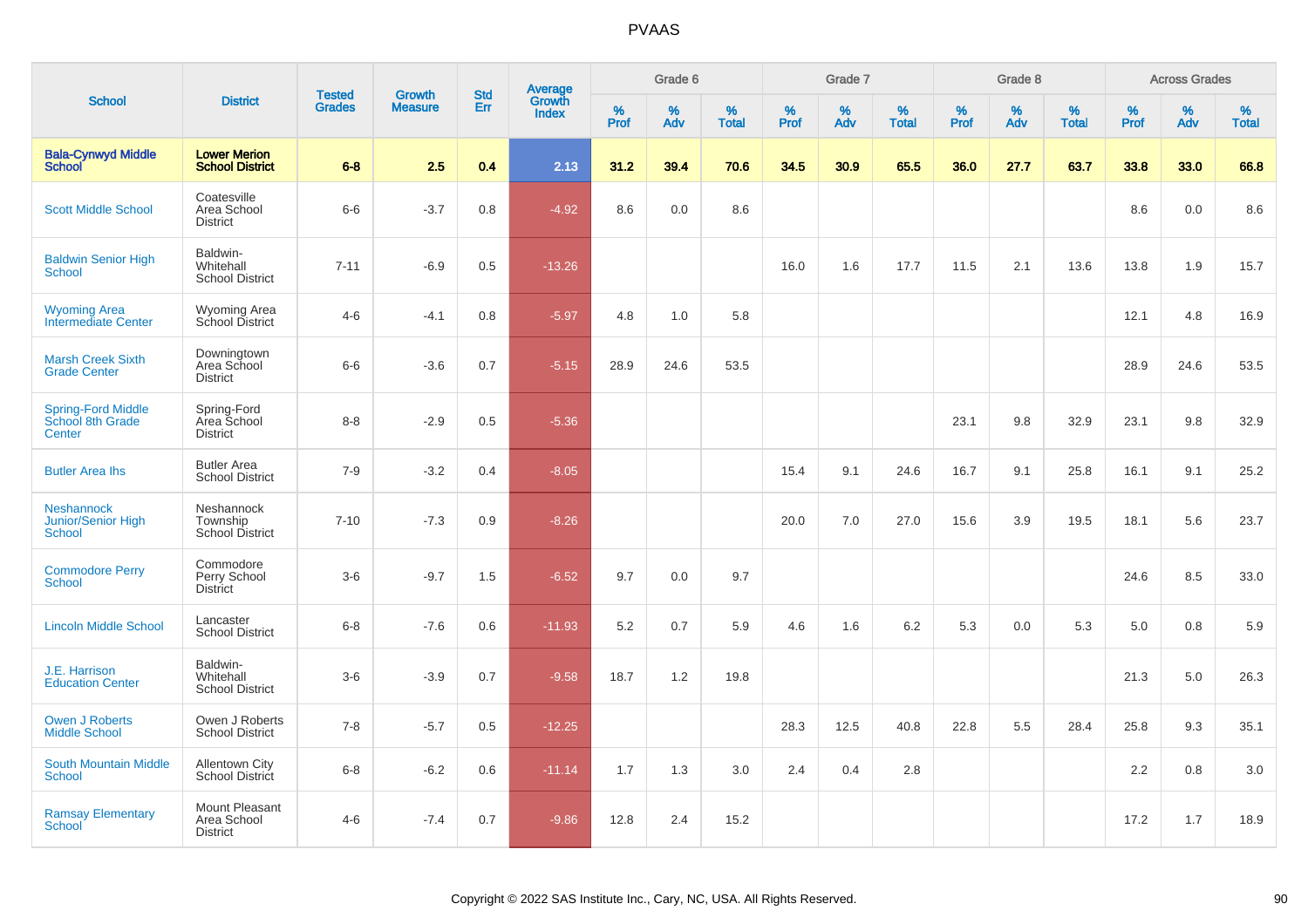| <b>School</b>                                       | <b>District</b>                                  | <b>Tested</b> |                                 | <b>Std</b> |                                          |           | Grade 6  |                   |           | Grade 7  |                   |           | Grade 8  |                   |              | <b>Across Grades</b> |                   |
|-----------------------------------------------------|--------------------------------------------------|---------------|---------------------------------|------------|------------------------------------------|-----------|----------|-------------------|-----------|----------|-------------------|-----------|----------|-------------------|--------------|----------------------|-------------------|
|                                                     |                                                  | <b>Grades</b> | <b>Growth</b><br><b>Measure</b> | Err        | <b>Average</b><br>Growth<br><b>Index</b> | %<br>Prof | %<br>Adv | %<br><b>Total</b> | %<br>Prof | %<br>Adv | %<br><b>Total</b> | %<br>Prof | %<br>Adv | %<br><b>Total</b> | $\%$<br>Prof | %<br>Adv             | %<br><b>Total</b> |
| <b>Bala-Cynwyd Middle</b><br><b>School</b>          | <b>Lower Merion</b><br><b>School District</b>    | $6 - 8$       | 2.5                             | 0.4        | 2.13                                     | 31.2      | 39.4     | 70.6              | 34.5      | 30.9     | 65.5              | 36.0      | 27.7     | 63.7              | 33.8         | 33.0                 | 66.8              |
| <b>Hegins-Hubley</b><br><b>Elementary School</b>    | Tri-Valley<br>School District                    | $3-6$         | $-10.2$                         | 1.3        | $-7.88$                                  | 9.1       | 0.0      | 9.1               |           |          |                   |           |          |                   | 15.6         | 4.0                  | 19.6              |
| <b>Clearfield Area</b><br><b>Elementary School</b>  | Clearfield Area<br><b>School District</b>        | $3-6$         | $-5.0$                          | 0.7        | $-7.13$                                  | 4.7       | 1.6      | 6.3               |           |          |                   |           |          |                   | 14.6         | 2.7                  | 17.3              |
| C E Cole Intermediate<br><b>School</b>              | Muhlenberg<br><b>School District</b>             | $4 - 6$       | $-6.1$                          | 0.5        | $-11.12$                                 | 2.5       | 0.8      | 3.4               |           |          |                   |           |          |                   | 6.1          | 1.0                  | 7.2               |
| <b>Orefield Middle School</b>                       | Parkland<br><b>School District</b>               | $6 - 8$       | $-6.3$                          | 0.5        | $-13.03$                                 | 30.4      | 10.4     | 40.9              | 25.1      | 11.2     | 36.4              | 16.6      | 7.0      | 23.6              | 24.3         | 9.6                  | 33.8              |
| <b>Phoenixville Area</b><br><b>Middle School</b>    | Phoenixville<br>Area School<br><b>District</b>   | $6 - 8$       | $-6.0$                          | 0.5        | $-12.94$                                 | 17.7      | 8.6      | 26.4              | 18.6      | 3.8      | 22.5              | 13.4      | 3.6      | 17.0              | 16.8         | 5.4                  | 22.2              |
| <b>Dallas Middle School</b>                         | Dallas School<br><b>District</b>                 | $6-8$         | $-9.4$                          | 0.6        | $-15.89$                                 | 24.3      | 2.8      | 27.1              | 18.1      | 6.3      | 24.4              | 17.9      | 0.0      | 17.9              | 20.3         | 3.0                  | 23.4              |
| <b>Bobtown Elementary</b><br><b>School</b>          | Southeastern<br>Greene School<br><b>District</b> | $3-6$         | $-13.3$                         | 1.5        | $-8.93$                                  | 32.4      | 2.9      | 35.3              |           |          |                   |           |          |                   | 33.3         | 19.2                 | 52.5              |
| Abington Junior High<br>School                      | Abington<br>School District                      | $7 - 9$       | $-7.3$                          | 0.5        | $-15.76$                                 |           |          |                   | 23.9      | 6.4      | 30.3              | 15.0      | 1.1      | 16.1              | 20.2         | 4.2                  | 24.4              |
| <b>Beaver Area Middle</b><br><b>School</b>          | Beaver Area<br><b>School District</b>            | $7 - 8$       | $-9.9$                          | 0.8        | $-12.47$                                 |           |          |                   | 22.3      | 13.4     | 35.7              | 17.1      | 7.2      | 24.3              | 19.7         | 10.3                 | 30.0              |
| <b>Wyoming Area Sec</b><br>Center                   | Wyoming Area<br>School District                  | $7 - 10$      | $-11.3$                         | 0.8        | $-13.80$                                 |           |          |                   | 9.4       | 3.1      | 12.5              | 7.4       | 1.8      | 9.3               | 8.3          | 2.4                  | 10.8              |
| <b>Kiski Area Upper</b><br><b>Elementary School</b> | Kiski Area<br><b>School District</b>             | $5-6$         | $-8.7$                          | 0.6        | $-15.29$                                 | 11.2      | 1.4      | 12.6              |           |          |                   |           |          |                   | 13.4         | 3.5                  | 16.9              |
| <b>North Strabane</b><br><b>Intermediate School</b> | Canon-<br>Mcmillan<br><b>School District</b>     | $5-6$         | $-6.3$                          | 0.7        | $-9.39$                                  | 19.6      | 7.0      | 26.6              |           |          |                   |           |          |                   | 22.6         | 13.9                 | 36.6              |
| <b>Wilson Area</b><br><b>Intermediate School</b>    | Wilson Area<br><b>School District</b>            | $5 - 8$       | $-11.7$                         | 0.5        | $-23.16$                                 | 16.7      | 5.8      | 22.5              | 13.8      | 3.8      | 17.6              | 6.7       | 3.0      | 9.7               | 13.6         | 4.6                  | 18.3              |
| <b>Muhlenberg Middle</b><br>School                  | Muhlenberg<br><b>School District</b>             | $7-9$         | $-8.6$                          | 0.5        | $-17.19$                                 |           |          |                   | 7.0       | 1.2      | 8.1               | 7.5       | 0.7      | 8.2               | 7.2          | 0.9                  | 8.2               |